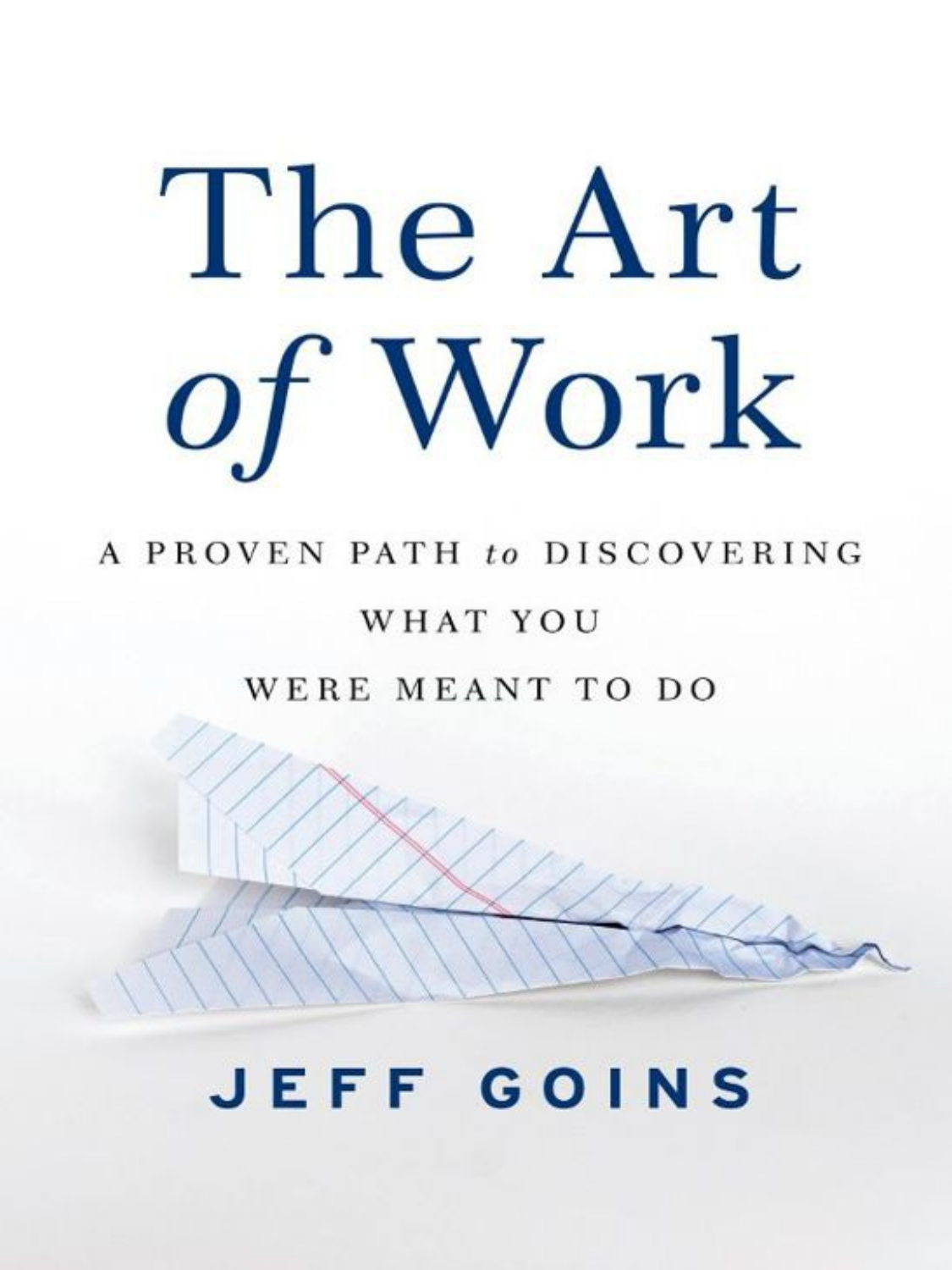# Praise for *The Art of Work*

"*The Art of Work* will make you think differently about what you do and how you do it. Jeff Goins is a fresh young voice in a field full of copycats. He challenges us to approach our work the way we would a canvas—both delicately and with furious discipline. People will be reading this book, and profiting from it, for a long time."

> —STEVEN PRESSFIELD, BEST-SELLING AUTHOR OF *THE WAR OF ART*

"This is one of the most honest, direct, and generous books about you and your life that you will read this year. It took guts to write and it will take guts to read. Leap."

> —SETH GODIN, BEST-SELLING AUTHOR OF *WHAT TO DO WHEN IT'S YOUR TURN*

"Today, unlike any previous time in history, we have options about the work we do and the role it plays in our lives. But it is precisely here that so many of us get stuck.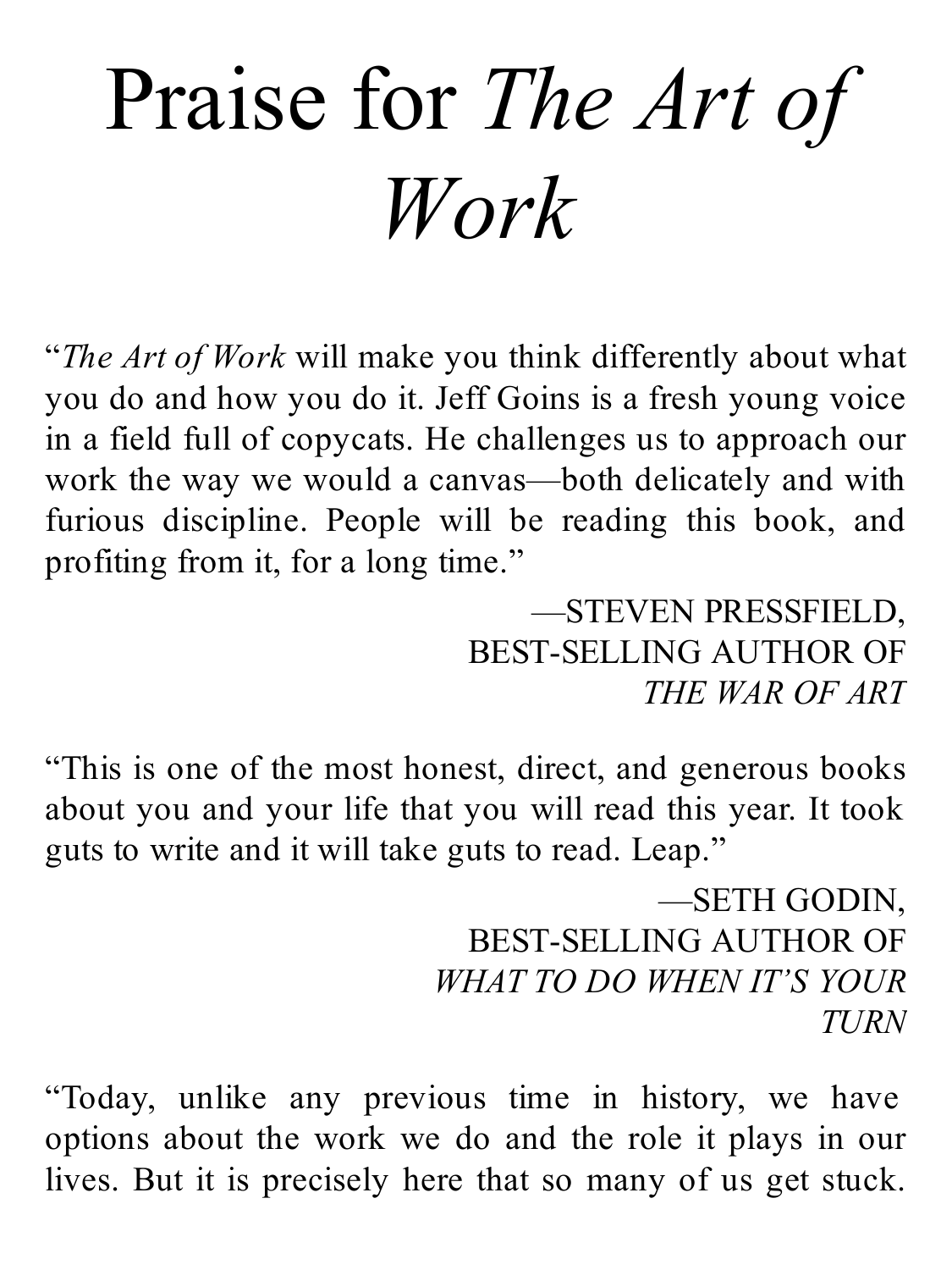With so many choices, we struggle to figure out what we really want or where to start once we do. In *The Art of Work* , Jeff Goins provides a clear framework for discerning our calling, developing our mastery, and maximizing our impact. This is the plan we've been waiting for—from a guide we can trust."

> —MICHAEL HYATT, *NEW YORK TIMES* BEST-SELLING AUTHOR AND FORMER CEO OF THOMAS NELSON **PUBLISHERS**

"This is the real stuff. *The Art of Work* is a powerful dive into what matters, how to connect with that inside yourself, and then how to bring it out into the world in a useful way. This book will push some buttons you want pushed, and from there, it will guide you toward a new level. Dig in."

> —CHRIS BROGAN, *NEW YORK TIMES* BEST-SELLING AUTHOR OF *THE FREAKS SHALL INHERIT THE EARTH*

" 'Every story of success is, in fact, a story of community.' Lines like that and the powerful truth behind them are why I'm such a big fan of the books Jeff Goins writes. At times, *The Art of Work* felt like I was reading my diary. Jeff has such a knack for clearly articulating the thoughts we've all quietly wondered!"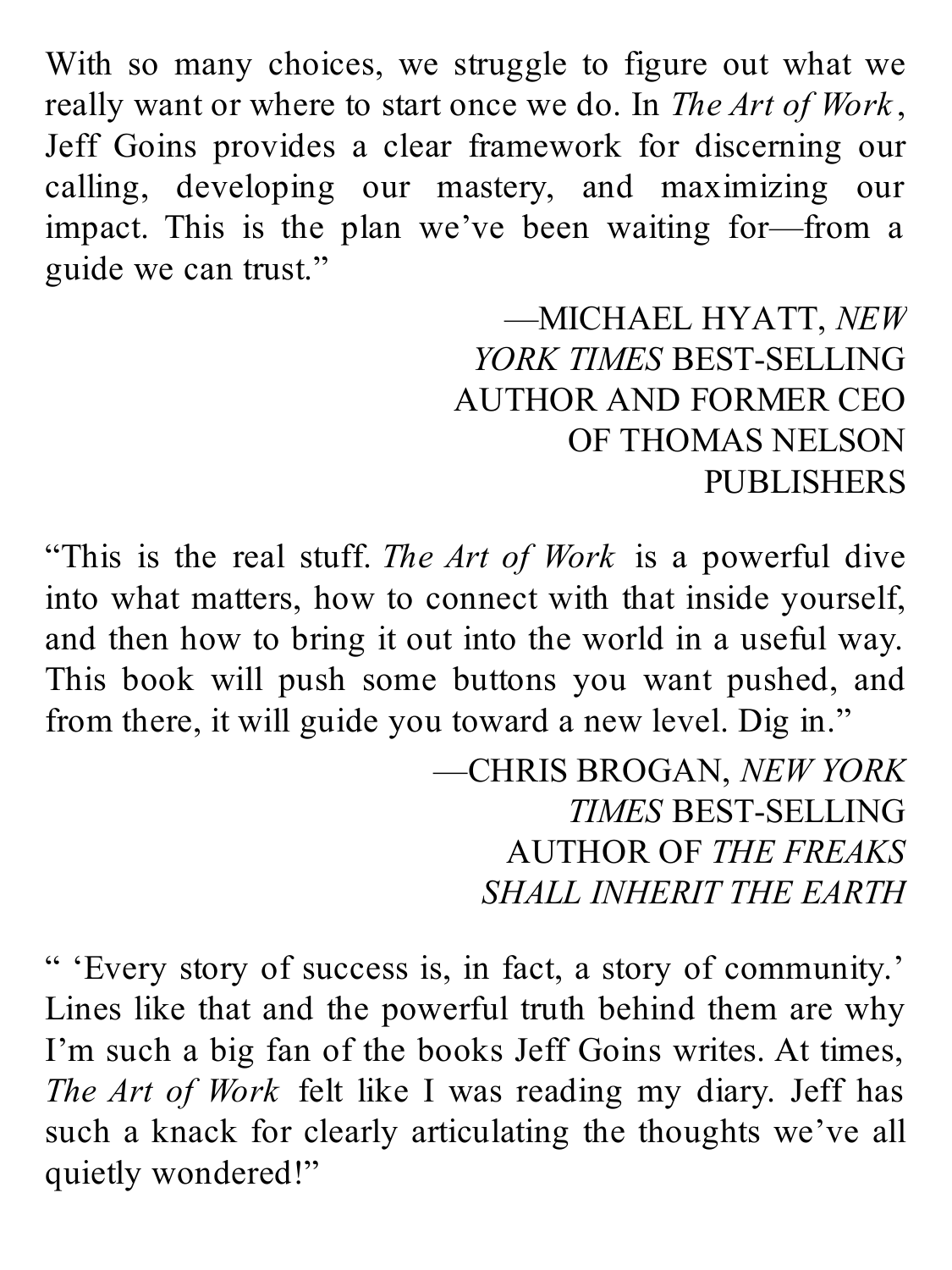—JON ACUFF, *NEW YORK TIMES* BEST-SELLING AUTHOR OF *DO OVER* AND *START*

"How would it feel to go to work each day because you wanted to—not because you had to? In *The Art of Work*, Jeff Goins shows you how. This is a real-life treasure map that can lead you to the life you were meant to live."

> —CHRIS GUILLEBEAU, *NEW YORK TIMES* BEST-SELLING AUTHOR OF *THE HAPPINESS OF PURSUIT* AND *THE \$100 STARTUP*

"I used to think hating your job was just a normal part of every adult's life—that is until I discovered I could build a job I actually loved. Thank goodness for Jeff and thank goodness for this book. Here's to not waiting one more day to find, build, and engage in work you love!"

> —ALLISON VESTERFELT, *AUTHOR OF PACKING LIGHT* AND FOUNDER OF YOURWRITINGVOICE.COM

"If there were just one chapter I could recommend to my colleagues and clients from this book, it would be 'The Portfolio Life.' Just *this*! I won't spoil it, but I *will* say it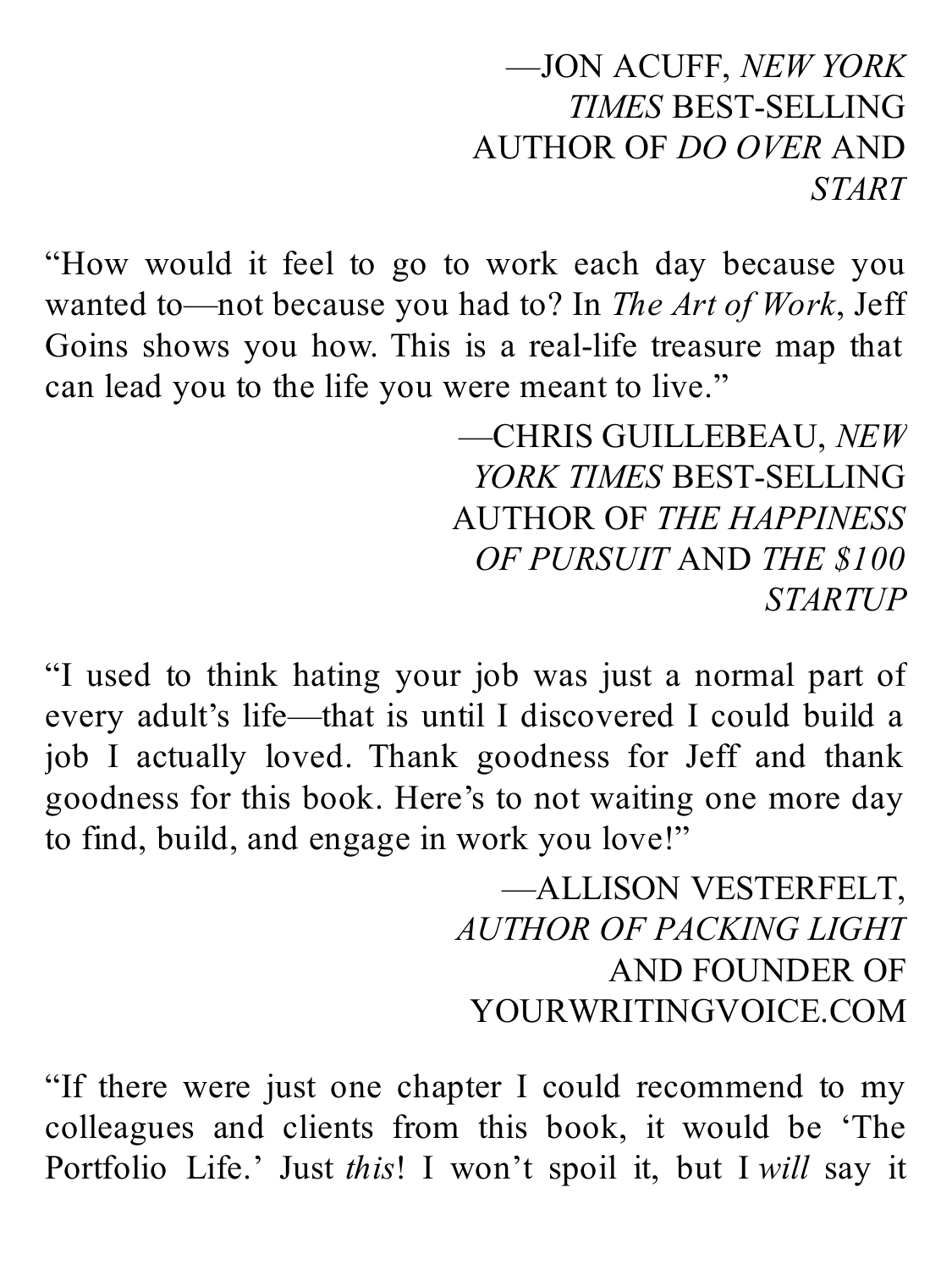gave me a permission to *be* and embrace what I suspected about myself (and apologized for) for my entire life! I'm living a portfolio life, and you can't make me go back to conventional wisdom. Thanks, Jeff—this book is a mustread for the creative spirit, the restless soul, and the lifelong learner anxious to make things happen!"

> —CARRIE WILKERSON, AUTHOR OF *THE BAREFOOT EXECUTIVE*, CARRIEWILKERSON.COM

"Jeff Goins takes away the mystery of discovering and mastering your true calling, all with a healthy slice of reality thrown in. Thoroughly life inspiring."

> —CHRIS DUCKER, AUTHOR OF *VIRTUAL FREEDOM*

"Our hearts crave connection to a meaningful calling. *The Art of Work* shares the process for hearing that calling and then doing the work that feels like 'slipping into an old pair of shoes.' A must-read for anyone wanting to live a life that matters—fully alive."

> —DAN MILLER, *NEW YORK TIMES* BEST-SELLING AUTHOR OF 48 *DAYS TO THE WORK YOU LOVE*

"*The Art of Work* accomplishes the next to impossible,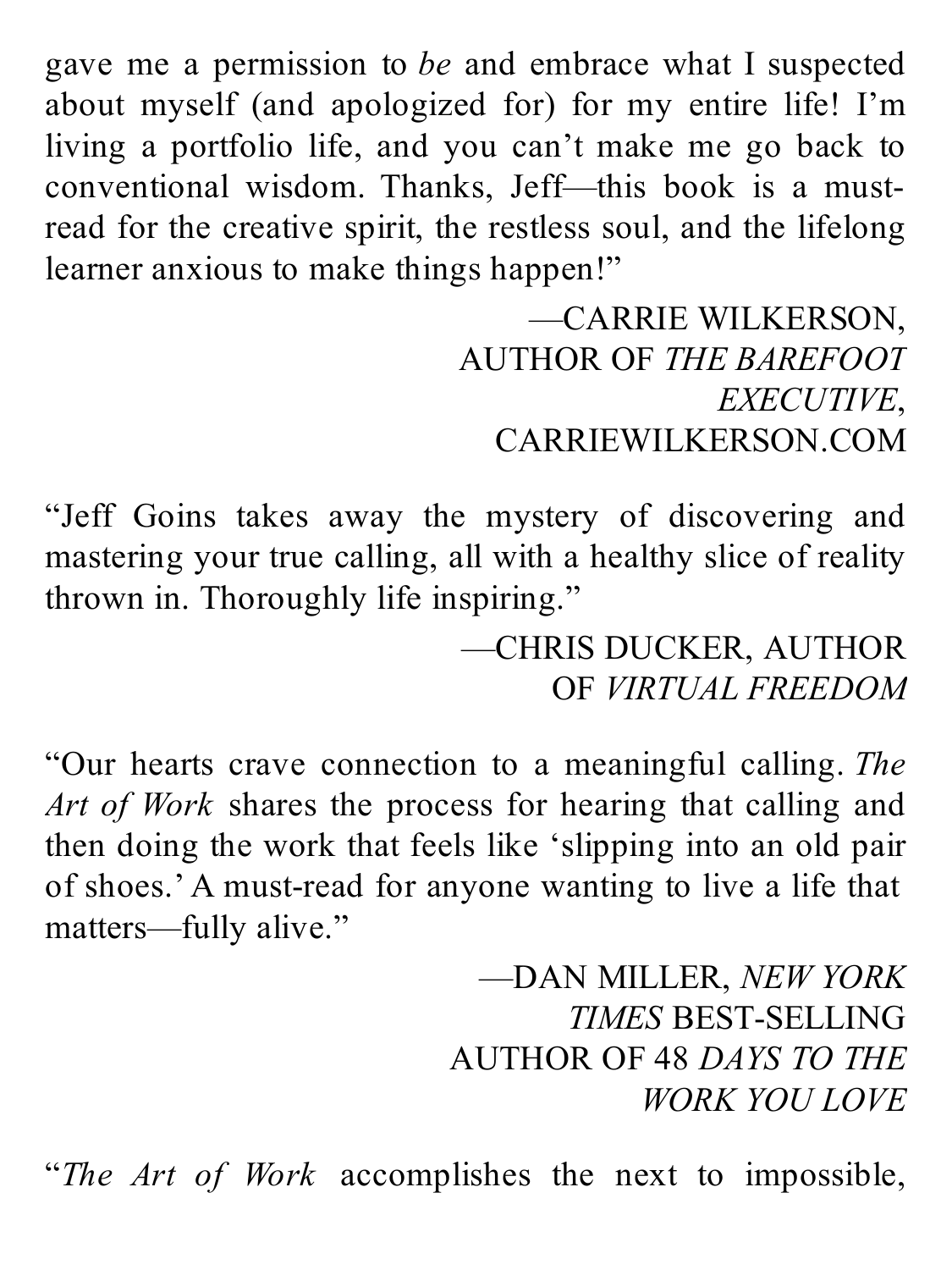providing clear, relevant, useful guidance on finding your calling while being enormously enjoyable to read. It is required reading for anyone who is asking, 'What should I do with my life?' "

#### —PAMELA SLIM, AUTHOR OF *BODY OF WORK*

"*The Art of Work* is encouraging, uplifting, and meaningful. I cannot recommend it enough. It may be one of the best books on finding your purpose in life I've ever read. If you've ever wondered what your life should be about, this is a book you should pick up and read today."

> —JOSHUA BECKER, *WALL STREET JOURNAL* BEST-SELLING AUTHOR OF *SIMPLIFY*

"No more excuses! *The Art of Work* illuminates the path for anyone who wants to embrace their calling and build a body of work they can be proud of."

> —TODD HENRY, AUTHOR OF *DIE EMPTY*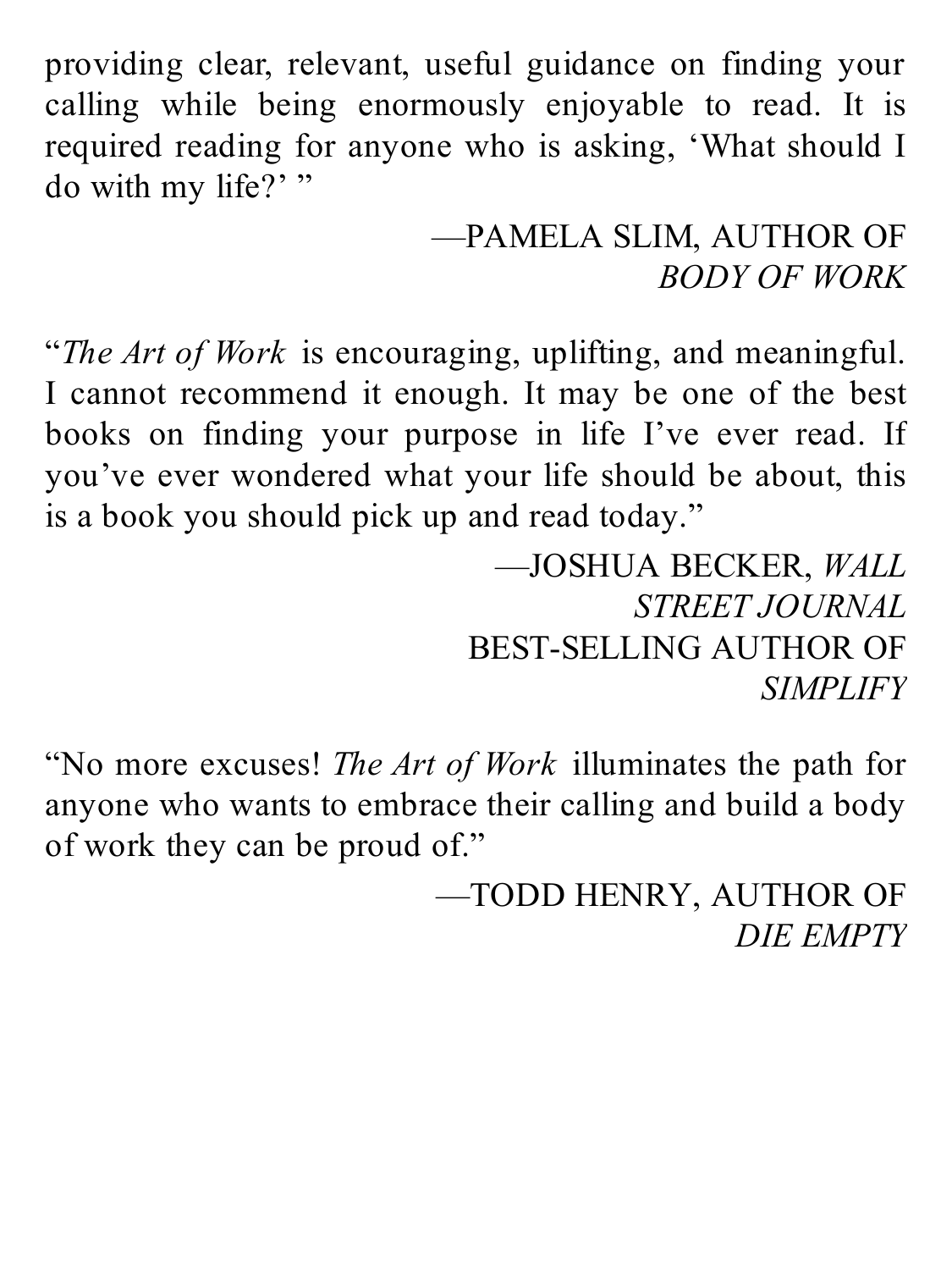# Reader Reviews

"*The Art of Work* is a practical, yet inspiring prescription for how to identify and nurture your true passions in life, allowing you to turn a calling into your own beautiful contribution to the world. It's full of stories of regular people who have come alive by following their vocations and overcoming the greatest obstacle: fear. Jeff's writing has forever changed my outlook on chasing my dreams."

—JENNIFER

"I have some simple criteria for enjoying and defining a book as good: I don't want it to end. I could and will re-read the book. It touches my heart, and I know it will touch the hearts of others. *The Art of Work* met all those criteria."

#### —BRYAN

"If you're feeling stuck in life, read this book. In it, Jeff gently prods you to rethink the idea of a 'calling' while encouraging you to recognize that you already have one. Then he gives you practical steps to start identifying what that calling is, which might just help to unstick you."

—BRANDI

"*The Art of Work* is chock full of inspiration that will motivate you to live your best life. Jeff's encouragement to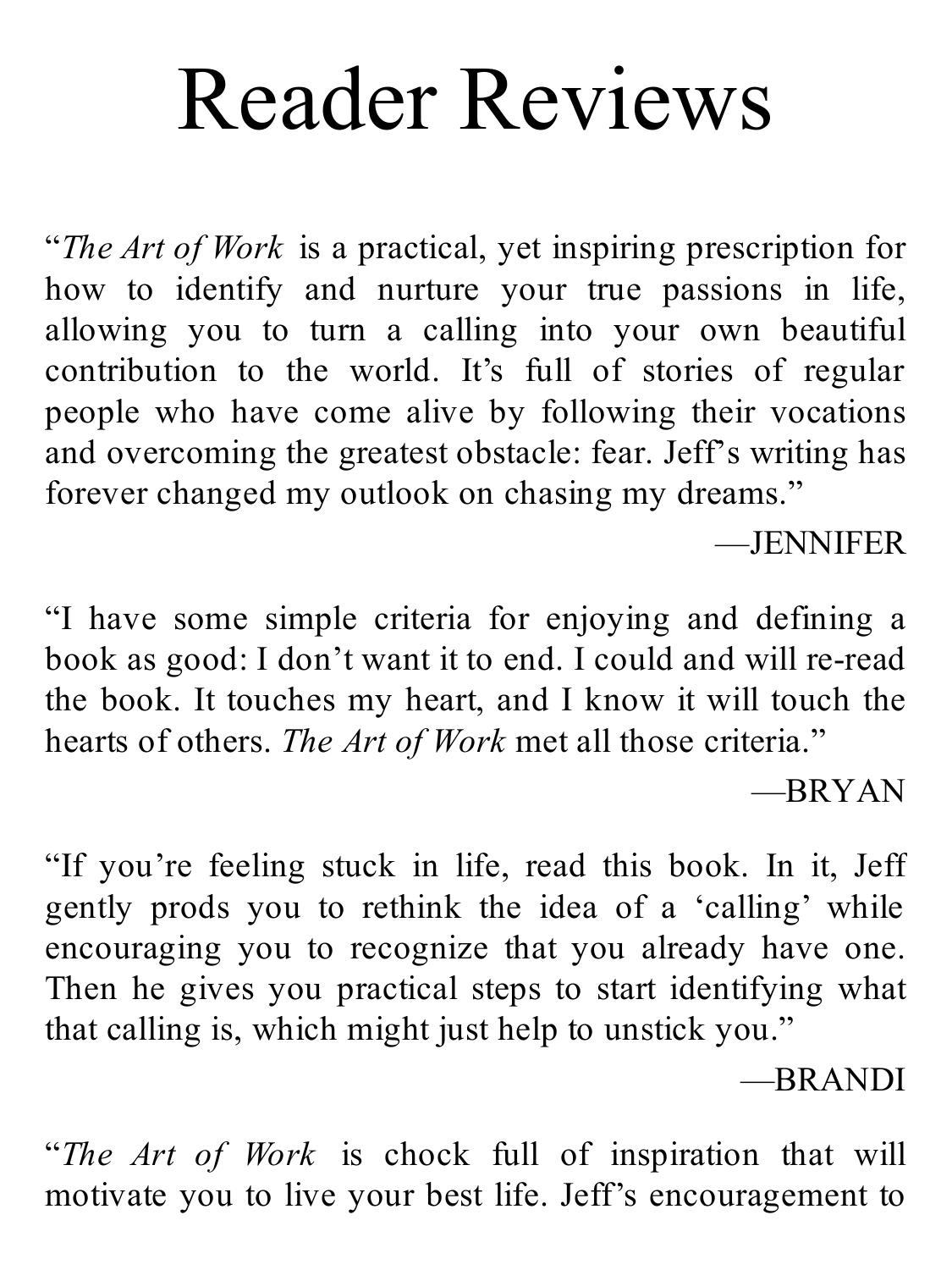'just take the next step' is a roadmap that will have you going from overwhelmed to accomplished. Looking to live life on your terms? Permission granted!"

—KIMI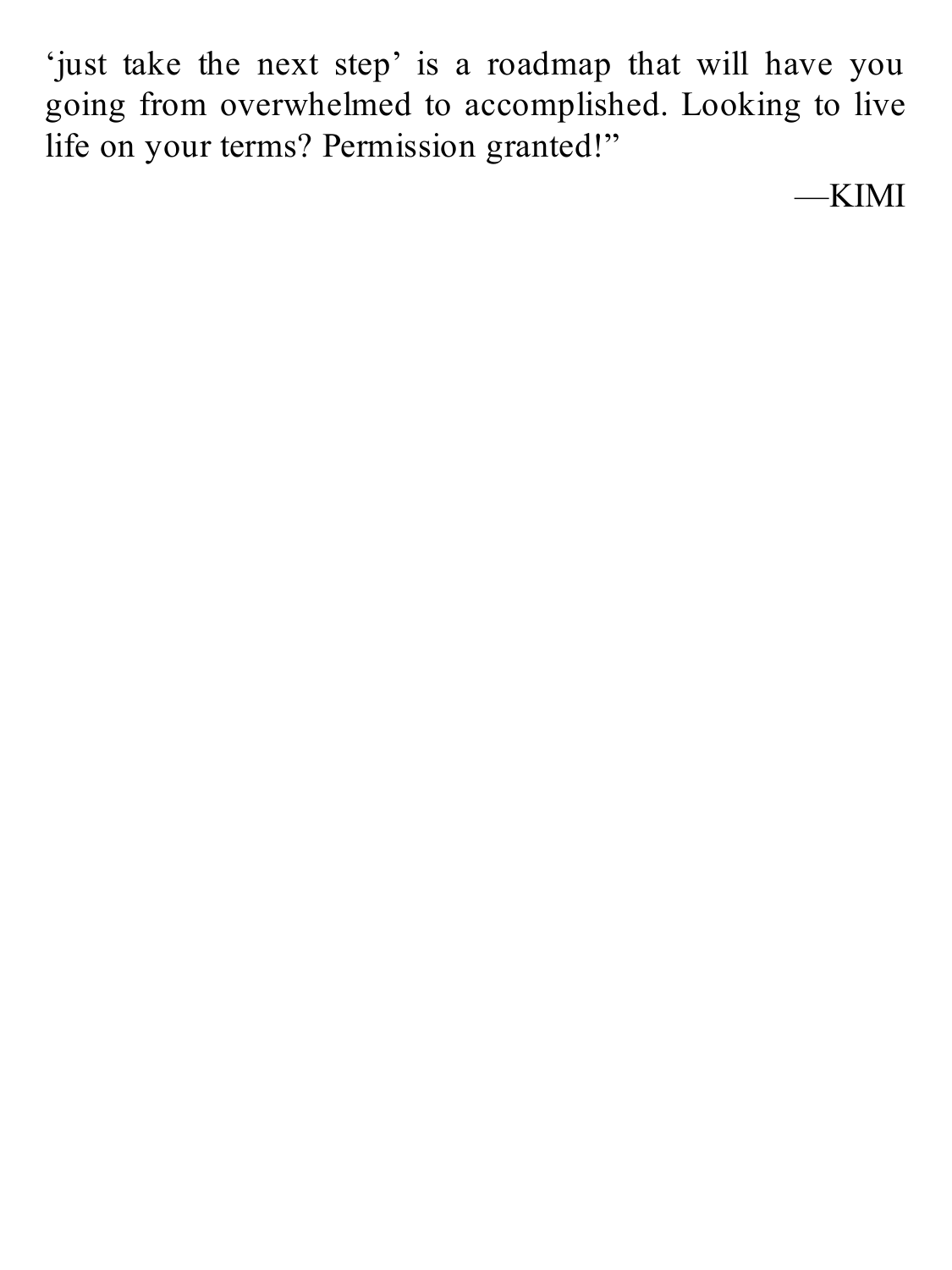# The Art of Work

A PROVEN PATH to DISCOVERING

#### WHAT YOU

WERE MEANT TO DO



#### **JEFF GOINS**

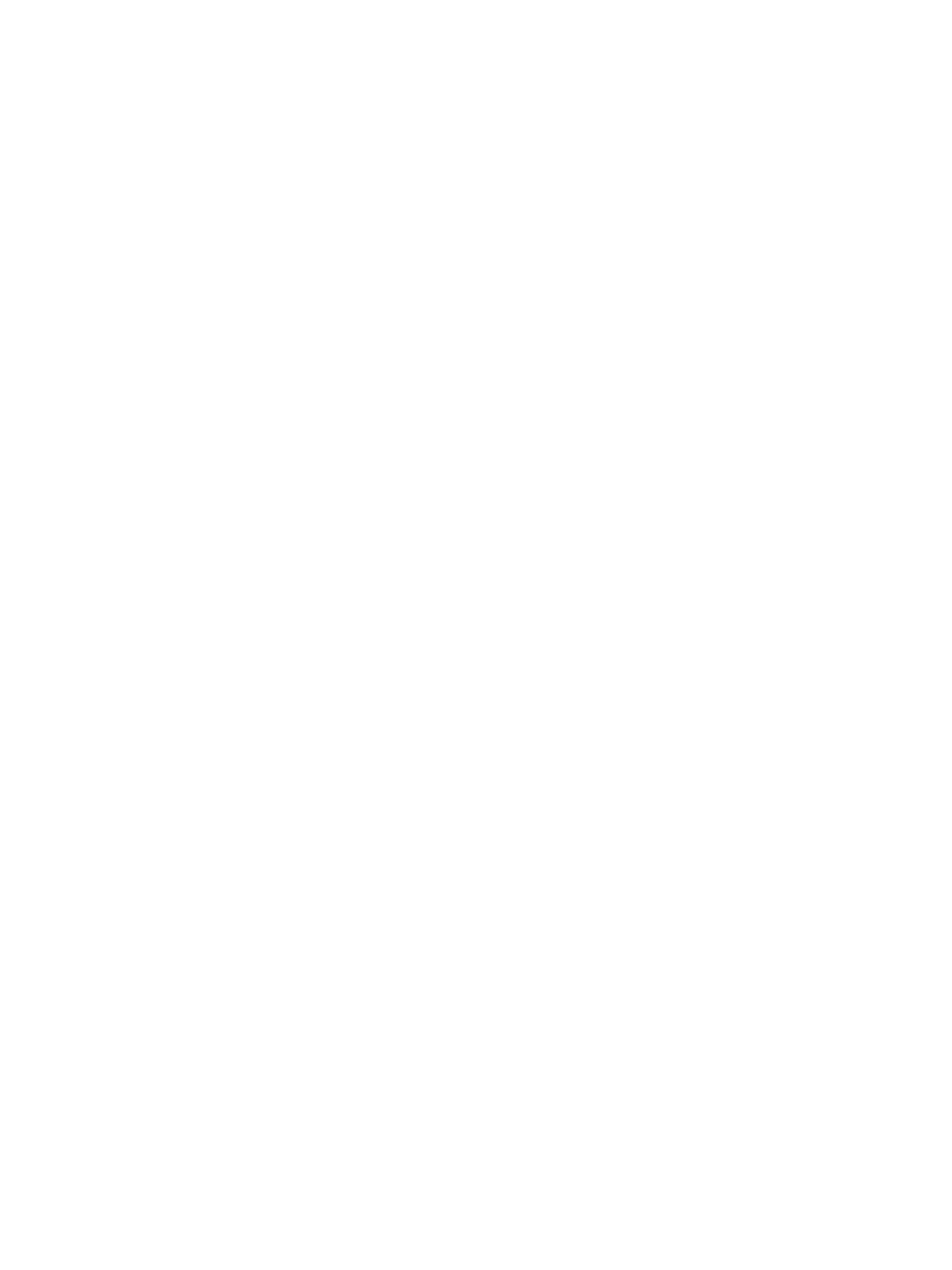© 2015 by Jeff Goins

All rights reserved. No portion of this book may be reproduced, stored in a retrieval system, or transmitted in any form or by any means—electronic, mechanical, photocopy, recording, scanning, or other—except for brief quotations in critical reviews or articles, without the prior written permission of the publisher.

Published in Nashville, Tennessee, by Nelson Books, an imprint of Thomas Nelson. Nelson Books and Thomas Nelson are registered trademarks of HarperCollins Christian Publishing, Inc.

Published in association with The Youth Cartel, 8511 Victory Road, La Mesa, California 91942.

Interior designed by Mallory Perkins.

Thomas Nelson, Inc., titles may be purchased in bulk for educational, business, fund-raising, or sales promotional use. For information, please e-mail SpecialMarkets@ThomasNelson.com.

Unless otherwise noted, Scripture quotations are taken from THE NEW KING JAMES VERSION. © 1982 by Thomas Nelson, Inc. Used by permission. All rights reserved.

ISBN 978-0-7180-2208-2 (eBook)

#### **Library of Congress Cataloging-in-Publication Data**

Goins, Jeff.

The art of work : a proven path to discovering what you were meant to do / Jeff Goins.

pages cm

ISBN 978-0-7180-2207-5 (paperback)

1. Vocation. 2. Vocational guidance. 3. Self-realization. I. Goins, Jeff. II. Title. BL629.G65 2015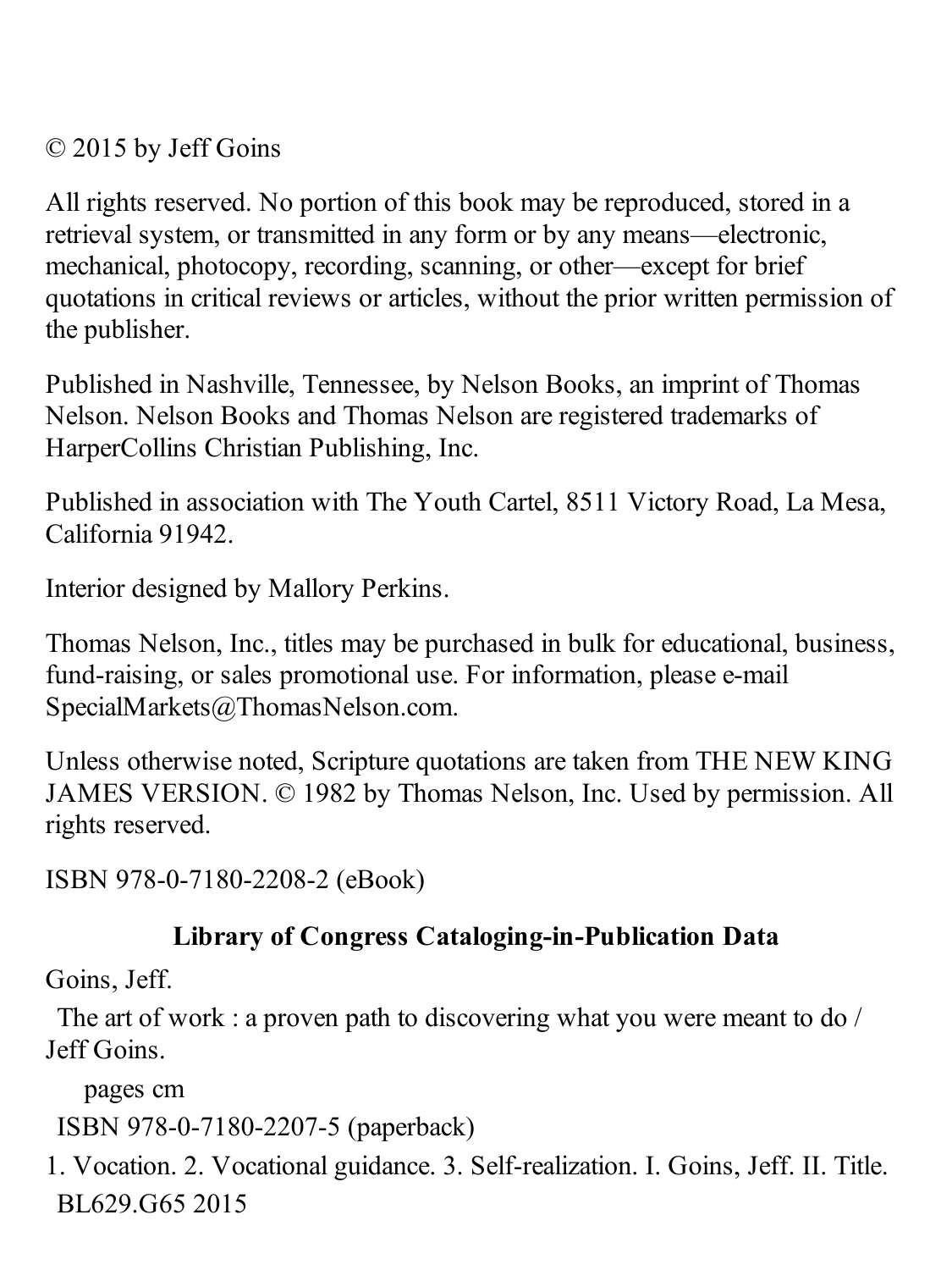331.702--dc23

#### 

16 17 18 19 RRD 6 5 4 3 2 1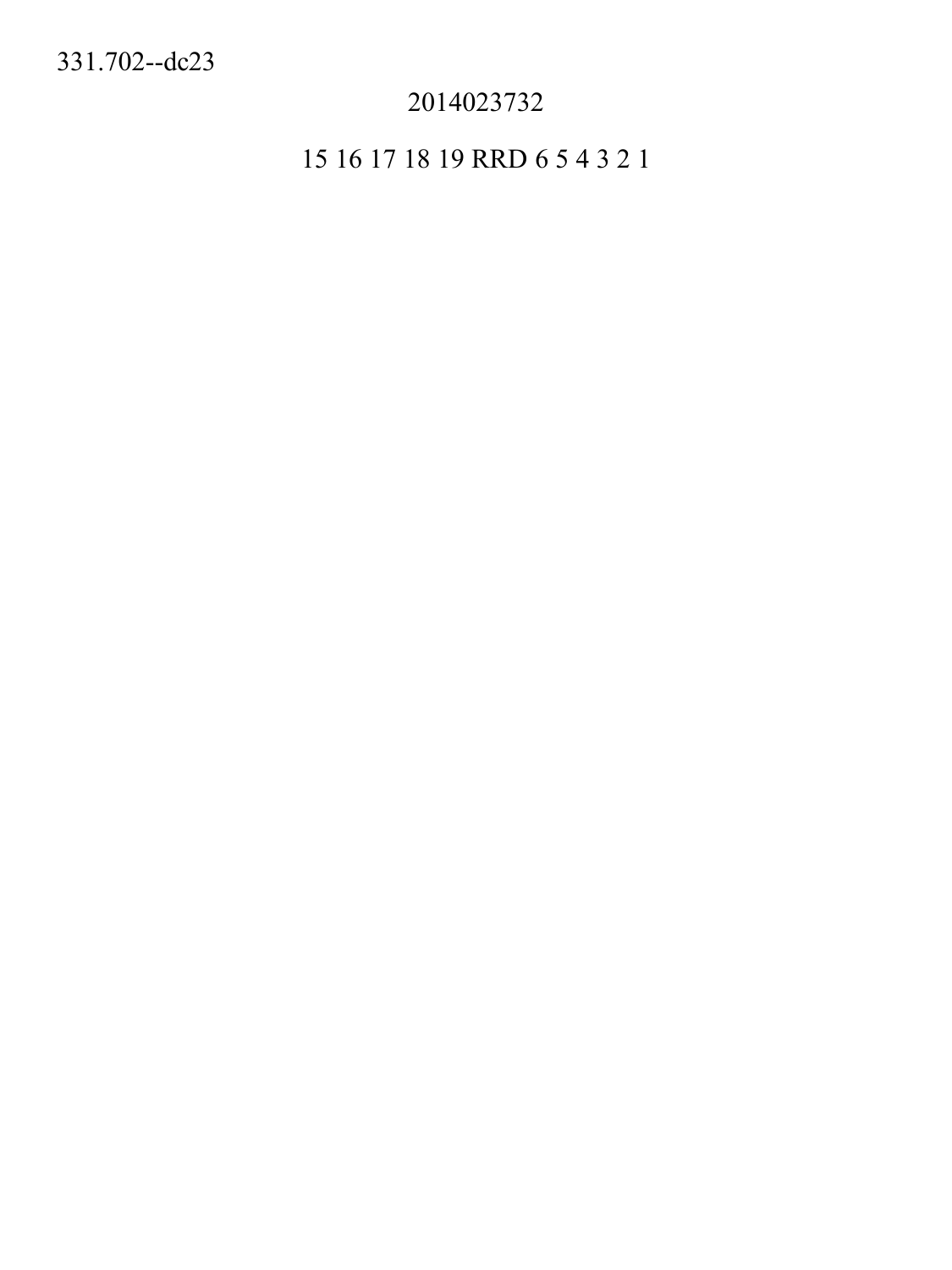*For my siblings: Nikki, Marissa, and Patrick. May you make your mark on the world.*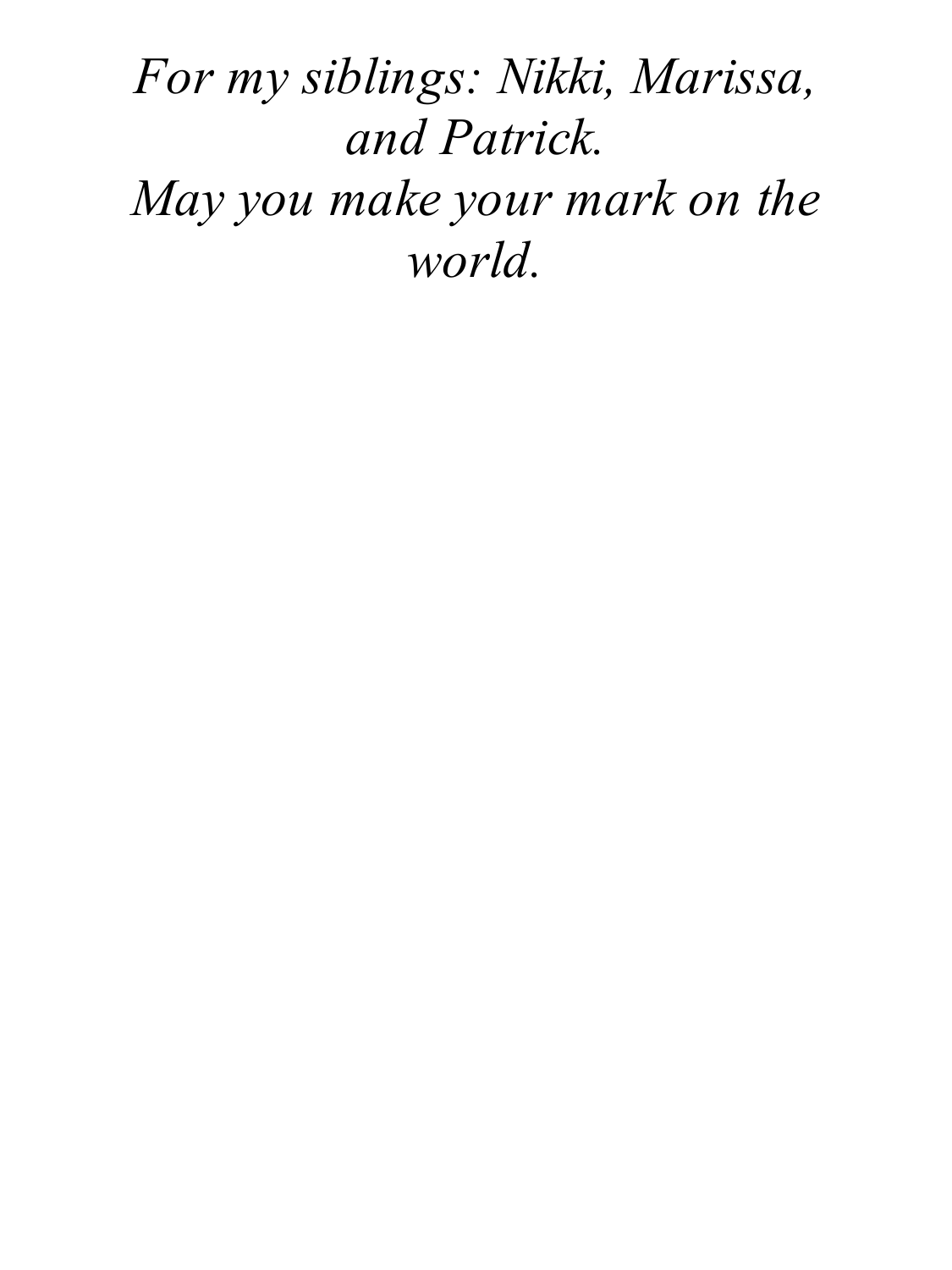# [Conten](#page-33-0)[t](#page-34-0)s

#### *[Author](#page-65-0) ' s Note*

#### [Introduction:](#page-65-1)

*The Cancer That [Couldn't](#page-91-0) Stop a Triathlete*

### PART ONE: Preparation

#### 1. Listening to Your Life:

*The Call to Something Old, Not New*

2. Accidental Apprenticeships: *The Teacher Appears When the Student Least Expects*

#### 3. Painful Practice: *When Trying Isn't Good Enough*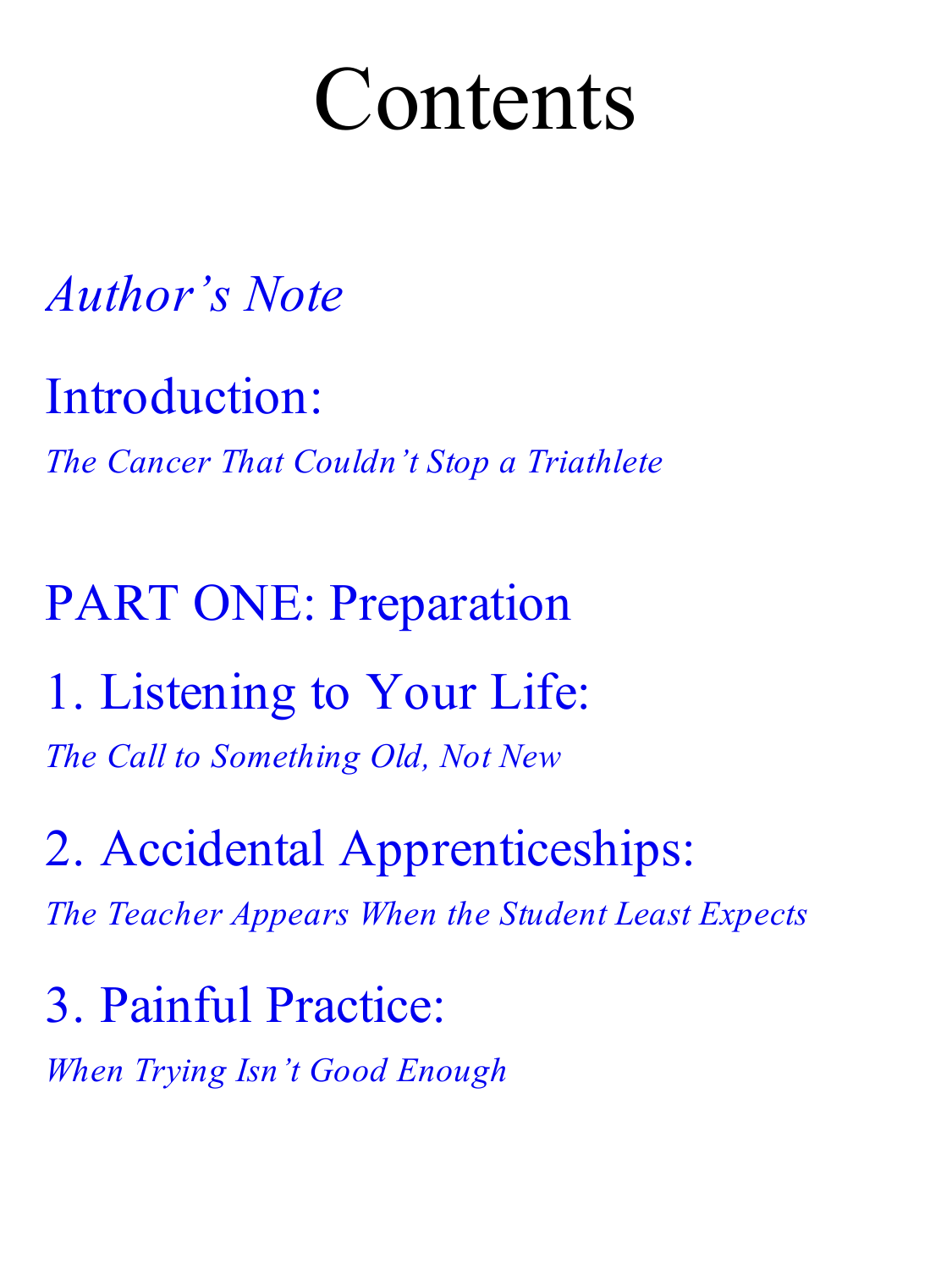### PART TWO: Action

#### 4. [Building](#page-197-0) Bridges: *The Leap That [Wasn't](#page-198-0) a Leap*

5. Pivot [Points:](#page-198-1) *Why Failure Is Your Friend*

6. The [Portfolio](#page-221-1) Life: *A New Kind of [Mastery](#page-235-0)*

### PART THREE: Completion

### 7. Your Magnum Opus:

*What Legacy Looks Like*

Conclusion: *The Work Is Never Done*

*Acknowledgments*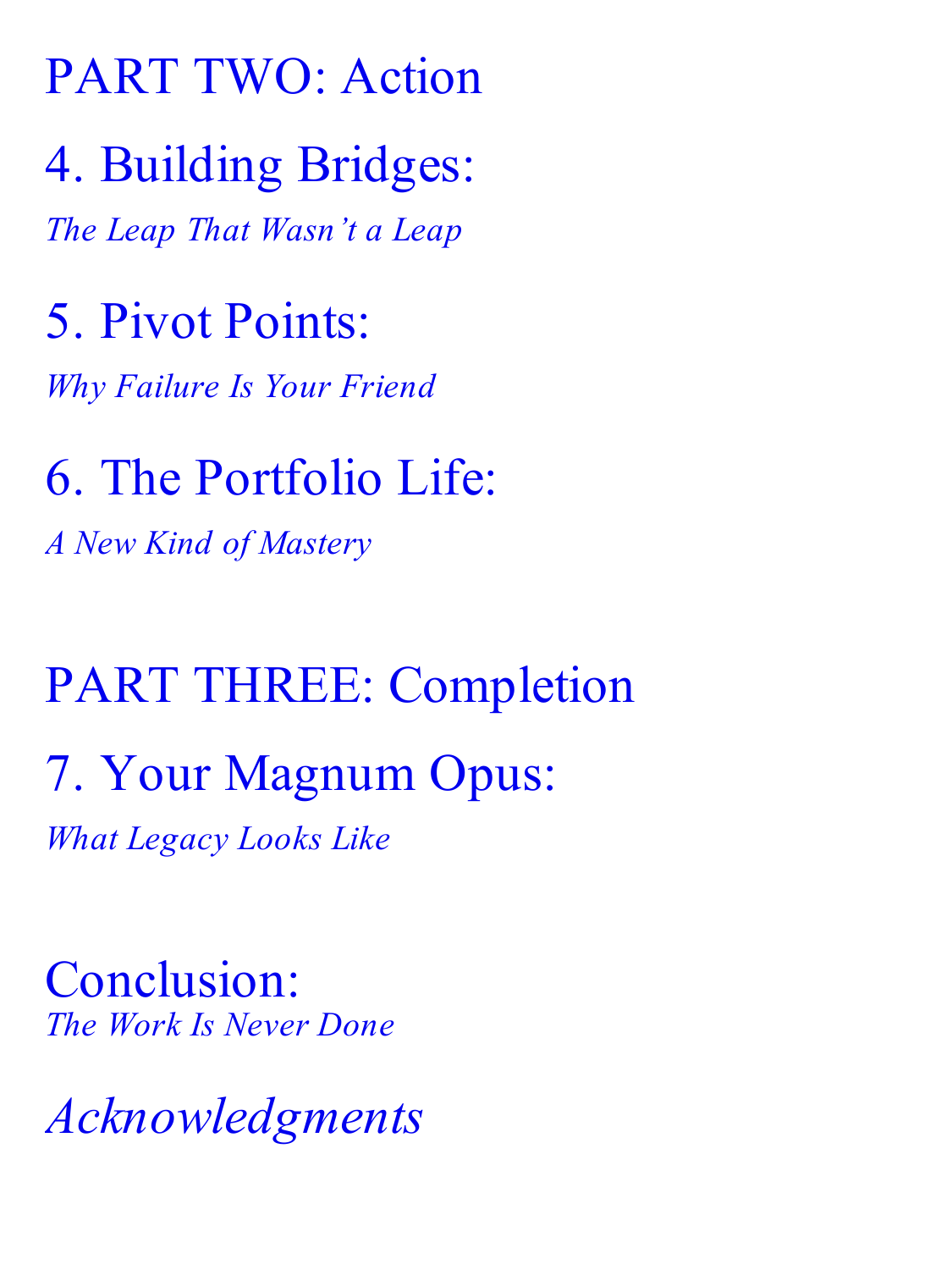### Appendix:

*Your First Steps Down the Path*

*Notes*

*About the Author*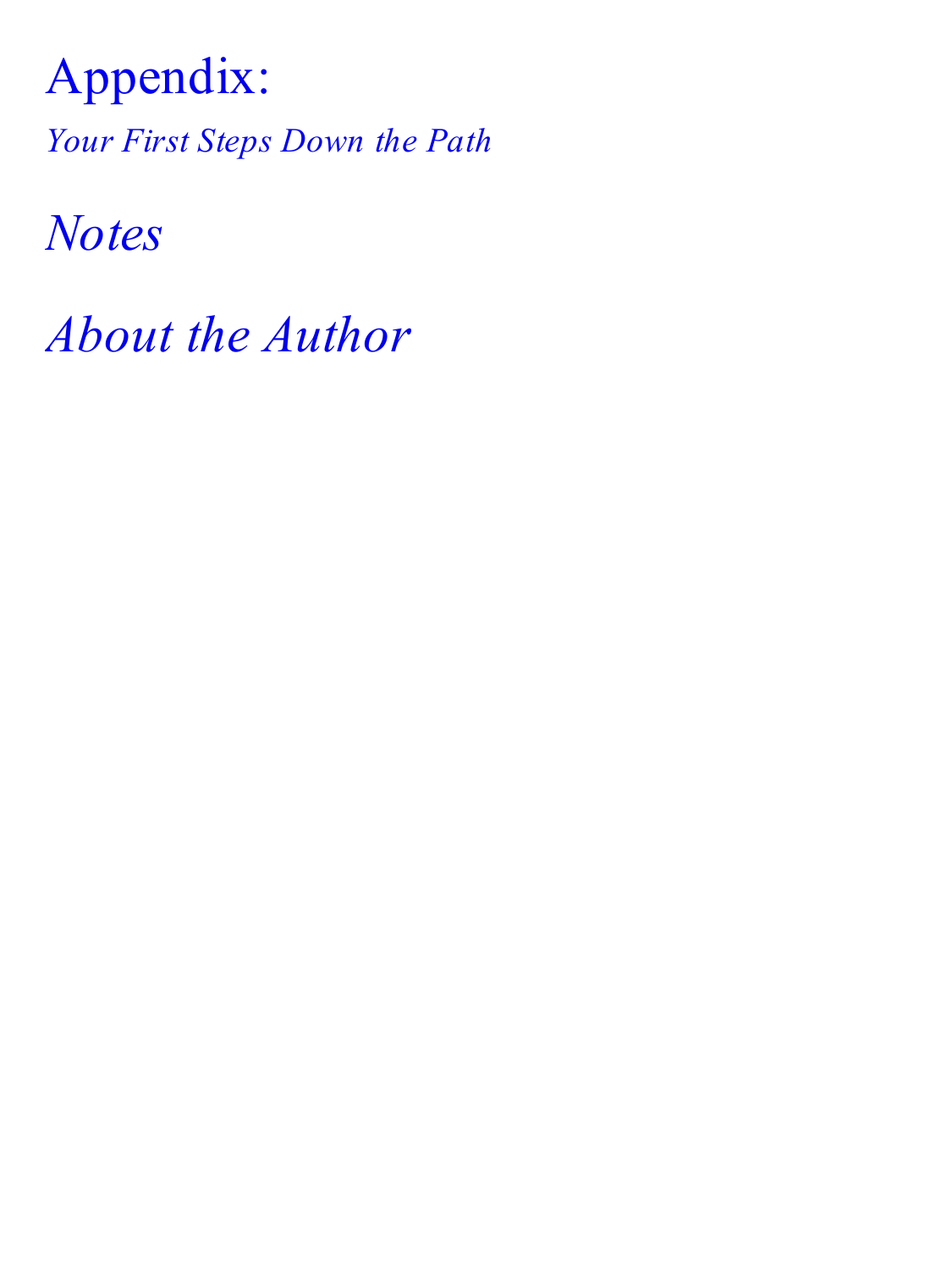# Author's Note

W hat's happened to you is rare," my friend Mark said to me just before I made one of the most important decisions of my life—the decision to quit my job and become a fulltime writer. My last day at work also happened to be my thirtieth birthday, which made it a milestone in many respects. The truth, though, is the day itself was less significant than the process it took to get there.

When asked how I got to this point, I struggle to give an intelligent answer. The experience of finding your calling can be both mysterious and practical. It takes effort but also seems to happen *to* you at times. What I've come to understand is that finding your purpose is more of a path than a plan: it involves twists and turns that you never expected. Ultimately these surprises lead you to your destiny. And once you arrive at what you thought was the destination, you realize it's only another leg in the journey.

This book is a description of that path, as well as the steps it takes to navigate it.

Everyone, it seems, is searching for a purpose, for something to satisfy their deepest desires. I believe that "something" is a calling. What is a calling? You will hear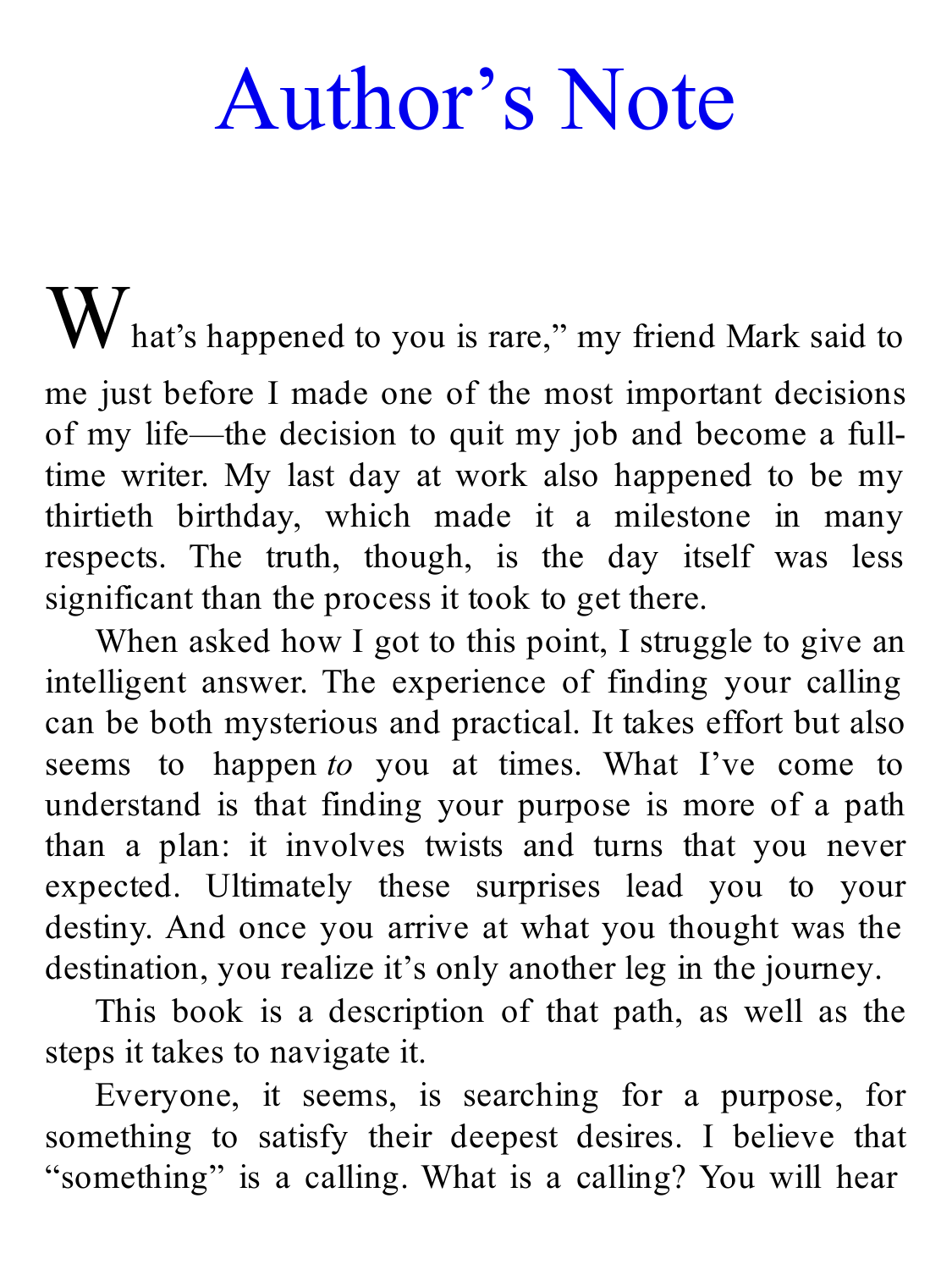me use the word interchangeably with the terms *vocation* and *life's work* , but quite simply, it is the reason you were born.

When I began working on this project, I thought I knew what the process of pursuing a dream looked like, but what I found surprised me. Discovering your calling, it turns out, isn't quite so simple. The journey looks different for each person, but there are common themes that consistently emerge. If we look at those themes, we can identify a pattern that will help us understand our own vocations a little better.

What if what happened to me wasn't so rare? What if everyone has a calling? That was the question that sent me on my journey. The people whose stories appear in this book, many of whom I personally interviewed, are not extraordinary, in the sense that you've heard their stories before. They are not typical case studies for success, and that was intentional. In these seemingly ordinary accounts, I think we understand our own stories, which often feel far too ordinary for our liking, a little better. Some readers might be disappointed with the subjectivity of such a book. But this is the way we live our lives—not as research projects and book reports—but as anecdotes and emotions. And in each experience, we find certain truths we might otherwise miss. My hope is these stories connect with you in ways that plain facts cannot, and in reading them, you too are changed.

*The Art of Work* was not the book I intended to write but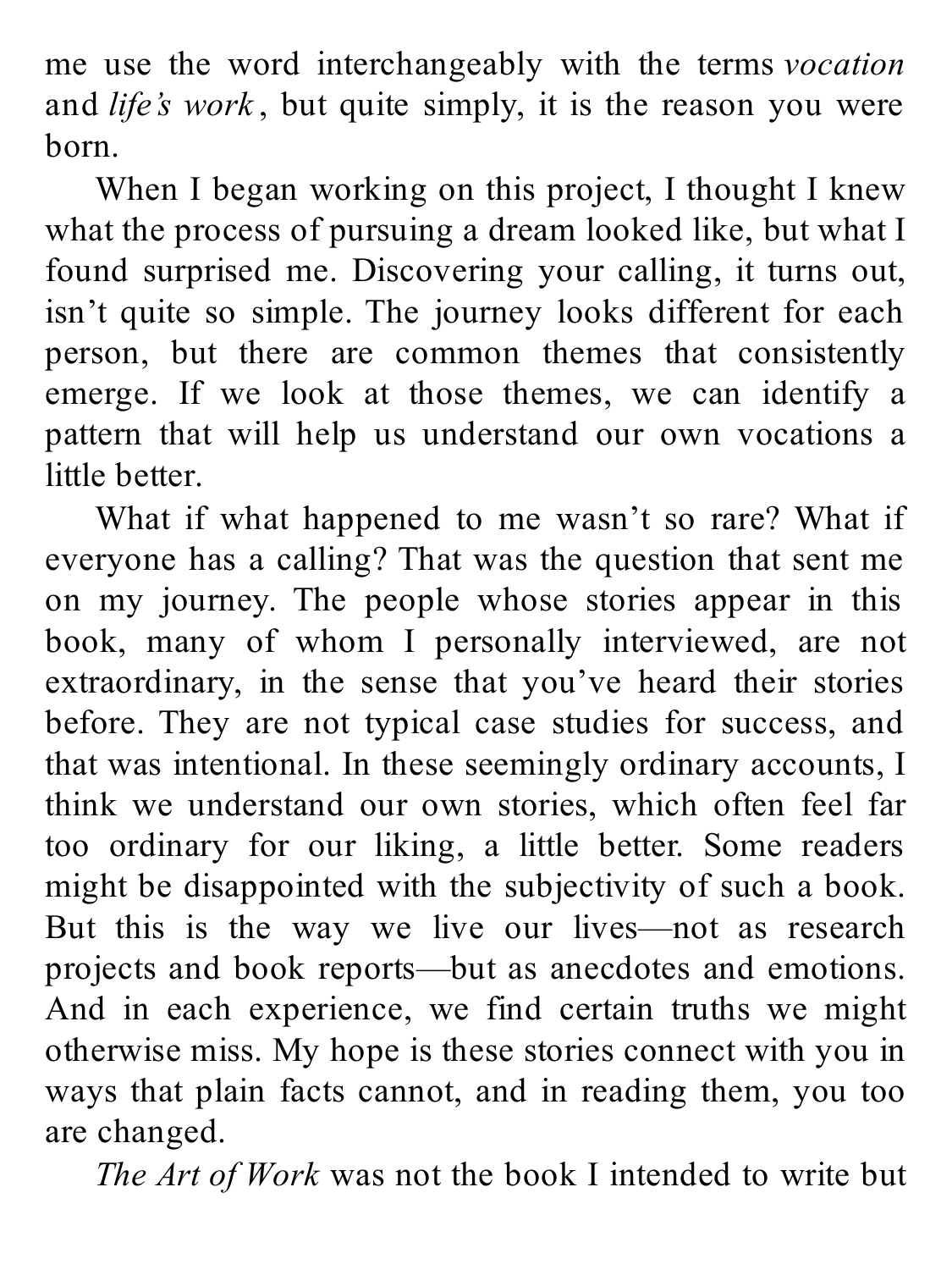ended up being the one I was supposed to write. A calling is like that too, I suppose. It is the thing that you never thought would be, the twist in the plot that makes everything else come together, and somehow in the end you cannot imagine otherwise. Writing this book illuminated my own understanding of how purpose and vocation work together, and I hope it does the same for you.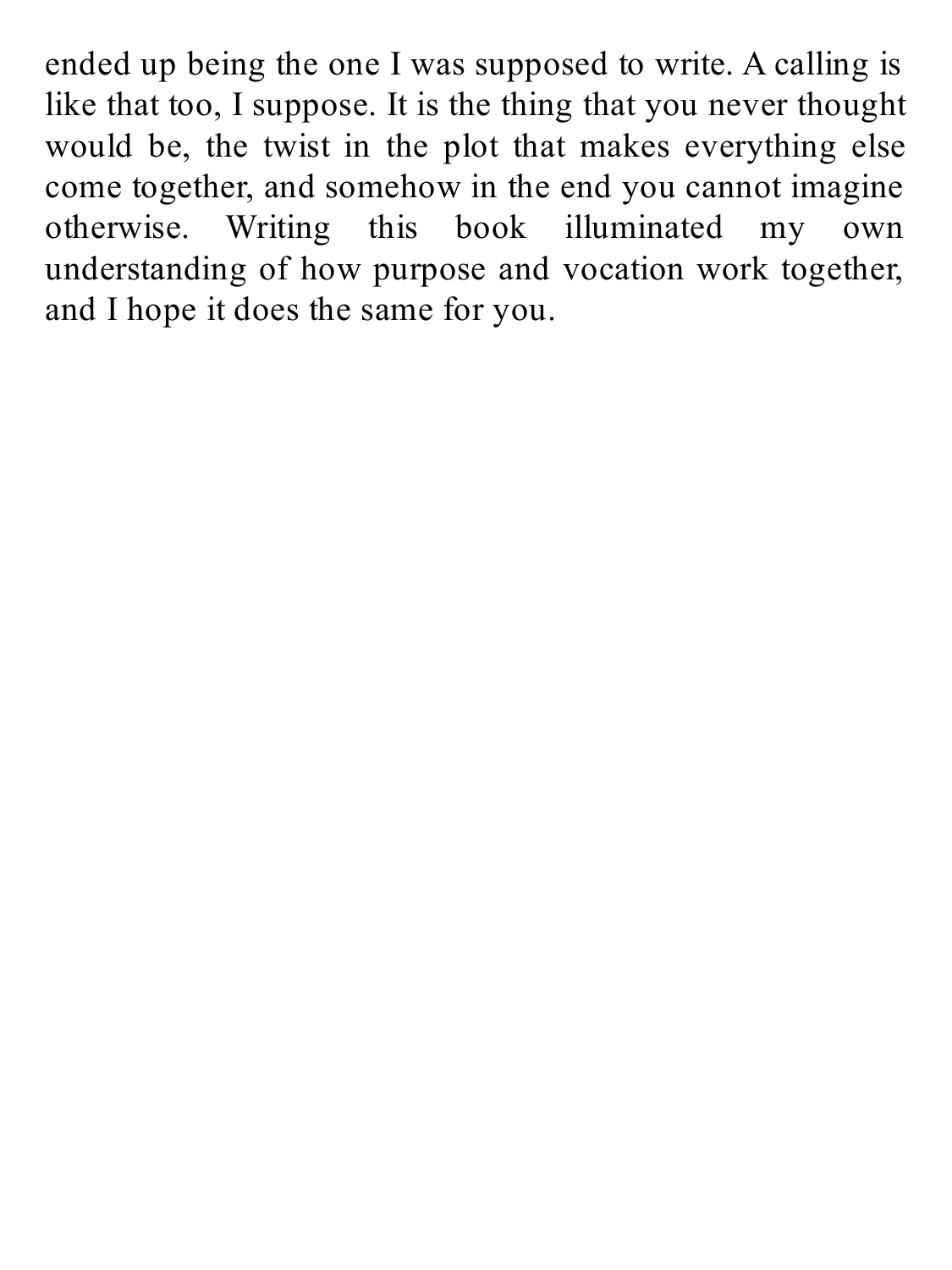# Introduction

## *The Cancer That Couldn 't Stop a Triathlete*

Many are called, but few are chosen.

—MATTHEW 22:14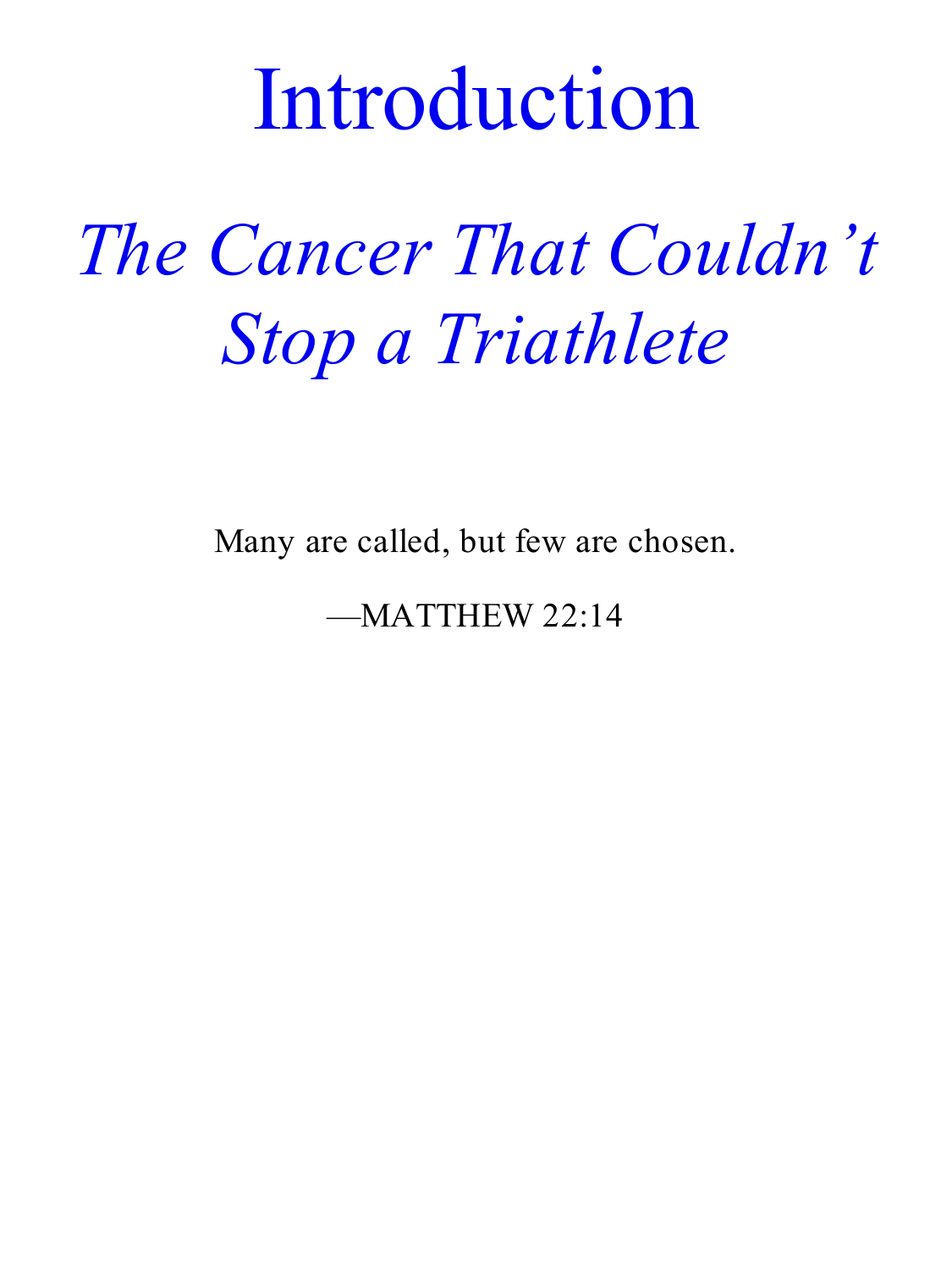### *A calling is not some carefully crafted plan. It' s what' s left when the plan goes horribly wrong.*

One June evening in 2000, Eric Miller skipped <sup>a</sup> company meeting to watch his five-year-old son play T-ball. During the game, he and his wife Nancy noticed their little Garrett was having problems placing the ball on the tee and couldn't seem to balance properly. Concerned, they took him to the doctor, who immediately ordered a CT scan. When the Millers were asked to wait in what medical professionals call "the quiet room," Eric knew something was wrong. As a nurse, he was well acquainted with the purpose of that room. It was where people went to receive bad, sometimes horrible, news. The time was six in the evening.<sup>1</sup>

By 11:30, Garrett was admitted to Children's Hospital in Denver, Colorado, and immediately sent into surgery. The next morning, on June 24, a golf-ball-sized tumor was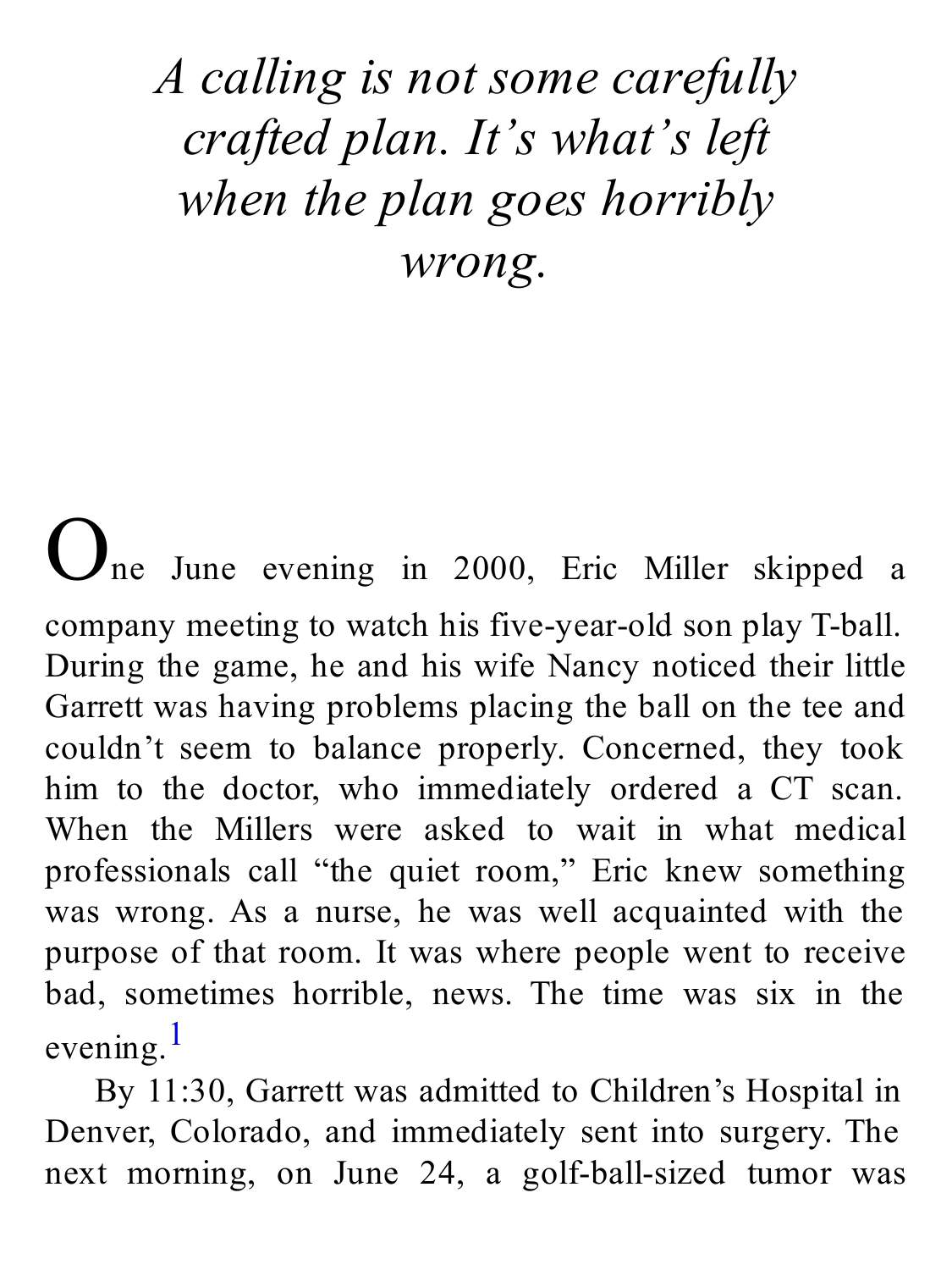removed from the back of the five-year-old boy's head. He was diagnosed with a *medulloblastoma*—a word, his dad says, no child should ever have to know.<sup>2</sup> After the surgery, Garrett was left blind, mute, and paralyzed. Put on a ventilator to help him breathe, he would have to learn how to walk, talk, and go to the bathroom all over again. Even if by some miracle he was able to do all that, he was still given only a 50 percent chance of surviving the next five years.

The Millers began counting the days they had left with their son.

One day in the middle of the cancer treatments, while looking at his son, Eric thought about how the clock was running out on Garrett's life. In spite of the challenges facing his little boy, and the worry this caused, he realized something. It was an epiphany of sorts. Working in the medical profession, an industry "where the clock runs out on people all the time," Eric realized he was wrong. It wasn't just Garrett's life that could end at any second—it was all of theirs. There was no guarantee *anyone* in the Miller family would outlive Garrett.

"We needed to be living life *all* of the time," Eric told me. "Because none of us are guaranteed that we're going to be around an hour or two from now." Whatever time they had left, the Millers were going to live life to the fullest.

After Garrett was moved out of the ICU and taken off the ventilator, his dad wondered if there was anyone out there who knew how he was feeling. Sitting in a window bay of the hospital, he prayed for an answer to the despair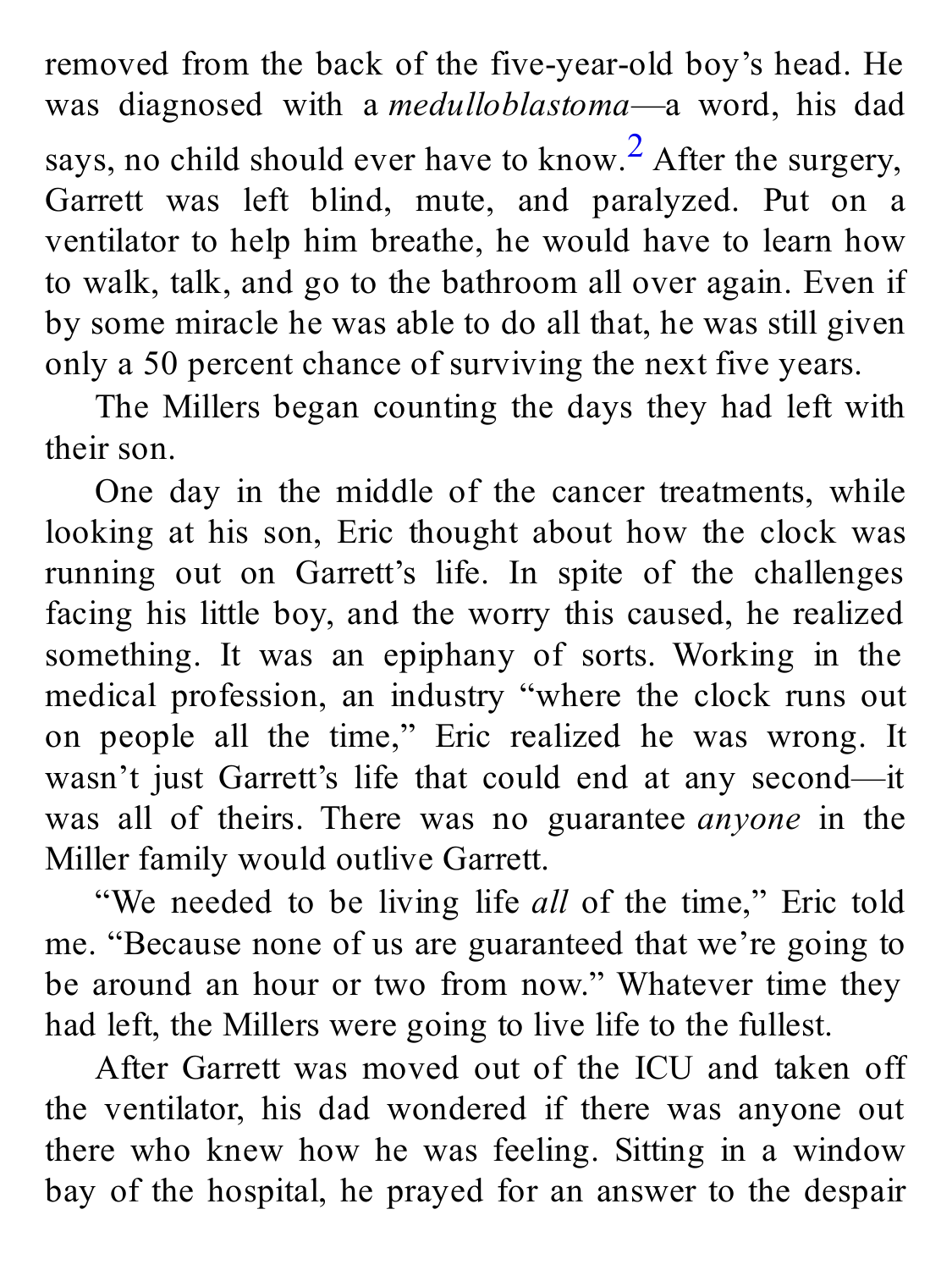that threatened to destroy what little hope his family had left. $3$  That was around the time he discovered the story of Matt King, an IBM engineer and world-renowned tandem cyclist who happened to be blind.<sup>4</sup>

That fall, Eric took his son to meet Matt King at a nearby cycling event, where Garrett got the chance to sit on a tandem bicycle and squeeze the handlebar with his hands, feeling the pedals beneath his feet. That was the day the "light bulb" came on for Garrett. After that, he was determined to ride again—which, unbeknownst to him or his dad, was the beginning of a process that would not only change their lives but the lives of countless others.

A few months later, Garrett told his mom he wanted to try riding his bike. She wasn't so sure, but he insisted. By then some of his sight had returned, and he was able to walk, albeit just a little. With his mother's help, Garrett mounted the old bike and began pedaling. At first she ran with him as he pedaled clumsily, helping him balance. But soon his legs took him faster than she could run, and he escaped her grasp, if only for a moment to experience the freedom he had known before the cancer had taken control of his body. That same day, his dad brought home a brandnew tandem bicycle so the two of them could ride together.

Six months later, on June 24, 2001, after a year of radiation and chemotherapy, six-year-old Garrett crossed the finish line of his first-ever triathlon. His dad ran behind him, pushing his wheelchair. It was one year to the day after that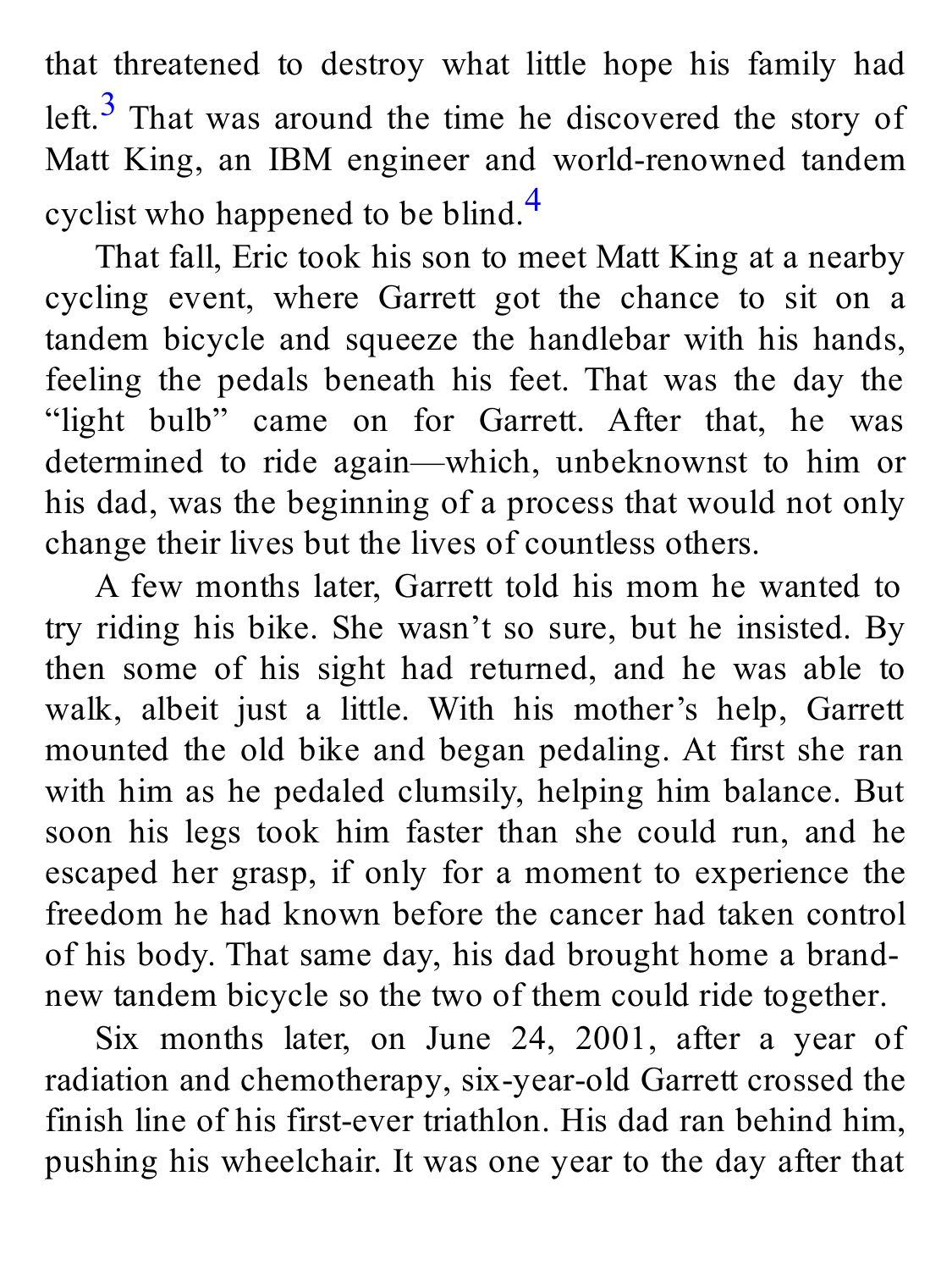first debilitating surgery.<sup>5</sup> For the father-and-son duo that had endured so much, the race was a way of declaring to the world and perhaps to themselves that they would not let one little tumor stop them from continuing with their lives, from celebrating life itself. Thanks to the clinical treatments his parents had enrolled him in, Garrett's survival rate had now increased to 90 percent.

That was fourteen years ago.

Since that first surgery that nearly crippled him so many years ago, Garrett has competed with his father in more than a dozen triathlons, as well as one on his own. His eyesight, though not fully restored, has returned to the point that he can see blurry objects and shapes. He is still considered legally blind but can do things the doctors said were impossible. He is, without exaggeration, a walking miracle.

This is not a book about miracles. It is a book about finding your calling, about how you discover what you were born to do. A calling is that thing that you can't *not* do, an answer to the age-old question, "What should I do with my life?"

 $-20$ 

There are books that talk about how to find your dream job or what it takes to become an expert—this just isn't one of them. *The Art of Work* is a book about *vocation*, a word that has come to mean something very different from the original definition. The word *vocation* comes from the Latin root *vocare*, which means "to call." It was originally used in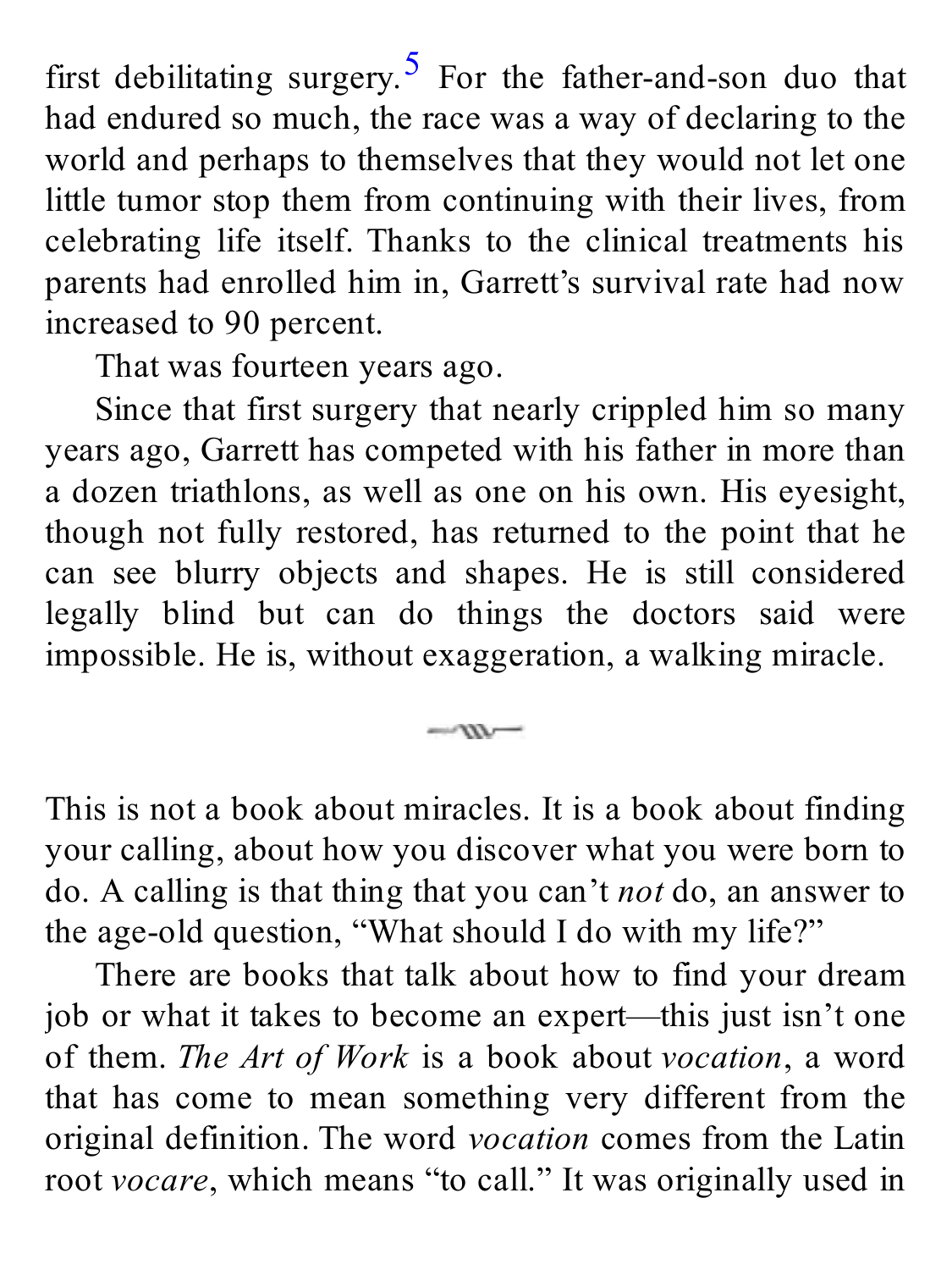a religious sense, as in a call to the priesthood. And for centuries, people thought of it as just that—something reserved for an elite group of people, for those special few who were lucky enough to be called.

But what if that isn't true? What if a calling is something *everyone* has?

In this book, I will try to recapture that ancient understanding of vocation as something more than a job. Through stories of everyday people, I will argue that much of what we think about calling, if we think about it at all, is wrong. The way to meaningful work doesn't always look like a carefully crafted plan. Sometimes the route to our purpose is a chaotic experience, and how we *respond* matters more than *what* happens to us.

Each chapter tells a different person's story, illustrating a major concept—one of seven stages of a calling. And although the stories differ, they all share one similarity: each person was in some way surprised by what he or she found. This, I think, is a story we don't hear enough of today—one that just might help us understand our own personal journeys better. And where do we see this more than in the story of a five-year-old boy who beat brain cancer and went on to race in a triathlon?

In his eighteen years of life, Garrett Rush-Miller has completed a half Ironman, climbed Machu Picchu, and earned the rank of Eagle Scout. When he's not at school or working at the local climbing gym, he spends his free time volunteering with Wounded Warriors, a charity that supports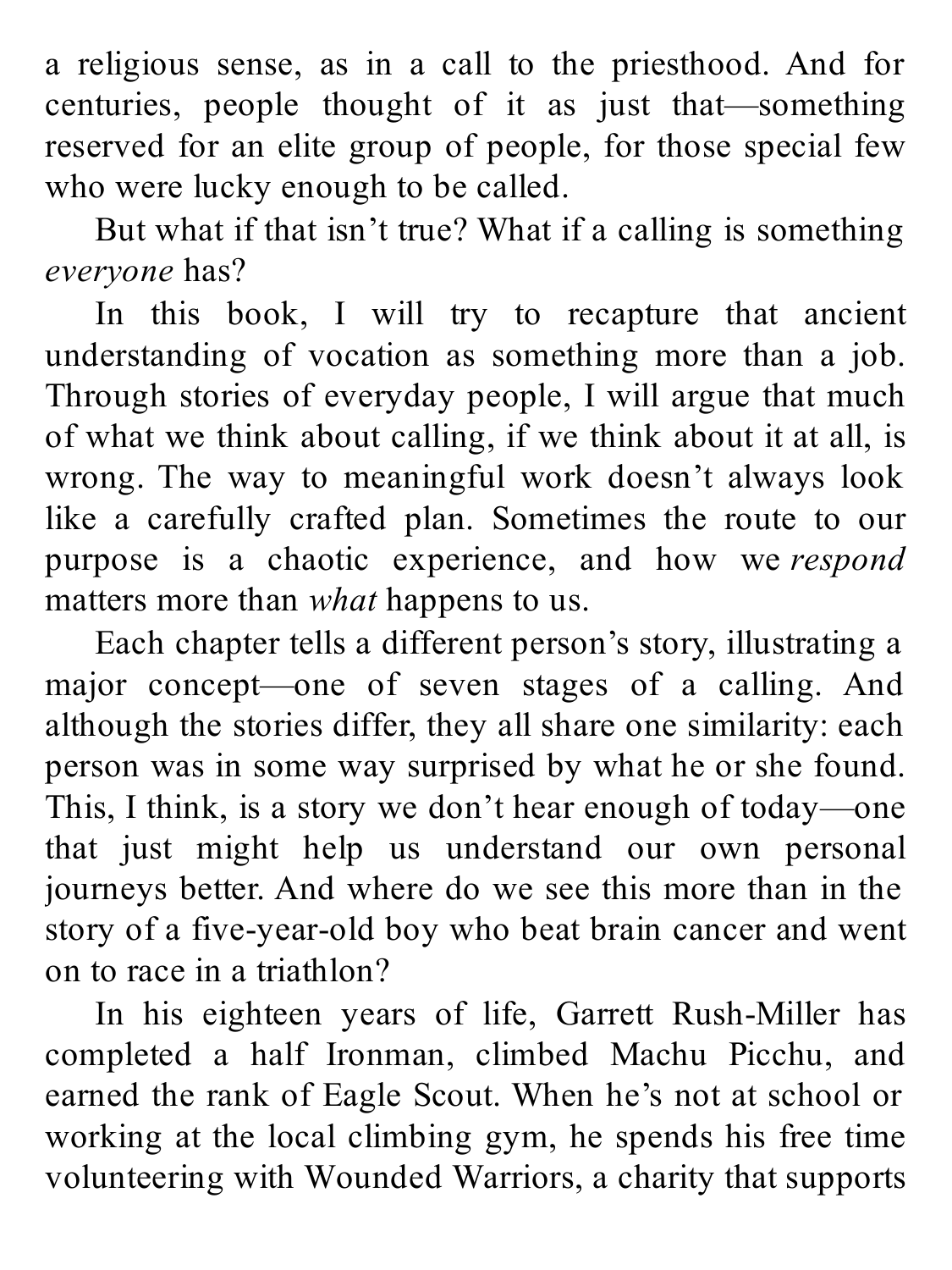and encourages war veterans. At the time of this writing, he's getting ready to graduate high school and more than anything would like a girlfriend.

After Eric e-mailed me with some news clippings of his son's story, I immediately picked up the phone and called them. Speaking with both of them during Garrett's lunch break, I was struck by how positive they were and how important perspective was in their story. Theirs wasn't a rags-to-riches tale or some super-spiritual experience. It was inspiring but also quite practical. All they were doing was trying to survive, making sense of life along the way, and *that* was a story I could relate to.

I asked Garrett if he ever thought about what life would have been like if he had never missed the tee that day, if he had never gotten the brain tumor and hadn't had to go through sixty-four weeks of chemo.

"I've never really thought about it, to be honest," he admitted.

His dad said the same. "The reality," Eric explained, "is these are the cards we've been dealt, and we'll just play them the best we can."

Eric Miller has always tried to steer his son in the direction of what he *can* do, not what he can't. And that little lesson has led to some incredible experiences for both of them. The gift that Garrett's dad gave him wasn't protection from pain or suffering, as much as Eric would have liked to provide such things. It was helping Garrett see that what makes a life extraordinary aren't the chances we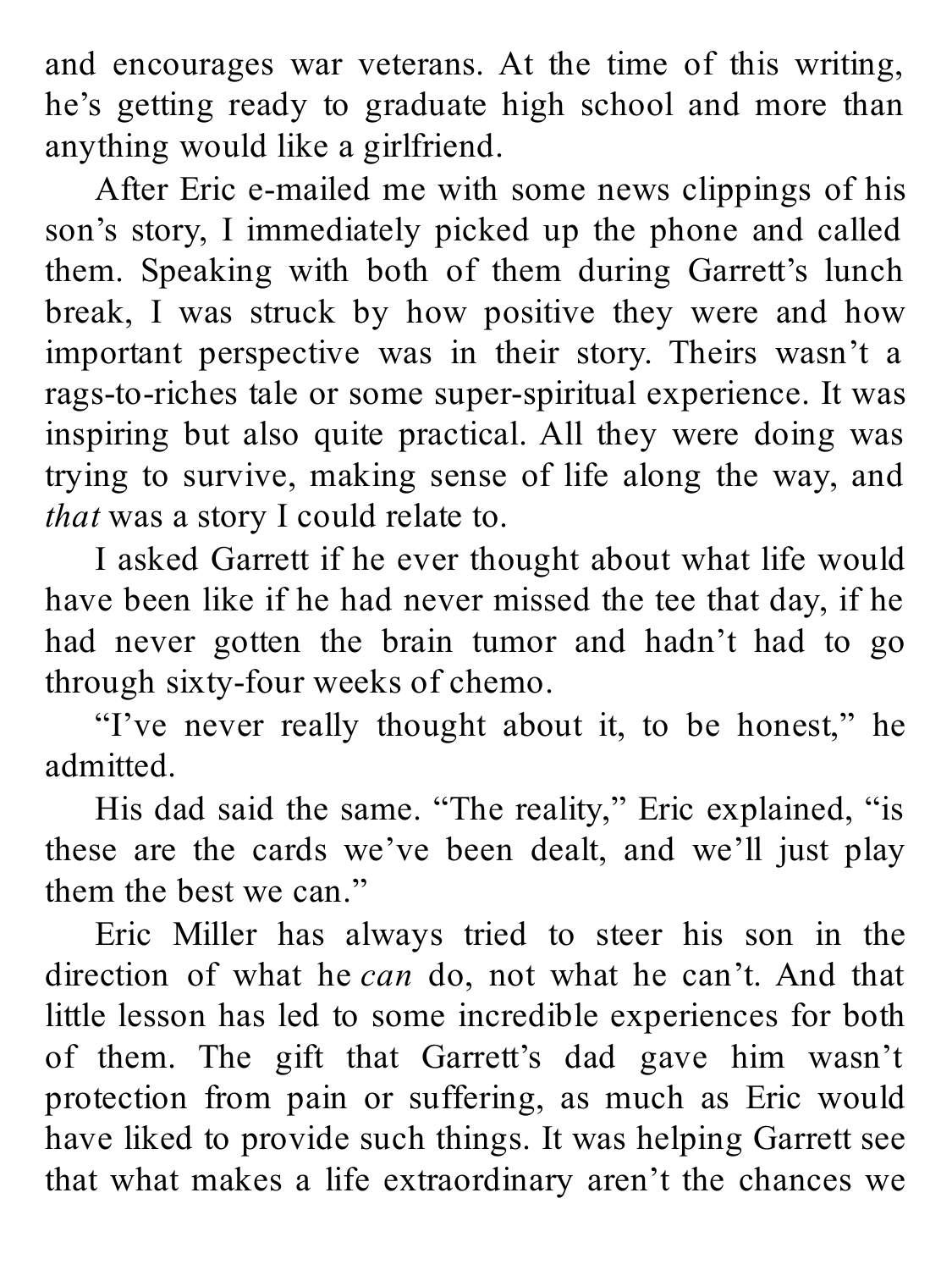get, but what we do with them.<sup>6</sup>

### Course Correction for Your Calling

At some point, you entertained the idea that you were born to do something significant. But then high school happened. Or college. And your parents talked you into becoming a lawyer instead of a baker. That professor told you med school was a smarter move than relocating to New York to try out an acting career. And you believed them. When "real life" began, you gave up, but called it growing up instead and abandoned the dream altogether. You made excuses for why wanting something extraordinary was somehow selfish and immature, and you wondered if any of those youthful feelings were ever real in the first place.

But even then, you knew you were wrong. No matter how noisy the world got, no matter how busy you became, there would always be something inside you—a small voice that whispered in the quieter moments of life, taunting you with the shadow of the unlived life. If you listen hard enough, you can still hear it.

Everywhere you look, people are giving excuses for not pursuing what they were born to do. Some say they are "a work in progress," while others shrug with indifference,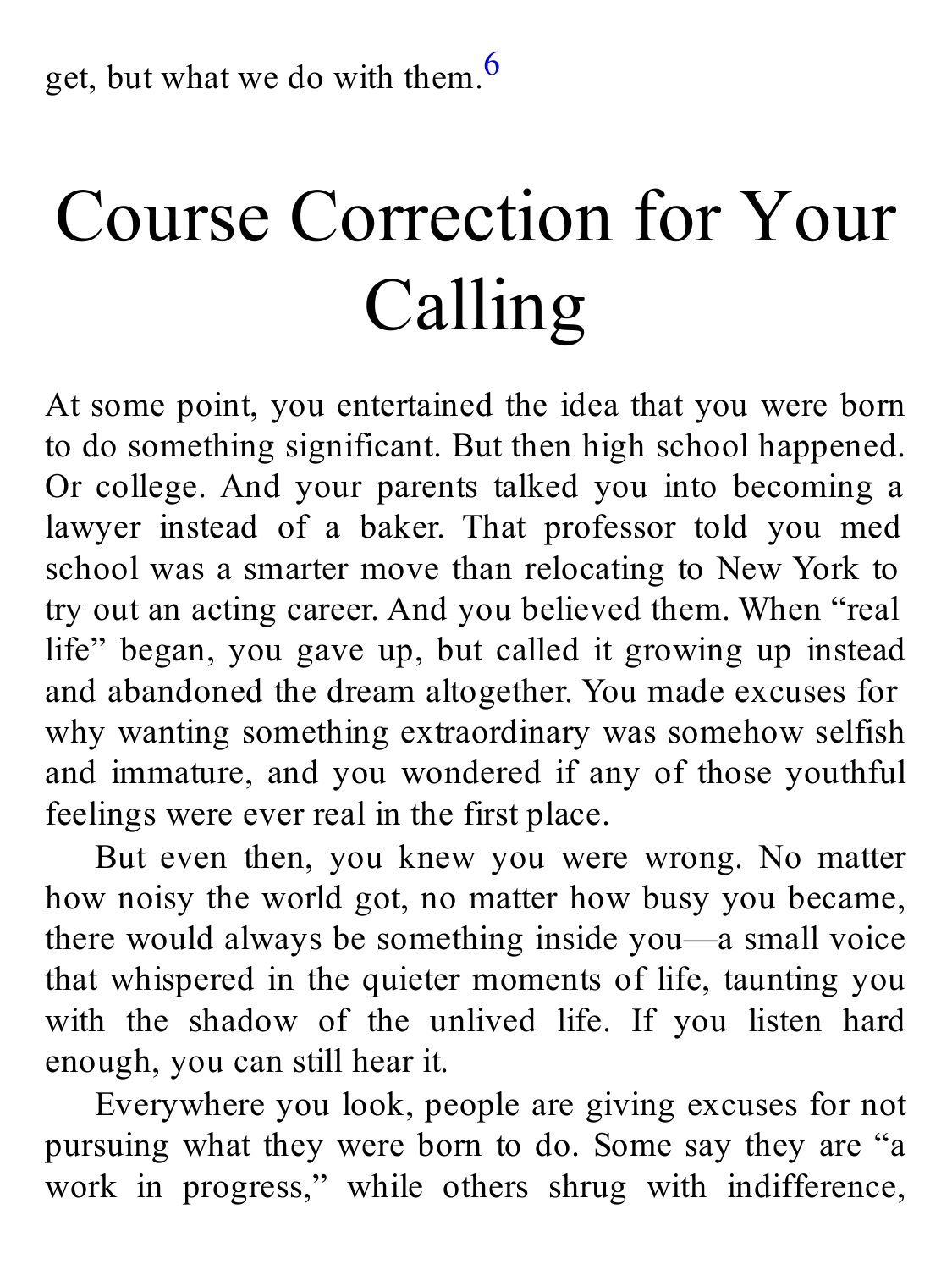saying they're still trying to figure out what they want to be when they grow up. Such phrases sound harmless, but they are anything but. If we're honest, a lot of us feel stuck, aimlessly wandering from one job to the next, unsure of what to look for or even expect. We've accepted our lot in life. *It is what it is.* Even though we do our best to embrace reality, we are restless. What comfort do we have other than the vague notion that we're not alone?

As we enter a new era in human history, as the average lifespan increases and the world becomes an even more efficient place full of technological solutions, people are asking deeper questions. We now realize the way we've been doing work no longer works. Factories are getting smaller, not bigger. The forty-year career is dead. The world demands a fresh approach to vocation, and we need something new—or perhaps, something very old.

There is a way to meaningful work that doesn't force you to conform to your parents' career path or to compromise your values. It won't be like any class you've taken and probably won't resemble what your teachers told you the future would look like, but it can be trusted. There's more to life than what happens to you and more to a vocation than punching a clock.

But how do we find such a way that seems so far gone?

The journey described in this book is an ancient path. It's the way of master craftsmen and artisans, a centuries-old road that requires both perseverance and dedication—the narrow path that few find. Here we follow in the footsteps of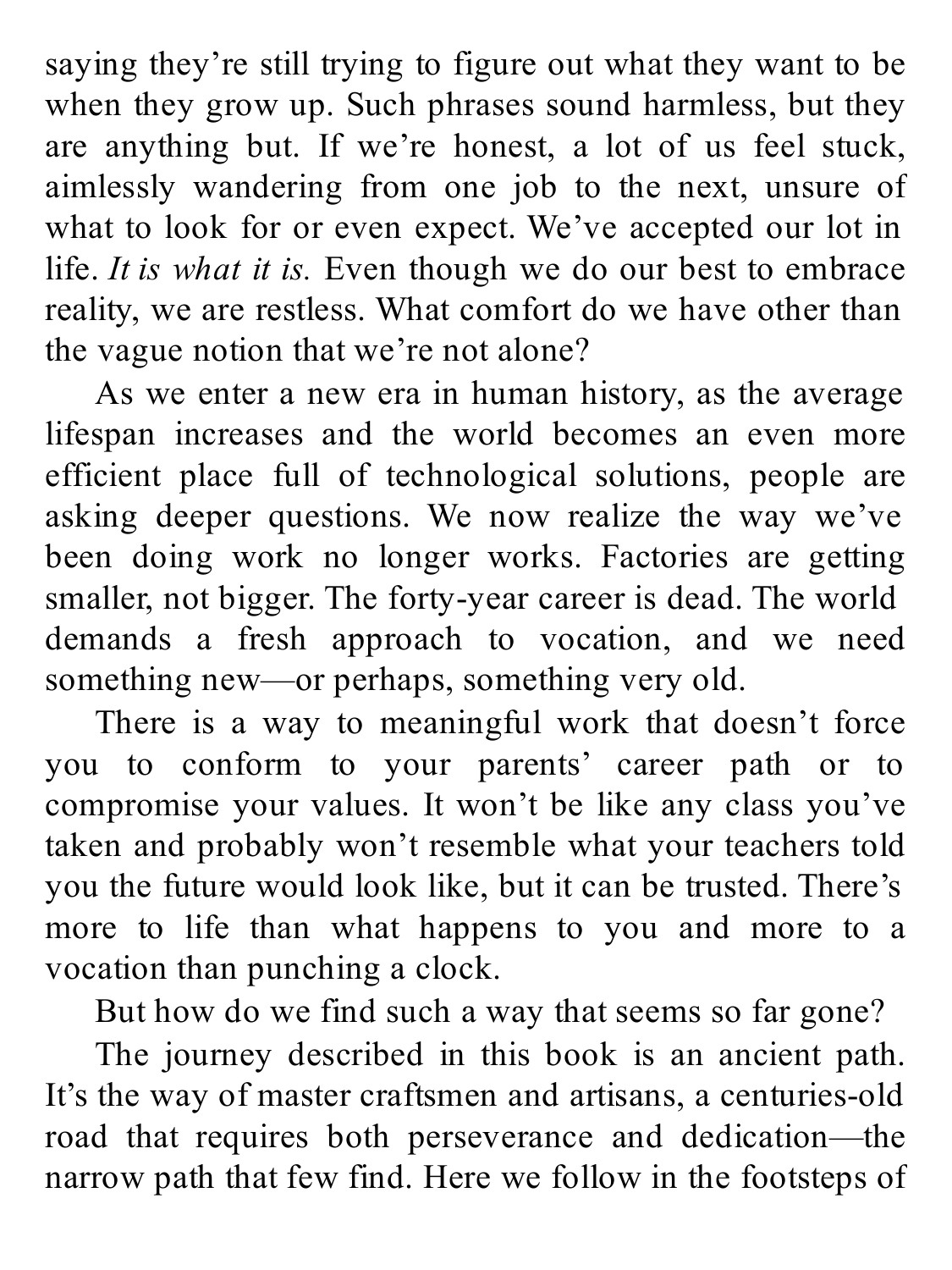computer scientists and park rangers, participating in the same process that made world-famous cartoonists, compassionate missionaries, and successful entrepreneurs.

At times you will have to trust your gut, and at others you will need to do what is uncomfortable and even painful. But as you go, there will be signs along the way, markers ensuring that you are headed in the right direction.

The path described here is not a manual for life. It's a piece of canvas on which to add your own experience. This isn't some science experiment with predictable results, and it won't be another self-help program that leaves you feeling passively inspired.

After encountering hundreds of stories from people who found their calling, I've identified seven common characteristics, each illustrated in the subsequent chapters. Each chapter, which tells at least one person's story, is based on a theme:

- 1. Awareness
- 2. Apprenticeship
- 3. Practice
- 4. Discovery
- 5. Profession
- 6. Mastery
- 7. Legacy

You might want to think of these as steps, but they are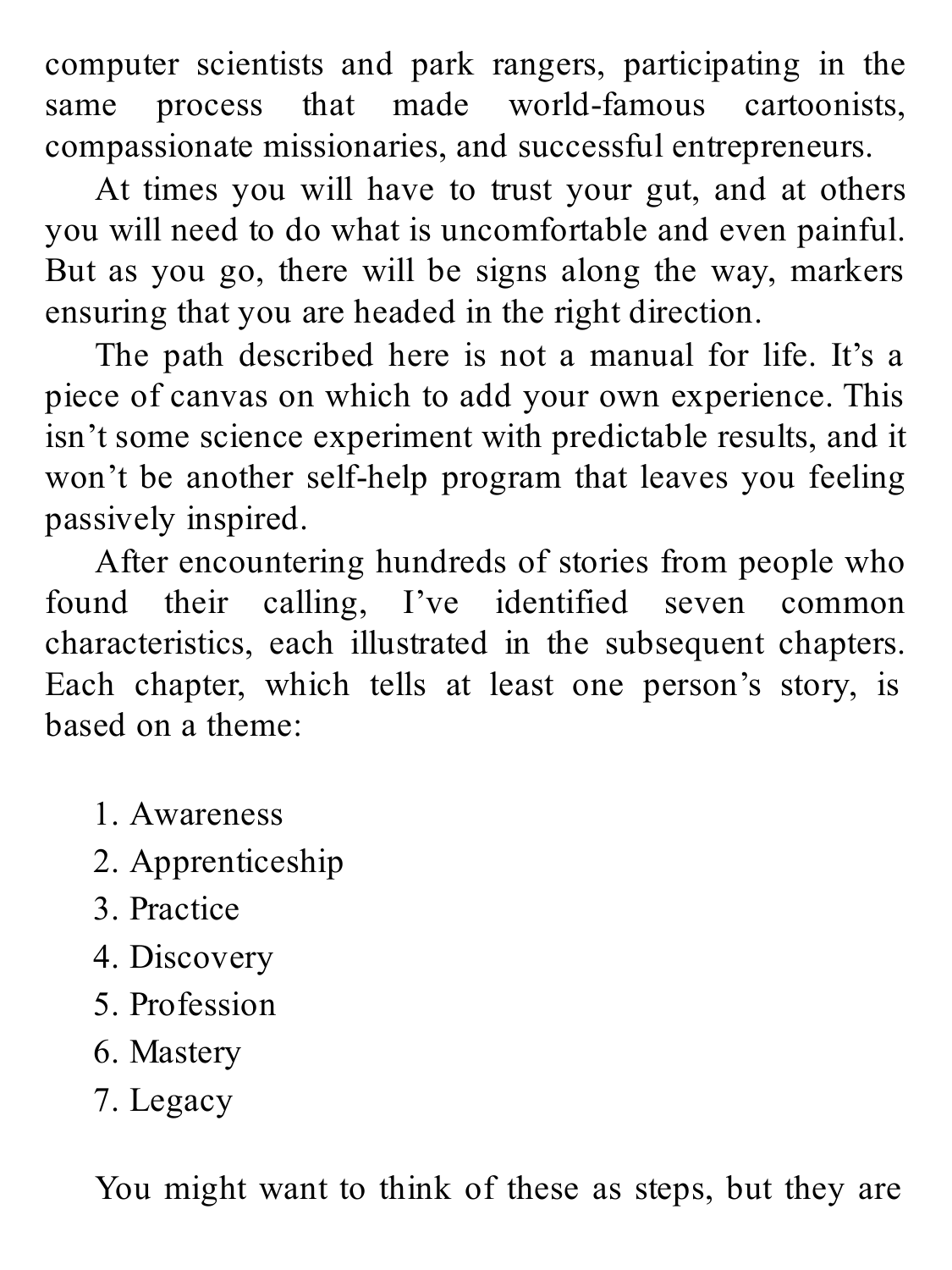more like overlapping stages that, once begun, continue for the rest of your life. For example, once you learn the discipline of awareness, you continue to practice this throughout your apprenticeship, continually looking for guidance along the way. The same is true for practice—it's something you keep doing long after you acquire a skill.

There *is* a process to finding your life's work. Although at first it may feel chaotic, there is an order emerging from such chaos. And if you commit to following these stages, paying attention along the way and persevering, you will have something rare, something you can be proud of.

### Letting Go of What Could Have Been

"Part of people's problem is they think of everything that could've been," Eric Miller told me after his son left our phone conversation. "Who *cares* what the future might've been for Garrett? It doesn't matter. It can't be. This is where we're at, and this is where we're going."

In his voice, I could hear the military stoicism that must've served him well while dealing with more than a decade of raising a special needs child, not to mention during his career as a paramedic and nurse. He went on to tell me about his subsequent divorce and confessed that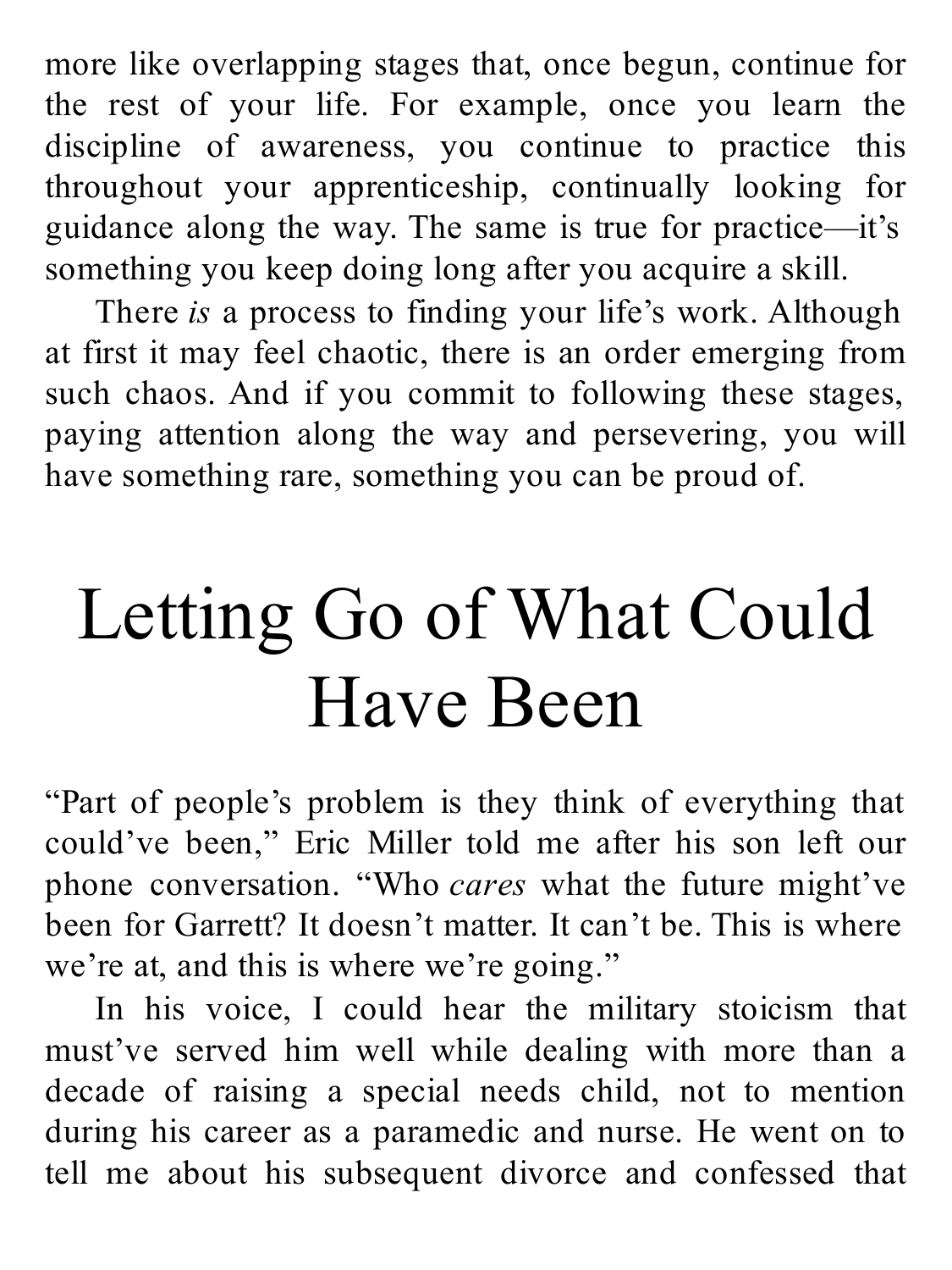pining for what could have been only holds people back from living their lives now. Life is full of surprises, and it doesn't help us to fixate on regrets or try to recover what has been lost.

"Maybe . . . that's a lot of people's problems," he added, "is they keep thinking, *what would've happened if . . .?* Who gives a crap? It just happened."

But what would *not* have happened if Garrett had never gotten sick?

"Now that's a whole different question," he admitted, his tone softening. "We think about that all the time. *None* of this would have happened. My life would be totally different."

None of this. Not the triathlons, not the foundation they started, not the countless lives affected—none of it would have happened had it not been for a tragedy that struck the Miller family fifteen years ago. Because of Garrett's illness, Eric is now able to encourage others in a way that would have been impossible before. Working in an intensive care unit at a hospital, he gets to speak with suffering people all the time.

"I have authority now, because of Garrett's suffering," he said.

What hope does he offer these patients? What encouragement does his pain provide? He tells them to hold their heads high, even when they don't think they can.

"More people are watching your life and . . . are gaining strength in their own lives and in their own challenges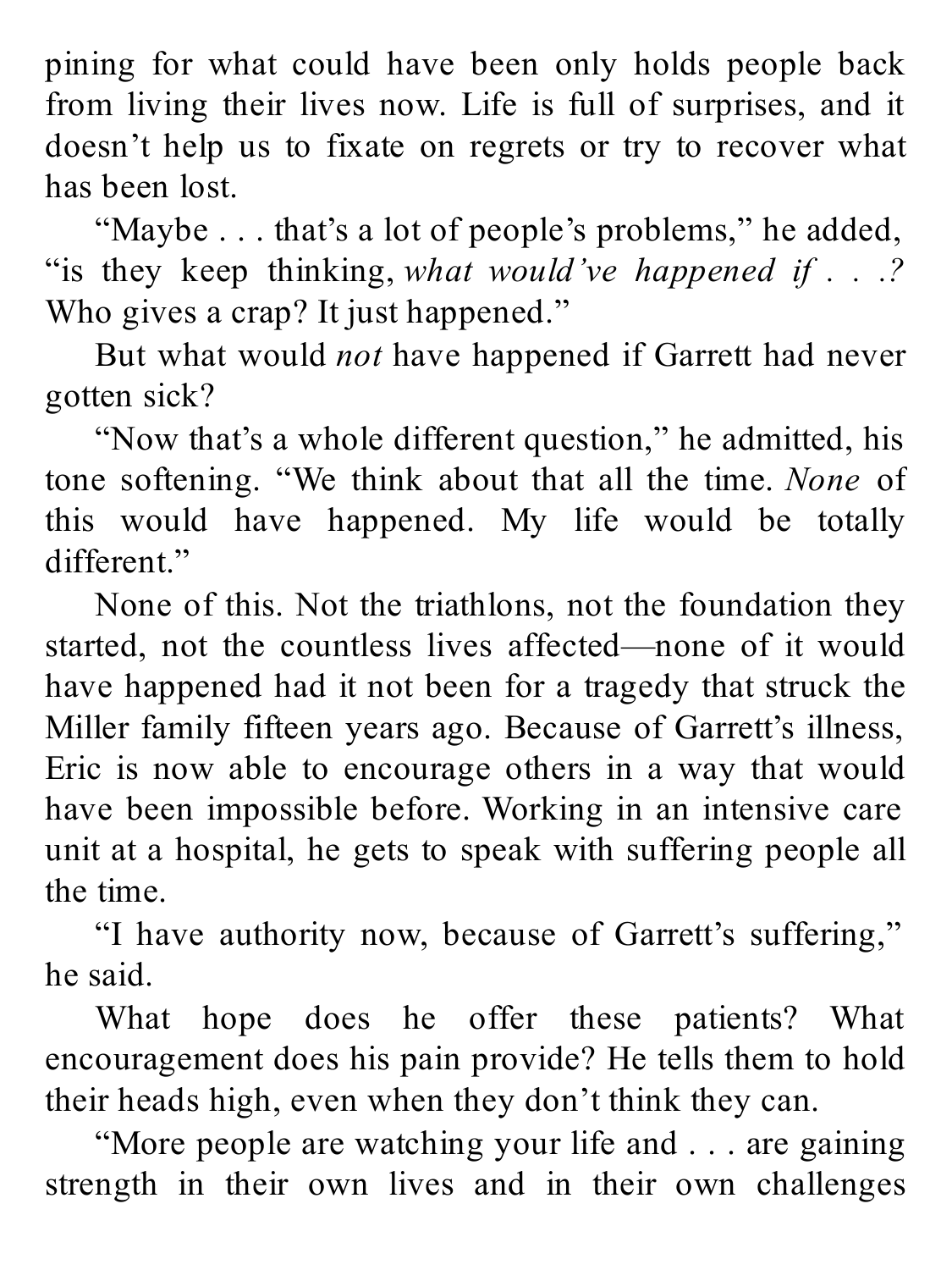because of what you're going through. I promise you: your life matters, your life is significant, and things are happening that you don't even fully understand yourself."

That's what Eric has done and what he's encouraged his son to do: To acknowledge that whatever is happening in their lives now, as difficult as it might be, is important. To not hold out for the right opportunity or wait for things to get better, but to make the most of life now. The question that Garrett Rush-Miller's life answers is the same one many of us are afraid to ask: *What happens when the life you end up living doesn't look like the one you planned?*

Each of us has had surprises and setbacks in life, disappointments that have disrupted what we *thought* was the way. And we're left with something that looks less like a personal purpose and more like a mess. Hearing Garrett tell his story, I wondered if the difference between remarkable people and the rest of us has little to do with circumstance and more to do with mindset. Maybe we all have the power to turn our lives into significant stories if we start to see our difficulties as opportunities.

We can't control what life throws our way, but we can control how we react to it. As we do, maybe we come closer to a meaningful life than any plan could ever take us. To do this, though, we have to let go of what we think we deserve and embrace what is, which just might lead to something better than we ever could have imagined.

Your life, though not an accident, is full of surprises. The point of this book is to help you know what to do when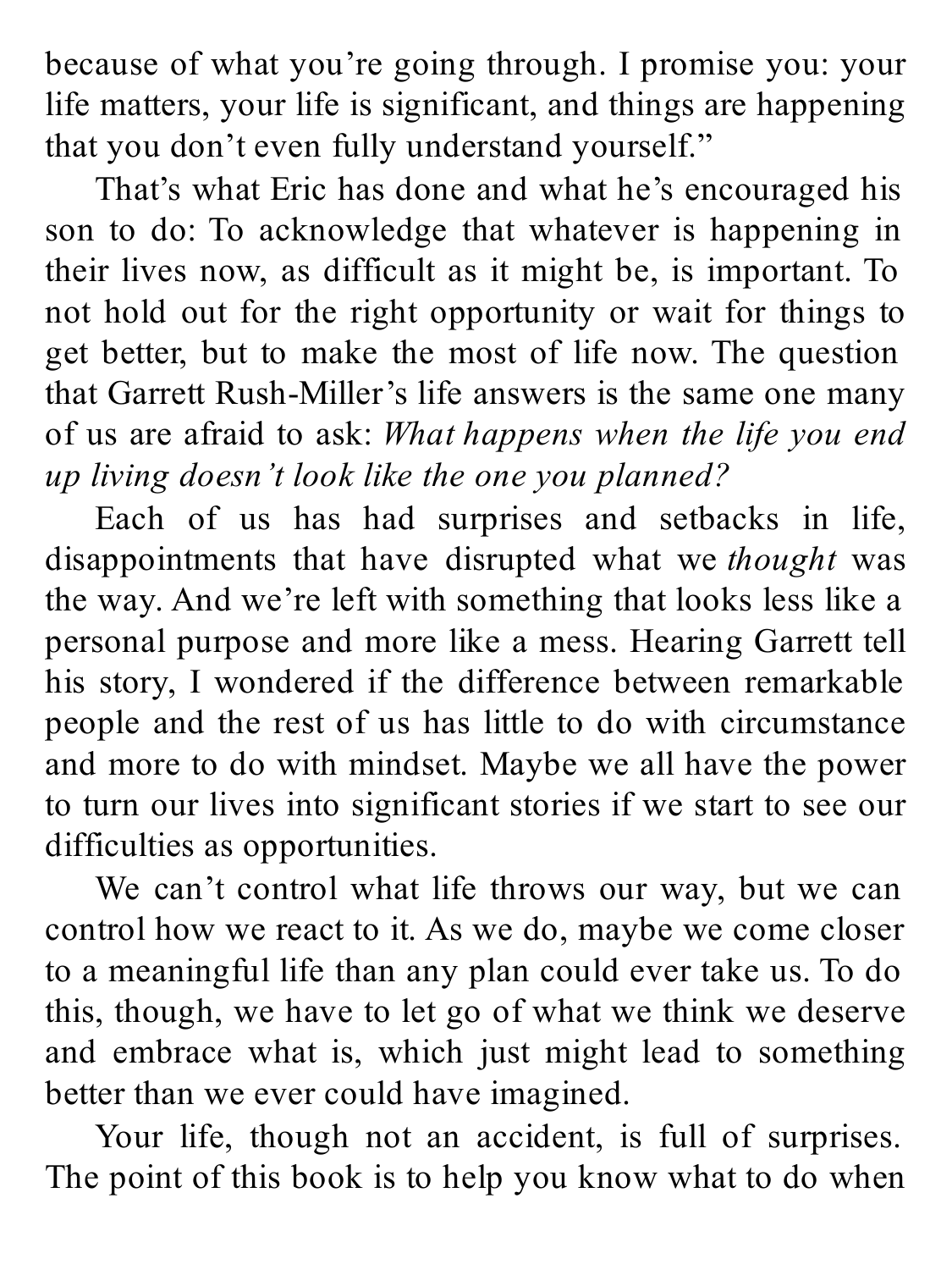they come.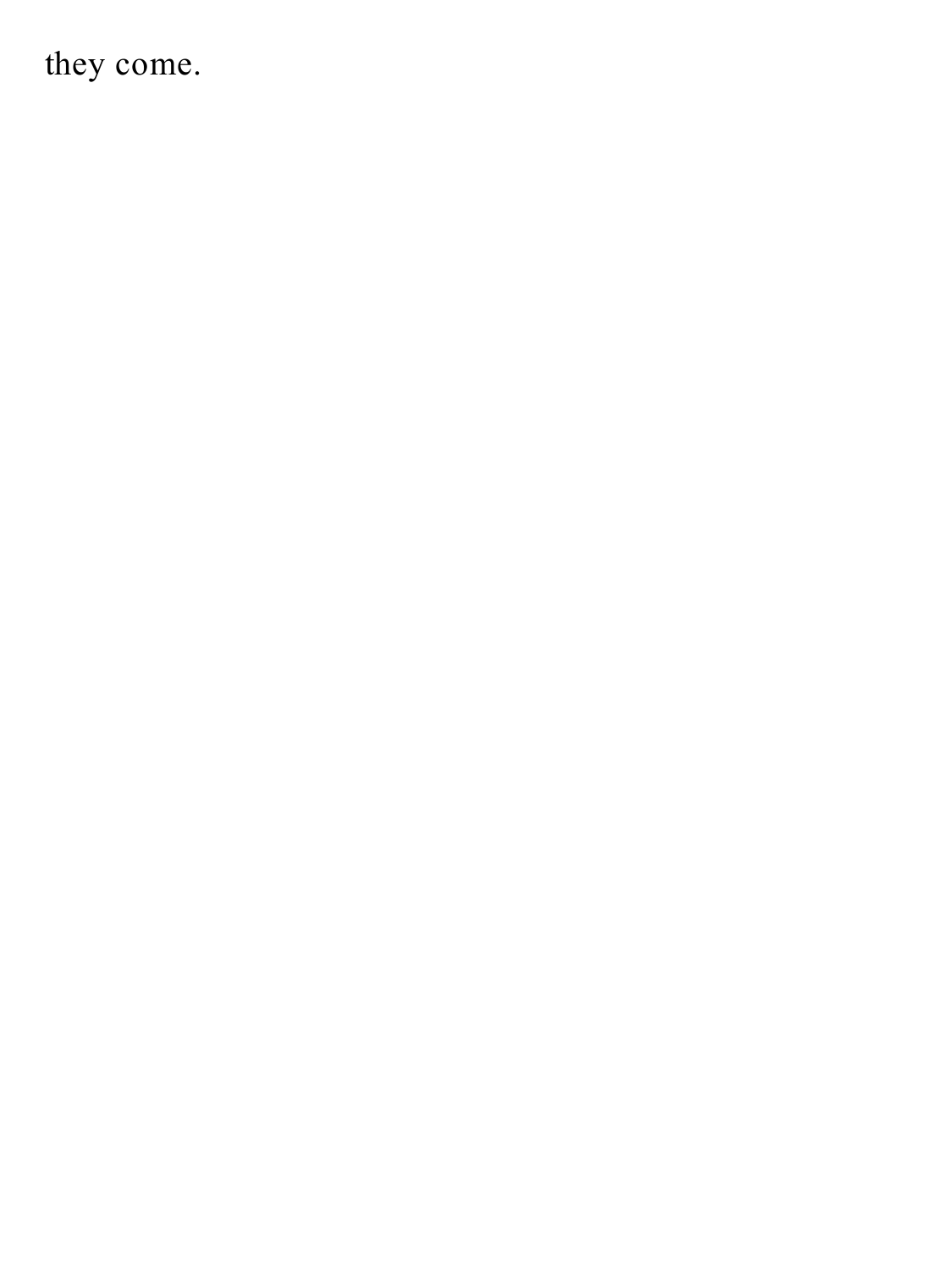<span id="page-33-0"></span>PART ONE Preparation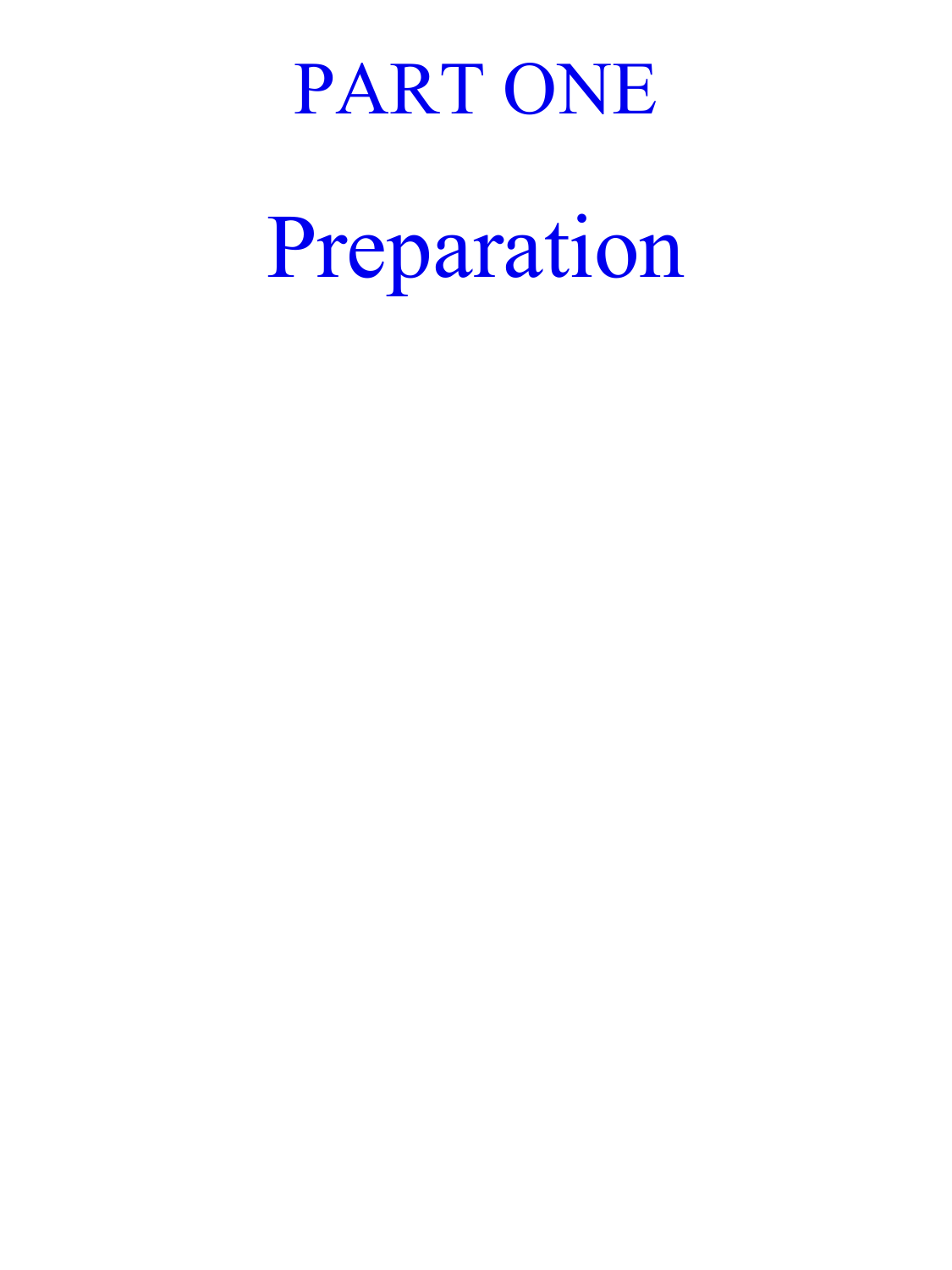### <span id="page-34-0"></span>ONE

# Listening to Your Life

### *The Call to Something Old, Not New*

Before I can tell my life what I want to do with it, I must listen to my life telling me who I am.

—PARKER PALMER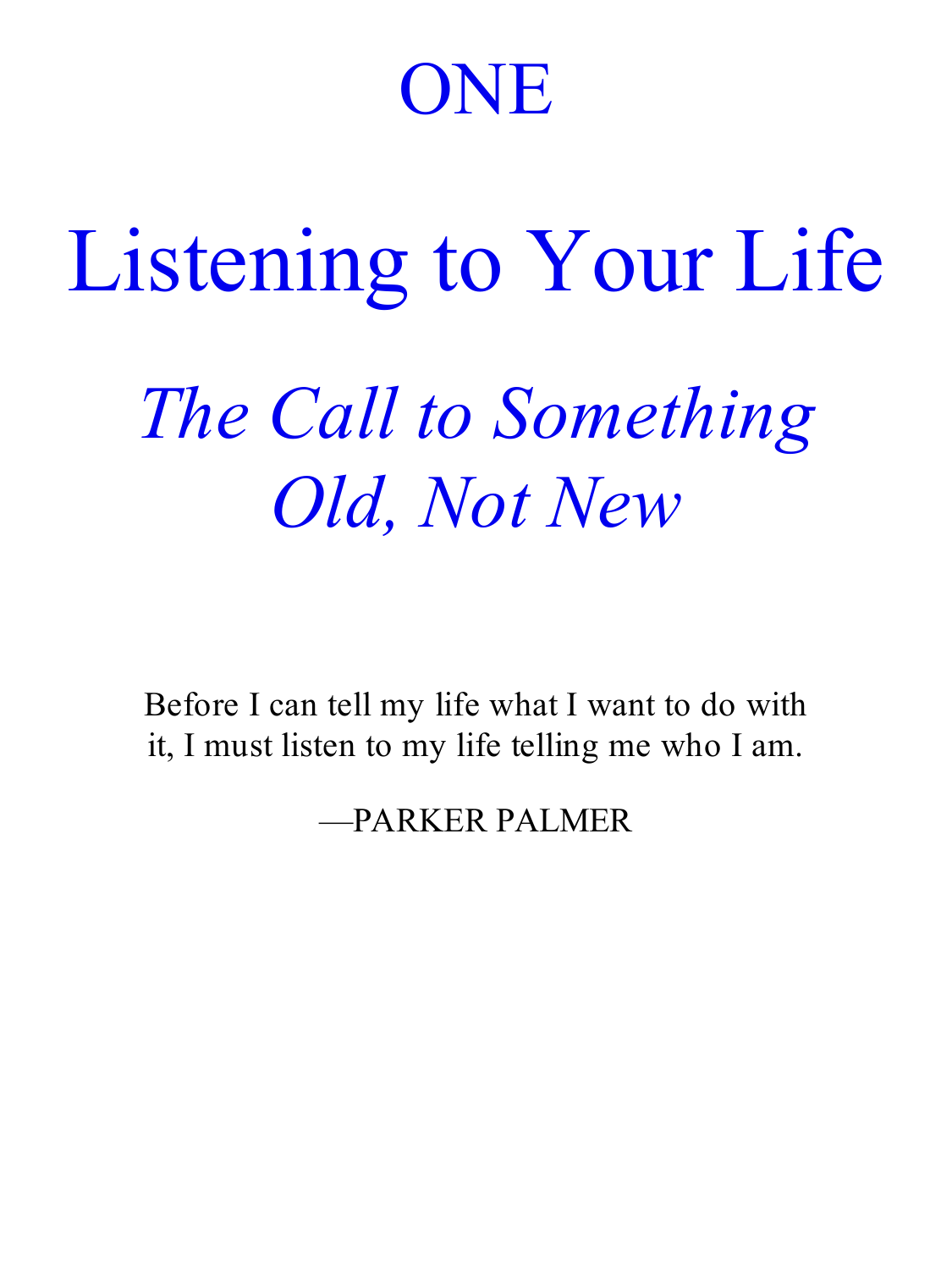*You don 't "just know " what your calling is. You must listen for clues along the way, discovering what your life can tell you. Awareness comes with practice.*

The halls of Emory Hospital were particularly busy that day as Jody Noland navigated the crowds to locate her friend's room. She brushed past people visiting their loved ones, and a queasy thought came to her: *How could something so terrible be happening to Larry?*

Larry Elliott had recently decided to reprioritize his life, selling his successful insurance business to serve hurting children in the world. It began with serving alongside his wife, Bev, as houseparents at a children's home in Alabama but had led to a leadership position at another children's home outside of Atlanta. He was changing gears in what he thought would be the second half of his life, but he had much less time than he realized.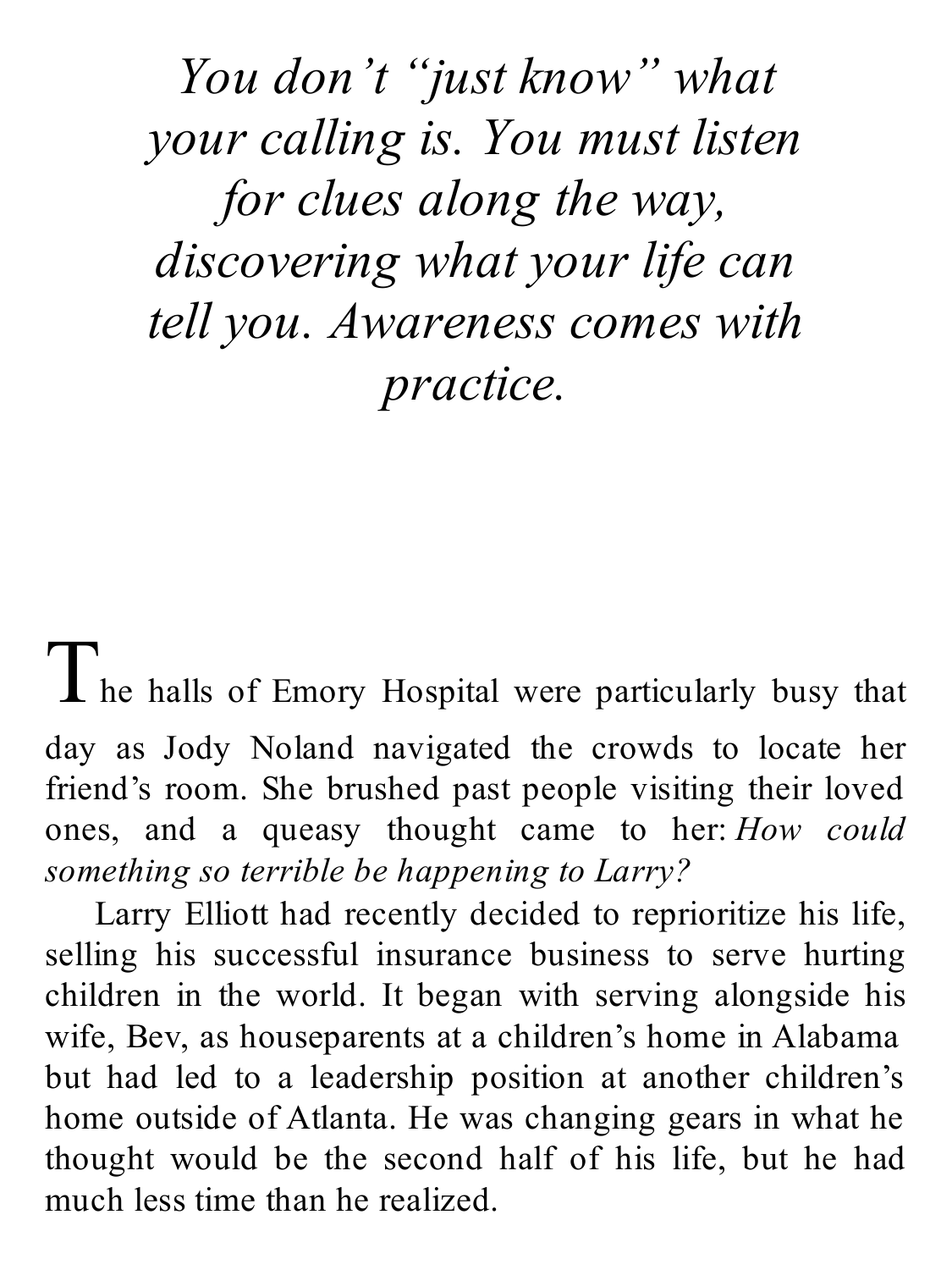Larry and Bev decided to take their family on a longawaited vacation to Europe. [T](#page-248-0)his was a chance to spend some quality time together and reconnect with their kids. It was a trip everyone was looking forward to.

The pain started on the flight to Italy, beginning with a throbbing sensation between Larry's temples. In Florence, a CAT scan revealed a mass in his brain, and the family was forced to end the vacation prematurely. On the flight home, the pilot had to fly at a lower altitude to minimize the amount of pressure in Larry's head. The next morning, he was scheduled to go into surgery. At forty-eight years old, Larry was battling a brain tumor.

His room wasn't that difficult to find, as Jody later recalled in her book: "It was the one where people overflowed into the hallway."<sup>1</sup> There was not enough space to fit all the friends he had accumulated in his lifetime. And in spite of the pain, Larry did his best to comfort his visitors.

There was a sense of urgency to his demeanor that day. At one point, he asked his wife if she'd brought a pen and paper, something that seemed odd to Jody. Later she asked Bev what that was about, and Bev explained that Larry wanted to write a letter to each of their children before going into surgery. He didn't know if he would make it out alive and wanted to express his love, affirming what was so unique and special about each of his children.

Larry lived another nine months before ultimately losing his life to cancer.

That same year, Jody lost two other friends who were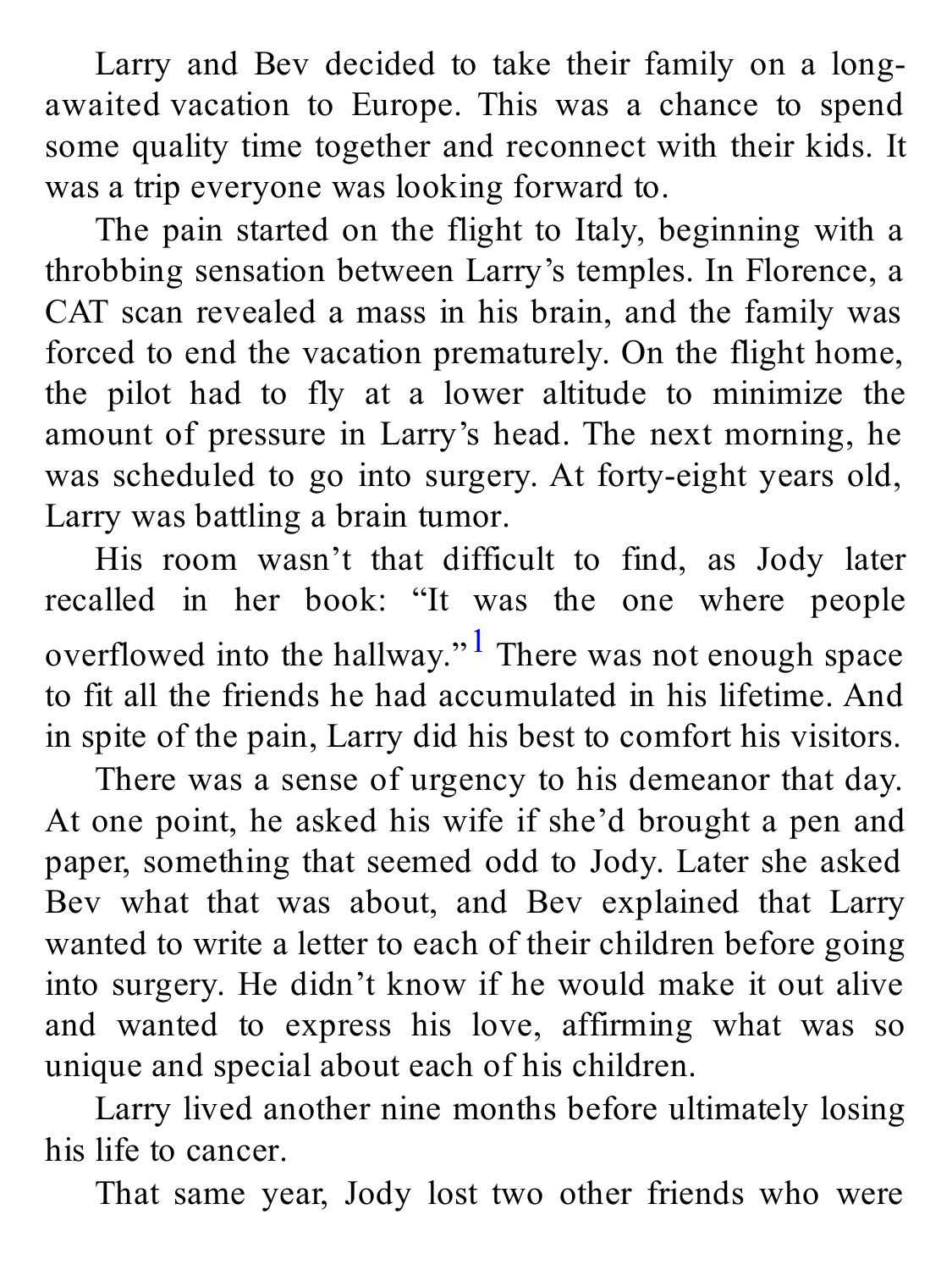both in their forties and passed away without warning. The deaths came as a shock to everyone. As Jody watched three grieving families, she thought of the comfort Larry's words had provided his family. She hurt for the children, those "who knew unquestionably of [t](#page-248-1)heir parents' love, but desperately missed the reassurance and security that their physical presence provided." She couldn't stop thinking of the letter he wrote and the difference it had made.

Jody started sharing Larry's story with others. "Don't you think this is something we should all do for the people we love?" she would say, trying to drum up interest. And many would respond, "Yes, but I'm not a writer," or, "Yes, but I have no idea where to begin."

"One way of knowing our gifting," Jody told me, "is when something that seems easy to us doesn't seem easy to others. I kept thinking, *How hard could it be?* Maybe I could help people do this . . . What seemed so hard for so many people seemed easy to me." $2$ 

She eventually relented to that prompting.

Jody established Leave Nothing Unsaid, a program and book that helps people of all ages write letters to their loved ones. After Larry's death, she had been inspired, but the idea didn't become reality until she decided to act. She kept thinking someone should do something. Finally she realized that someone was *her*.

At fifty-eight years old, Jody Noland is beginning to understand how her life has been converging for decades on this very moment. She is doing what she was born to do,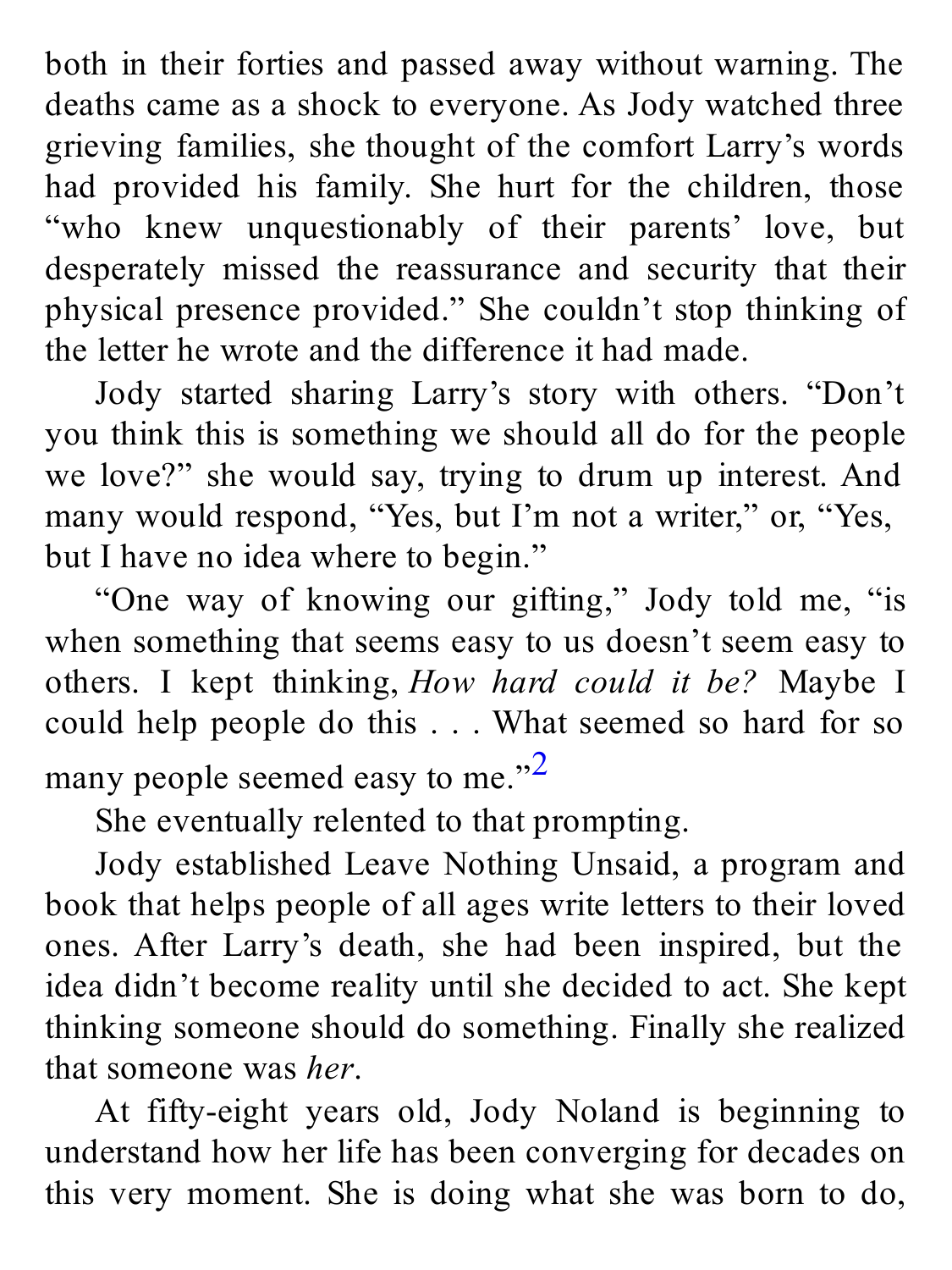and although the circumstances have been hard, even painful, she's learned an important lesson. All along, her life was teaching her something, even in the pain. And if she hadn't paid attention, she just might have missed it.

#### Happiness Is Overrated

There are two stories we hear when it comes to pursuing a dream. First is the tale of the self-made man or woman. In this story, we see a driven individual overcoming adversity and defying the odds to achieve success. Many of us have believed this is the *only* wa[y](#page-248-2) to achieve anything—through sheer tenacity. The process is simple: set a goal, work hard, and achieve your objectives. You can be anything you want, do anything you want; all you have to do is work hard. You are in complete control of your destiny. But things are not always so simple.

In the film *The Secret of My Success*, Michael J. Fox plays a young upstart named Brantley who is trying to get ahead in the corporate world. After continual rejection, he finally explodes in another failed job interview, saying: "Everywhere I've been today there's always been something wrong: too young, too old, too short, too tall. Whatever the exception is, I can fix it. I can be older; I can be taller; I can be anything." $3$ 

Like many people, Brantley believed that if he put his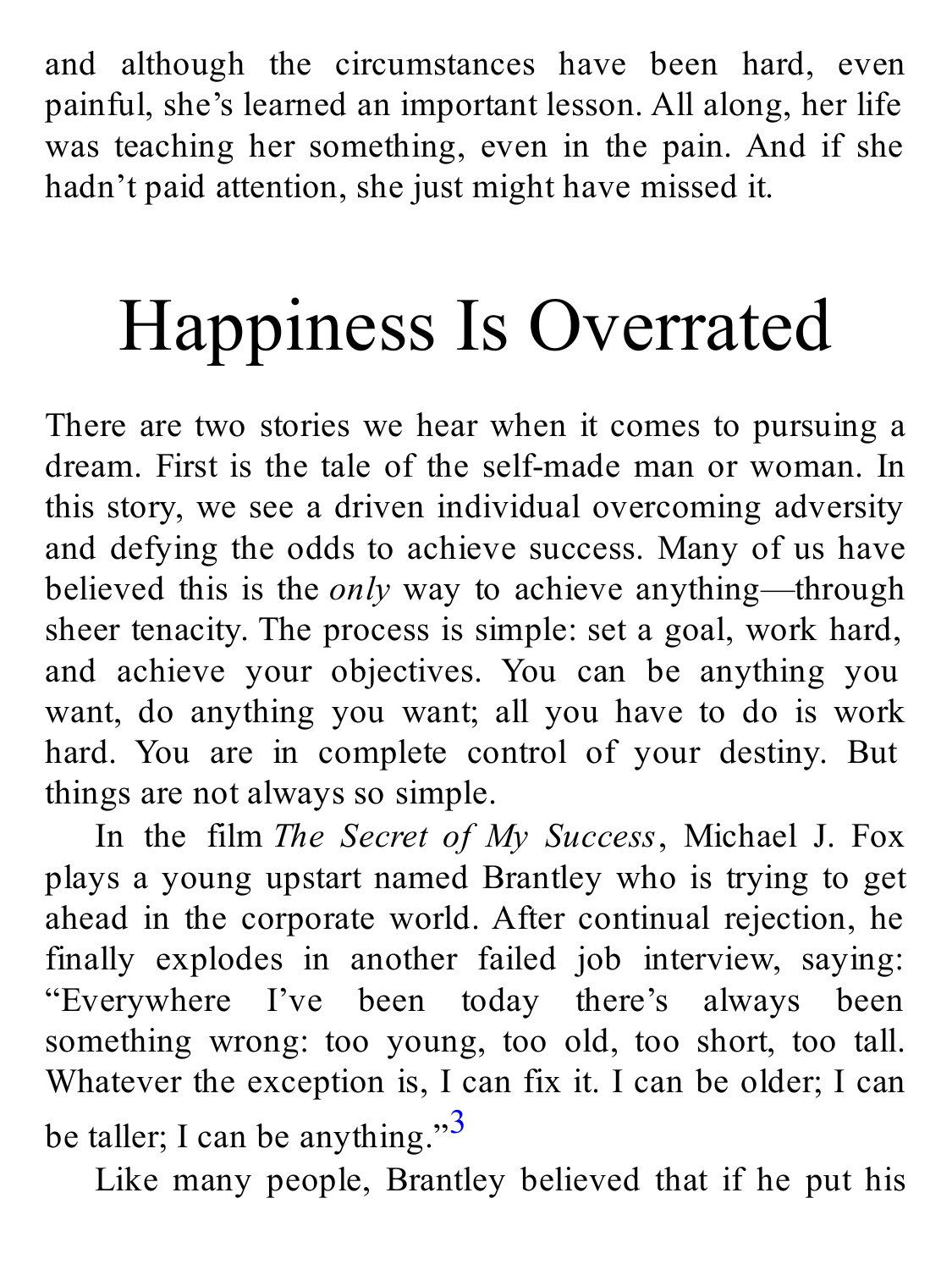mind to it, he could accomplish anything. In the end, though, he realized the secret of success is that sometimes getting everything you want doesn't always make you happy.

The second story is the opposite of the first. Instead of the self-made path, you have a determined one. Whatever will be, will be. Life happens in spite of what we want. You have no control over anything, and in the end, you will look back on your life and understand there could have been no other way. But where is the adventure in that—in having everything scripted out for you? And what of the countless stories of those on their deathbeds, confessing regret? Even when we talk in terms of "destiny" and "fate," we want to believe we have some control over our lives. There must be another way.

The first path says you can be whatever you want; the second says you have no choice. But perhaps there is a third way. What if there was more to your purpose than getting what you wanted? What if there were some things you couldn't control, but how you reacted to those situations made a difference? *Is* there a purpose to your life, or are we all just bouncing around in a chaotic universe? Everyone from religious scholars to scientists and career counselors has pondered these questions. So let's look at them pragmatically.

Here's what we know. A lot of people are unhappy with their jobs, where they spend a significant amount of time. A recent poll found that only 13 percent of the world's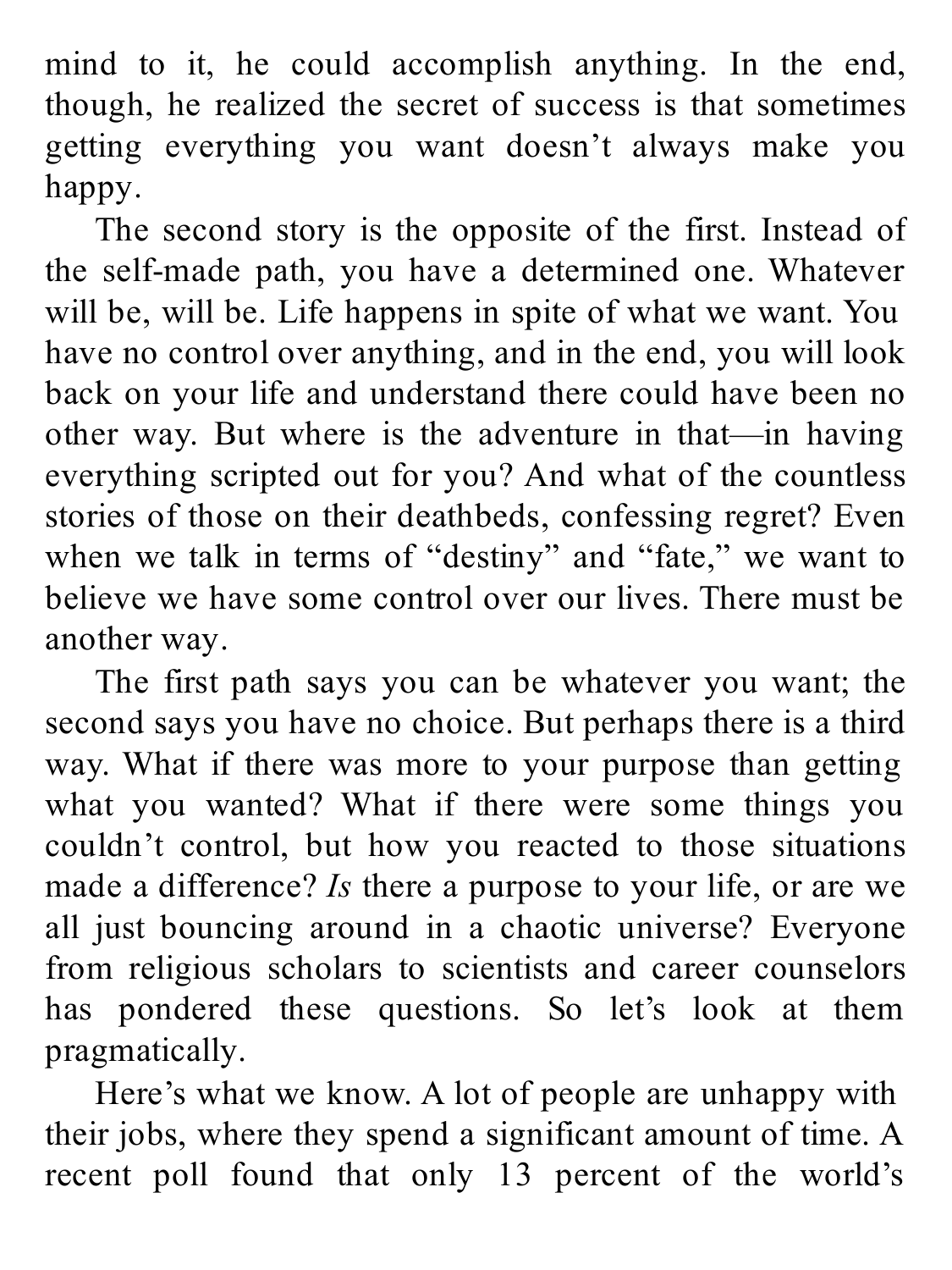workers are "engaged" in their jobs. The other 87 percent feel disconnected from work and more frustrated than fulfilled.<sup>4</sup> These numbers shouldn't come as a surprise. When a friend says she hates her job or a family member talks badly about his boss, we aren't shocked. This is acceptable behavior. We've been conditioned to think of work as drudgery, a chore you endure in exchange for a paycheck. And this is a problem.

When you are stuck fulfilling an obligation instead of chasing a dream, you aren't your best self. We all know that. This is why we find more and more people moving from one occupation to the next. They are doing their best to be happy but failing miserably. Most of us have done this at some point, quitting one thing for the promise of somet[hin](#page-248-3)g better. And we were disappointed to find that the next job or relationship held the same complications as the one we were escaping.

But maybe we're going about this all wrong. Maybe the worst way to be happy is to try to be happy. The work of acclaimed Austrian psychiatrist Viktor Frankl supports this idea. A Holocaust survivor, Frankl had intimate experience with suffering, and it taught him an important lesson. Human beings, he argued, are not hardwired for seeking pleasure and avoiding pain. They want meaning. In spite of what we say, we don't want happiness. It's simply not enough to satisfy our deepest longings. We are looking for something more, something transcendent—a *reason* to be happy.<sup>5</sup>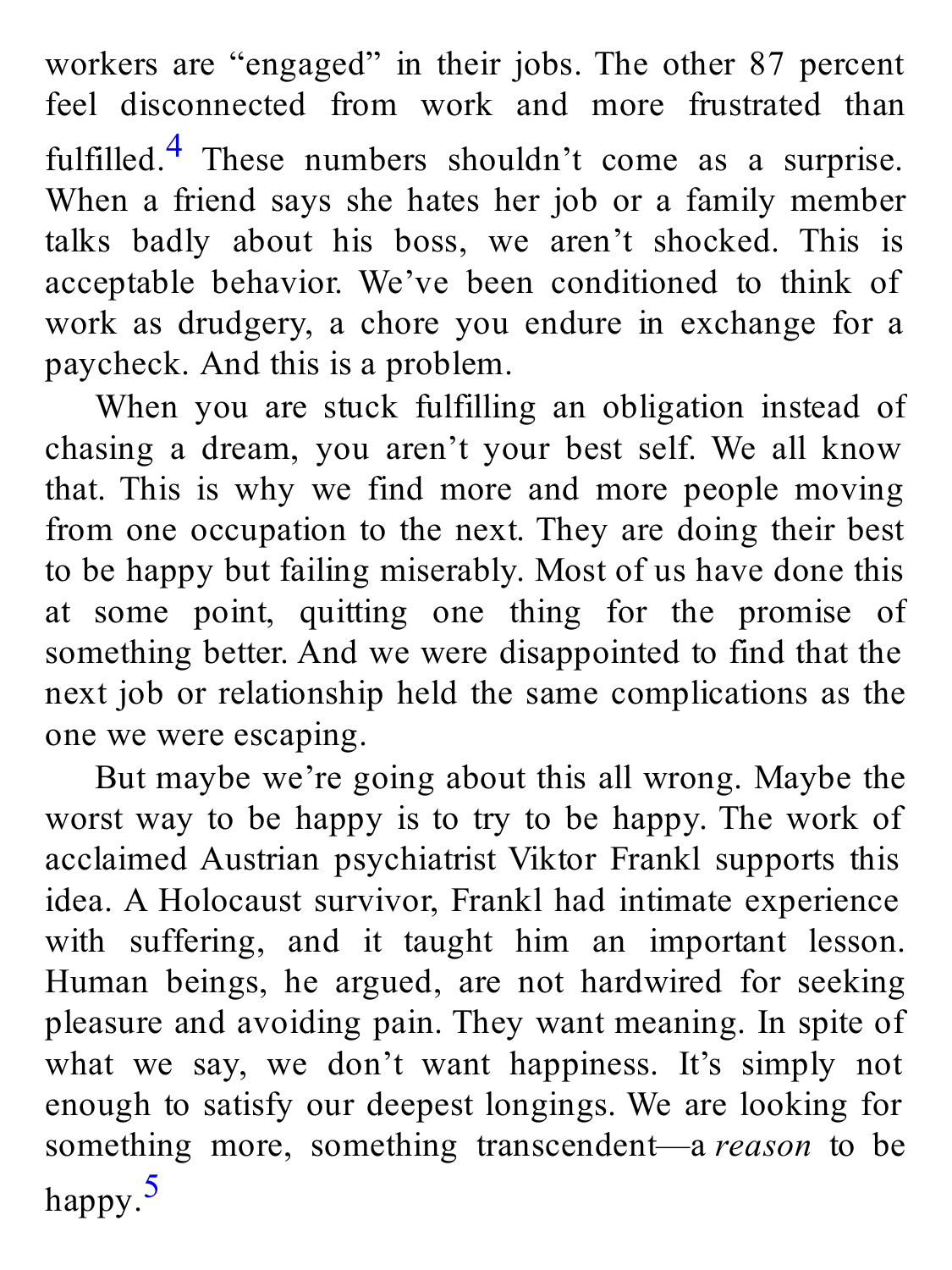As part of his life-saving therapy with suicidal patients and his own experience in a Nazi concentration camp, Frankl learned there are three things that [giv](#page-248-4)e meaning to life: first, a project; second, a significant relationship; and third, a redemptive view of suffering. He realized that if people, even in the bleakest of circumstances, have a job to do, something to return to tomorrow, then they have a reason to live another day. For Frankl, the book manuscript he had been working on before entering the camp and the hope of seeing his wife were what kept him alive. And in time, he was able to see the purpose in his pain. Because he had work to do, someone whom he believed was waiting for him, and a certain attitude toward suffering, he survived it when others did not. And his memoir, *Man's Search for Meaning*, became one of the most popular books of the twentieth century, affecting millions of lives.<sup>6</sup>

What we often don't realize is that making our story about us, even about our pain, is the wrong approach. Dwelling on the past or fixating on the future won't help you find fulfillment. The way you beat a feeling of purposelessness, according to Frankl, isn't to focus on the problem. It's to find a better distraction. Which is a roundabout way of saying you have to stop trying to be happy. But doesn't everyone want to be happy? Maybe not. Life is too short to do what doesn't matter, to waste your time on things that don't amount to much. What we all want is to know our time on earth has meant something. We can distract ourselves with pleasure for only so long before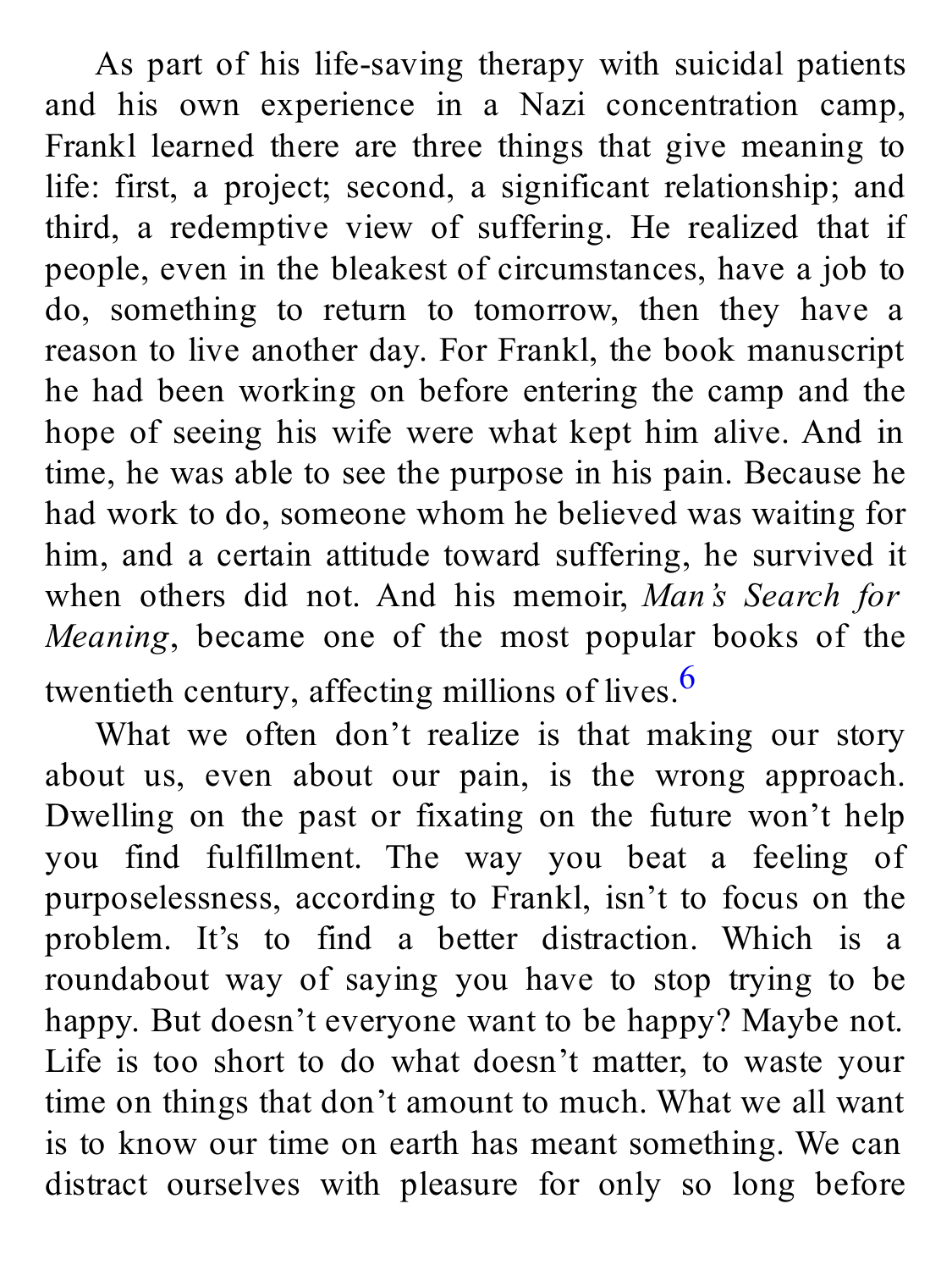beginning to wonder what the point is. This means if we want true satisfaction, we have to rise above the pettiness of our own desires and do what is required of us. A calling comes when we embrace the pain, not avoid it.

Tragedies, unfortunately, are inevitable. Bad things happen to good people, whether we want them to or not. What determines our destiny, though, is not how successful we are at dodging hardship but what we do when it comes. Pain and suffering, though intimidating obstacles, are not strong enough to keep us from our purpose. In fact, they can sometimes be the very catalysts for such discoveries.

That's the lesson Jody Noland learned from her friend Larry and what she almost forgot when her own husband was on his deathbed.

## The Good Kind of Fear

Fear is a powerful deterrent, but it can also be an effective motivator. The fear of failure or rejection can be unhealthy and irrational, but fear of not telling your loved ones how much you care is important. So not all fear is bad. Some people, though, let fear run their lives. They avoid risk, hoping to minimize the chances of failure, and in effect move in the opposite direction of a calling. The trick is to know when to listen to your fear and when to not.

In 2009, Mike Noland, Jody's husband, was diagnosed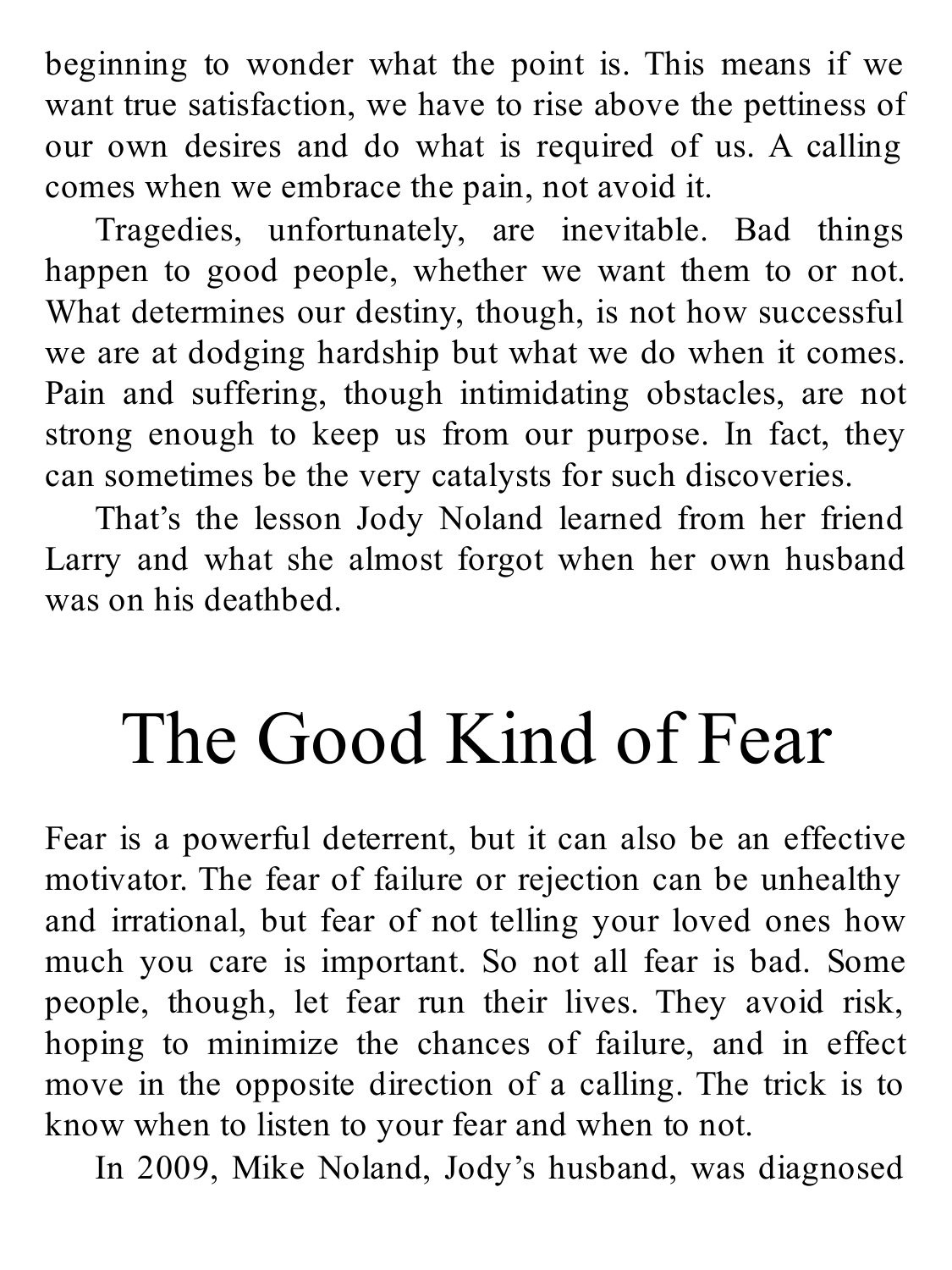with stage four liver cancer. Jody started searching the Internet for what she could learn about his prognosis. Realizing he had little time left to live, she began to prepare for the inevitable. Mike, however, had other ideas.

His way of coping was to deny the imminence of death. In Jody's words, he "hunkered down" and refused to acknowledge reality. He didn't read about his condition, didn't ask the doctors any questions, and continued with life as usual—except, of course, for the regular chemotherapy and radiation treatments.

"In the midst of all of that," she told me, "he was concerned about his clients and whether it was time to execute a buy-sell agreement on his business. Doing that meant he was accepting his certain death sentence. The day the agreement was executed, his mind began to fog."

Listening to Jody relate the story over the phone years after the fact, I could still hear the pain in her voice. I could feel the urgency. She pleaded with Mike to write letters to his children, a gesture she had seen make a dramatic impact in Larry's family. In fact, so moved by her friend's gesture, she had begun helping others do the same by teaching a letter-writing workshop that empowered people to share words of affirmation with their loved ones. She wanted her family to receive that same comfort she had provided for strangers. But her husband resisted. He didn't believe the cancer was that serious. And after weeks of trying to persuade him, even resorting to writing the letters *for* him, Jody finally gave up, deciding to comfort her husband with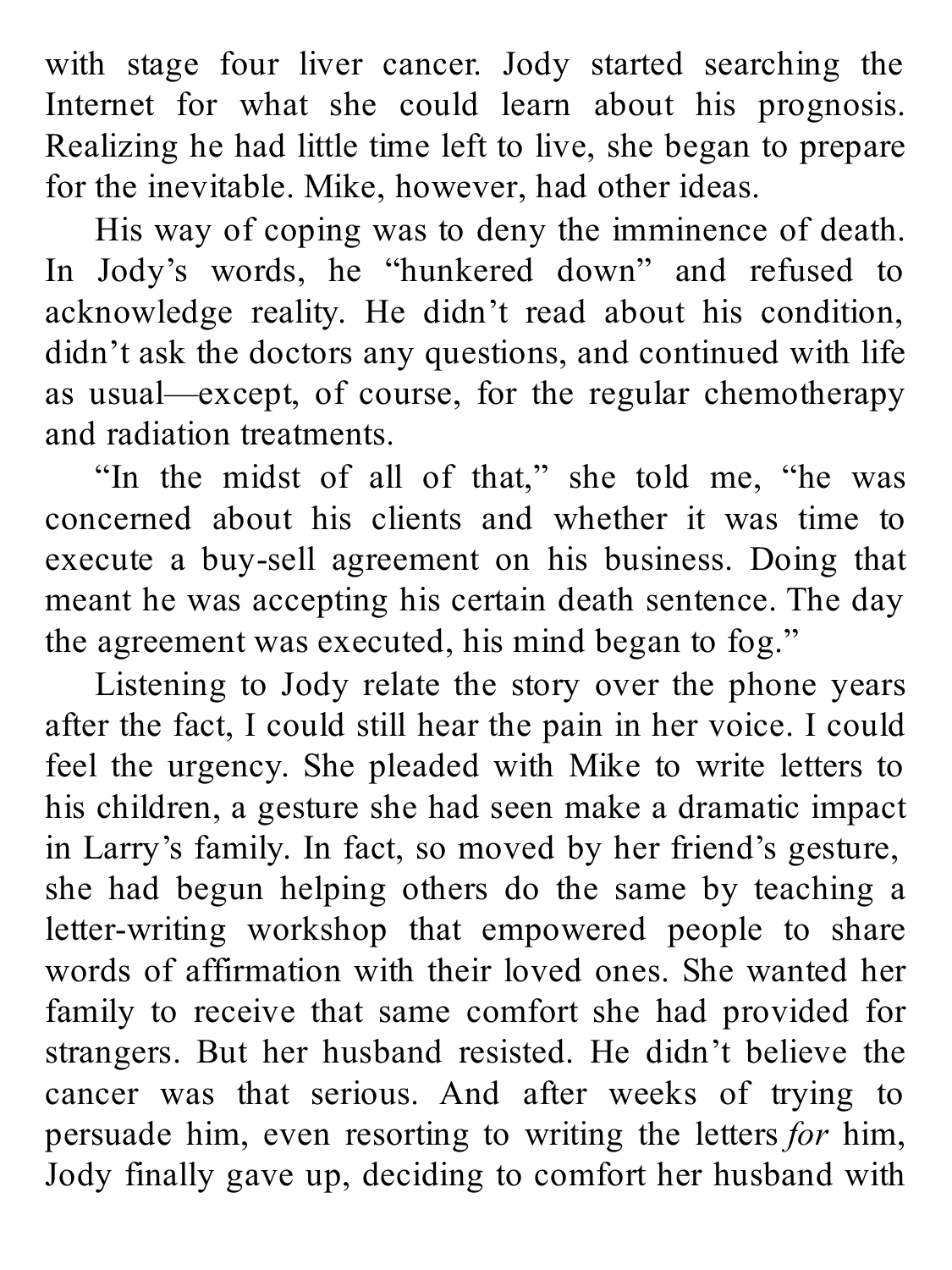whatever time they had left.

The cancer killed Mike quickly. Within three months of the diagnosis, he was gone, never having started a single letter. After the funeral, his daughter Nancy asked Jody if he had written any letters like the ones her stepmom had helped others write. Jody was devastated. She felt like a failure. In spite of her encouragement and occasional nagging, none of it had worked. She knew the power of letter writing, the impact a few words of encouragement could make. But there were no letters for Nancy, no words of affirmation from her now deceased father, and there never would be.

After Mike's death, Jody wondered whether or not she should continue the letter-writing workshops.

"My immediate conclusion was that I should abandon this dream," she recalled in her book. "How could I advise others to do this when I had failed so miserably in my own home?" She doubted if this was something she was called to, after all. "I really thought I had misunderstood."

Jody gave away the workbooks she had made, keeping only one as a keepsake, and she let the grieving begin.

A year later, a man called her, looking for a copy of the workbooks she used to have. His wife's best friend was dying of breast cancer and wanted to write a letter to her two daughters. She was desperate but didn't know where to begin or what to say. Jody explained she wasn't doing the workshops anymore but sent the woman her one remaining workbook. "Her death was so imminent," she wrote, "that a courier was sent to pick up the workbook."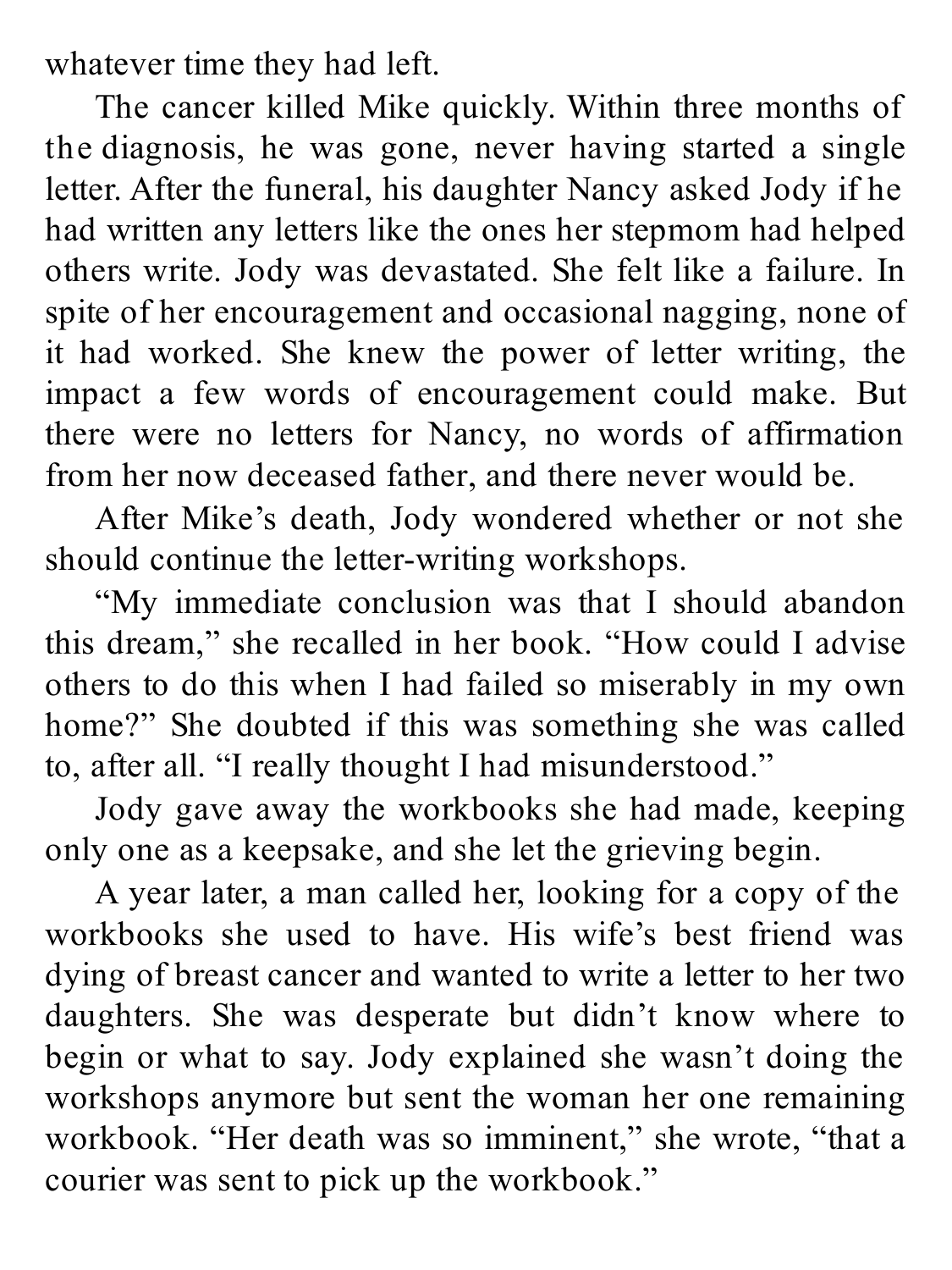Several weeks later, Jody received a thank-you note. Because her workbook had helped the dying mother express her love for her daughters in writing, she was able to spend the last few weeks of her life in peace. Jody wept. All this time, she had been afraid of failing, of trying and not succeeding, but now she understood what was really at stake. She knew the thing she had to fear the most was failing to answer this calling she had received, no matter how much it hurt.

"I would rather go for it and fail than not try," she said.

# What We Learn from Fairy Tales

At the beginning of every story, we see something that looks a lot like normal life. Long before the protagonist slays a dragon or embarks on a quest, we see her in some unsuspecting place, dreaming of something more. In *Beauty and the Beast* (my personal favorite Disney classic), Belle sings of wanting more than "this provincial life." In *Star Wars*, Luke can't wait to escape the boredom of a farmer's life. And in *The Wizard of Oz*, Dorothy sings about life "somewhere over the rainbow." Our lives are haunted by the ghosts of what might have been.

It's easy to dismiss such people as dreamers or even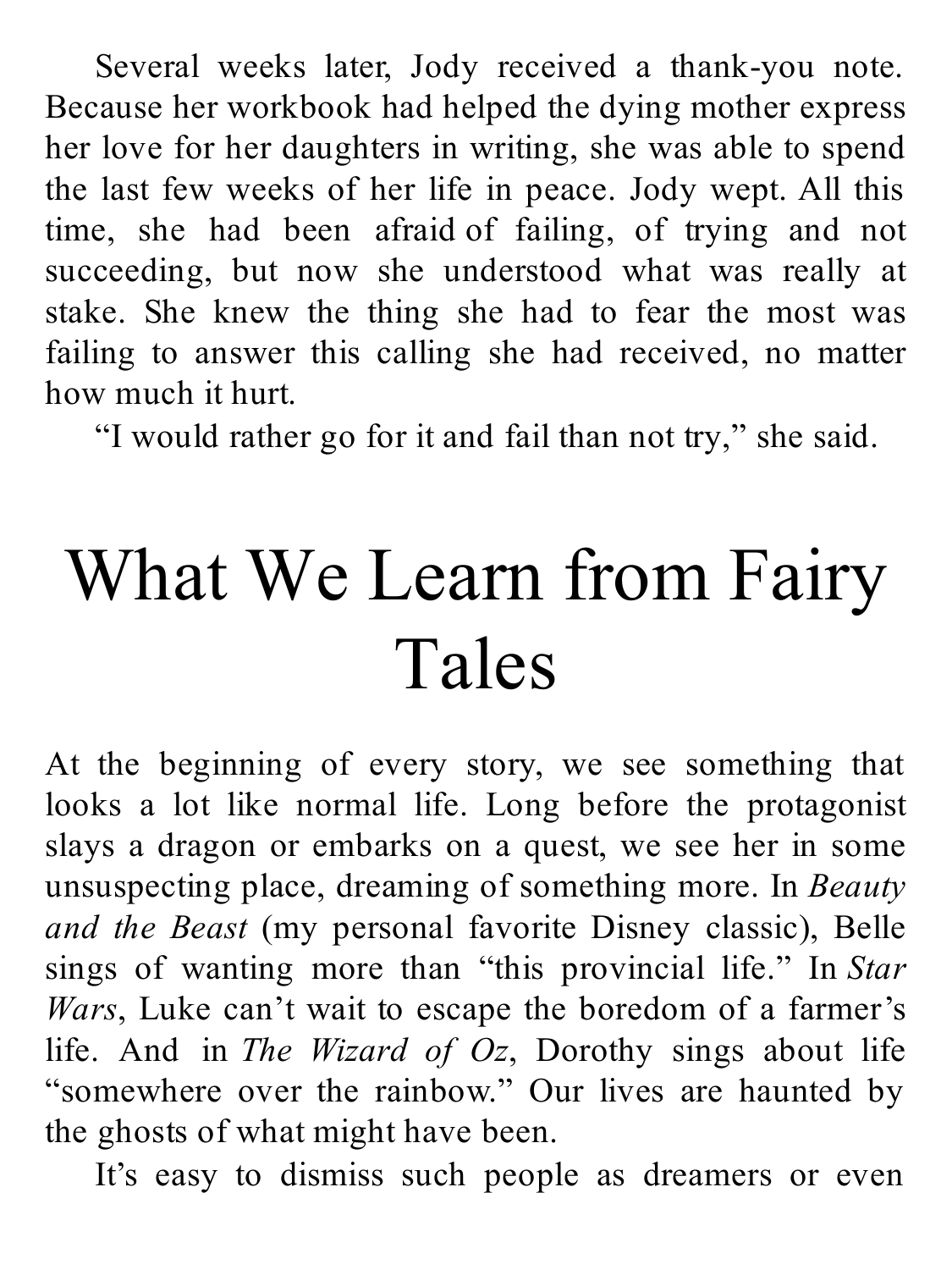downright crazy. But are they really? Before a chain of events sets the hero on course to his destiny, there is a sense that there should be more to life than *this*. You may be feeling it right now. At an important moment, everything makes sense, as it did for Eric Miller when he realized the clock wasn't ticking away on his son's life any faster than his own and when Jody Noland saw how significant a letter from a loved one could be. This is what storytellers call the "inciting incident," the moment when everything changes and the tale of an average person living an average life becomes one of mythic proportions.

But something must occur for this to take place. The person must enter the story, either by choice or because she's forced into it. Belle goes to find her father. Luke leaves home with Obi-Wan. Dorothy gets swept up in a tornado. In any great narrative, there is a moment when a character must decide to become more than a bystander. It's an important moment that always seems to happen in the mind before it unfolds in real life. This choice, though, is always preceded by something deeper, a nagging feeling that there must be more.

This is why when people are called to some great task, they know it. Immediately they recognize the prompting to step up and do something significant, because they have been waiting for it. Before the call comes, we must possess some sense that awakens us to our purpose.

Awareness, then, is what prepares us for the call.

Before you know what your calling is, you must believe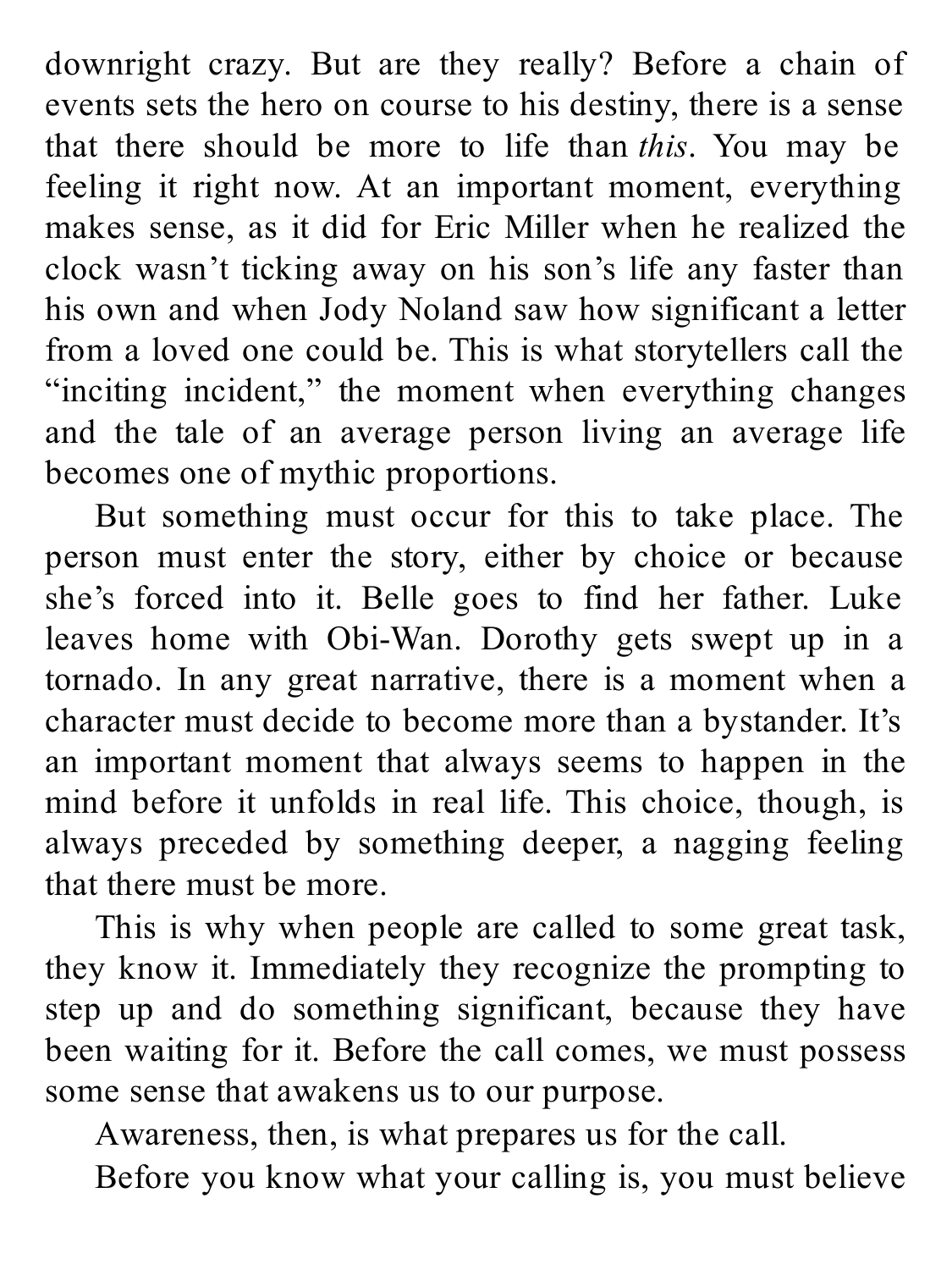you are called to *something*. It doesn't matter if you know what. In order to cultivate awareness, you must be willing to act, to step out and see what happens. And once you are convinced that purpose will not find you, that you will have to go in search of it, you are ready. Until you make this choice, though, you will feel frustrated, seeing people succeed and chalking it up to luck or some unfair advantage. And in doing this, you will deceive yourself.

The truth is some people do get lucky, and others have been born into special privilege, but what are those things to you? You are still called.

A calling may be many things, but it is not fair. Still, you must answer it.

Before you begin your life's work, you need to prepare. Chances come to us all, but only those who are ready recognize them. You don't need some big plan. You just need to be a little dissatisfied. You need to have some vague premonition that the world is not completely right. That's what *awareness* is: a sense that something more is possible.

You don't need a lucky break or a golden opportunity; you don't even need to "just know." What you do need is the desire and willingness to begin. Only then can you dedicate yourself to the work that is required of you, and only then will you know what it's worth. Without awareness, you won't be able to recognize the opportunities that come. And they always come to those with open eyes.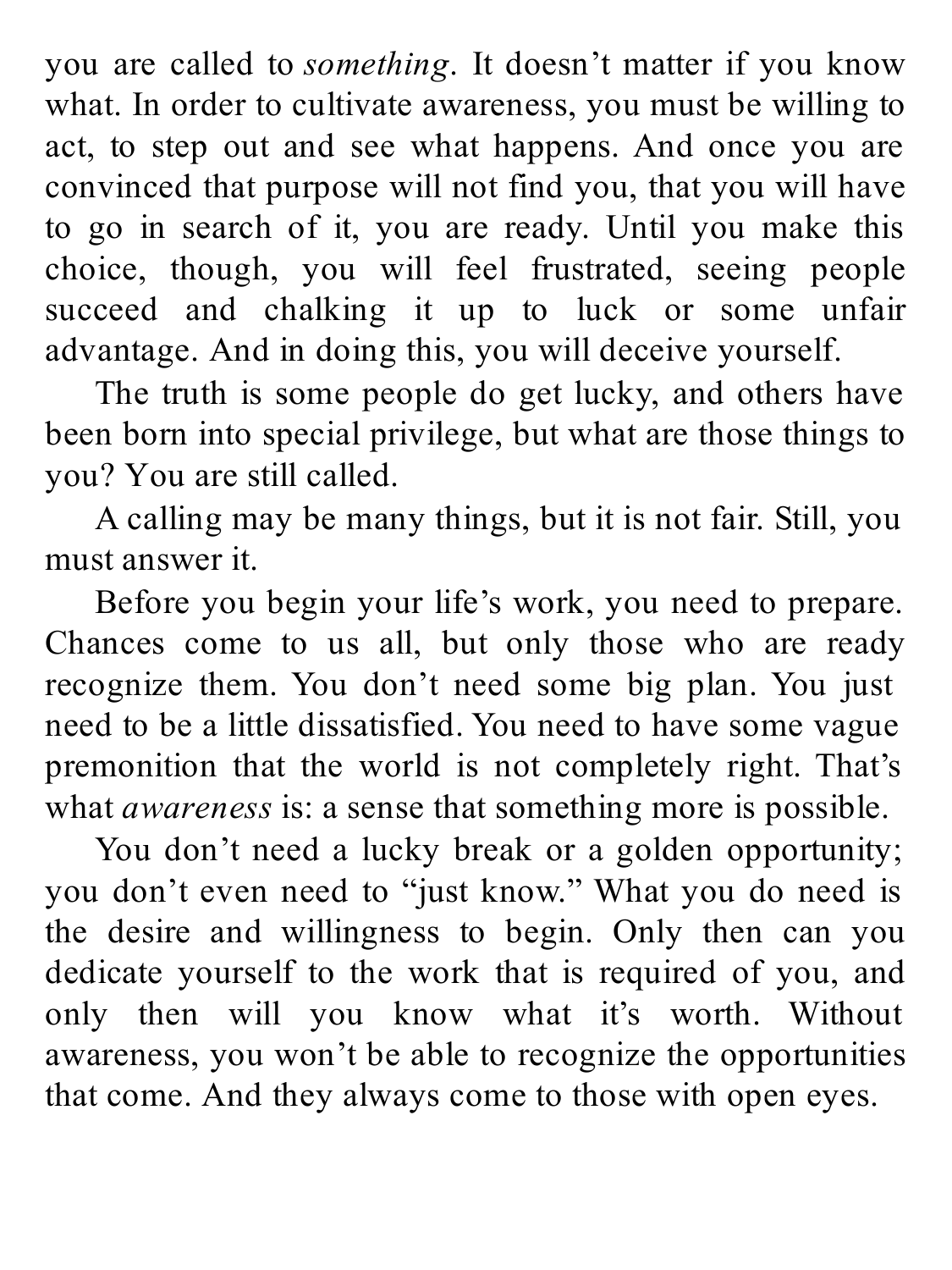# The Wrong Kind of Fear

*I don't have a dream* . It was the fear that haunted my thoughts that day, lingering in my mind. I sank down deep in my seat, surrounded by a hundred pairs of hopeful eyes. We were all there, gathered in that multipurpose room (which was doubling as a conference center that day), for the same reason. To pursue a dream. To find the thing our hearts had been searching for.

Some of us wanted to be novelists; others aspired to start our own ad agencies or travel to South America to make a documentary. Each dreamer represented a unique and beautiful dream, some special skill the world needed. The passion in that room was infectious, which only reinforced the feeling that I did not deserve to be there.

"What's your dream?" was the opening obligatory question, and we all did our best to respond in kind. It was even something we had to inscribe on our name tags. I think mine said something profound and nondescript like "creative catalyst." In other words, I didn't know.

I had no idea what my dream was or what I was doing there. When people asked what I wanted to do with my life, I used big, fancy words and complicated phrases that meant little to me but caused people's eyes to glaze over just enough so that they were too intimidated to ask any followup questions. Which was precisely my intent.

"I want to be a storytelling sherpa," I told a guy carrying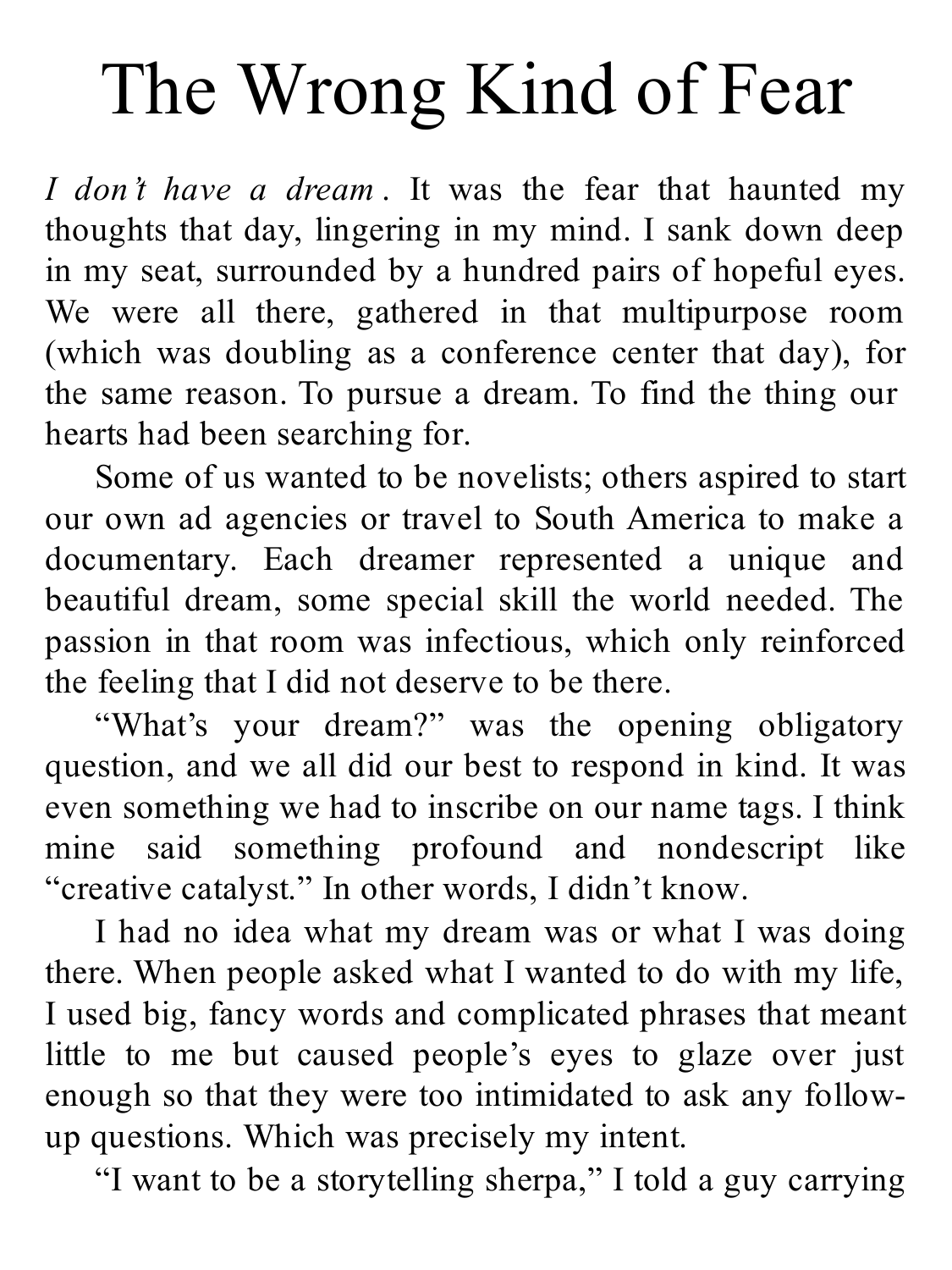around an iPad.

He nodded, the fear of following up obvious in his eyes. Mission accomplished.

A few times during the conference, I talked about my day job, but that felt boring and unoriginal. I was sure my dream was something new and interesting, something "out there" that I'd never done before but would recognize as soon as it appeared on the horizon. At some point during the conference, it would walk up to me and say hello, greeting me with a smile, and we would start the rest of my life together.

Every time I answered another question, I felt like I was betraying myself, that people were slowly seeing through the facade and beginning to feel sorry for me. Me, the hapless wanderer who was at a dream conference and didn't have a dream. The guy with no vision for the future, just a fancy name tag. And then, just as I was getting ready to excuse myself from my table and sneak out the back exit, the opening speaker stepped up to the podium. With a few short words, he shattered my illusion.

"Some of you here don't know what your dream is," he said. "In fact, most of you don't."

I looked around to see dozens of heads nodding slowly in unison. Apprehensively, I did the same, a little worried who was watching me but eventually letting go and feeling the freedom that came with admitting I didn't know what I was doing.

"But the truth is," he continued, "you *do* know what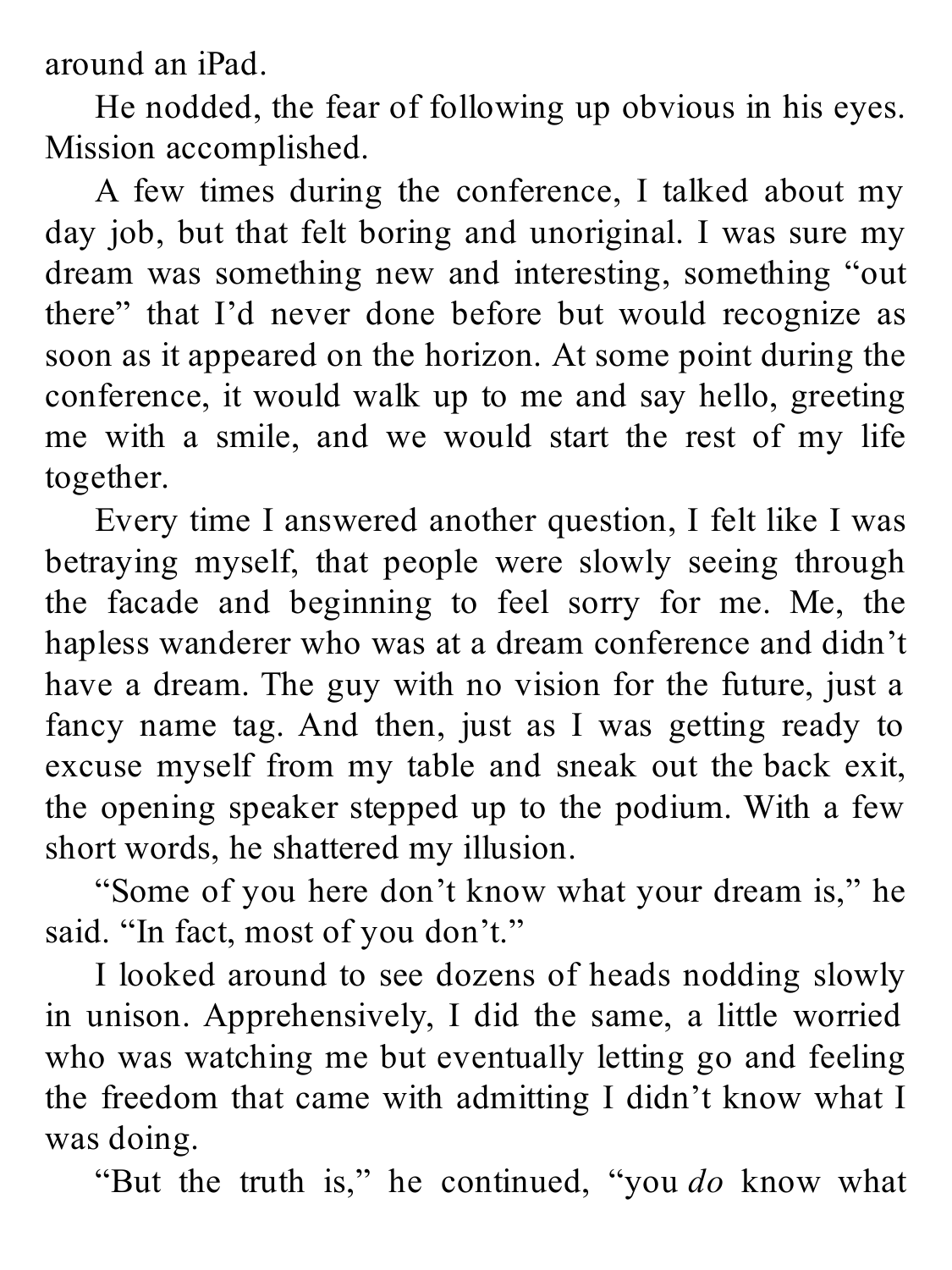your dream is . . . You're just afraid to admit it."

My heart sank. As soon as he spoke those words, one word popped into my mind: *writer*.

Now I was no longer afraid of failing. I was afraid of not trying.

 $\label{eq:reduced} \begin{minipage}{0.5\linewidth} \begin{minipage}{0.5\linewidth} \hline \textbf{1} & \textbf{1} & \textbf{1} & \textbf{1} & \textbf{1} & \textbf{1} & \textbf{1} & \textbf{1} & \textbf{1} & \textbf{1} & \textbf{1} & \textbf{1} & \textbf{1} & \textbf{1} & \textbf{1} & \textbf{1} & \textbf{1} & \textbf{1} & \textbf{1} & \textbf{1} & \textbf{1} & \textbf{1} & \textbf{1} & \textbf{1} & \textbf{1} & \textbf{1} & \$ 

What if you don't know what you're supposed to do? What if you have no idea what your passion is? These are the questions we ask when trying to figure out what we should do with our lives. And they are good questions—I've asked them myself—but they are not the right questions. When we say we don't know what to do, what we're really doing is asking something deeper. What we want to know is this: "Can you promise me I won't fail?"

And the answer is *no*. Of course not. Nobody can promise that.

Most people waste the best years of their life waiting for an adventure to come to them instead of going out and finding one. They succumb to the status quo and dream of life being different *someday*. Plagued with indecision, they wait, unsure of the right path to follow. And as they wait, they miss an opportunity to live. The only smart choice is to move, to not hold out for a better time and choose a direction now. Yes, you *could* fail, but we all know what happens when you don't try—nothing. Certainly there will be bumps in the road, even wrong turns, but at least you will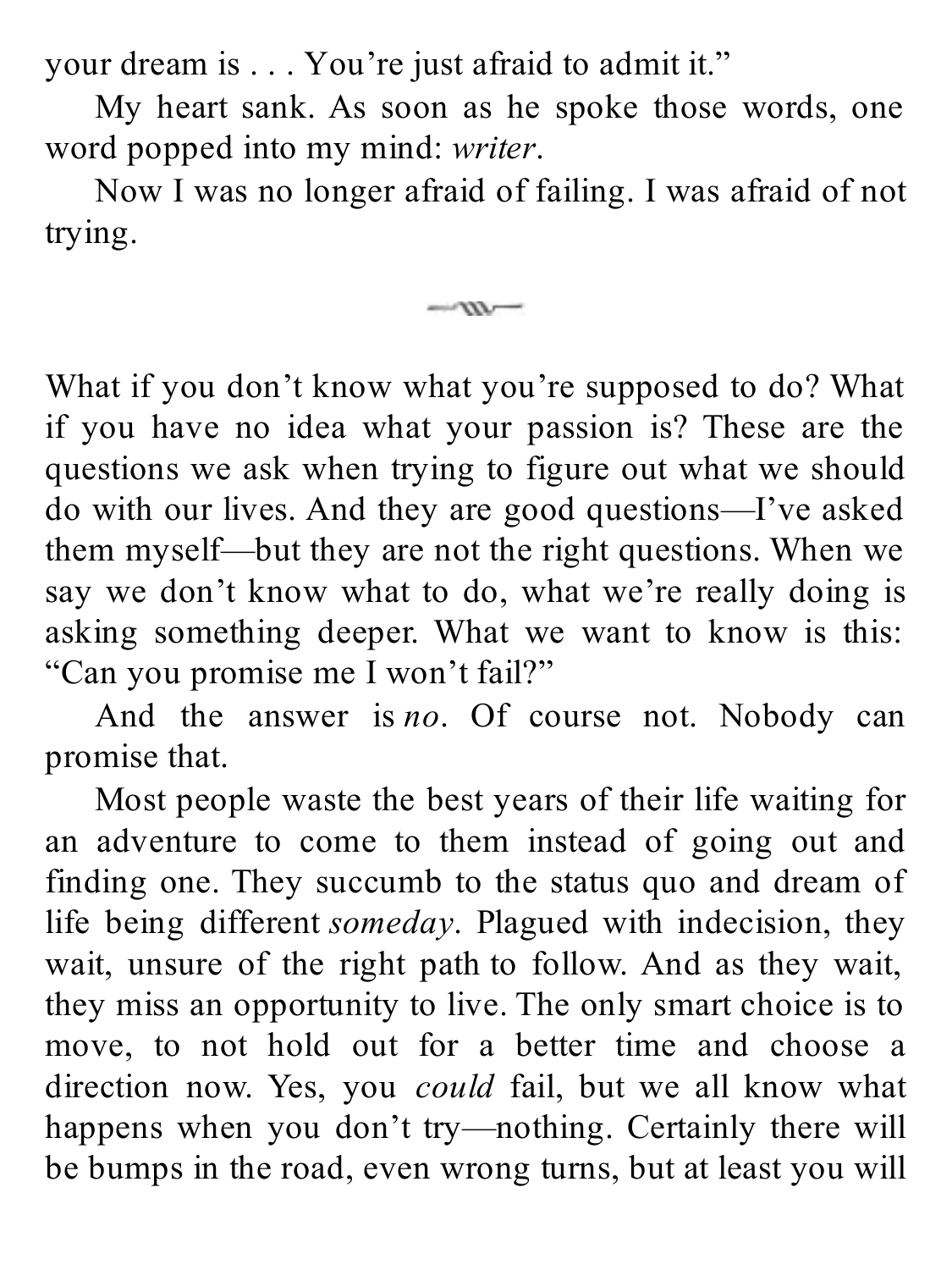be moving.

We often think of a calling as something that comes to us, an epiphany that arrives when we least expect it. But the truth is, in some ways, it's already come. You already have some sense of what you're supposed to do with your life, even if you aren't sure what it is. The trick is to find your vocation hidden in your life. That's what I learned the moment I started thinking of myself as a writer. I went looking for answers and found that some of them were already in me.

We all want to "just know" what we're supposed to do with our lives, for our purpose to be spelled out for us, but that's not how a calling works. It's never clear and hardly ever obvious, especially when you're starting out. But when you start to take those first steps, when you commit to some course of action, you begin to see what was there all along.

Most of us have some sneaking suspicion that there must be more to life than *this*. We understand we each have a part to play in a bigger story. Even if we aren't sure what that is, we know there's *something*. Those "lucky" few who find their callings testify to this. They knew there was a purpose out there, and they were determined to find it. The way that they did this was by taking the first step, by overcoming the myth that "you just know" and deciding to act anyway. And they learned, as you might, an important lesson: clarity comes with action.

At a certain point, you must acknowledge this nudge, the hint of a whisper that says life has been holding out on you.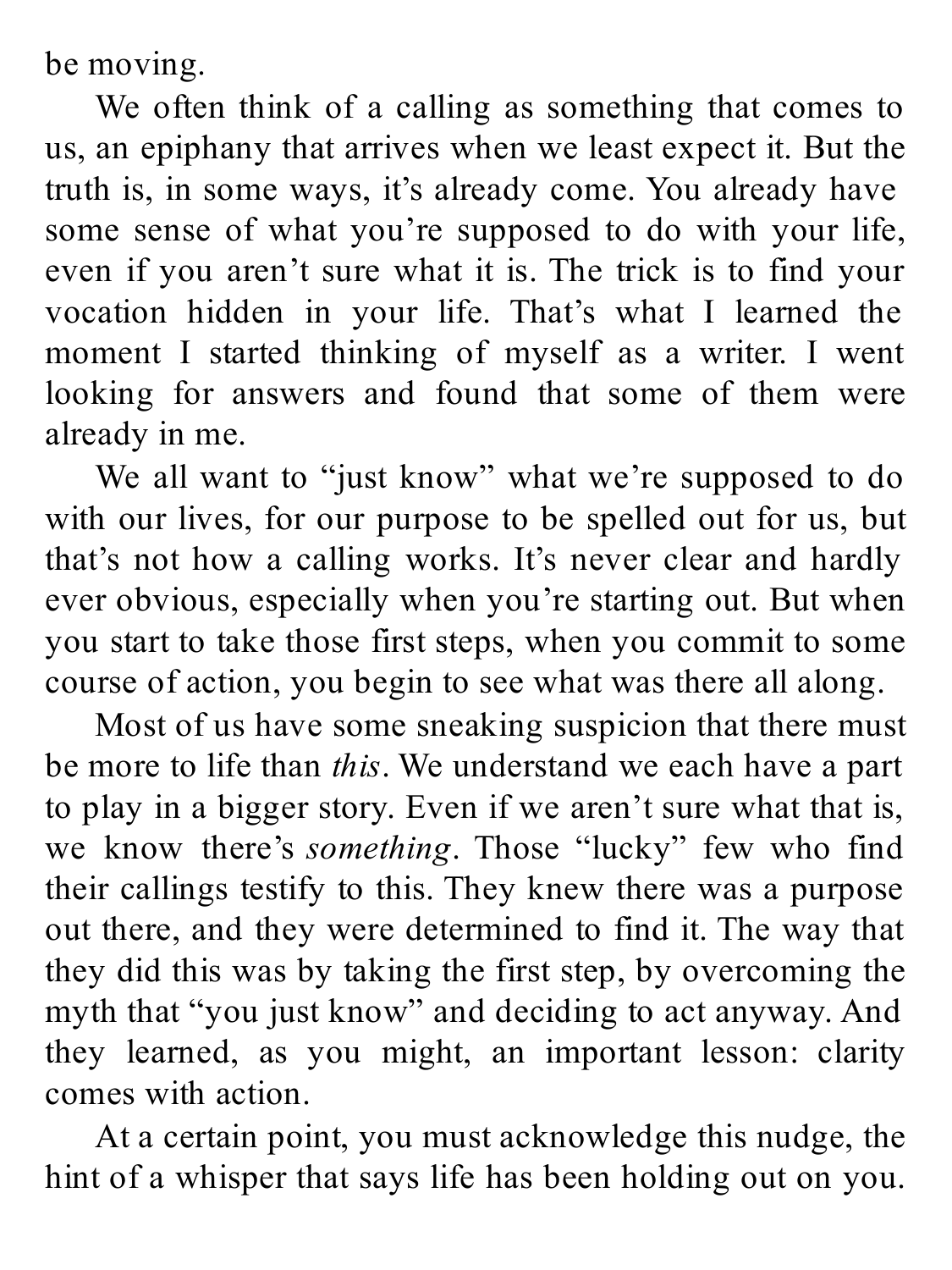We all have some understanding of what we're supposed to do with our lives. We may not realize it or perhaps we lost it, but it's there, waiting to be uncovered. What we need, then, is not a map, but a shovel—a set of tools to start digging. I used to think a calling was something you just knew you had, and if you didn't know then you weren't called. But I've come to understand that's not the case at all. A calling is what you have when you look back at your life and make sense of what it's been trying to teach you all along.

What would you do if you could do anything? Everyone has an answer to that question. You might spend all day with the kids or travel the world or finally write that book. You might dedicate some serious time to a business idea [or](#page-248-5) perhaps with the right resources buy a new camera to take photos all day at the park. Or maybe you'd just sit back and sip coffee on the porch with your spouse, embracing all the little things in life. If you pry hard enough, everyone has an answer to this question—and that's an important clue.

The problem is so few of our lives look anything like what we want them to be. What prevents us from living the life we long for is fear. We fear the unknown and what we might lose—our security, our reputation, our lives. This is what keeps us from our life's work and what numbs our awareness to the call—mystery. We are afraid of what we don't know. But the truth is you will never have clarity. As

Mother Teresa once said, you will only ever have trust.<sup>7</sup> Fear, indecision, not knowing—these are the obstacles that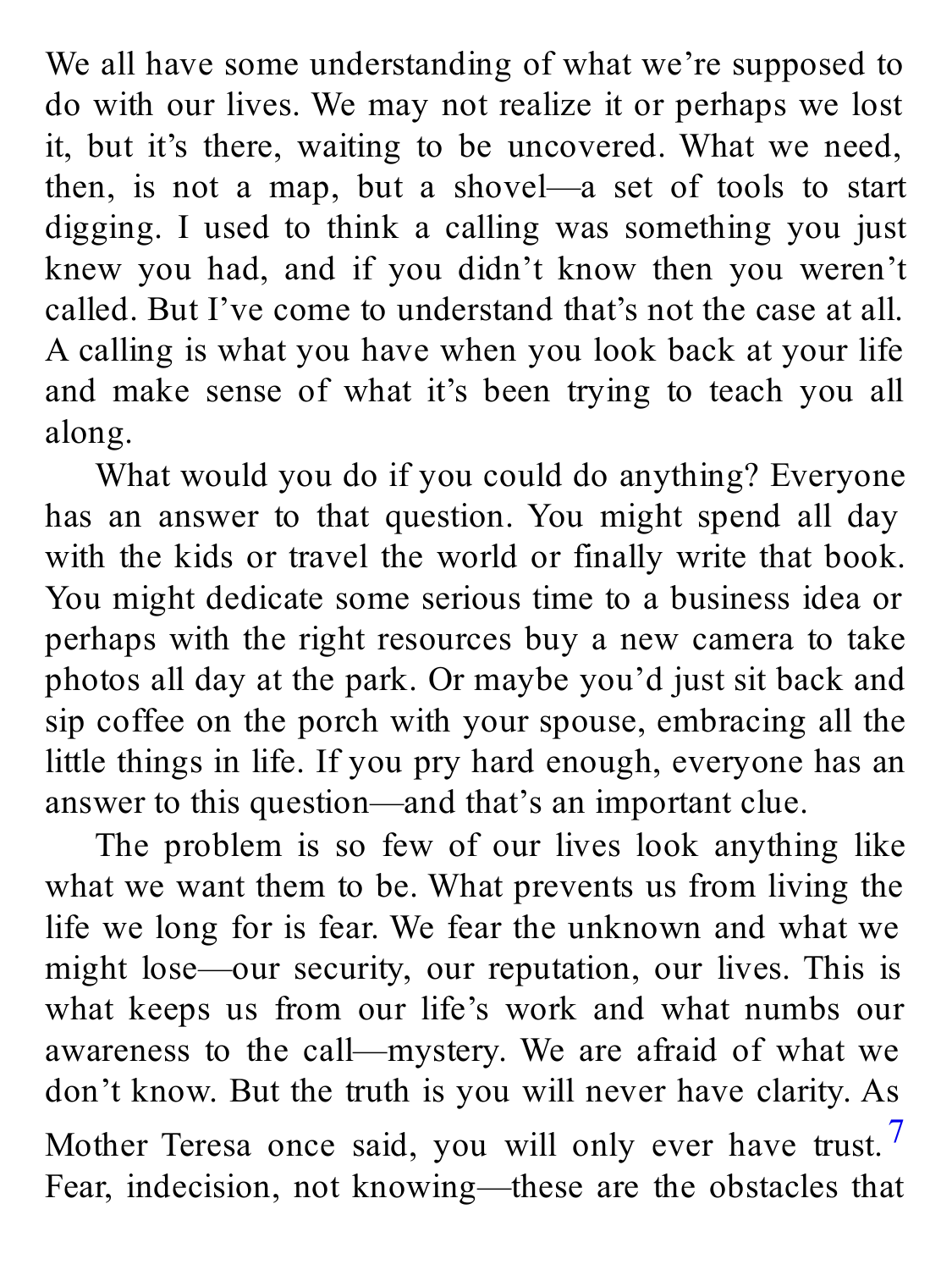keep you from moving forward. And they never go away. But if you are going to find what you were meant to do, you will have to act anyway.

What I am trying to say here is that a calling takes work. Finding yours will require a fear-facing journey that will last a lifetime. And where does it begin? With awareness. With discovering what your life is already saying to you. And as you attempt to uncover this mystery, consider one more question, a much more constructive one: What happens if you *don't* do this? That's what should really scare you.

## Your Life Is Speaking

Many people wander through life, unaware of their purpose, blindly following the whims of the world. To them, those who reach their potential seem to possess an extraordinary gift. But what if pursuing your calling wasn't a luxury reserved for the elite? What if it was required to live life, fully alive? Where would you start?

Listen to your life. That's Frederick Buechner's advice. An author who spent part of his life as a schoolteacher and another part as a minister, he observed that finding your vocation is less about grand moments of discovery and more about a habit of awareness. "See it for the fathomless mystery it is," he wrote. "In the boredom and pain of it no less than in the excitement and gladness: touch, taste, smell your way to the holy and hidden heart of it because in the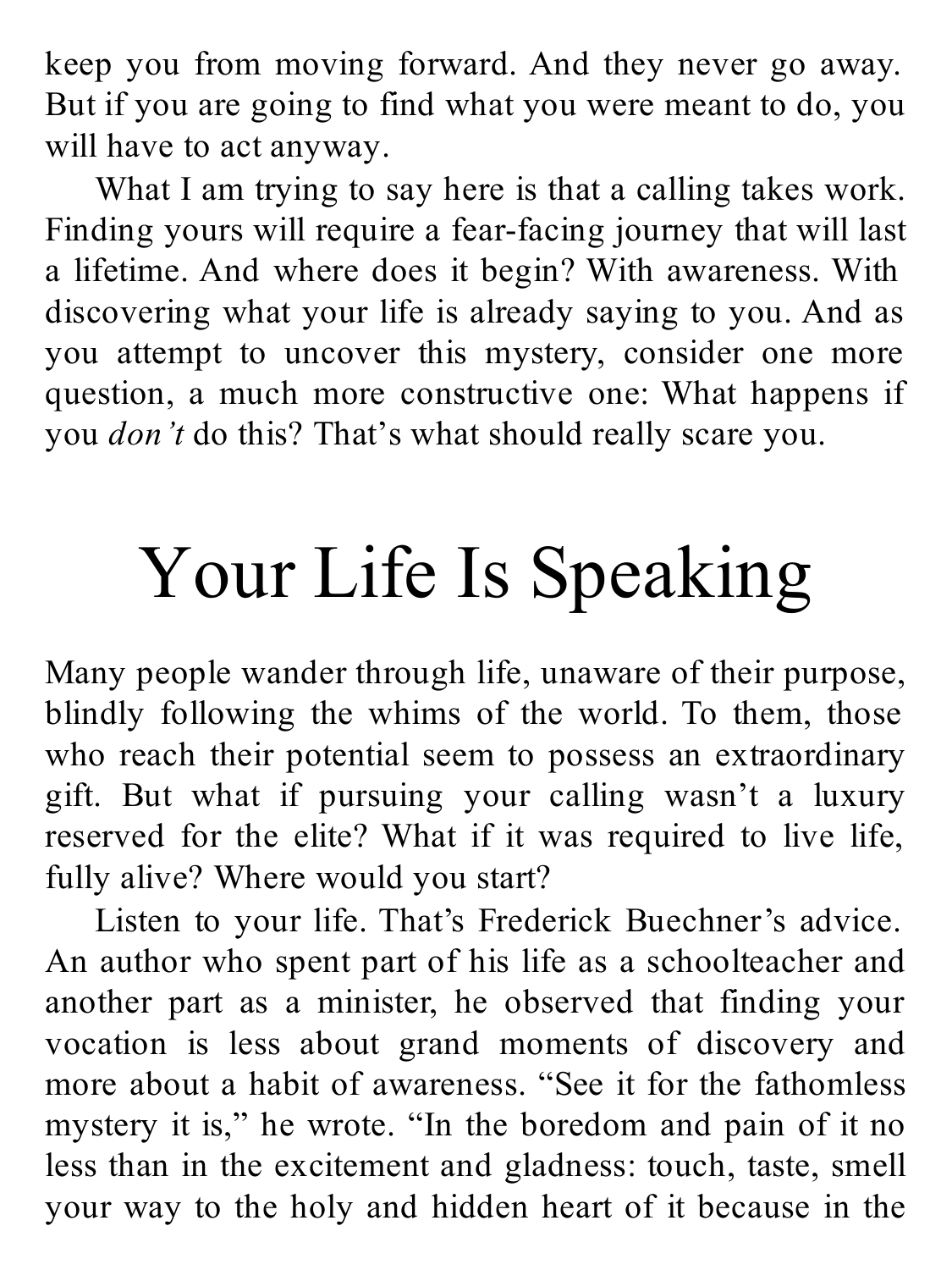last analysis all moments are key moments . . . "8 What Buechner was saying is that awareness doesn't just happen; it must be cultivated.

If you pay attention to your life and the lessons it can teach you, you won't feel so lost. Your story will seem less like a series of disjointed events and more like a beautifully complex narrative unfolding before you. You will understand each setback, inconvenience, and frustration as something more than what it appears to be. And perhaps, as you listen to it, your life will speak.

It may call to you in the early morning or late at night and tell you what you are meant to do with your gifts, your passions, and your abilities. This voice might help you make sense of what has happened to you, and it may even give you guidance. Or it might unravel a whole new thread or theme you never before considered. The point isn't necessarily what the voice says. That's important, of course, but it's beyond your control. The point is to listen.

In a world full of distractions, this is what we are inclined *not* to do. We would rather buy a book, sign up for a seminar, or attend a conference to instruct us. Take this step. Follow that program. Adhere to these six principles. But such experiences are poor substitutes for the "fathomless mystery" of life, as Buechner put it. We have been raised to believe that anything is possible, that our potential is unlimited, and that we are entitled to our dreams. But maybe finding your calling is not quite so simple.

We all want to begin with ability, with what we can do.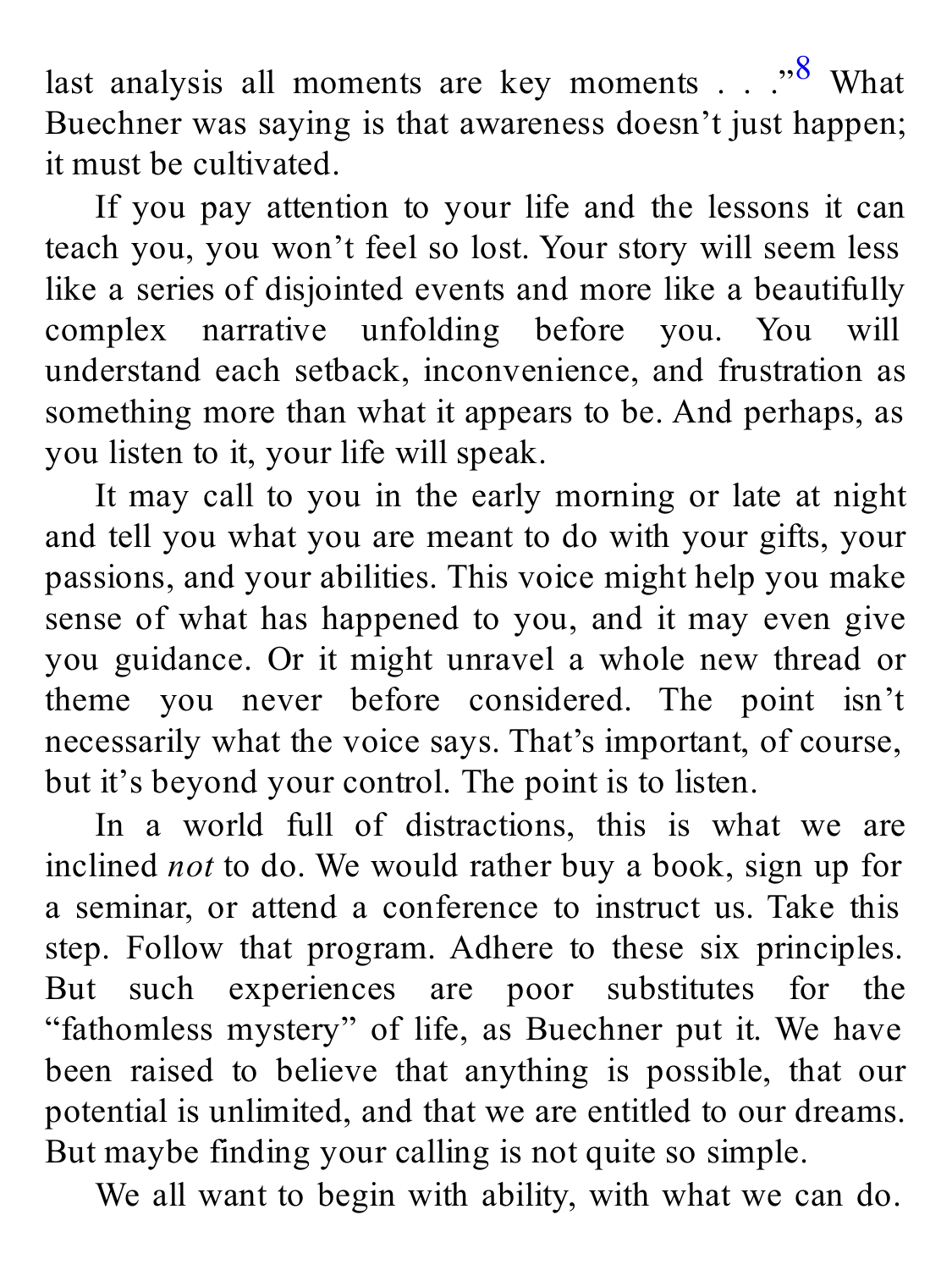But when have you ever been a good judge of what you're capable of? People are always doing things that amaze themselves. A calling goes beyond your abilities and calls into question your potential. And when the journey is complete, even you are surprised. Just because you *can* become an astronaut or a newspaper deliveryman does not mean you *should*. Each person is responsible to not only do what she is capable of but also what she is meant to do. In the words of author and activist Parker Palmer, don't just tell your life what you want to do with it; listen to what it wants to do with you. $3$ 

Here's how it works, practically. Look at the major events in your life and write them down on a piece of paper. Note everything significant you can remember, even the things that seem silly or irrelevant but come to mind for some reason. Don't try to decode the meaning; just put down everything you can think of. As you reach the end of the list, look for a common thread, some recurring theme. Can you see how one event, without any intention or planning on your part, influenced another? How that latenight trip to the diner led to meeting the love of your life? How a series of useless internships influenced your career choice? You will begin to see a theme, a surprisingly obvious thread that ties it all together.

Will it be clear at first? Of course not. This is just the start. But there's less intrigue to this process than we think. Your life, though a mystery, is trying to tell you something. Are you listening?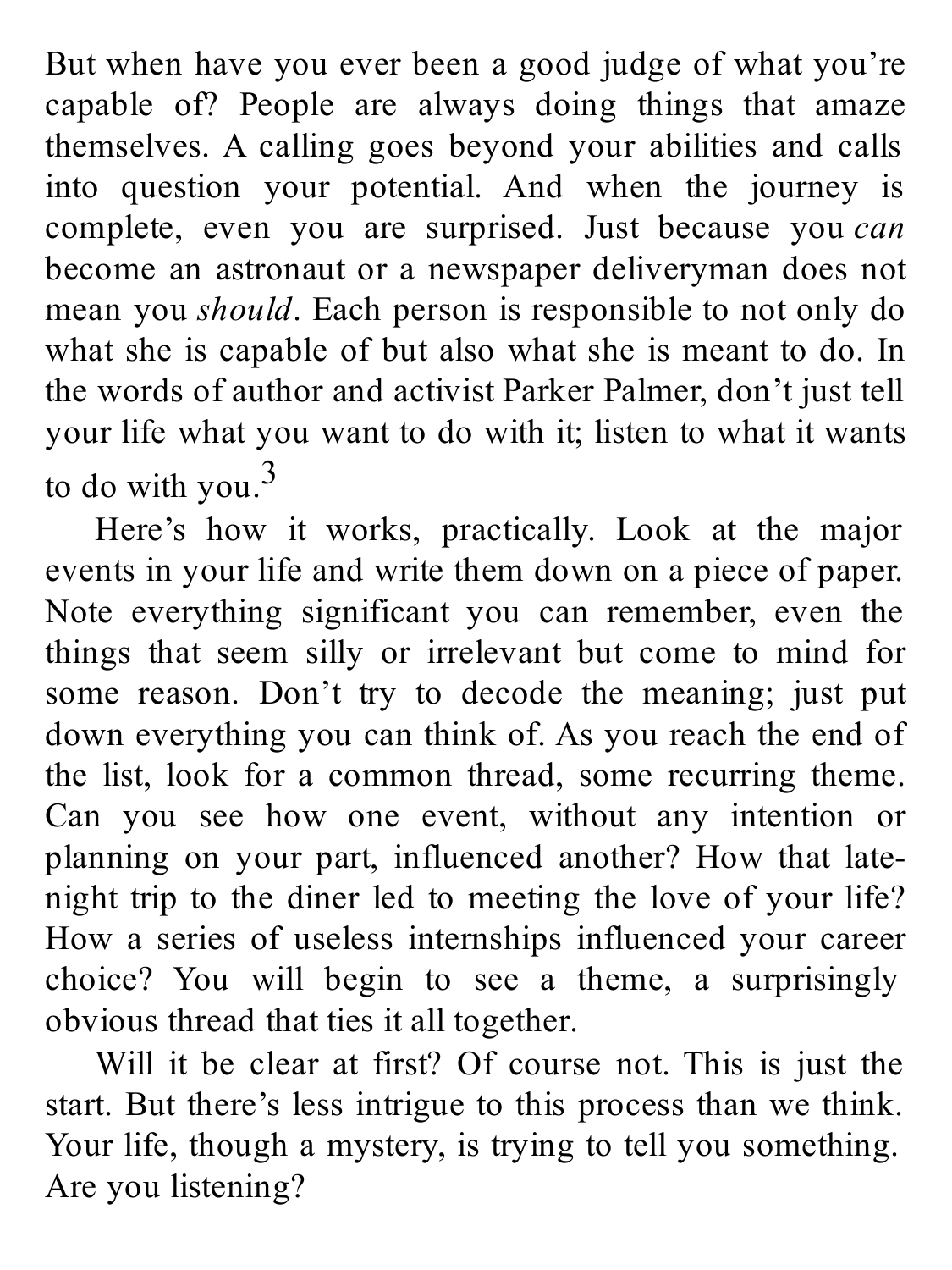# Nothing Is Wasted

At the point Mike Noland became sick, Jody considered quitting her newly launched ministry of helping people write letters to their loved ones. It was a lot of work and often discouraging. After his death, she did give up—for a while. Grief-stricken and disappointed, she let go of the dream that had once captivated her imagination and filled her with hope.

When she saw how one little workbook made a difference in the life of a dying woman, though, Jody's dream was rekindled. In spite of the tragedies she had experienced, she would have to endure. The cost of not doing so was too great. She had seen it in the eyes of her stepdaughter, who would never know the comfort others might. The possibility of helping others avoid that pain was what kept Jody going.

"God wastes nothing," she told me during one of our phone conversations, recalling her sixteen-year career at IBM before she quit to help her husband grow his business and raise a family. All of it played a part in where she is today.

During those years at IBM, Jody was in charge of giving performance reviews to employees. She would praise and affirm things she saw in people, even when delivering difficult feedback.

"I would always try to look below the surface," she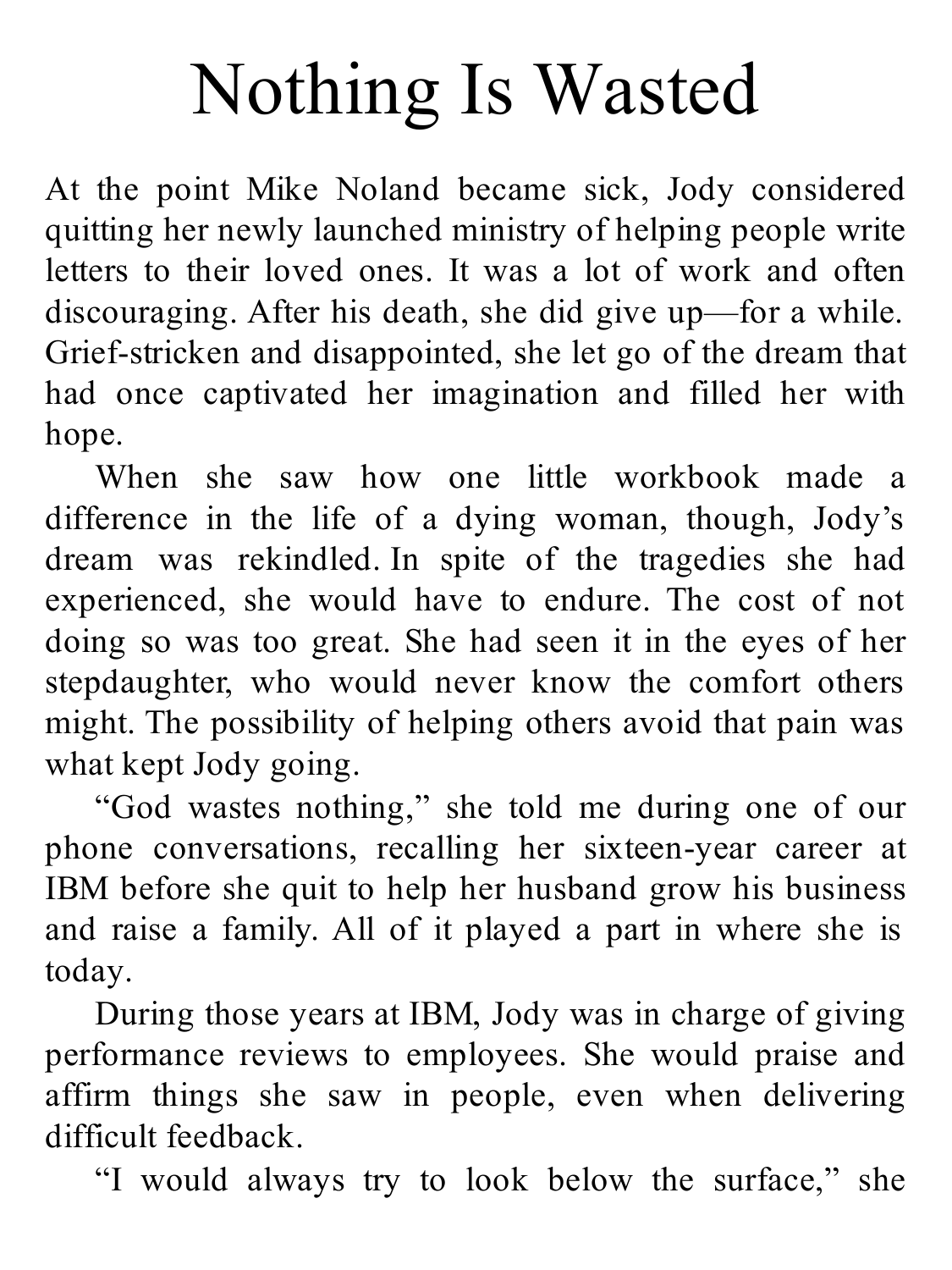recalled. She wanted to go beyond the typical "What have you done for me lately?" conversation. "To me, it was an obvious thing that you would do for people . . . but then I realized how rare it was."

Through her workshops and speaking engagements, Jody helps people see things in the people they love that they would otherwise struggle to express. She is, in effect, using the gift of affirmation she learned at IBM.

After my seven years of working at a nonprofit, I can relate. Nothing is wasted. No job, no task, no obstacle is useless, if we are willing to see how it can fit into our calling. At times, I felt frustrated at having to do a certain task or answer yet another e-mail. It felt like I was being held back. But now I realize the truth. There isn't a day that goes by when I don't use some skill learned during those seven years. It was all preparation for what was to come. As you explore your own calling, you will be surprised by how your previous experiences are conspiring to lead you in the direction of your life's work. You just have to listen.

Listening to your life begins with doing what none of us wants to do, with what Larry Elliott chose to do and what Mike Noland didn't do. You have to imagine your own death. When your time comes, what will you regret not doing? What will you wish you had more time to do, and what will have seemed trivial? Think of what you fear losing —those are the things that matter most.

One way to deepen this awareness is to watch other people. Pay attention to those who love their lives and see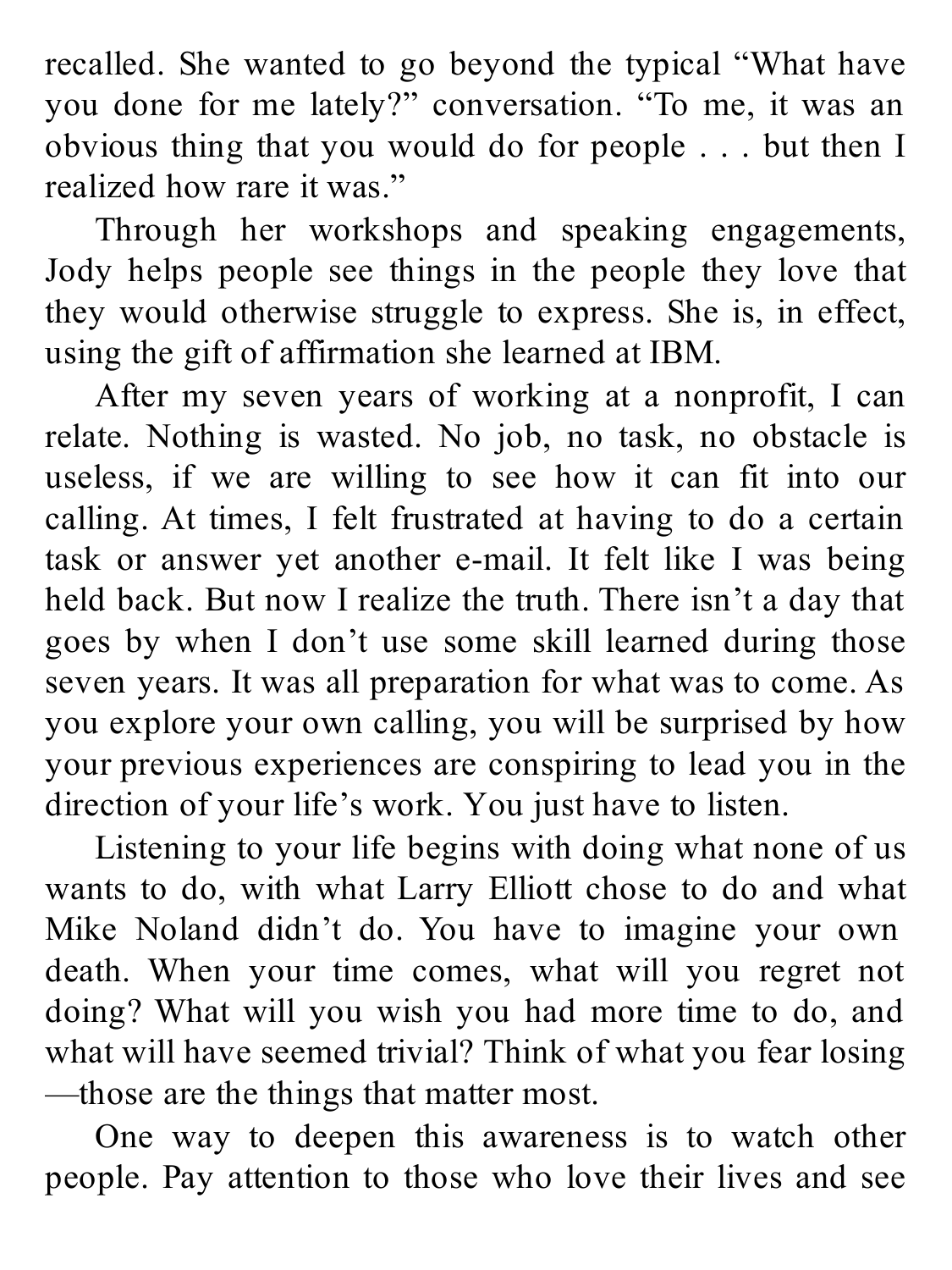what they do. What do they have that you don't? We can learn a lot from what initially looks like envy—namely, what you are missing. You might have to see someone else love their life before you can love your own. Love, after all, is what holds this all together, what sustains a calling when nothing else will. This is not petty jealousy, not if we take it one step further and do something with those feelings.

In a way, we must become children again, watching and listening to others, mimicking the behavior we admire so that we can grow. Observing everyday examples of those who did not compromise their calling but persevered through difficulties will inspire you to press on.

#### When in Doubt, Commit

I hope it's clear by now that this is not a passive process. You must commit to the path. And that won't always be easy.

In our world today, we have a commitment problem. Everywhere you look, it seems you can find a lack of commitment or follow-through. Leaders shirk responsibilities. Politicians blame the "other party." And many drift from one job to the next, never fully committing to any of them. On some level, we all struggle to commit to the work necessary to find our purpose. We are used to trying something out for six months to maybe a few years, then moving on. But a vocation is not like that. It's not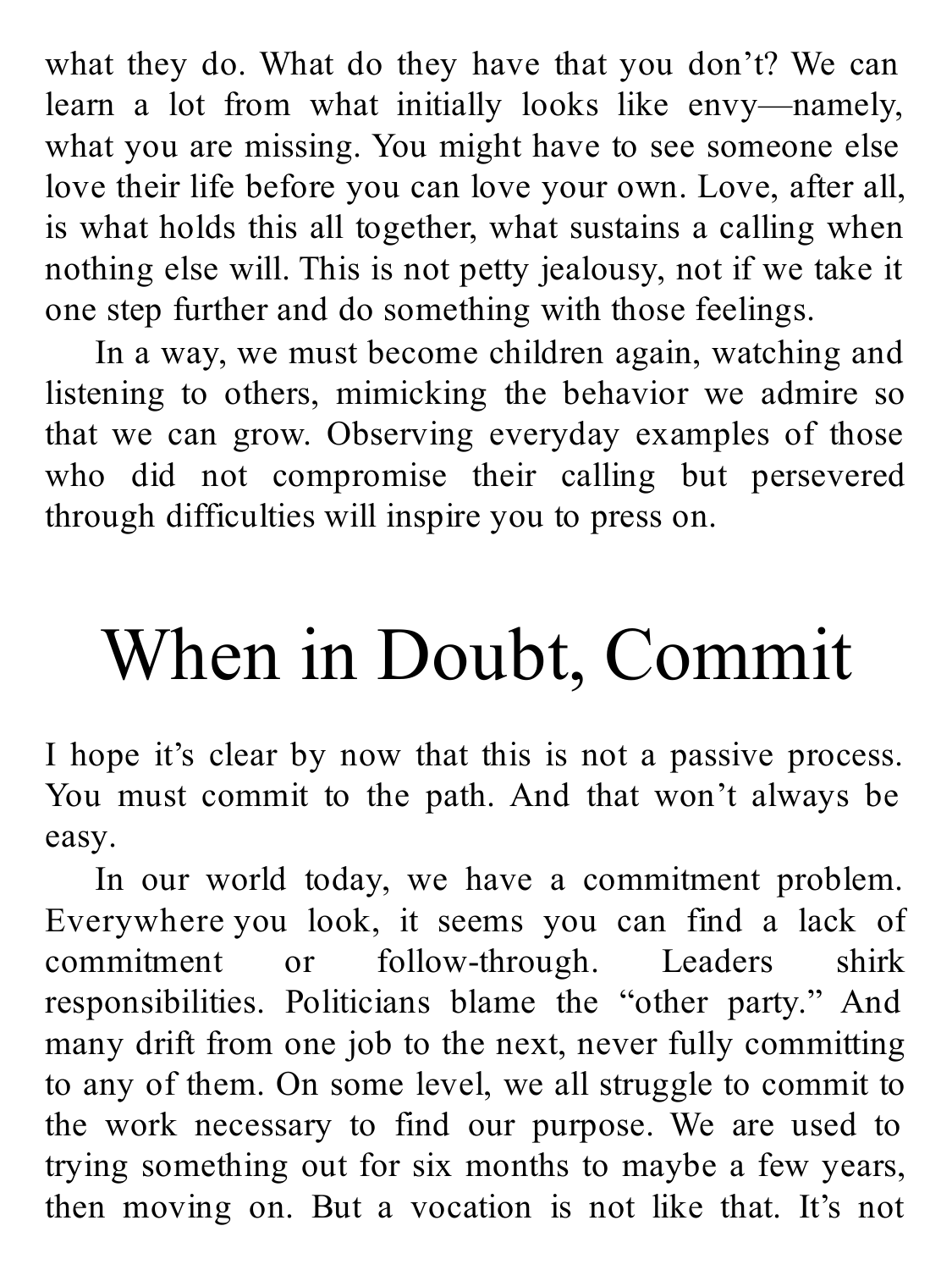something you try; it's someone you become.

When we do this, when we don't give ourselves fully to the work we were born to do, we do the world—and ourselves—a disservice. Commitment is necessary. It teaches us to exchange instant gratification for long-term reward and shows us that some change takes time. In learning this discipline of staying the course, our character grows. This is the payoff of patience, the joy of watching something grow that wouldn't have been had you not spent all those years sticking with it.

But it's not just about commitment; it's also about perseverance. You can't find your passion if you don't push through pain. That's what I learned from Jody Noland and what Viktor Frankl's research revealed: discovery comes with dedication. We must seek to understand our suffering with a redemptive worldview, choosing to see the greater good in spite of the evil in this world. Otherwise, the challenges we encounter will threaten to consume us, leaving us to lives of cynicism and regret. We can't get caught up in the magic of what might have been—we must move forward, pressing on when the hard times come.

There will, of course, be failure, but with that come lessons to be learned. At times, you may commit to the wrong thing, which is fine, because it's better than the alternative—nothing. Committing to the wrong thing is better than standing still.

Another strategy, and a popular one, is to not commit to anything. To hold out for better options, wait until the last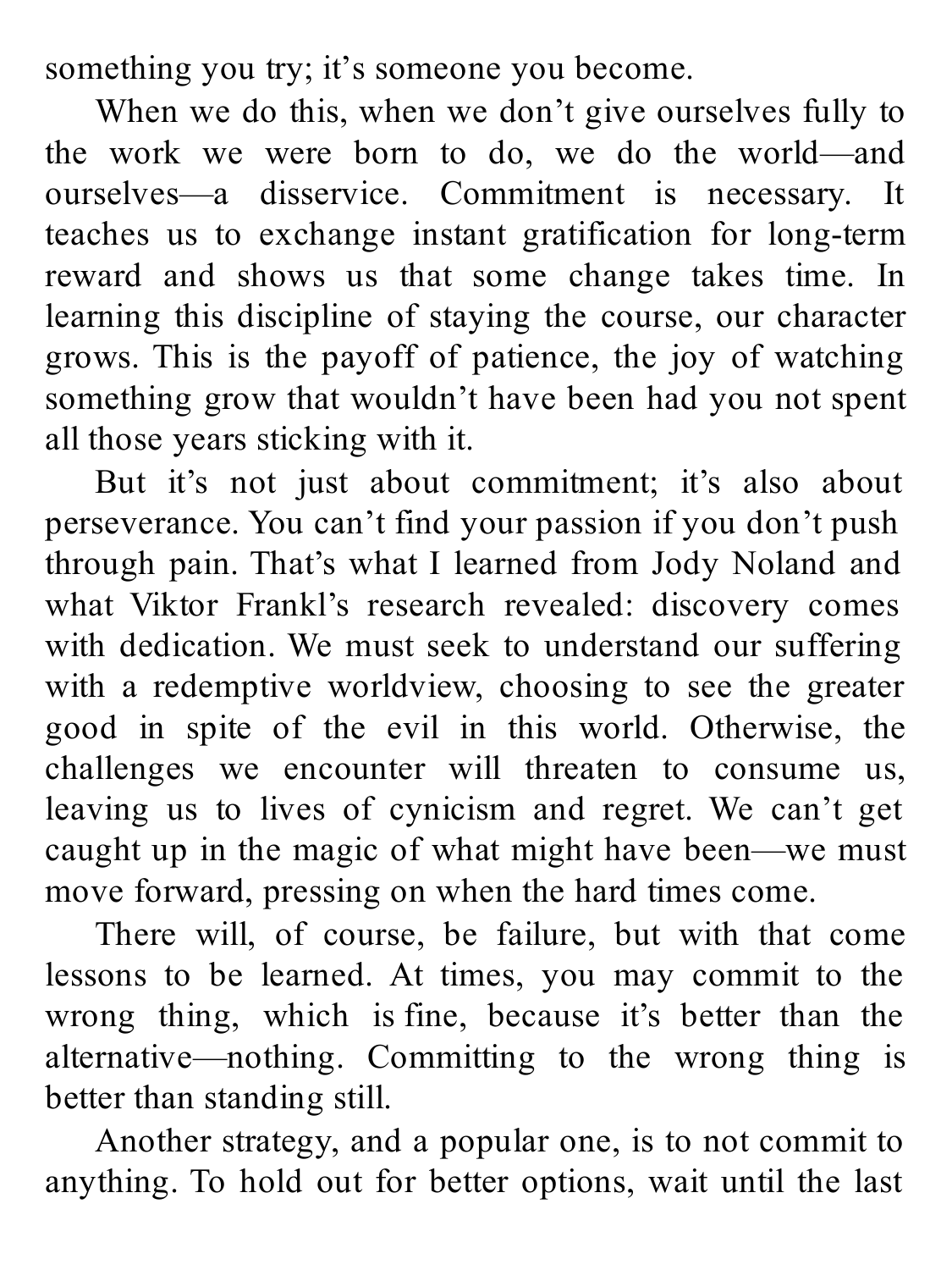minute, move restlessly from one thing to the next, and never commit to anything that could trap you. It feels like freedom but is, in fact, just another cage. When you are surrounded with unlimited opportunities, inaction seems like the safe choice. Paralyzed by fear, many choose just that to not move, to settle. Whether it's a job as a barista or a promising position on the corporate ladder, we take it. Because the alternative—a costly journey of discovery—is too scary to consider.

Here's the truth. The risk of not committing is greater than the cost of making the wrong choice. Because when you fail, you learn. But what happens when you don't commit, when you choose to not act? Well, nothing. When you pause without intent, when you stall due to fear, you don't learn a thing. Each wrong choice grows your character and strengthens your resilience, readying you for what comes next. Failure is a friend dressed up like an enemy.

Let's be honest, though. Despite the promises of selfhelp literature, failing is tough. It can hurt. Picking yourself up off the ground, one rejection after another, gets difficult after a while. But if we learn to endure, choosing to see the hidden balm in the wounds of failure, we can grow from our mistakes. We can overcome our obstacles and turn tragedy into triumph. We may even be able to celebrate those setbacks and trials, the things that once seemed so daunting, knowing they are all signs that we are on our way.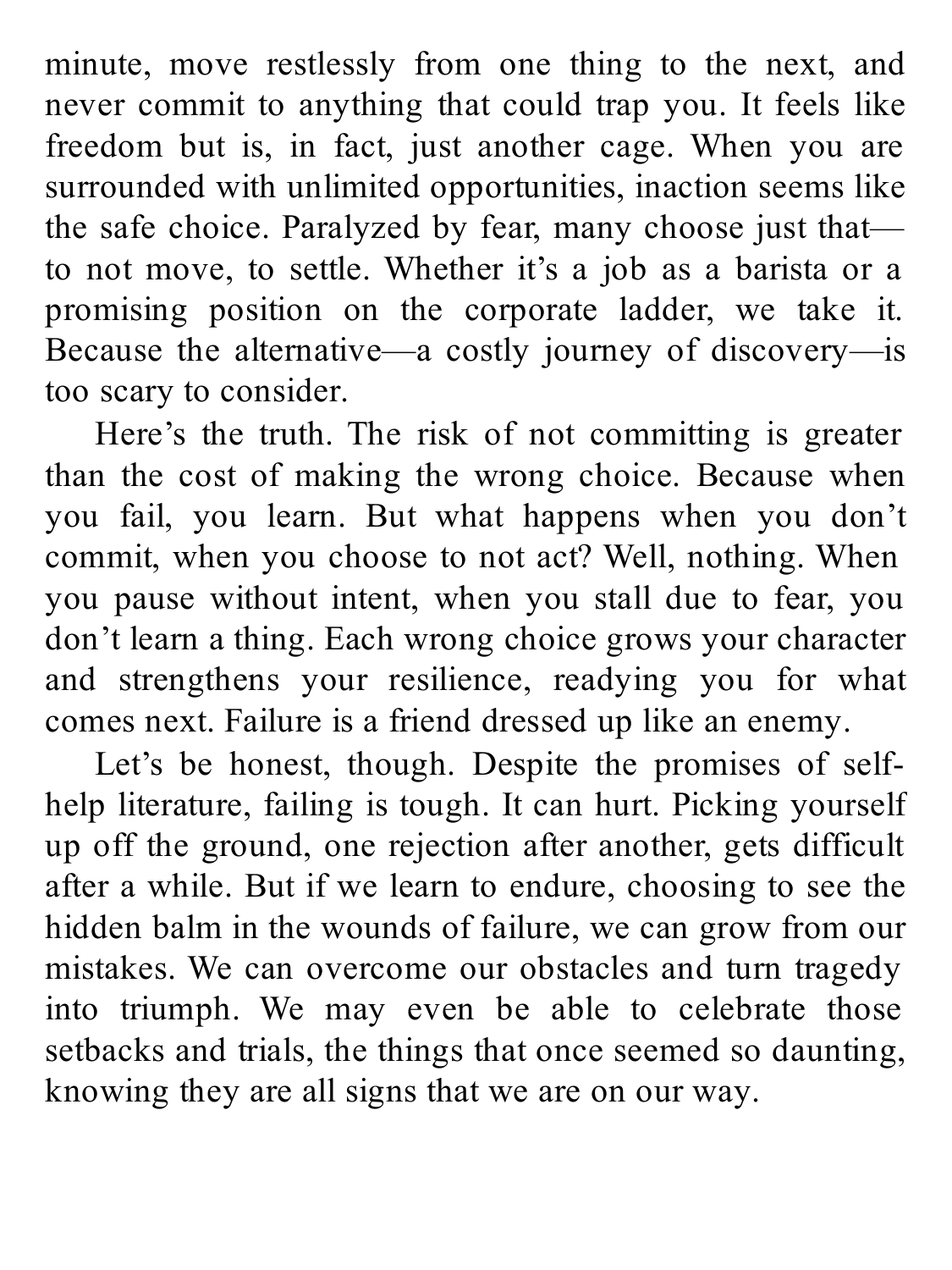# The Nail in Walt Disney's Boot

Walt Disney did his best to not ask his parents for much. Elias and Flora Disney raised a frugal family in the Midwest, first as failed farmers and later as struggling business owners. But when he spotted a pair of leather boots with metal toes, young Walt had to have them. They were a practical gift, he reasoned, and would help with his job of delivering newspapers—especially when it snowed.

In a rare instance of indulgence, his parents caved. That year at Christmas, lying beneath the tree, was a pair of leather boots waiting for Walt. He wore them every day and could often be seen tramping around downtown Kansas City in them, as any proud kid with a new prized possession would do. He also kept his promise, wearing them morning and night to deliver the paper.

One spring day, just after finishing his route, Walt crossed the street to join some friends at the local soda fountain. As he did, he noticed a piece of ice lying in the middle of the street and couldn't resist the temptation to kick it. As Walt's foot collided with the block of ice, something sharp struck his boot, and a surge of pain raced up the boy's leg. Looking down to see a horseshoe nail sticking out of his boot, he screamed. The nail had penetrated the leather exterior and drove straight into his big toe, freezing his foot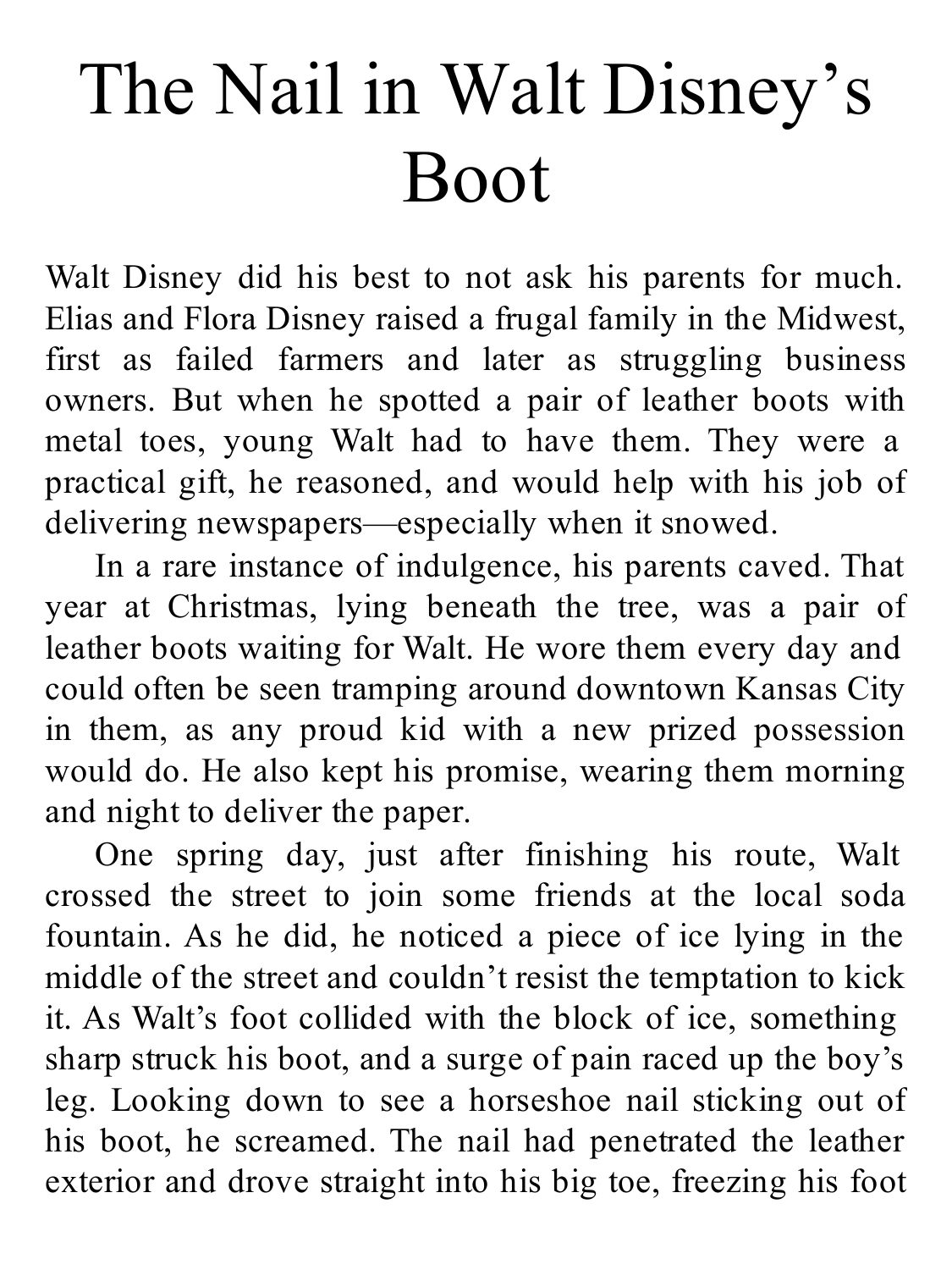fast to the block of ice.

For twenty minutes, Walt cried for help—he screamed but no one came. Finally, a wagon driver stopped and came to his aid, chipping away at the ice and taking him to the doctor. After removing the nail with a pair of pliers and administering a tetanus shot, the doctor sent Walt home without any painkillers. He would be bedridden for two weeks.

During the days that ensued, young Walt Disney had a lot to consider, including what he might do with the rest of his life. At sixteen years old, a boy growing up in the early twentieth century didn't have much time left to become a man. College was out of the question, given the Disneys' lack of means. He would not be a lawyer or a doctor. Even if his parents did have money, Walt's poor grades and inability to concentrate in school would have done him in. His prospects were limited. Would he follow in his father's footsteps or forge his own path as his elder brother Roy had done?

The break from his regular routine allowed Walt to imagine the possibilities. During those two weeks, he must have thought about many things. Perhaps he thought about his friendship with schoolmate Walter Pfeiffer, whose family had introduced him to the magic of the theater. Maybe he thought about how he loved drawing and amusing classmates with cartoons. He may have thought of the time he and his sister, Ruth, were left home alone to discover a barrel of tar outside. Walt said it would make for excellent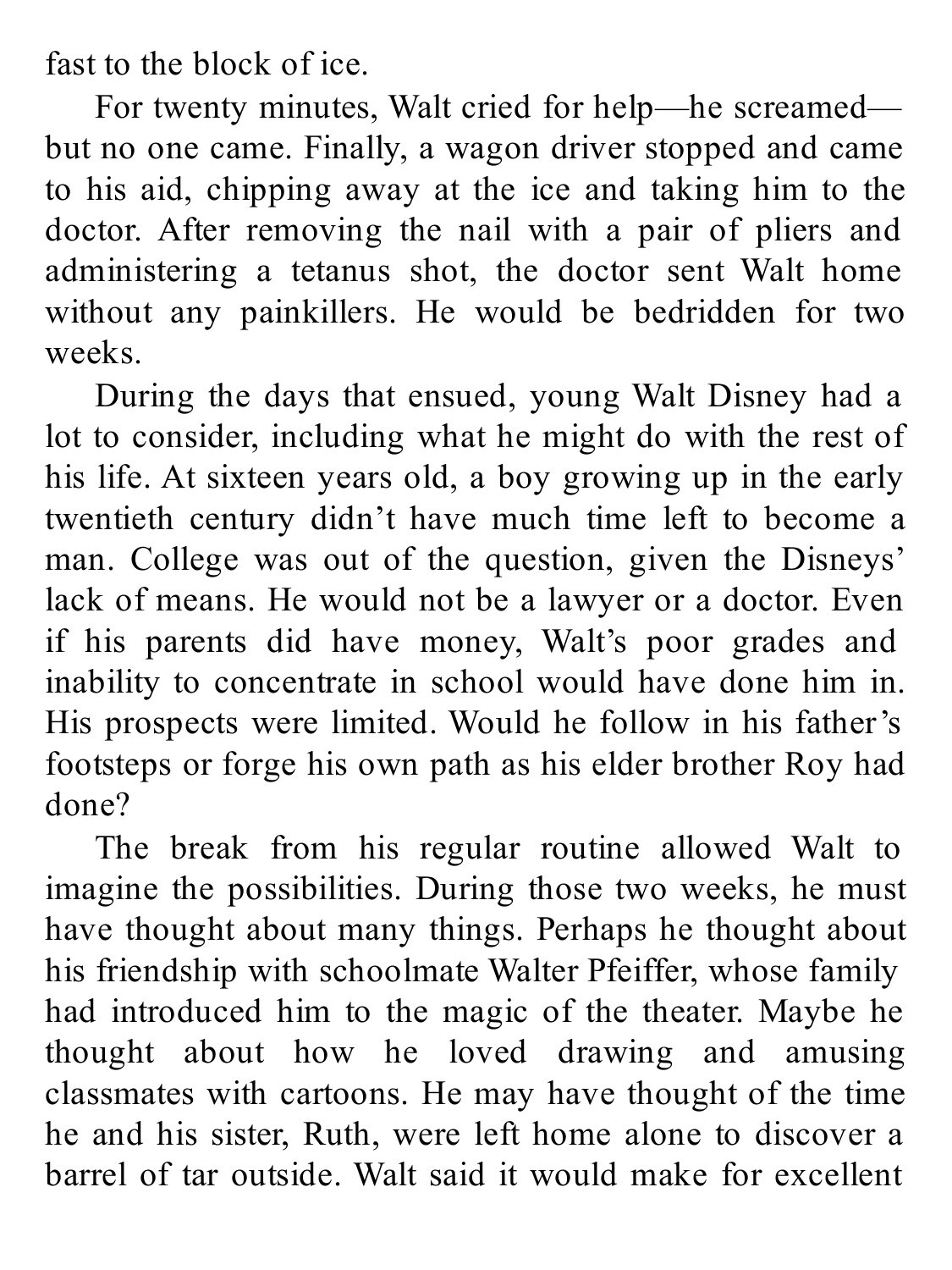paint, but his sister protested. After he assured her it would come off, the two proceeded to decorate the side of the house with pictures of houses and black zigzags. It never came off.

We don't know what Walt was thinking during those two weeks in bed. But what we do know, according to biographer Bob Thomas, is that by the time his foot healed and he returned to delivering papers, "he had decided to become a cartoonist."<sup>10</sup> What was once a diversion was now a destiny. He needed something to disrupt his comfort, something painful to make him realize what was important. It wasn't that the nail was good; it was just the means that forced him to listen. And as painful as it was, it worked.

At times we all need moments that force us to wake up, that command our attention. These moments happen when we least expect, whether we want them to or not. Our job isn't to wait for them or wonder why they occurred but rather to see the opportunity they provide. Walt Disney used an injury to think about what he wanted to do when he grew up. In her grief, Jody Noland recognized a chance, maybe even a responsibility, to give others comfort. When Eric Miller stopped wondering why his five-year-old son got brain cancer and decided to make the most of every moment, his life and the lives of those around him were changed.

As you avail yourself to how your life may be speaking, you too must decide. Will you wallow in regret, wondering why such a thing has befallen you, or will you choose to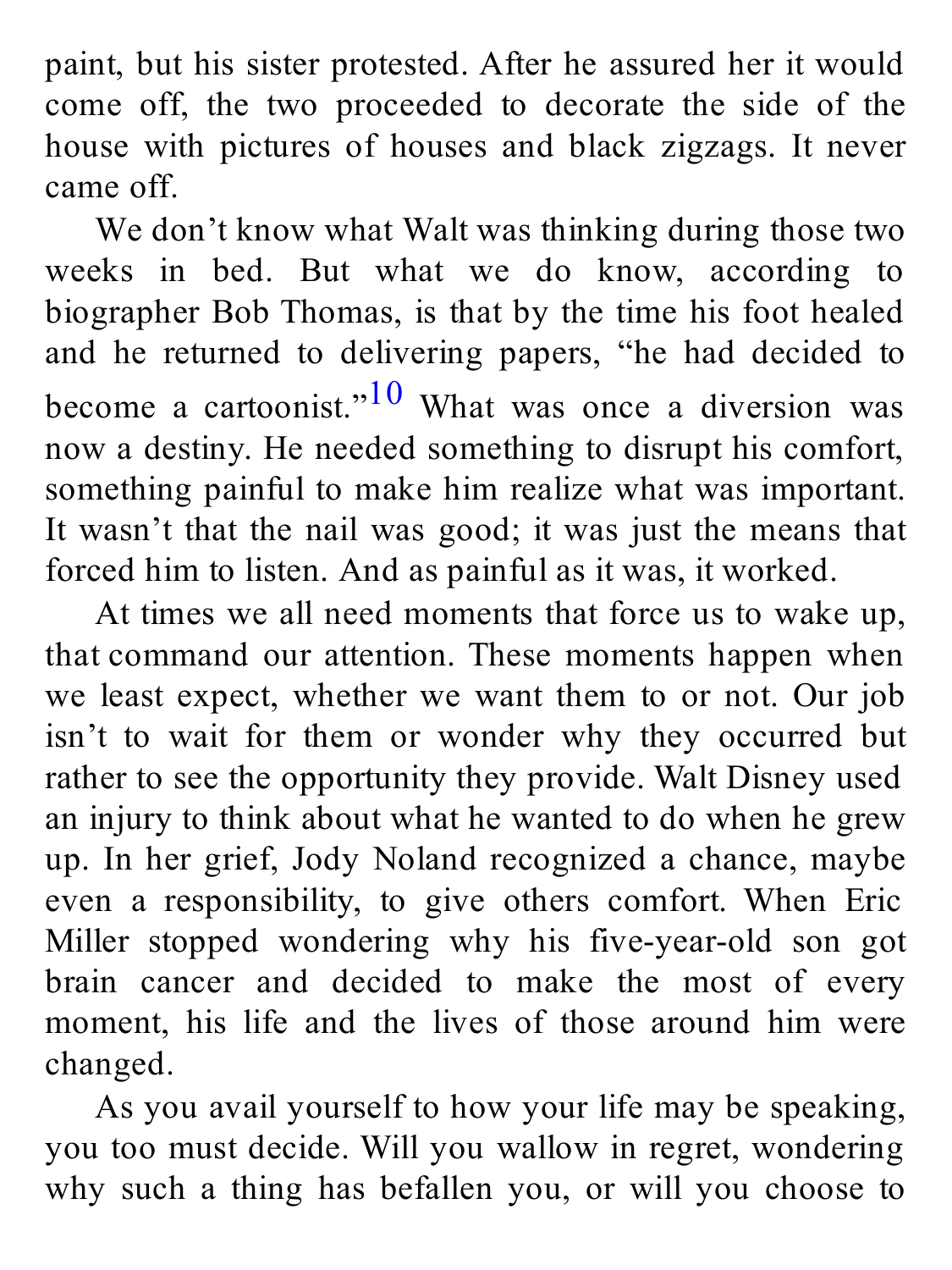act, making the most of your obstacle, and allow it to evolve into an opportunity? Listening is where finding your calling starts, but it's not where it ends. Our ears can only take us so far before our hands have to do the rest of the work.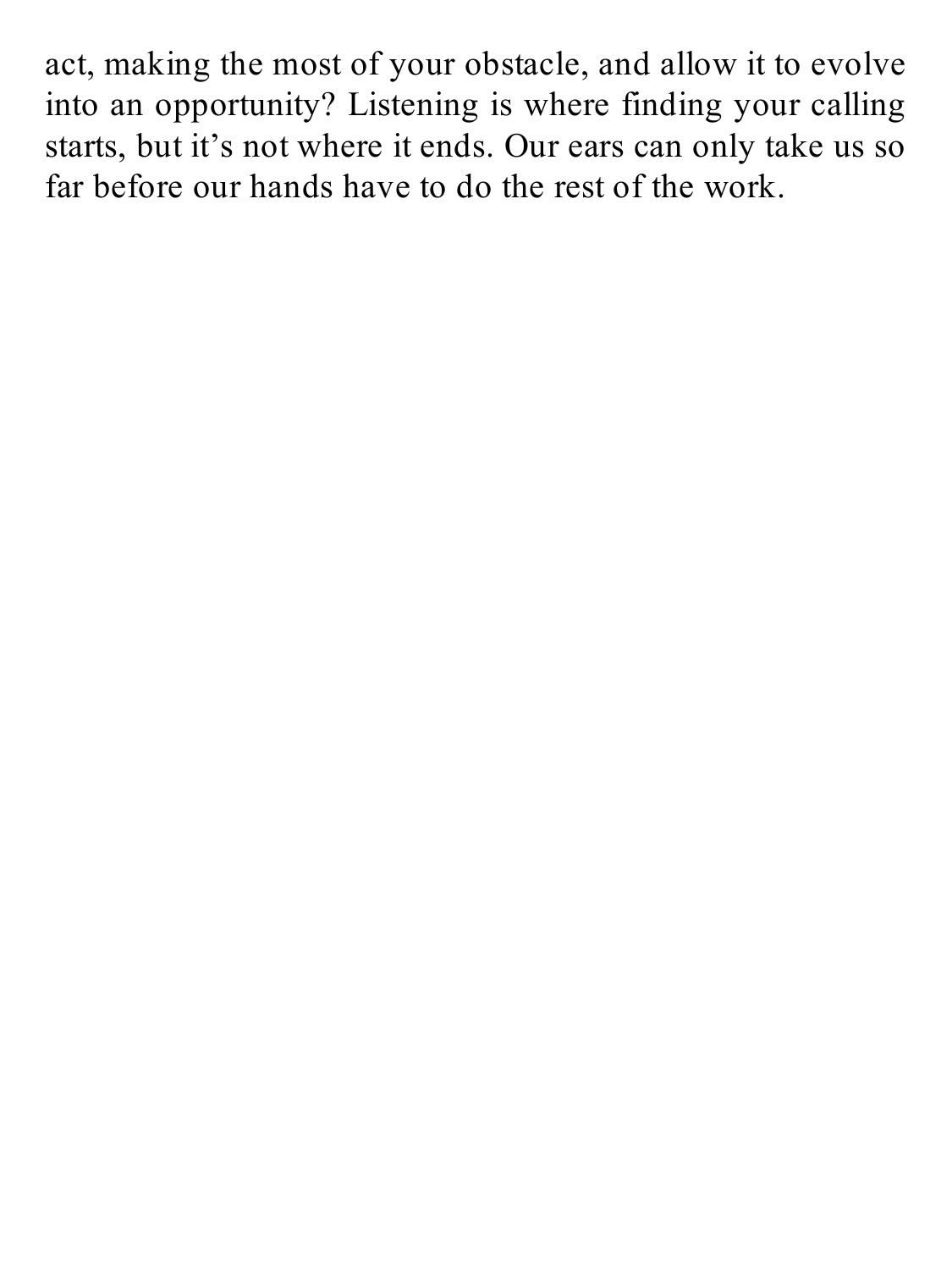#### [TWO](#page-13-0)

# Accidental Apprenticeships

*The Teacher Appears When the Student Least Expects*

Every single thing that has ever happened in your life is preparing you for a moment that is yet to come.

—UNKNOWN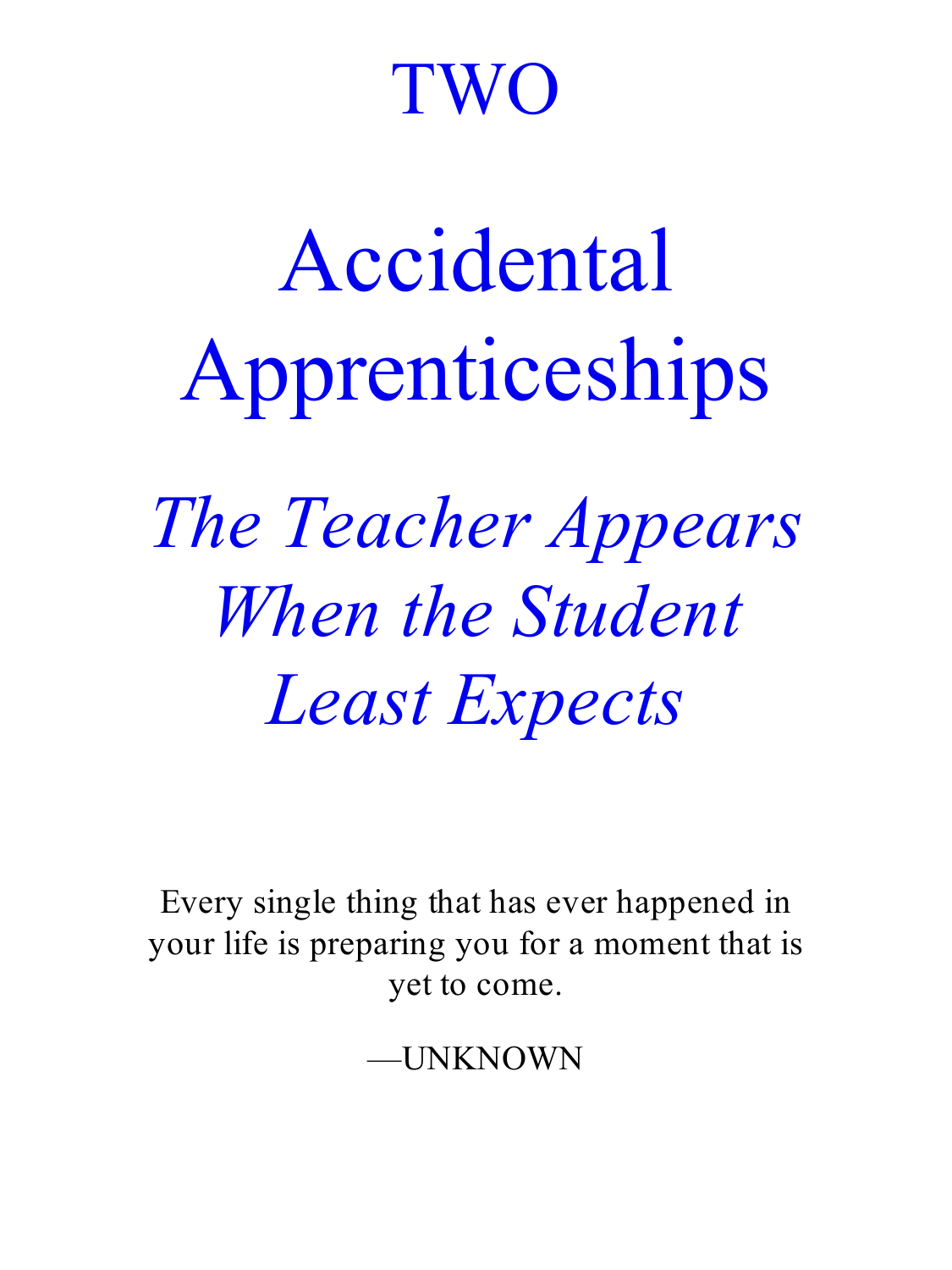*You cannot find your calling on your own. It' s a process that involves a team of mentors. And everywhere you look, help is available.*

 $\int$  $\int$ etting pregnant at twenty-three years old was just about

the worst thing that could have happened to Ginny Phang. A native Singaporean who had spent her childhood between Indonesia and Singapore, she knew having a baby out of wedlock meant trouble. This unexpected turn of events would be the first in a series to change not only Ginny's life but also the lives of many other women. First, though, she had to decide what to do about this baby.

"It started with me not doing well on my exams," she told me on a Skype call late one afternoon (early morning for her). "In a place like Singapore . . . it's very academic, which means if you fail your exams or you don't do well, that's the end of your life." $\frac{1}{2}$ 

Feeling lost, Ginny fled to Jakarta to live with her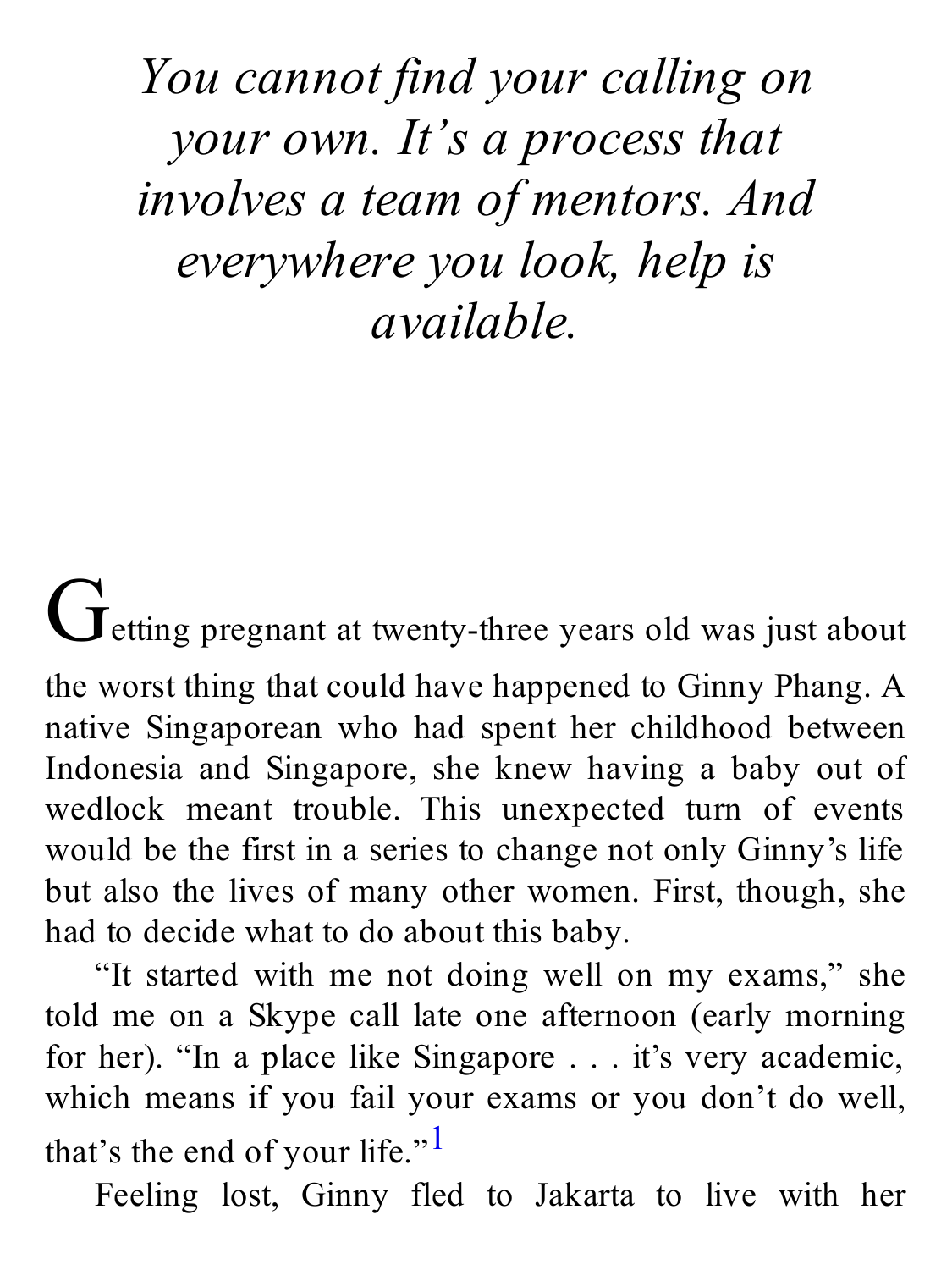grandparents. Having gone through a series of bad relationships, she finally met a guy who was different from the rest. He was older, more mature, and successful. He also came from a wealthy family, which was promising for a young woman who didn't have a hopeful future. Then she got pregnant.

Her immediate reaction was, "Oh my God . . . I'm going to be a mother!" Ginny had always loved children and was excited to bring a baby into the world. Her boyfriend, though, had a different reaction.

"We're going to go for an abortion," he said.

That wasn't the answer she had expected. Having accompanied two friends to their own abortions, she had always told herself she'd never do that. After a month of fighting over whether to keep the baby or not, the couple came to a point where they knew a decision had to be made. He gave Ginny an ultimatum: have an abortion, or find a new boyfriend. To sweeten the deal, if she *did* have the abortion, he would help her start a business, something she'd always wanted to do. This was Ginny's chance to make something of herself, and there might not be many others.

Abortions are illegal in Indonesia, so Ginny moved back to Singapore to figure out what to do next. After arriving home, she made an appointment to see the doctor and then postponed it a week. Still having doubts, she scheduled an abortion but spent the entire day before the procedure deliberating over whether to go through with the decision.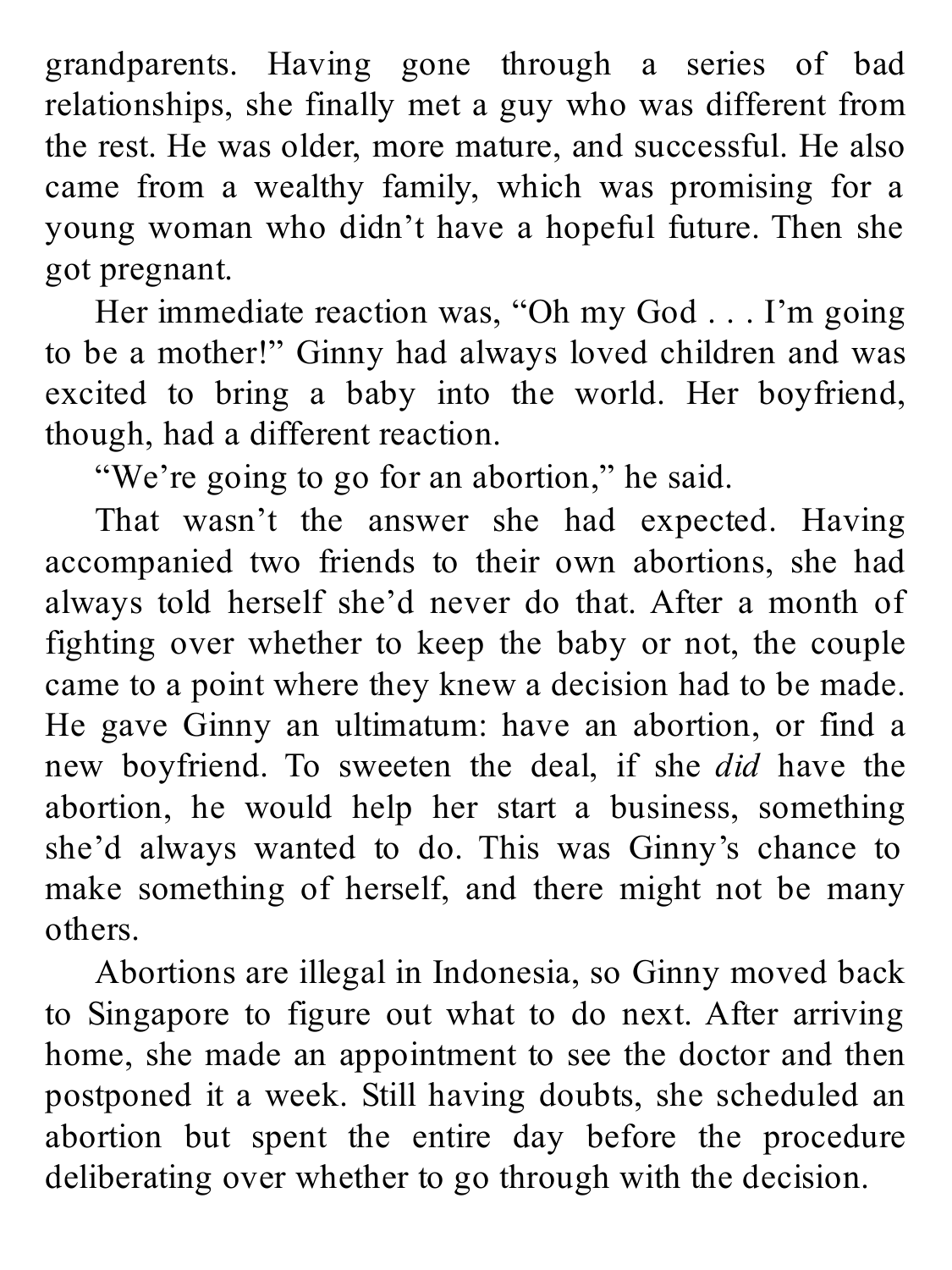She prayed, cried, even went to confession. Ginny felt stuck.

"I just couldn't bring myself to do [it]," she told me. "At the same time, I didn't know how I was going to make it work." To make matters worse, her mother had also given an ultimatum. If Ginny kept the baby, she'd have to move out of her parents' house.

"In Singapore, you don't leave the house until you get married," she explained, "because of the government policies and how expensive it is."

The idea of being out on her own scared her. Not only that, but she would have to live with the guilt of having brought public shame to her family. With no job or backup plan, how would she survive?

The night before the abortion, just a few minutes before eight o'clock when Ginny was supposed to take the pill that would begin the abortion, her aunt called.

"Flush the pills," she said. "We will help you. We don't know how, but we will help you."

Those were the words Ginny was waiting to hear. She always wanted to keep the baby but just didn't know how to make it work—until that phone call. Sometimes all it takes to make a difficult decision is an affirming voice telling you what you know to be true but still need to hear. That's what a phone call at eight o'clock at night did for a young, soonto-be mother from Singapore. Ginny flushed the pills.

"Everything just fell into place . . ." she recalled.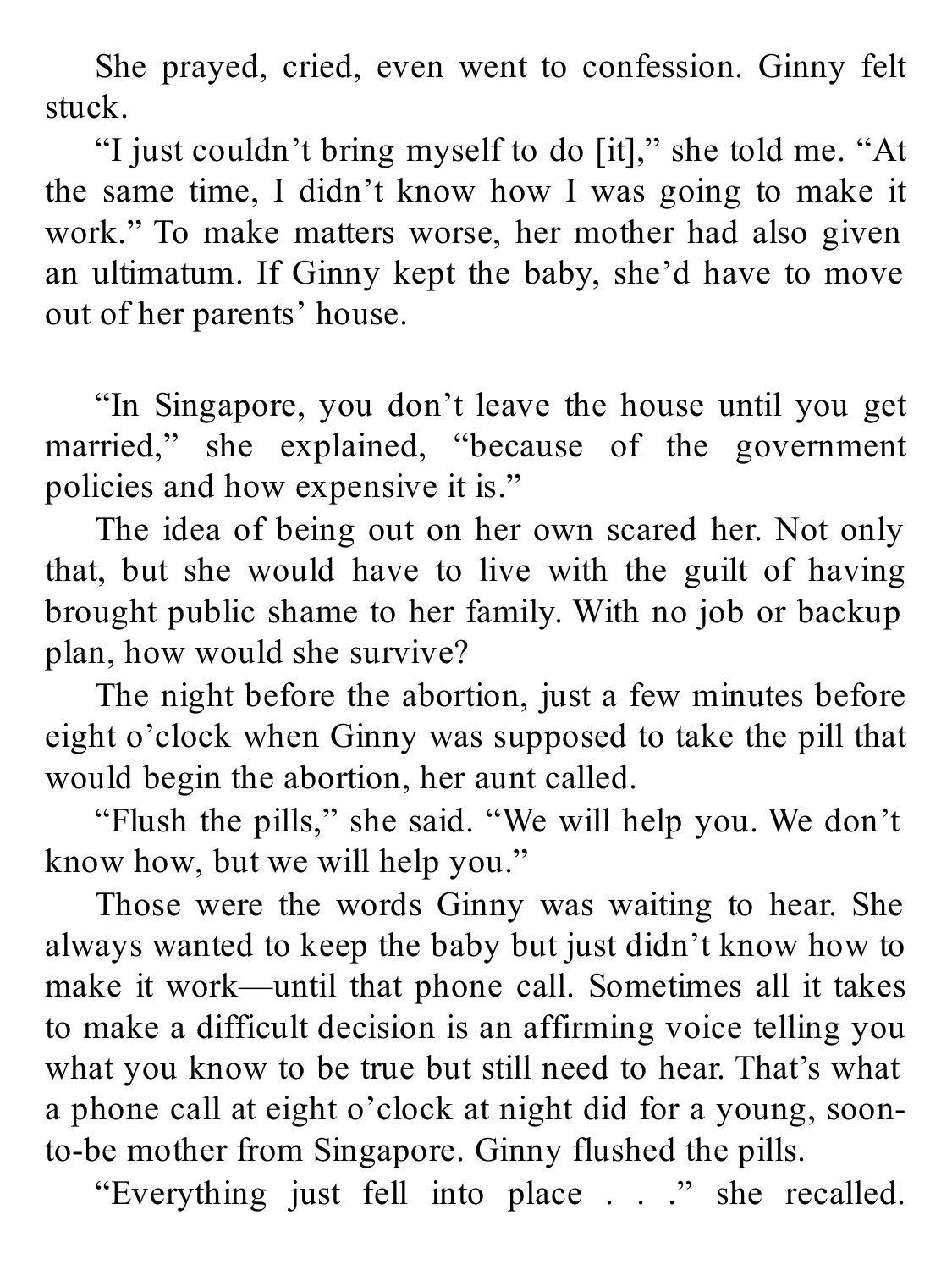"Someone said something that felt right."

This is a phrase Ginny uses a lot: *it just felt right*. For her, feelings are important; they're signposts to be trusted in the journey to your purpose. But even an emotion wasn't enough to sway her toward bringing a baby into the world, risking personal bankruptcy and financial failure. She had to have confirmation. At the time, plenty of people were giving her reasons why she shouldn't keep the baby, but none that made sense. When her aunt called minutes before the abortion, those were words that rang true. Confirmation came in the form of one of the few relatives who hadn't abandoned her.

In spite of the odds against her, Ginny went through with the pregnancy. For her, it was the only thing that felt right, even if it meant being rejected by family, ending a relationship, and facing public ridicule. She left home (her mother wasn't bluffing), moved in with her grandfather, whose house belonged to the same woman who had convinced her to keep her baby, and prepared to become a mother.

If you were to speak with Ginny, you would be struck immediately by her presence. She lacks any shame that should follow someone who has been through so much rejection. You can tell just from the way she carries herself that she is someone who deserves respect, and you want to give it to her. In her eyes there is a resolve that a simple "no" or a "you can't do this" is not going to stop. It was that look, which I first saw in a TEDx video, that made me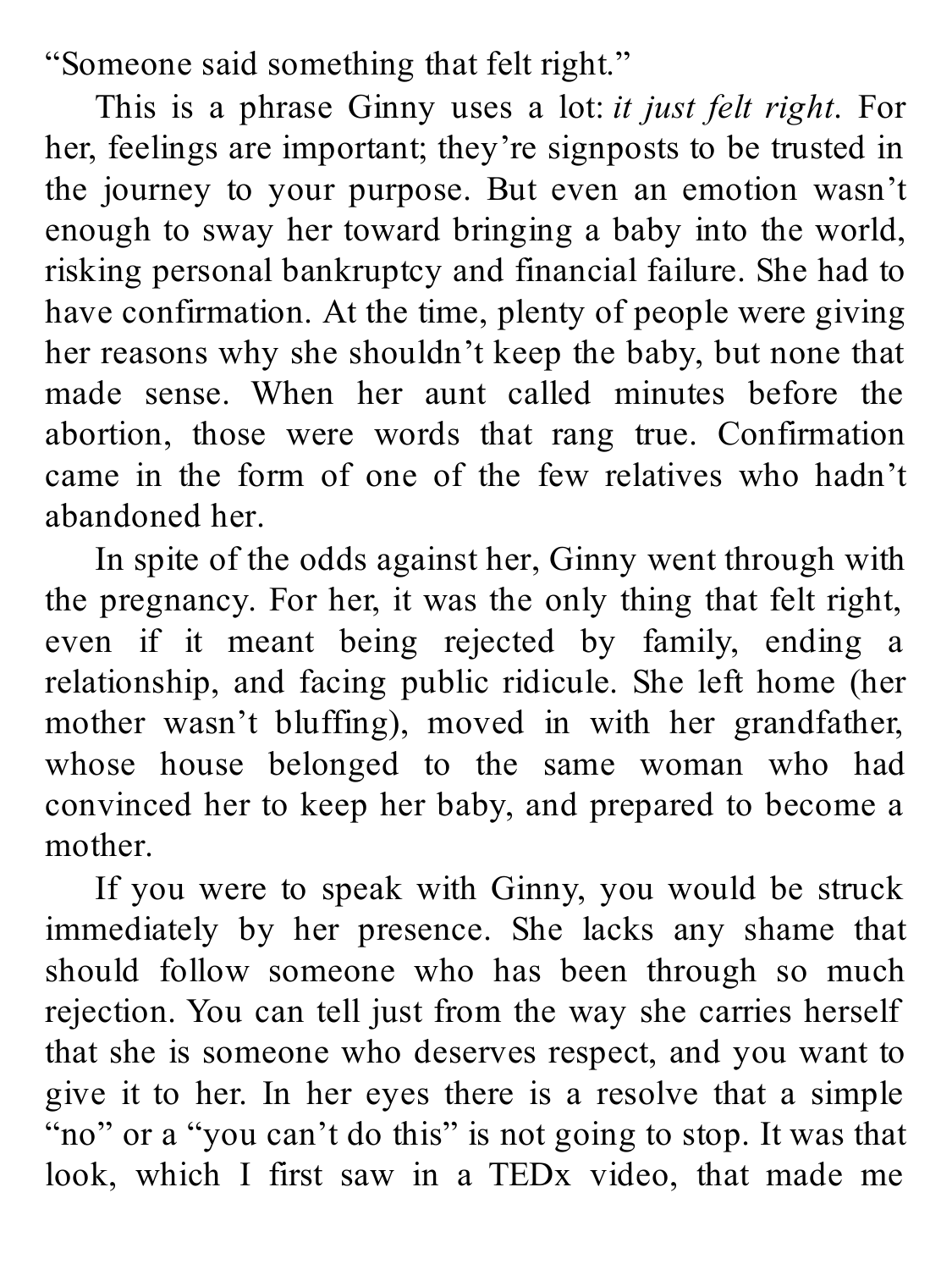respond to her e-mail. "I have a star personality," she told me. And I had to agree with her. She's a strong woman, hardened by pain and difficulty, but nonetheless full of life.

When we see someone who has succeeded in spite of tremendous odds, we are tempted to proclaim this person a "self-made" man or woman. When we do this, though, we ignore an important fact, one that is essential to anyone's success—they didn't do it alone. As I dug deeper into the complexity of Ginny's story, I realized that was the case for her too. Yes, she's a strong woman; that's impossible to miss. You can't go through what she's endured without being tough; no one could argue with that. But even strength has its shortcomings. What you might miss when you first meet Ginny Phang—and this is in no way meant to discredit her courage—is that without the support of a few important people, she wouldn't have made it.

# The Accidental Apprenticeship

In the Middle Ages, a young person worked for free in exchange for experience, room, and board. The student, called an "apprentice," would live sometimes in the same house as the master, sharing meals with the craftsman's family. This was the way a person became a professional,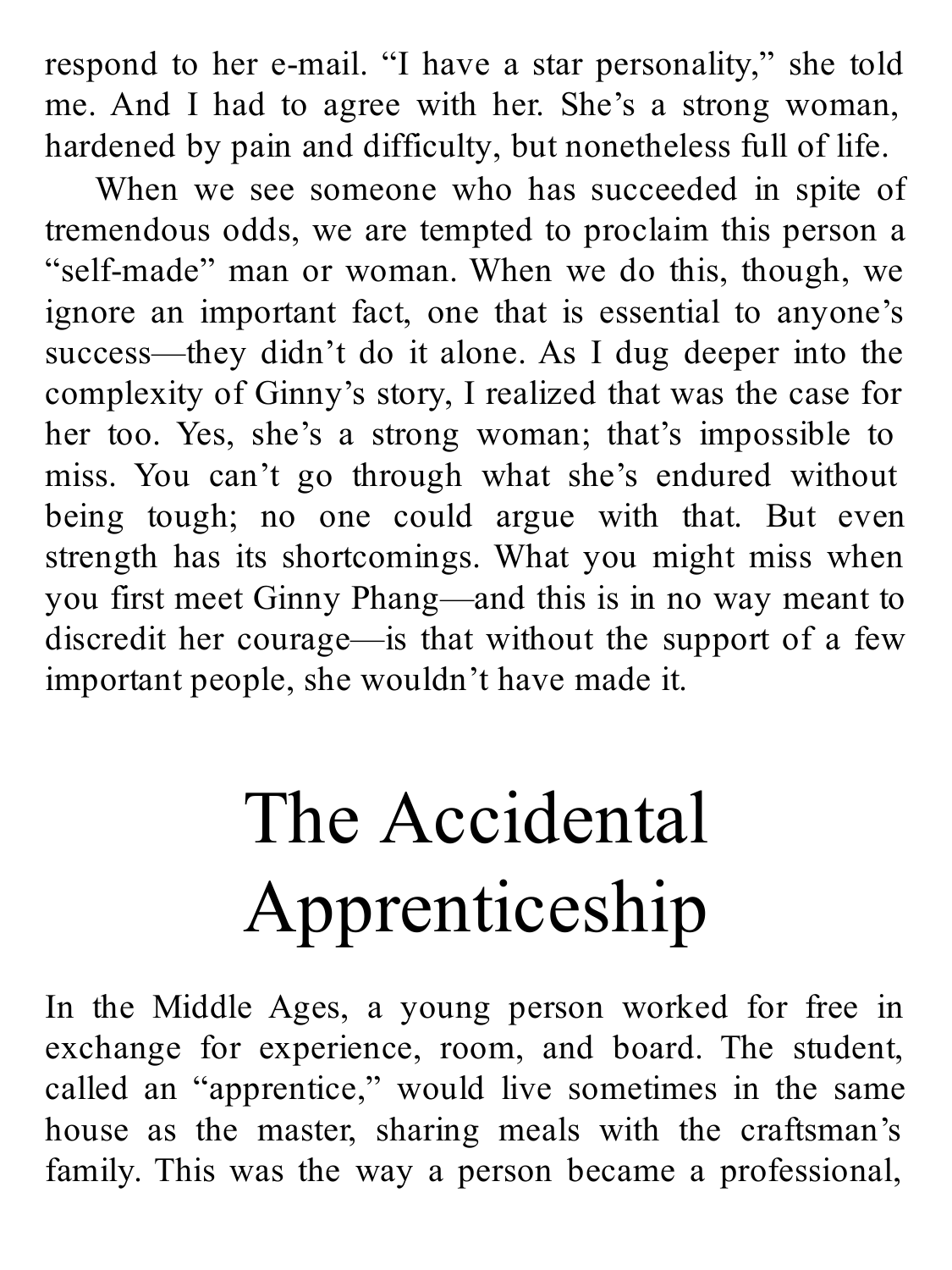and the process began as early as age twelve.

After completing the first stage of apprenticeship, the student, who was now called a "journeyman," could venture out and travel to other cities, working on his own. What a journeyman could not do, however, was take on apprentices. That right was reserved only for masters. In many ways, a journeyman was still a student, though now able to be paid for his work. To be a journeyman meant applying the techniques your teacher passed down to see if they worked in the real world. It was a test, to see if you had what it took to become a master. There was a certain amount of restlessness to being a journeyman. It meant you hadn't found your place in the world yet.

After a season of wandering, a journeyman had to submit a masterpiece to the local guild. If they found it worthy, the journeyman could graduate to the title of master, being accepted into the guild and finally able to take on apprentices. Then the process would start all over again.

How much time do you think this process of apprenticeship took? Based on the modern equivalents, we might guess a few months, possibly even a year or two. Not even close. Under this system, an apprentice typically worked for a minimum of seven years before venturing out on his own. Then he would spend another few years as a journeyman before finally becoming a master—if he was worthy. The entire process took about ten years. If you started training at twelve, that meant you wouldn't become a professional until your twenties. And if you started later,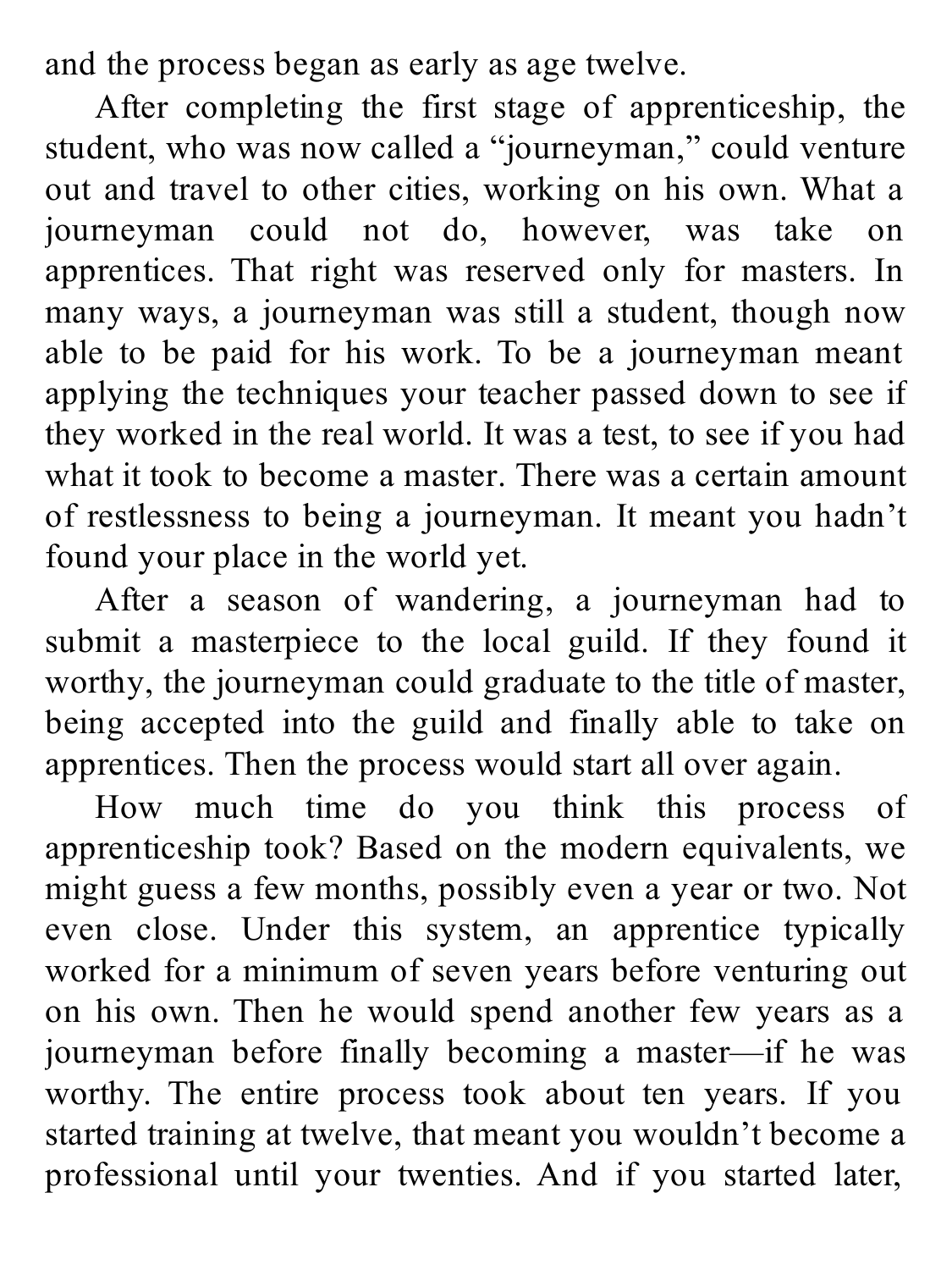you might not be able to practice a trade until your thirties. That's only *if* you were lucky enough to get an apprenticeship in the first place.

Ten years. That's how long it took to master a craft. This may be difficult to grasp today, when nearly every college student has the opportunity to go through multiple internships without much practical application, but as we have seen so far, finding your calling takes time. Practice is essential not only to achieve excellence but to clarify the call itself. An apprenticeship was an excellent way of learning a skill under the guidance of someone wiser and more experienced. But these days, there is little left of the apprenticeship system, which has left an unfortunate gap in our education. With the dawn of the Renaissance, the guilds eventually declined, and the popularity of universities grew, replacing the apprenticeship with a more general education. The ancient art of diving deep into a specific craft all but disappeared.

In modern times, the responsibility for reaching your potential is often left up to the individual. This is more than a challenge; it's a cruel taunt. How can a person be all she's supposed to be if she doesn't know *who* she is, if she doesn't have some example to aspire to? Pulling ourselves up by our bootstraps can only take us so far, and despite what we've heard, there is no such thing as a self-made man. We are all products of our environment, influenced by the people we encounter and the places we live. Born into this world with zero ability, we cannot talk, much less feed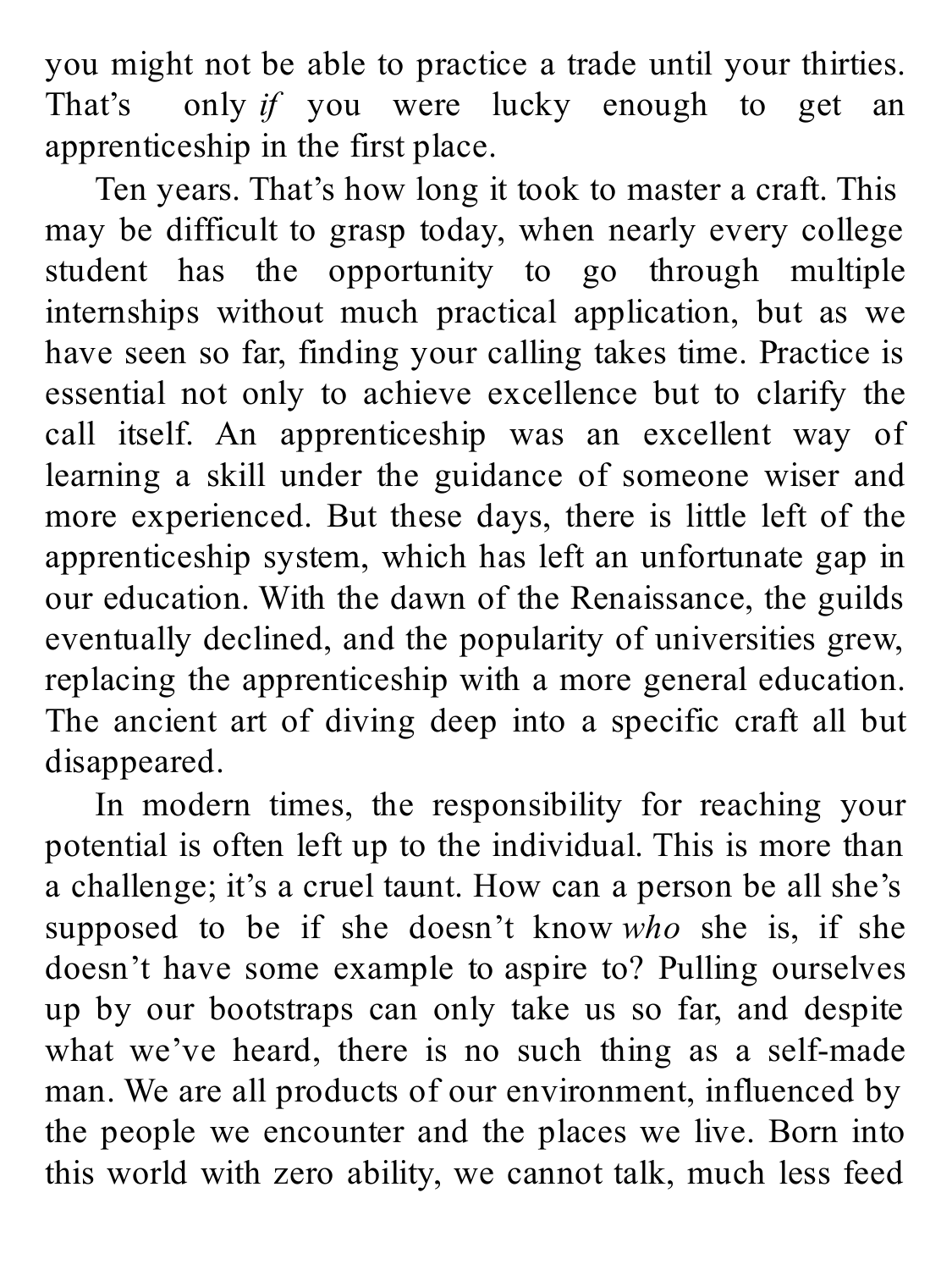or clean ourselves, on our own. We need help. Our parents begin this process of helping us grow into our God-given identities, but at some point someone else must take over.

In epic stories of old, a young hero is called away, leaving his family to begin a great adventure. But before he steps into battle to face the dragon or start a revolution, what must happen? He needs a sage, a master magician, or perhaps a retired coach. However he or she appears, the mentor's job is simple: Teach the young person how to sharpen and refine his skills. Take over where his parents left off.

But how does such a system work today? Not the way you might think.

More often than not in the life of an extraordinary person, at a certain point they encountered a guide, some coach or mentor who helped them along, investing in their abilities to help them grow into who they were born to be. Sometimes it's a single person; other times it's a group of people. Regardless, the result is an often informal process of apprenticeship, full of failure and self-doubt, but ultimately instructive.

The truth, in spite of what we might believe about remarkable people, is that you cannot master a skill on your own. Finding your calling will not happen without the aid and assistance of others. Every story of success is, in fact, a story of community. Some people will help you willingly, while others may contribute to your education on accident. But if you are wise, you can use it all. When you set out on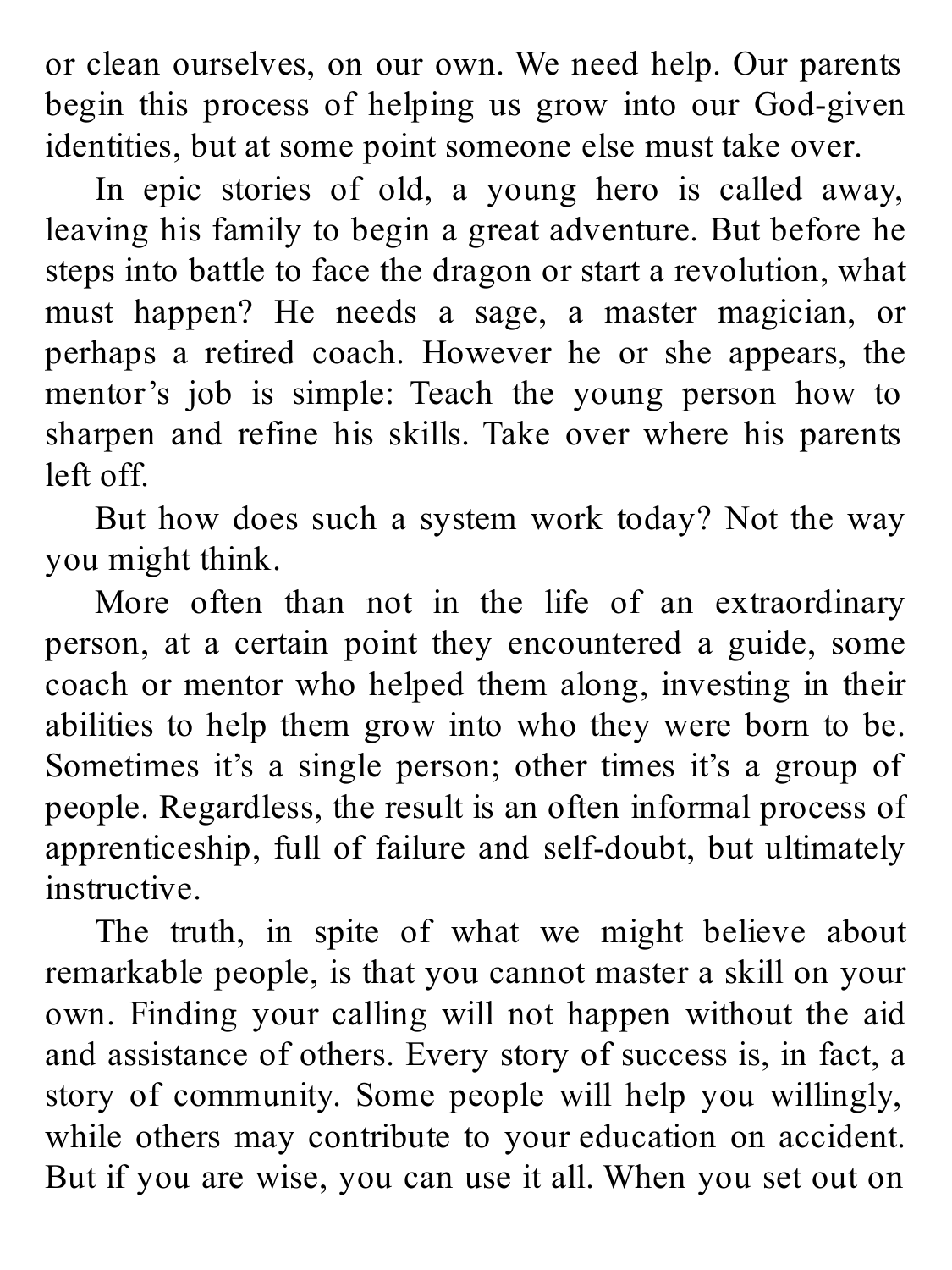the road to self-discovery, it will not just be you walking on that road. "No man is an island," John Donne wrote, and this is better news than we realize.<sup>2</sup> We are all sharing the same path as we march toward our destinies. Your journey, though unique, is full of fellow sojourners, as well as teachers who will help along the way. Your job is not to find them but to recognize them when they appear.

In many ways, apprenticeship is an extension of the parenting process. For some, a mother or father figure initiates the transition from immaturity to maturity, but eventually someone else must complete the process. At some point while we head toward our life's work, someone new and unfamiliar will have to come into our lives and speak with authority. These people often come unexpectedly and can serve a vital role in our education. So let's look at how you don't miss these accidental apprenticeships.

## Like Slipping into an Old Pair of Shoes

Despite having made the decision to keep the baby, Ginny was about to enter one of the most difficult times in her life. What she needed most—the loving support of a community —would be all but absent. "I was very lonely during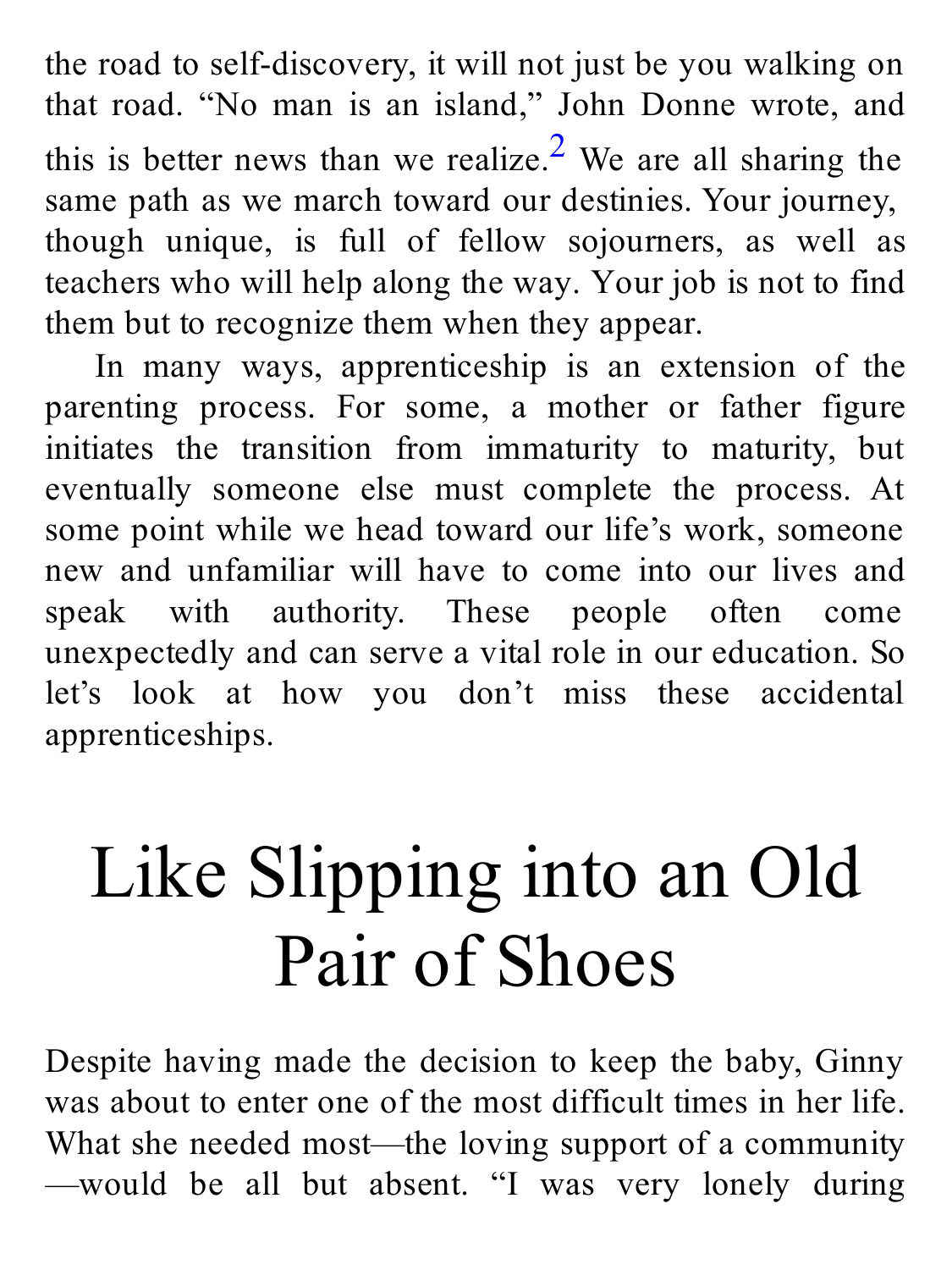pregnancy, almost suicidal," she told me. "It was the only time in my life where I couldn't see beyond twenty-four hours."

Each day, Ginny would wake up, grateful for making it to another sunrise. And each night, she would cry herself to sleep, overwhelmed with anxiety. Nearly every person in her life had abandoned her. She had brought shame to her family, lost her boyfriend, and compromised her social status in a country where unwed mothers are treated as second-class citizens. Even her friends didn't know what to do with her. While they were out partying, she was preparing to be a mother. They couldn't empathize with her situation and started excluding her. Still, she knew something was right about the path she was on.

During the delivery, the nurse kept asking when Ginny wanted the epidural. At first she declined but eventually took it because she started feeling sick. At the suggestion of her aunt, Ginny wanted to have a natural birth, but no one had ever told her how to do that. So she bore her son the best that she knew how, while her mother sat in the corner as she labored. It was hard, much harder than she imagined, but she got through it and in the end had a beautiful baby boy. "The birthing process made me realize how important it is to be supported," she said, "to have someone believe in you and protect you—how important it is to keep women safe"

That was just the beginning. Though she didn't know it at the time, the whole experience, even the pain of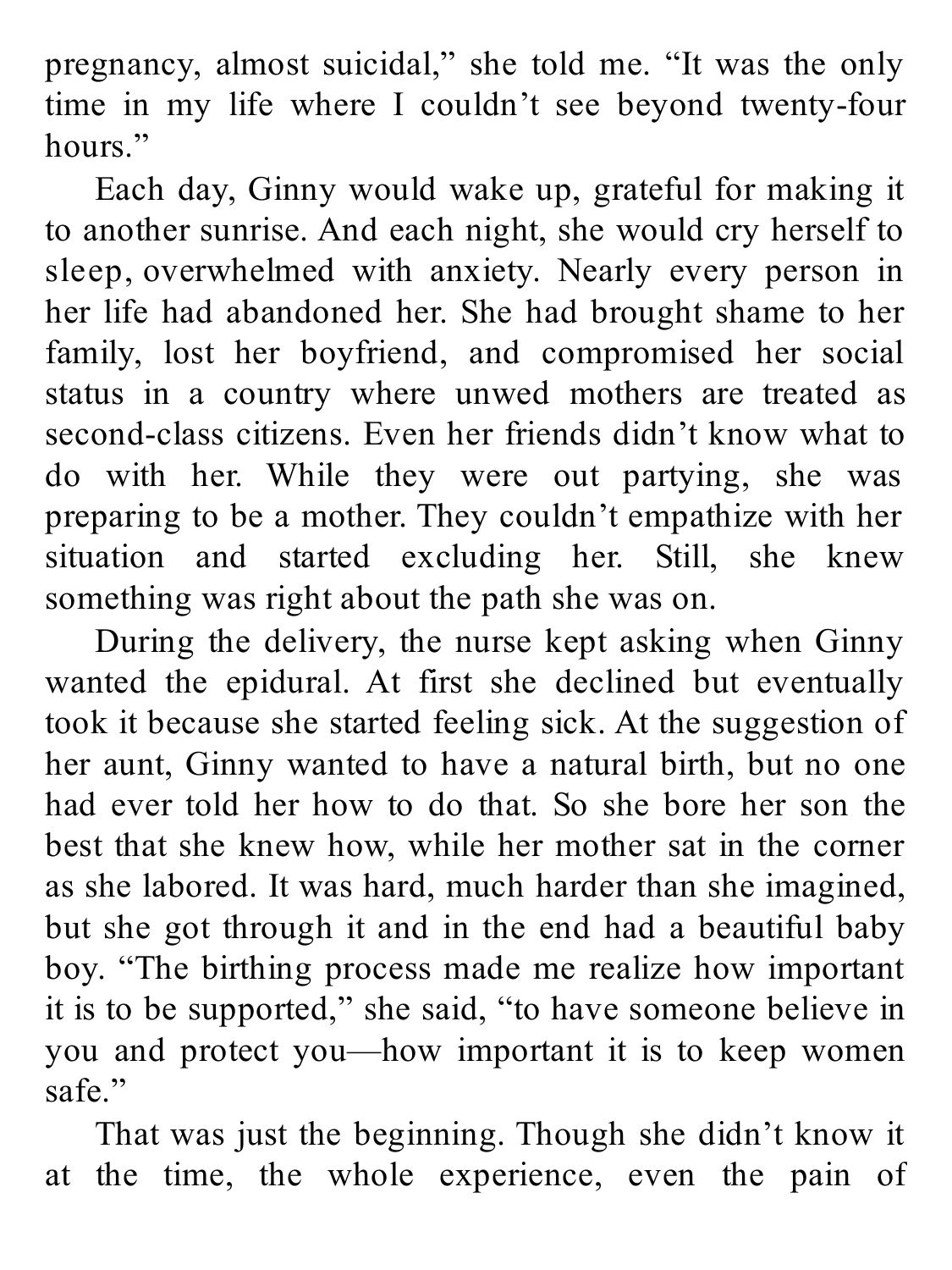childbirth, would soon play an important role in Ginny's life.

After the birth, she went back to her job as an office secretary, which provided some stability but wasn't enough to satisfy her. The position provided steady hours and flexibility to spend time with her son, but the pay wasn't great and she was sure this wasn't what she was supposed to be doing with her life. "I was bored," she said. "I couldn't see myself living this way for the rest of my life." But she wasn't about to give up. In spite of the taboos that surrounded her situation, she wanted respect and wasn't afraid to break convention to get it.

Partly out of curiosity and partly due to boredom, Ginny started an online business educating mothers on the health benefits of breastfeeding. She and her peers had grown up on formula, and as a result, very few Singaporean mothers knew much about nursing. Through her online store, she sold T-shirts and other products advocating breastfeeding awareness. She had seen the positive effects of nursing her own child and wanted to help other mothers who were interested in more natural approaches to child rearing. Although she wasn't much of an online shopper herself, the experience opened up a whole new world to her.

Since she was usually working or taking care of her son, most of Ginny's socialization happened through a network of friends she had met on the Internet. One friend, Amy, was an Australian Chinese woman who had been successful working as a doula in Singapore. Since she was the only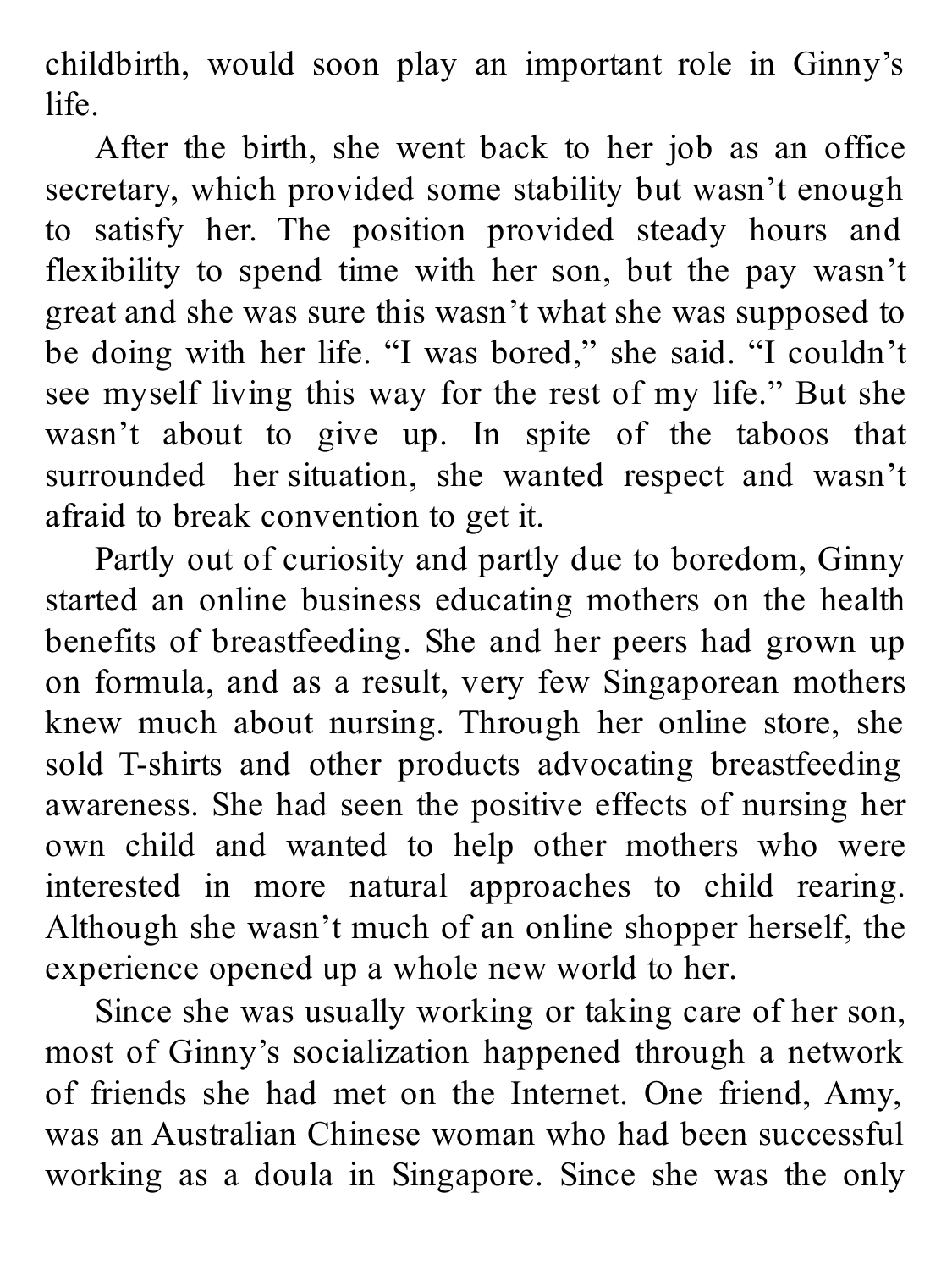Asian doing that sort of work, the locals trusted her. One night when they were talking, Amy said something to Ginny that would change her life.

"Ginny, you will make a good doula."

"What's a doula?" I asked Ginny. "A birth coach," she told me, someone who helps a mother create a plan for how she is going to handle the birth of her child. When she heard this, it took Ginny by surprise, because back then she didn't know what a doula was either. She didn't have one at her own child's birth and had no idea what doulas did. Her friend added that whether she became a doula or not, taking the class would be a good experience.

"I've always been a fan of personal development," Ginny told me.

So she signed up and took the class, learning all the things that doulas did. But when it came time to attend her first birth, Ginny forgot what to do. She panicked. Taking a deep breath, Ginny let "her spirit take over" and tried to focus, remembering her training. She started by massaging the mother's back, then comforted her through the experience, assuring her that everything was going to be all right. It worked. This wasn't the mother's first child, but it was her first delivery without drugs, and she was scared. Afterward the mother was elated, crediting Ginny for how relaxed she felt and how easy the experience was.

"It was exhilarating," Ginny recalled, "like slipping into an old pair of shoes."

That's when she knew she could do this. Shortly after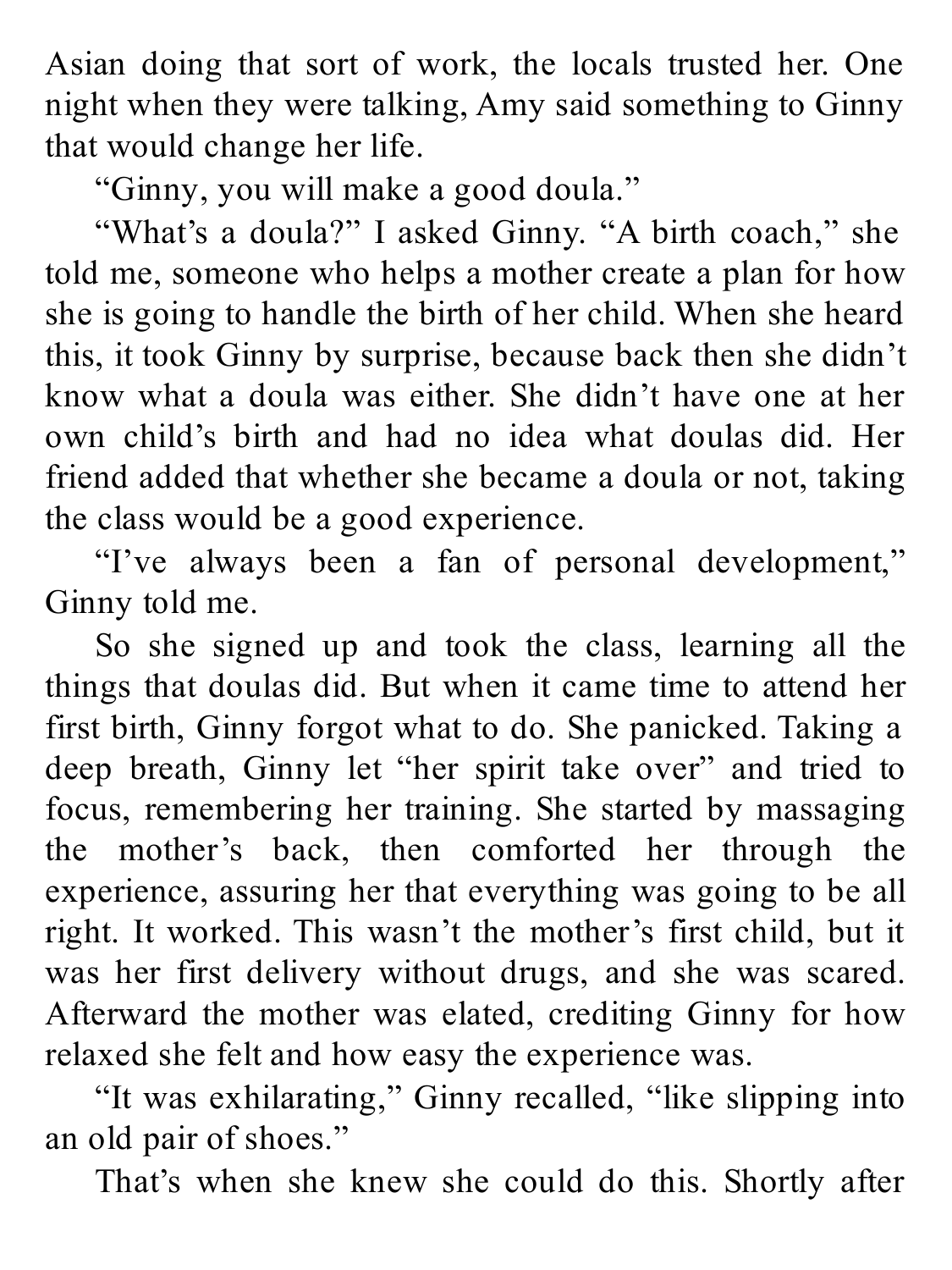that first delivery, her friend Amy left Singapore, almost as mysteriously as she had entered Ginny's life in the first place. It wasn't the most traditional model for mentoring, but it was the apprenticeship Ginny needed. And as we will see, that's usually how the process works.

## Multiple Mentors

*Mentoring* is an easy word to throw around these days. You'll hear it tossed into conversation amongst friends or casually mentioned between business colleagues over coffee. But mentoring is much easier to talk about than it is to practice.

Why is it so difficult to find a mentor? To begin with, you're dealing with people: flawed human beings who each have their own expectations and agendas. We all have our own issues, and one of the reasons it can be so hard to find a good mentor these days is that so few people have been mentored. We have believed the myth of the self-made man and have given in to the illusion of self-reliance. What we need is something to pull us out of our own independence and arrogance. Which means the mentor that comes might not be the one we were expecting.

Chances are, your apprenticeship will not look like you imagined. Your mentor may not be the teacher you dreamed of, and that's the point. This is your education of what is, not what you think should be. A teacher who challenges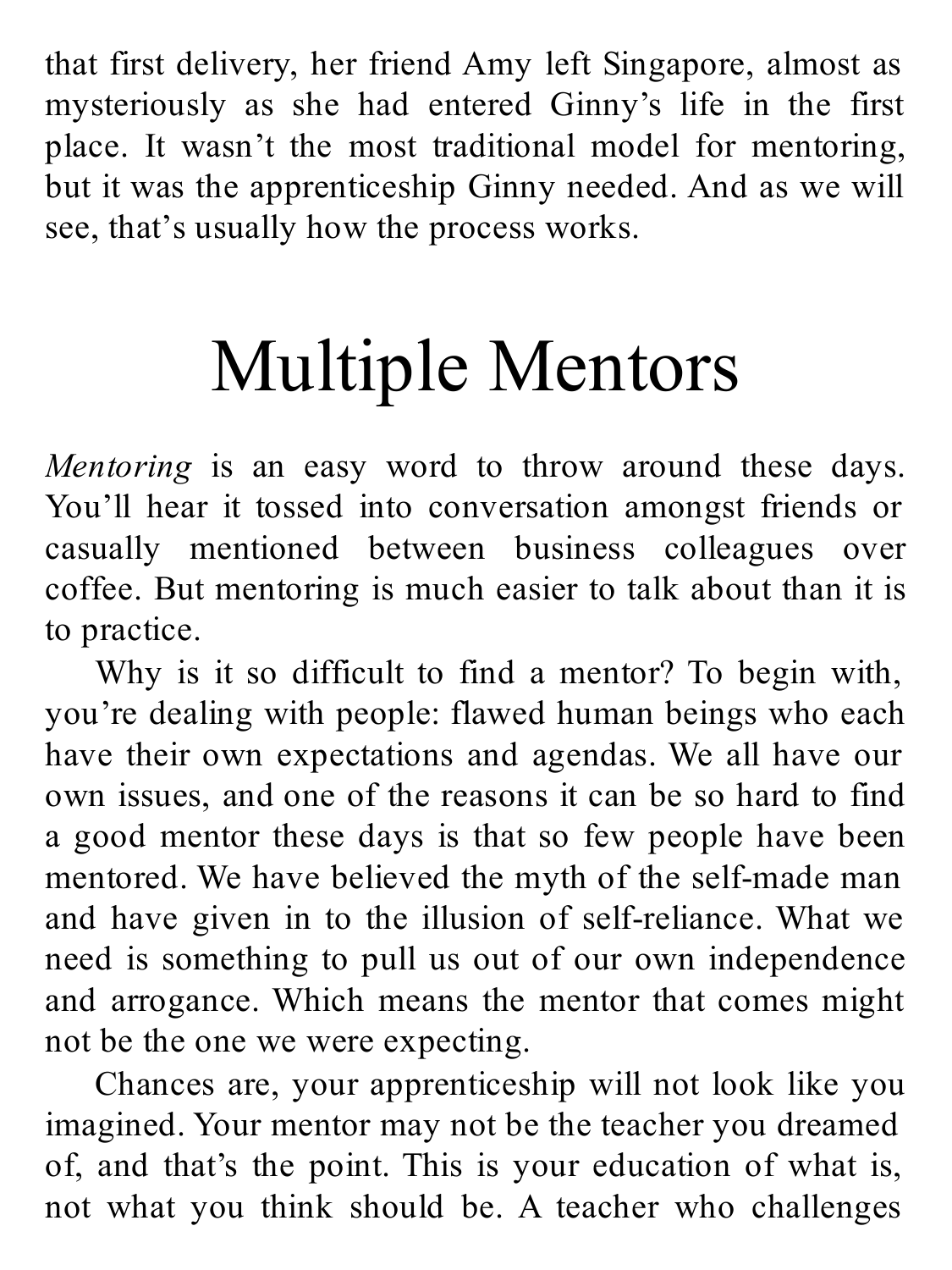you, who doesn't meet your expectations, who forces you to think and act differently, is exactly what you need. That is, after all, the job of an educator.

"The teacher appears when the student is ready" is a nice-sounding cliché, but the truth is the student is *never* ready. Throughout our lives, we will encounter a number of people who will appear at times, ready to instruct, and it will be our job to recognize them.

In my life, I've had many mentors: from my college chaplain, to my first boss, to the guy who lives down the street from us and sometimes helps me fix things. Most of the time, I've failed to recognize the importance of these relationships until well after they were over. Sometimes, their influence was subtle and undetected. Other times, it was clear they were trying to invest in me; I was just too stubborn to appreciate it. In every example, though, I would have benefited more from the mentor had I been intentional about the process.

Throughout this process of finding your life's work, you must be willing to look for mentors in unexpected places. Your friends, long-lost relatives, even old relationships that have dwindled down may become the sources of inspiration you need. Each person serves a purpose: some will arrive at just the right time to cheer you on, while others are there to identify with the struggles you're living. And even others will show up when you need them the most. All of these people in their own way are mentors, contributing to your apprenticeship.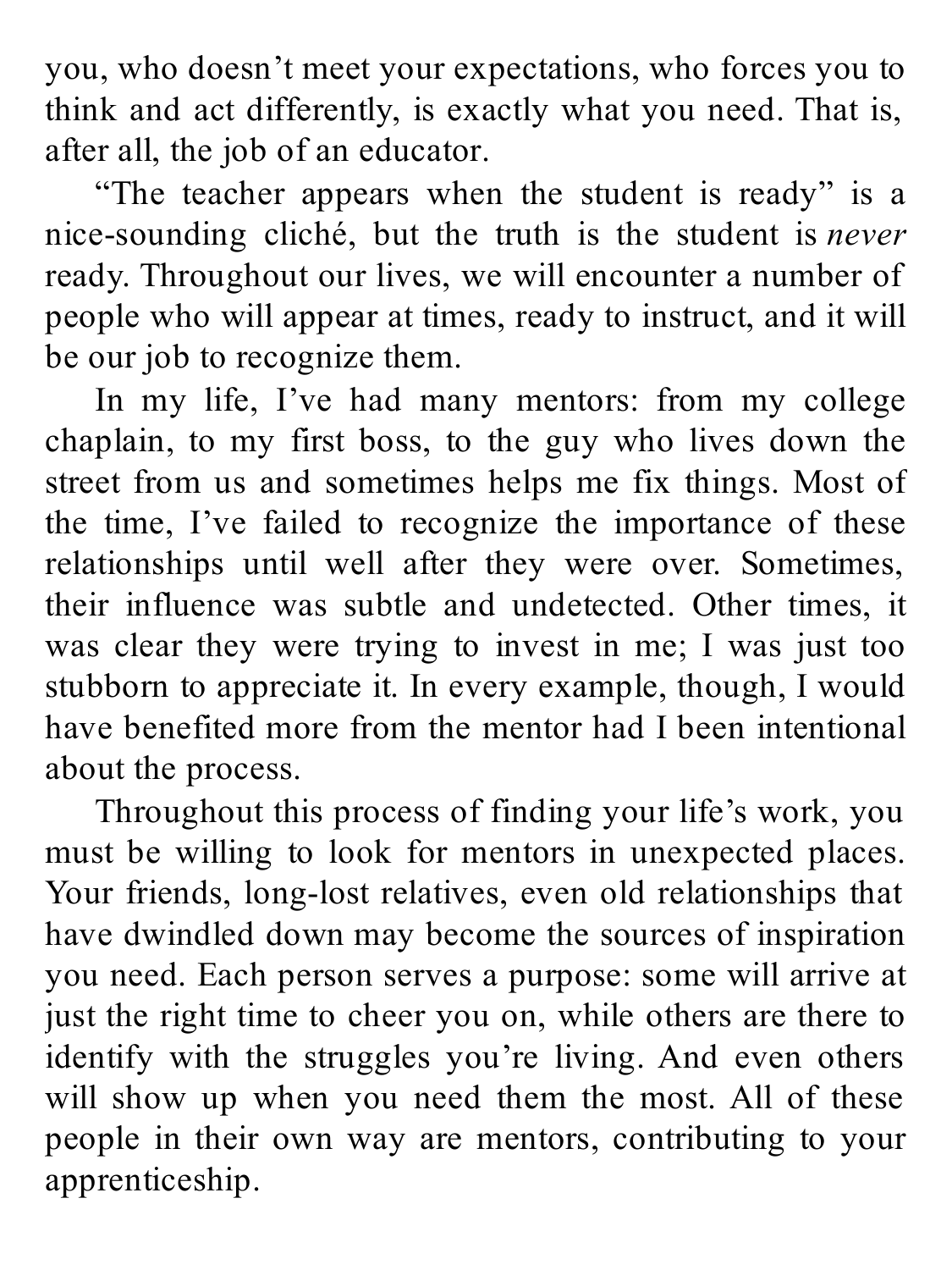How do you find these people? Where do they come from? It's hard to tell. Likely they'll surprise you, appearing seemingly out of nowhere at just the right time. The whole thing will look like an accident or a mystery but, of course, it is far from it. As Paulo Coelho writes, "When you want something, all the universe conspires in helping you to achieve it."<sup>3</sup> There's some truth to that. Fortune favors the motivated. When a person is determined to not just succeed but to do work that matters, the world makes room for such ambition. You won't be able to predict how this apprenticeship unfolds, but you can be prepared for it when it comes.

Ginny Phang could have easily missed her calling had she not heeded her friend Amy's advice to take the doula class. She may not have been ready for what would be required of her, but she was ready to take action. And that small step made all the difference.

I often hear people who need guidance in their lives asking for advice on how to find a mentor, but that's the wrong question to ask. When you pursue a calling, you will find a community of supporters to champion you along the way. It's not up to you where these people come from or even how to locate them. You just need to keep your eyes open. Accidental apprenticeships are all around you, and if you listen to your life you'll be able to recognize them.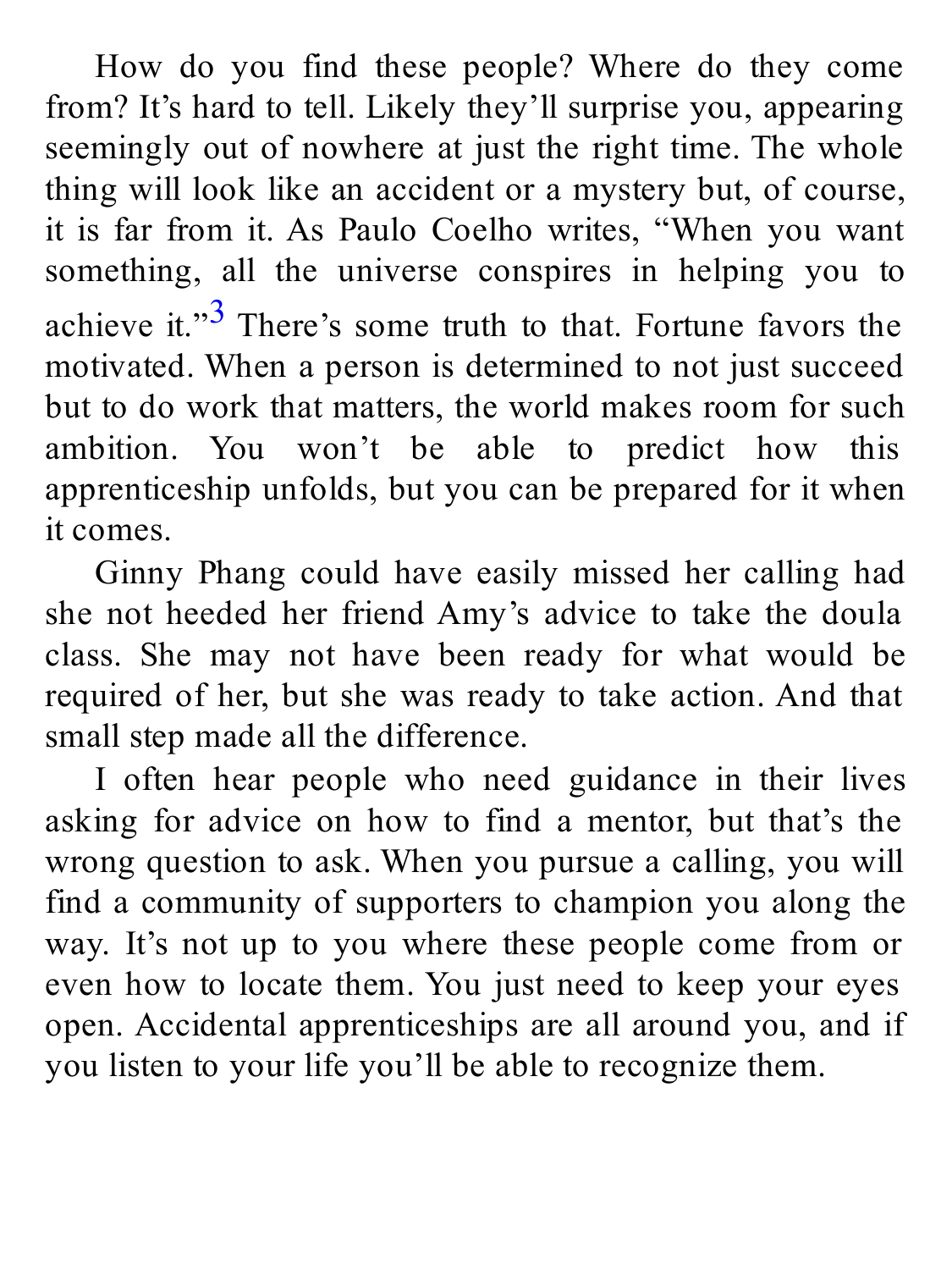# The Resurgence of Apprenticeship

In East Hampton, New York, Ellen Frank is reviving a practice the world hasn't seen since the Renaissance. In her small studio, she is teaching a handful of interns the art of illumination, a technique that involves using gold to embellish sacred documents. The studio is called the Illumination Atelier and is a haven for live-in artists who want to work under the guidance of a true master.

*Atelier* is a French word meaning "workshop," and during the Middle Ages these were the main areas of education for artists. In such a workshop, the master artist, often accompanied by assistants and apprentices, would create works that would go out in the master's name. It was a collaborative effort, which allowed the artist to produce more work and provide a learning experience for the fledgling artists.

Ateliers often worked in collaboration with local guilds, which controlled the apprenticeship process, and although they still exist in a few places around the world today, their popularity has dramatically declined. To Ellen Frank, this is a tragedy. Her small workshop is an opportunity to share her passion for not only art but also peace and reconciliation.

After a trip to Jerusalem in 1999, where she experienced a land in turmoil, Ellen was inspired to create a large-scale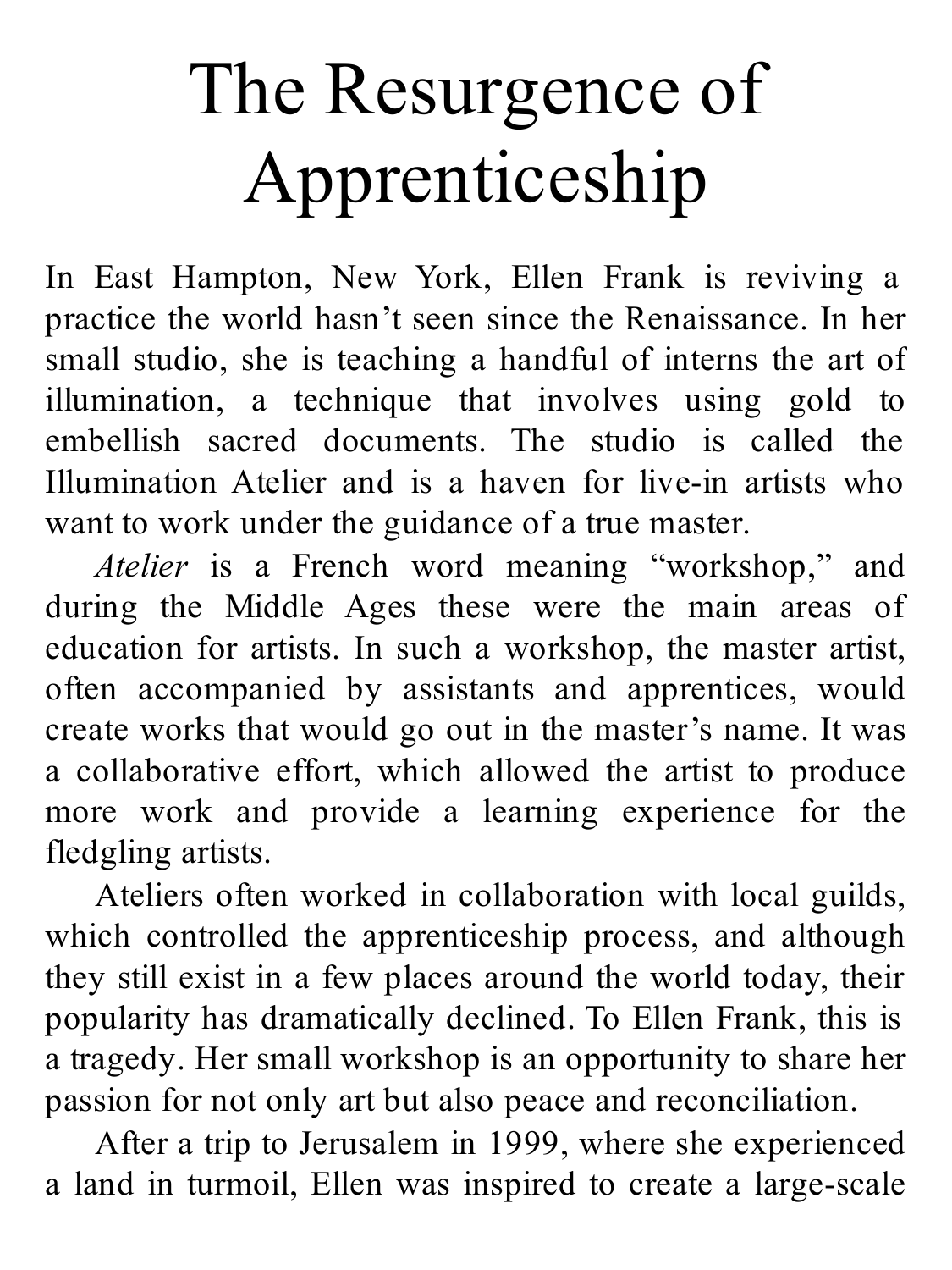piece using the illumination project.<sup>4</sup> While designing the invitation to a celebration party for the exhibit, she had "a moment of grace,"<sup>5</sup> realizing she wanted to continue exploring these themes of peace and cultural understanding in her work. She started a foundation, which provides support and housing for interns who want to learn illumination. Since 2005, she has been finding interns on Craigslist from more than fifteen different countries and inviting them to work in her studio.

In Ellen's studio, interns are involved in the whole process: from imagining [t](#page-249-0)he initial concept of a piece, to the creation of it, to even important business decisions that have to be made for the foundation. They always get their names added to the work they do.

The decline of the atelier, according to Ellen, has meant a decline in artistic technique and craft. Her little atelier is trying to fix that. "I think we bring back an intimacy of mentorship and training where the apprentice . . . learns directly from the experienced artist," she said in an interview with National Public Radio. "They also acquire validation. It's not teaching through critique. It's not teaching through judging their own work. It's teaching through saying, 'Yes, and why not try this?' and, 'Yes, can you push this further?'  $^{,6}$ 

When Ellen teaches, her voice is gentle, almost motherly, as she guides her students through the technique. With soothing words of affirmation and phrases that build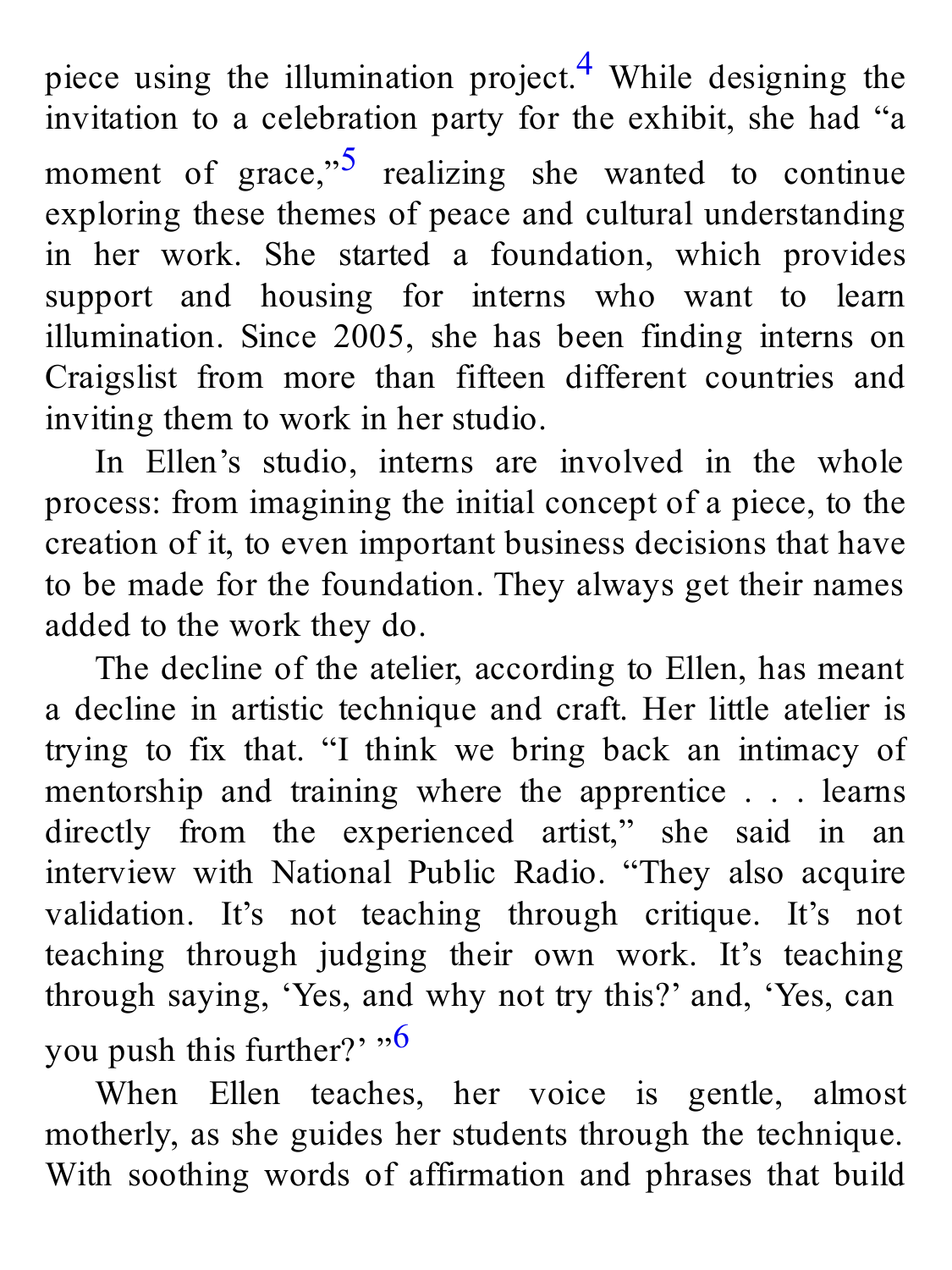anticipation, like "this is the magic moment," she helps you feel the significance of what you're doing, which in turn leads to confidence.<sup>7</sup> Some interns, she admits, have even become better than she is at certain techniques. This is the power of the process. A good apprenticeship isn't about an exchange of information; it's about passing on the skill of the master and multiplying it.

This small studio is just the beginning. Ellen's real dream is an "open atelier" where all kinds of people, not just artists, can come and learn. <sup>8</sup> As I listened to the radio tell her story, it was hard to not think education should look more like this—paint splotches and messy smocks in a cramped studio—and less like large lecture halls with passive students parked in seats for ninety minutes at a time, eyes glued to a slide presentation.

Can you imagine a world where school looked more like an atelier and less like an auditorium? In some areas, that's not quite so unrealistic.

Germany has one of the lowest unemployment rates in Western Europe. The reason for this is its "dual system," which involves young adults enrolling in vocational schools that allow them to split their time between study and work. In this system, a student might work a few days per week with the business and then spend the rest of his time at school. Unlike most internships, these students get paid a percentage of a full-time worker's wages, and 90 percent of them complete their programs. About half of those people continue working with the company after the apprenticeship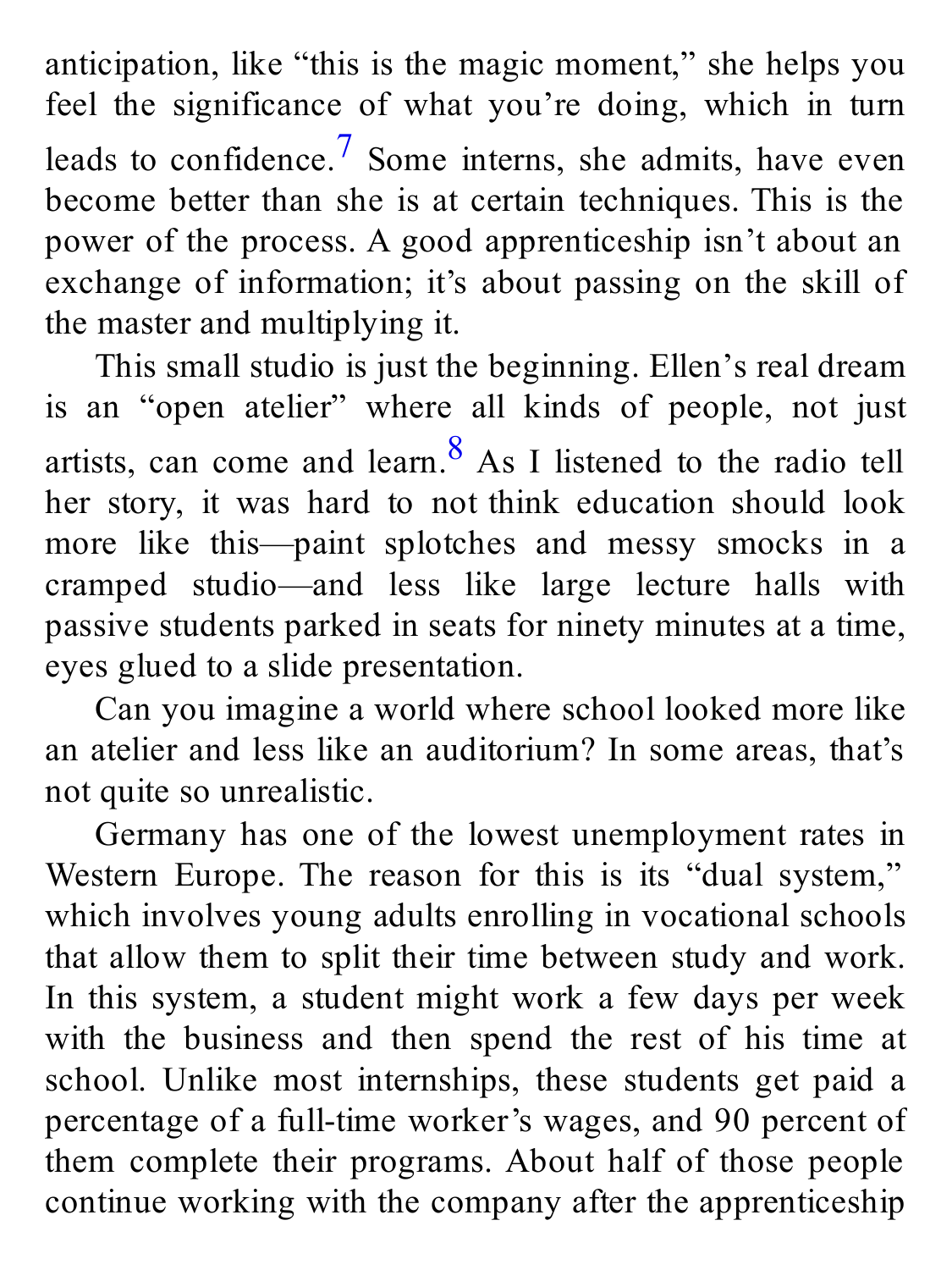is over.

The experience is a taste of employment that not only adds value to the company but also gives the student an education he can then use in the real world. Unlike other parts of the world where unemployment is skyrocketing, Germany has a shortage of workers. A good job is available for anyone who is qualified and willing to work. What's lacking are the workers. Maybe this is true in other parts of the world, as well. We don't need more jobs. We need a better way to equip people for what they're meant to do. In the case of Germany, such a system seems to be creating more jobs than it can handle.<sup>9</sup>

An apprenticeship is designed to give you guidance from an expert, knowledge in a given field, and experience in a challenging environment, all of which prepare you for your future. But such an experience, as promising as it sounds, is not easy. It takes a lot of courage and tenacity to not only find but also finish an apprenticeship.

Life is complicated and messy, not often looking like the textbook told us. Most of us struggle to find our way, and we are desperate for guidance, which often seems unavailable. It can be tempting to check out and choose a seemingly safer path. The chance to do work that matters is a choice. Opportunities to learn and grow are available, if we're willing to look in the right places and humbly accept what we find.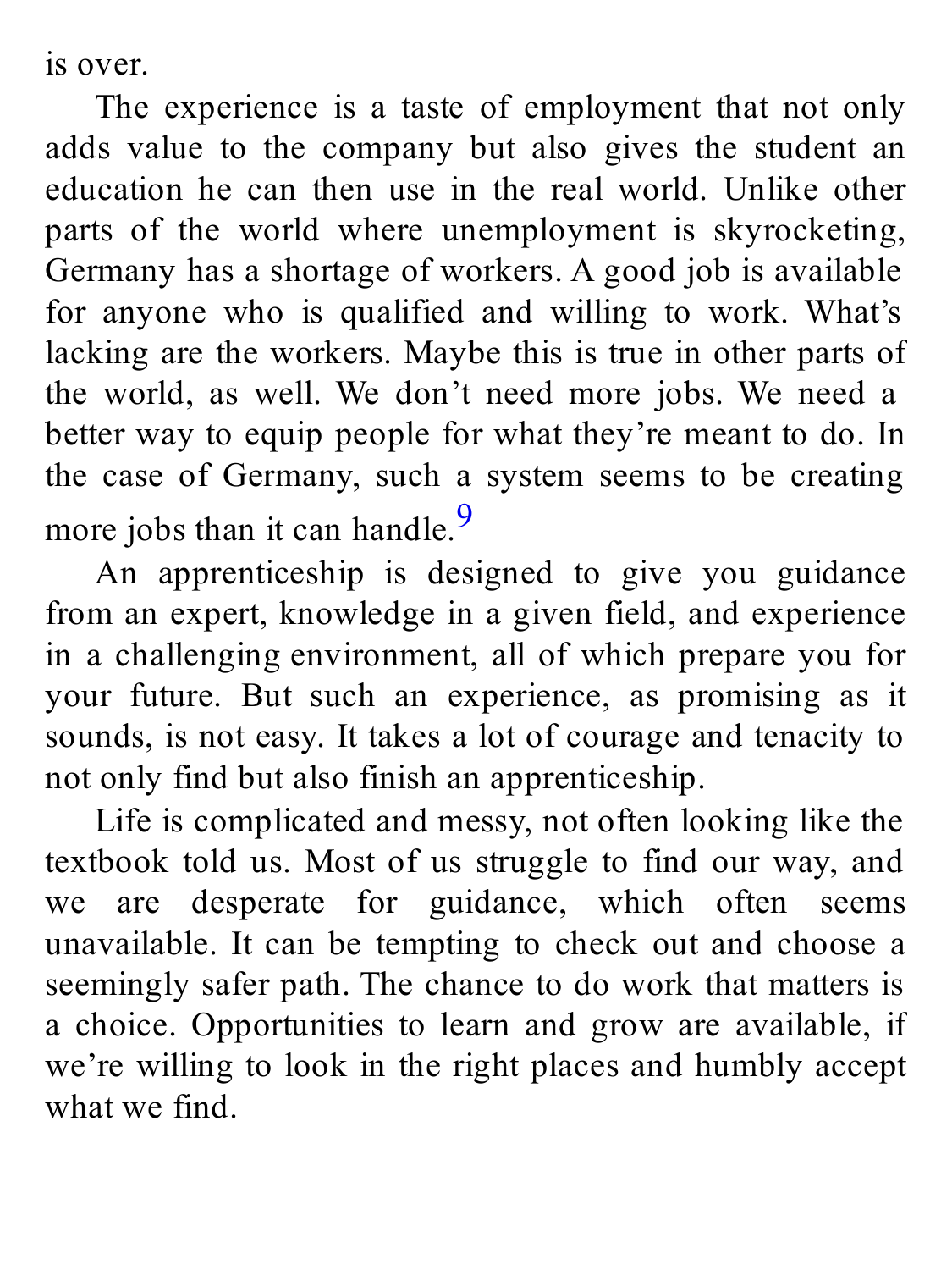# Use Your Environment: The Steve Jobs Strategy

Every place you go, every person you meet, every job you have is a chance to gain greater clarity in your selfeducation. Life is the classroom, and if you are paying attention, you can recognize the daily lessons available. Each day is a new page in a textbook you never complete, and as you sit in the student's seat, you realize the apprenticeship has already begun.

The smart way to begin this process is by practicing with the tools available to you. Traditional mentors are hard to come by, but you already have access to wisdom and experience, teachers who will guide you in making decisions that will help you find your way. Who can you call on the phone and talk to right now? What friend or former coach would meet you for coffee this week if you asked? We all want to find someone who wants to invest in us, someone who cares, without realizing those people are already in our lives. The worst way to get a mentor is to go find one. The best way is to see the one that's already there.

Ginny Phang spent years trying to find her way, barely surviving. She wasn't searching for some great calling; she was fighting for her life. But this is how we encounter our life's work: in the midst of some other pursuit, while striving to pay the bills or simply make it through another day. At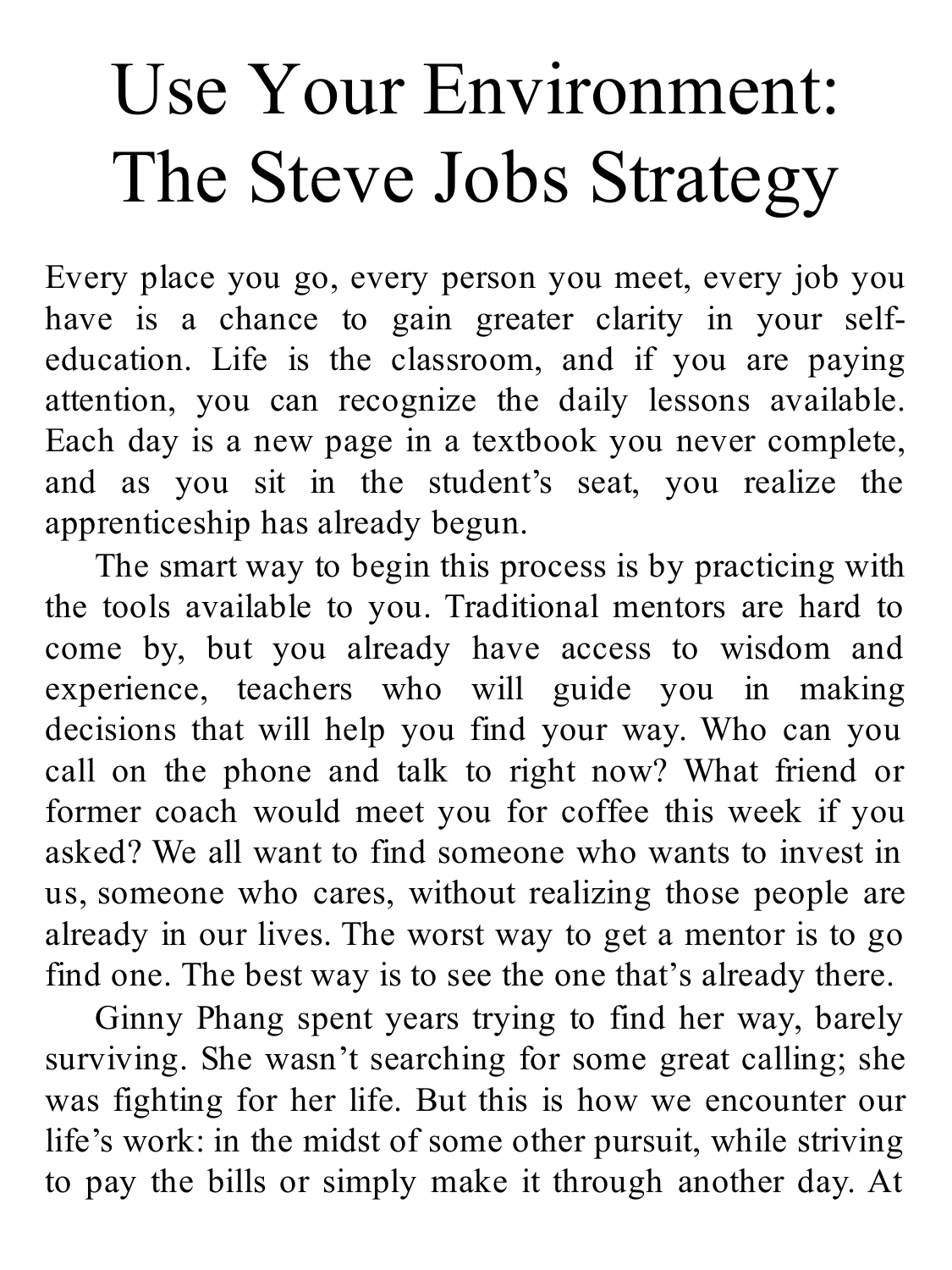some point, though, something unexpected appears and changes everything. And often that something is a someone. The teacher appears when you least expect.

For Ginny, a few people served as guides in her journey.

First there was the aunt who encouraged her to keep her son and gave her a place to stay. Then there was Amy, the friend who told Ginny she'd be a good doula, convincing her to undergo the training. Finally there was the producer who filmed a documentary on unwed mothers in Singapore and became Ginny's roommate. As Ginny's business grew, her roommate helped her by watching the baby and taking care of administrative responsibilities, such as building her first website. Without the support of these people, Ginny admitted, "I wouldn't be where I am today."

Each person had a different role to play and helped in a unique way, appearing at just the right time when she needed it. This model looks vastly different from the Renaissance version of apprenticeship but accomplishes the same result. An accidental apprenticeship begins with listening to your life and paying attention to the ways in which you're already being prepared for your life's work. Ginny's success wasn't in that she planned any of this out; it was that when the opportunities came, she acknowledged them and took action.

This was how Steve Jobs, the cofounder of Apple Computer, got his start. His own education was almost entirely informal, beginning with a short stint at Reed College, where the classes were so expensive he decided to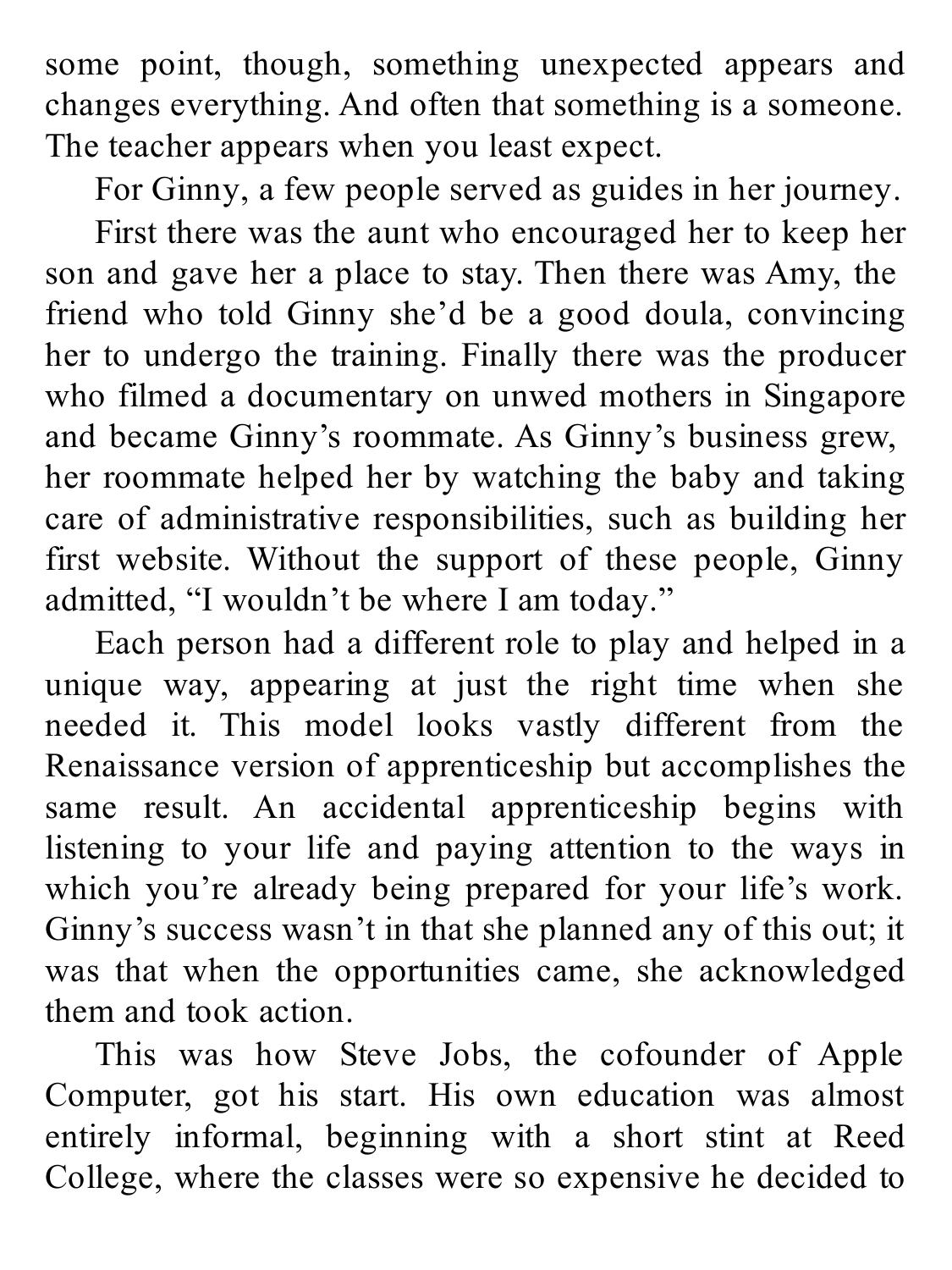drop out after six months. Sleeping on the floors of friends' dorm rooms, he stayed on campus and continued to audit a few classes, including a calligraphy course, whi[ch](#page-250-0) he later credited for influencing the beautiful typography used in the first Mac.

Later, Jobs became friends with Steve Wozniak, who, before they founded Apple together, helped him get a job at Atari. "Woz" had redesigned an earlier version of the game Pong, which Jobs passed off as his own work to get hired as a technician.

While working at Atari, Jobs, who was hard to get along with, learned important lessons about design, software development, and creating technology for consumers. With every opportunity, he gained guidance, knowledge, and experience—each from a different source—all of which he was able to use later in life with Apple and Pixar. <sup>10</sup> Rarely do you find all the elements of an apprenticeship in one place. But if you look in the right places and are careful to pay attention, you *will* find them. Apprenticeship, then, isn't a class you take or a mentor you meet—it's a choice you make. And in that case, an accidental apprenticeship isn't much of an accident at all; it's the intentional process of choosing the opportunities you need to create your life's work.

Unlike a formal education, this option is available to anyone. Instead of waiting for a teacher to come choose you or an academic institution to accept you, this apprenticeship is ready to begin when you are.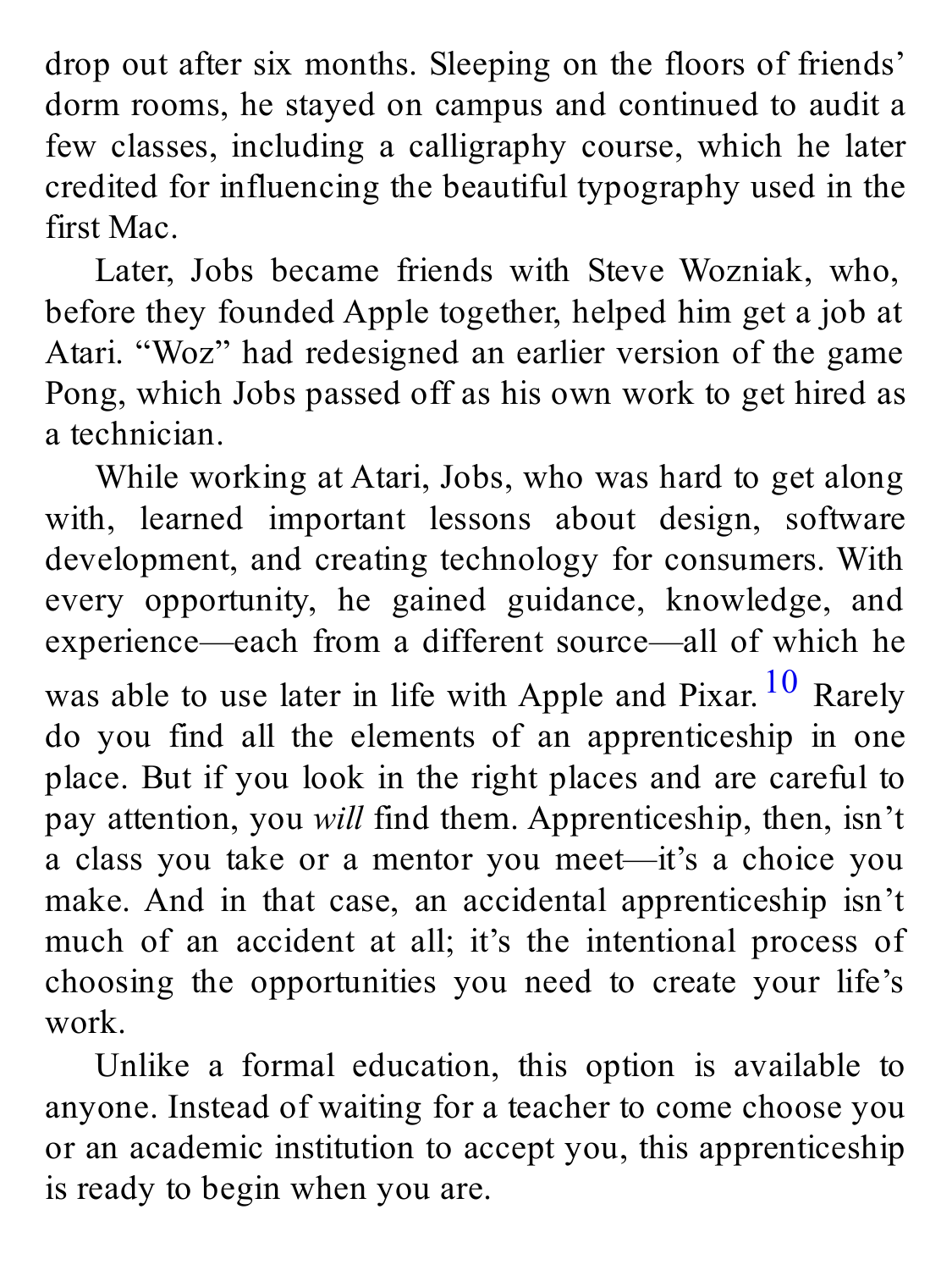#### From Apprentice to Master

When Ginny Phang's boss saw her on a full-page feature in the national newspapers, he didn't like it. Unwed pregnancy is a taboo subject in Singapore, and most unmarried mothers don't talk about their situati[on,](#page-250-1) much less appear on TV. Those willing to talk, therefore, tend to get a lot of attention.

Believing in the power of education to dispel ignorance, Ginny started making appearances on any documentary, current affairs program, or news show that would have her. She would tell her story and share what she was doing. It didn't take long for her boss to find out what she was up to. Upset, he [to](#page-250-2)ld her she would have to choose between her newfound passion and her stable job. He even offered her more money to stick with the day job.

"I came to a crossroads where I had to decide," Ginny said. "Am I going to do this job that gives me certainty, or take the leap of faith and venture into a place that's never been explored in Singapore?"<sup>11</sup>

At the time, there were no full-time doulas in Singapore. Ginny's Australian friend Amy had left the country, and the few remaining doulas were only working part-time. Nobody knew whether or not a person could make a living off this kind of work. It was quite a gamble. "Leap, and the net will appear" is a saying we sometimes hear in reference to such situations.<sup>12</sup> The idea behind the phrase is that when you are backed into a corner, an impossible solution will present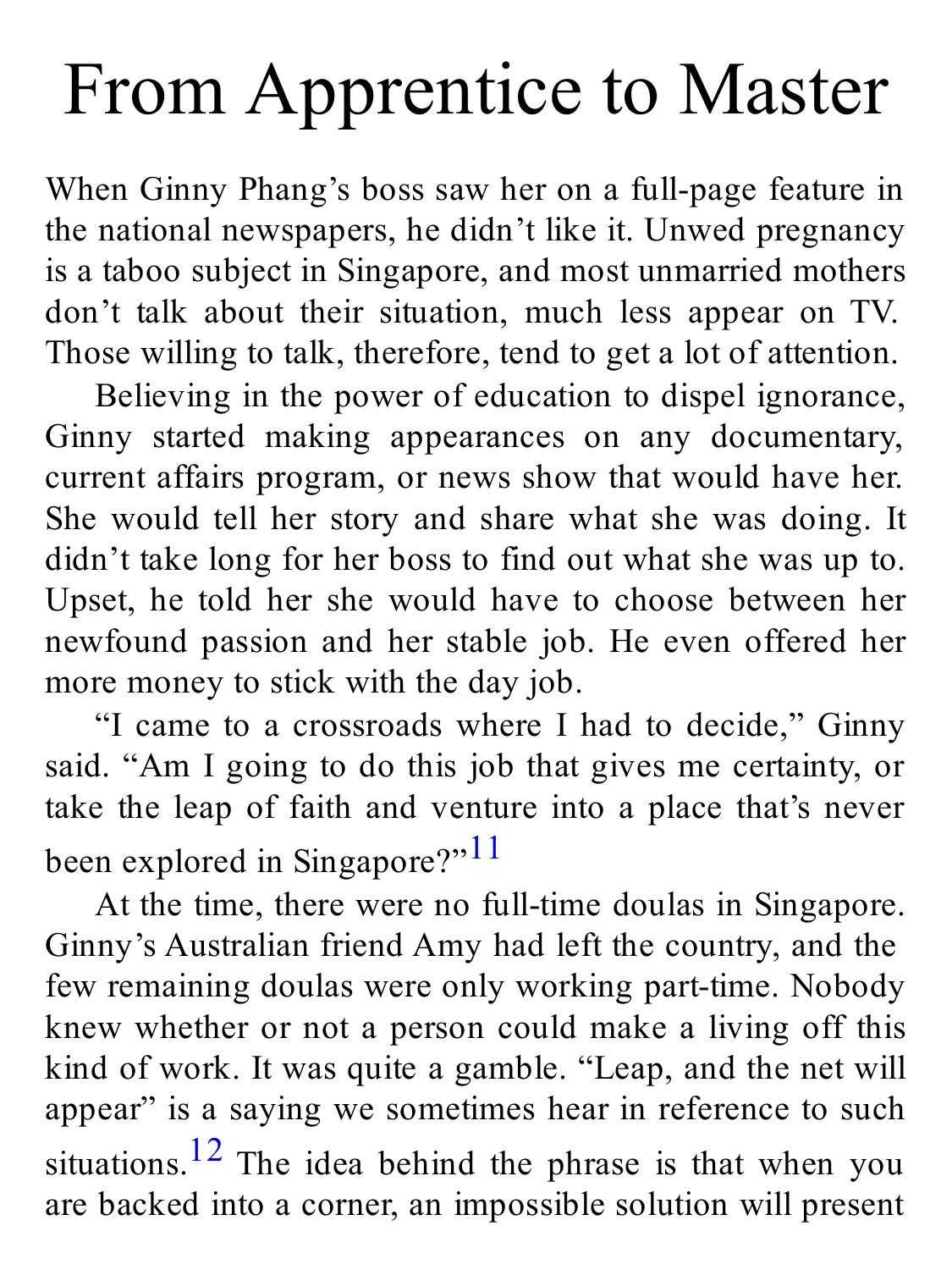itself. At the times when you feel stuck, the right thing to do is take a risk and go "all in" with whatever the scariest option might be. So that's just what Ginny did. She took the leap.

Fast-forward ten years. Ginny now runs Four Trimesters, a full-time doula business and the largest company of its kind in Singapore, with seven employees. She has been featured on TV programs and in news articles and has had the opportunity to speak at a TEDx event. Hers is a story of defying the odds, of persevering until passion became reality. If there ever were such a thing as a self-made woman, Ginny is it. But did she really do it all on her own?

She would be the first to tell you no. It was difficult to get that ultimatum from her boyfriend and even harder having her mother throw her out of the house. Those were difficult experiences and are still painful memories. Even now, a decade later, she gets cross looks from strangers when they learn she's not married.

If you were to ask Ginny when she was a little girl what she wanted to be, she wouldn't have said "a doula." That idea hadn't even occurred to her until someone else suggested it. She always wanted to run her own business but didn't know how to make that happen. Through a series of accidents, though, she found her way. It wasn't by design (not her design, anyway) and she didn't understand what was happening as the events were unfolding, but with the help of a handful of people, Ginny was guided to her calling.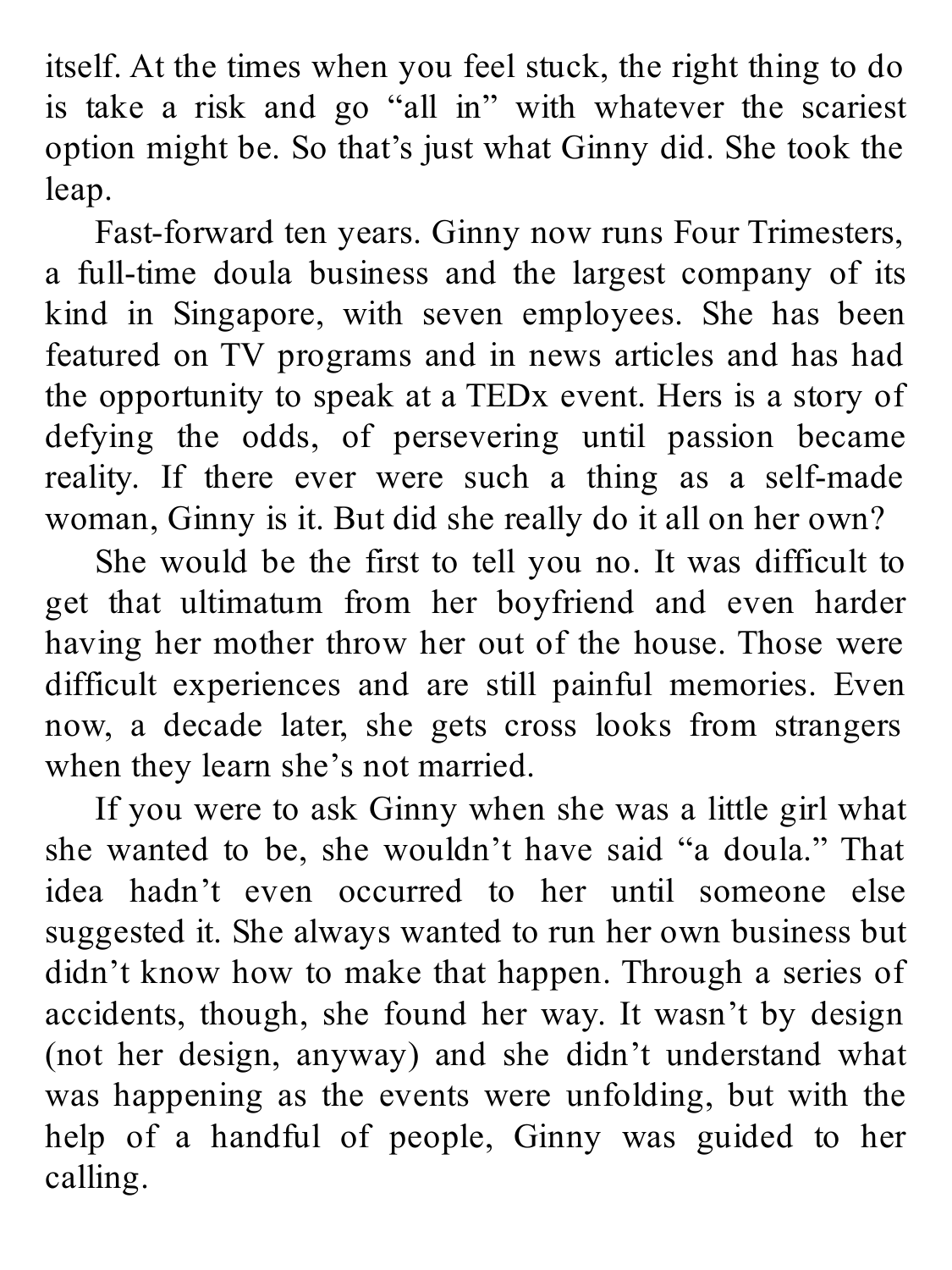"At five years old, I wanted to be a dancer and a business woman," Ginny wrote me in an e-mail. "By thirteen, I thought I would make a good counselor and was told that I would be a good radio DJ. Now in my thirties, I am still unfolding and can see all my childhood dreams materializing in my work as a doula." $13$ 

There's something to be said for the power of perseverance and a person's will to survive. Certainly Ginny's story is a testament to the ability of the human spirit to endure. But it's also a testament to the power of community, a reminder that we never find a calling on our own. We all need help.

Years ago, when deciding whether or not to keep her baby, Ginny never could have imagined where she would be now, helping other women have the support she never received as a new mother. What makes her story special, though, is not that she got help—help is always available when we need it. It's that she recognized it when it came.

Remember: this all began because Ginny didn't do well on her exams. It wasn't an exceptional education that brought her to this place. It was a series of unexpected incidents and unlikely mentors that created the perfect opportunity to grow. An accidental apprenticeship is like that. These experiences are impossible to engineer but easy to recognize once you know what to look for.

Sometimes the people who help us find our calling come from the least likely of places. It's our job to notice them.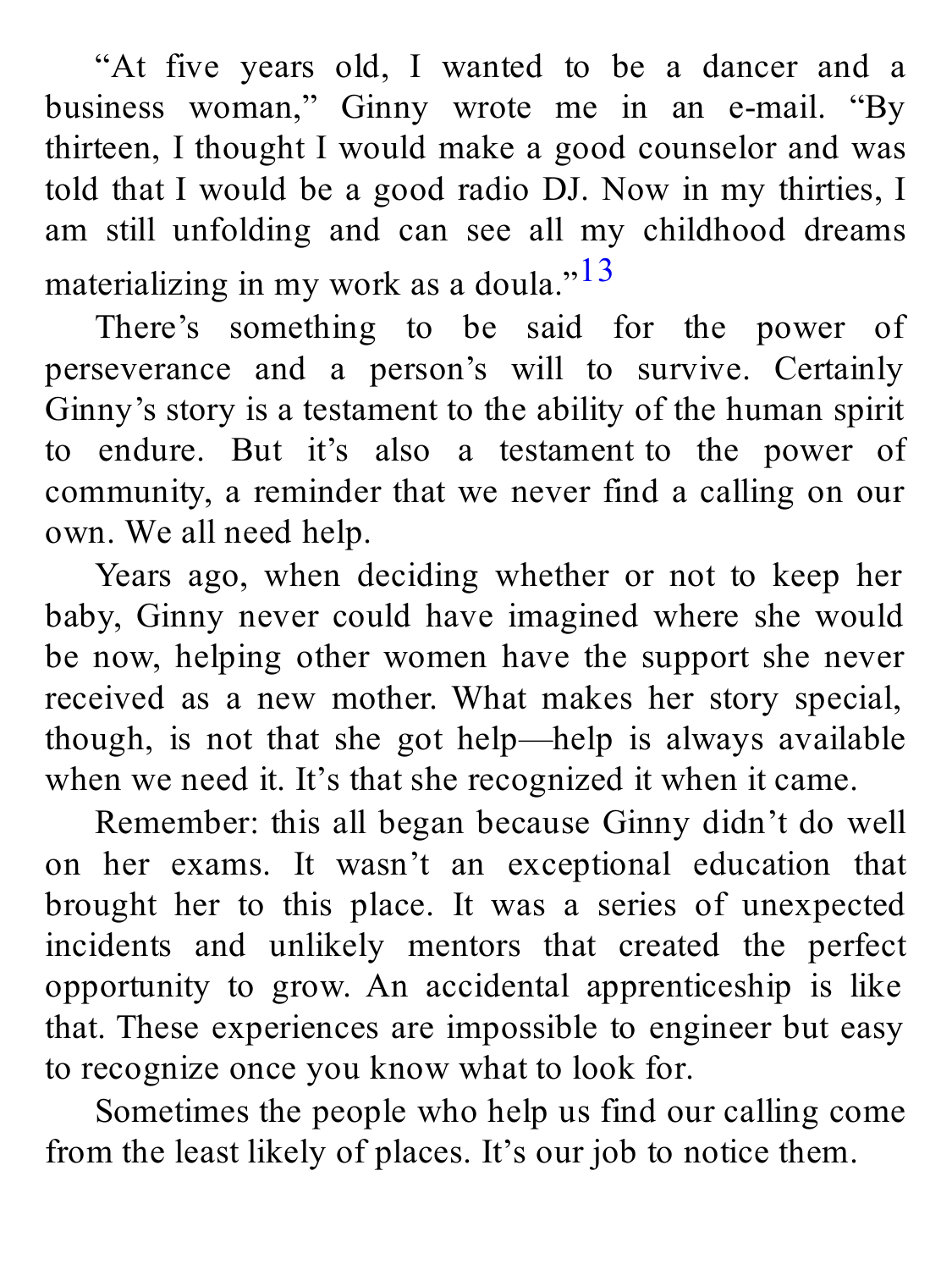### THREE

# Painful Practice

## *When Trying Isn 't Good Enough*

Always do more than is required of you.

—GEORGE S. PATTON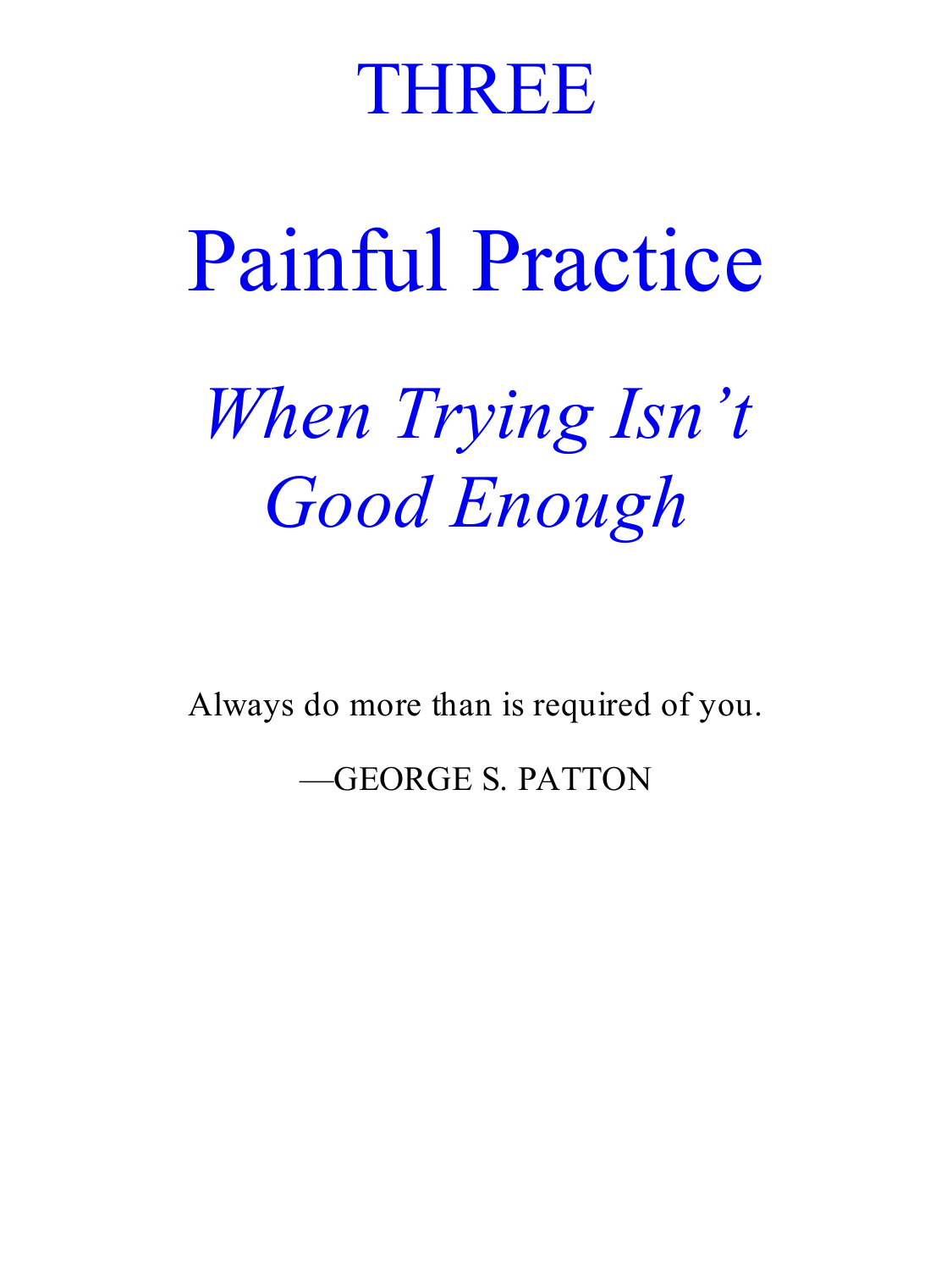*Your calling is not always easy. It will take work. Practice can teach you what you are and are not meant to do.*

Stephanie Fisher had come a long way from her hometown of Jamestown, New York, to Augusta, Georgia— 777 miles, to be exact—but this was her dream and she wouldn't give it up. The year was 2010, and it was her seventh time auditioning for *American Idol*. She had never made it this far in the singing talent show, but this time, things were going to be different. This time, she would see the judges.

The twenty-three-year-old college graduate with degrees in biochemistry and communication studies was determined to make this audition a success and get invited to Hollywood Week, where dozens of contestants would compete for a chance at the finals. In the middle of pursuing a master's degree while working part-time as a model, she figured there was little time left to chase her dream of becoming a singer. It was now or never.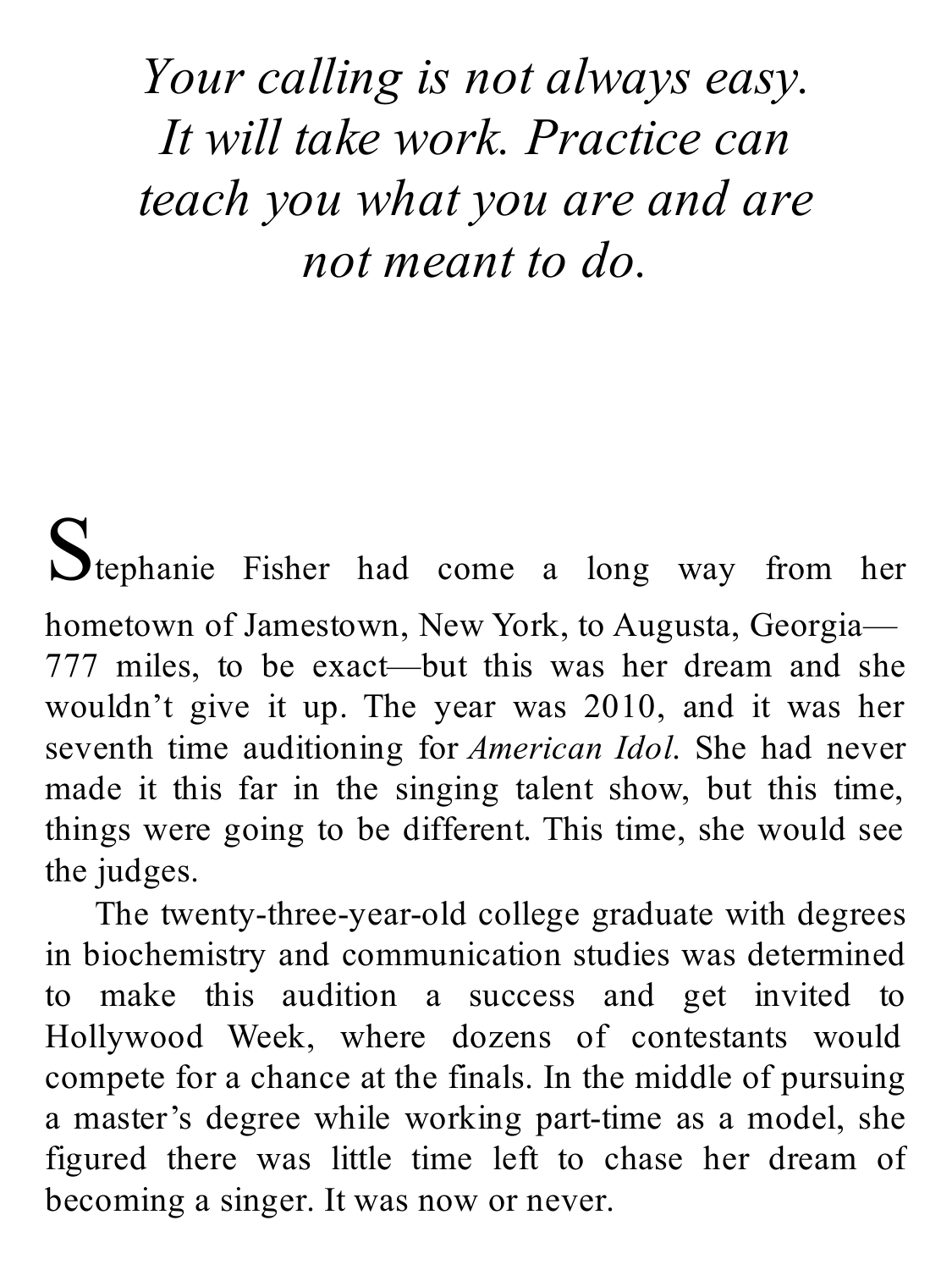"I only have four more years of entertainment in my life," she told a local newspaper just before the audition, "and if I have the opportunity to do it, I might as well take that." $^{\cdot,1}$ 

Dressed in a silvery sequined top, donning pearls around her neck and fishnet stockings, Stephanie stepped onto the platform of America's most popular talent show, smiling nervously before the judges.

"Wow," a couple of them said, remarking on her outfit.

"I almost wore the same thing," Randy joked.

Simon rolled his eyes, obviously annoyed.

"Okay," Kara said, "let's hear it."

In her black and white oxfords, Stephanie spread her feet apart as if to ready herself, and she opened with Peggy Lee's "Fever."

"Never know how much I love you / Never know how much I care . . ."

At this point, Stephanie was snapping her fingers and provocatively staring down the judges, who were audibly groaning. Her rhythm was off, the notes were wrong, and everyone on the set knew it, including Stephanie.

They told her to stop. She frowned.

"Thank you, Stephanie," Simon said.

"What did you think?" Kara asked.

"Terrible. Honestly, you can't sing, sweetheart."

In the YouTube video that tells her painful story over and over again, Stephanie admitted to being a little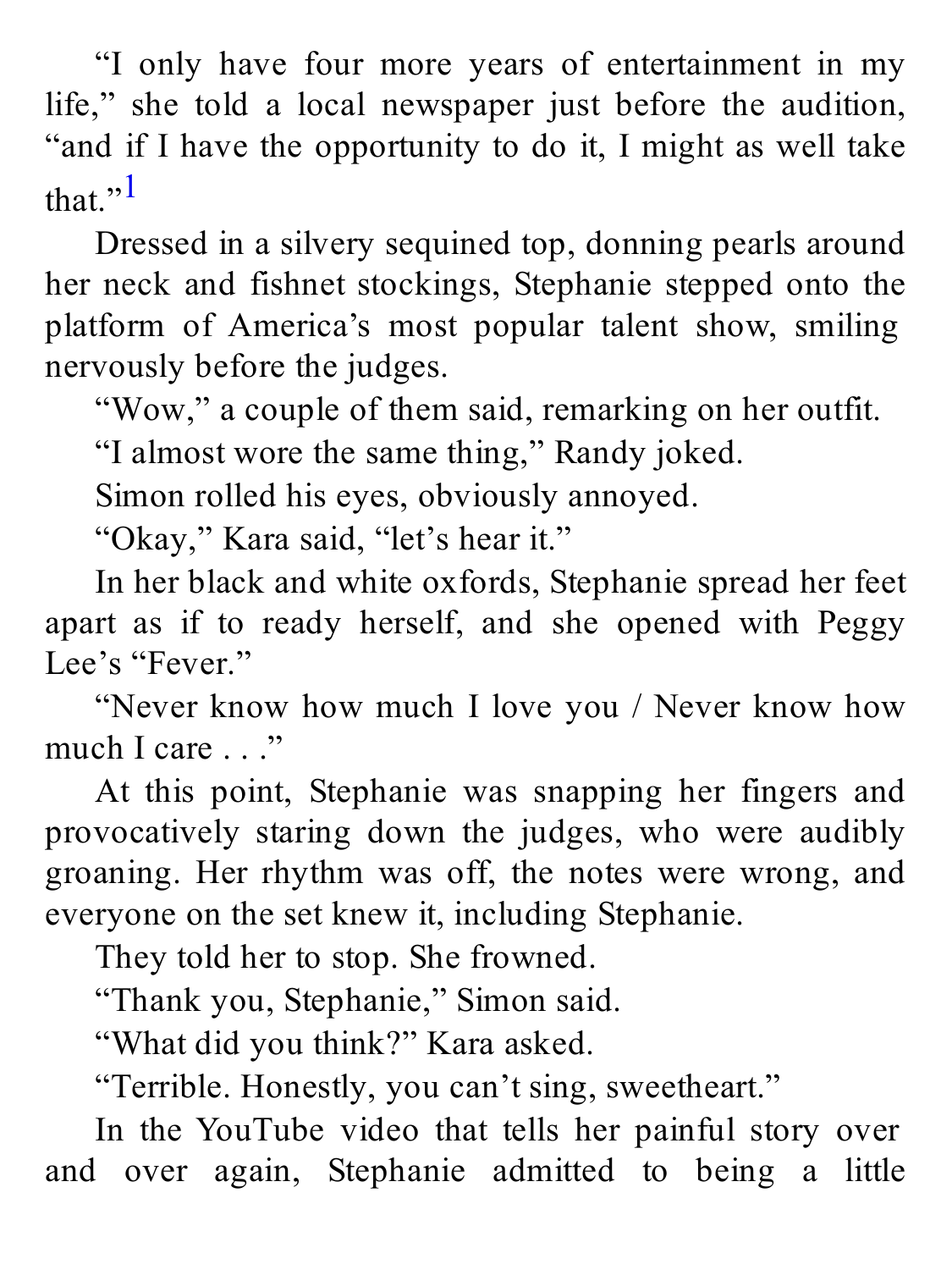starstruck in the presence of Victoria Beckham, who was a guest judge that day. Later she told a reporter this was something the producers told her to say. Victoria offered to turn around in hopes that it would make the contestant feel more at ease. Stephanie accepted the offer, which felt forced and a little too theatrical for me.

The young grad student started again, a little more awkwardly, this time singing "Baby Love" by The Supremes. It wasn't any better. After a measure or two, Victoria turned back around. This time Kara added to the critical jabs, saying it was bette[r](#page-250-3) when she *was* looking. Another burst of laughter erupted from the judges.

"With the greatest respect," Simon said in a proper British accent, pausing for dramatic effect, "you have a horrible voice."

"Really?" Stephanie said, looking stunned but still smiling nervously. All the preparation, all those long years of dreaming, had led to *this*?

"Yeah," Randy chimed sympathetically. "You ain't got it goin' on."

"You can't give me a few minutes to get un-nervous?" she pleaded.

"We'd need *years*, Stephanie," Simon said, and the judges again all laughed in unison. $^2$ 

And as I watched from the anonymity of my home office years after the fact, I realized how much truth there was in that statement.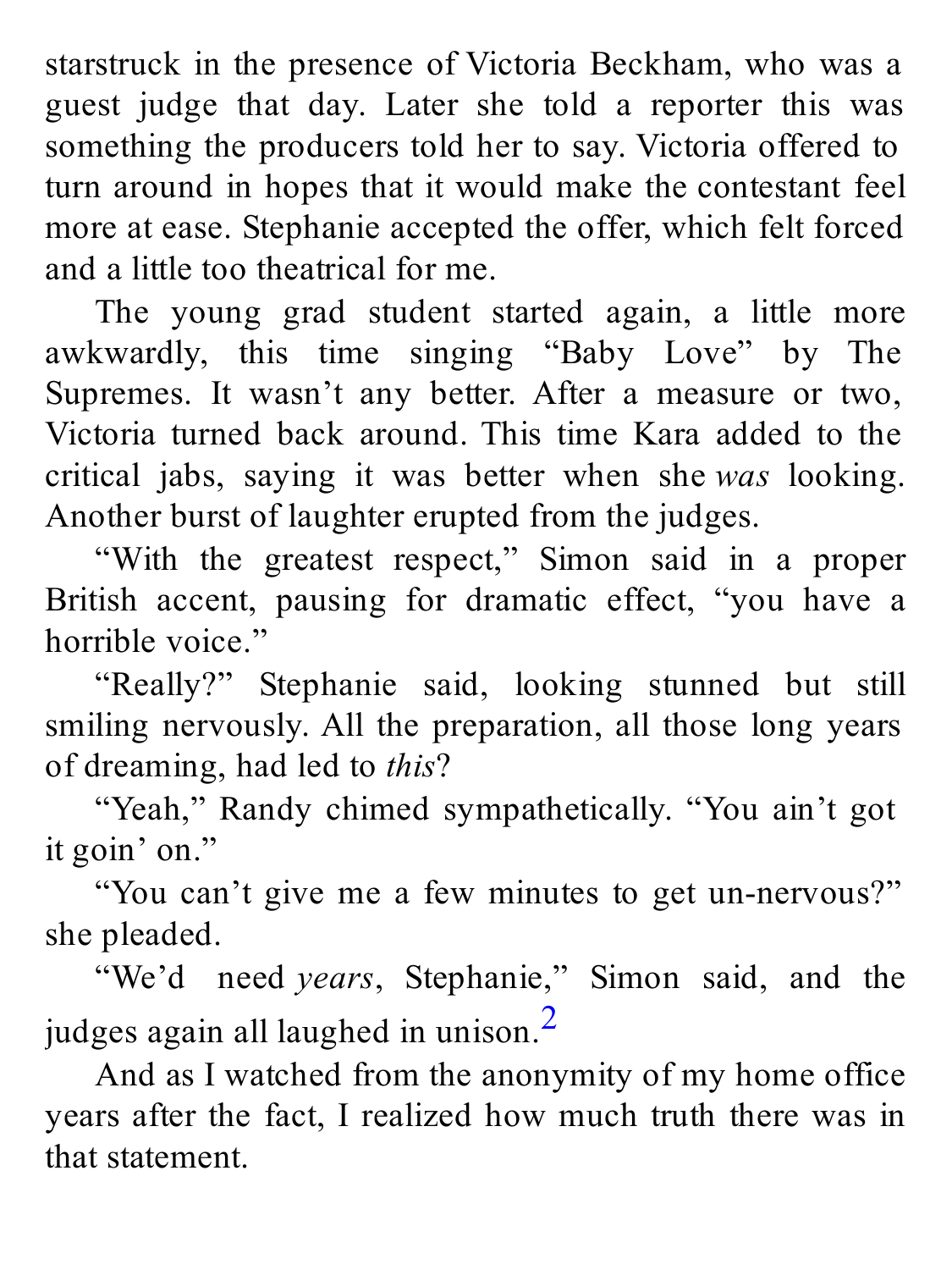## The Myth of Talent

It's a typical story. If you're familiar with any talent show, you know it well. Young dreamer waiting her whole life for a shot at the big time leaves home in search of an opportunity. When she gets the chance, she steps into the spotlight and proceeds to completely bomb, all in front of a live audience. It's painful but entertaining to watch, and we all feel a slight twinge of guilt for amusing ourselves at someone else's expense.

The most painful part, though, is the fight that often ensues after the rejection. The judges tell the talent she doesn't have what it takes, and she protests: "I don't understand . . . I've been practicing my whole life . . . I hired a vocal coach . . . This is my dream . . . Everyone says I can sing . . ." On one show, I saw a middle-aged man who was voted off proceed to disagree with the judges, saying he had been practicing with a choreographer for three hours a night, and they simply didn't know what they were talking about.

We know the tale well. It's the stuff prime-time entertainment is made of. But what about when the opposite happens—when an unknown person takes the stage and, much to the amazement of the critics, blows everyone away?

That's what Susan Boyle did when she appeared on *Britain's Got Talent* in 2009. A middle-aged woman with a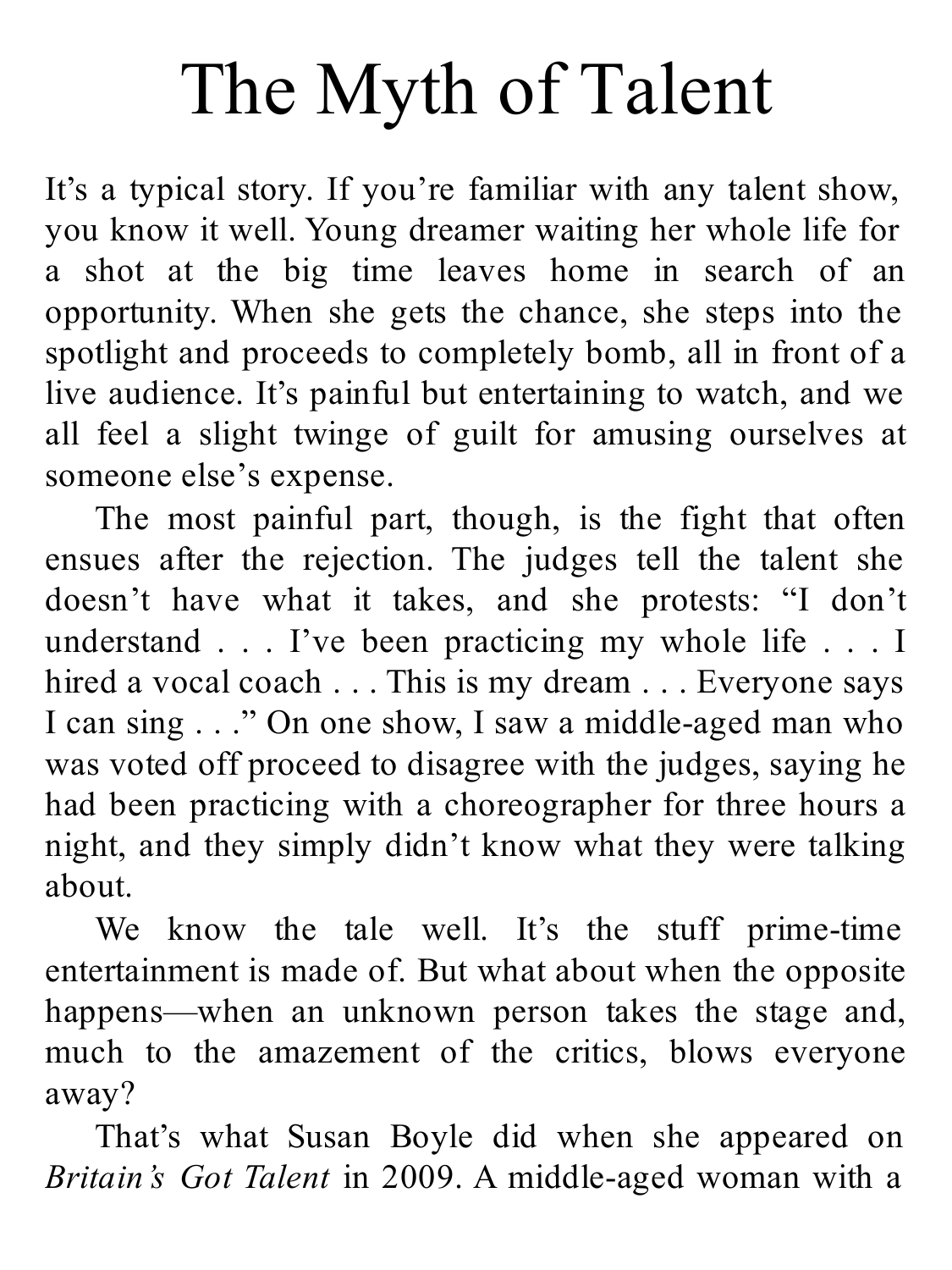thick Scottish accent, modest appearance, and a bit of an attitude, Susan was not what the judges expected. By the end of "I Dreamed a Dream" from *Les Miserables*, she had received a standing ovation. How is it that one person over the course of thirty seconds can astound an audience, becoming the next international pop sensation, while someone else cannot? What's the difference?

The traditional answer, and the reason such shows exist in the first place, is that the person doesn't have any talent. Forget [pa](#page-250-4)ssion and go find something you're good at. "You're really smart," Kara told Stephanie, while trying to let the young lady down gently and point her in a more productive direction.<sup>3</sup>

But how, then, do we explain the success of Hillary Scott, who auditioned for *American Idol* twice but failed to make it to the judges' round both times, and then went on to form the group Lady Antebellum? Lady A is one of the most popular music groups in the world, having won seven Grammys in their career. And what about pop singer Colbie Caillat, who was also rejected twice on *American Idol*, ironically singing her future hit "Bubbly," which went on to help her sell more than six million albums and ten million singles?<sup>4</sup> If the answer were as easy as "you don't have enough talent," then Scott and Caillat would have had reason to give up. But they didn't, and perseverance paid off—at least for them. So maybe there is more to the issue than talent.

Over the past several years, researchers have argued that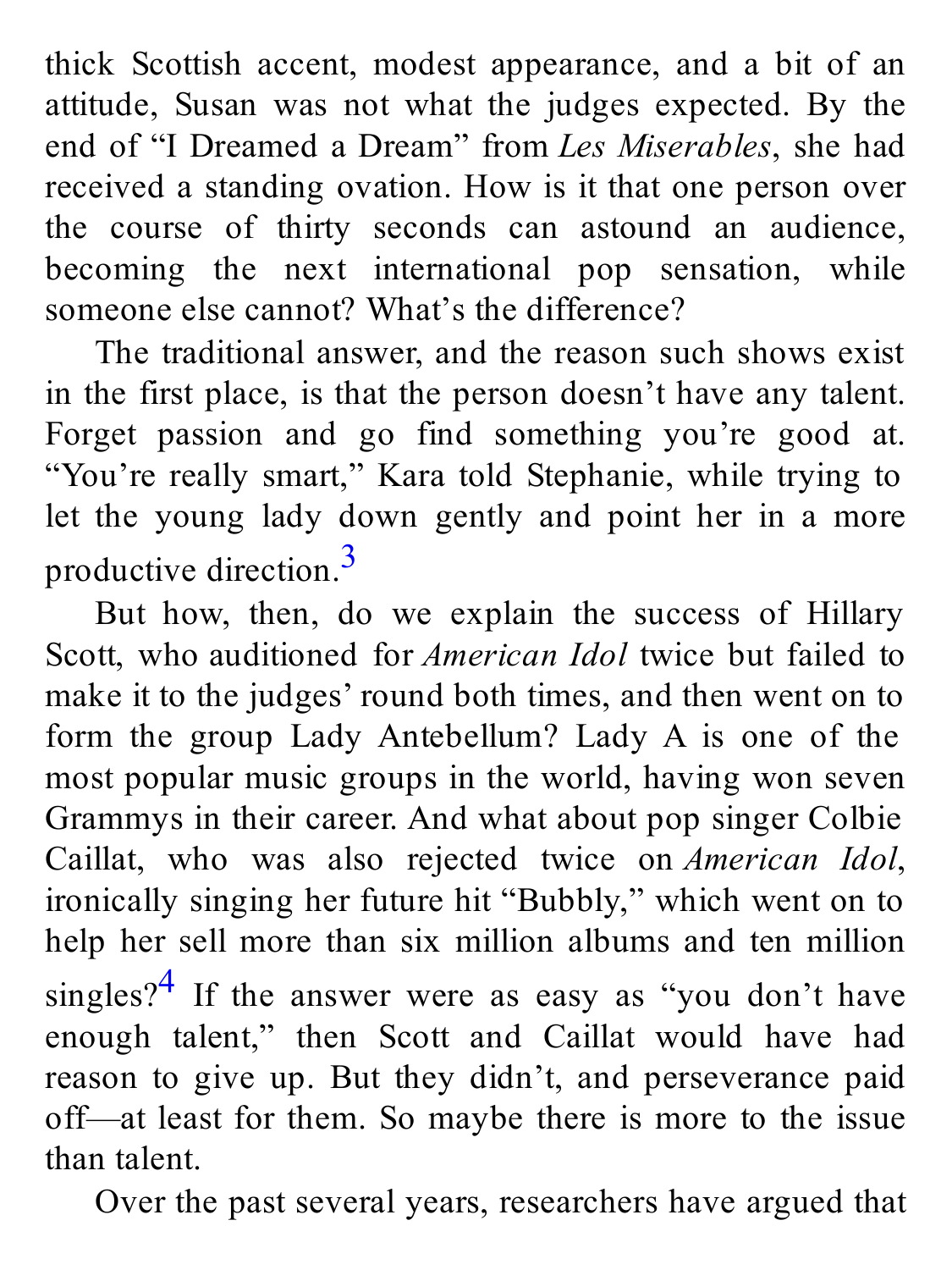what we used to think of as natural talent is, in fact, the result [o](#page-251-0)f good old-fashioned practice. Author of *Talent Is Overrated*, Geoff Colvin, wrote, "Talent means nothing like what we think it means, if indeed it means anything at all." $5$ Citing numerous studies of accomplished individuals, world-class athletes, and performers whom we [o](#page-251-1)ften consider prodigies, he claimed the reason for their success was practice. When the evidence does point to rare instances of natural ability, he argued, it was always followed by rigorous training. "Such findings do not prove that talent doesn't exist," he wrote. "But they do suggest an intriguing possibility: that if it does, it may be irrelevant." In other words, nobody reaches expert status without intense preparation. Excellence, then, is a matter of practice, not talent.<sup>6</sup>

Two-time Grammy winner Colbie Caillat testified to this, admitting the *Idol* judges were right to reject her: "I was shy. I was nervous. I didn't look the greatest. I wasn't ready for it yet. I was glad, when I auditioned, that they said no."<sup>7</sup> Did you catch that? She was glad, grateful even, for the

rejection. It made her try harder and helped her understand she was not performing at her very best. The failure made her better.

Is there a difference between Stephanie Fisher and the *American Idol* rejects who went on to become superstars? If it's not talent, then what *is* it? Does practice alone explain the gap between reality show rejects and future pop stars?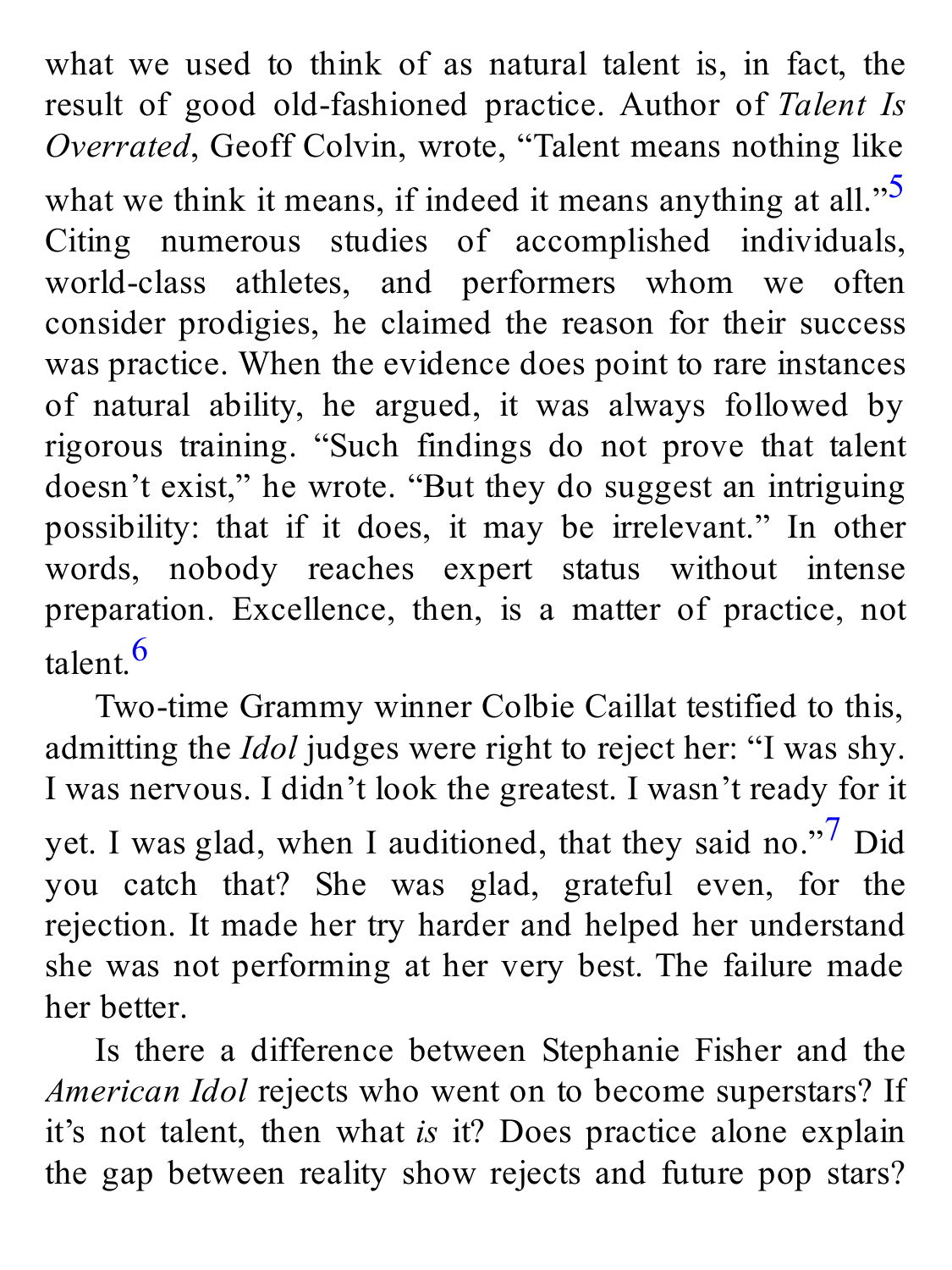Or is there a deeper question we ought to be asking? We all know someone whose passion exceeds their skill and who, for no lack of trying, can't seem to break through. What advice do we offer such people? Can we honestly stare them in the face and say, "Try harder"? Something about that seems wrong.

Didn't Stephanie try? It sure seems that way. And it'd be hard to argue with her effort: she didn't quit after seven rejections. But maybe the problem wasn't the amount of practice she was doing. Maybe it was the *kind* of practice.

## The Effort Excuse

Our parents told us to try. "It doesn't matter how well you do," my dad used to tell me while looking at my report card, "just that you did your best."

I went through much of life explaining a lack of excellence with that very excuse: *I gave it my best*. This became my default shrug-it-off response whenever facing failure. "At least I tried." What more could anyone ask?

I used the Effort Excuse whenever encountering a challenge that exceeded my abilities, like playing the saxophone, for instance. I halfheartedly attempted to play the woodwind instrument for six months before finally quitting in frustration. It was just too difficult, or maybe I just wasn't that interested. What I was doing felt like trying,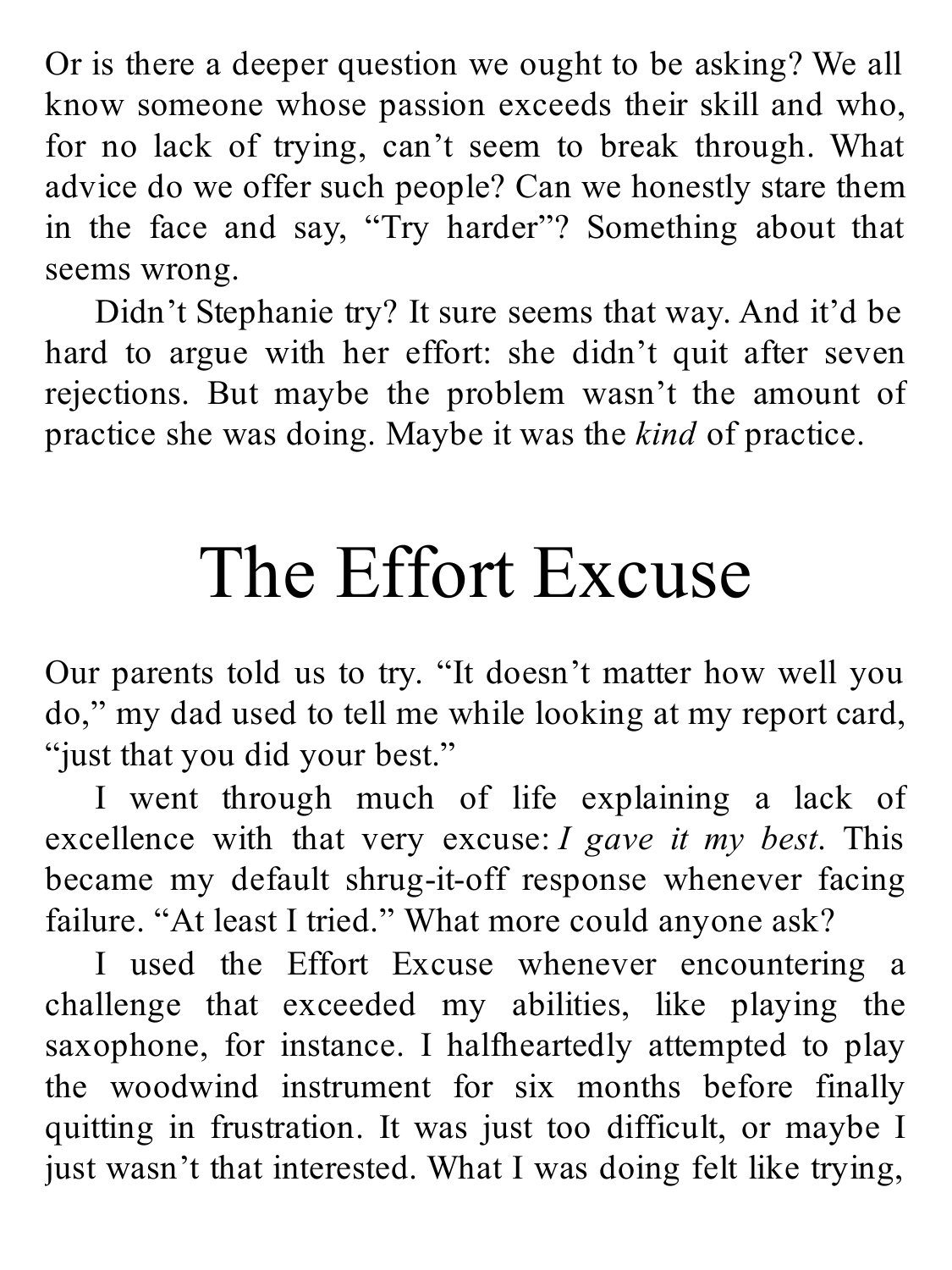like I was doing my best. But it wasn't. I was confusing my understanding of ability with what was actually possible.

For many of us, there is a fundamental problem with our understanding of our own capabilities. We are often exceeding our own expectations of ourselves. And in spite of the evidence pointing to the contrary, we continue to believe in the Myth of Talent, that some people are born a certain way, that we cannot rise above our circumstances and achieve something greater than we've ever done before. When we do this, we deceive ourselves.

I gave up playing the saxophone before pushing myself to the limits of my ability. I know this, because when I started playing guitar the same thing happened. After six months of "trying," I wanted to quit, but this time my dad wouldn't let me. Whenever I would get into trouble, he would ground me from all activities *except* playing the guitar. "If you want to listen to music," he would say, "you'll have to play it yourself." Sure, I was being disciplined for whatever wrong I had committed, but he was also putting me in a position that forced me to grow, and it worked. After only months of practicing, of pushing through that six-month dip, I was playing the riffs I had grown up listening to, better than I ever thought possible.

Surely the same has happened to you. At some point you did something you didn't believe you could do, something that surprised you. Maybe a coach encouraged you or a parent pushed you or in a moment of inspiration you motivated yourself. But you dug a little deeper, increased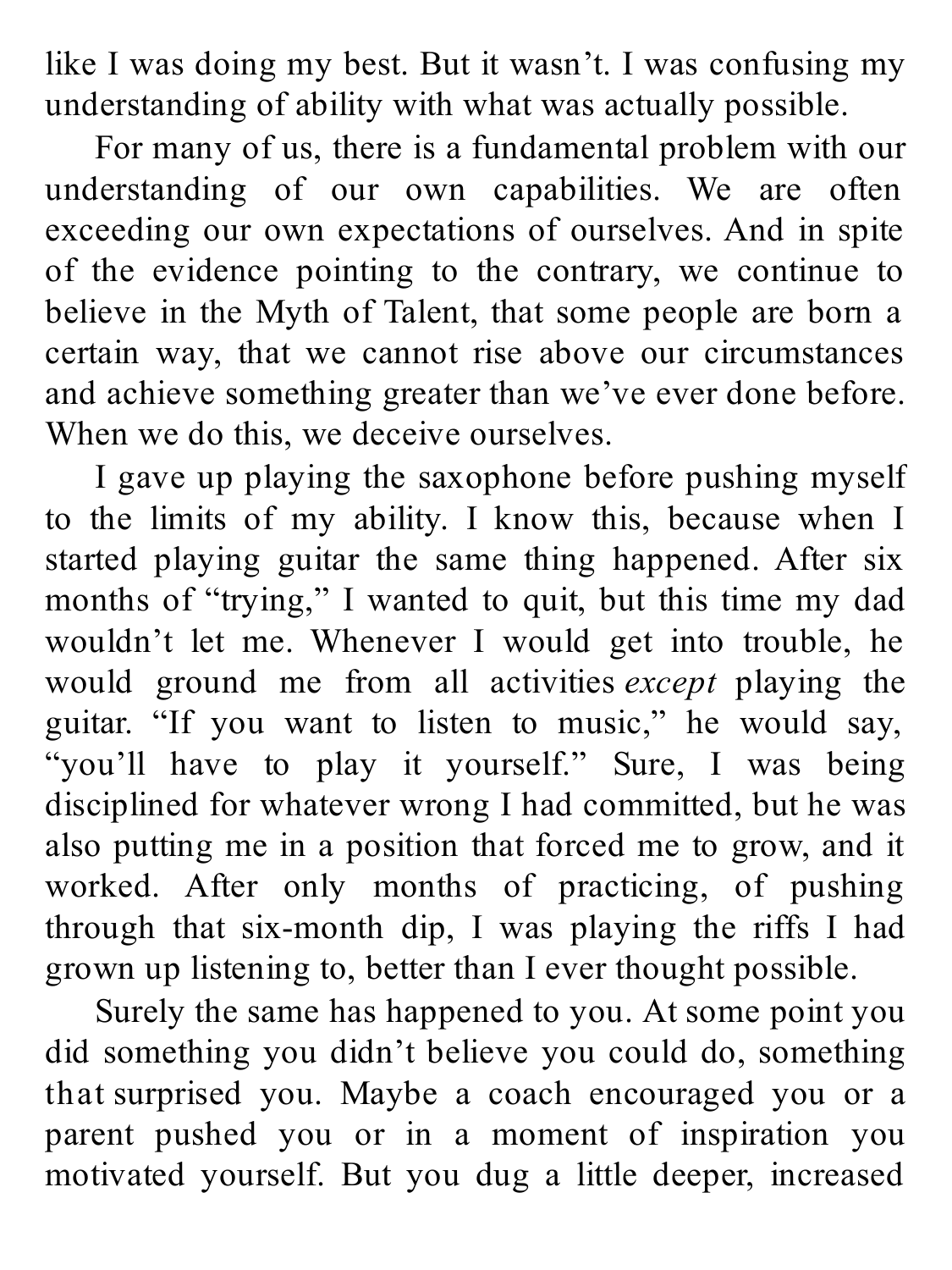your dedication, and somehow accomplished the impossible —all because you changed the way you thought. Hardwired in our brains and bodies is a potential greater than we realize, and all we have to do to unlock it is believe. Psychology professor Carol Dweck has written about this, explaining [w](#page-251-2)hy some people respond to rejection differently than others, saying the difference between the successful and unsuccessful often comes down to mindset. $^8$ 

According to Dweck, most people adhere to one of two mind-sets: the fixed mindset or the growth mindset. With the fixed mindset, people are born with a certain number of finite abilities and cannot exceed those abilities. With the growth mindset, however, potential is unlimited. You can always get better. For this kind of person, the goal is not so much to be the best in the world but to be better than you were yesterday. Regardless of natural talent or the lack thereof, every person has the ability to improve themselves.<sup>9</sup>

When my dad told me to do my best, he wasn't setting me up for disappointment. He was teaching me a valuable lesson about life—it's more important to try than to rest on your natural ability. Why? Because you're capable of more than you realize, and in trying, you learn something new as you push past possibility. As a result, you grow, learning that most skills are not inborn, but learned. Practiced. At least, they can be, if you're willing to adopt the growth mindset and dedicate yourself to the practice that follows. Even the most gifted people do not have what it takes to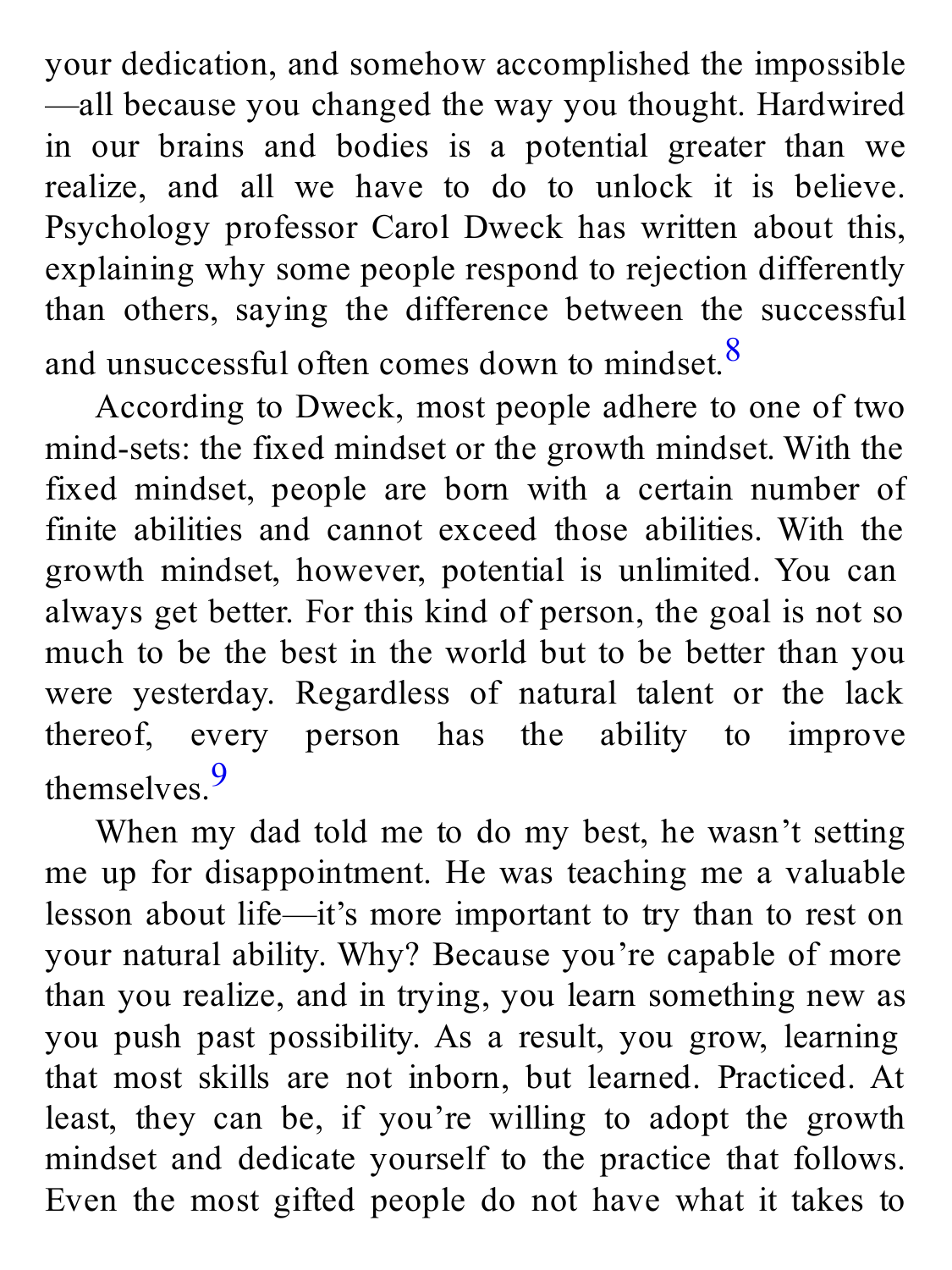succeed without the right attitude and years of practice.

## More Than Mindset

Did Stephanie Fisher have the right mindset? Was she not focused enough? Did she not believe enough? Or was there some other thing she was lacking?

The term *deliberate practice* was first coined by K. Anders Ericsson, a Swedish psychologist at the University of Florida whose research claimed that talent is not the cause of excellence—practice is. But not just any kind of practice, he said—a specific kind of practice that leads to expert performance. 10

In an era of human history in which we prize comfort above nearly every other virtue, we have overlooked an important truth: comfort never leads to excellence. What it takes to become great at your craft is practice, but not just any kind of practice—the kind that hurts, that stretches and grows you. This kind of practice, which Ericsson called "deliberate" and we might consider more appropriately as "painful," is extremely difficult. It takes place over the course of about ten years, or ten thousand hours incidentally the average length of an apprenticeship. But this is not where the practice ends; it's just where it begins. In other words, you don't clock in ten thousand hours and instantly become an expert. You have to do the right kind of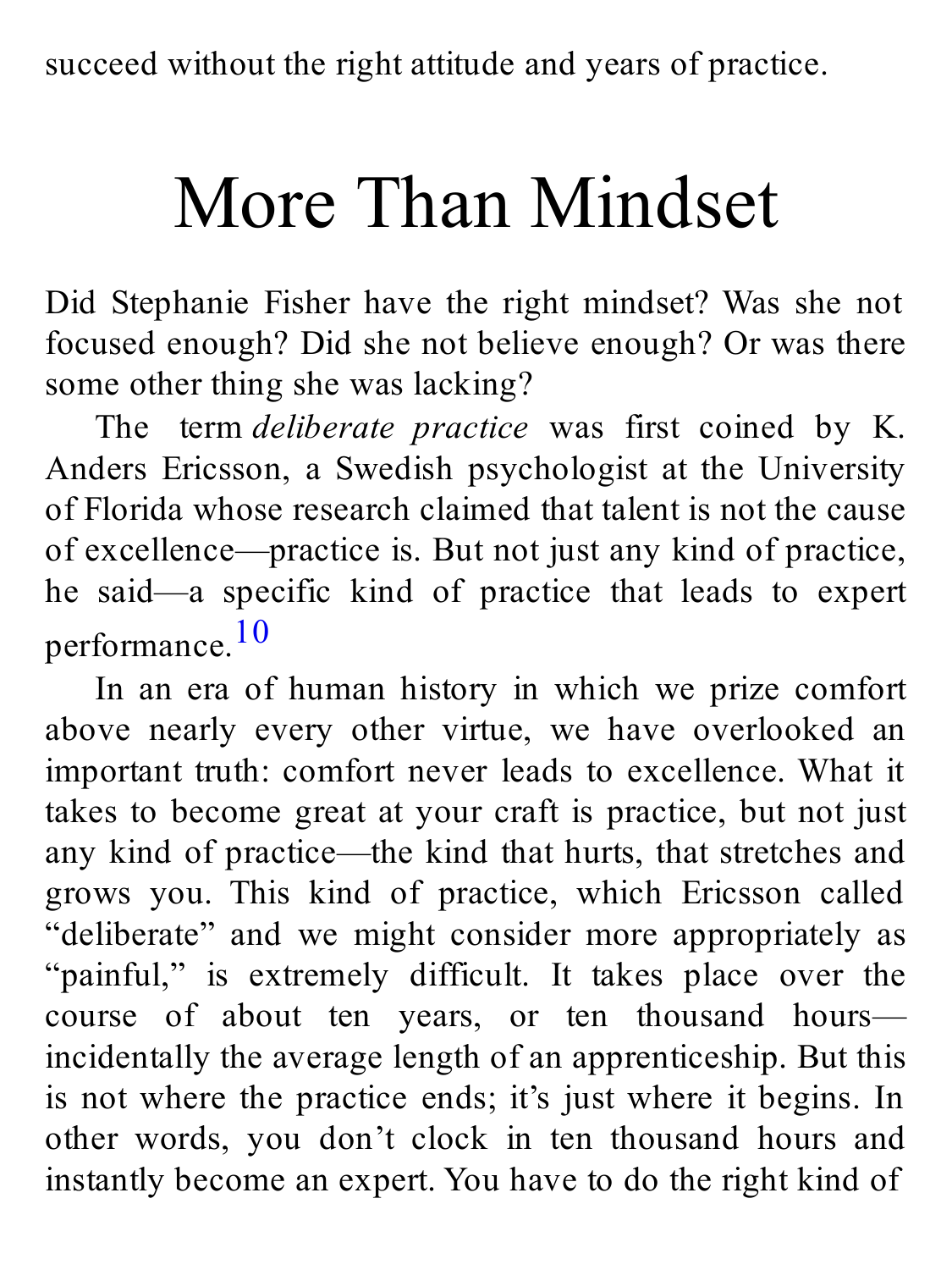practice.

According to Daniel Coyle, author of a book called *The Talent Code*, the right kind of practice is a process of repeated tasks that end in failure. You fail and fail and fail again until you finally succeed and learn not only the right way to do something, but the *best* way. 11 This is what he calls "deep practice," and it's the reason why putting in just enough time will only get you so far. To master any skill, you must first choose a task; then do it over and over again until the activity becomes second nature; and finally, push through the times when you fail, exhibiting even greater focus as you repeat the action until you've done it right.  $12$ 

Most of us have believed that all [it](#page-251-3) takes to get good at something is time. If you put enough hours in, eventually you will be great. But this isn't always true. In Ericsson's research, ten thousand hours of practice was a common characteristic amongst world-class performers, but it was not th e *only* characteristic. If anything, ten thousand hours is more a description of expert performance than a prescription for how anyone can achieve expertise. Every performer in the study embodied a certain *kind* of practice. It wasn't just the quantity of hours they accumulated but the quality of practice they did.

This kind of practice is a deep work that brings worldclass athletes and musicians to the edge of their abilities and then takes them one step further.<sup>13</sup> Understanding the distinction between ordinary and extraordinary practice will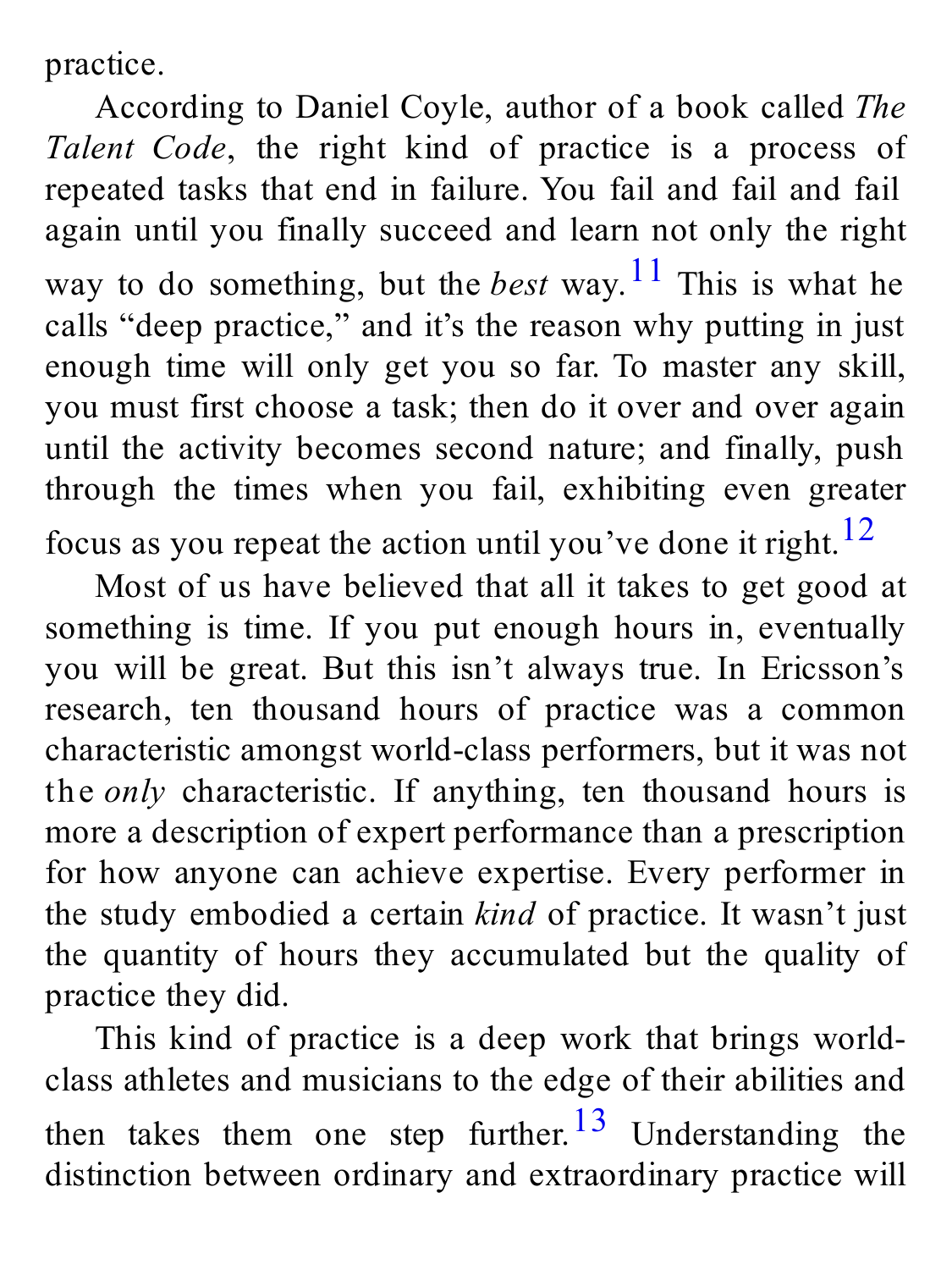help us understand why Stephanie Fisher continued to fail, why Colbie Caillat eventually didn't, and why pursuing your calling is supposed to be difficult.

It's easy to practice when the activity is something we enjoy, but what do you do when the excitement runs out and your strength disappears? What do you do when that first thrill of entering a new vocation begins to wane? Do you give up? Or do you push through the pain and make your way to mastery? This is where experts differ from the rest of us. They recognize the resistance we all feel but instead choose to see it as a sign of how close they are to their goal. Disciplining themselves, they deliberately lean in to the most difficult parts when most people tend to quit. We have come to call these people "geniuses" and "prodigies" without ever fully understanding the work that it takes to reach such a status. But the truth is, what's in them just might be in all of us.

Have you ever tried something and completely failed the first time? Remember wiping out so badly you never wanted to try again, never wanted to get back on the bike or ask another person out on a date? We understand that some skills take time and none of us knows how to do certain things without a little failure. Pain is instructive to the person willing to learn. But do we apply the same lesson to our vocations? Usually not.

As children, we are courageous and willing to fail, but as we get older, we acquire inhibitions. Our shame reflex kicks in. Unwilling to try new things, we settle for *good* when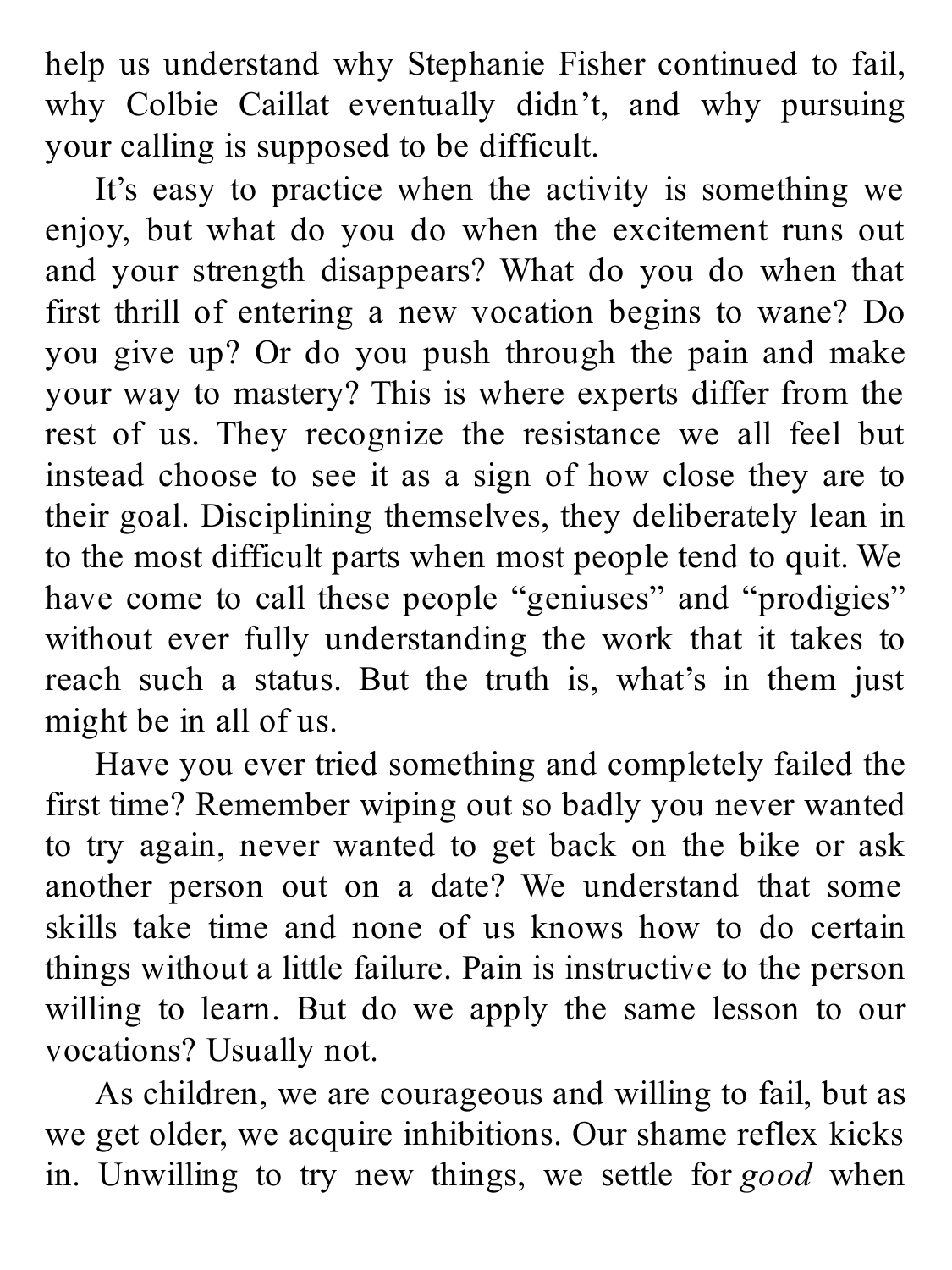called [to](#page-251-4) greatness. Why do we do this? Because it's easy. To push ourselves past what others expect, beyond what is normal, is difficult and sometimes awkward. But it is a necessary part of the process.

What does it take to develop the habits that lead to excellence? How do we not just answer our callings but master them? There are three requirements for deliberate practice, according to Ericsson and his team of researchers. First, the practice requires a context: time and energy [fro](#page-251-5)m the individual as well as trainers, teaching materials, and facilities in which to train.<sup>14</sup>

Second, the activity must not be "inherently motivating." It has to be something you wouldn't naturally enjoy doing.<sup>15</sup> Think of it this way: if the prac[tice](#page-252-0) is enjoyable, then you aren't growing. Muscle grows through strain and stress that create tiny tears in the muscle fiber and cause it to expand. Skills and knowledge are developed the same way. This is why so few people engage in the process of painful practice. It's hard. But, as Tom Hanks says in *A League of Their Own*, "It's supposed to be hard. If it wasn't hard, everyone would do it. The hard is what makes it great." $16$ 

Third, the activity cannot be done a very long time without leading to exhaustion. You must take yourself beyond what you think is possible, to the utter limits of your ability. If you aren't pushing yourself to the point of sheer exhaustion, you're not trying hard enough.<sup>17</sup>

Now contrast this paradigm of practice with my regular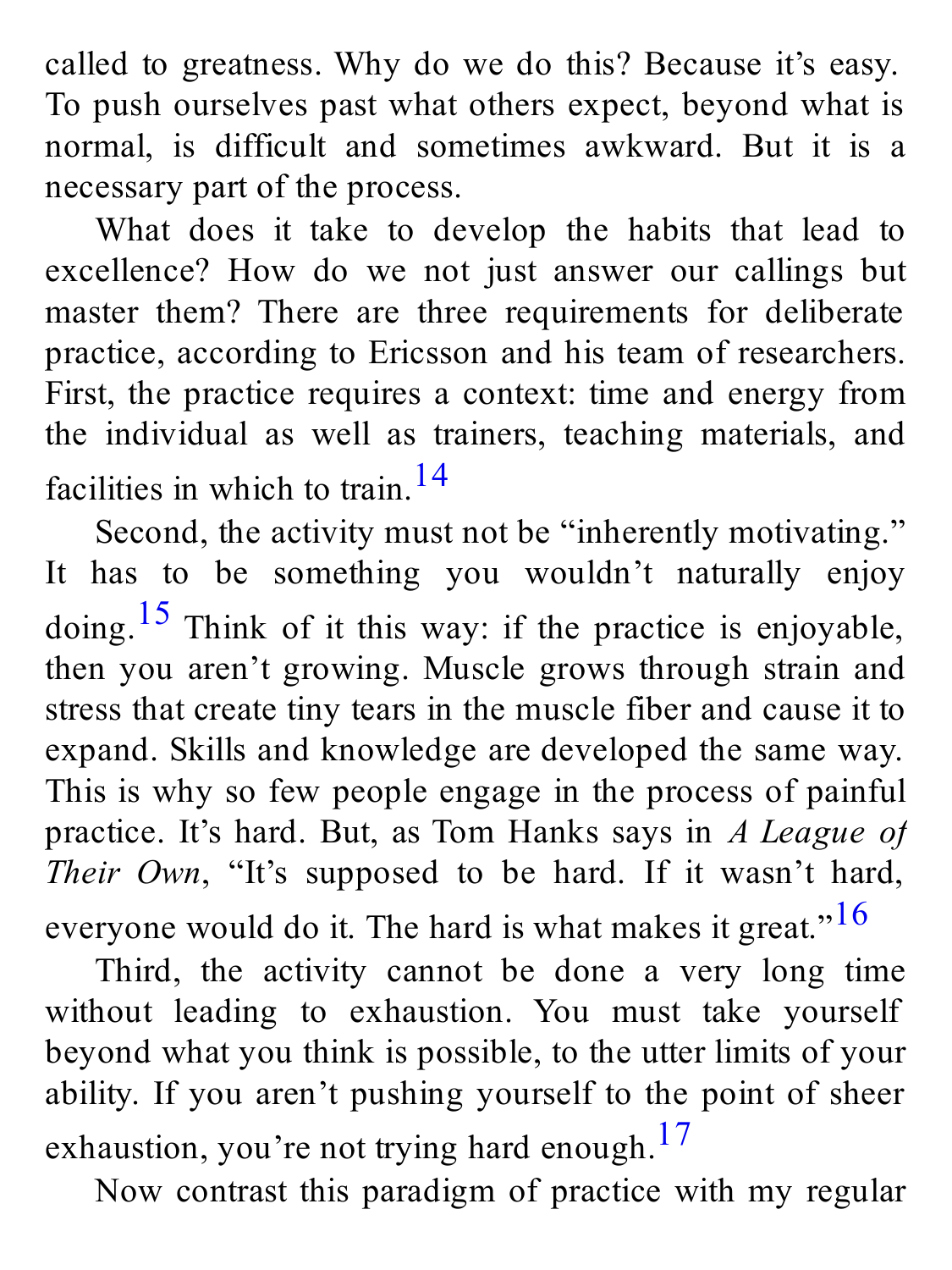running habit, which I usually do a few times a week if I'm lucky. It's fun, easy, and keeps me in shape, but will it lead to world-class performance? Not likely. I haven't put nearly enough hours in, not to mention the right kind of hours. I only run when it's convenient, never pushing myself too hard. Why *don't* I put more effort into exercise? Because I don't want to. It's something I do for fun, not excellence.

This is an important distinction when considering your life's work. Most people won't continue doing something they aren't passionate about, especially when it gets hard. Putting an activity through painful practice is a great way to determine your direction in life. If you can do something when it's *not* fun, even when you're exhausted and bored and want to give up, then it just might be your calling.

I don't know where this idea that your calling is supposed to be easy comes from. Rarely do easy and greatness go together. The art of doing hard things requires an uncommon level of dedication. You have to love the work to be able to persevere through those difficult times, those painful moments when you would probably rather quit. How do you do that without an uncanny amount of passion? It's not possible. You must love the work. Not until you find something you can do to the point of exhaustion, to the extent that you almost hate it but can return to it tomorrow, have you found something worth pursuing.

Love, I think, is a much better criterion than lack of difficulty. If you can love what you do, even when it hurts, then you may have more than a hobby. And if you've never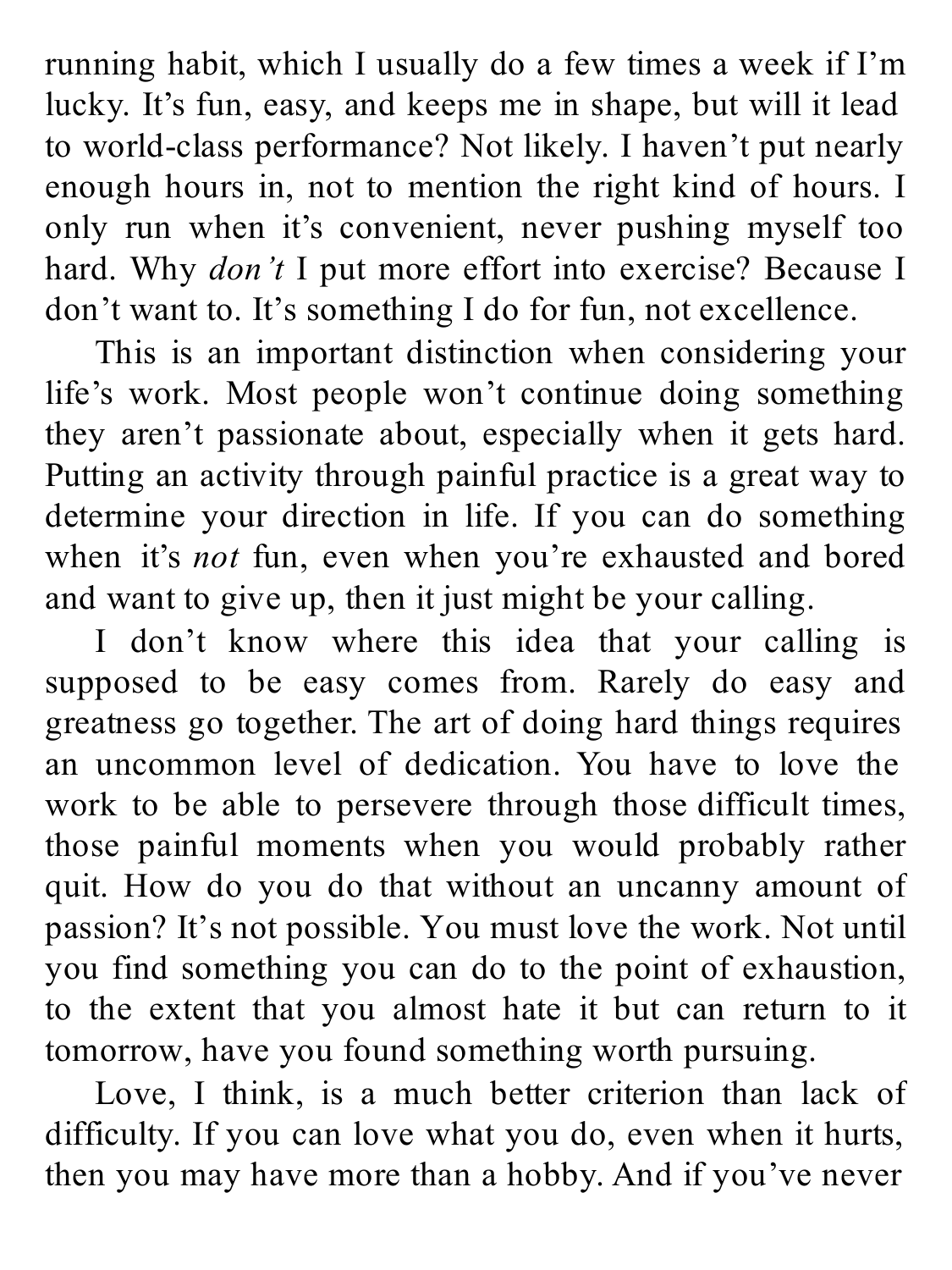pushed your talents this far before, if you've never tested your skills that much, then you probably haven't discovered your true vocation. Sometimes, the only way to know the difference between a hobby and a calling is to put yourself through the crucible of painful practice.

# What a Prodigy Doesn't Look Like

When I think of Martyn Chamberlin, a single word comes to mind: *prodigy*. A precocious twenty-one-year-old web developer running his own company as a senior in college, he looks like the poster child for the next Microsoft or Google. Seeing his sudden success, you might be tempted to think of him as a young Bill Gates. Like me, you might assume he must have been using a computer his whole life. And you would be wrong.

The truth is Martyn had only used the family computer for schoolwork before the age of sixteen. But in just a short amount of time, he learned Photoshop, familiarized himself with HTML and CSS, and started charging for web design services. In less than two years, he built a blog, started a business, and began attracting clients to earn money for college. What might surprise you is that long before he was a web developer, Martyn was an artist, and he never would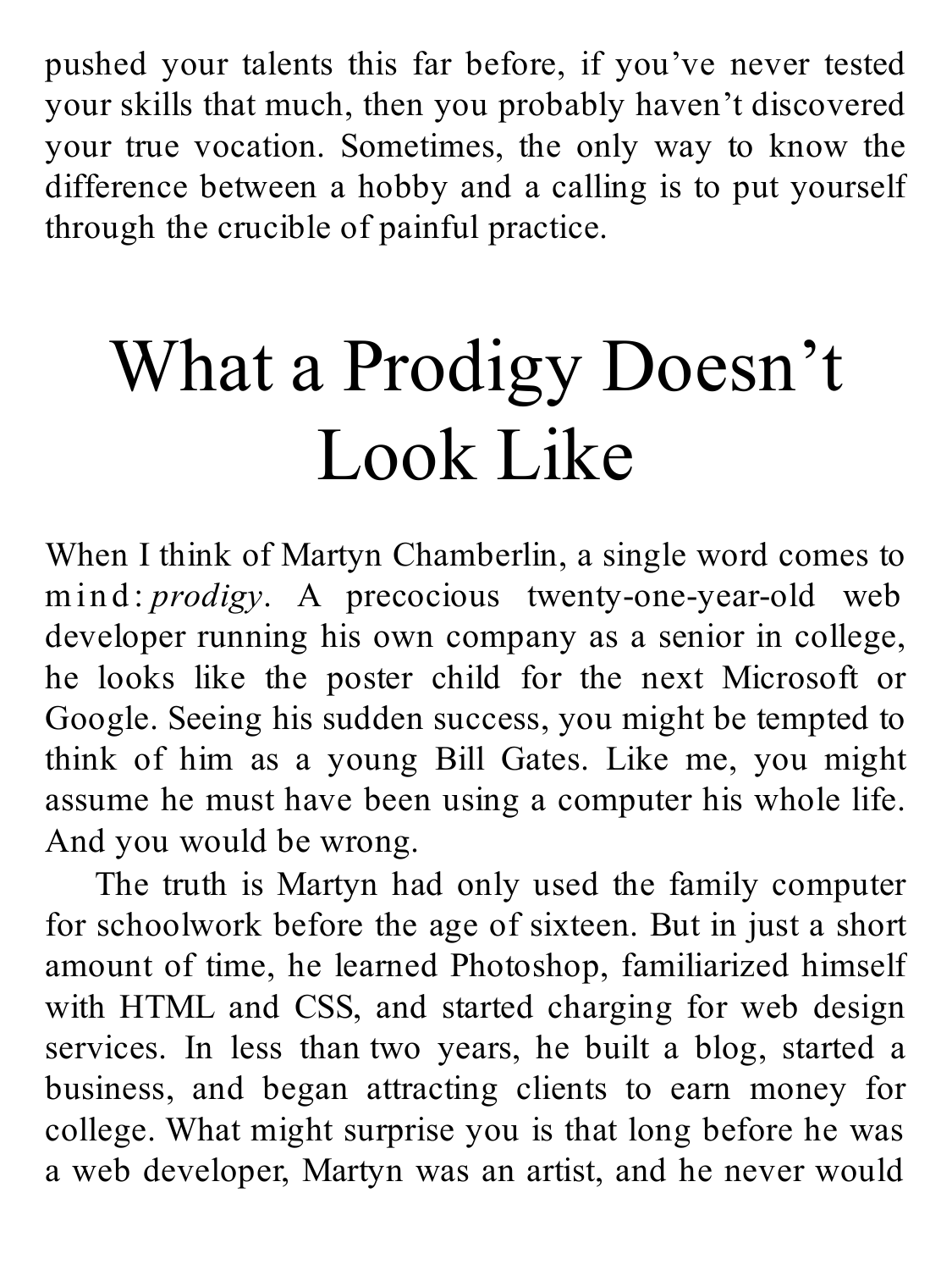have imagined himself spending his days staring at a computer screen. 18

Martyn's story is not one of long-term preparation for some big moment, but rather a testimony of how powerful a spark of inspiration can be at just the right time, and how practice can happen even without our even knowing it.

A homeschool kid growing up in the home of a Baptist minister, Martyn didn't have much access to the one computer in the Chamberlin house. So he spent his free time painting and playing guitar. When his brother William left their hometown of Bixby, Oklahoma, to attend the University of Tulsa in 2008, he left the family computer open for his younger brother to use. "Before then," Martyn recalled in a phone conversation, "I rarely touched a computer because he was always on it." Just before William left, Martyn told his brother he wanted to build websites for people, so William gave him a book on the subject.

When I asked him where the desire to build websites came from, he said it probably came from watching his brother. "A case of younger brother syndrome, I guess," Martyn said. "William was smart, going to college. I was a starving artist who wasn't living in reality. I realized I needed to make a name for myself if I was ever going to attract the kinds of people I wanted to spend my life with. Plus, I loved design." Still, he was unsure of the future.

When he was eighteen, Martyn took a trip from Oklahoma to California to attend a painting workshop, where he created an eleven-by-fourteen-inch "oil on linen"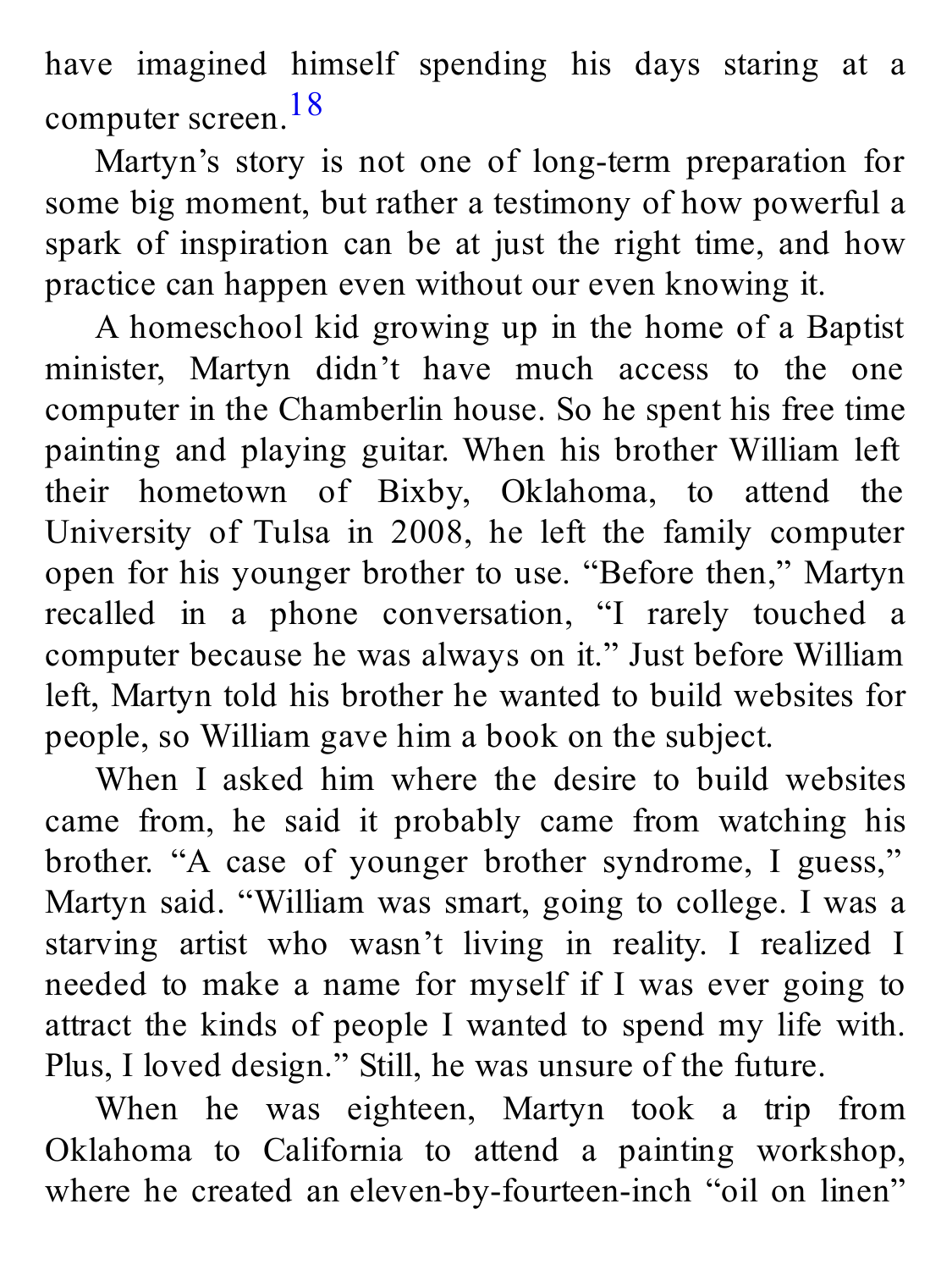painting, which was featured in the Zantman Art Gallery in Carmel. At the time, he thought this was his big break, what would finally launch his art career. But when he started posting his artwork online, he not only unlocked a passion he never knew he had; he also saw a demand for a new skill.

When Martyn started working on websites, it was first just a hobby but then developed into something more. His initial website was a replica of BubbleUnder.com, a tutorial in the book his brother gave him, which he never published. His second project was a personal home page, a site showing his art portfolio. The third was a website for an Australian client who ended up never using it but paid Martyn \$800 nonetheless. It was his first paying gig. "It taught me that people were willing to pay for my skill set," he recalled.

As Martyn put his work out there for the world to see, he noticed how visitors to his website started showing more interest in his design services than his oil paintings. After building that first website, he felt exhilarated. "It made me feel like I had just made something important," he said. Not unlike the feeling he experienced after finishing a painting. "Something just clicked."

Now, a few years later, Martyn runs his own web design company, which helps pay the bills while he finishes up school. Every time he works on a website, he uses skills he acquired as an artist. Concepts like color theory, composition, and the golden triangle help him create better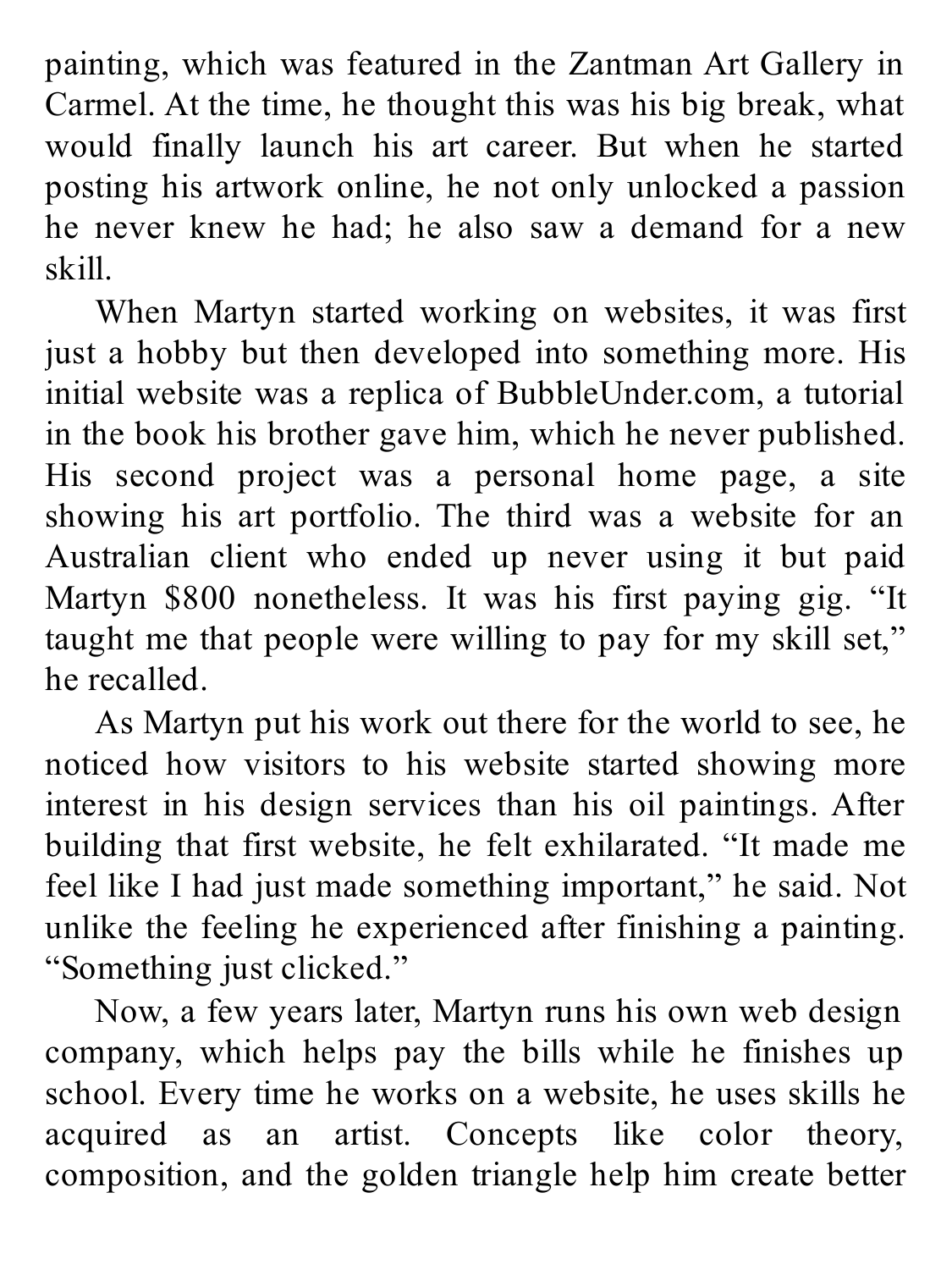sites for clients—skills he learned long before he ever starting building websites. Never would he have guessed all those years of painting were actually training him for something that wasn't art, at least not in the traditional sense.

So how did a young man who dreamed of becoming an artist turn into a web developer? How did someone who didn't grow up playing computer games start a business building websites? And how did he learn all those skills so quickly? The easy answer is to say he was called. But as we have seen, a calling is never so simple. The more complex answer, the honest one, is that before he knew what he was doing, Martyn was practicing.

The lesson of the Accidental Apprenticeship is that long before a person is ready for his calling, life is preparing that person for the future through chance encounters and serendipitous experiences. That's what Martyn's brother William was doing. He was mentoring his little brother, without even knowing it, in a skill that would eventually be instrumental in his success. Neither brother probably knew the significance of what was happening, but the two were engaged in a long-distance apprenticeship in which the elder was influencing the younger, helping him find his way.

But Martyn didn't stop with watching his brother. He absorbed all the content available to him, reading everything he could find on the subject—blogs, articles, books, anything. His goal wasn't just to be good; he wanted to be great. When working on a website, especially at the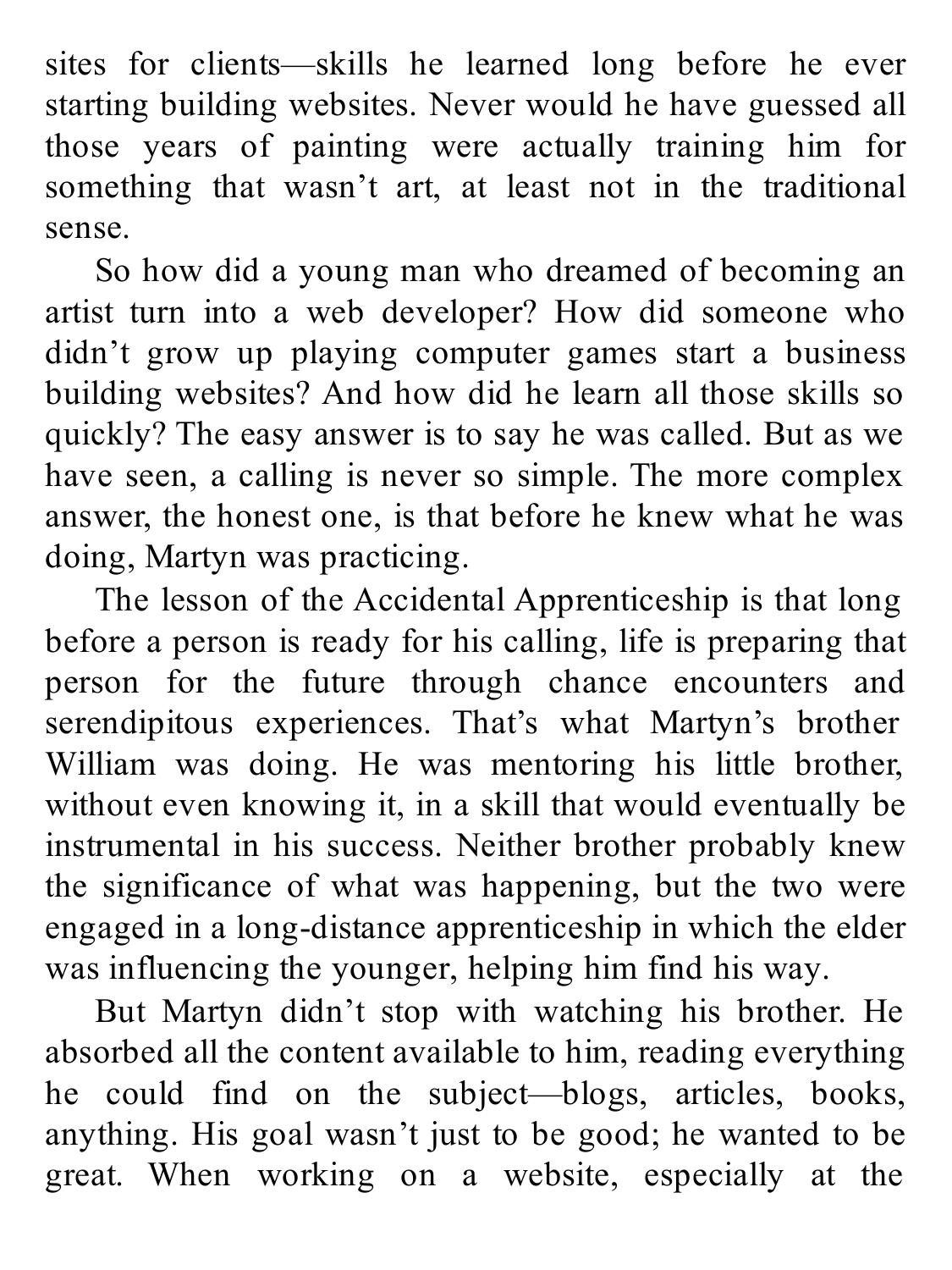beginning, if he came across a problem he couldn't solve, he would look up the answer online and figure it out. "I used to joke, saying, 'I'm not a good programmer," he said. "I'm just really good at using Google.' There was a lot of truth to this"

All humility aside, when Martyn got serious, he acquired a skill most people cannot fathom figuring out. And he did it in just a couple of years. He didn't study abstract information or pay thousands of dollars for classes with outdated information he'd never use. He used his previous experience, got to work, and asked for help along the way. He practiced.

The way Martyn Chamberlin found his calling, or at least the start of it, was an accident. His brother gave him a book that unlocked a skill he never knew he had and opened up a world of possibility. He watched what someone else did, got a vision for his future, and spent hours every day working toward that goal. It's not that he knew he wanted to design websites. He didn't. He just loved art and stumbled upon an application of that passion that surprised him. Trying something new, he discovered that he was good at building websites and enjoyed it.

True practice is not just about learning a skill; it's about investing the time and energy necessary to discern if this is what you are meant to do. It's about using difficulty to discover what resonates and what does not. And as you see what does, you will take one more step in the right direction.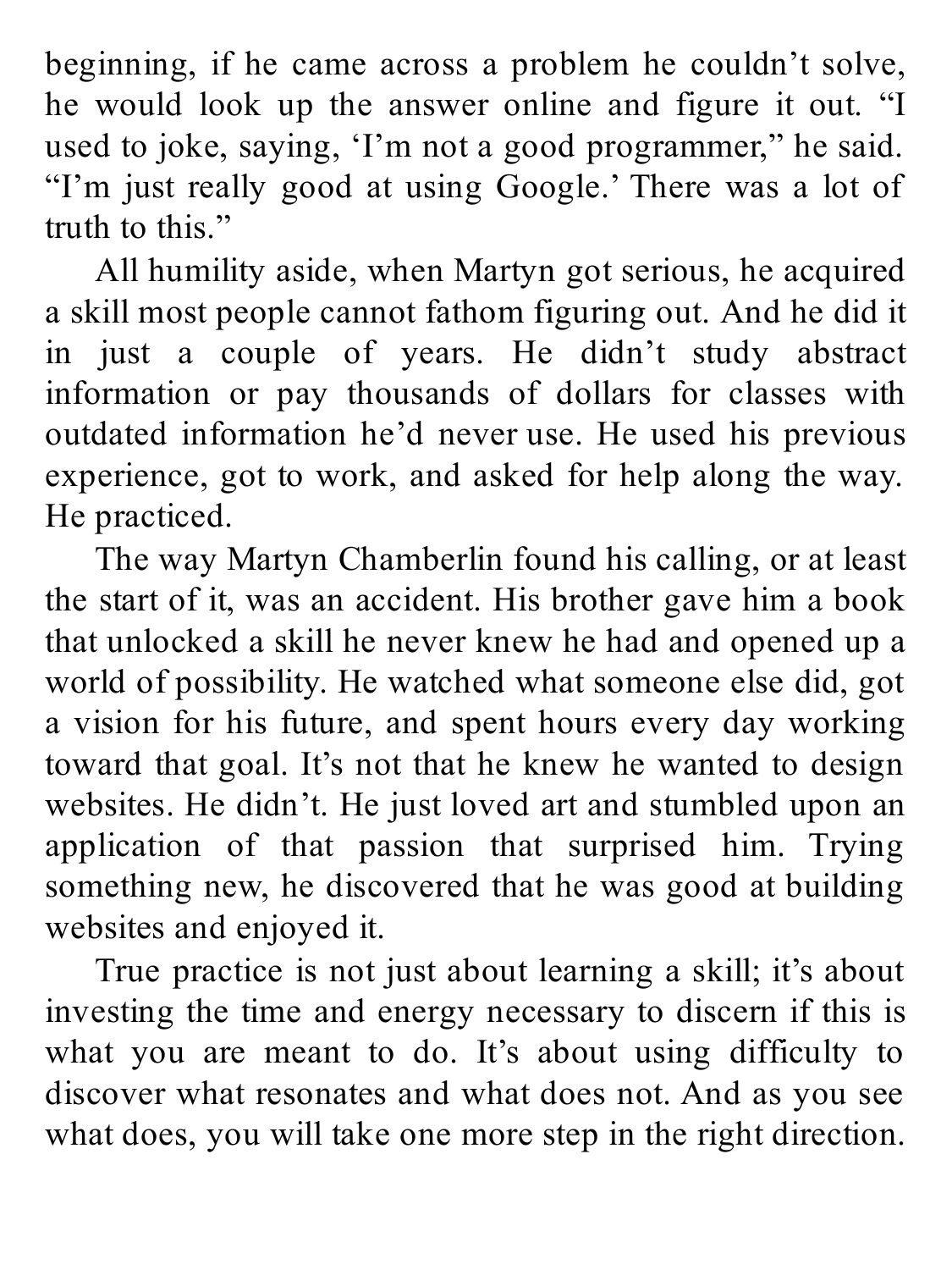#### It Starts with a Spark

Aren't we discrediting luck a little, though? Don't some people succeed just because they get a big break when others do not? Certainly we can't deny the existence of special opportunities for some people. The idea that every person can be whatever he or she wants isn't always true. Success is more than a matter of hard work; it's contingent on factors sometimes outside of our control. Where and when you were born can influence what you do.

But greatness does not just happen—Ericsson's research and common sense tell us that. Skill is the result of intense practice; it's the product of persistent trial and error until the person gets it right. [No](#page-252-0)body walked on to the set of *American Idol* and blew away the judges without practicing, and nobody picked up a computer and started coding. It takes a lot of practice to get good.

There are, however, times when practice is not enough, as with Stephanie Fisher's seven auditions. And there are surprising moments of breakthrough, as with Martyn Chamberlin, when a person picks up a skill on the first try as if he were born for it.

Maybe he was.

What we are learning from science now is that although humans are capable of more than anybody thought a hundred years ago, there *are* some abilities no amount of practice can overcome.<sup>19</sup> This is why we consistently see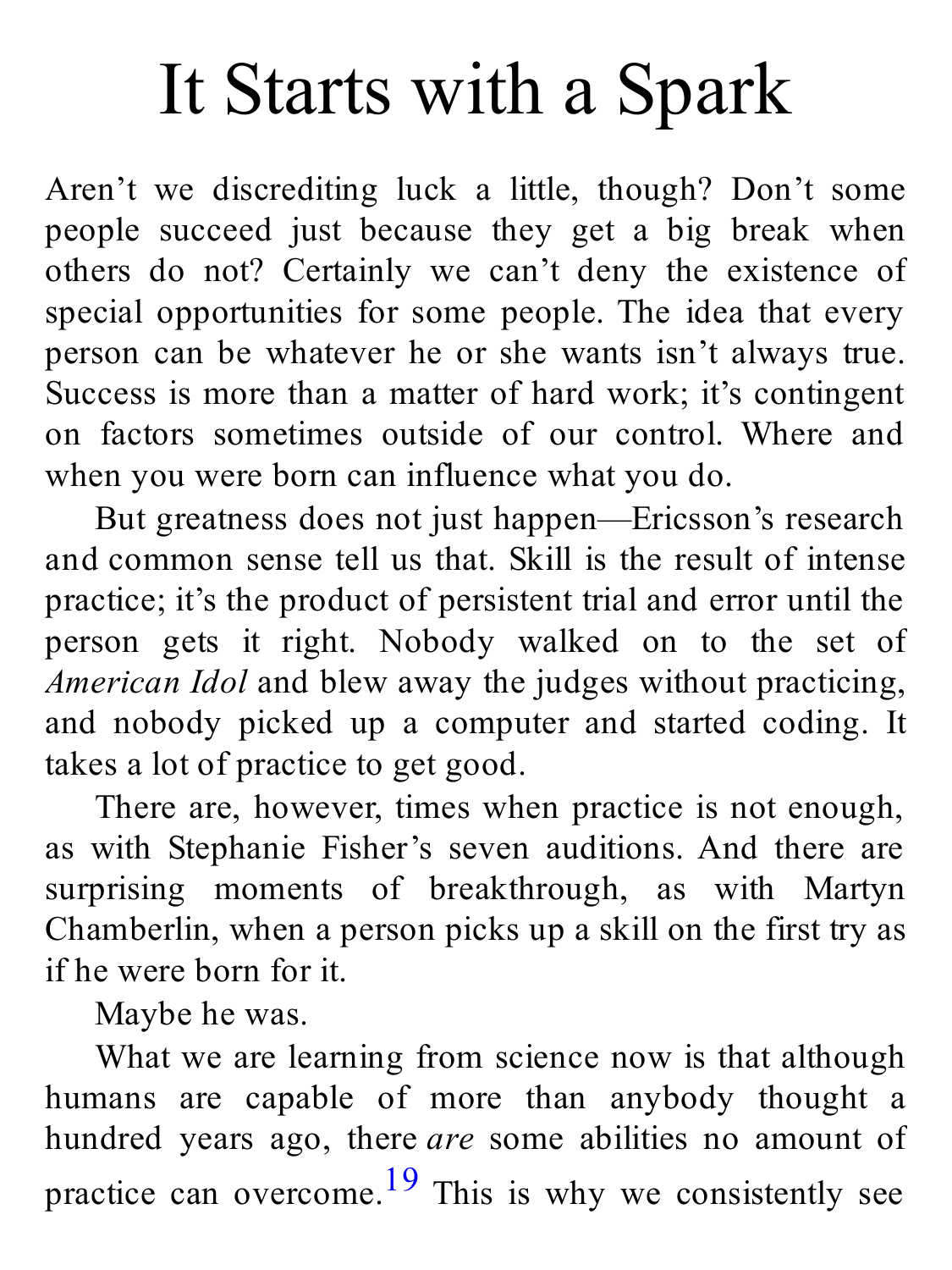Kenyans winning marathons and why Asians tend to be good at math. It's not just the existence of opportunities that creates success; it's the fact that there seem to be some things we were made to do and some things [we](#page-252-1) were not.

How do we find such things? What makes some little boys and girls want to be athletes instead of musicians? Or what causes a painter to want to learn computer programming, for that matter? We can learn a lot from case studies of famous athletes and musicians and deepen our understanding of skill acquisition through research, but what science can't prove—what we still don't know—is what makes a person want to practice in the first place. What drives a person to put in those countless hours of practice?

Where does motivation *come* from? "It starts with a spark," Daniel Coyle told me in an interview. "You get a vision of your future self. You see someone you want to become.... It's a very mysterious process." $^{20}$ 

 $-100$ 

When my son Aiden saw the animated Pixar movie *Cars* for the first time, he was transfixed. He had seen films and cartoons before but none that could hold his attention. *Cars* was different. At one year old, he watched the entire movie from start to finish without stopping, which he had never done before. Now he has enough merchandise from the movie to fill two entire bedrooms. He is obsessed. Neither my wife nor I pushed any of this on him, but the moment he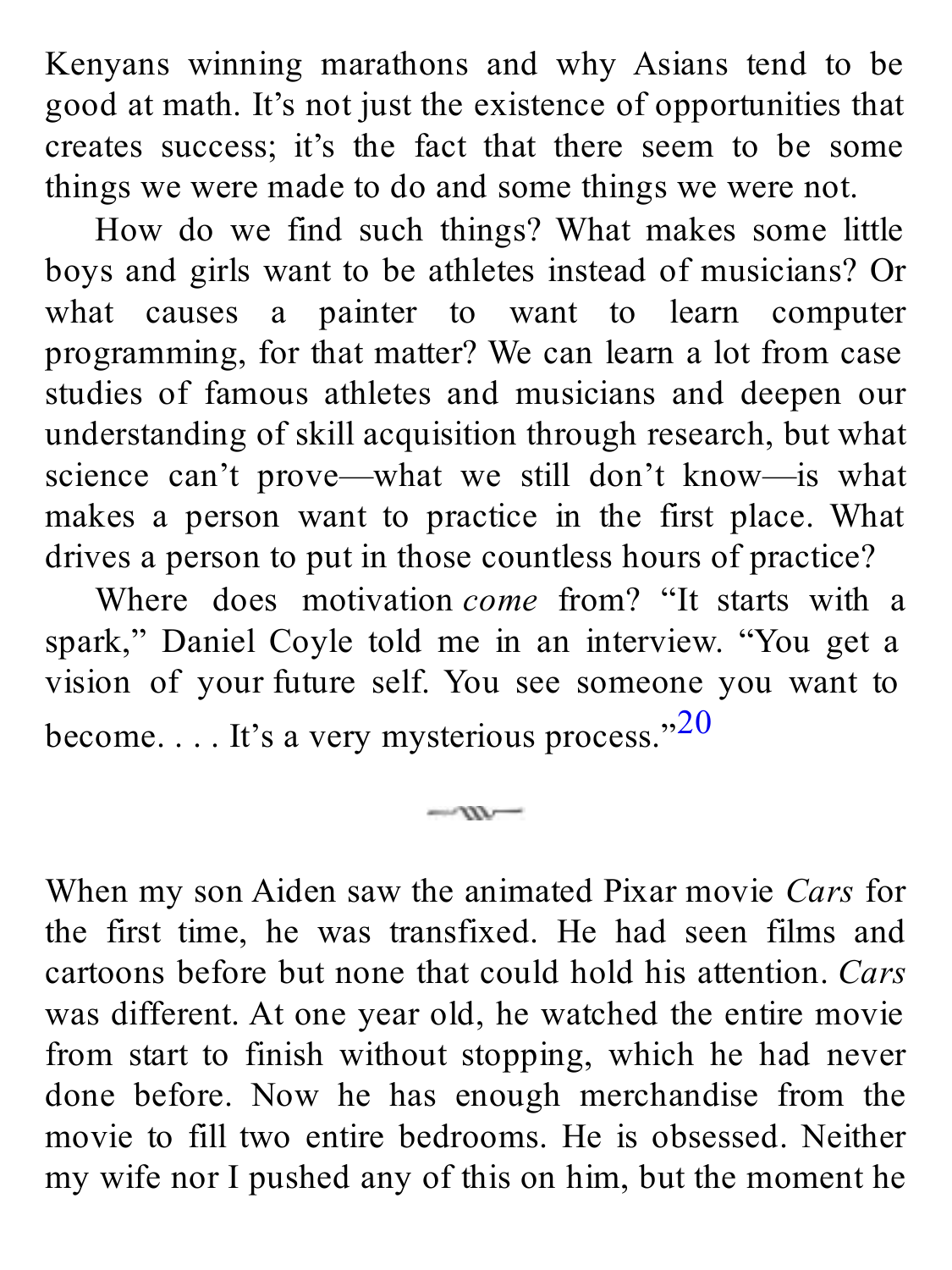saw the cars race across the screen, he lit up—and ever since, he's loved it.

Was there something innate in Aiden, something maybe even God-given, that made him love that movie? I don't know. That's not really the point. What I do know is that his attraction to a cartoon says something to me about my son: Aiden has a personality. And with that unique personality comes a destiny that is all his own, one independent of external circumstances and upbringing. Sure, his mom and I can influence him, and his friends can rub off on him, and his genes may dictate the extent of certain abilities, but that is not where his future ends. It's where it begins. There will always be those "spark" moments when who he is and what he is meant to be shine through.

No one illustrates this better than Garrett Rush-Miller, the boy whose handicap proposed severe limitations on his life. At five years old, he was blind and unable to walk, and the doctors were skeptical of how long he would live. And yet, the moment he touched that tandem bicycle, everything changed. He "lit up," according to his dad. That was his spark.

Our natural talent, or lack thereof, is not enough. Neither is practice. Some skills will seem to come naturally while others have to be developed. We can try a lot of things, but some we will do better than others, and some failures are not challenges to overcome but signs of what we shouldn't be doing. But what we must have before any of this is an initial spark, that moment of inspiration when we, too, light up.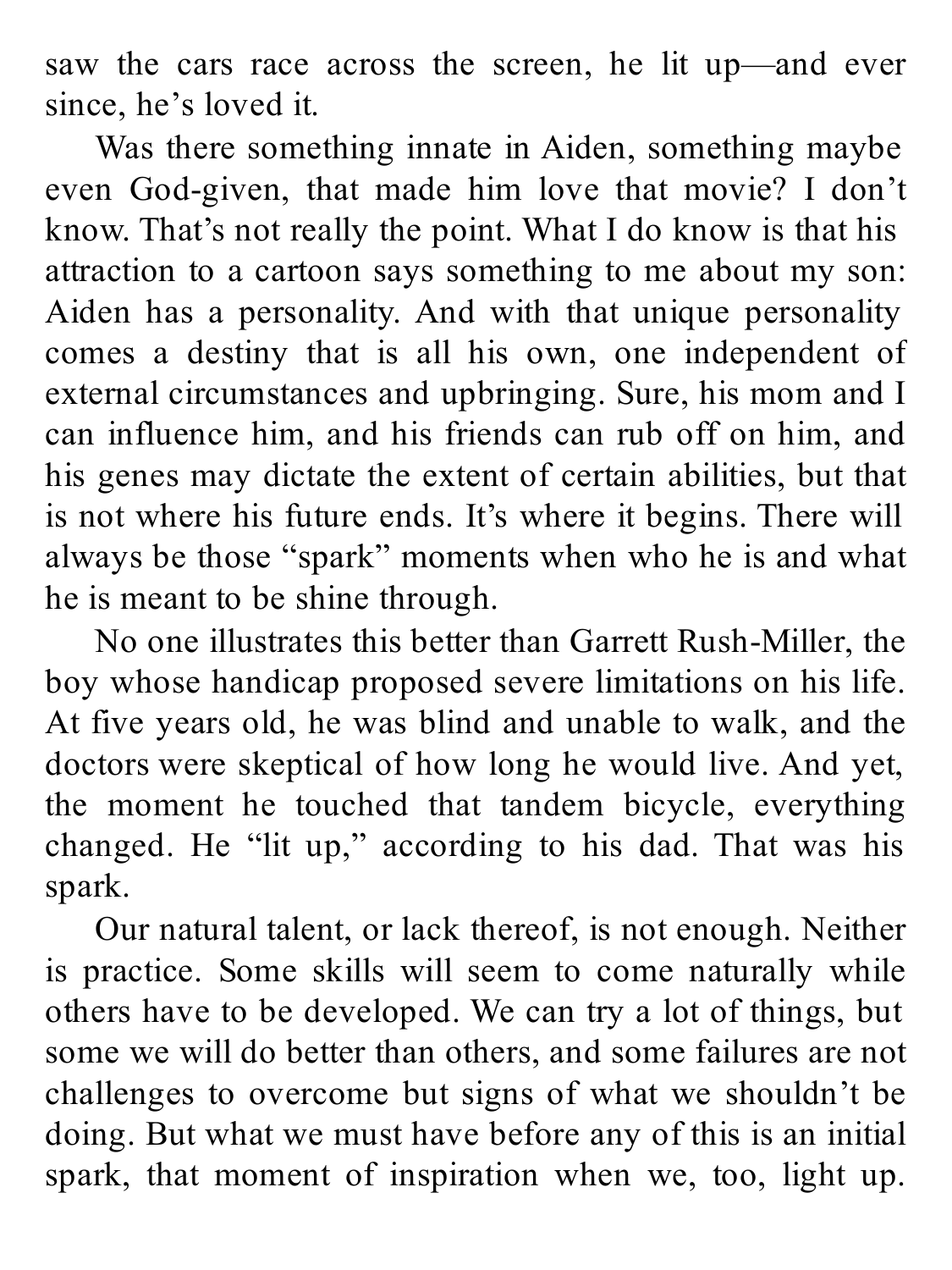Which is something entirely different from luck.

As Jim Collins pointed out in *Great by Choice*, Bill Gates was not the only high school student in the 1970s with access to computers. And Tiger Woods wasn't the only kid whose dad played golf. So why did these men succeed in extraordinary ways when the same opportunities were available to others? They embraced their opportunity and then did something extraordinary with it. "Luck, good and bad," Collins wrote, "happens to everyone, whether we like it or not." But when we look at those who achieve extraordinary success, we see people "who recognize luck and seize it, leaders who grab luck events and make much more of them." $21$ 

What makes a person successful, then, is not the luck, but what he or she does with it. Opportunities come. The question is what will you do when they arrive? Successful people are just as "lucky" as the unsuccessful. The difference is they do something remarkable with their lucky moment while the rest of the world sits around, waiting for the next lucky streak to come.

In that sense, we all have opportunities—not necessarily to become whatever we want, but to become *someone*, the person we were meant to be. It's one thing to chalk up successes to good fortune, especially when they belong to someone else, and quite another to recognize that we live in a world of opportunity and we all can do something with what we've been given. Practice is what tests your resolve, what forces you to hone your abilities long after the spark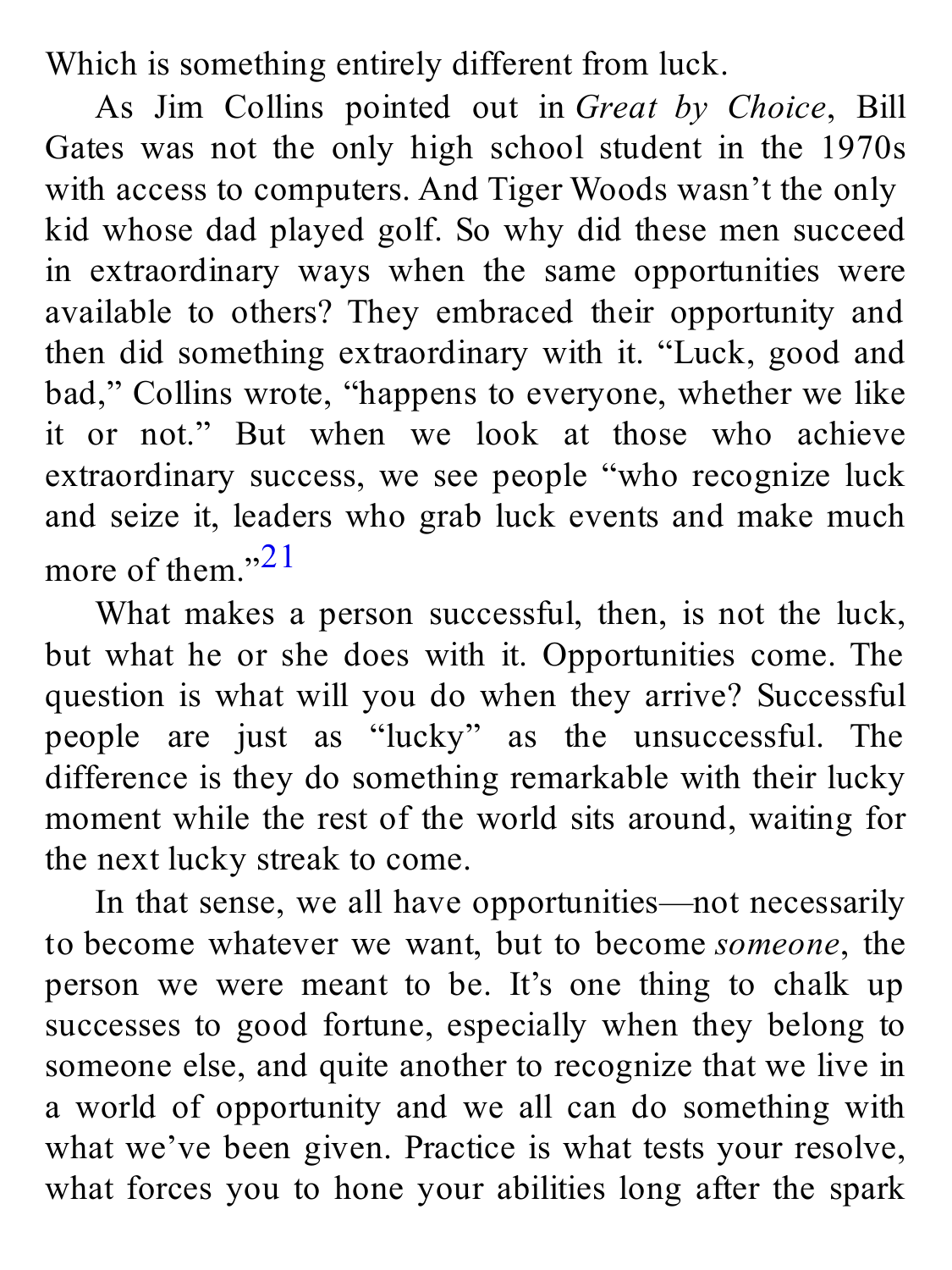has faded. Are you committed to the craft, or will you quit when it gets too hard?

The ultimate goal of practice is to reach a state of what K. Anders Ericsson calls "eminent performance," when a person goes "beyond the knowledge of their teachers to make a unique innovative contribution to their domain." $^{22}$ We all want to do something that we are good at, that the world in some way recognizes, but the point of practice is never just about skill acquisition. It's about making a contribution to the world. Which is why when we are in the midst of pursuing our calling, we must not only ask if this is something that we are good at, but if it is something *good*. We need more than excellence to satisfy the deepest longings of our souls.

Which should raise the question: Is it, perhaps, possible to succeed at the wrong thing?

It is, indeed.

# The Curious Case of William Hung

If you were to do a Google search for "American Idol rejects," you would instantly retrieve a list of names that will forever live in Internet infamy. Toward the top of that list sits, of course, Stephanie Fisher, the awkward grad student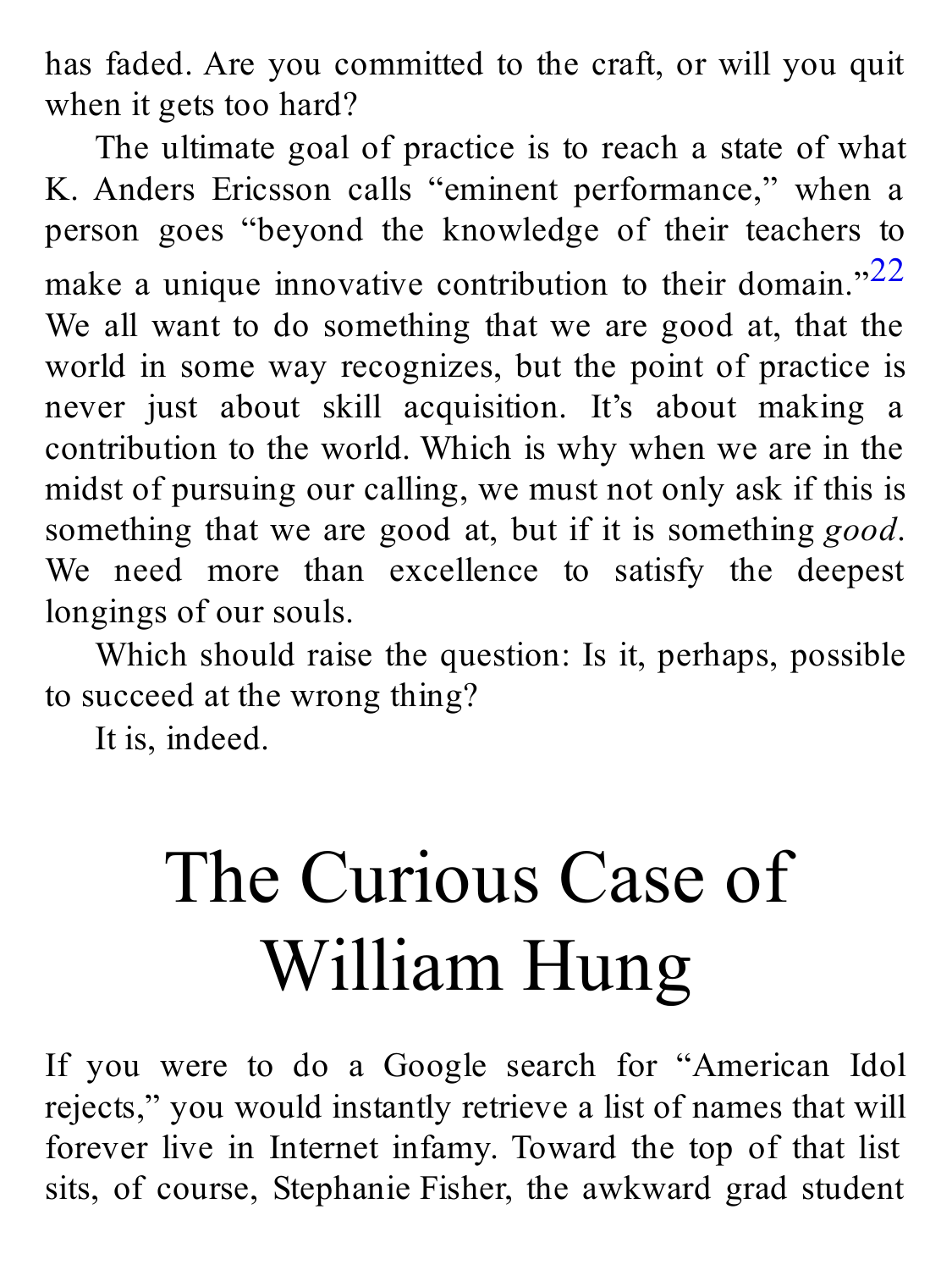who embarrassed herself in front of Victoria Beckham. But long before Stephanie took the stage for the seventh time in 2010, William Hung appeared during the third season of the show to do a rendition of Ricky Martin's "She Bangs."

"I want to make music my living," he told the cameras moments before appearing before the judges.

At five-foot-six, wearing a blue button-up shirt with pictures of assorted sh[oes](#page-252-2) on it and sporting an overbite, William didn't look like the kind of person destined for the spotlight. Not unlike Stephanie's, his performance was underwhelming to the judges, who tried to hide their laughter while he moved his hips and sang off-key.

"You can't sing, you can't dance, so what do you want me to say?" Simon asked.

"I already gave my best, and I have no regrets at all," William said, his response contrasting with the typical confrontational responses the judges were accustomed to receiving. Then he added with pride, "You know, I have no professional training of singing and dancing."

To which Simon responded, "No? Well, there's the surprise of the century." $23$ 

In the end, it didn't work out for William and he was sent home like so many others. But something strange happened after that. Long before "going viral" became the phenomenon it is today, William Hung's audition video started racking up thousands, and then millions, of views on YouTube. Instead of people laughing at him, they cheered. A fan set up a site in his honor, and in the first week it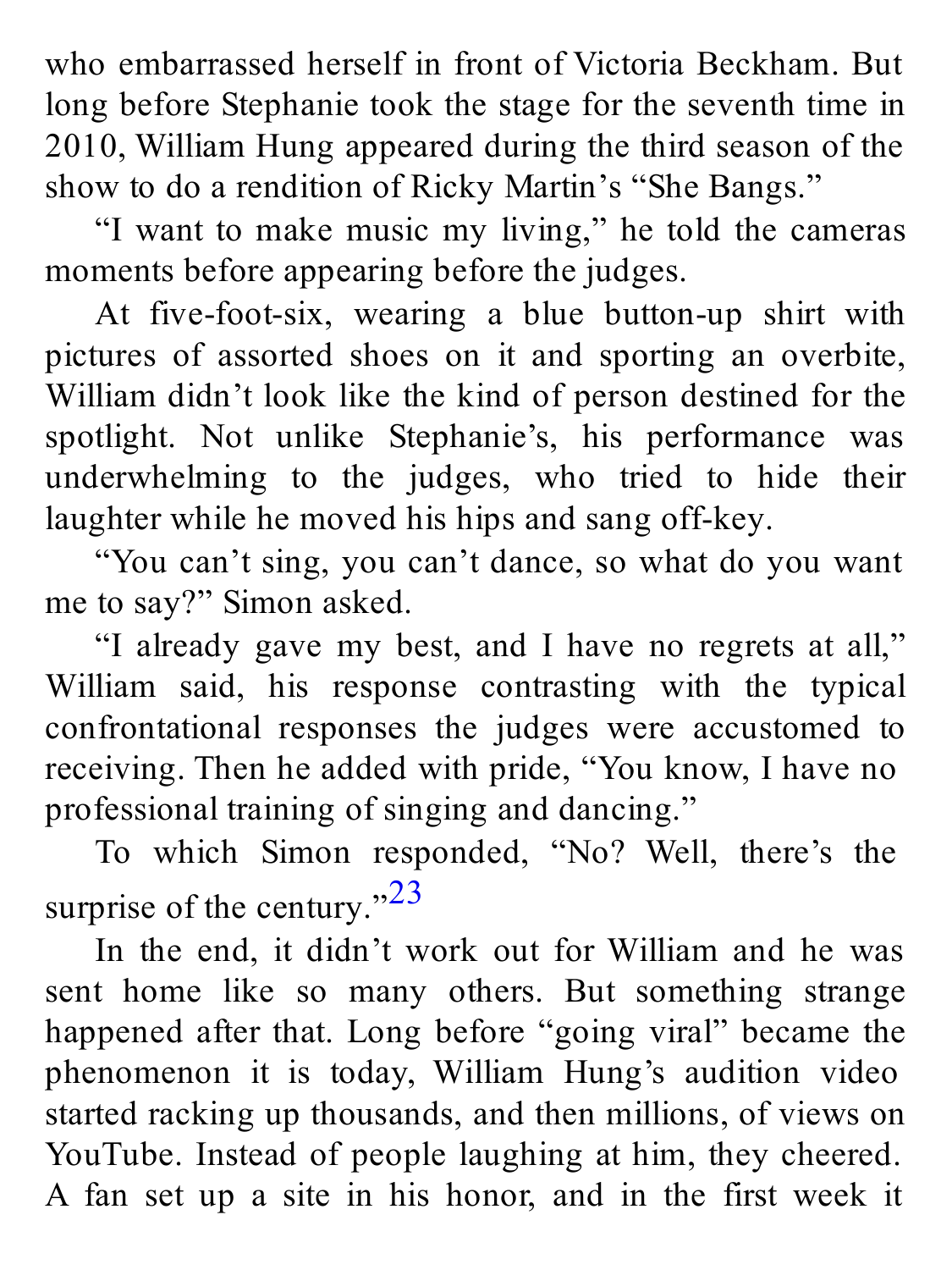received more than four million hits. Within a month, that number had exceeded eight million.

William began receiving e-mails from people thanking him for his courage and example, which made the young man wonder if there was a career hiding somewhere in all this fame. That was around the time he was offered his first record contract.

At the time of his audition, William was a civil engineering student at the University of California, Berkeley. After his performance on *American Idol*, he won the hearts of fans everywhere, as well as the attention of the media. Koch Entertainment offered him a deal that resulted in his first album, *Inspiration*, a collection of cover songs that sold more than two hundred thousand copies, followed by two other less successful records.

In 2004, William left college to pursue a career in music, making appearances on the shows of David Letterman, Ellen DeGeneres, and Howard Stern. He even returned for a guest performance on *American Idol*, the same show from which he was rejected only months before. It was, in a way, poetic justice. He had turned defeat into triumph and spent the next few years performing all over the world, living off the fame won by a viral video on YouTube.

In spite of its success, the career of William Hung was controversial. Some criticized his fame, saying it reinforced Asian stereotypes and promoted racism, as he was thought to have no real musical talent. Others rooted for him. They loved his tenacity. None of the critiques seemed to bother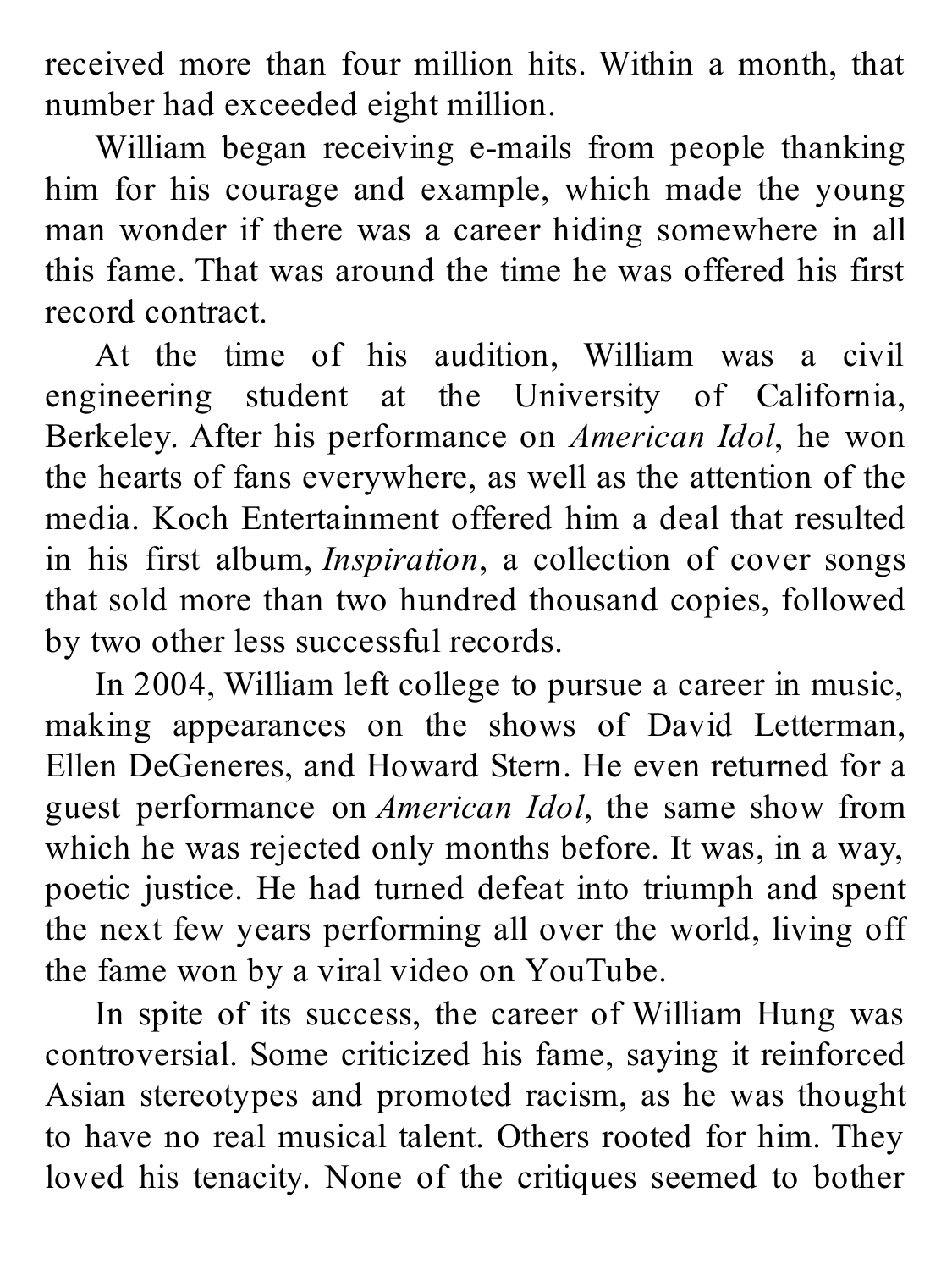the endlessly optimistic William, who kne[w](#page-252-3) how much his story meant to his fans. He was living his dream and sharing it with the world.

In 2011, though, that dream died when William ended his music career by accepting a job as a technical crime analyst. $24$  Was he giving up [on](#page-252-4) his dream? Weren't the millions of fans proof he had found his calling, that music was w[hat](#page-253-0) he was supposed to be doing with his life? Maybe not. In an earlier interview, he told a reporter, "I may disappoint you with saying this, but I'm actually hoping to become a math teacher someday." In the same interview, he shared his love for the Pythagorean theorem and said that his favorite mathematician had to be Euclid. $25$ 

Sometimes it just takes a l[ittle](#page-253-1) time to find out what you are meant to do with your life. As I watched William light up while talking about math, it's no wonder he became an analyst whose daily responsibilities include calculating the probability of criminal activity. $2^6$  In that earlier interview, he offered clues as to where his true passion lay, saying things like engineering "takes even greater dedication" than music. 27

Does that really sound like someone who's destined to be a musician?

"My passion has always been math," he told a reporter after his almost decade-long stint with fame. "It just took a while to end up as my career." $28$ 

Through the long and windy road toward his calling,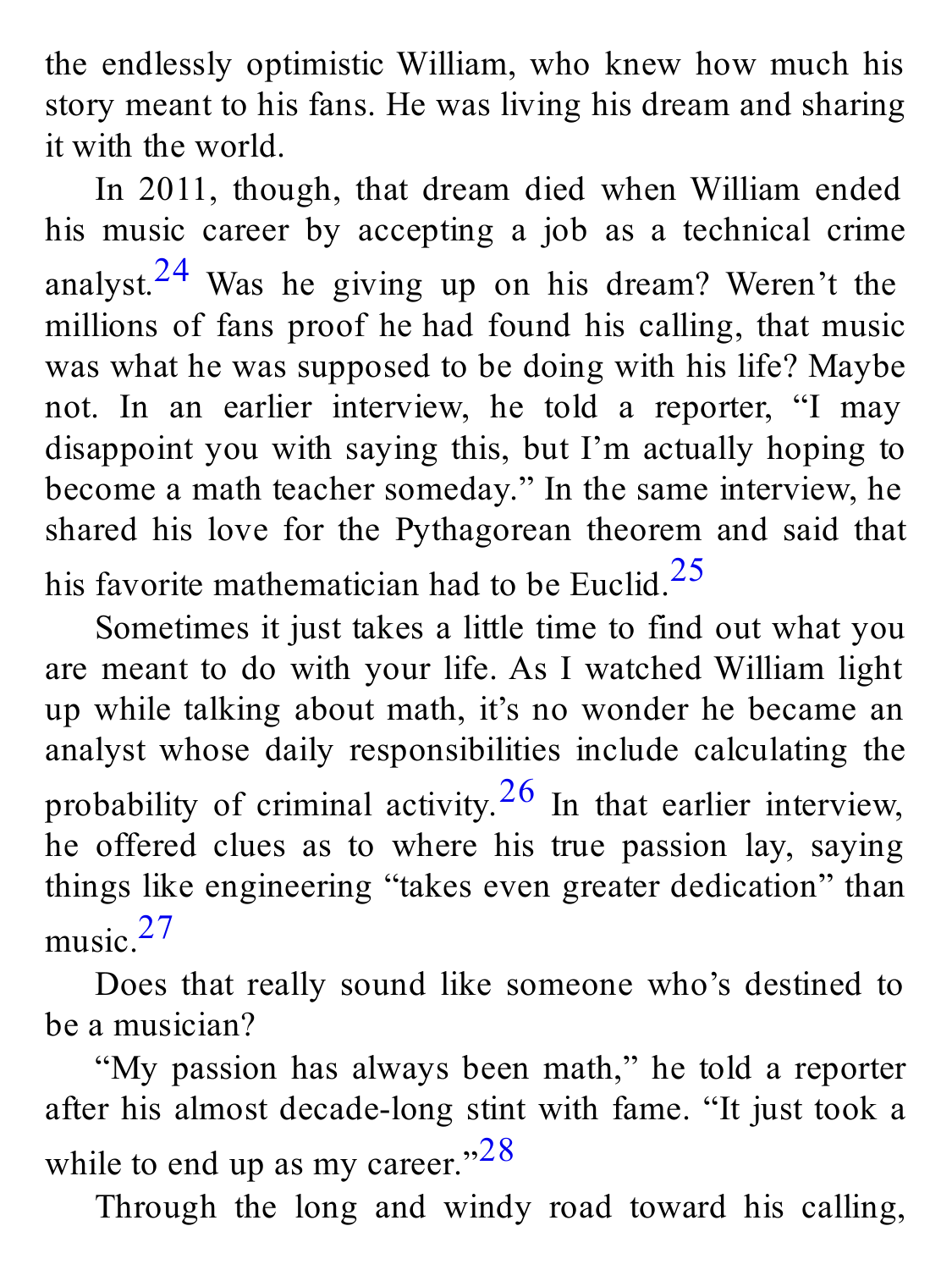William learned about perseverance and staying true to his passion, in spite of what people say. In a speech delivered at a Toastmasters meeting, he said, "When you see a little hope, doors will open. . . . Never give up, because all you need is a little hope."<sup>29</sup>

Watching him retell his story one YouTube clip after another, I can see why so many people were fans of William. He knows he's being ironic. He knows he can't sing as well as Ricky Martin and that he's an awkward dancer, but that doesn't stop him from trying. He just loves music. And this, I think, is why we love William Hung. He's an underdog. Yet, in spite of the accolades, fame and fortune were not enough to hold his attention. And therein lies a lesson for us all.

Success is a process of persevering through difficulties, but it's also about knowing yourself. What William might have added to that inspiring Toastmasters speech is that occasionally you step through the wrong door. You misapply the principles of practice and end up succeeding at the wrong thing or discovering your career is somehow a shadow of your true calling. Which is why we must think of this process as a journey. That was what Martyn Chamberlin discovered about his art. Though a passion, painting wasn't the end of the road for him; it was the beginning. In his case, being an artist opened a door to another skill he might never have encountered otherwise.

In any vocation, there comes a time when you realize the path you're on is not taking you where you want to go. All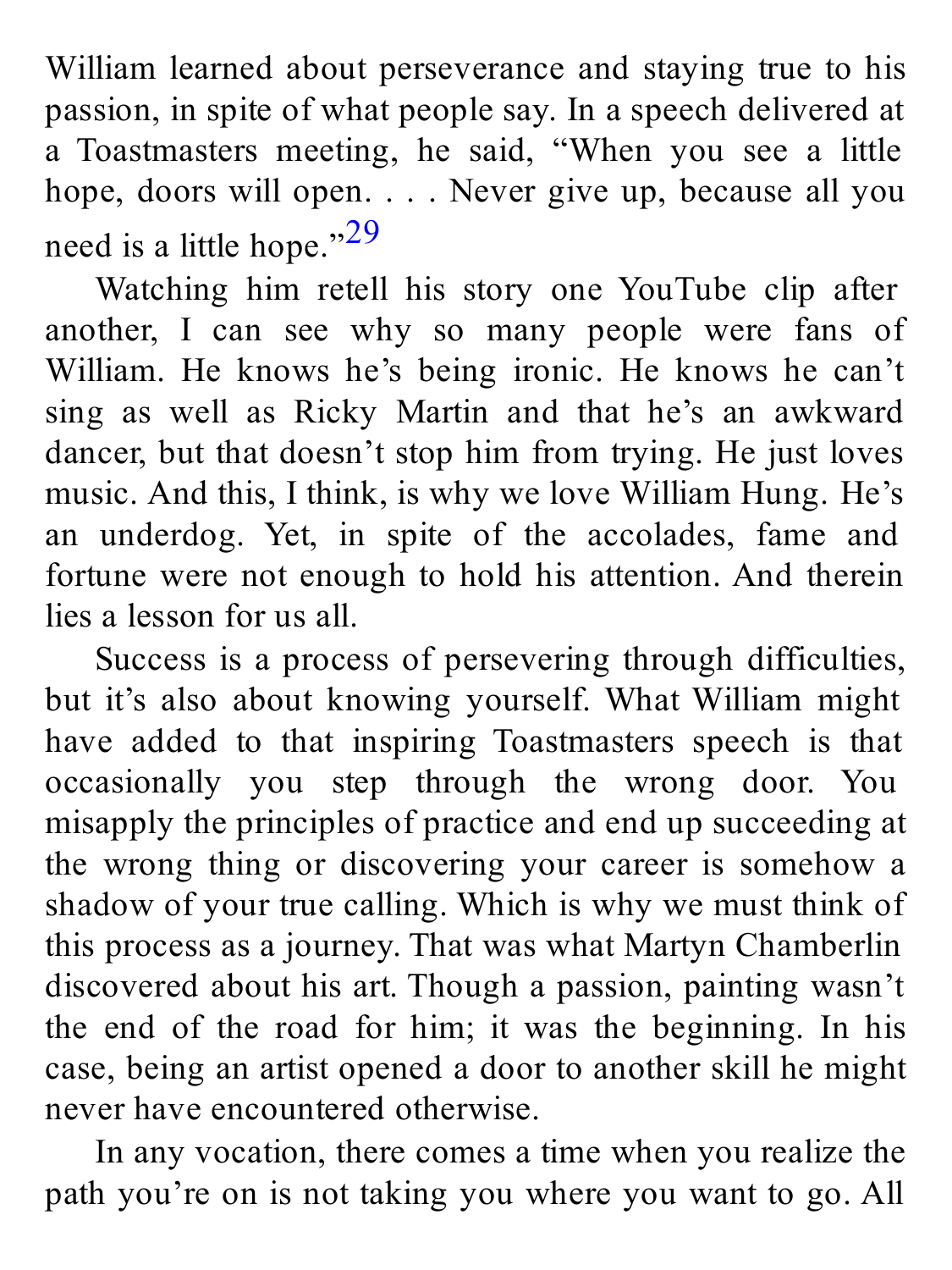this preparation has culminated in helping you achieve the wrong goal. At those times, you might feel stuck. What do you do then? You do what William Hung finally did. You realize it's never too late to change and take a turn in the direction of your true calling.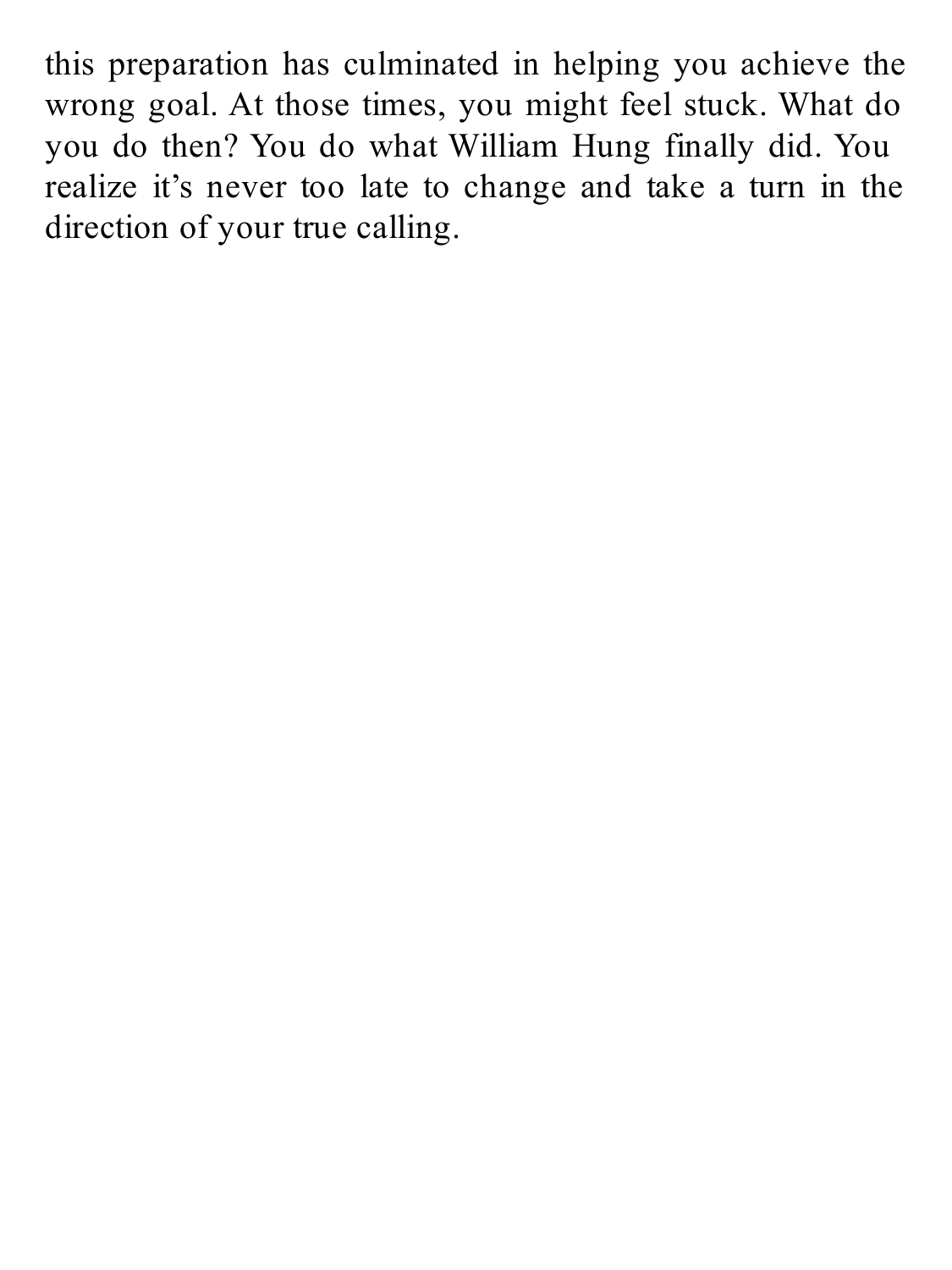# PART TWO Action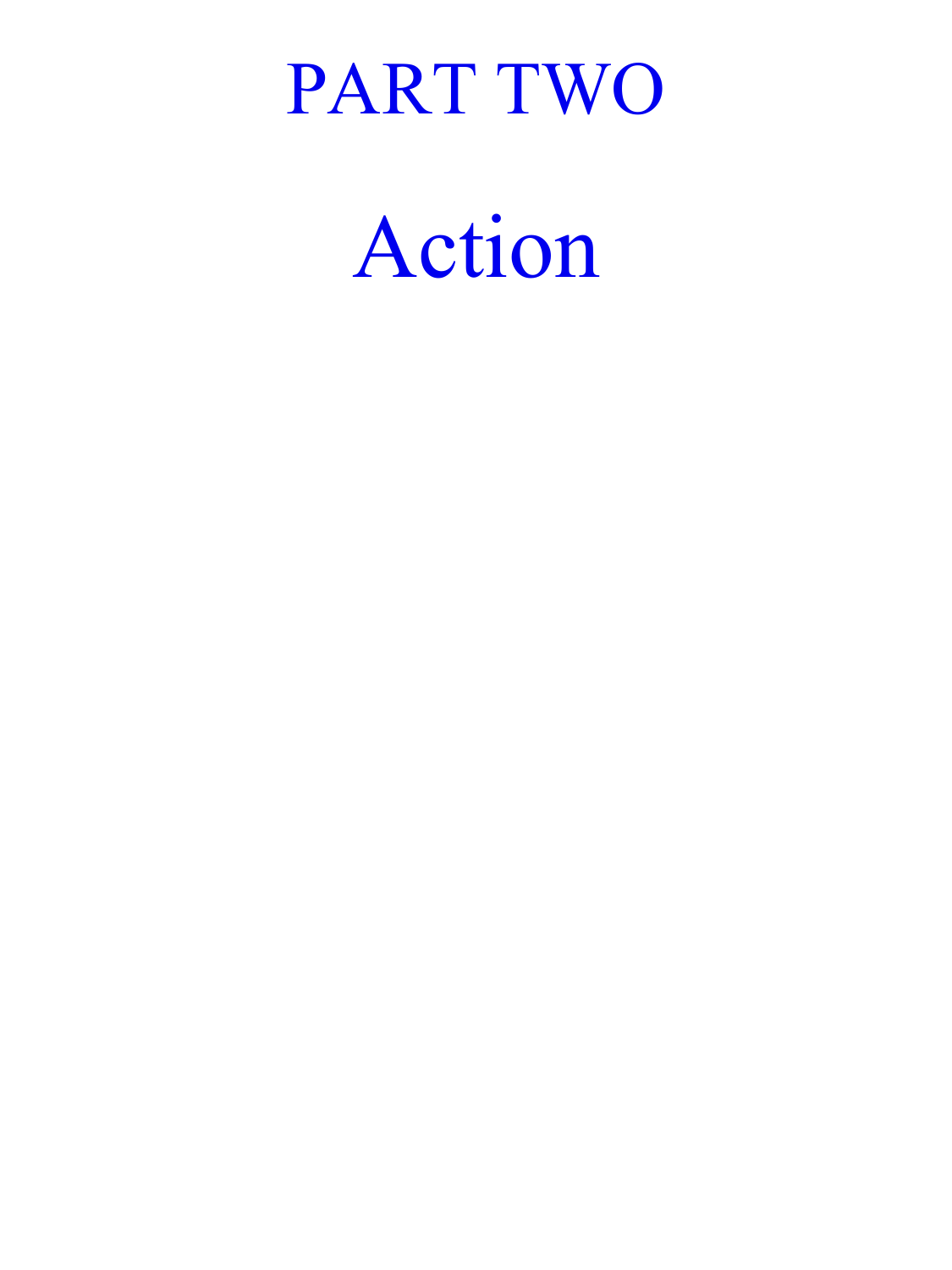#### FOUR

# Building Bridges

### *The Leap That Wasn 't a Leap*

Climate is what we expect. Weather is what we get.

—MARK TWAIN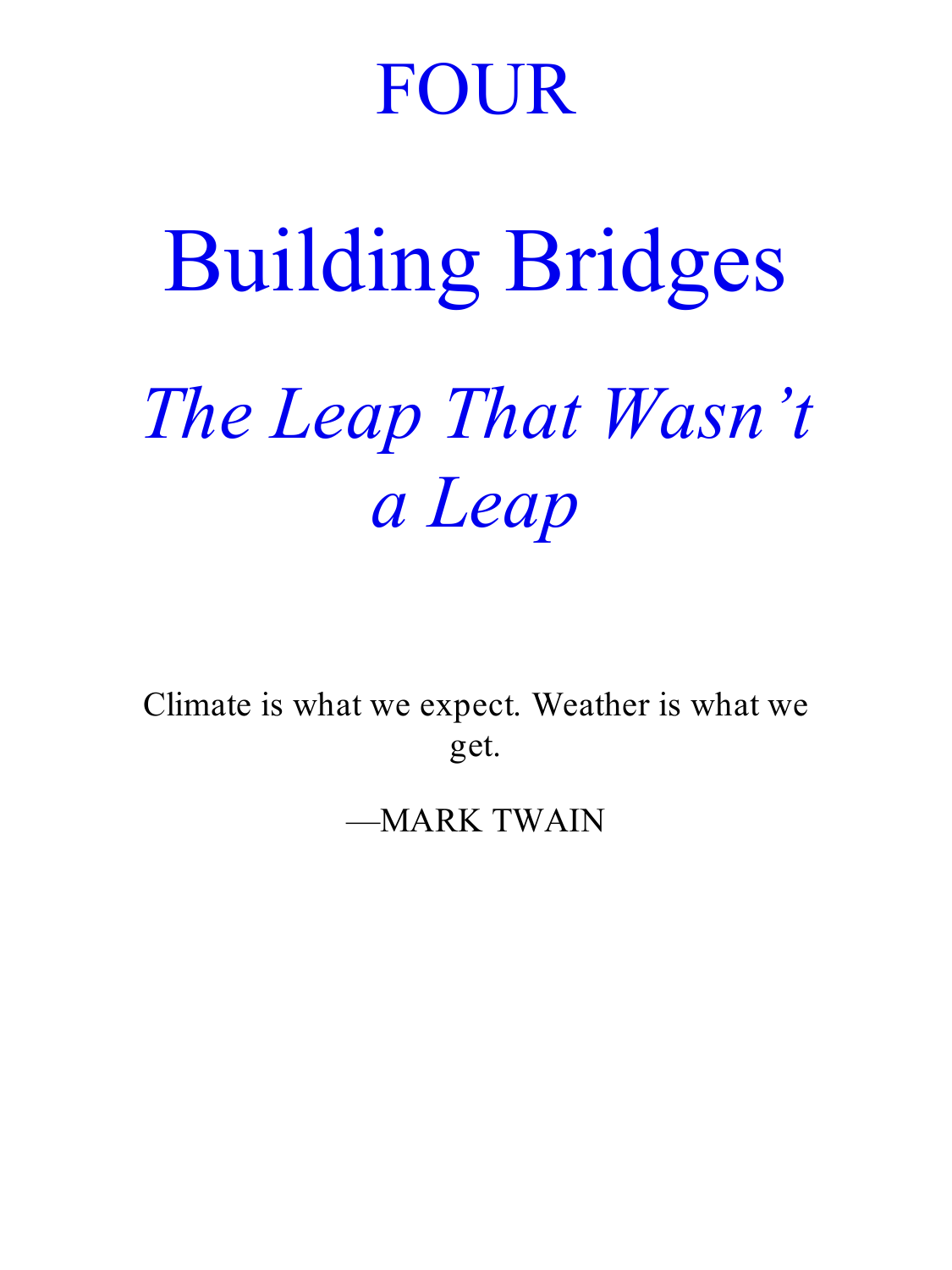*Discovering your calling is not an epiphany but a series of intentional decisions. It looks less like a giant leap and more like building a bridge.*

The day Myles Carlson was dropped off at a Frenchspeaking school in the middle of East Africa was one of the hardest days in his mom's life. "I felt like I was tossing him into the sea without a life jacket," Kristy Carlson recalled. "Asking him to rise to the challenge of life in a new language just felt like too much to ask of a five-year-old!" $^1$ But Myles wasn't the only one who had to adjust to a new normal.

A few years before that day, Ben and Kristy Carlson knew they needed a change. The result was a "journey of discovery," as they called it, into who they were as individuals. For Kristy that meant pursuing photography, and for Ben it meant growing coffee. When they decided to go for it, moving from South Africa where they did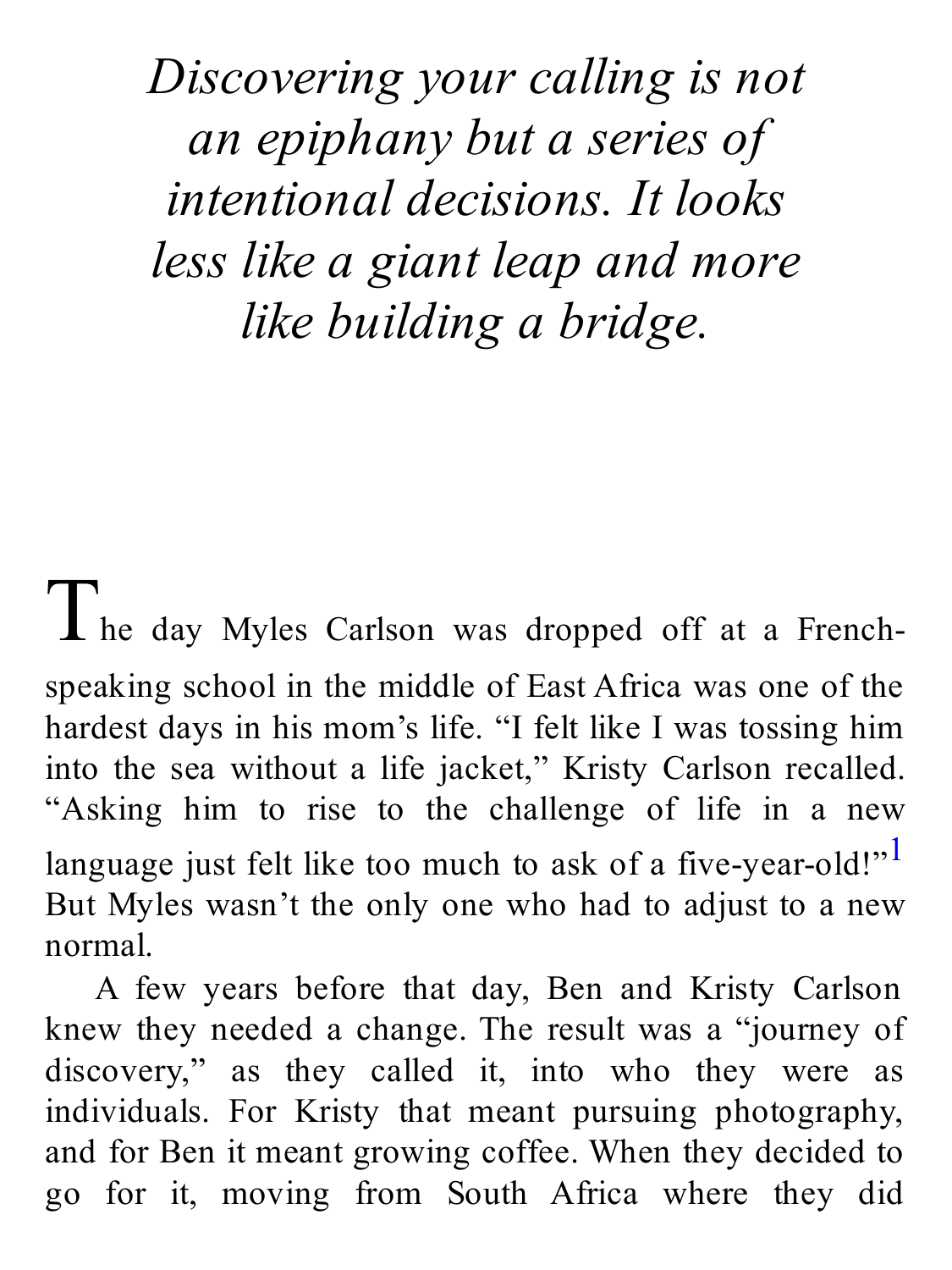leadership development and training with a Christian organization to become social entrepreneurs in Burundi, the Carlsons had no idea what to expect. They wanted to make a positive impact but didn't have a clue how to get started. Only after arriving in East Africa did they understand what would be required of them and how much bigger this move was than they imagined.

Before making the move, the family had zero exp[os](#page-254-0)ure to the French language or Burundian culture, and both those facts hit them hard when they made the transition. Kristy wrote me, saying, "Ben and I joke that we've only been in Burundi for two and a half years, but it feels like ten because of the steep learning curve involved with our move." This was not what they had intended for their family when first moving to Africa a decade ago, and they were far from prepared. So what made them take the leap? In a word: *passion*.

"I can wake up, drink and talk about coffee all day long and not get tired," Ben Carlson said in a TV interview. "When I started realizing that, I started realizing that this was what I wanted to do. This was who I wanted to be." $2$ 

Watching this interview online after a friend referred it to me, I knew I needed to hear the Carlsons' story from their own mouths. So I reached out via e-mail and heard back from Kristy a week later. She apologized for the delay but explained that life can be pretty crazy in Burundi.

Once they had decided to pursue a change, she told me, the Carlsons searched for ways to pursue their passions.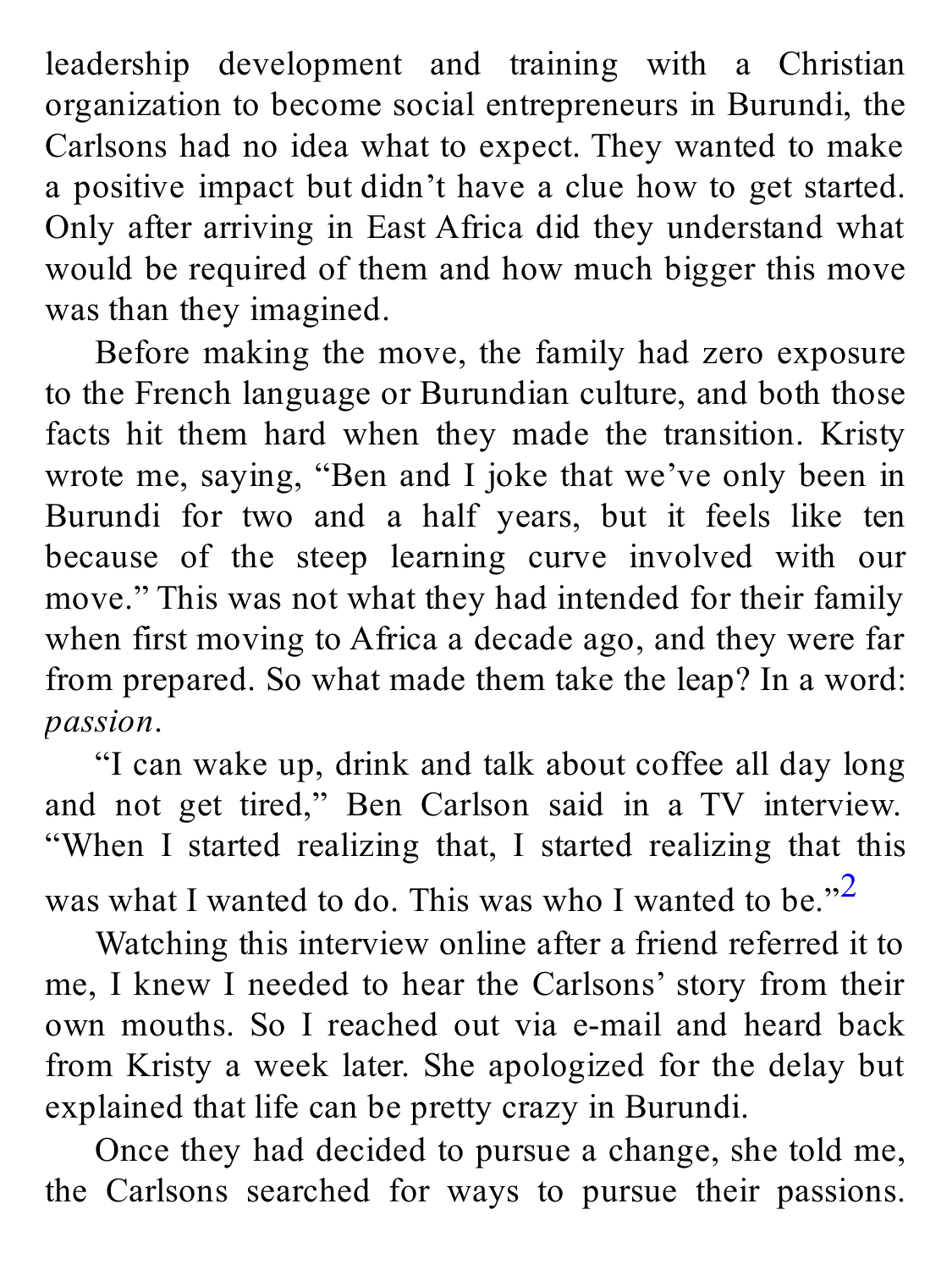"Each pursuit led to more clarity," she said, "and acted as more preparation for a larger change . . . Even aft[er](#page-254-1) we moved to Burundi, we weren't done changing. A year and a half after our move, we began our business. We did not feel that our destiny was something better or bigger than what we had been doing. Instead, we felt a desire to do work in the areas that we loved and craved a shift in those directions."

The Carlsons uprooted their family and moved to a remote part of the world because it was an opportunity to make a difference doing what they love. As it turns out, this is a great formula for moving in the direction of any calling: find what you love and what the world needs, then combine them. As Frederick Buechner wrote, "Vocation is the place where our deep gladness meets the world's deep need." $3$ 

When we think of someone pursuing a calling, we often picture a person who has it all together, someone who knows from the beginning what they were born to do. They have a plan. A person hears from God and becomes a priest. A professional athlete who grew up kicking a ball around the yard becomes a world-class soccer player. We picture someone who *just knew* what they were supposed to do with their lives and, at the right time, did it. But a calling doesn't always work like that. Sometimes, perhaps often, it is messy.

I asked Kristy how she and her husband knew this was the right decision—moving their family to one of the poorest countries in the world and starting a coffee company —and she admitted they didn't. "We were leaping," she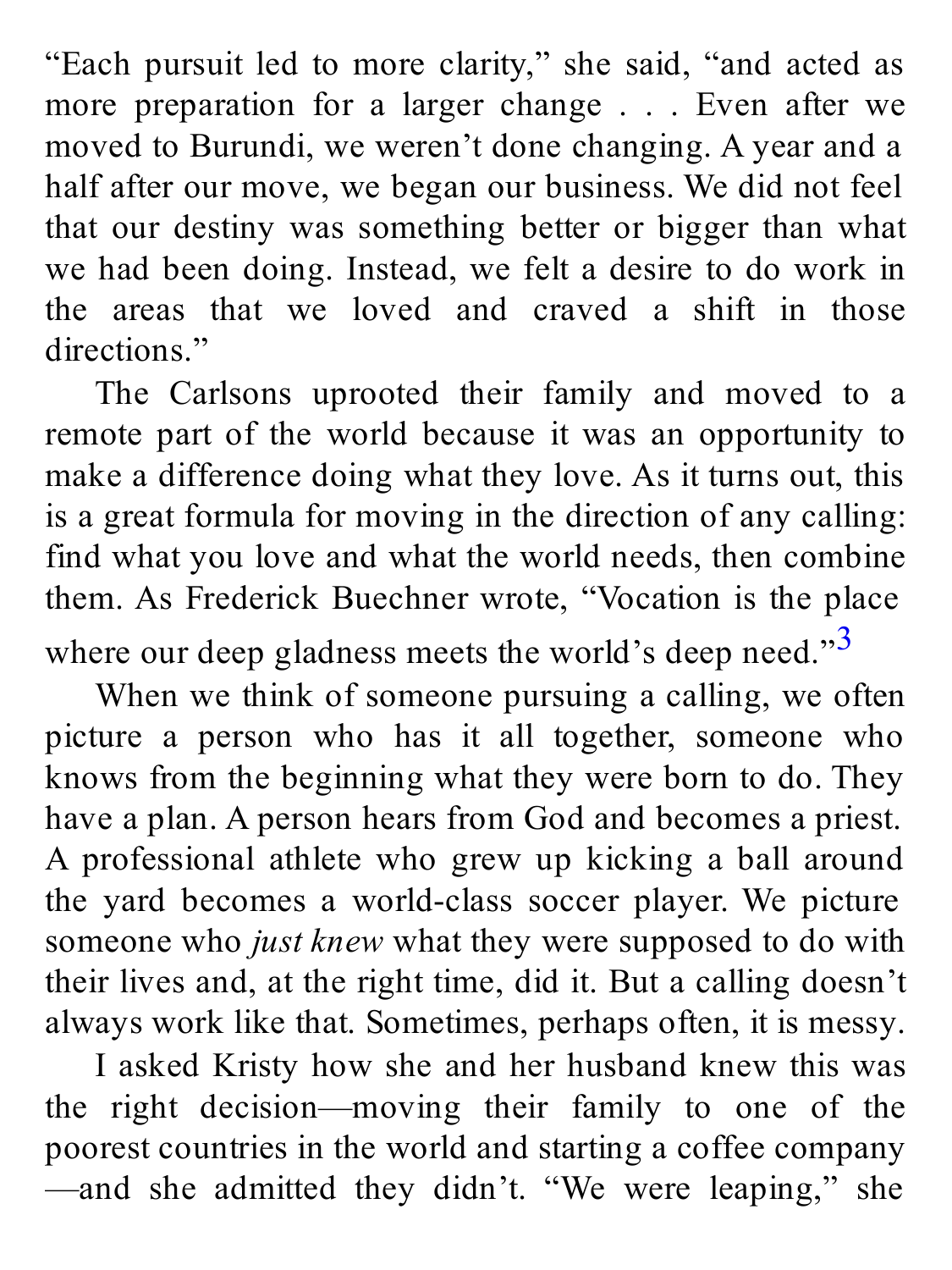said, "and it was a gangly, imperfect, headlong kind of leap at that. We felt strongly that it was time for a change, but our decision to incorporate Burundi into that change was based solely on the presence of an opportunity."

The operative word in that last sentence is *opportunity*. What the Carlsons were doing when they moved to Burundi wasn't just taking a blind leap of faith, nor was it executing a carefully crafted plan with precision. Just like the day they dropped off their son at school, it was a mix of both trust and intention.

#### The "You Just Know" Illusion

For the longest time, I believed a little lie about people who were fulfilling their purpose, and it prevented me from finding my own calling. What was it? One simple phrase: *you just know.* When we find someone doing what they love for a living, we tell ourselves a story. It's a nice piece of fiction, a familiar fairy tale, and a downright lie.

Here's how it goes. How did you know you wanted to be a fireman? What made you decide to go back to grad school? How did you know this was your calling? *I just knew.* This is what we hear from people who are too humble to admit how hard they worked or are uncomfortable with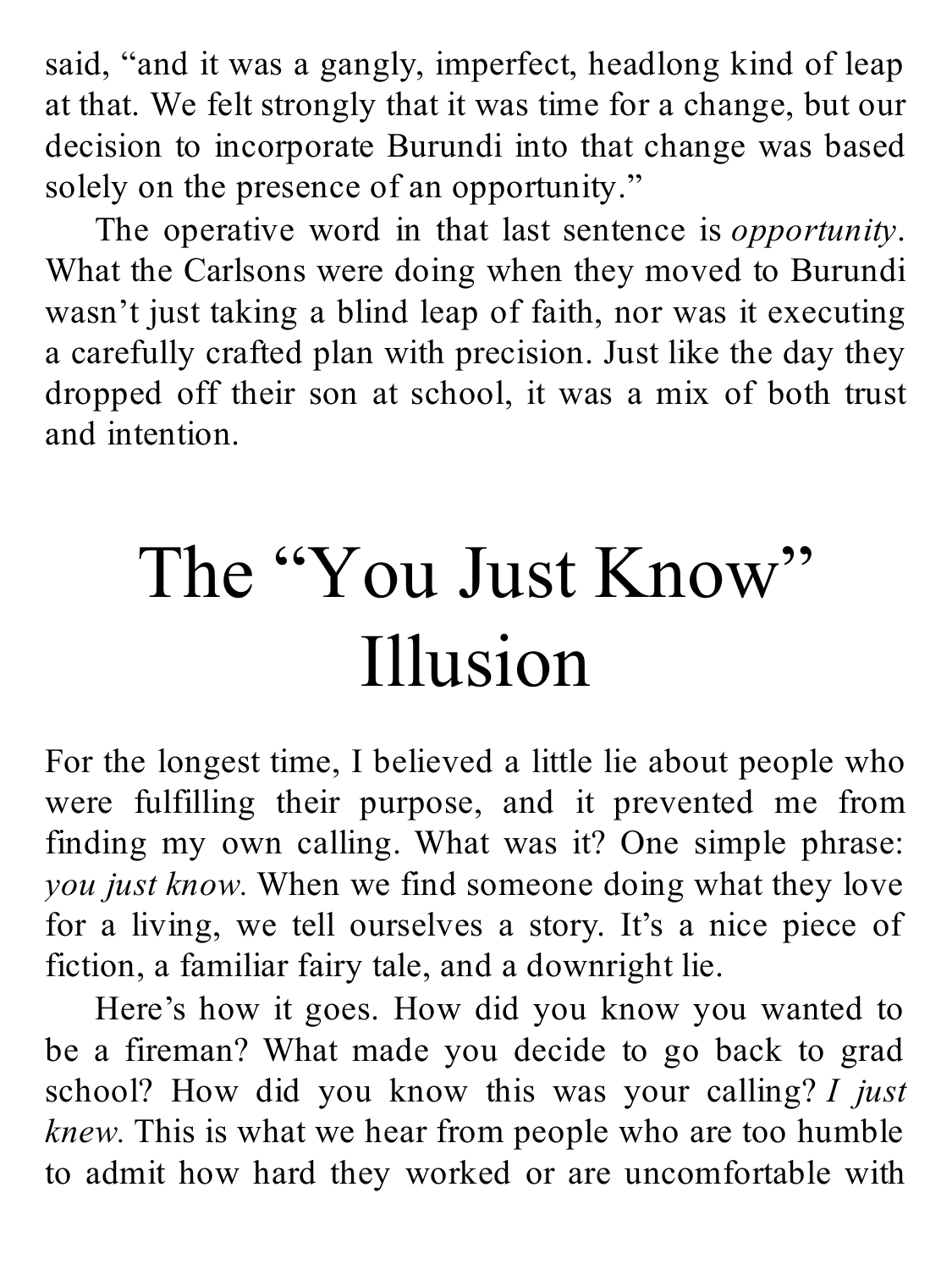acknowledging how they got lucky. It sounds like how we often describe falling in love. *You just know.* The problem is that it isn't true.

Falling in love may be a mysterious process, but it is also an intentional one. He asked you out, you said yes, you kissed on the first date even though that was something you never did, and you started seeing each other exclusively. There is a process. And every single step of the way is marked by trust. This was what Eric Miller told me, what Jody Noland emphasized, and what Ginny Phang kept saying over and over—they all had no idea what they were doing. There was no plan. But they acted anyway. They didn't just know. They chose.

Maybe some people do *just know* what they're supposed to do with their lives. Maybe they're born with a sixth sense that allows them to intuitively understand they were meant to be a seamstress or a bullfighter, that they were born to make movies or build skyscrapers. But most people, the normal people you and I encounter on a daily basis, seem to have no clue. And telling these folks "you just know" when most of us clearly do not seems cruel.

We rarely hear this side of the story in interviews and documentaries about famous people. Why is this? Maybe because it sells. Because we'd rather believe the fairy tale that says some people are just special. That way, we don't have any responsibility to act.

This lack of honesty has produced a mythology in the world of work. The myth goes like this: Your calling, if it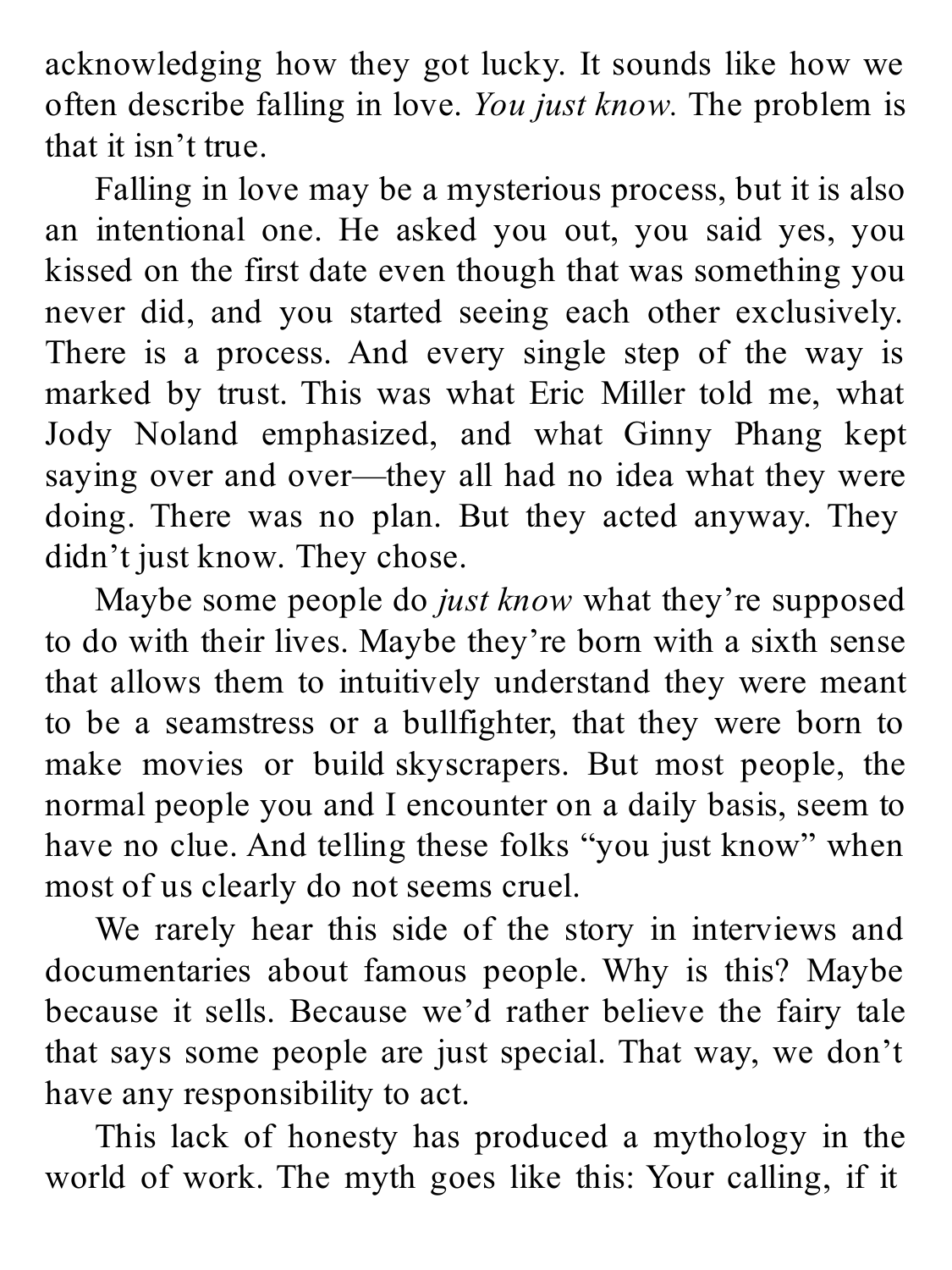comes at all, is something that arrives one day on your doorstep in a neatly wrapped package. You don't have to worry about exerting any effort or anything; it will just work out. And if it doesn't, then it wasn't meant to be. Sorry, you must be doomed to dwell in a cubicle for the rest of your life, eking out a mediocre existence. At least you can live vicariously through those fortunate few who *do* get to find their callings.

Of course, we know this isn't true. We all want to believe we have the opportunity to find a life of meaning and purpose, to do work that matters. So why does such a life seem so evasive, and why is it so rare? Because we've believed in this myth that we will *just know* when it's time to commit. And that's hardly ever the case. Commitment is costly; it *should* scare us.

When I asked the Carlsons if what they were doing was the one thing they were born to do, Kristy said, "I think that we could do a multitude of things, but starting a business in Burundi that produces amazing coffee and helps the farmers who grow it incorporates both of our strengths and passions. Being coffee producers allows us to produce coffee of the highest quality while developing lasting relationships with coffee farmers. We might not be your usual suspects, and our journey has been full of ups and downs, but it is a beautiful thing to be sitting here typing in my office and overhearing our team talk passionately about ways to improve coffee farmers' lives."

The process of finding and claiming your calling is a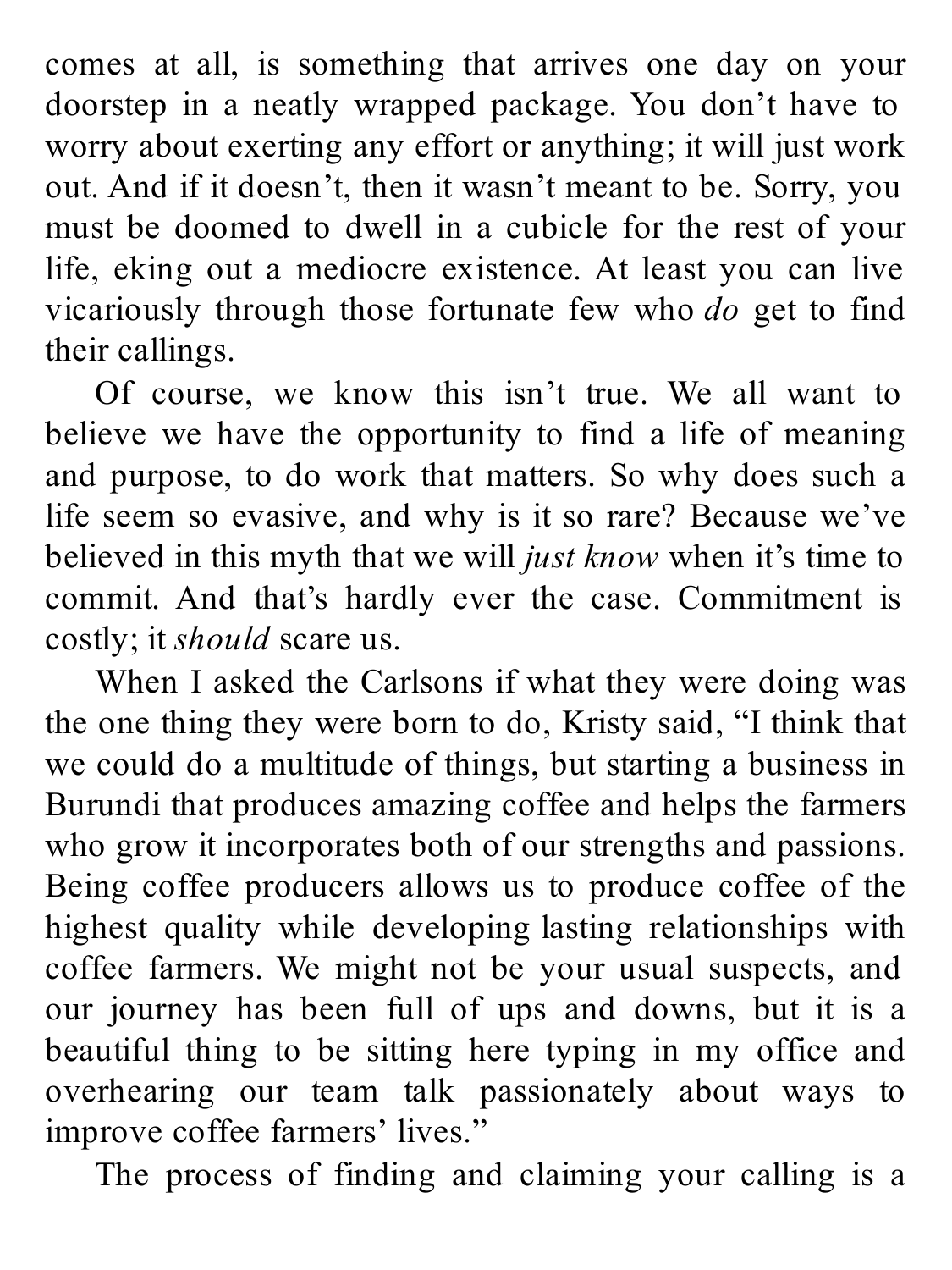journey, one that requires you to leave what you know in search of what you don't know. Yes, there's mystery to it, but the way you go about it is by putting one foot in front of the other. And when you are presented with an opportunity, you may not just know. But you will have to act. And that action is a little more complicated than we might think.

### The Prophet Who Almost Missed His Call

Three thousand years ago, four or five miles northwest of Jerusalem in the hill country of Ephraim, there was a small town called Ramah, where a man named Elkanah lived. He had two wives, one who was infertile and the other who reminded her of this constantly.

Once during a trip to the ancient city of Shiloh, the barren wife Hannah was so plagued with shame that she made a public vow. If she would become pregnant, she would give her son to the high priest, dedicating his life to religious service. Shortly after, she conceived a son and named him Samuel. As soon as he was weaned, he was sent to Shiloh to serve the priest Eli.

Samuel was a special boy, a gift to his parents who long awaited his birth and a gift to Eli who only had disobedient sons. He served the priest in the work that he did, and the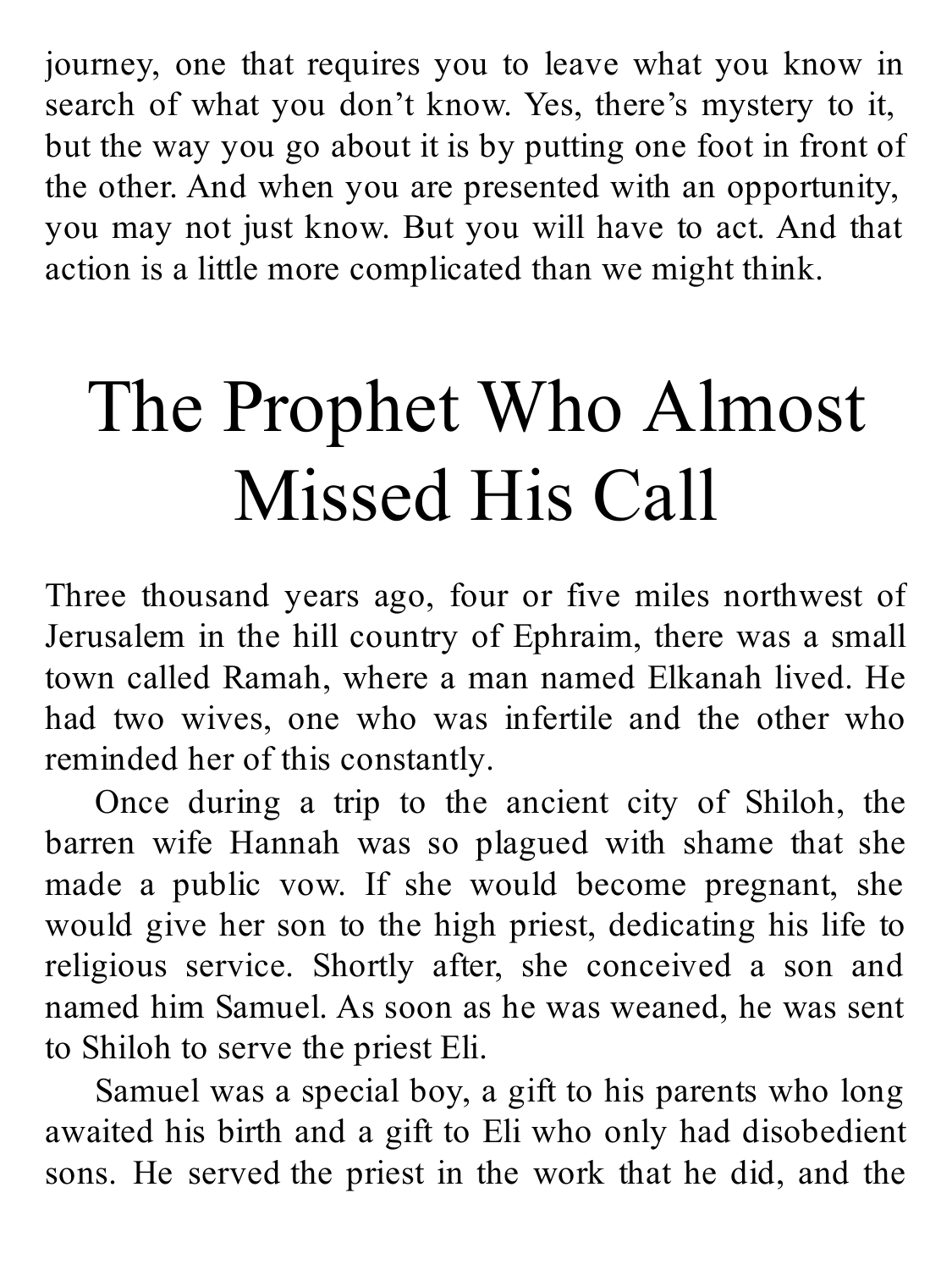older man groomed him for a promising future.

One night, after months if not years of service, Samuel awoke before dawn. Startling awake, he sat up in bed and looked around.

Nothing.

He swore he'd heard somebody whispering his name. But no one was there. Settling back into bed, the boy fell asleep only to be awakened again a few seconds later. This time, he was sure; it *was* a voice.

"Here I am!" he shouted back. No answer. Running into Eli's room, he shouted, "Here I am; you called me."

Eli rose out of bed, squinting his eyes, which were beginning to fail him.

"I did not call," he said, confused. "Go back and lie down."

Samuel was confused as well, but he did not want to argue with his master. So he returned to his room and slowly laid his head back down. He forced his eyes shut, too anxious to sleep. For what seemed like hours but in reality was only a few minutes, Samuel lay in bed. Then as his eyelids began to grow heavy, he heard it again, just as quiet as before but persistent as ever.

"Samuel "

He shot up in bed, his heart racing. He called his master again while once again rushing into Eli's room. Again, the two were equally confused.

"My son," Eli said. "I did not call. Go back and lie down."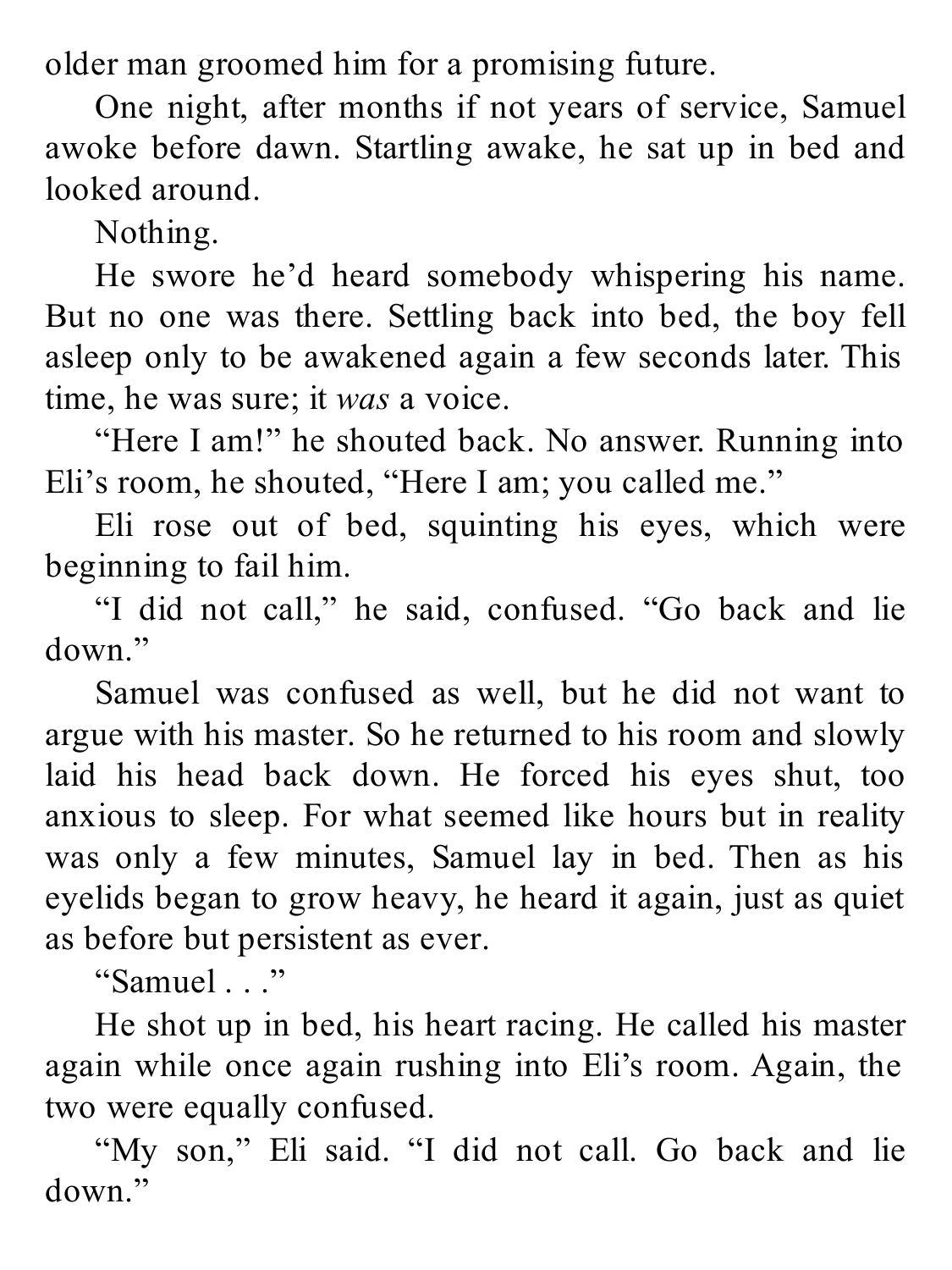But before Samuel could even put his head down on the pillow, he heard the voice again, even louder than before. He got up again and called to Eli, his voice quivering with fear.

But the master's response was different this time. He told the boy to stop calling and instead to listen, giving him six words to say. So Samuel returned to bed and listened. When he heard the call a final time, he responded:

"Speak, for your servant is listening."<sup>4</sup>

After that, his life was never the same.

How the boy heard and answered his call led to many significant events in Israel's history, including the anointing of two kings, one who became the most famous the country would ever know. Samuel was called, and he answered. But the scary part—the part we should pay attention to—is that he almost missed it.

 $\frac{1}{2}$ 

In the midst of your apprenticeship, perhaps while serving someone else's dream, you will make a discovery of your own. At first, it will come imperceptibly, like a whisper. But as you pay attention, it will greet you in forms you may not understand. It may come early in the morning or late at night, whenever you are still and the most vulnerable. Gently, it will speak to your heart, calling greatness out of you that you never knew existed.

We all hear such a call at some point, but many ignore it,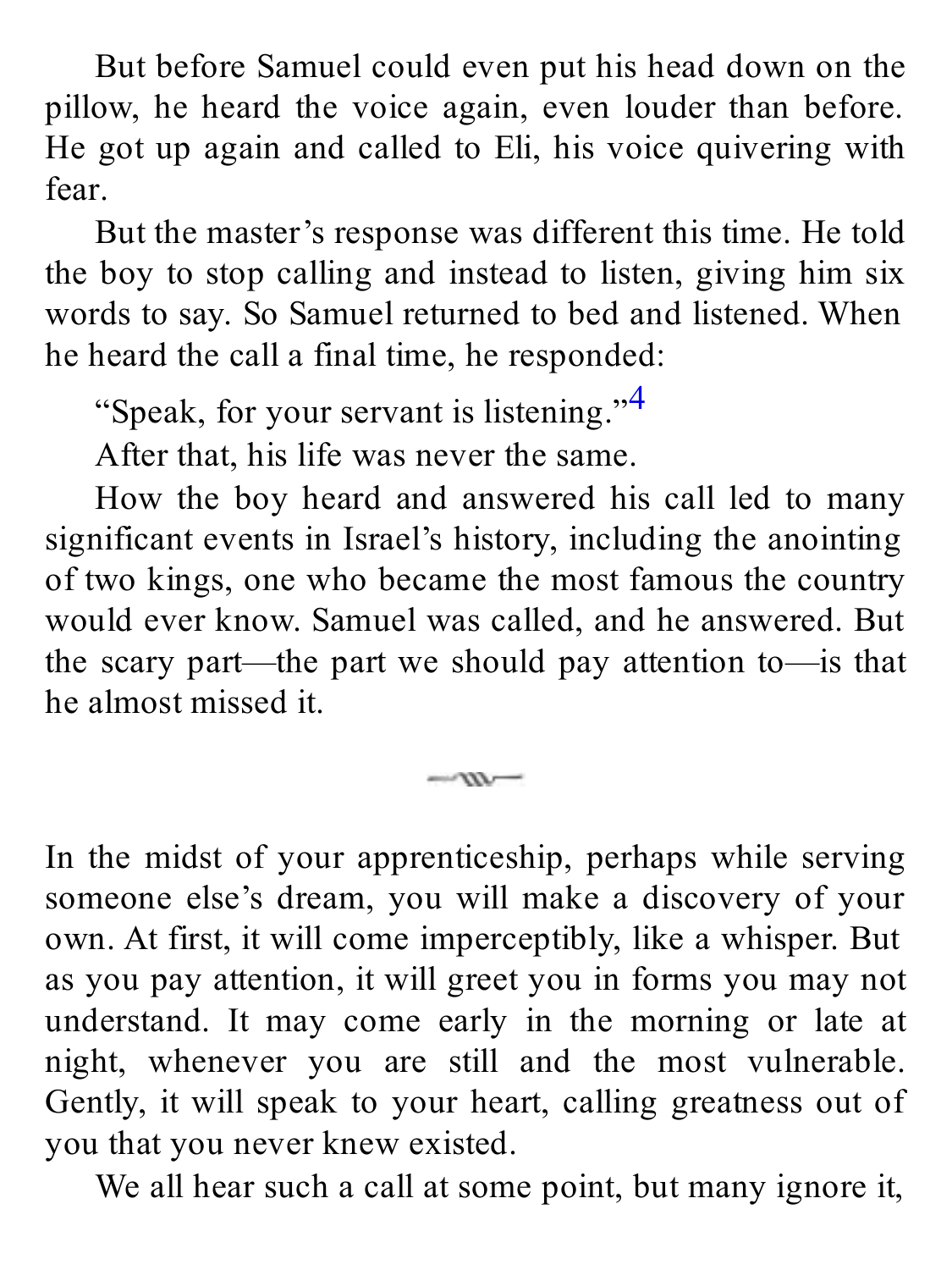discarding the voice as a dream. Some flee their calling their whole lives, avoiding that small persistent voice or staying busy enough to miss it. Many don't even take the time to listen in the first place. But the ones who do, those whose stories we remember, step out of hiding and say those six brave words: speak, for your servant is listening. It's as much an act of vulnerability as it is one of availability.

As children, we understand the world is a place that needs our gift, a place that is full of mystery and opportunity. We relish these facts. But as adults, we ignore such silly things; and for a time, it works. We go through life, focused on comfort and security and social stature, but as we continue ignoring the call that beckons our souls to awaken, we grow restless. And the voice grows louder until one day it is unbearable.

The story of Samuel is not a case for how calling comes —that voice sounds different to every ear. The point is that sometimes, we have to learn how to hear in the first place. If calling didn't come naturally to a young boy in ancient Israel, how much less will it come in today's busy world full of noise and interruption? We must listen. But we must also act. For the young boy who became a prophet, it was a trialand-error process. He got the call wrong three times before he got it right.

It would be easy to hear this story and make the mistake of thinking calling starts with an epiphany. It doesn't. In fact, clarity of calling comes more through a series of deliberate decisions than it does through any sudden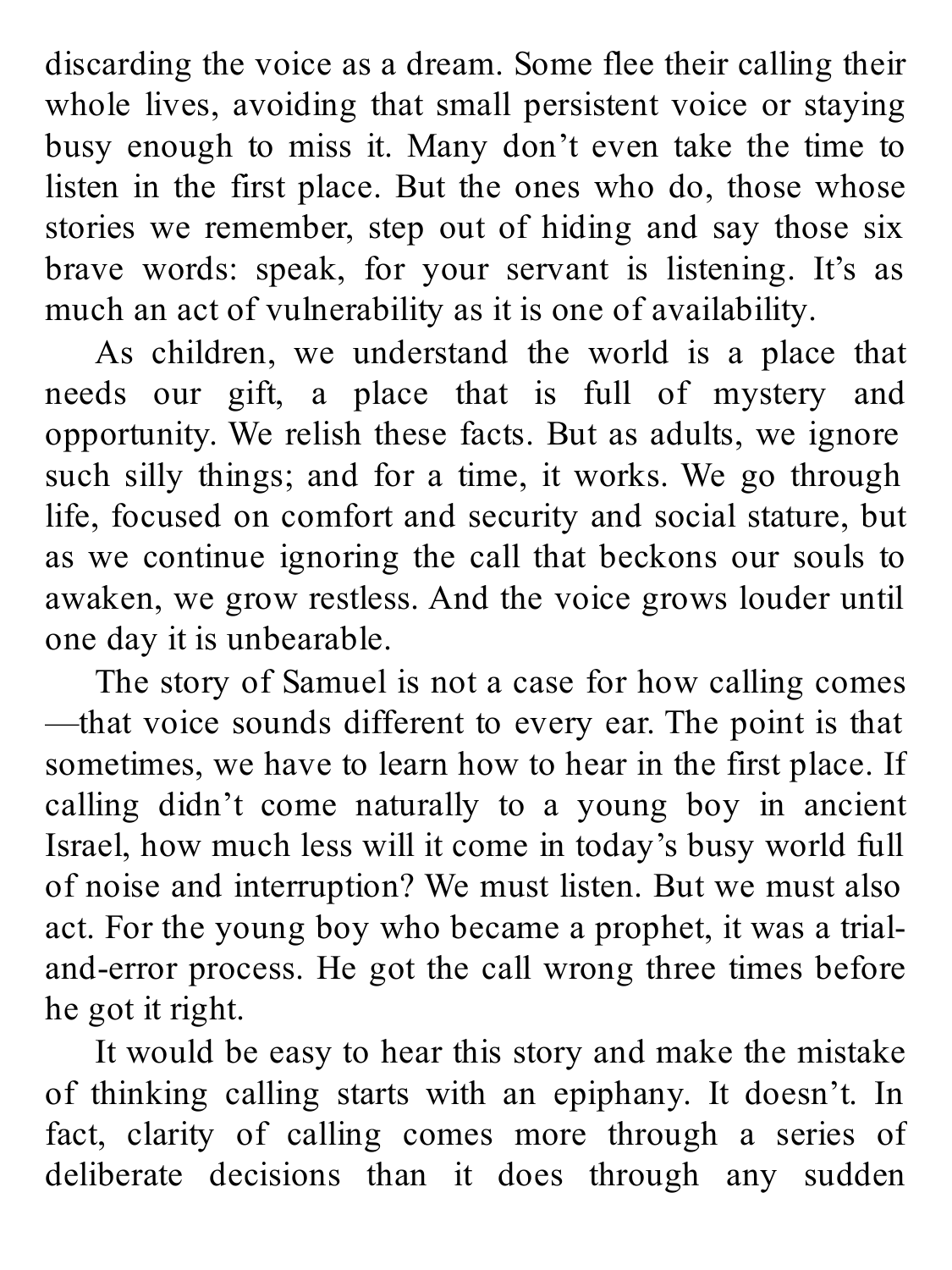revelation. Looking at the story of Samuel, we see a boy going through his usual routine when he is interrupted by a strange incident that sets his life on a new course. This is how calling happens: not as a lightning bolt, but as a gentle, consistent prodding that won't leave you alone until you act. That you respond to the call, not how, is what makes it extraordinary.

In Samuel's case, he had a transcendent encounter, but at the time it felt ordinary. First, he misunderstood it. Then he asked for guidance—somewhat unwittingly, because he thought his master was calling him. Finally, he recognized the voice and submitted to it. It took some failure to get there, but he just took it one step at a time. When it comes to a call, that's all we can do. We can't control where or when it comes, but we can control who we are in those moments.

My own experience of discovering what I was meant to do was both powerful and ordinary. My friend Paul asked me what my dream was, and when I told him I didn't know, he said, "Really? I would've thought your dream was to be a writer."

"Yeah," I said. "I guess you're right. I'd like to be a writer—someday."

"Jeff," he said, looking me in the eyes, "you don't have to want to be a writer. You *are* a writer. You just need to write."

After that conversation, I began to write like never before. Every day at five a.m. for a year, I got up and wrote a few hundred words before sunrise. Without fail, I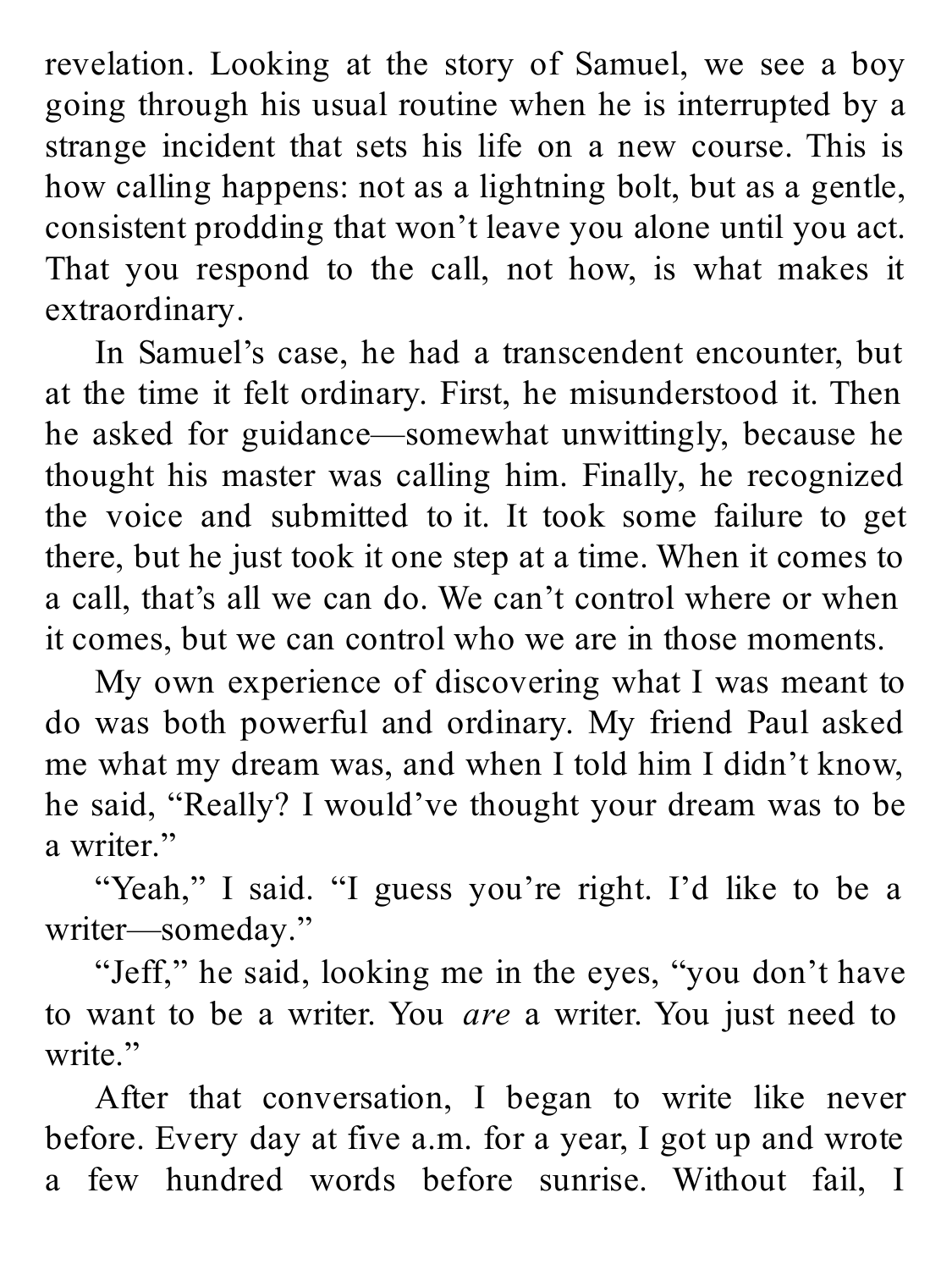practiced. Why? Because I finally understood who I was. And once I grasped my identity, the activity followed.

Samuel didn't know God was speaking to him until his mentor Eli helped him understand what was happening. The boy, according to the story, was hearing from God and still needed help. The epiphany was not enough. The same was true for me with my conversation with Paul. Often our lives are speaking to us in extraordinary ways, but we lack the ability to hear or interpret the message. Understanding the signs, even hearing the actual call, can only take you so far. What must come next is a decision. And here is the point: finding your calling, as mysterious as it seems, is not only a mystical process; it is intensely practical. You either act on what you know, or you miss your moment.

# The Stages of Discovery

Any great discovery, especially that of your life's work, is never a single moment. In fact, epiphany is an evolutionary process; it happens in stages.

First, you hear the call. It may sound different to each person, but it comes to us all. How we hear and respond to it is what matters. Sadly, many people never recognize the voice summoning them to greatness. Like Samuel, they hear something but aren't quite sure what to make of it. And without the aid of a mentor or guide, they're left to make sense of it on their own, which means they may get it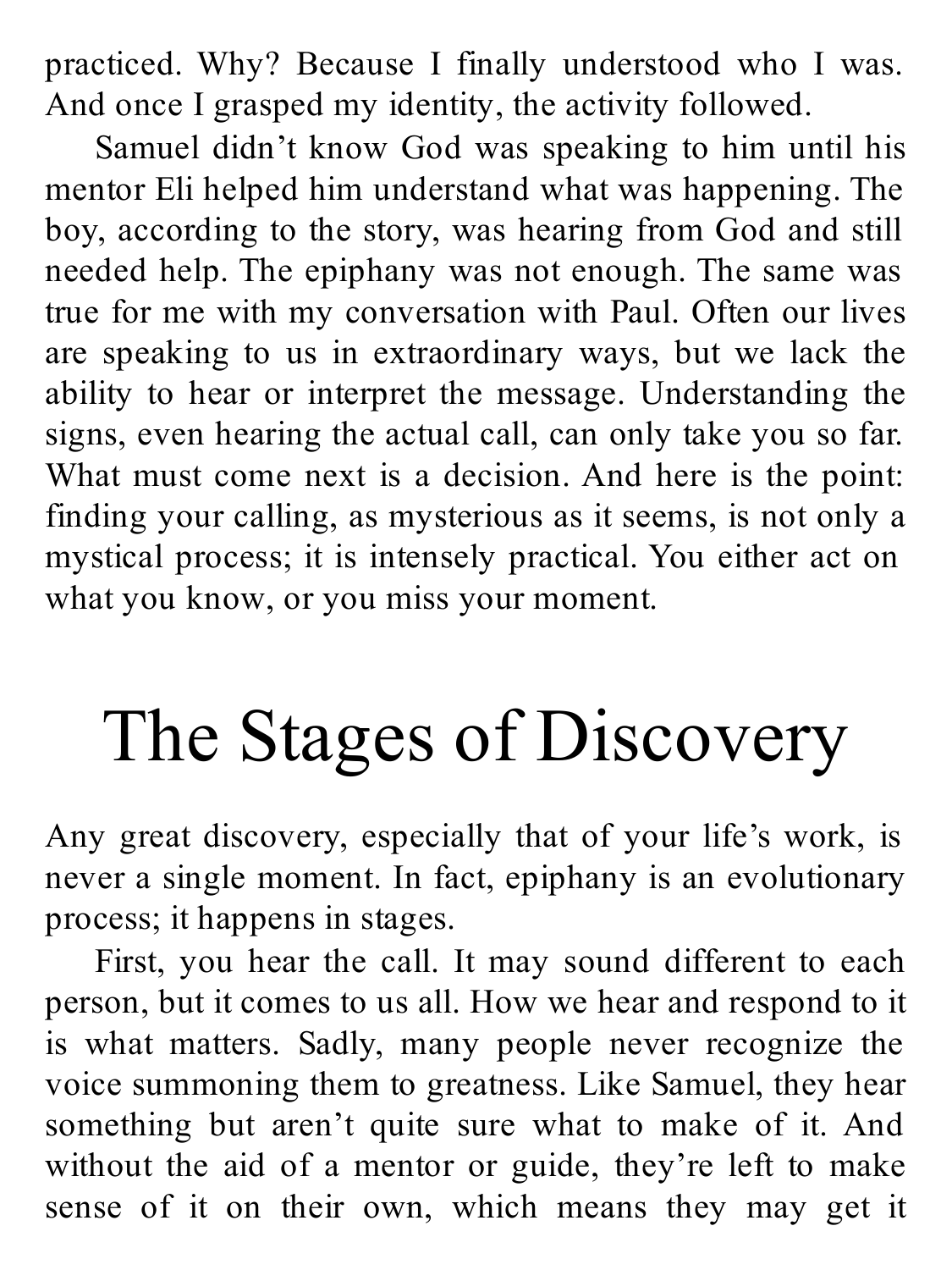wrong.

This is why apprenticeship is so important. Often, discovering what you're meant to do with your life doesn't happen until you have spent significant time serving someone else's dream. We learn what a calling looks like from mentors and predecessors before we can even begin to trust our own voice of calling. Only after you've put yourself in the shop of a master craftsman can you understand what your craft requires. Humility is a prerequisite for epiphany. Without it, your dream will be short-lived and self-centered.

Second, you respond. Mere words will not suffice—you must act. A true response to a call requires effort; you have to do something. In Samuel's case, he repeatedly got out of bed, going to see what his teacher wanted, in spite of the priest's protests that he was not calling him. What Samuel lacked in astuteness, he made up for with persistence. Apparently, that's all it takes. A little tenacity will get you to your calling.

Third, you begin to believe. This is the paradox of vocation. We think that passion comes first, that our desire is primary; but if we are truly called, the work always comes before we are ready. We will have to act in spite of feeling unprepared. "The gifts do not precede the call," someone once told me. And as we step into our life's work, we discover that we have been preparing for this our whole lives, even though in that very moment we feel insufficient. This is how you know you're called at all—the experience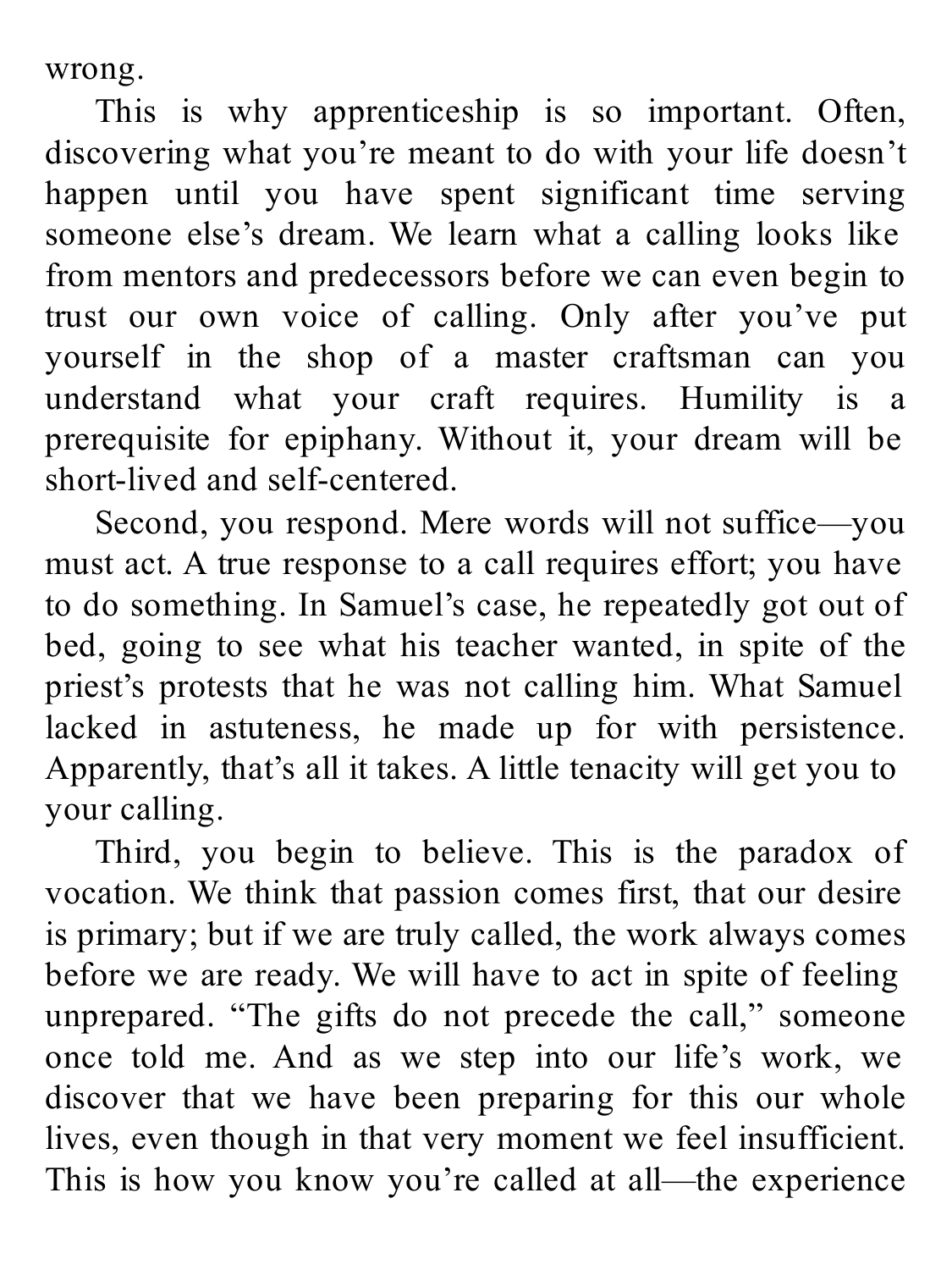compels you to grow, to change.

A calling, though mysterious at times, requires a practical response. The way we make our way from dream to reality is through small intentional steps. Decisions reveal opportunity.

Samuel was more prepared than he realized. He had already moved and was living with a holy man, poised for epiphany. And quite by accident, he had done several things to make himself ready for the call, including finding a mentor. Of course, it wasn't his choice—his parents had done that for him—but in a way, that's the point. You will inherit opportunities that you didn't earn [on](#page-254-2) your own, and if you are paying attention, you will recognize them for what they are—chances to hear the call.

The Carlsons' move to South Africa provided a similar setup for the call to Burundi. They didn't know this ahead of time, but that's the beauty. A calling takes everything you've done up to a certain point and turns it into preparation. Ben and Kristy were available, so when the opportunity arrived, they took it. For Ginny Phang, there was a nagging feeling in her gut that told her to not have the abortion. That was her setup. She didn't know where it came from or why it was there; she just knew she had to trust that feeling. "Even though my head did not know how to make it work . . . my heart felt so right," she said.<sup>5</sup>

Answering a call will sometimes feel that way. It won't make sense and may even open you up to rejection and criticism, but in your heart you will know it's right. How?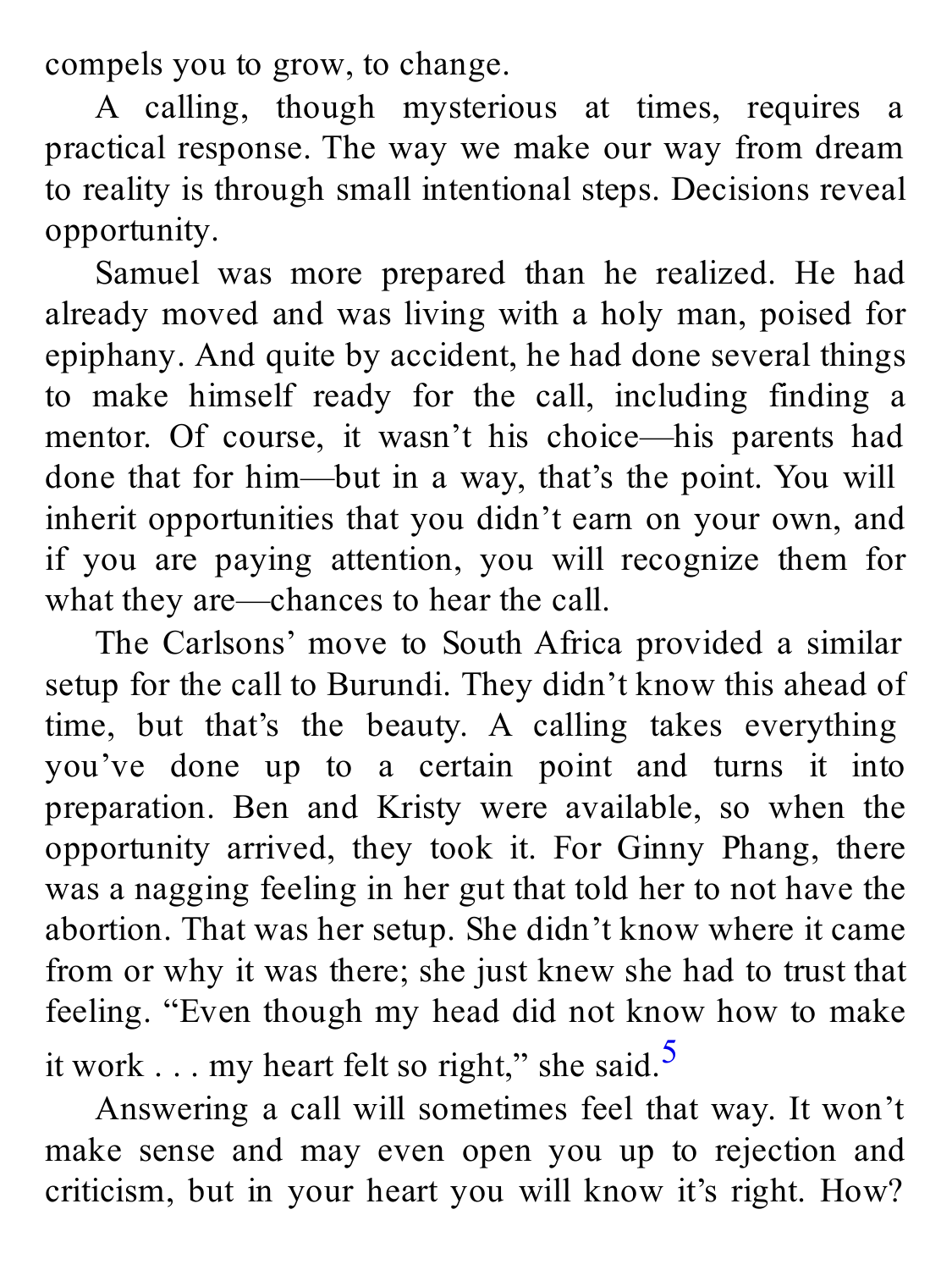There will be confirmation. You will take a step, and things will happen. Opportunities will reveal themselves. Through the words of others and even in the pit of your stomach, you will know this is the path to take—not because it is easy or safe, but because it is right.

This doesn't mean a calling is just an emotion, but feelings play a part in the process, and there comes a point when you can trust them. How do you know? You prepare. You put yourself in a place where you can hear the call, you have someone to help you discern the message, and then you make yourself available to act.

Feelings by themselves aren't entirely reliable, but we can test them against the wisdom of others. We can find a mentor, as Samuel did. We can put ourselves in a position of preparation, as the Carlsons did. Never were they guaranteed success, and rarely did they know what was coming next, but each step wasn't as final as it felt. Every decision opened up a new opportunity.

You might be thinking by now that your life is beginning to move in a direction. There may be momentum building behind your dream, and even the idea of a calling is starting to crystallize. Or maybe you feel as lost as ever. Regardless, remember this is still the beginning. Every step will reveal new choices to make.

Take time to look back at all you've experienced, and listen to what your life is saying. Invite mentors into your life to help you discern the call. This is the perfect opportunity to identify a thread, some common theme that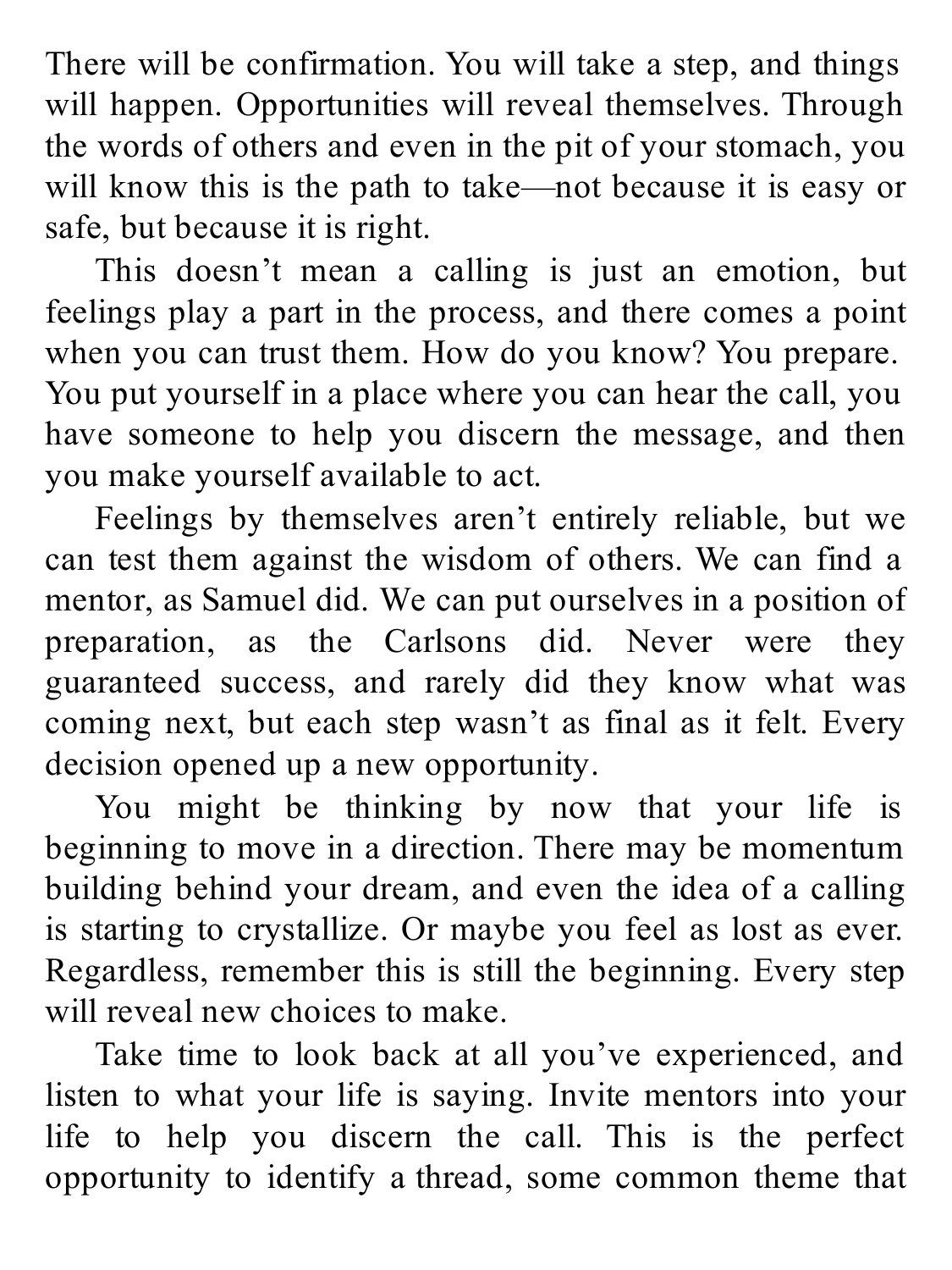ties everything together. As you begin to see the patterns, don't move too quickly. Just take one step at a time, trusting that opportunities will open at the right time.

#### The Worst Mistake You Can Make

My freshman year of college, I had a crush on a girl named Lane. With curly hair and a sweet smile, Lane was cute. She was also two years older than me. Since I had just broken up with my girlfriend, I was eager to get back in the game of dating, and Lane seemed to be the perfect girl.

When I told my friends I was going to ask her out, they asked how I was going to do it.

"I thought I'd just call her," I said.

"What?!" my friend Doug exclaimed. He was always the romantic. "Jeff, are you kidding me? You've got to sweep this girl off her feet. Go big or go home, man."

So I did what any college male with a guitar in the corner of his dorm room would do: I wrote Lane a song. At ninety seconds of pure lyrical delight, it was the essence of romance and took me only a few days to write.

One Saturday afternoon, I picked up the phone and called Lane's number. Three rings, and then a click.

"Hello?" a voice answered. It was her.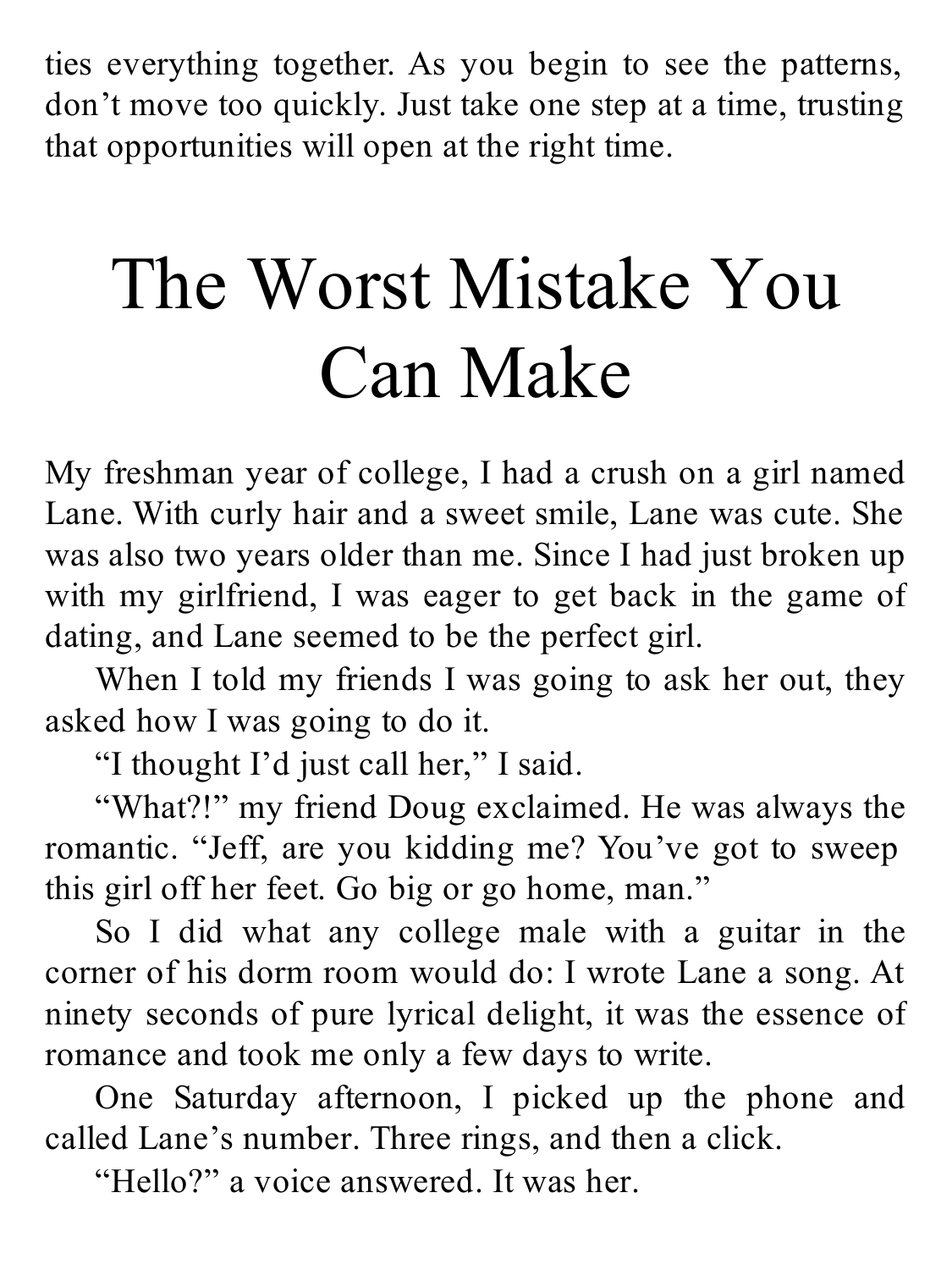I slammed the phone against the receiver, grabbed my guitar, and stepped outside, shutting the door behind me. Because now I knew. Lane was home. Racing across campus with guitar strap slung over my shoulder, I ran to her dorm. Catching my breath in the lobby, I waited for someone to let me in, then walked straight to her door and knocked.

The door opened. And I stepped into a room full of people.

About half a dozen people were sitting around Lane's living room, chatting as college students tend to do on a Saturday afternoon. As soon as I entered the room, they all turned to me. Lane smiled nervously and looked at me. I didn't say a word.

Swinging the guitar from behind my back, I pulled it up to my chest and began to play. For the next one and a half minutes, I serenaded Lane, trying my best to ignore the onlookers. The song finished with the on-key line: "Will you go to the dance with me?" When I resolved with that final strum of the C chord, I looked at Lane, waiting for her answer.

She looked at me. I looked back at her. And everyone else looked at us.

And I waited.

Taking a deep breath, I grinned at her with fake confidence. This was the moment I had been waiting for, what I had been working up to for weeks now. I had, as my friends suggested, gone big, laying all my cards on the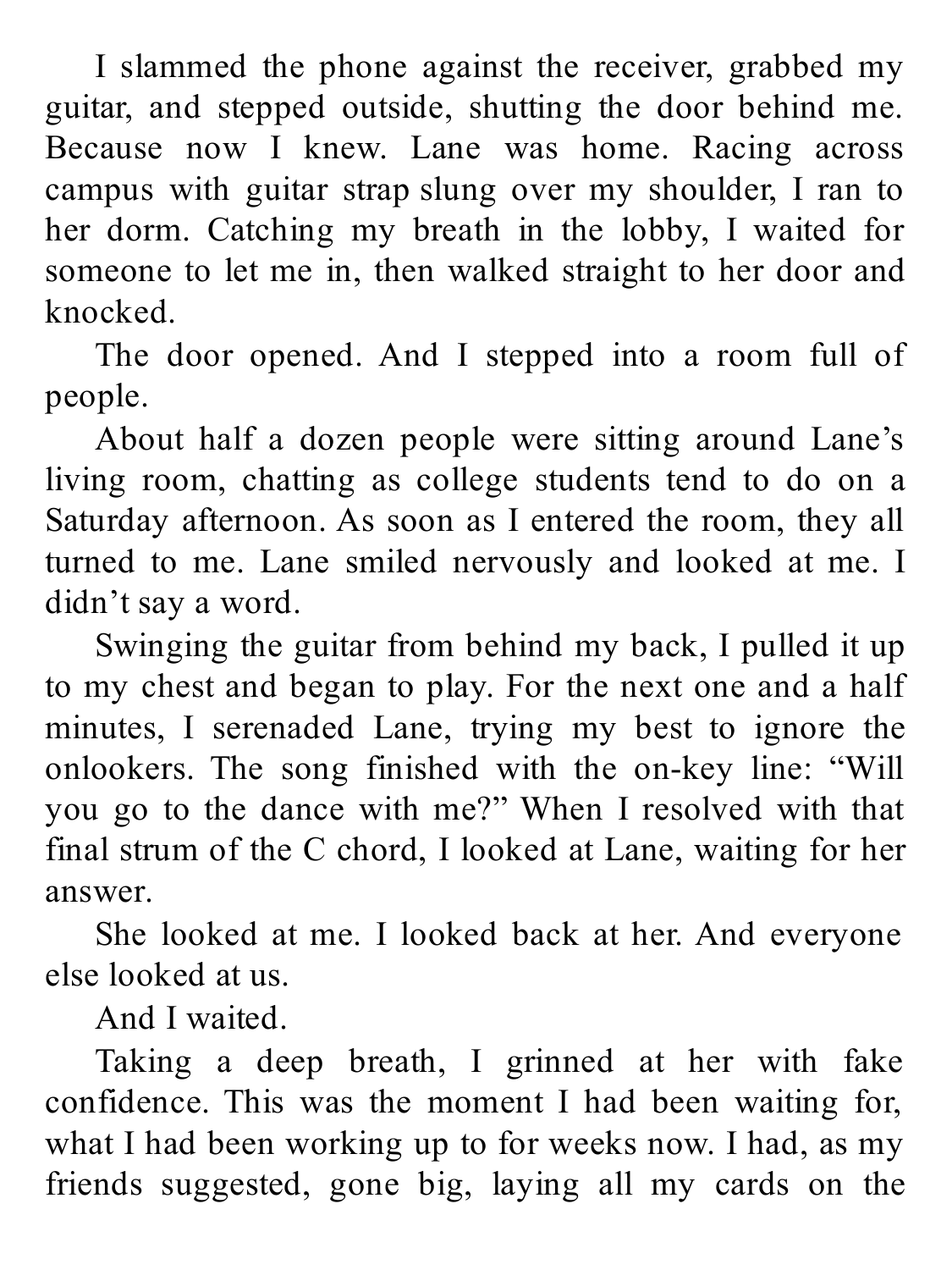table. Now it was up to her.

Lane opened her mouth and let out two soul-crushing words: " $I$  can't."

My head dropped in defeat.

"I'm sorry."

Shoulders slumped, I nodded, pretending to understand. But then I did something even worse: I didn't leave. Instead of excusing myself, I sat down in the middle of the room and tried to blend in. As if somehow that would be less embarrassing than just playing a song in front of a bunch of people, getting rejected by a girl, and then leaving.

I attempted to join the conversations, only to be greeted by looks of curiosity. But I played it cool: *What, that? That thing I just did? Oh, I do that every Saturday. In fact, I have three more gigs lined up today! This is just another stop on the College Dormitory Rejection Tour.*

Unable to bear the awkwardness any longer, I finally got up, walked across the room, and excused myself. Lane rushed to the door to see me out, walking with me through the hallway. "Well, thanks for my song!" she said sweetly.

Through gritted teeth, I mustered in the most sarcastic voice possible, "Oh, my *pleasure*. I aim to entertain." And I left.

After that incident, it would be a long time before I would ever do something so audacious for a girl again. But looking back now, I understand how it happened the way it did. Why did Lane shut me down? Probably because I had uttered a total of one hundred words to her in the previous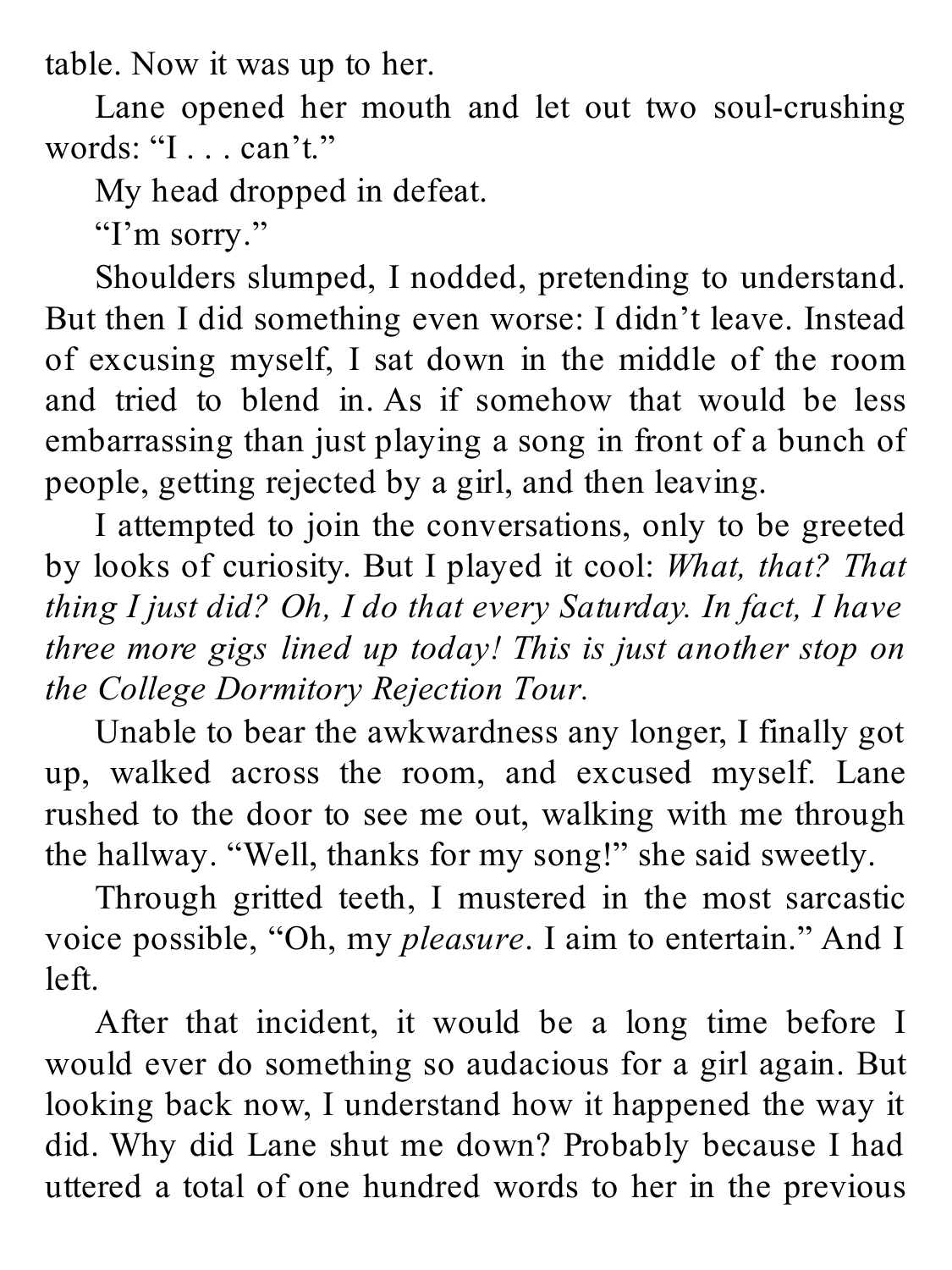year we had known each other. In my mind, I had built up the fantasy of a relationship without ever sharing the vision with her.

I think we do the same thing with our dreams. First, we flirt with them from afar. Then we fantasize, imagining what life will be like when we are united with what we love, without ever doing any real work. We wait, building up courage, and save all our passion for the big day when we will abandon everything and go for it. And finally, we take the leap.

Sometimes, though, we don't make it to the other side. We fall on our faces. Doing our best to pick ourselves up, we dust ourselves off and try again. But if this happens enough, we begin to tell ourselves a familiar story. We remind ourselves that the world is a cold, cruel place, and maybe there's no room in it for *my dream*. We get disillusioned and make the worst mistake you can make with a calling: we save all our energy for the leap instead of building a bridge.

The problem with how we chase our passions is that reality doesn't always conform to how things appear in our minds. Lane said no because she didn't know me. And as much as I would have liked to think differently, I didn't really know her. Relationships take time, as do dreams. They're full of routines and unexciting work that make them unfit for a movie script but appropriate for real life. For nearly a decade, I did this with my passion. I dreamed of it, talked about it, even made "plans" for when luck would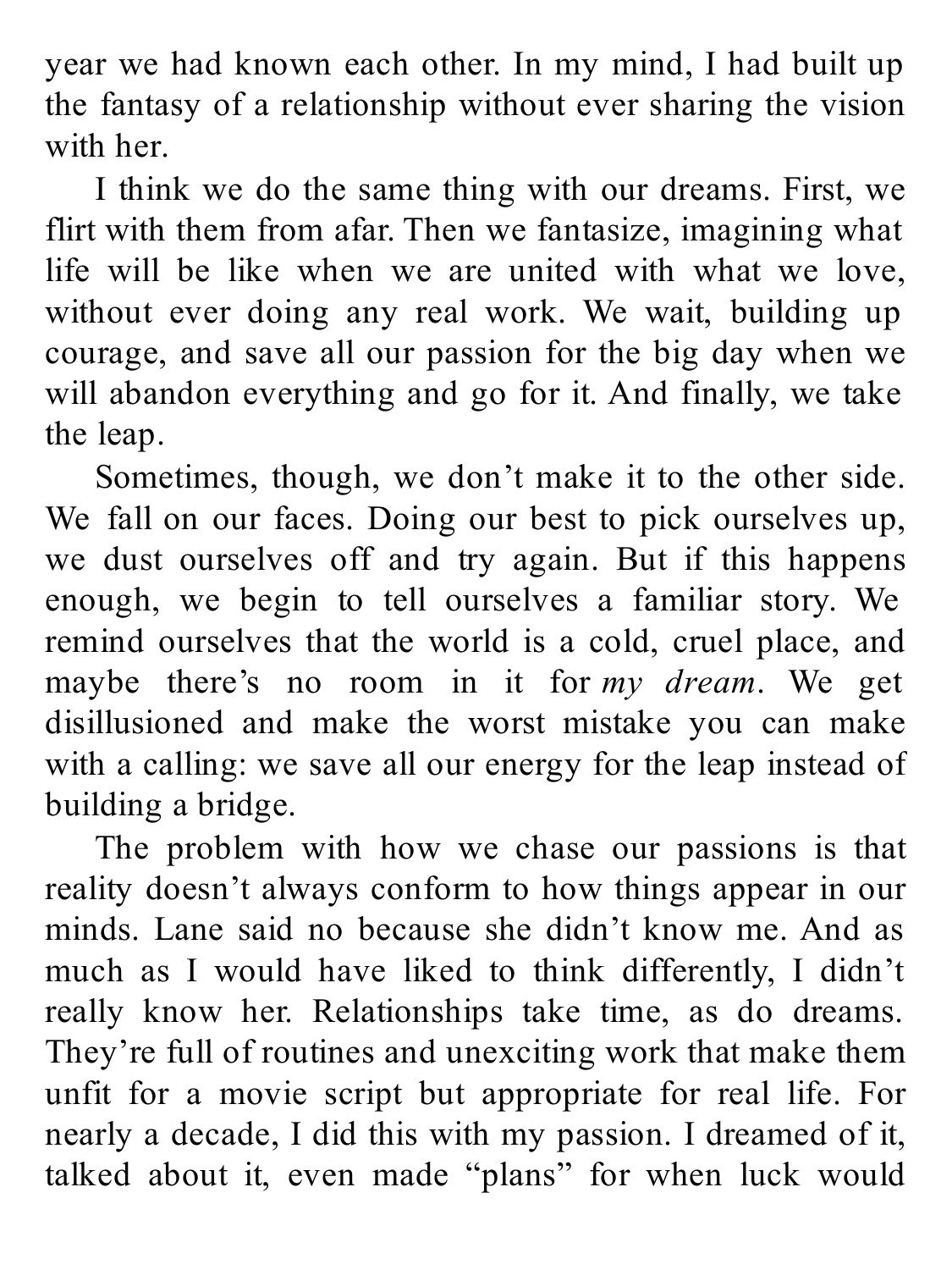come my way and I'd be able to do what I love for a living. All along, though, I was kidding myself, believing the myth of the leap, which was the very thing holding me back from my dream.

#### The Truth About the Leap

In the 1930s, Belgian settlers started planting coffee [in](#page-254-3) Burundi. For decades, the country was used to produce nothing more than commodity coffee, its natural resources neglected and depleted.<sup>6</sup> Although it contained a vast supply of rich resources, Burundi's coffee was overlooked. That is, until recently.

If you take a look at a chart of the world's poorest countries, you will see Burundi almost at the top of the list, with the second lowest GDP in the world.<sup>7</sup> Farmers in Burundi plant all kinds of crops—bananas, cassava, and beans—but coffee is one of their only cash crops, accounting for 80 percent of the country's export revenues. More than half the population makes its living from coffee. $8$ Coffee pays for farmers' school fees for their kids, medical bills for their families, and whatever food they can't grow themselves. In Burundi, coffee is a matter of life and death.

Apparently, when grown and roasted just right, Burundian coffee is a drinking experience unlike no other African bean. Due to poor distribution, however, much of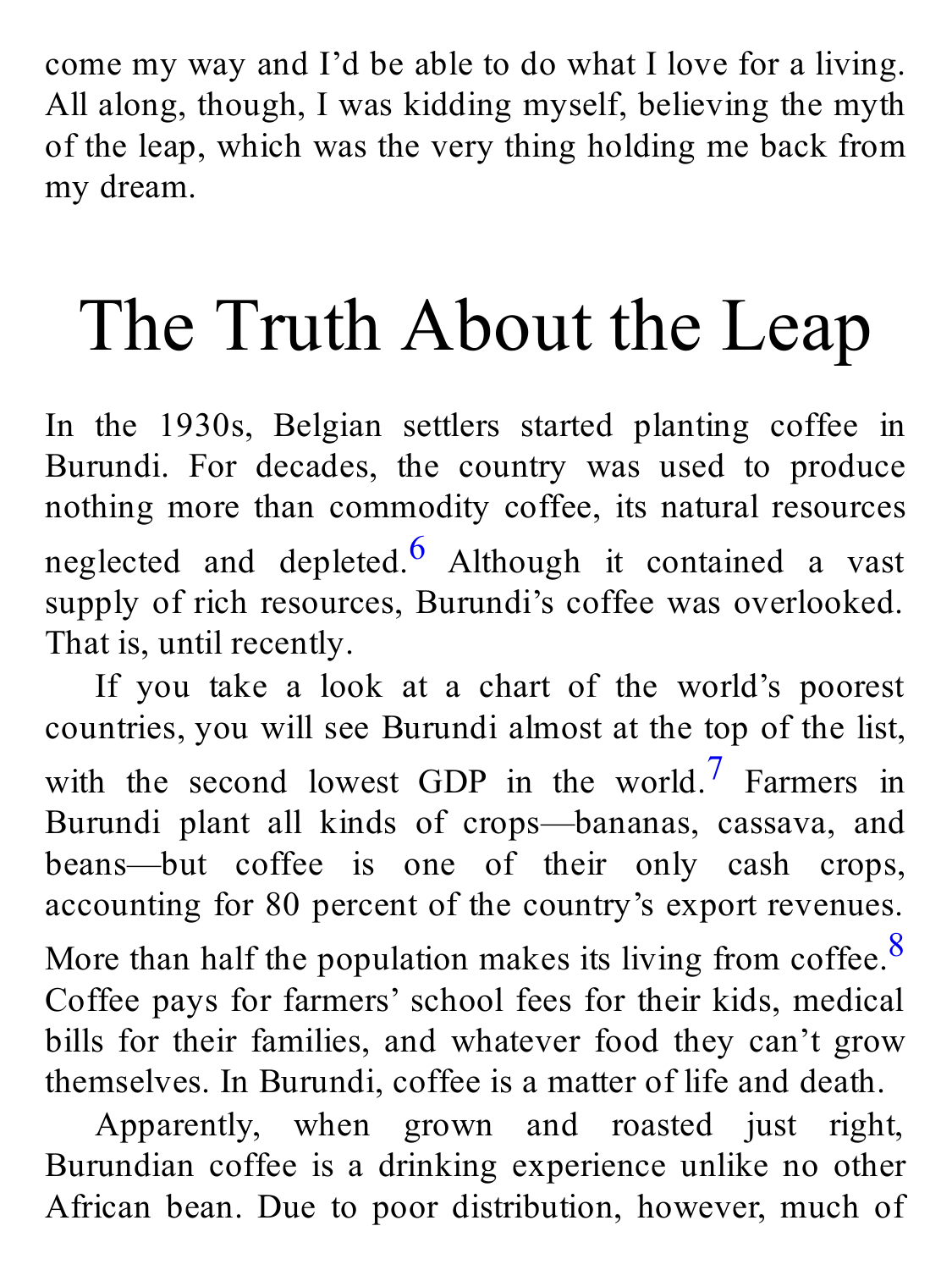the coffee-[dri](#page-255-0)nking world has been missing out on this. Burundian coffee doesn't get the attention it deserves, and Ben and Kristy Carlson intend to change that. For them, coffee is not just a passion to be pursued. It's a chance to make a difference in the lives of a community, if not an entire country. They started with a washing station for the coffee, but as time went on, they formalized the project.

The birth of Long Miles Coffee Project was not only a way for Ben and Kristy to get involved in the coffee business; it was an opportunity to offer hope. Nearly twothirds of the Burundi population lives at or below the poverty line, and due to a lack of infrastructure, middlemen take most of the revenues from coffee production.  $\frac{10}{10}$  The goal of the project is to improve the lives of local farmers through direct trade, helping them get better wages.

These farmers are not some far-off cause to which the Carlsons send money every month. They are their neighbors. They see these people every day; their kids play together. Because they work in one of the poorest countries on the planet, it's important to them to not only understand the people they're trying to help, but to experience life with them.

When they first entertained moving to Burundi, Ben and Kristy couldn't comprehend the implications of their dream and never would have anticipated all the battles they would face while building a business in the developing world. But they knew they had to find a way, and that determination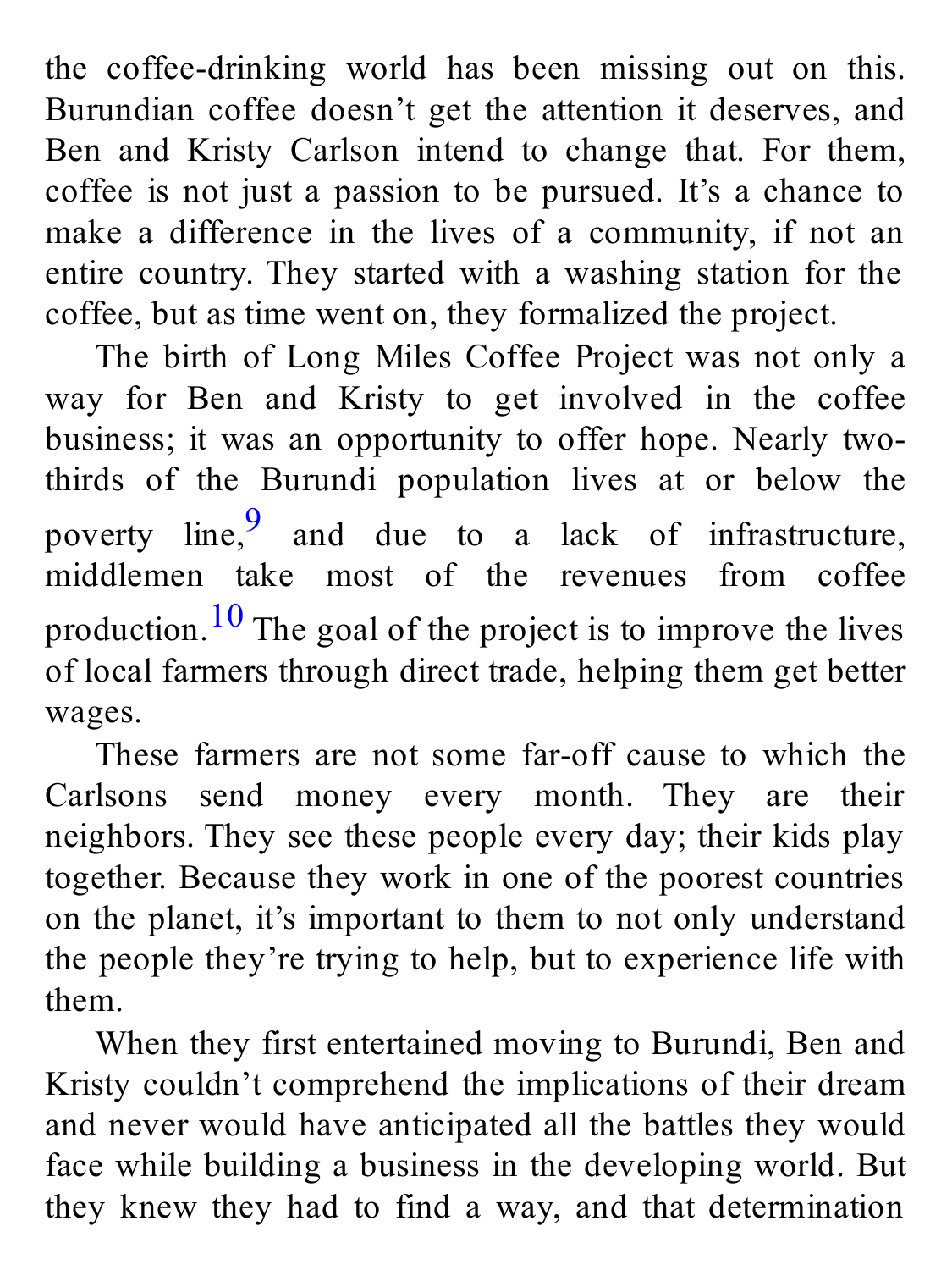led to wisdom. They studied and planned and prayed, and when they didn't know what to do, they took a leap. But in that "leap," there is a lot to unpack.

The Carlsons didn't just decide to move anywhere. They researched the industry and found an opportunity to help producers get high-quality coffee to an exploding global market. $11$  And they made their move on far less of a whim than we might think, spending a decade in South Africa before making the transition. Sure, it was still an adjustment to learn French and acclimate to another culture, but calling it a "leap" isn't quite right. If anything, they built a bridge.

Ben and Kristy were able to do all this because they understood the *why* behind what they were doing. They had a reason that went beyond themselves and their own comfort. This wasn't just about them—it was about the difference they wanted to make. So when doubt crept into their minds, they didn't get stuck or stop. They found a way. Instead of waiting for the perfect path to be revealed, they saw an opportunity and took it. They started, knowing that flexibility would be essential—but they also weren't foolish in how they made the transition.

Even now, two and a half years later, there are challenges and cultural differences that frustrate them. Realizing the purpose behind the work they do, though, and that they're a part of something bigger than themselves, has made it worth all the trouble. They didn't take a leap; they built a bridge. And the beauty of a bridge is you don't have to see too far ahead in order to get to the other side. You just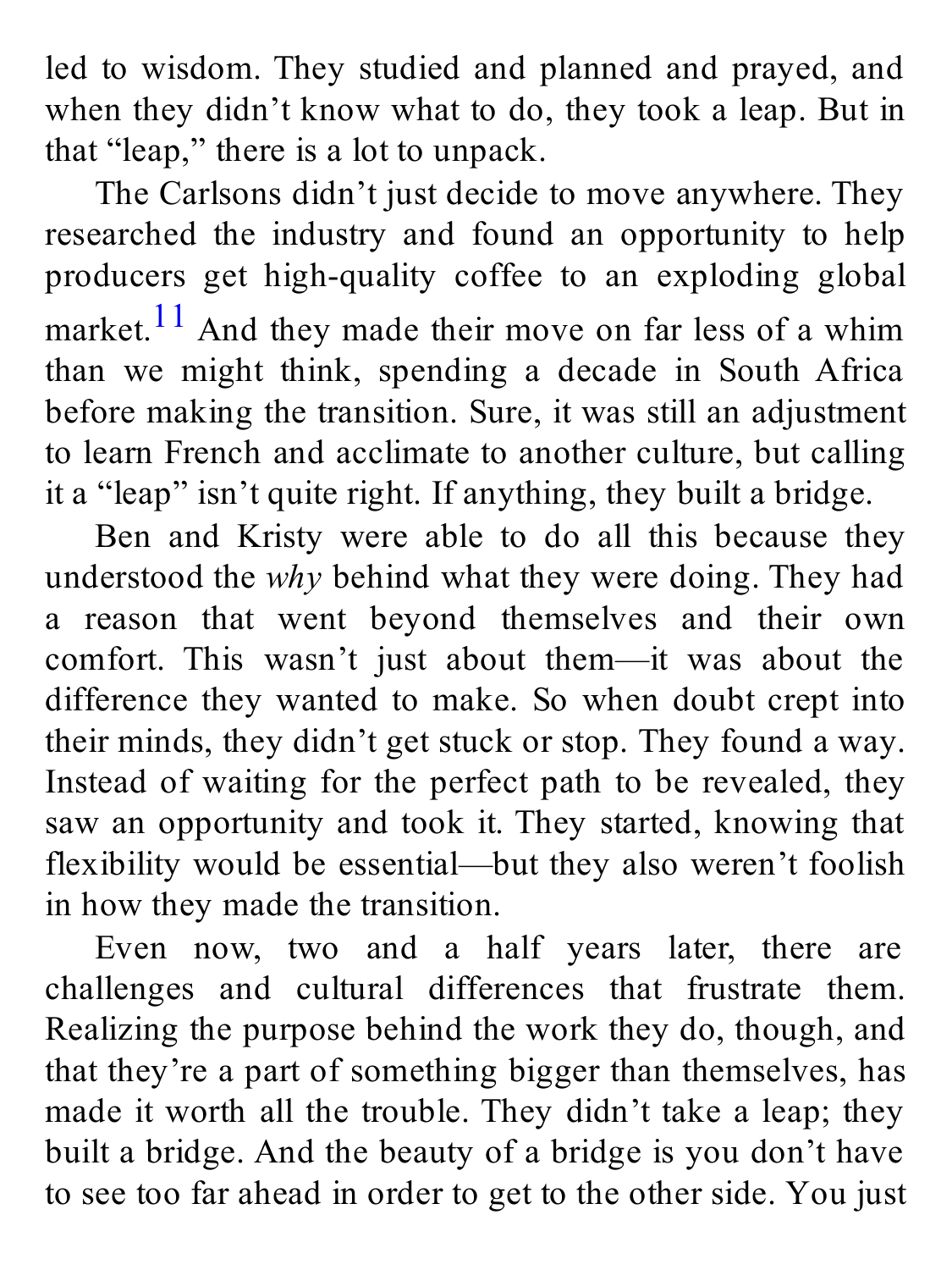have to take the next step.

# Not Knowing Is No Excuse

A couple of years ago, my friend Bryan Allain left a secure job at a Fortune 500 company, where he'd been slowly climbing the corporate ladder for nearly a decade, to venture out on his own as a writer.<sup>12</sup> When I asked him how his colleagues reacted, he said they were surprisingly supportive, some even envious. But something disturbed him.

Every conversation ended the same way. "I wish I could do that," they would say. "Well, you can, you know," Bryan would respond. To which they would usually list out the reasons why they felt they couldn't. They wouldn't know where to begin or what to do. They'd be scared of losing their health benefits or risking their family's well-being. *What if you failed*, they wondered. *What then?* This bothered Bryan because he felt like what they were really saying was that they were afraid—and rightly so. Quitting a job to chase a dream is anything but safe. If you're not feeling a little insecure about taking such a leap, then you probably haven't considered the cost. The problem, then, isn't the fear; that's natural. It's that many get afraid and stay there.

We all deal with this fear on some level. What fills us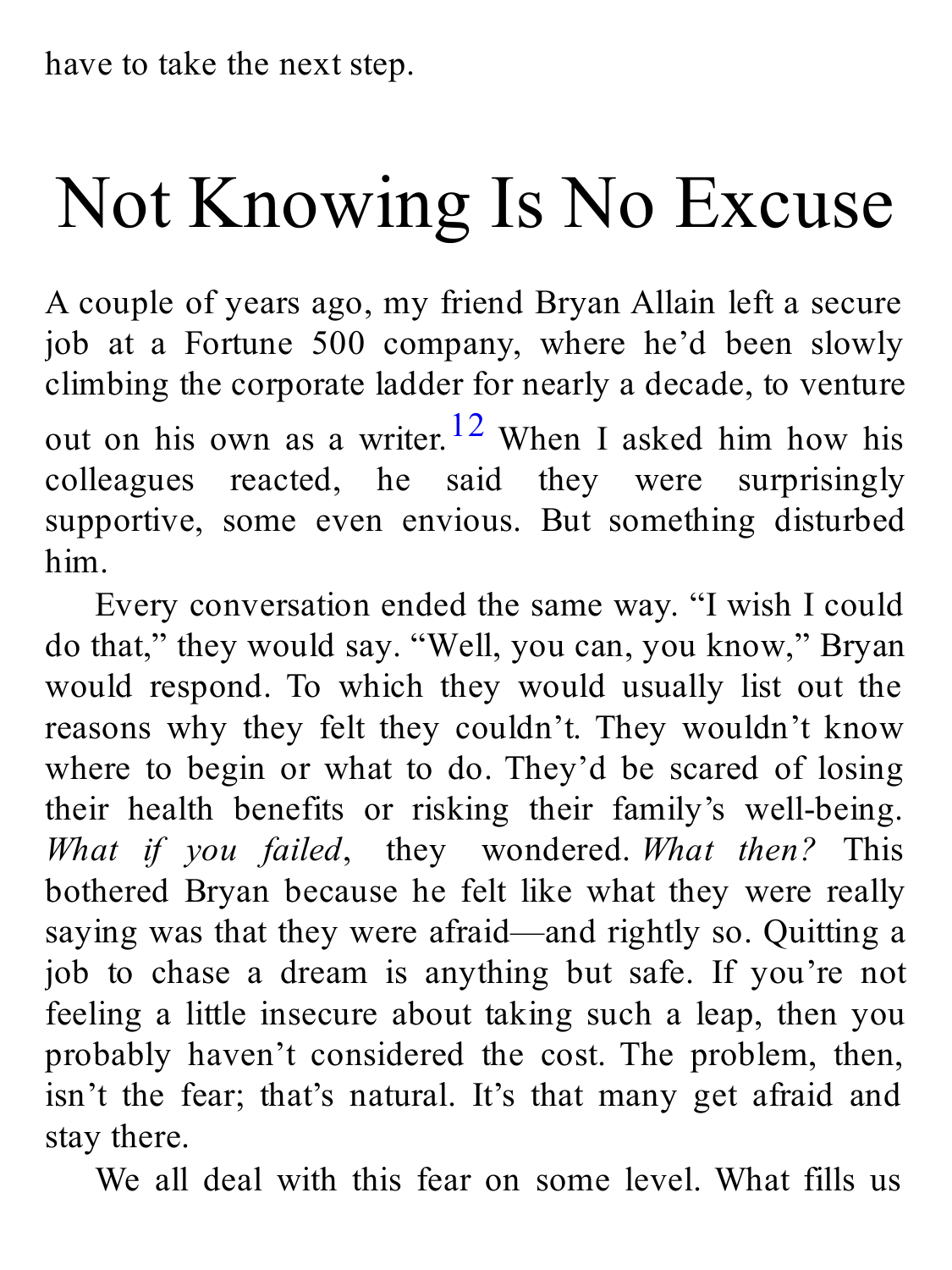with anxiety, if we let it, is a simple phrase that keeps us from our purpose. It's six simple words: "I don't know what to do." What should I write about? What kind of music should I play? What type of business do I open? Where do I begin? I don't know. And with that seemingly innocuous response, a dream can die. But what we're really saying in these moments of not knowing is that we want the journey to be safe. We want it drawn out for us—no surprises or setbacks, just a clear beginning and end. Unfortunately, that's not the way the process usually works.

One way to think of it is in terms of maps and globes. Maps are easy. They're flat and predictable, easy to chart out a course. You can see the whole landscape in a simple, two-dimensional layout. However, as easy as they are, maps are unrealistic. The world isn't flat; it's not color coded and foldable and easily stored in your car's glove box. Life is too complex and beautiful to be captured on a map. It may help you see the big picture, but it does not help you understand the magnitude of the journey.

A globe, on the other hand, is complex. It spins on an axis. Some globes are even topographical, raised in certain areas where there are mountains or major bodies of water. They're not the easiest tools in the world to use and certainly more difficult to store, but they're just about the best picture we have of reality. Typically, you use a map to travel from one state or province to the next, usually a relatively short distance, whereas you use a globe to travel the world.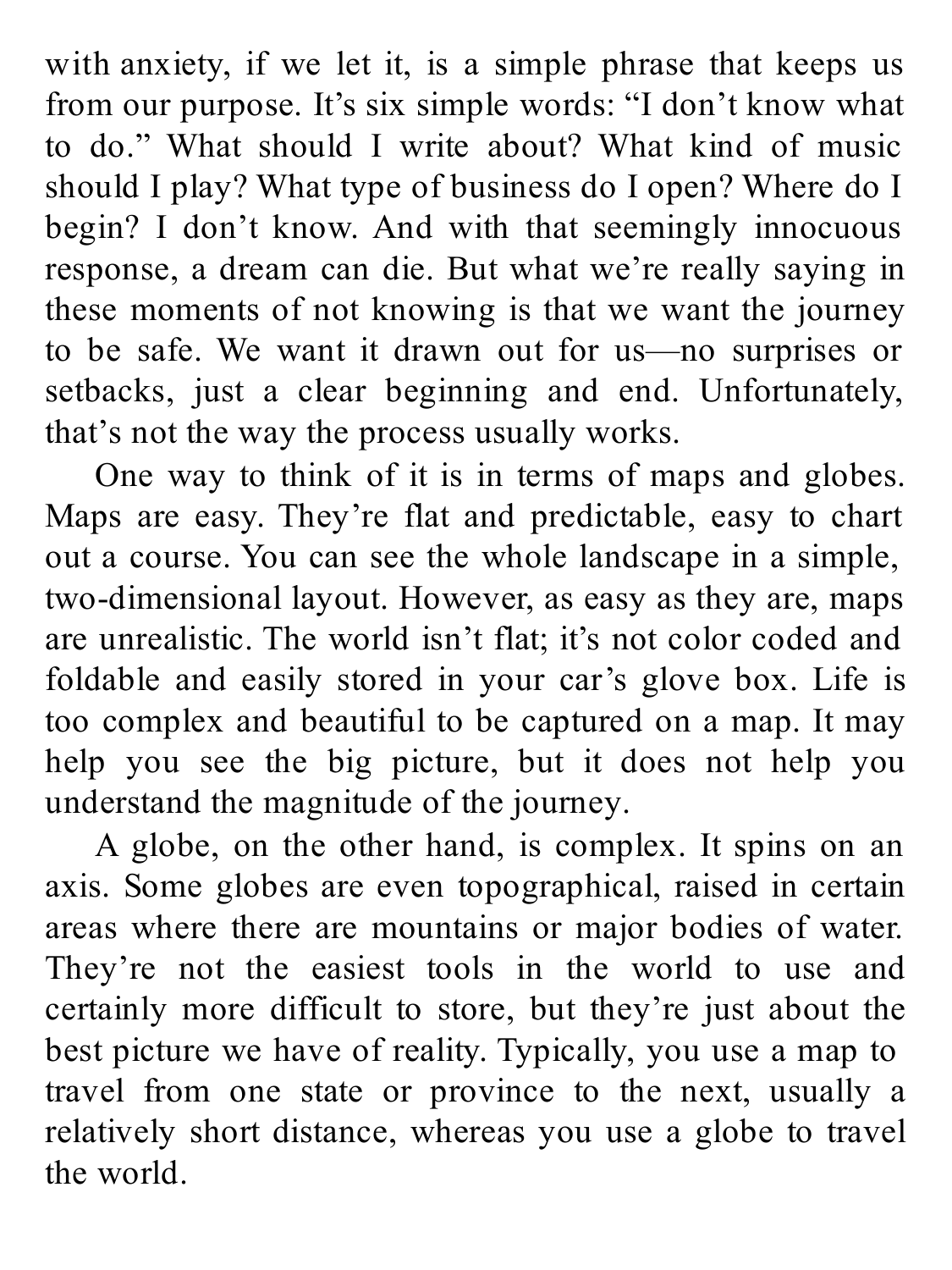Which would you rather use, a map or a globe? It depends on where you're going.

When people asked Bryan the specifics of how he would pursue his dream, he was honest, admitting he didn't know all the answers. He didn't have a map. He wasn't even sure exactly where he was headed; all he cared about was moving forward. Here's how he once described it to me in conversation: "Say you live in Kansas. It's not a bad place to live, but you long for the beach. You dream of the waves and sand and sunsets. But you never leave home because you're not quite sure exactly where on the beach you want to go."

If you aren't sure how to get started, Bryan would say get out of Kansas. That's your first step. Begin to head toward water, and as you move, you'll find the beach. Once you're there, you can pick whatever spot you like. You don't need a specific address to begin. The path to your dream is more about following a direction than arriving at a destination.

When you start pursuing your calling, you may find it to be more difficult than you thought it would be. And that's okay. It means the journey is bigger than you expected. What you must do is keep moving. Don't stand still. Don't squander your time, holding out for someone else to give you permission to start. It won't happen that way. No one is going to give you a map. You will have to step out into the unknown, listening for direction as you go. And when you are in doubt, just remember to drive toward water. You can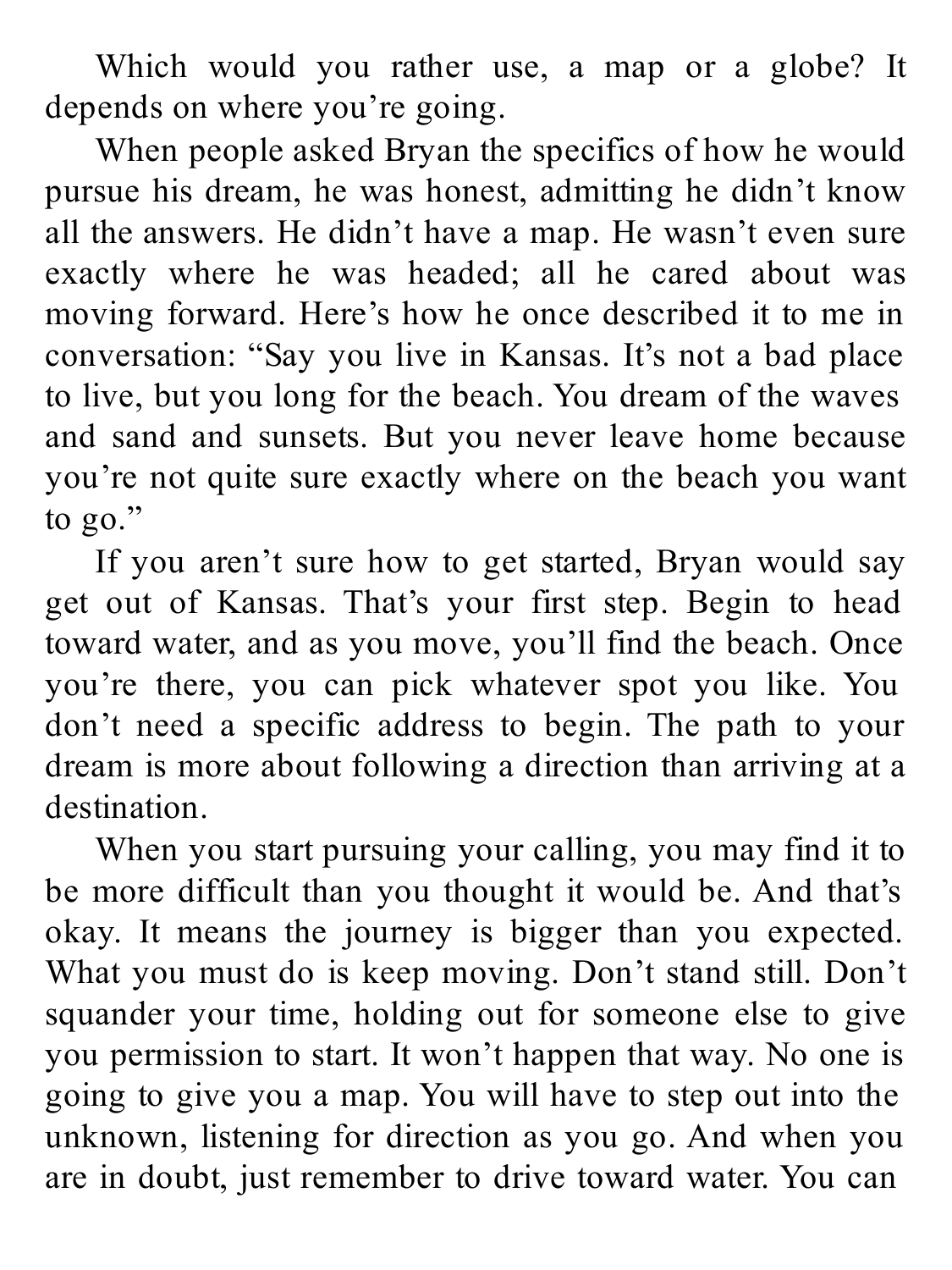always change [d](#page-255-0)irections once you get in the car.

### Anyone Can Do This

A year and a half after moving to Burundi, the Carlsons turned their dream into a business. They wanted to help as many people as possible, and they saw the potential for Long Miles Coffee to be something significant. They went all in.

Committed to providing fair prices to farmers and inspired by Benjamin Zander's words that "money follows contribution," $13$  they decided to make a go for it with the business. They didn't know everything before taking that step, but they trusted that things would come together. "I'm not saying everyone should run out and quit their jobs," Kristy wrote me. "I am saying that some risks are worth taking and that as we take them, opportunities often open up." And so far, it has worked out.

At times, Ben and Kristy both feel like quitting. They are open about this, even sharing such doubts on their blog. This is what makes them so likable. They seem like ordinary people (because they are). Even after making the "leap," they still don't have perfect clarity. Doing what they're meant to do, at times, is messy. When the power is out for the eleventh day straight or a family member gets sick, Kristy says she wishes she could be back home in the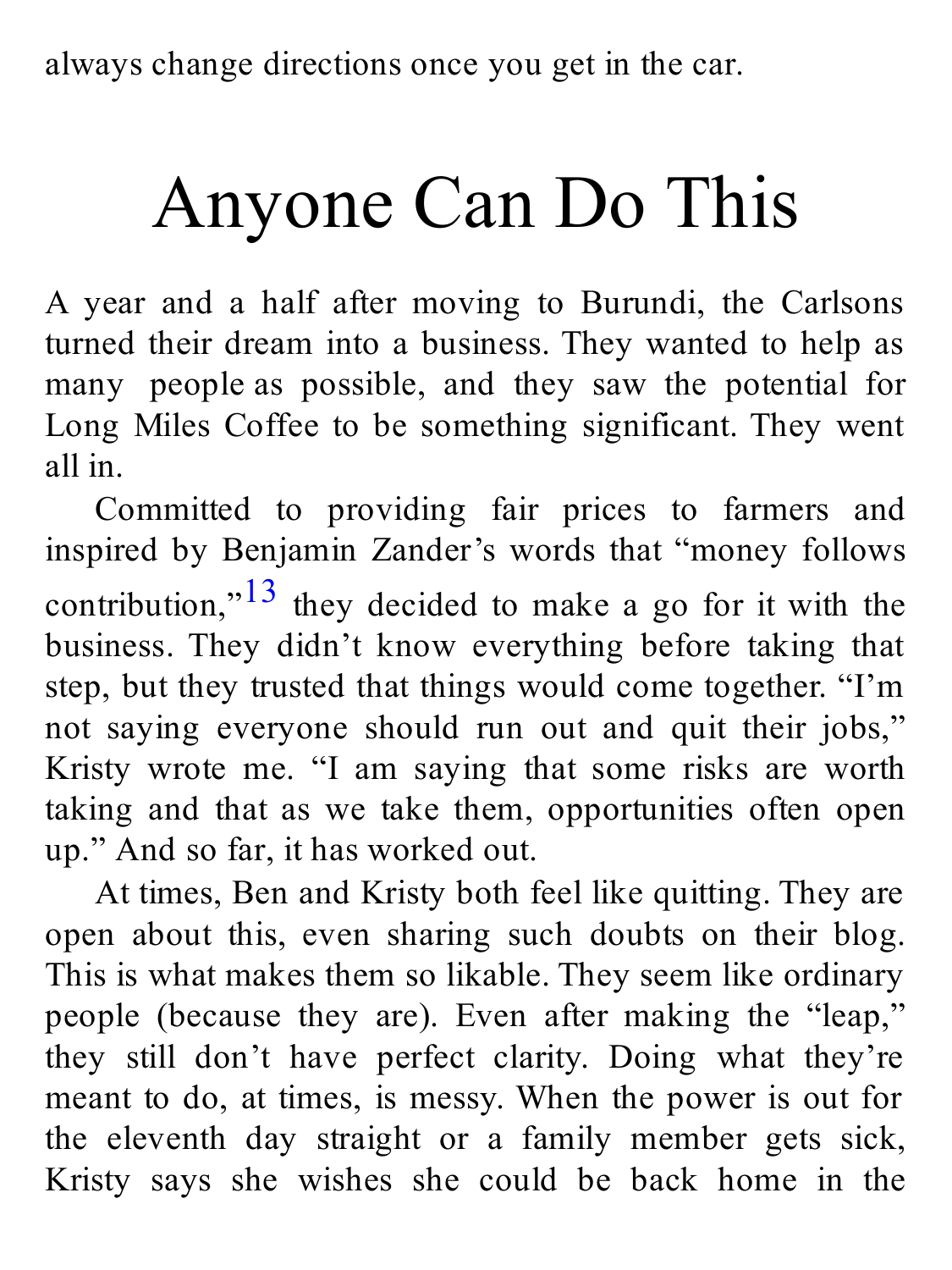United States, where high-quality health care and electricity are a given. "Burundi will always be a difficult place for me to live," she said. "It is rich and full, but difficult."

*Rich and full, but difficult.* These same words could be used to describe a calling. From Garrett Rush-Miller, the five-year-old with a brain tumor, to Ginny Phang, the woman whose family disowned her because she didn't have an abortion, this is a constant theme. Finding your life's work is not easy. It may, in fact, cause you more pain than comfort, but it will be worth the cost. In spite of the difficulties they face, the Carlsons can't help but hope. As their team grows, they feel themselves being strengthened daily.

Such is the reality for any journey of vocation. If your life's work is only a dream, something fleeting and frail that's never backed by action, it can only last so long. When difficulties come, and they always do, you will be inclined to give up and move on to something easier. But if your calling is more than a good idea and you're willing to put in the hard work and persevere, taking bold steps along the way, you can stand firm in the face of hardship.

At one point during our interview process, I made the mistake of suggesting the Carlsons made the leap due to a sense of being called to something great, which Kristy quickly corrected: "We were hoping that the impact we would make was a positive one," she said, "but we didn't and don't believe that we are called to do something greater than anyone else is. We believed we were called to bring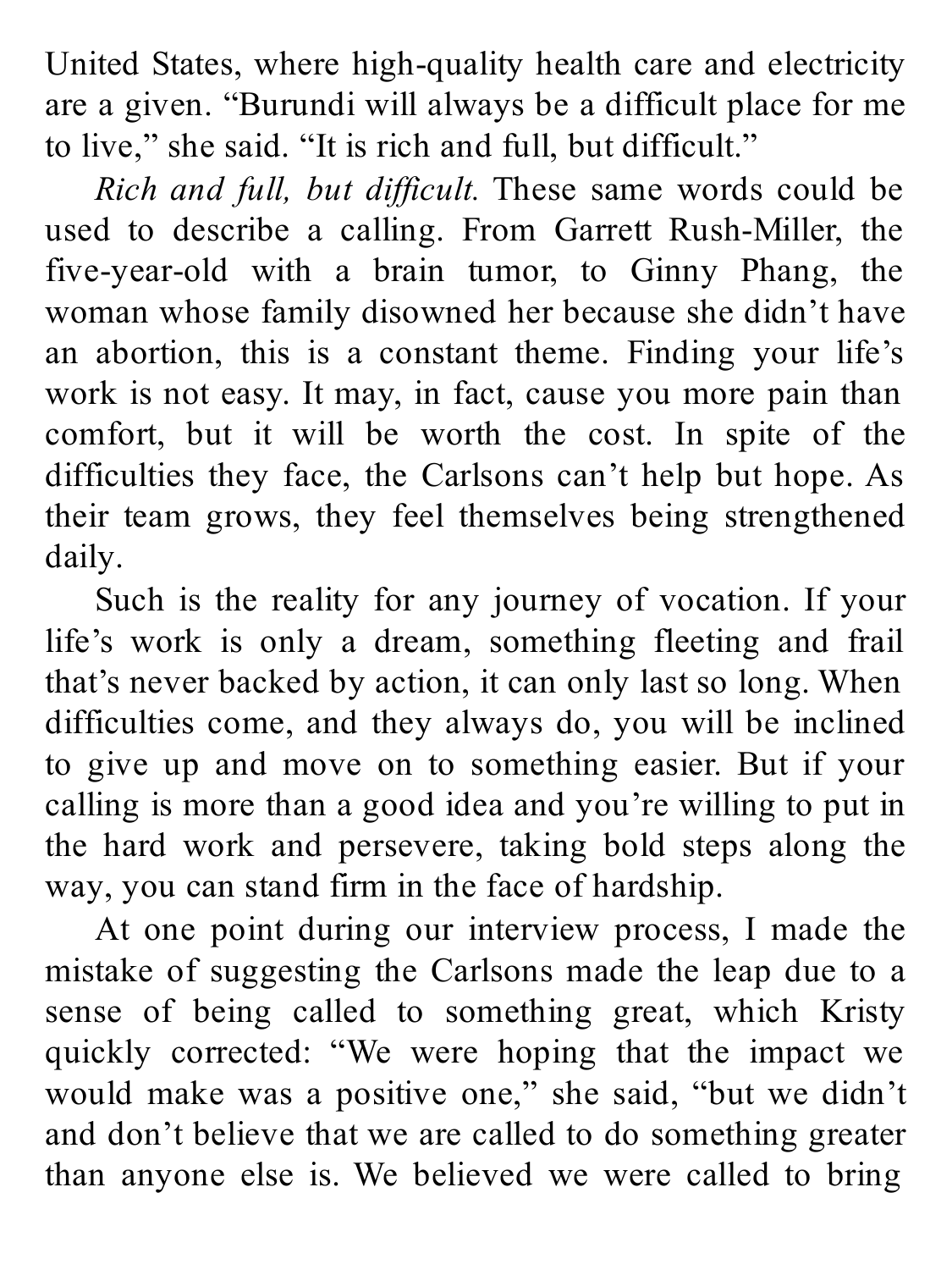our skills to the table of life, to look for opportunities where we could contribute in the world. I think placing words like 'greatness' near us makes it seem as if we are not your average human being, and we really are. Any person could move in the direction that we did if it seemed like the right fit for them, even if it's just one small step at a time."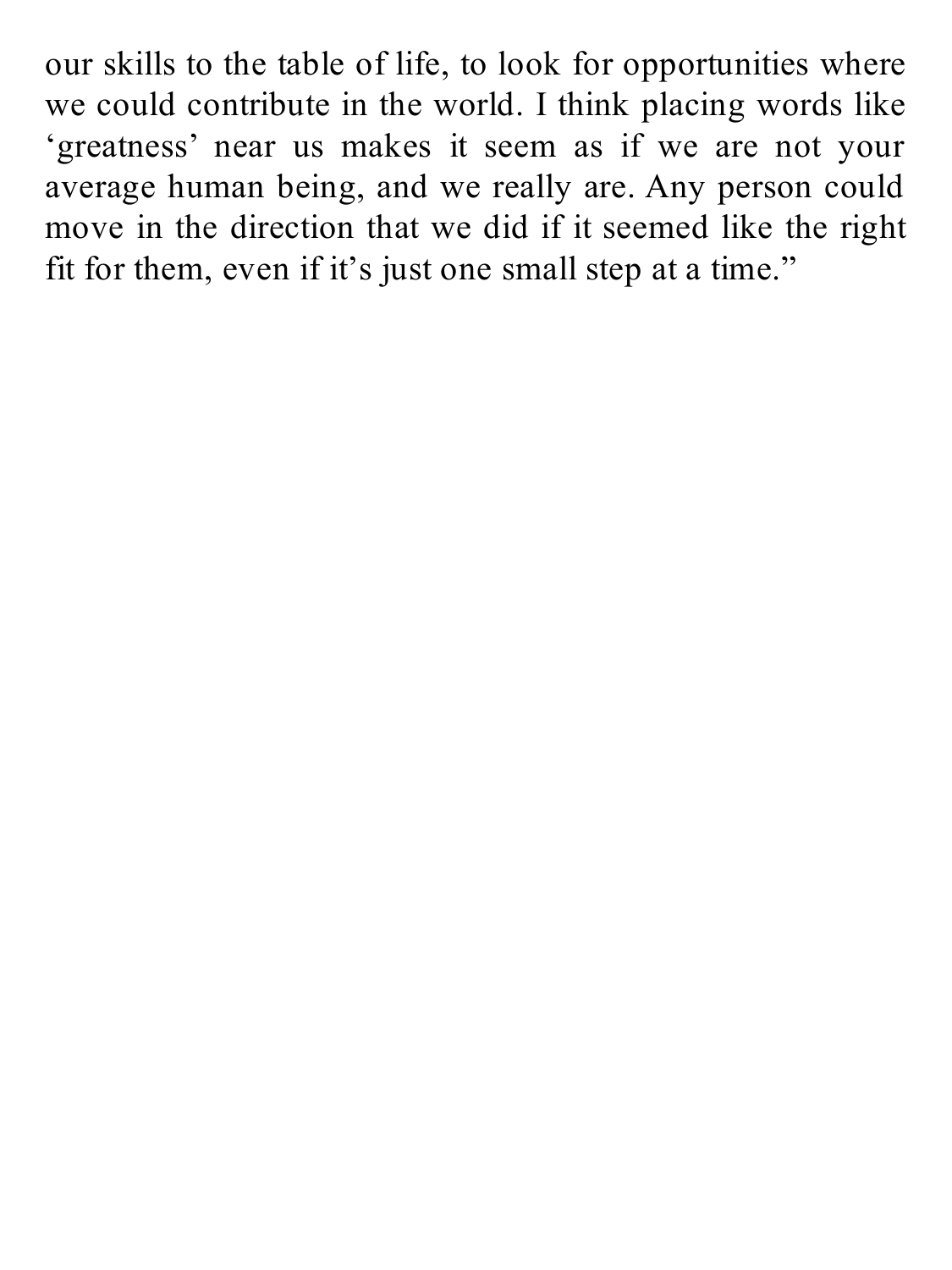#### FIVE

# Pivot Points

## *Why Failure Is Your Friend*

If at first you don't succeed, try, try again. Then quit. There's no point in being a damn fool about it.

—W. C. FIELDS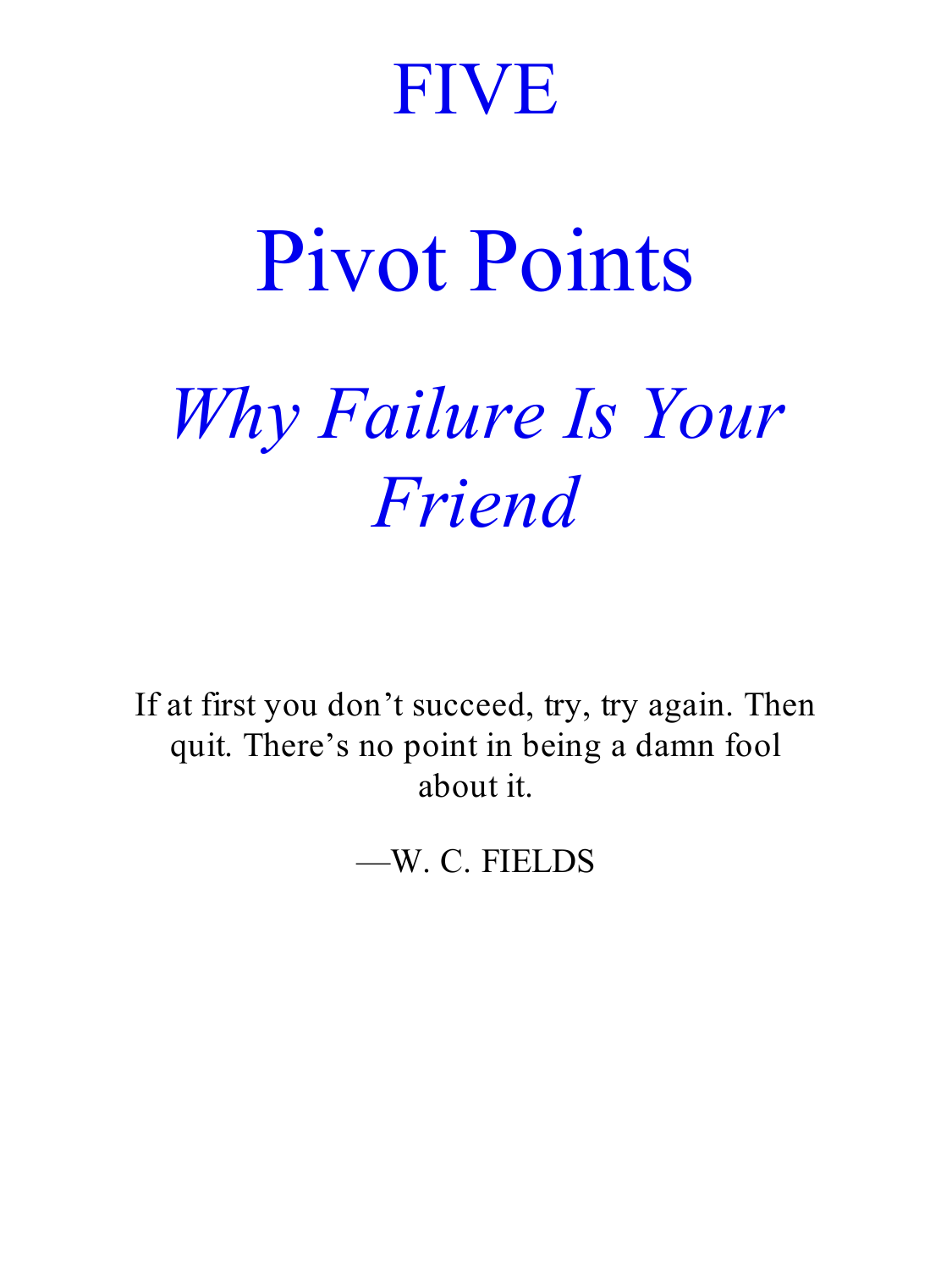*It will take a few tries before you get your calling right. Failure isn 't what prevents us from success, then. It' s what leads us there.*

**att McWilliams always assumed he would grow up to** become a golf pro. Born just five hundred yards from the second green of Pinehurst No. 2, a North Carolina resort known as "The Cradle of American Golf," he thought it was his destiny to follow in his father's footsteps. What he never could have imagined, though, was that his own dad would have to fire him, and he would continue to face rejection for the next several years—all of which would somehow lead to his calling.<sup>1</sup>

In high school, Matt won four out of five major junior golf tournaments in Tennessee, including the Tennessee State High School championship. In college, he won the Adams Cup of Newport, the Berry College Spring Invitational, the Carolinas Amateur, and others. He was the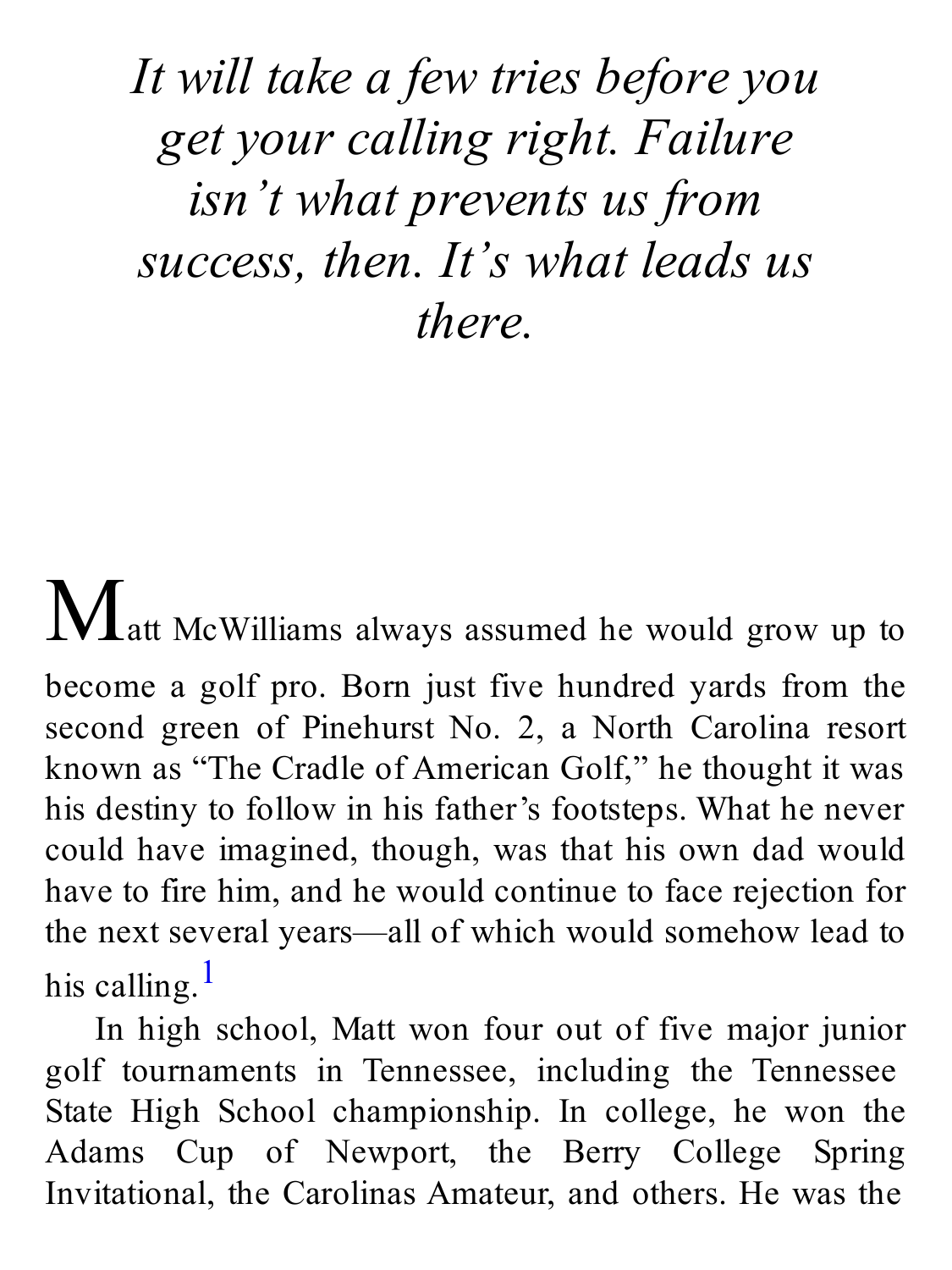number-one player at the University of Tennessee and was so confident that golf was where his future lay that he didn't bother to graduate.

Matt went on to play professional golf for a year until one day when an acute pain in his wrist that started in college began to worsen. The pain crept all the way up the left side of his body and eventually became so crippling that he was forced to see a doctor. Diagnosed with acute tendonitis, he was told he could either undergo serious surgery or cut back on golf. He opted for the latter. That's when he decided he didn't want to play the game as badly as he thought he did. But what else could he do? Golf was all he had ever known, all he had ever expected, and all he had ever wanted. And now, unexpectedly, the plan was changing.

In the pursuit of our life's work, we will encounter obstacles and challenges that we think are a disruption to the course, something to overcome. But in fact, these very obstacles are sometimes the means to success. With nowhere to turn, Matt went to work for his dad at Knollwood Fairways in Southern Pines, North Carolina. Working at the course as an instructor, he discovered a new skill: online marketing.

Most nights he would stay up late, building websites and advertising campaigns for golf classes that, ironically, he had no desire to teach.

He had absolutely no interest in the business he was helping build.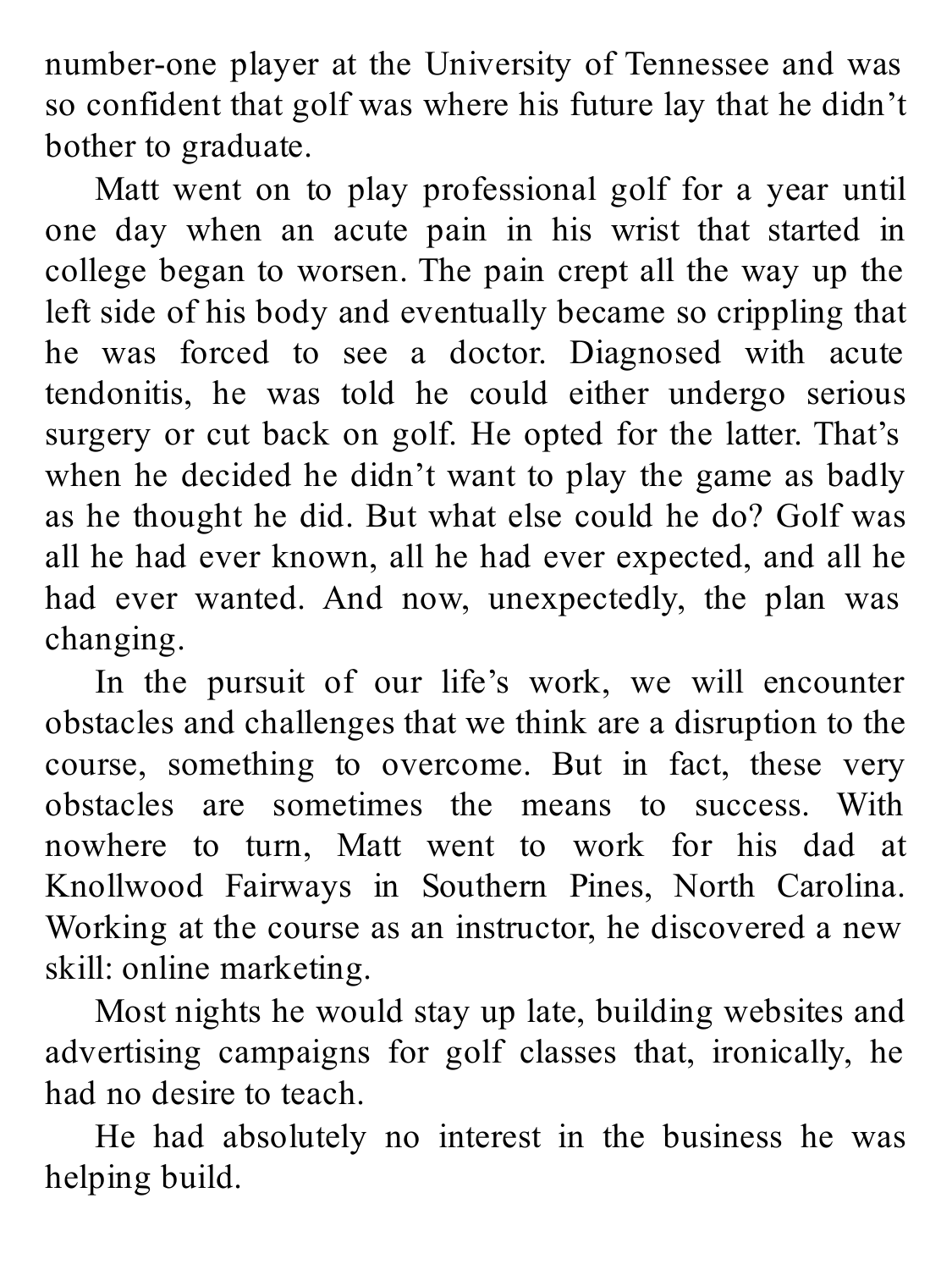But the marketing? He loved that part, something he never would have learned if everything had gone according to plan.

Realizing he had a knack for attracting new clients, Matt started his own company, Fast Lane Consulting, as a side project in 2002 while still working at the golf course. But on July 1, 2003, a date Matt remembers because it was the day after his birthday, the unexpected happened. His dad let him go. The timing wasn't great, but he knew it had been coming. "It should have happened a lot sooner," Matt admitted. That was the *first* time he got fired.

During the summer of 2004, Matt spent half his time working with a congressional political campaign in North Carolina and the other half doing online marketing for consulting clients. This was a time when he continued to hone his online marketing skills, further falling in love with how words and images could motivate people. "I could spend thirty-six hours straight designing a website without any sleep," he recalled.

By the end of the campaign, Matt's clients no longer needed his services. Once again, he was about to face unemployment, and he didn't have a plan for what would come next. Running out of cash and living at home, he was relieved when a friend called, asking him to design an insurance website. It was just the kind of project he had been praying for, and it came at just the right time. But it was only one gig, and Matt needed more stability as he was getting older and wondering what he would do with the rest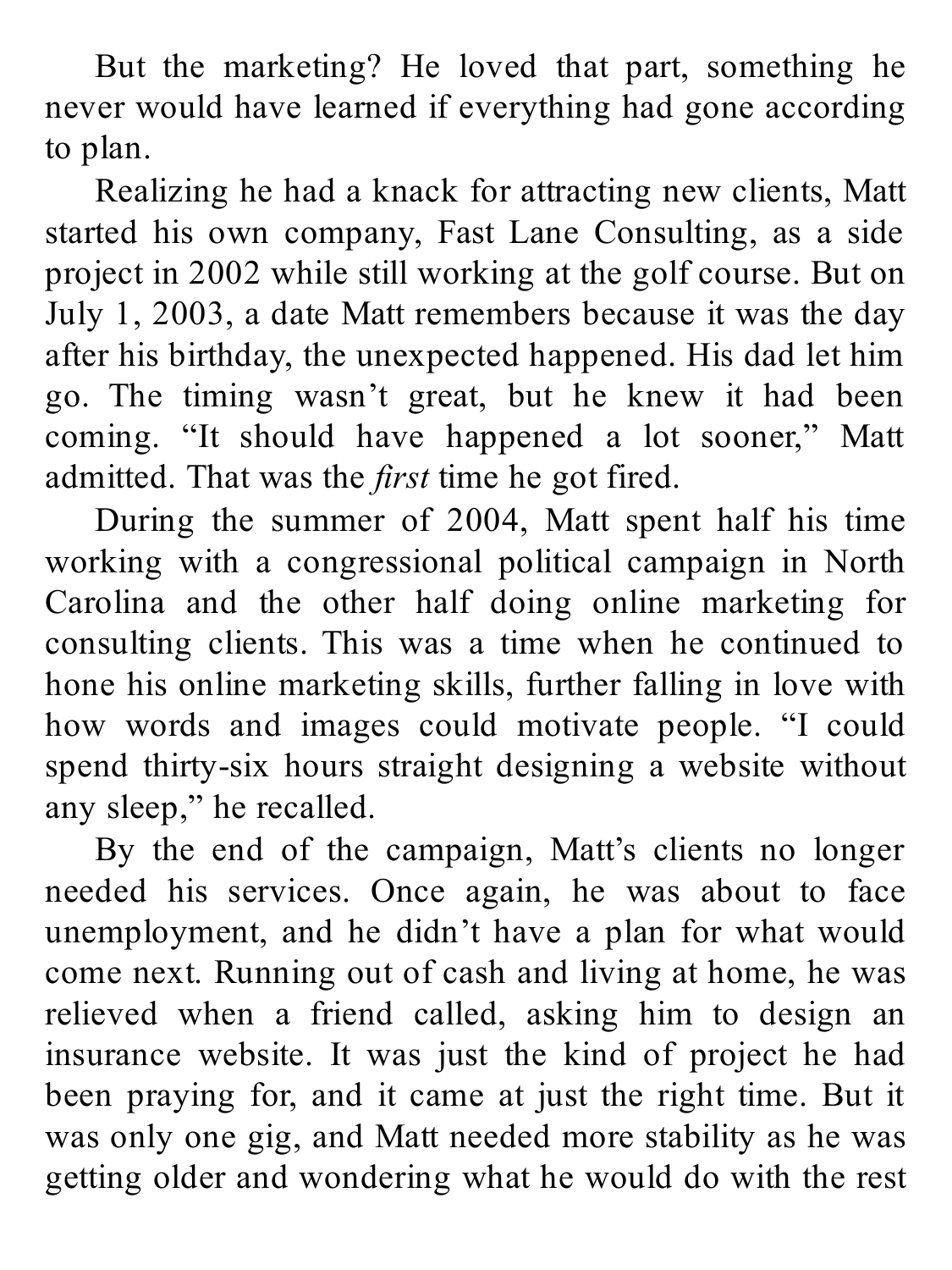of his life.

Shortly after that project was completed, the friend called again, this time inviting Matt to help him start a new company, one that would generate sales leads for insurance companies. At first, Matt said no. He liked working for himself and enjoyed the freedom of being his own boss. But the friend asked again, and he still said no. By this time, though, things were starting to look desperate. With the business slowing down, he had fewer and fewer options, so he finally succumbed to his friend's offer.

In December 2004, they went into business together. The first thing they did was hire a programmer. Matt did all the sales, affiliate management, and web design. He learned about sales and marketing, even how to do some basic programming. The days were long and the work was exhausting, but he loved it.

By December 2007, the company had grown to forty employees and more than twelve million dollars in annual revenue. The company, based in Franklin, Tennessee, eventually grew to nearly twenty million dollars, won several awards, and was thriving in almost every respect except when it came to relationships.

Matt was on top of the world. This was his dream job. At least, that's what he thought. But as his success grew, so did his ego. Notorious around the office for being a perfectionist and someone who would tear into you for the slightest infraction, Matt was a person you didn't want to be caught alone with in a hallway. You never knew what he might say.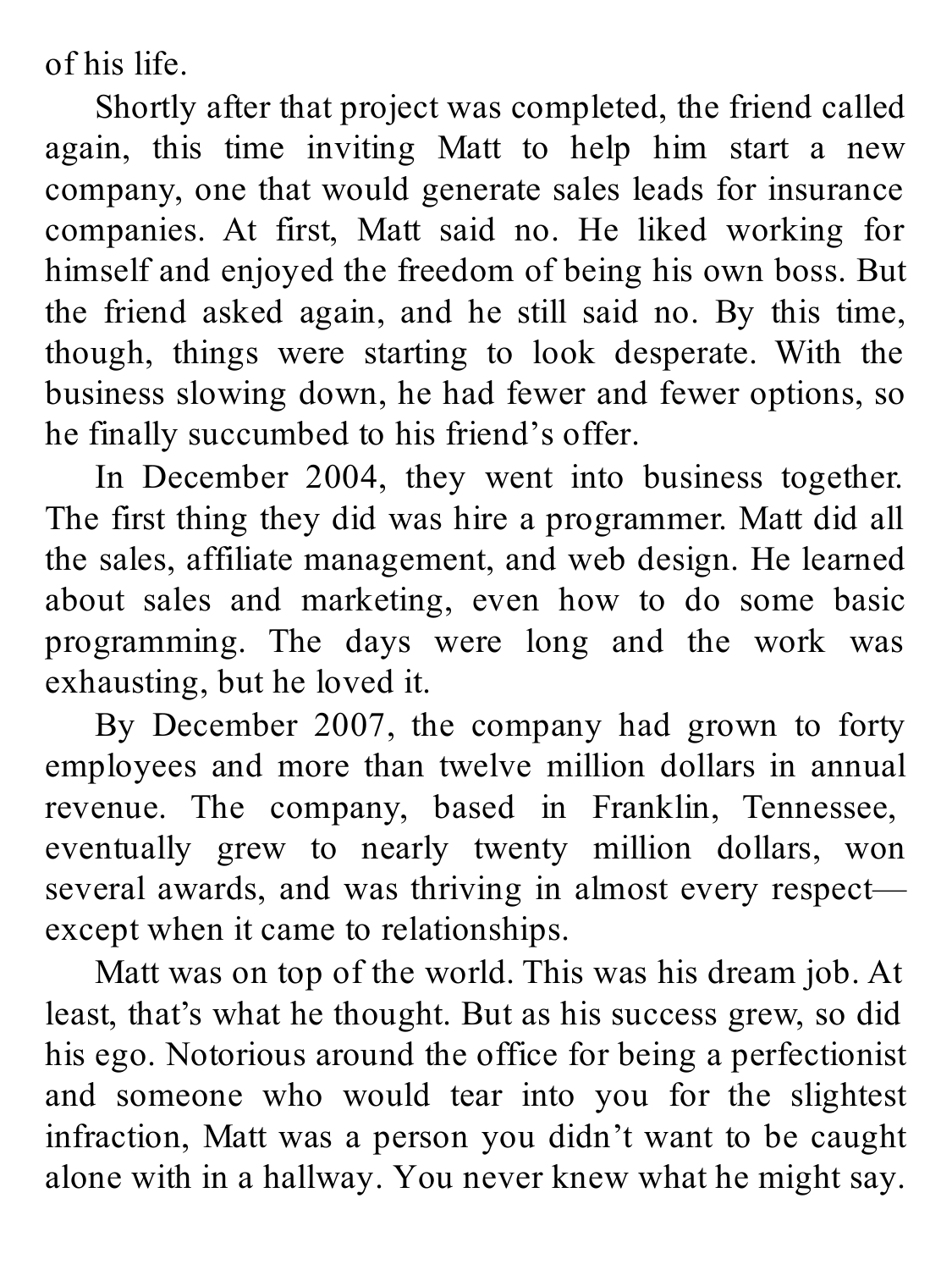One day, the two owners approached him, and as nicely as they could, they asked Matt to leave. He had been treating people poorly, and without knowing or caring, he was leaving a lot of "carnage" around the office, which they had to clean up. That was the second time Matt was fired. He was twenty-seven years old, and it happened just fifteen days before his wedding.

Taking six months off to enjoy his marriage and embark on what he calls "a spiritual journey," Matt went back to work in May 2009, joining a company in Nashville that sold instructional DVDs. The next year, he won the Affiliate Manager of the Year award at Affiliate Summit and ended up leading all their online marketing after that. The job lasted two years. During his second year, Matt had a nagging thought about starting his own consulting business and brought it up to his boss, who gave his blessing and even offered Matt some advice.

In February 2011, he left the company to return to his first job, the same place from which he had been fired two and a half years earlier. But his second stint was even shorter than the first. One Friday night during dinner, after he had been working there for nine months, Matt was complaining to his wife about the job, which had become a usual occurrence. His wife, who'd finally had enough, said he needed to decide *when* he was going to quit, which he agreed to and told her when he went into the office the next day he would set a date to leave. The next day, a private detective showed up at the McWilliamses' front door and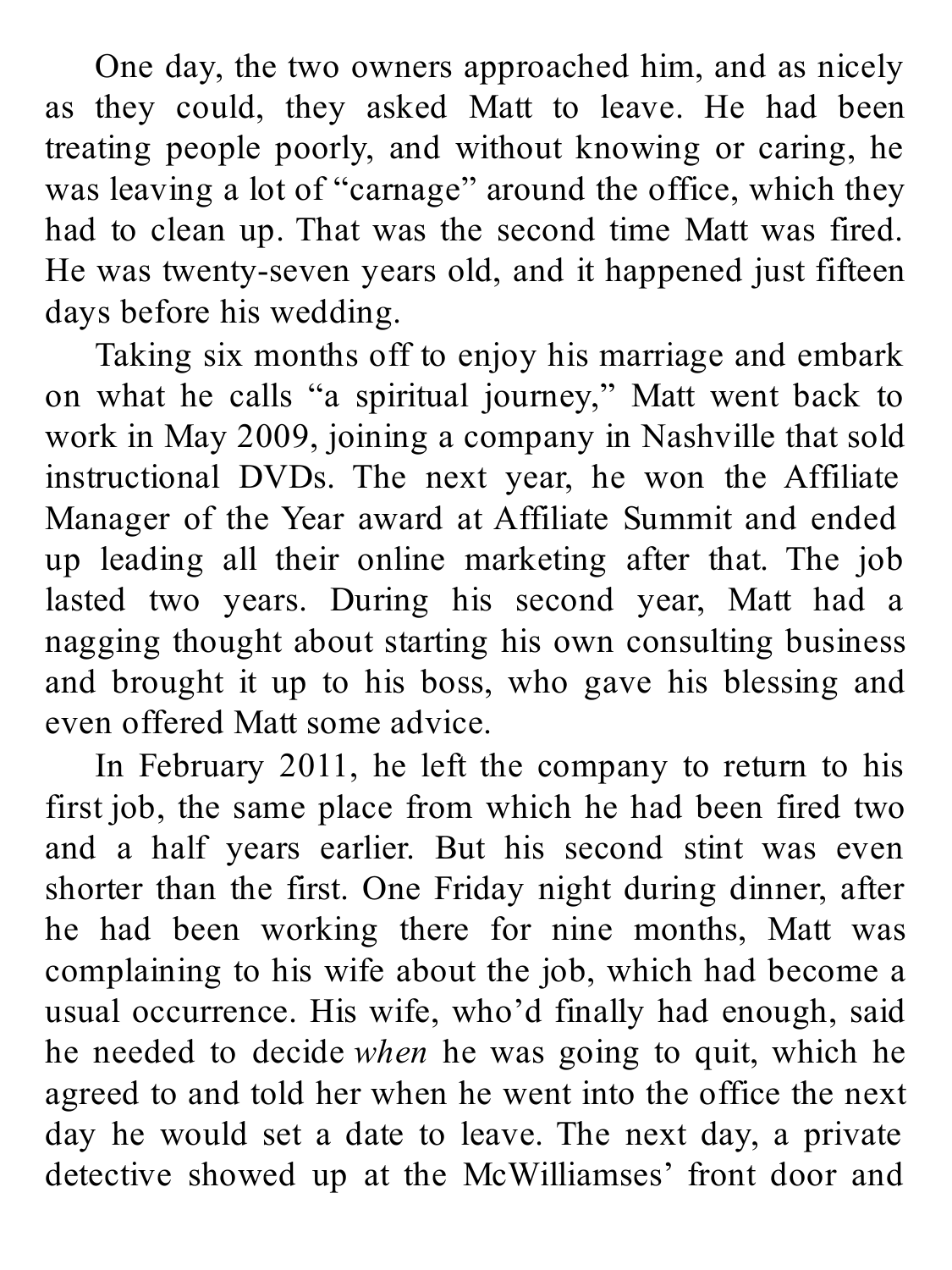said, "I'm here to collect your work laptop." That's how Matt found out he was laid off, and that was the day he decided to expand his part-time consulting business into a full-time endeavor.

Now Matt lives in Fort Wayne, Indiana, but his business is wherever his clients are: San Francisco, Boston, New York, Chicago, Washington. His story is not the typical tale of a little boy who always knew what he was going to do with his life and after overcoming insurmountable obstacles, finally persevered to find his dream. His journey is like a lot of ours, full of failure and unexpected mishaps, frustrating moments that make you question what you're doing. For those familiar with the confusion of not knowing if you're pursuing the right thing, Matt McWilliams's story offers a subtle encouragement: there's room to get your calling wrong.

And through all the twists and turns, after repeated rejection, something beautiful emerged: Matt found his calling. Not in the way you would expect, of course, but by now we should be expecting that. He didn't come to his life's work by success. He found it through failure.

## The Power of the Pivot

In basketball, you are only allowed to take two steps once you stop dribbling the ball. When you take that last step, the foot you land on becomes what's called a "pivot foot." That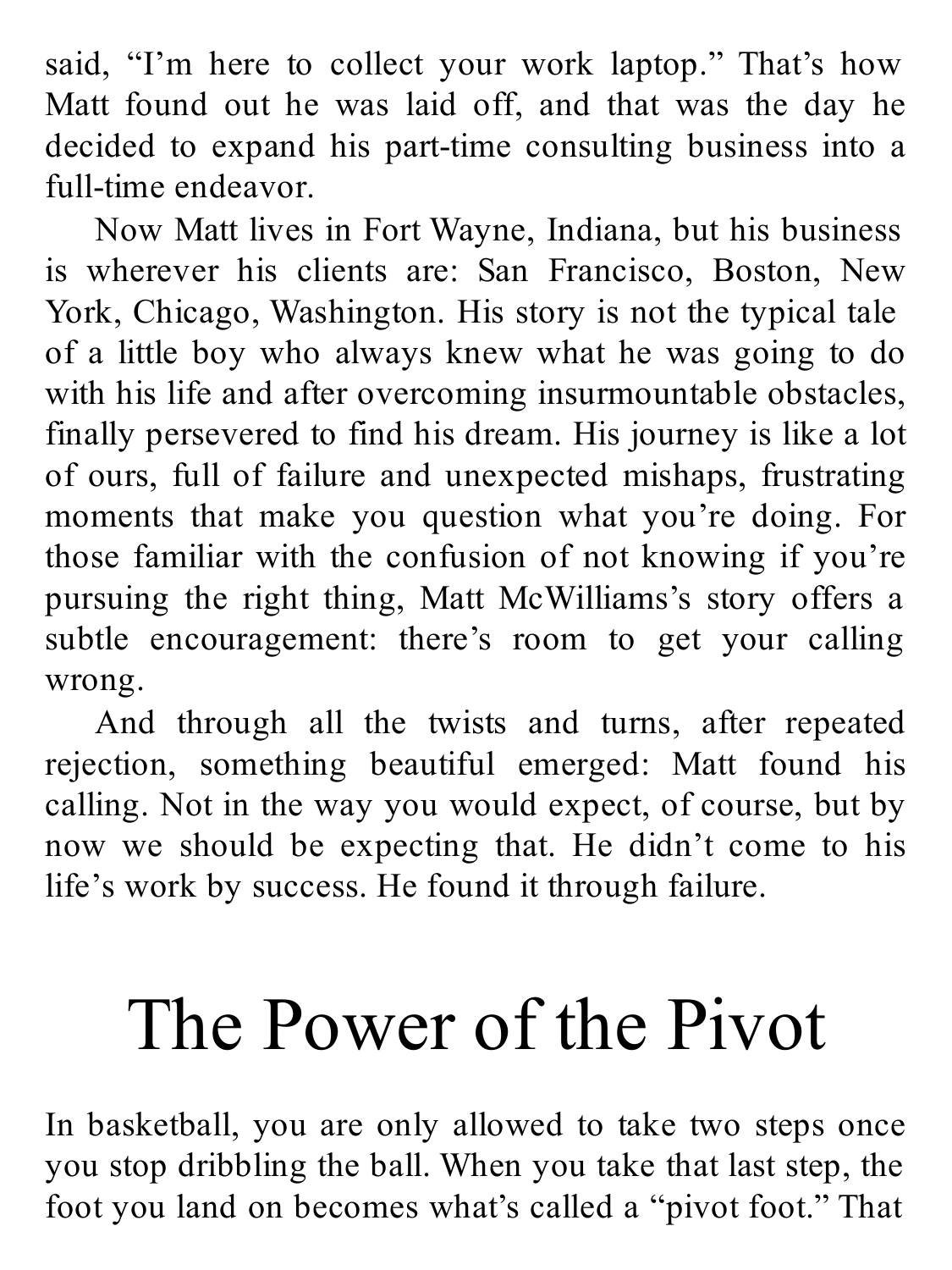foot must remain fixed, but the other foot can freely move about, allowing you to easily spin around and find a teammate to whom you can pass the ball. You can even pivot before dribbling the ball, allowing you to change direction before moving down the court. Although you are confined to where you are and how many steps you can take, at no point are you locked into any direction. That's the beauty of the move. Even when all other opportunities are exhausted, you can always pivot.

In 2006, Andrew Mason was about to attempt something big. A graduate student pursuing a public policy degree at the University of Chicago, he was doing some contract work on the side, building databases at a company founded by an entrepreneur named Eric Lefkofsky. In 2007, backed by Lefkofsky, Mason launched a company called The Point, a website intended to bring groups of people together to solve problems. The idea was that a person could use social media to get people to rally together around a specific cause and then motivate them to act. Nobody cared much about making money; it was about making a difference.

The start-up, in spite of its good intentions, didn't take off. To make matters worse, when the recession hit in 2008, they needed money, and without a business model The Point was in trouble. Normally the team would use the website to organize people around a cause, but this time they wanted to try something new, at the prodding of Lefkofsky. What if their cause this time was to *save* money?

The new idea, born out of financial distress, was to get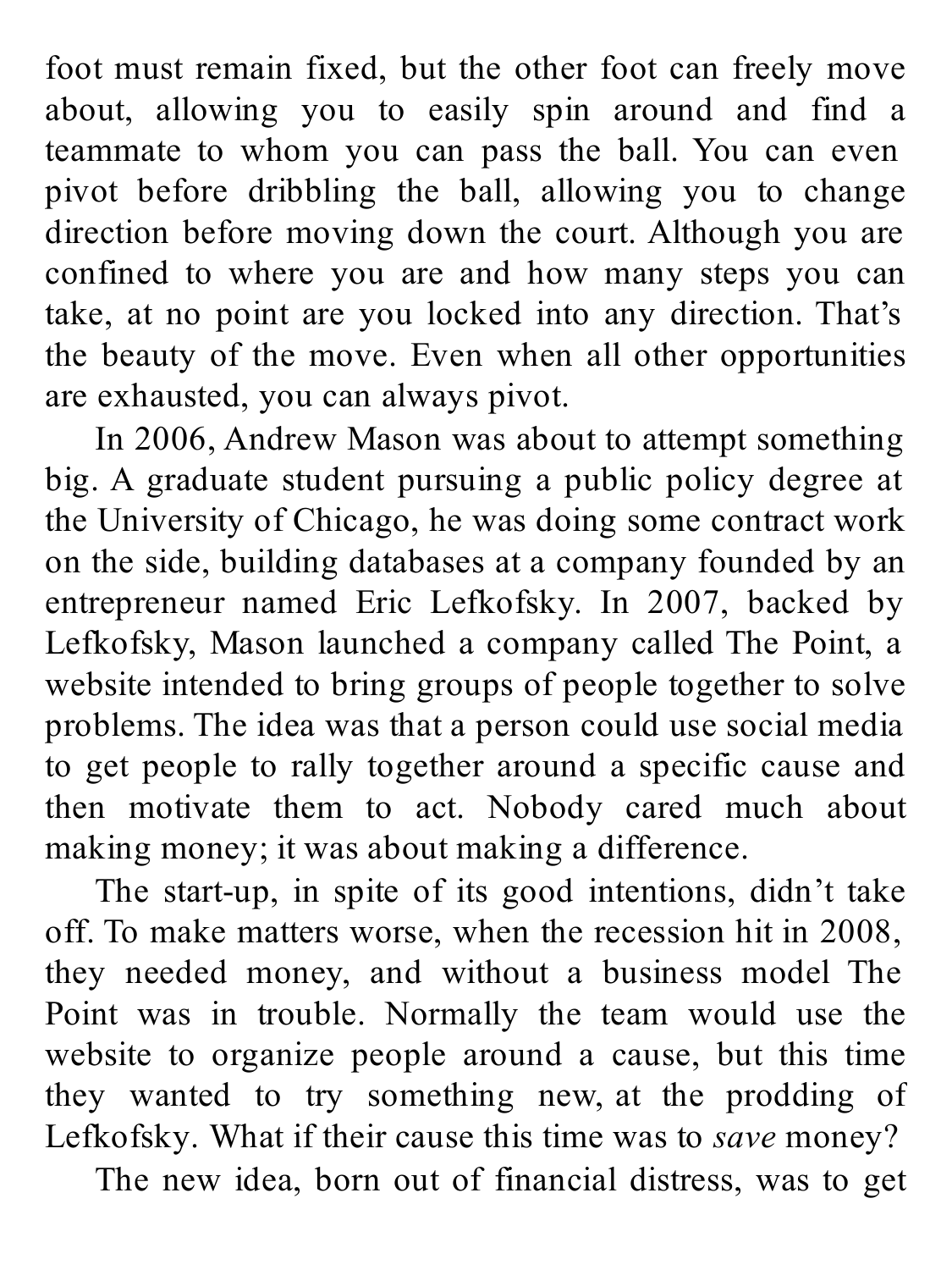twenty people to buy the same product and try to get a grou[p](#page-256-0) discount. Although this concept had been introduced in the original business plan, when Lefkofsky brought it up again more than a year later, Mason and the other team members shot it down. This time, Lefkofksy wouldn't let it go. When the economy continued to spiral downward in late 2008 and the company was forced to lay people off, they knew it was time for a change.<sup>2</sup> "There was this pressure from the market crash [and] looking at our burn rate and revenue—it was time for us to try something to scratch that itch," a source from the company told Business Insider. $3$ 

And that's how Groupon, a company valued at almost thirteen billion dollars at the time of its IPO in 2011, was born.<sup>4</sup> How did they do it? They certainly didn't plan for any of it at the start. They did something much more effective. They pursued a strategy that has served entrepreneurs well since the dawn of business. They pivoted.

A pivot is powerful because it takes away all of your excuses. It puts you back in control of the game you're playing. Pivoting isn't plan B; it's part of the process. Unexpected things will happen; setbacks do occur. Whether or not you're prepared to pivot will affect how well you weather those storms and find a way to survive.

We often look at successful people, hearing their stories of failure, and think that they succeeded despite the fact that they failed. But that's not true. Successful people and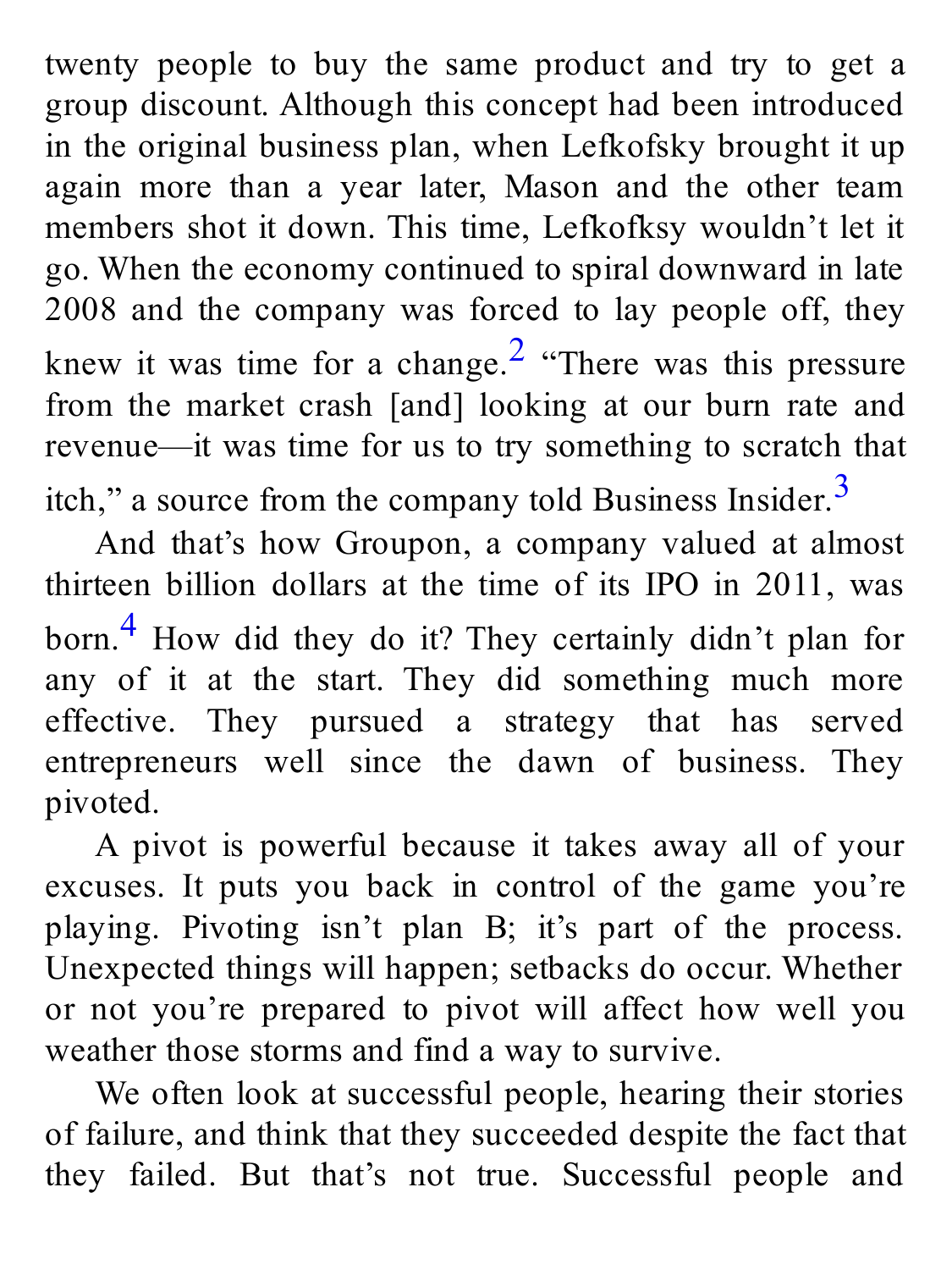organizations don't succeed *in spite* of failure; they succeed *because* of it. In the case of Groupon, a failed philanthropy effort led to a for-profit enterprise that succeeded in ways the original founders never imagined. Sometimes failure is the best thing that can happen to you if you learn to listen to the lessons in it.

The world can be cruel. It's nobody's responsibility to make your dream come true. Tough times will come, and what determines a person's success during such trying times is the ability to pivot. Every calling encounters setbacks, and sometimes people don't want what you have to offer, or maybe they just don't understand it. Other times, life throws a curveball or the passion you once had wanes. At times like these, we are inclined to give up, but these are the moments that require our most intentional action.

In any pursuit, the temptation is to go it alone—to subscribe to a few blogs, read a business book, and start acting like an expert. We praise such entrepreneurial initiative, thinking it's what drives modern innovation, but we couldn't be more wrong. Every great endeavor begins with a smaller, less significant one. This is the season of failure that marks critical preparation steps of history's heroes. Albert Einstein worked in a patent office; Benjamin Franklin was forced to flee his hometown; Steve Jobs got kicked out of his own company. We all face times of irrelevance; of falling on our faces and thinking we have no business doing any of this. But pain is the great teacher and failure a faithful mentor. You can use all of this to your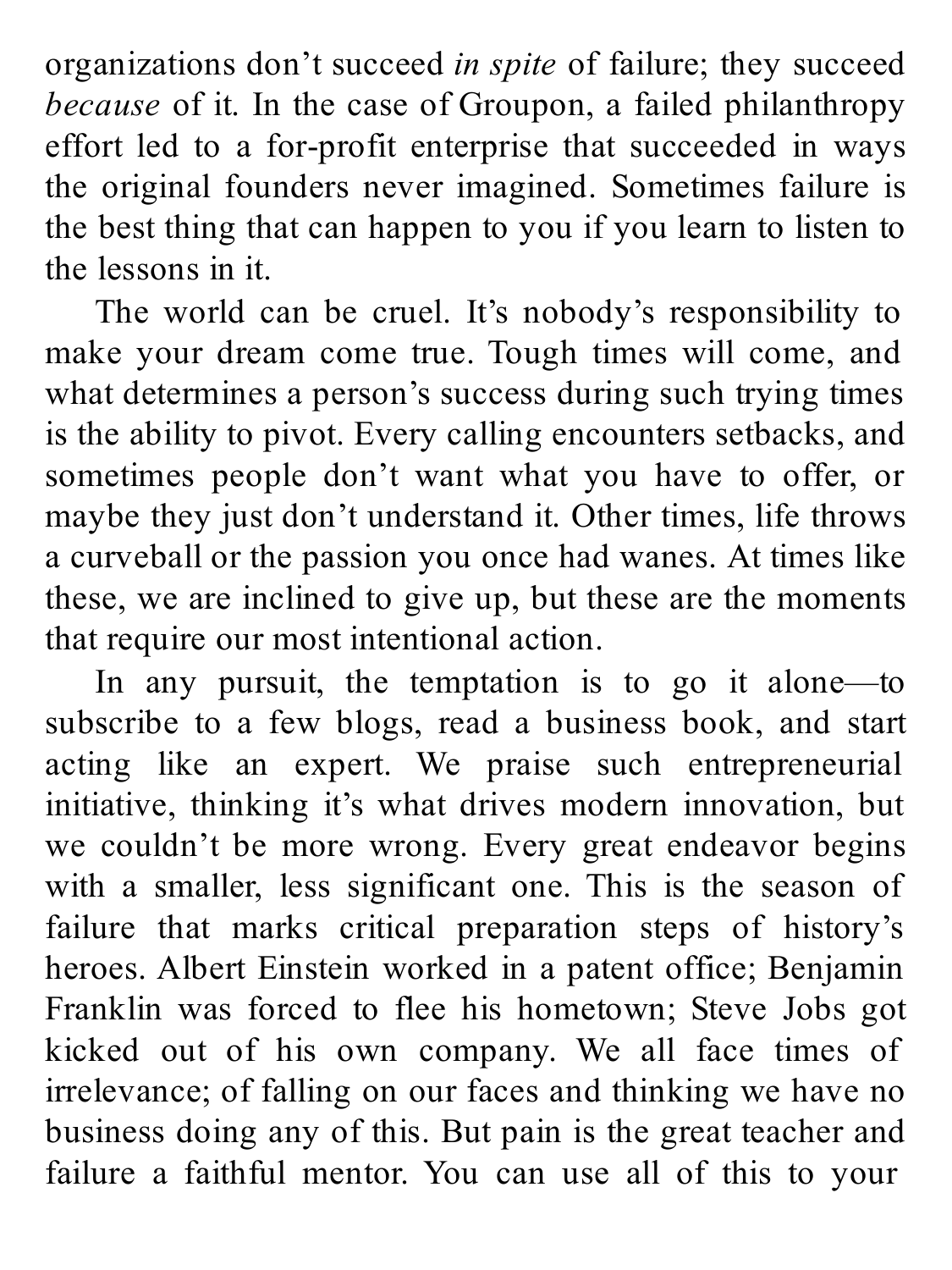benefit if you are willing.

Einstein used his menial job to conduct "thought experiments." Franklin took his rejection and learned from it, trying to better understand people and later using what he learned as a diplomat, turning every shortcoming into strength. Jobs practiced playing CEO at Pixar, a smaller company where it was easier to fail, before returning to Apple to bring it back to life. Failure is the best friend you will ever have if you learn from it. As Robert Greene wrote in his book *Mastery*, "Repeated failure will toughen your spirit and show you with absolute clarity how things must be done." 5

How did Matt McWilliams turn his failure into success? He certainly didn't know where he was headed—there *was* no plan. When facing failure, Matt was realistic. He didn't accept defeat, but neither did he try to push through the doors that had closed. Instead, he did something creative. Just as Andrew Mason did, he pivoted, turning in a new direction and eventually finding his way.

#### A Season of Failure

Contrary to popular belief, Sam Adams never made beer. Beyond the Boston lager that bears his name, the world has largely forgotten who this man was, but to the Founding Fathers of the United States, he was an important and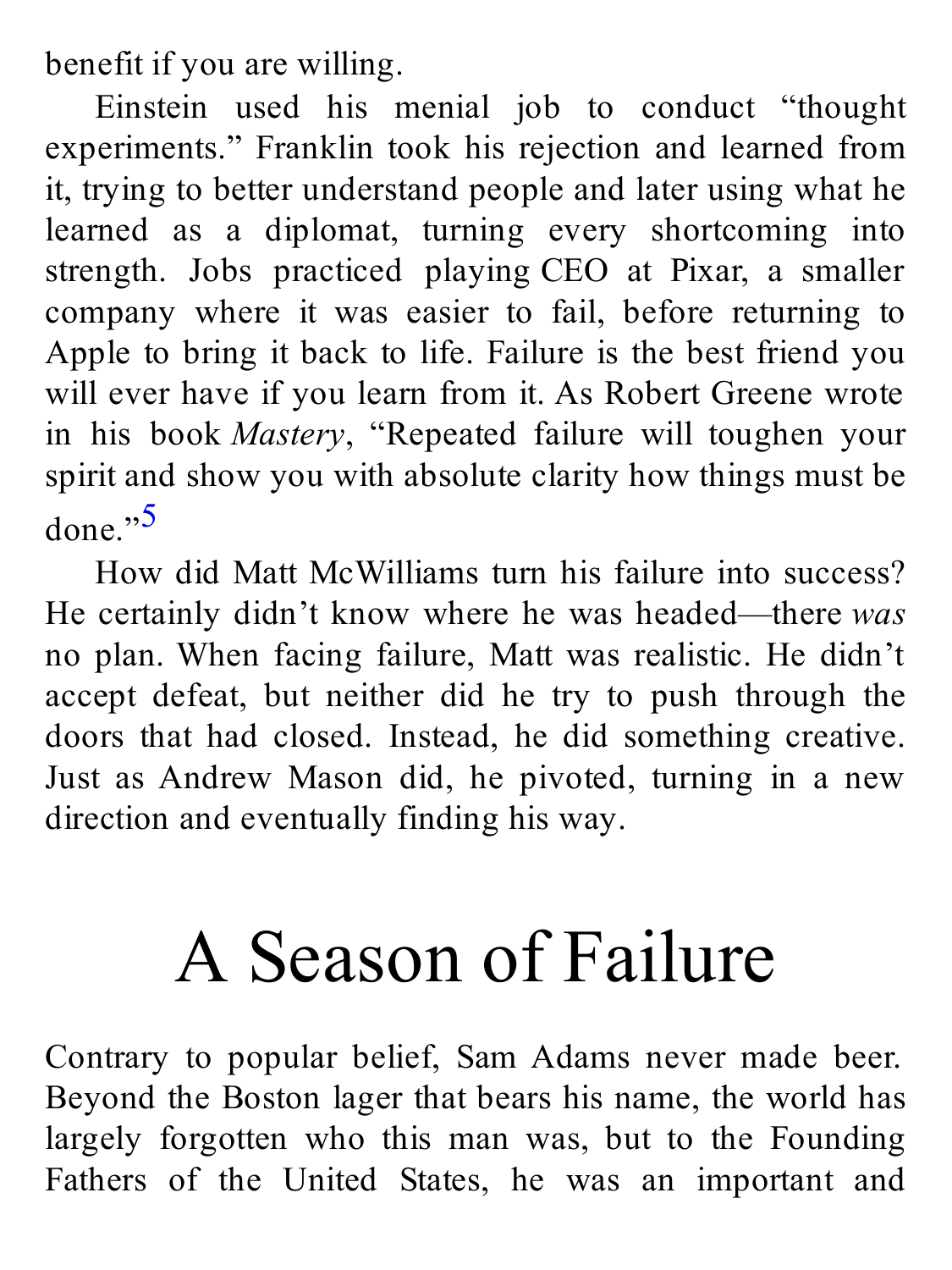influential figure—and a man well acquainted with failure.<sup>6</sup>

A portly man who led a nation and its leaders with words, Adams roused a multitude to action through his numerous newspaper opinion articles and speeches. He was, in the words of Thomas Jefferson, "truly the Man of the Revolution." His second cousin John called him "zealous, ardent and keen in the Cause."<sup>7</sup> But before he commanded the respect of some of America's greatest heroes, he spent a good part of his life pivoting from one failure to the next.

First he tried to be a lawyer, and when that didn't work, he tried to be a maltster, a person who makes the malt that is later used to make beer. Later he trie[d](#page-256-1) his hand at business and failed at that too. No matter what he tried, success seemed to evade Samuel, and his family, who had high hopes for him, was beginning to worry he might not amount to much. It wasn't until he became involved in politics initially through writing and attending town hall meetings that he came alive, finding the thing he was born to do.

Through his writings, he became the voice of the American Revolution, and it was that voice that roused others like George Washington, Thomas Jefferson, and John Adams to the cause. After the war, he remained in politics but never became president. He was content with a governorship of his home state, Massachusetts, where he lived out the remainder of his days.<sup>8</sup> Were it not for his tenacity, his willingness to keep trying things until he found the right path, Samuel Adams never would have found his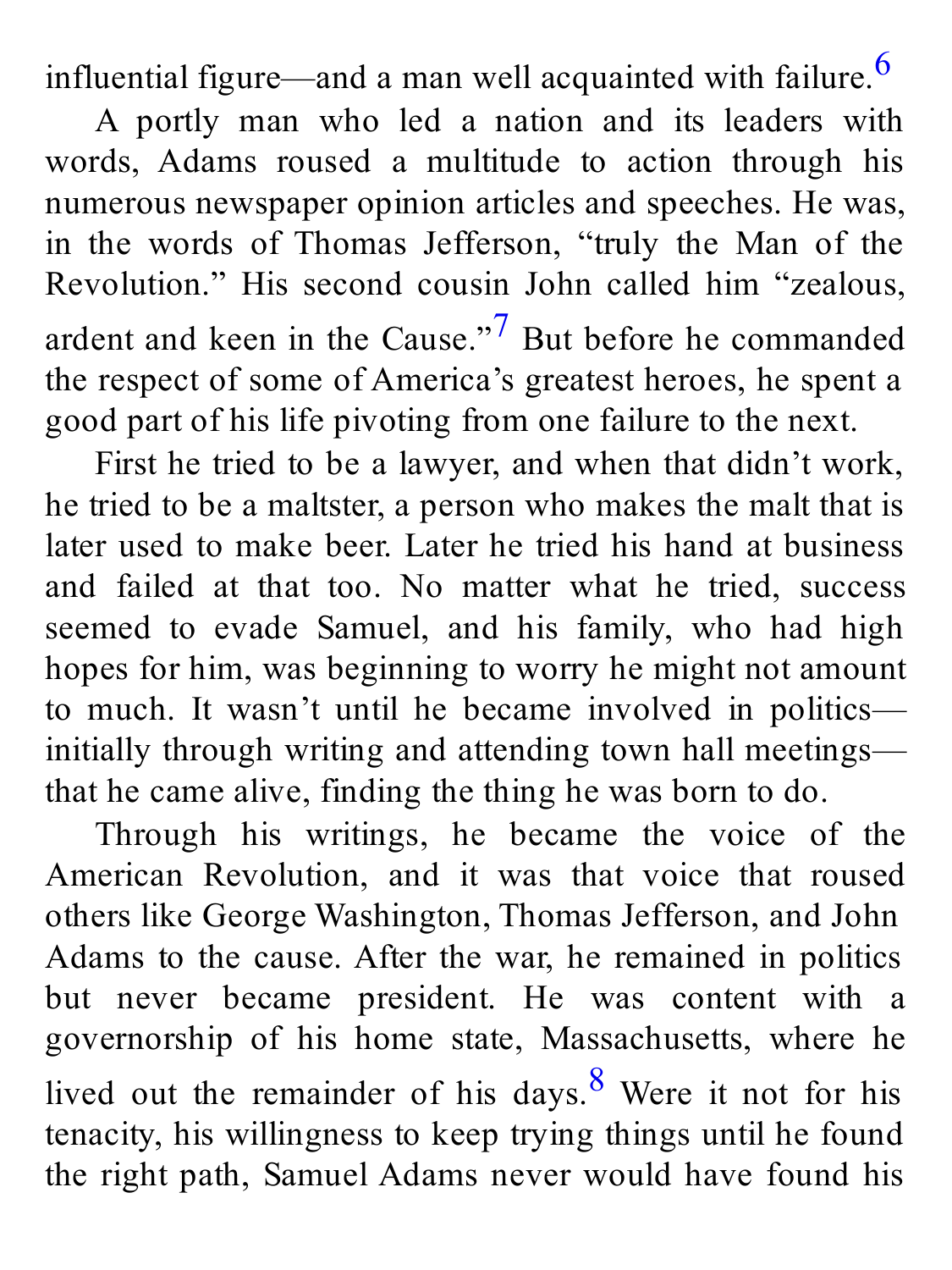purpose, and a nation may have never been born.

Every calling is marked by a season of insignificance, a period when nothing seems to make sense. This is a time of wandering in the wilderness, when you feel alone and misunderstood. To the outsider, such a time looks like failure, as if you are grasping at air or simply wasting time. But the reality is this is the most important experience a person can have if they make the most of it.

As many do, you may be wondering what you're supposed to do with your life. Everything seems confusing and overwhelming. Your parents told you one thing, while your peers say something different. Who do you trust? Where do you focus? Traditional advice says to have a plan, but as we have seen, plans don't always work. When pursuing your life's work, your calling can be hard to see. Sometimes it has to be revealed, and the way this often happens is through failure.

When Matt McWilliams told me his story, I heard pieces of my own journey. I recalled those seven years of working for a nonprofit and the previous year of travel. I never felt like I had found my place but had a nagging suspicion that I was headed somewhere. By the end of the conversation, we both learned something. When we feel farthest from our purpose, we are actually already on the path, headed in the right direction. This means that when you are confused and failing, when all seems lost and you are just about to give up, you are closer to your destiny than you realize. The message of the pivot is that what looks like failure now is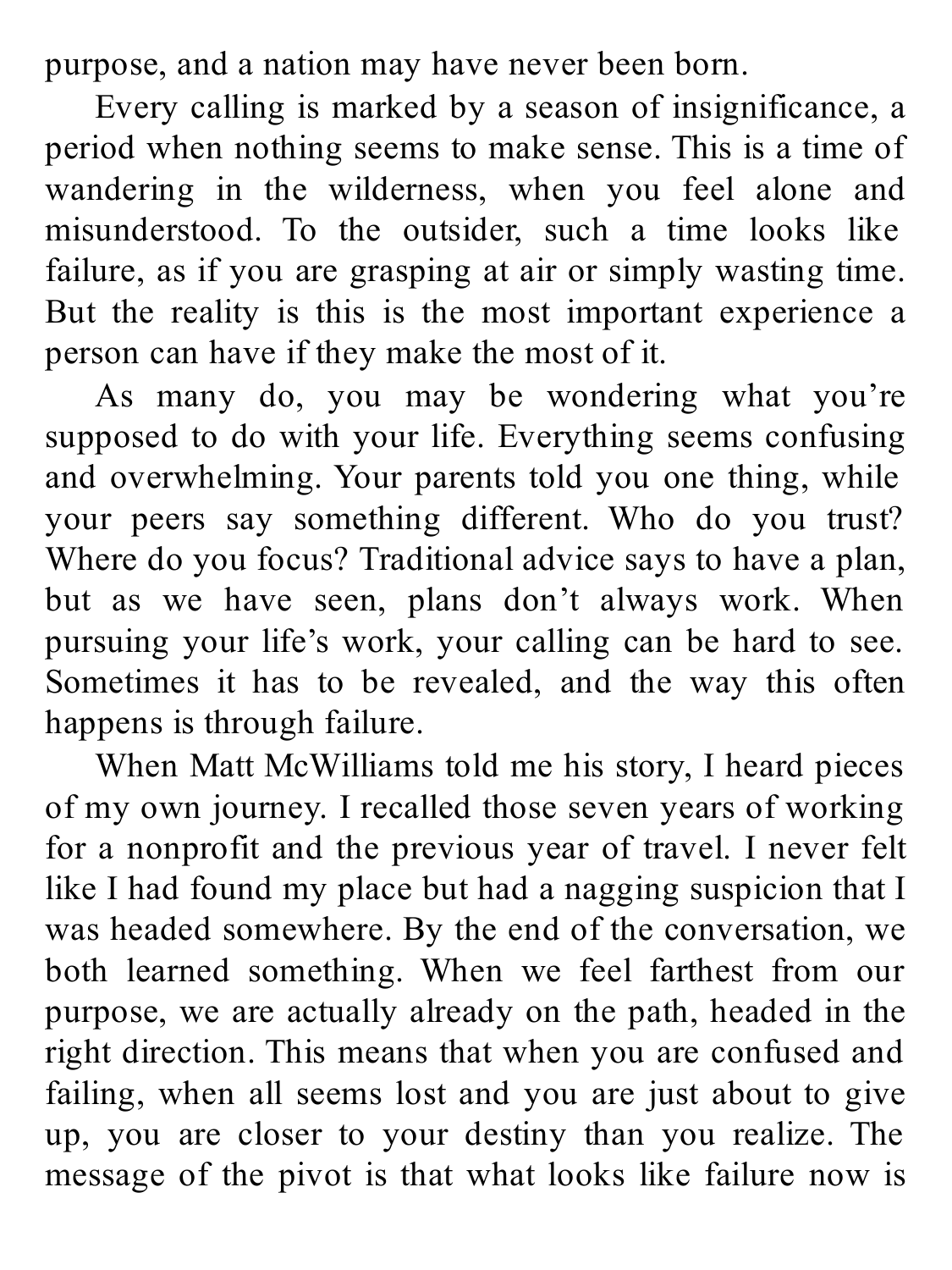preparation for what's to come, as long as you don't give up.

So what separates a season of failure from a lifetime of failure?

First you must be willing to recognize hardship as an opportunity to learn, willing yourself to push through failure. Second, you must be careful to not succeed at the wrong things. You have to pay attention to passion and beware of the temptation of success. It's not enough to be good at something; you must focus on what you are meant to do. And appreciate that your understanding of that, over time, just might change. So be ready to make more pivots along the way.

Thi[s](#page-256-2) was what Mother Teresa learned when beginning her ministry. After spending twenty years as a nun and schoolteacher, she faced a crisis that would force her to reevaluate everything. While riding on the train, she felt suddenly compelled to serve the poor—to not only give to the impoverished but also identify with them and become a part of their community. Trading her habit for a sari, she started the Missionaries of Charity, a new order that focused on this mission. It was a bold move and one that would take years of discernment before becoming a reality, but it was a vision she was certain of, something she could not avoid doing. She called this moment of inspiration a "call within a call." And what this means is that your vocation can evolve. 9

Early in life, we start out on a certain path. As life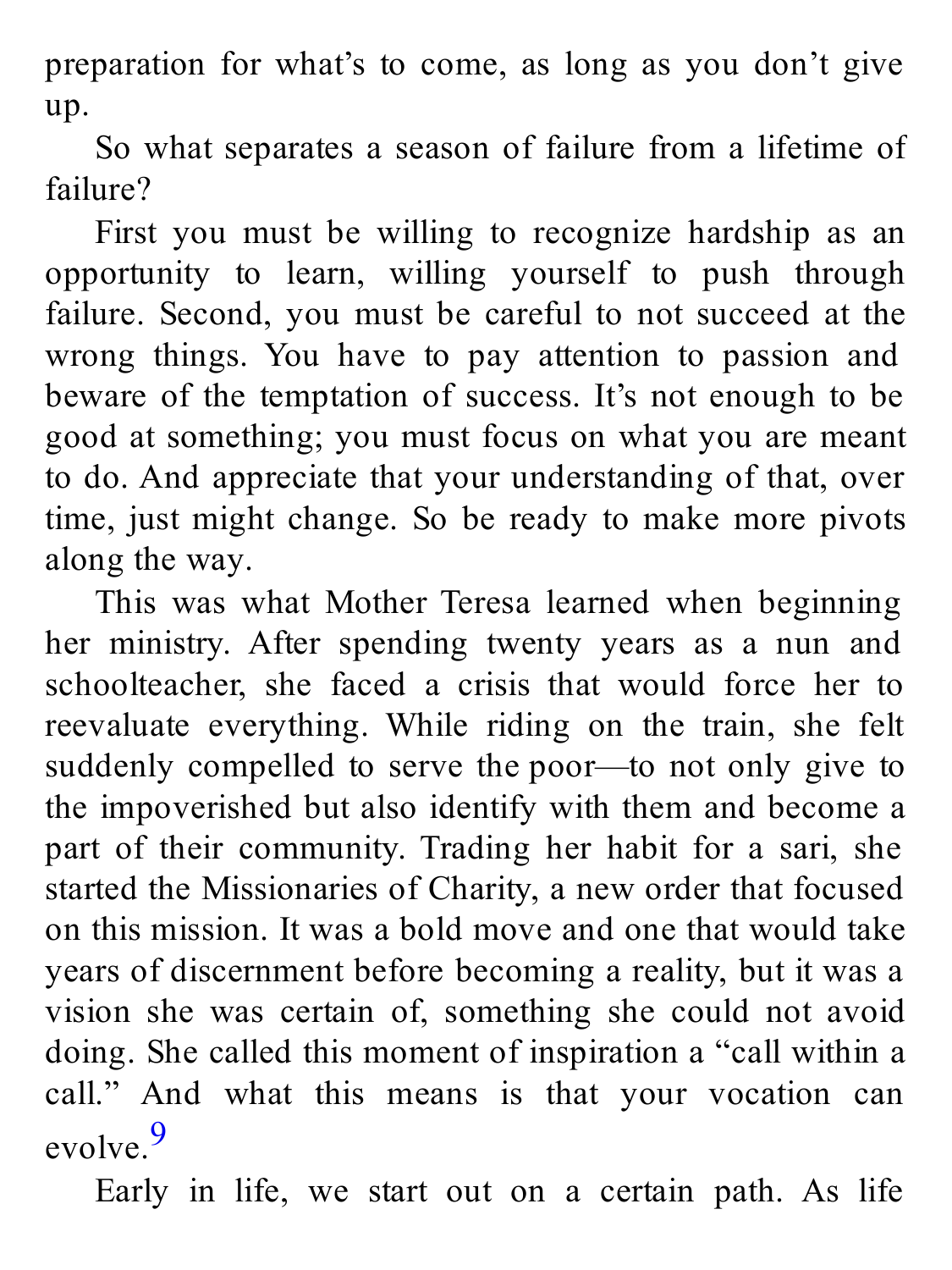continues, we settle down and have kids and maybe get a little wiser and find ourselves questioning earlier motivations and actions. We wonder if we were just foolish or idealistic. Equipped with a better understanding of the world, we now see things more clearly. We grow up. We may drift into complacency on occasion, but life also tends to stabilize and we make better decisions. So it makes sense that as we continue to grow, our understanding of calling will grow and expand and even change too.

A calling is not merely a moment; it's a lifestyle, a constant progression of submitting to a larger purpose. When you are first called, whether it comes as a whisper or a roar, what you hear is only part of the big picture, a shadow of something bigger. And as you move toward your life's work, you must deepen that awareness, looking for signs to hone your understanding and for opportunities to change direction along the way.

This is good news, because it means we can fail; we can miss the mark without veering completely off course. We can change directions and try new things, learning as we go. Your life's work is not a single event, but a process you are constantly perfecting, finding new ways to put your passion to work. And you do that one pivot at a time.

## Life Is Not a Dream

A while ago, I called my friend Jonathan for some advice.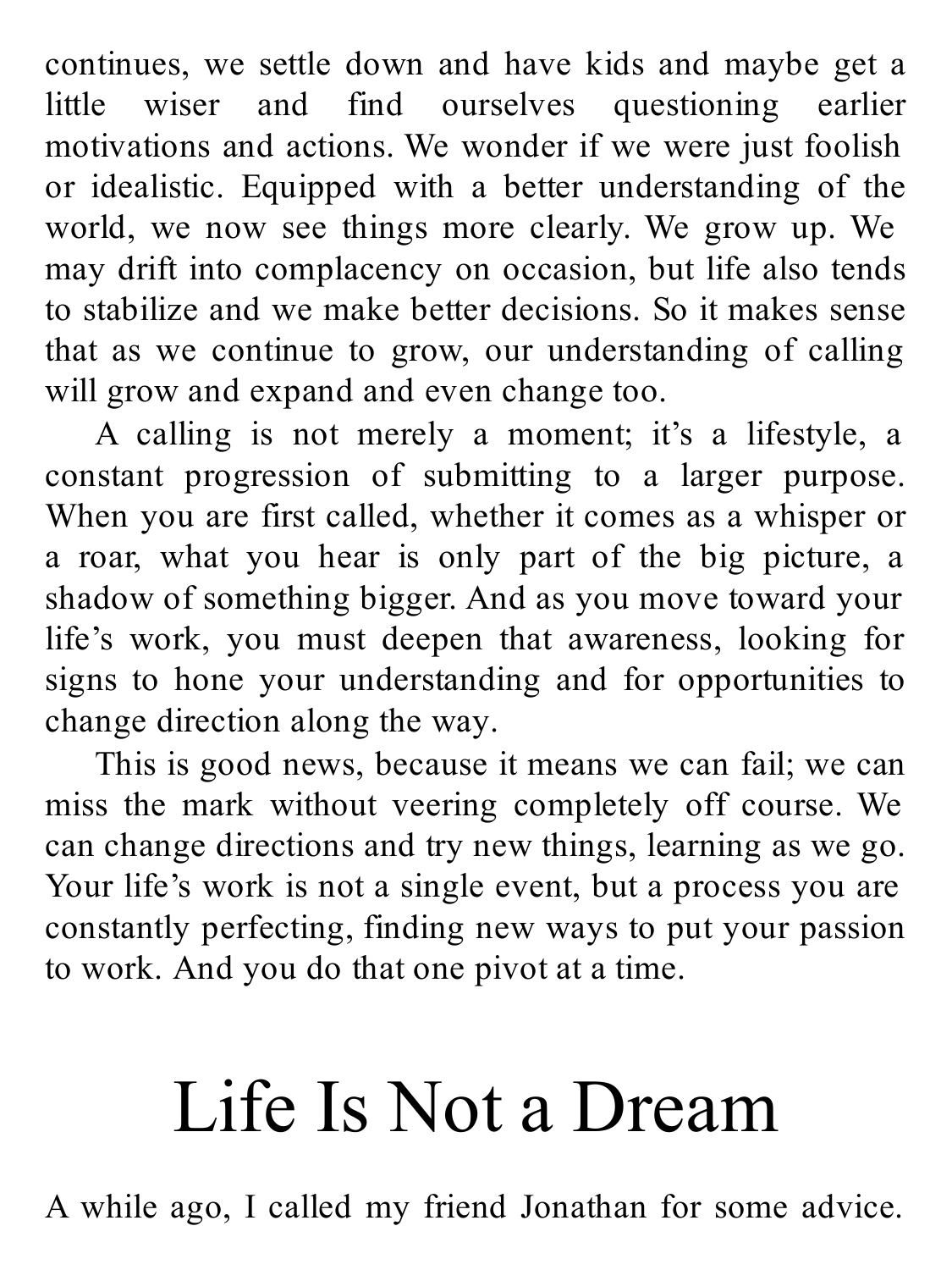He had started a publishing company, which was a dream of his for a number of years, and I wanted to know more about how that happened. What led to Jonathan's transformation in perspective, turning him from a dreamer into a doer? At first he was reluctant to share, but I kept prodding until he caved. Finally he said what changed for him was one simple phrase. Everything began to change after that, all thanks to a small but significant shift in vocabulary.

Every week Jonathan and his friends would get together for dinner, gathering around the kitchen table to talk about their hopes and dreams and what they would do with their lives *someday*.

"One night," he recalled, "we were all sitting around my kitchen table, talking like we always did. We were thinking about what life would be like when our dreams came true, if only circumstances were different, you know? And then someone spoke up and said, 'What if we stopped saying *what if* and started saying *let's*?' "

That was it for Jonathan. It was the challenge he needed to get started with his dream. Instead of saying "what if," he started saying "let's." He ditched the dreams and instead became a person of action. When I spoke with him on the phone, I could tell something had changed; he was a new man. It was a small shift—a minor pivot—but it made all the difference.

The lesson is clear. We can spend our days dreaming of a better life or do the messy work of getting started today. You are not just waiting on your calling; your calling is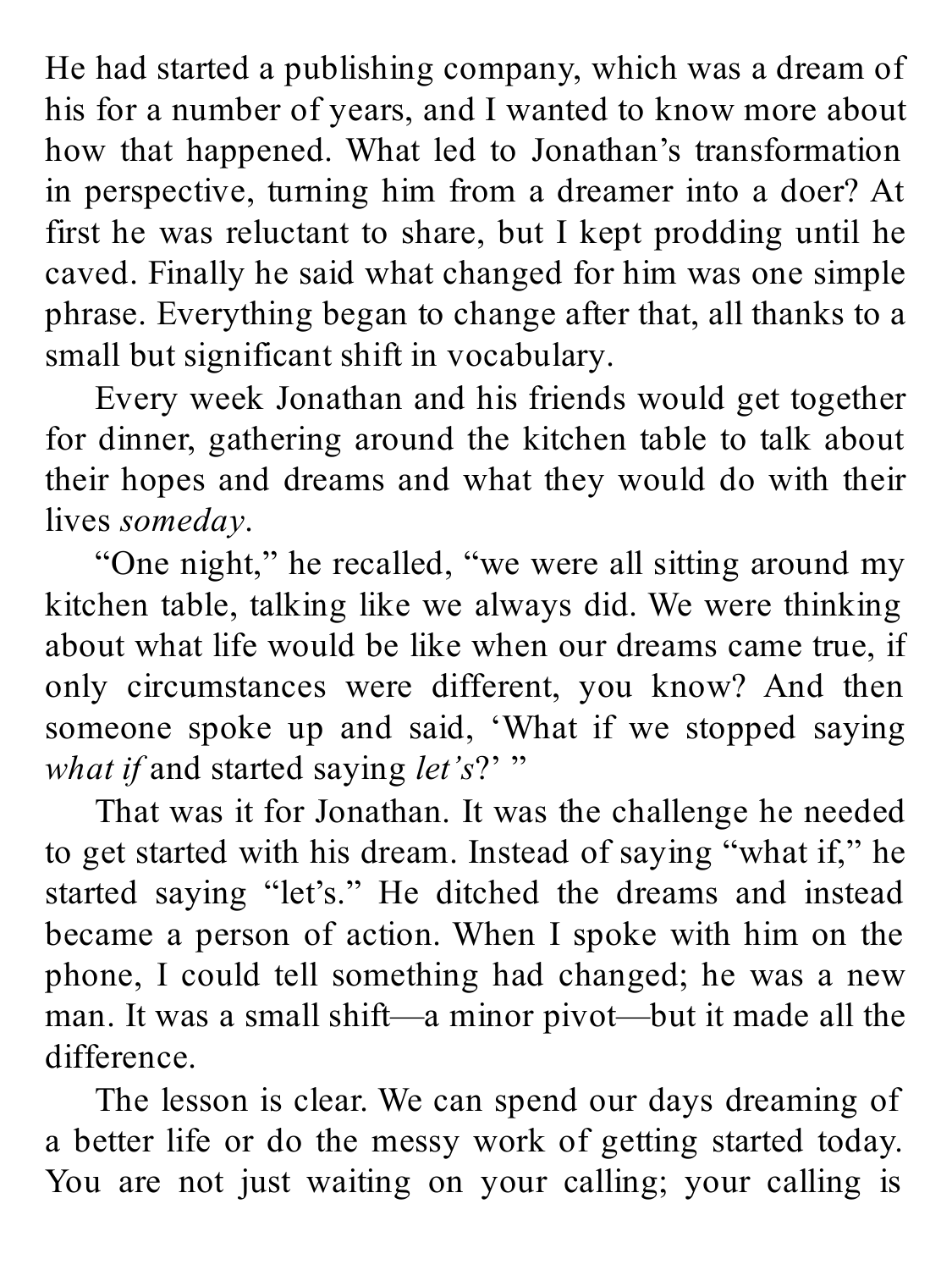waiting on you. And you can sit around, playing the what-if game until you're exhausted, or you can begin by saying that one little word that changes everything: *let's.*

In the Spanish play *Life Is a Dream* by Pedro Calderón de la Barca, the protagonist, Segismundo, has been locked up in a tower for most of his life and delivers a monologue in which he describes life as nothing more than a dream. He says, "What is life? A tale that is told; / What is life? A frenzy extreme, / A shadow of things that seem; / And the greatest good is but small, / That all life is a dream to all, / And that dreams themselves are a dream." $10$ 

It's a profound and poetic monologue, the most famous in the play, but it's also a little depressing. What Segismundo is saying is that life itself is a fantasy and what we think we know is an illusion. This, unfortunately, is how many live their lives. Thinking of a calling as nothing more than an unrealized dream, they squander their passion and rob the world of a gift—their action. At the end of their lives, as their story fades into eternity, they will wonder, *Was it worth it? Did I do all I had to do? Or did I play it safe?*

On our deathbeds, we will see things with the most clarity we have ever had. Each of us will have to face the facts of how we spent our lives, especially when we had the opportunity to act and didn't. What I fear more than anything about that day is how I will have to answer for all the times I didn't live up to my potential, why I didn't embrace my calling more fully. And what will my reason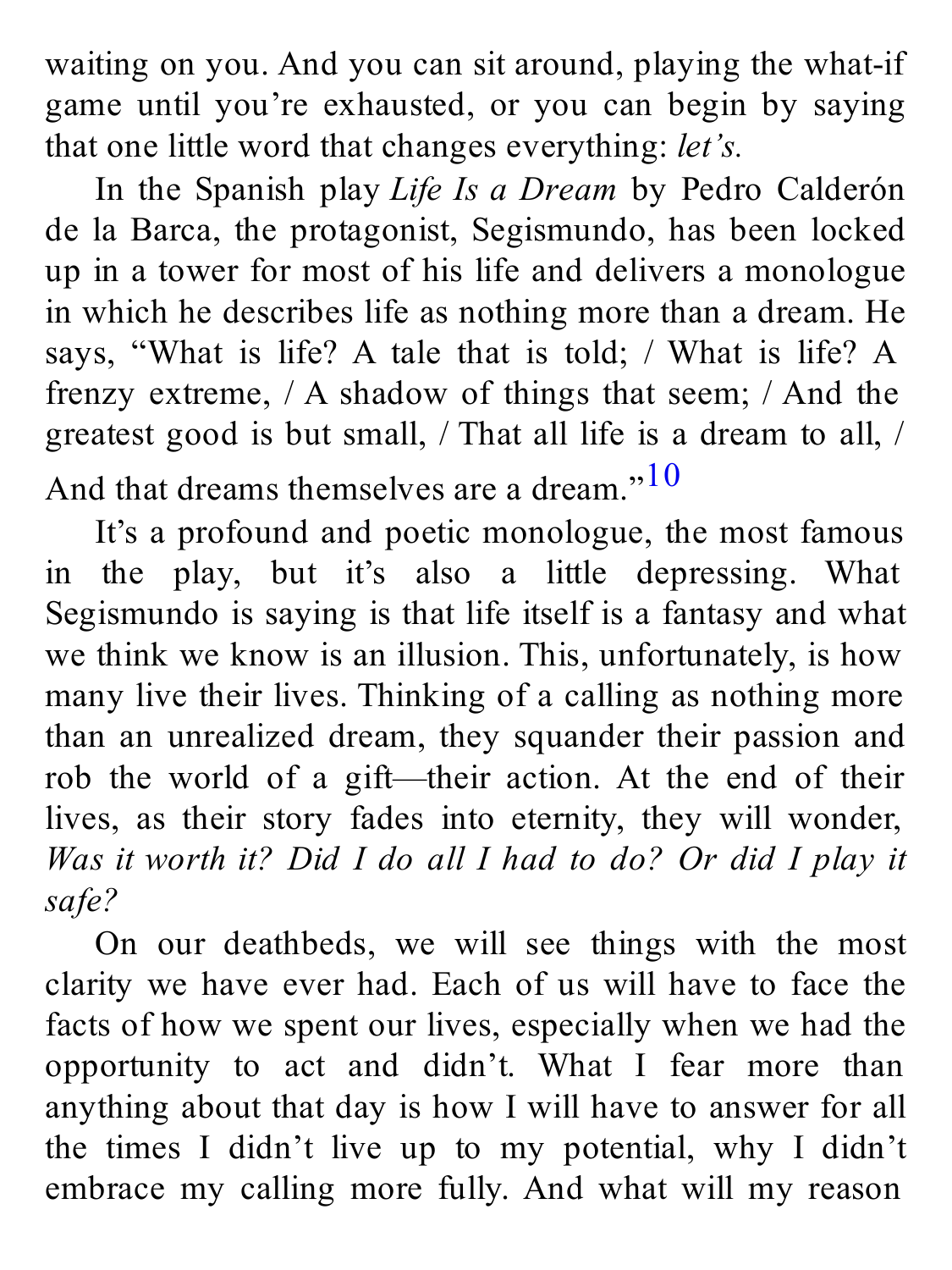be? I was scared.

Fear. We all feel it. It's a force that afflicts even the most courageous. So what do we do about it? We lean in, realizing that failure is inevitable, but it's also not a legitimate obstacle. We can keep moving, albeit sometimes in a different direction.

This is where your story starts to matter, when you begin to make a difference with the talents and skills you've acquired. It's where ideas and action meet; where we stop dreaming and start living. There is tension here in this place of action, and risk is inevitable. But the rewards are great. What we do with this moment will carry on for eternity. What you leave behind for posterity isn't a decision you make on your deathbed. It's a choice that happens right now with the resources available at this very moment.

There is, of course, an alternative. We could opt out, becoming bitter about the whole thing. We could believe this process of pursuing a passion is a farce. Like Segismundo, we could even get so lost in our own dream worlds that we aren't sure what is real. Certainly that's an option. The problem, though, is that nobody gets changed by an ideal; nothing gets shaken by a dream. And the world remains the same, regardless of how great your idea is. It's only when people take action that true transformation happens. Don't get me wrong. Dreams are powerful. They are fuel for change. But by themselves, they do no good. Hanging out in coffee shops and talking about one day being a writer or an activist or an entrepreneur is just about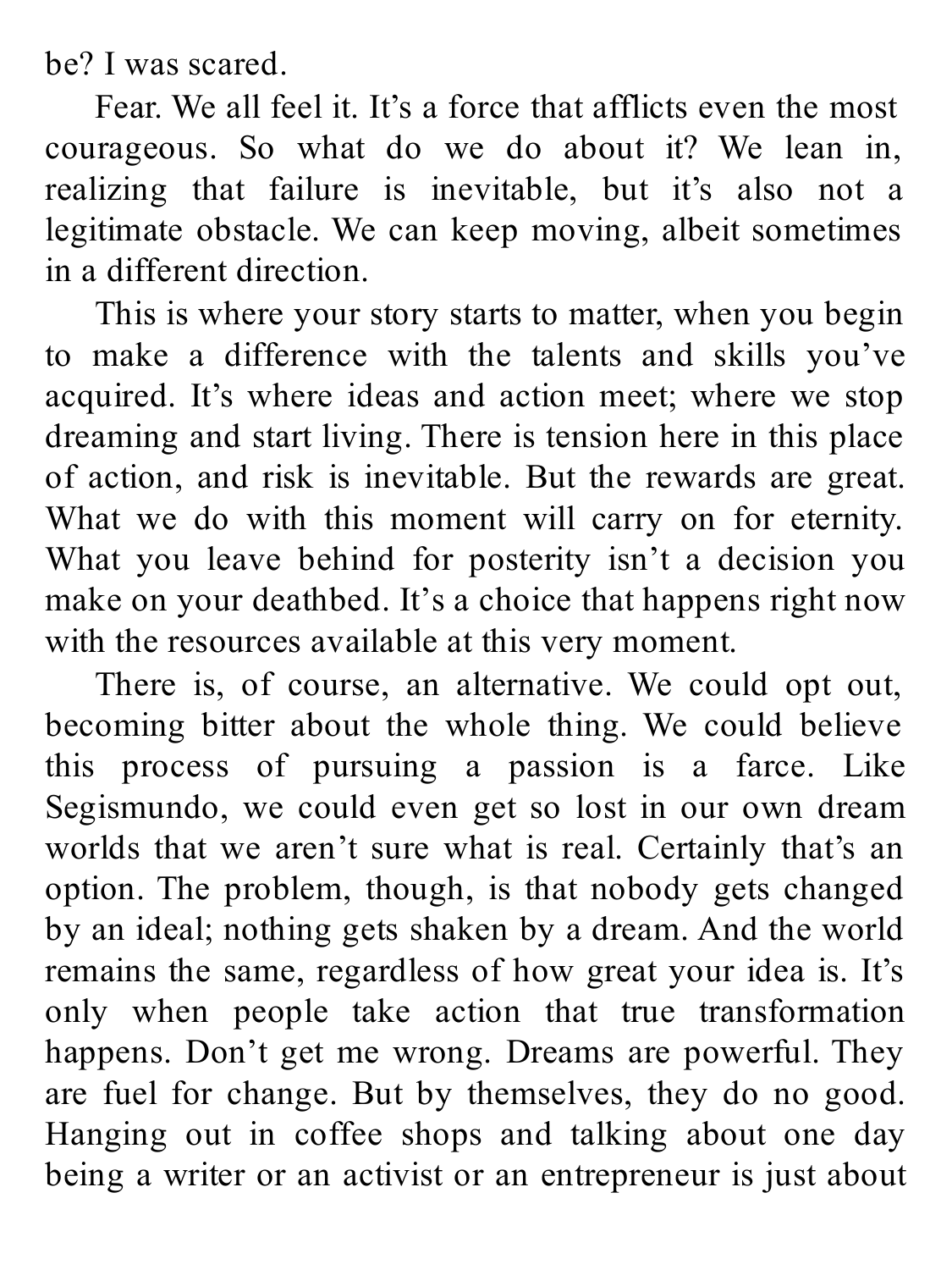the worst thing you can do. It feels like work but is in fact destructive to the real work of realizing your dream.

So what do you do? Stop talking and start doing. Don't dream of being a writer—begin writing. Don't dream of being an activist—go start something. Don't dream of being an entrepreneur—launch something.

I recently caught up with Jonathan. He started that publishing company and ran it for several years, but as life moved on, his passion steered him in a new direction. So he ended the business and started something else, and as it turns out, the publishing company was just one more step in the journey. Had he never begun, he would never have ended up where he is today. The point isn't that he succeeded. He would say he didn't, not with the publishing company anyway. The point is he tried. He didn't stay stuck in the dream and instead adopted an attitude of doing. Anything less than such proactivity is a cheap imitation of the life you were meant to live. It's stalling. Instead of letting it stop you in your tracks, why not do what Jonathan did and pivot in a new direction? You might be surprised by the opportunities that present themselves.

# The Hidden Message of Failure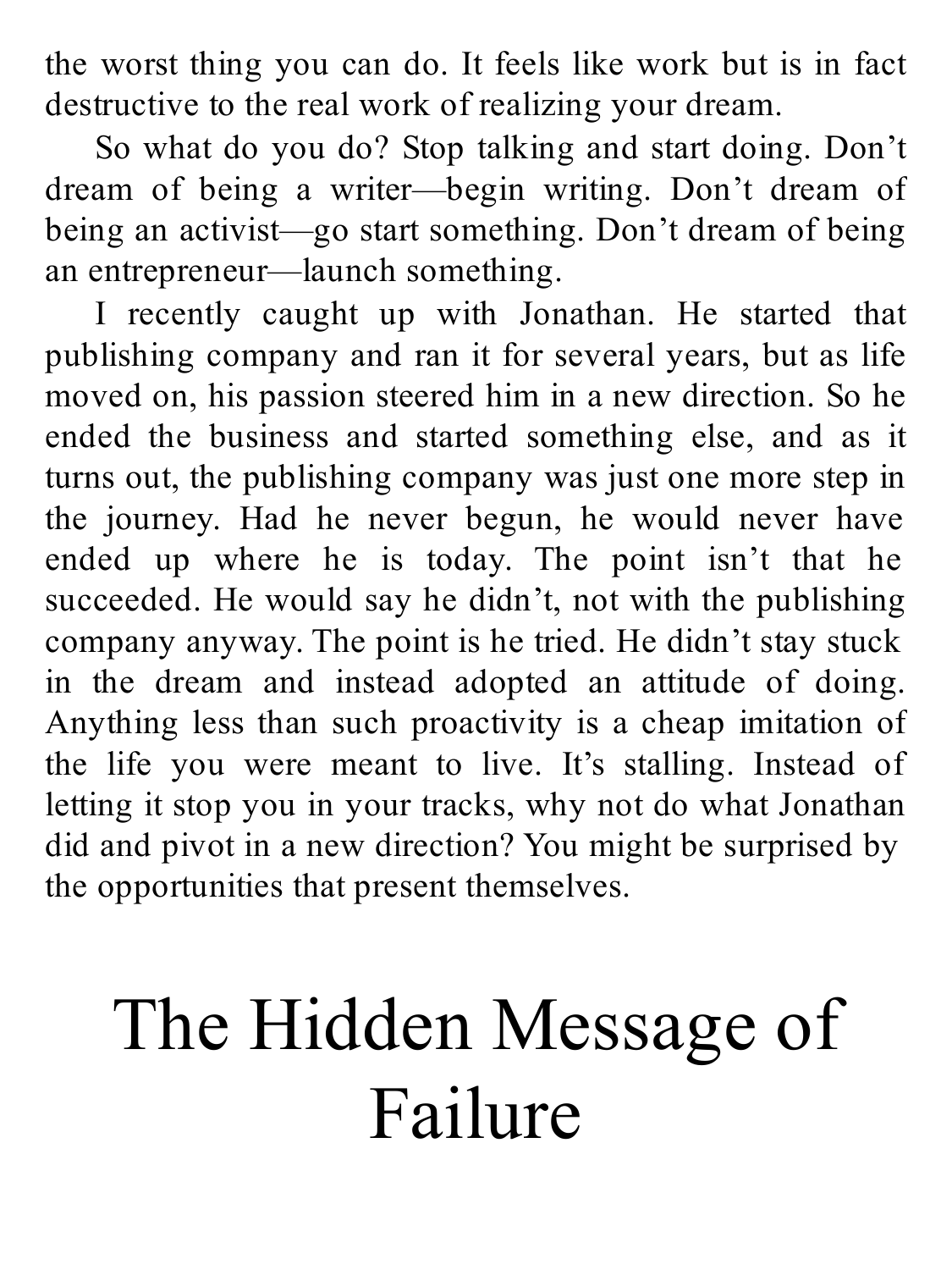Not all pivots have happy endings. In 1939, German pastor Dietrich Bonhoeffer set sail for America, a trip that marked a crucial turning point in his life. If he went in one direction, he might surely die. If he went in the other, he would never be able to live with himself.

A year earlier, thanks to his brother-in-law, he had met the members of the German Resistance, an underground group whose primary goal was to drum [u](#page-256-3)p support for a military-led coup against Hitler. From this meeting, he learned that the world was on the brink of war and that Germany's chancellor was more dangerous than most realized.

A committed pacifist outspoken against the Nazis, Bonhoeffer would never enlist in m[ilita](#page-256-4)ry service. At the same time, he knew not doing so might create complications for the church, as it would be viewed as an official stance. Unsure of what to do, he left for the United States, invited by Union Theological Seminary in New York.

Shortly after arriving, he regretted his decision. Some knew the danger he was in and the tough position he faced, so they urged him to stay. But he refused.<sup>11</sup>

In a letter to his friend Reinhold Niebuhr, Bonhoeffer described the two choices he had—stay in America and live, or go back to Germany and possibly be killed. He wrote, "I know which of these alternatives I must choose but I cannot make that choice from security."<sup>12</sup> He returned to Germany, where he was eventually harassed, detained, and executed for a plot to assassinate Hitler. He was hanged at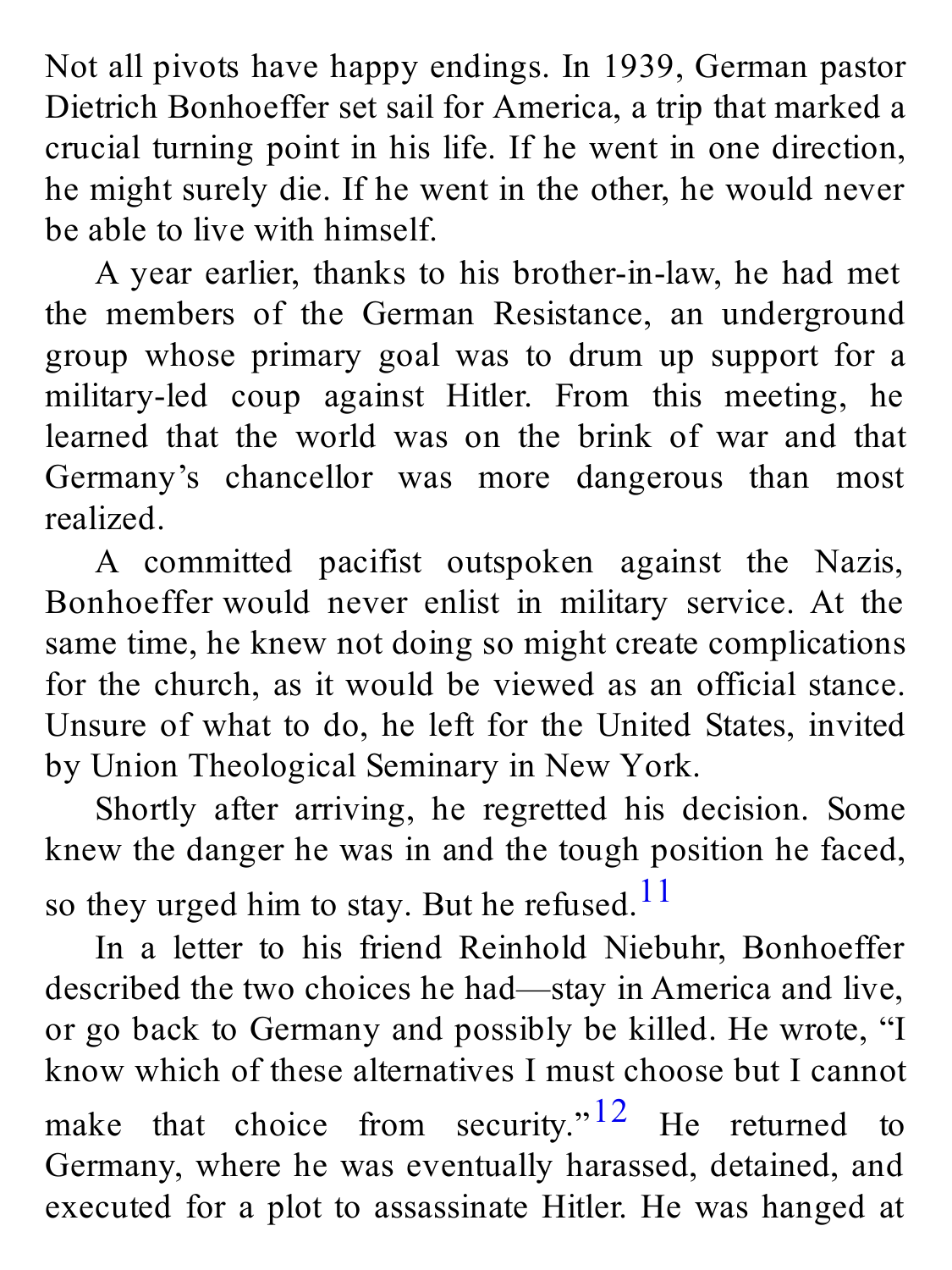Flossenburg concentration camp, just two weeks before American soldiers arrived to liberate the camp.  $13$ 

The decision Bonhoeffer made in New York didn't lead to success. It didn't make him rich or famous. But it was the only decision he could make, one that agreed with his conscience, and a crucial turning point in his life. That one decision cost him his life. As he wrote in a letter a few years earlier, "My calling is quite clear to me. What God will make of it I do not know . . . I must follow the path. Perhaps it will not be such a long one."<sup>14</sup> Sometimes a calling isn't a means to a more comfortable life. Sometimes we don't pivot in the direction of personal success but toward even greater pain. But here's the catch: a calling will always lead you to a life that matters, one you can be proud of. The way that we get there, though, isn't always up to us. Sometimes the path can be costly, even deadly. But what lies at the end of the road is a prize that money can't buy and a legacy the world won't forget.

"It was the second best thing that ever happened to me," Matt McWilliams told me of the first time he was fired by his friends. The best was the second time they fired him, forcing him on a journey filled with unexpected twists and turns that ultimately led to his life's work. It was, at times, difficult, even painful, but the pain was worth the reward.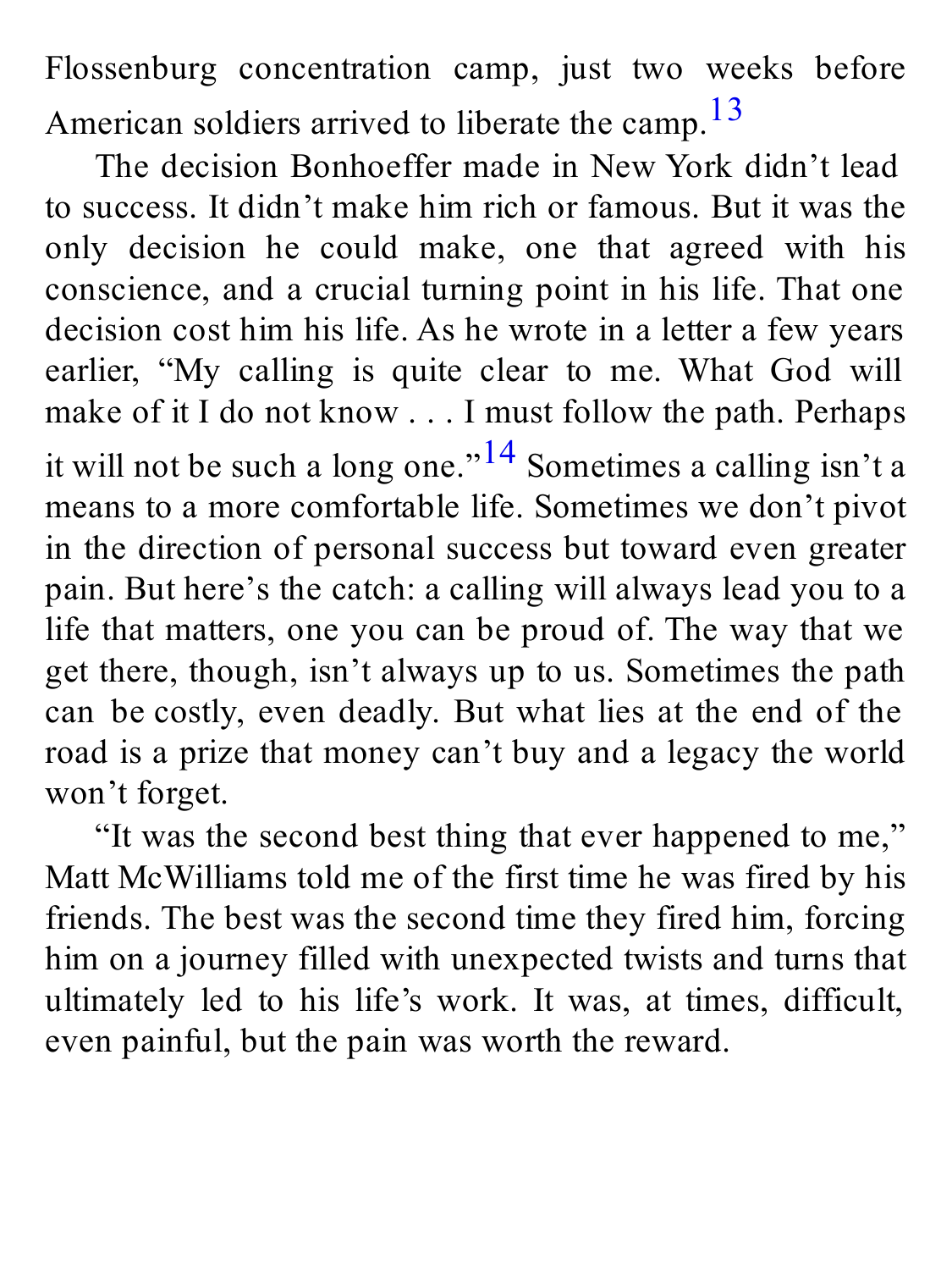### **SIX**

# The Portfolio Life

# *A New Kind of Mastery*

The future belongs to those who learn more skills and combine them in creative ways.

—ROBERT GREENE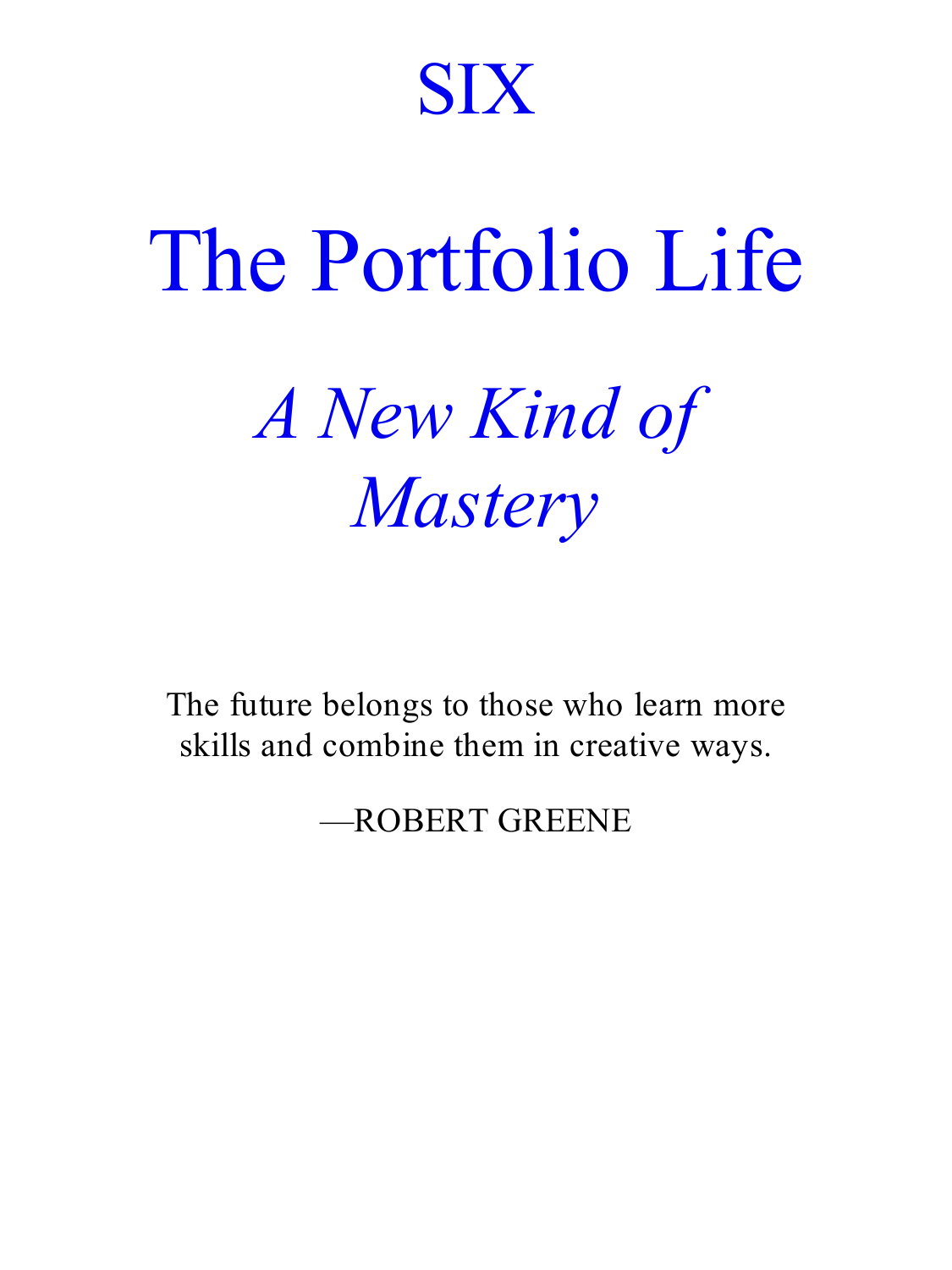*Your calling is not just one thing; it' s a few things. The trick is to not be a jack-of-all-trades but to become a master of some.*

I<sup>n</sup> college, Jody Maberry studied finance and marketing. Anxious to leave school and get into the business world, he looked forward to the day he could start wearing a shirt and tie every day. But during his last year of school at Illinois State University, he discovered their Outdoor Adventure program. He began taking classes and trips with the department, and one trip in particular to Yellowstone National Park left an impression on him. "I can't tell you how cold it got in Yellowstone," he recalled, "because my thermometer broke at twenty below. It was miserable and wonderful. When I returned, it was all I could think about."<sup>1</sup>

After graduating from ISU, Jody took to the road. He believed he would end up living and working the rest of his life in central Illinois, but due to the Yellowstone incident and the mark it left on him, he was determined to see what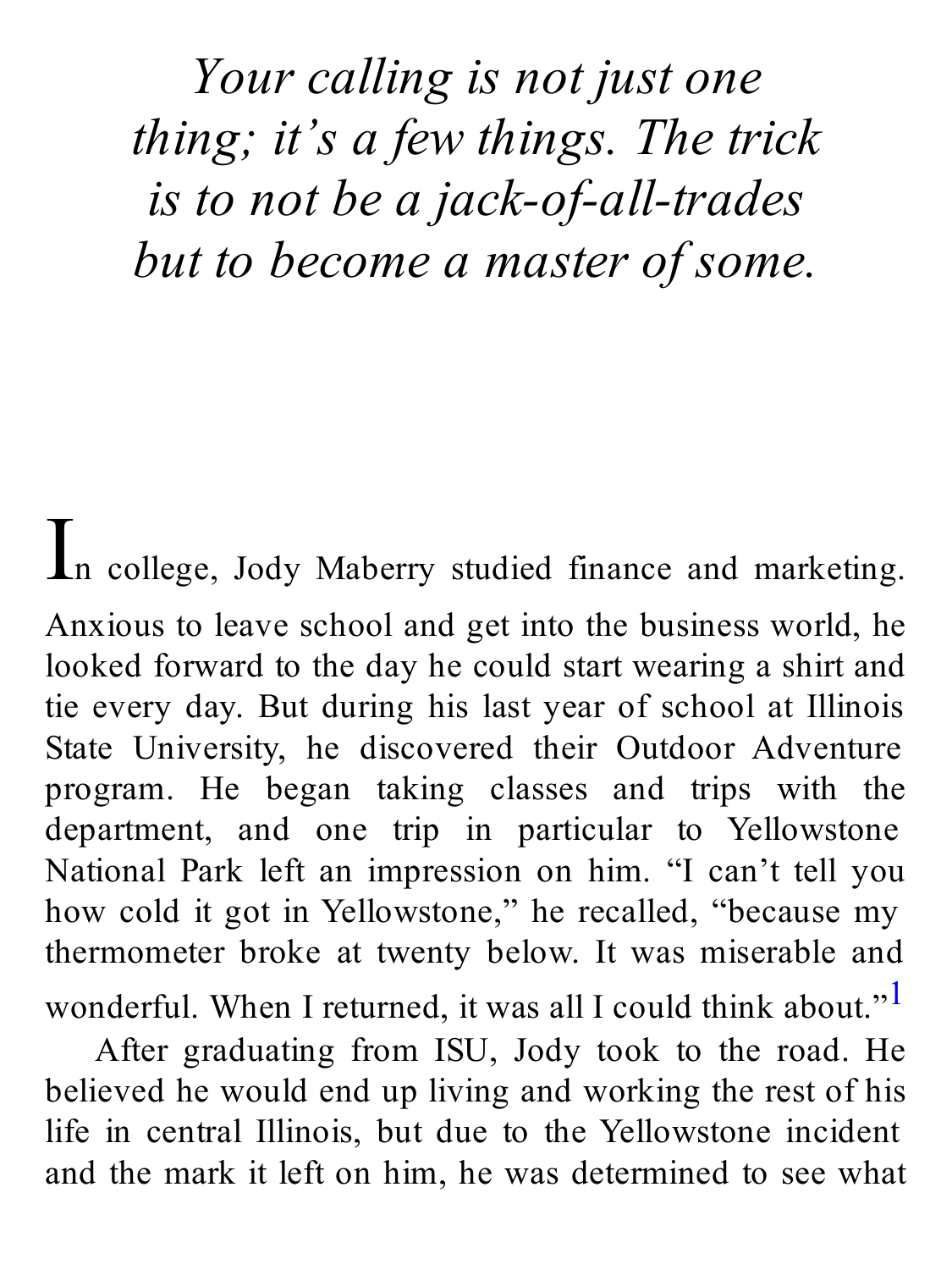else was out there. For three months, he lived out of a tent and explored the western United States, eventually making his way to Washington State. There he realized it's not always voices that call us to our life's work. Sometimes it's places. "Tossing rocks into the water at Deception Pass State Park," he wrote me in an e-mail, "I realized I could never go home."

Several weeks later, Jody did return home only to realize what he felt during his trip was not going to pass. In its own way, the experience haunted him. Within a month, he had packed everything he owned into the trunk of his car and decided to hit the road again, two weeks later arriving in Washington with no job, no friends, and \$300 in his pocket.

In the next four years, Jody got married and began working as a financial analyst for a commercial bank. "It was the job I went to college for," he explained, "the job I was supposed to do." But something in him knew it wasn't what he was meant to do. He secretly wanted more. Fortunately, the long summer days allowed him to do what he really moved out west to do, which was explore the hidden treasures and dark trails of Deception Pass State Park.

He and his wife, Rebecca, built a house and began to settle into their life together—Jody as a banker and her as a teacher. But then one day, while helping them move into their new house, a friend said something that changed everything. She worked for Washington State Parks and mentioned that they were hiring park rangers. "Before the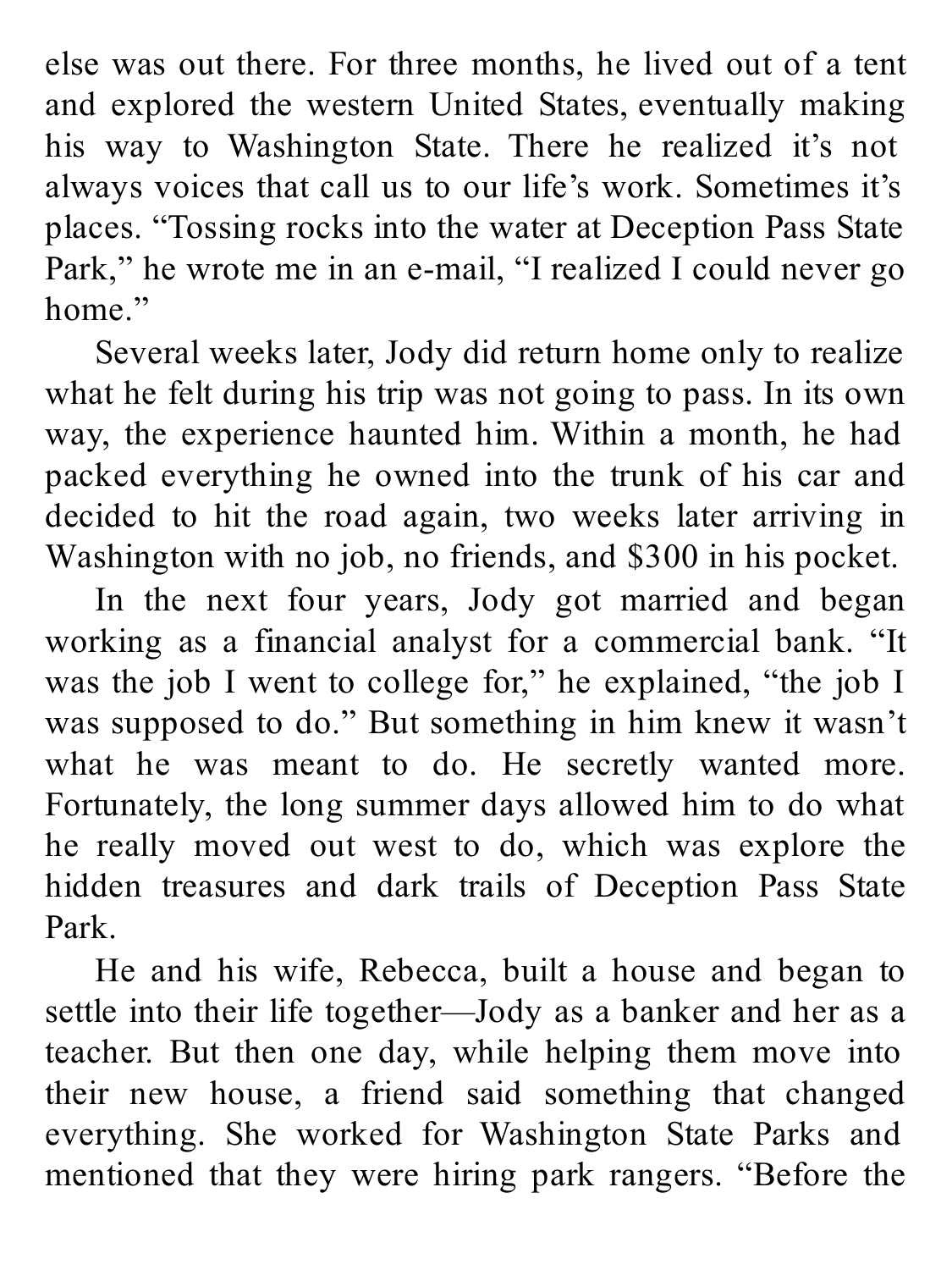first box was moved into our new house," Jody said, "I had made up my mind. I was going to be a park ranger."

It may come as no surprise that a financial analyst does not have the credentials necessary to be a park ranger. So for the whole year after Jody made the decision to become a ranger, he worked at a bank during the day and went to school at night. This fact remained a secret at his day job until twelve months later when his dream came true. "I traded in my shirt and tie for the badge and flat hat," he recalled.

For a year, Jody worked in Spokane, driving home on the weekends to be with his wife. After a year of being apart, they finally sold their house and she joined him. At the same time as this transition, they learned they were going to be parents. Little did he know this little piece of news would one day affect his dream of being a park ranger.

### How Was Your Day?

Last week, I was overseas. In a few days, I'll be in San Francisco. But for now, I'm home, making the most of being in Nashville, the city I moved to after touring as a musician for a year. My life, it seems, is full of variety. Every day I wake up to the sound of my two-year-old son talking over the baby monitor. Some days he wakes up crying, but today he's a chatterbox.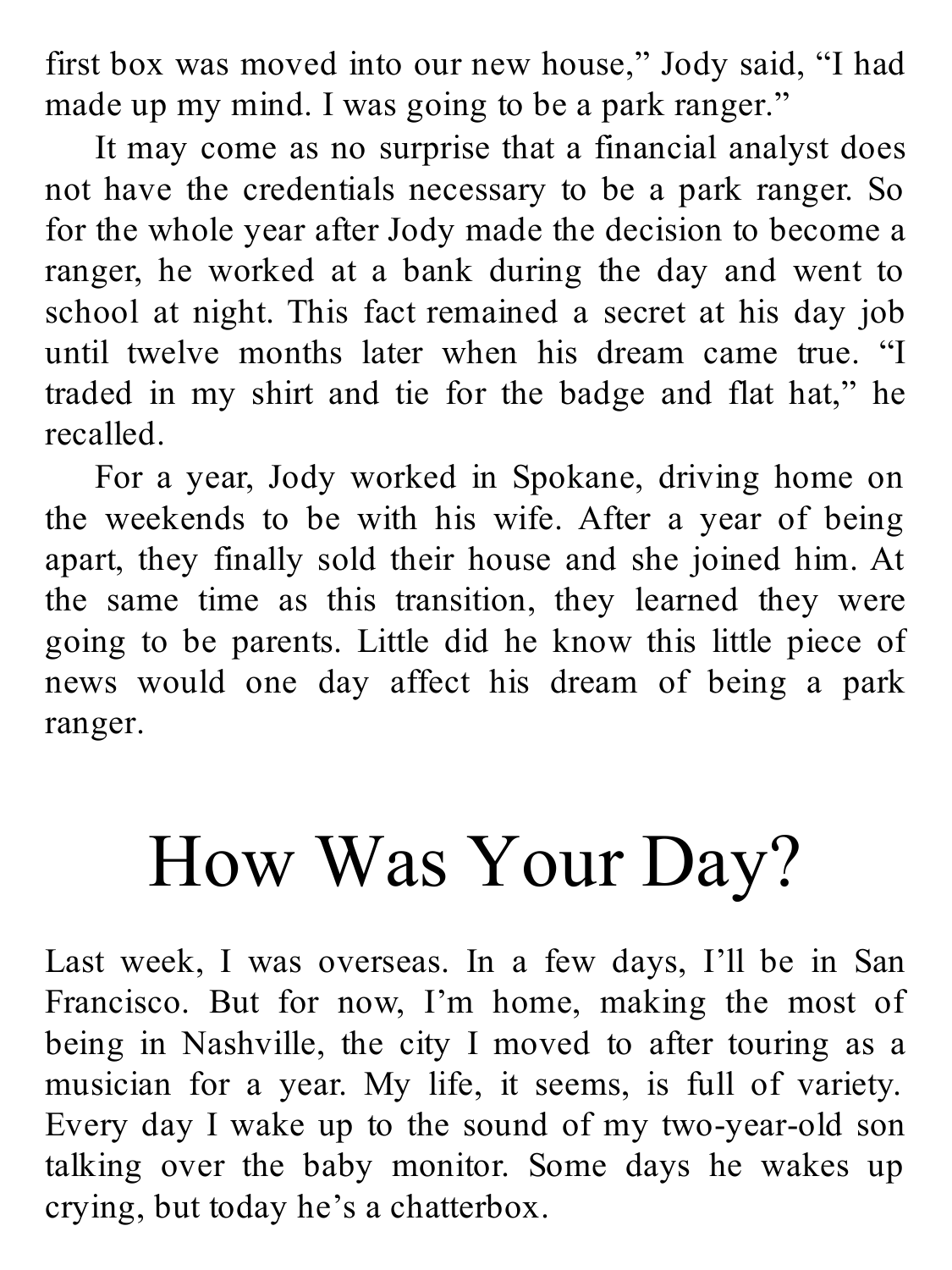Pulling Aiden out of his crib, I carry him downstairs to make breakfast. Today we're having ham-and-cheese omelets. After breakfast, we play for an hour, and then his mom comes downstairs to take over. I make some coffee, take a shower, and head to work. It takes me two minutes to drive downtown, where my office is located. It's ten a.m. Opening my laptop, I check e-mail for an hour, then make a few calls with my cell phone.

Around noon, a friend and I meet for lunch. We chat about life, business, and fatherhood.

An hour goes by, and I return to the office to do some writing, squeezing in a half-chapter for a new book project and a quick blog post, which I schedule for later in the week. Feeling productive, I move on to more businessrelated matters. The rest of the afternoon is filled with preparation for an upcoming speaking gig and a smattering of text messages exchanged with my web developer, who's helping me build a piece of software.

This is a "normal" workday for me. Each is unique, filled with its own odd rhythms and appointments, and honestly, I kind of like it that way. But the hard part comes when someone asks me what my job is.

Instinctively, I say, "I'm a writer." But when I tell that person I don't spend most of my time writing books, they give me a funny look, and I have to further explain myself. If I say, "I'm a speaker," they'll expect me to say that I travel a lot or make most of my income through honorariums, but those things aren't true either.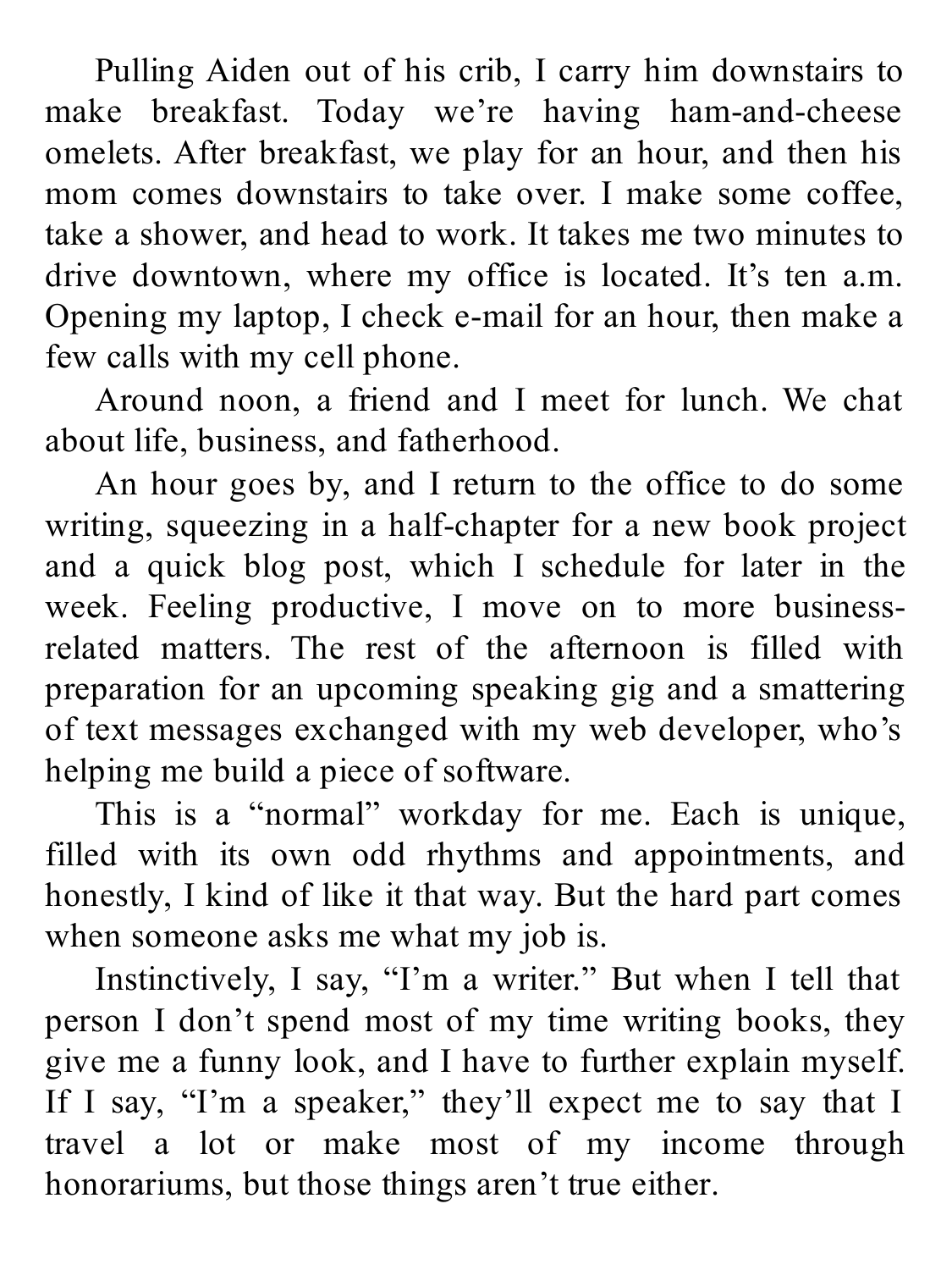I could, of course, tell them I run a website selling online products but that I'm not really an entrepreneur—not like my friends who run furniture stores and restaurants and such. They have staff members and a storefront. My business is just me. I write, speak, and look for ways to support my family. That's what I do.

The truth is I do all these things—they are all a part of me in their own way. And although each task might be hard to fit into a single job description, this is what I do. I learned there is a term for such a lifestyle, and it's not ADHD.

"It's called a portfolio life," my friend Keith told me.

"A what?" I said.

"A portfolio life. It means you aren't *just* a writer or a husband or a dad. You are all those things, and you need to embrace them."

"Oh," I said. "Cool."

Not long ago, I had lunch with an author friend. As we both scooped spoonfuls of gumbo into our mouths to warm ourselves against the winter air, I mustered the courage to ask a question.

"Hey, I've been meaning to ask you something, if you don't mind getting a little personal . . ."

He looked at me but said nothing. I continued.

"Um, so, uh, how do you make a living? Is it just through book advances and stuff? They can't be that much, can they?"

I knew for a fact he was writing a new book every few years, but the way his publisher stretched out the payments,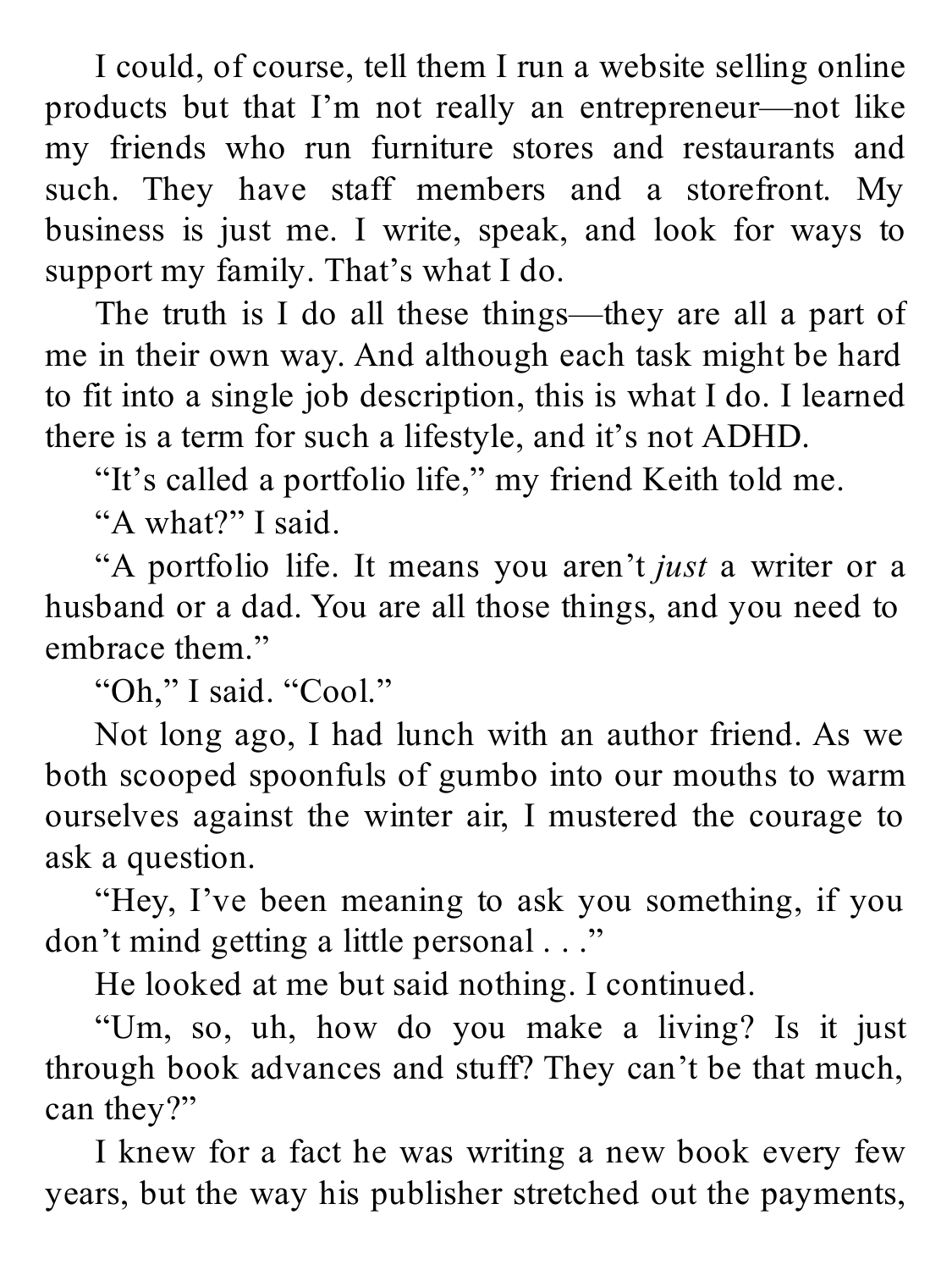he couldn't have been living off that money.

"Is it speaking?" I continued. I had explored this as a potential means of income and been disappointed.

My friend smiled politely. "Yeah, I make a little money from each of those." Then he grinned knowingly, looked around as if to see who was listening, and leaned forward to tell me something. "Well, to be honest," he whispered, "if all those things went away, I'd still be okay."

"What? Why?"

Smiling again, he said, "Because, and don't repeat this, but . . ." I was certain he was going to tell me he was a part of a drug cartel and invite me to get in on it. "Well, I do a little advising, some coaching, and mentoring for a few influential leaders."

"Oh," I said, trying to imagine who he was talking about. George W. Bush, maybe? Or George Clooney? I could only hope.

But the point, and what I walked away from that conversation with, was that my friend was living a portfolio life. Not only was he doing this out of financial necessity, he was also doing it because it's what he found most fulfilling. Most authors I know live portfolio lives. So do graphic designers and construction workers and self-employed people. What surprised me, though, is how many people I've met who found their callings through a portfolio of work. They didn't do just one thing but instead embraced a diverse set of activities that formed a complete identity. This is the way the world works now—and maybe the way it's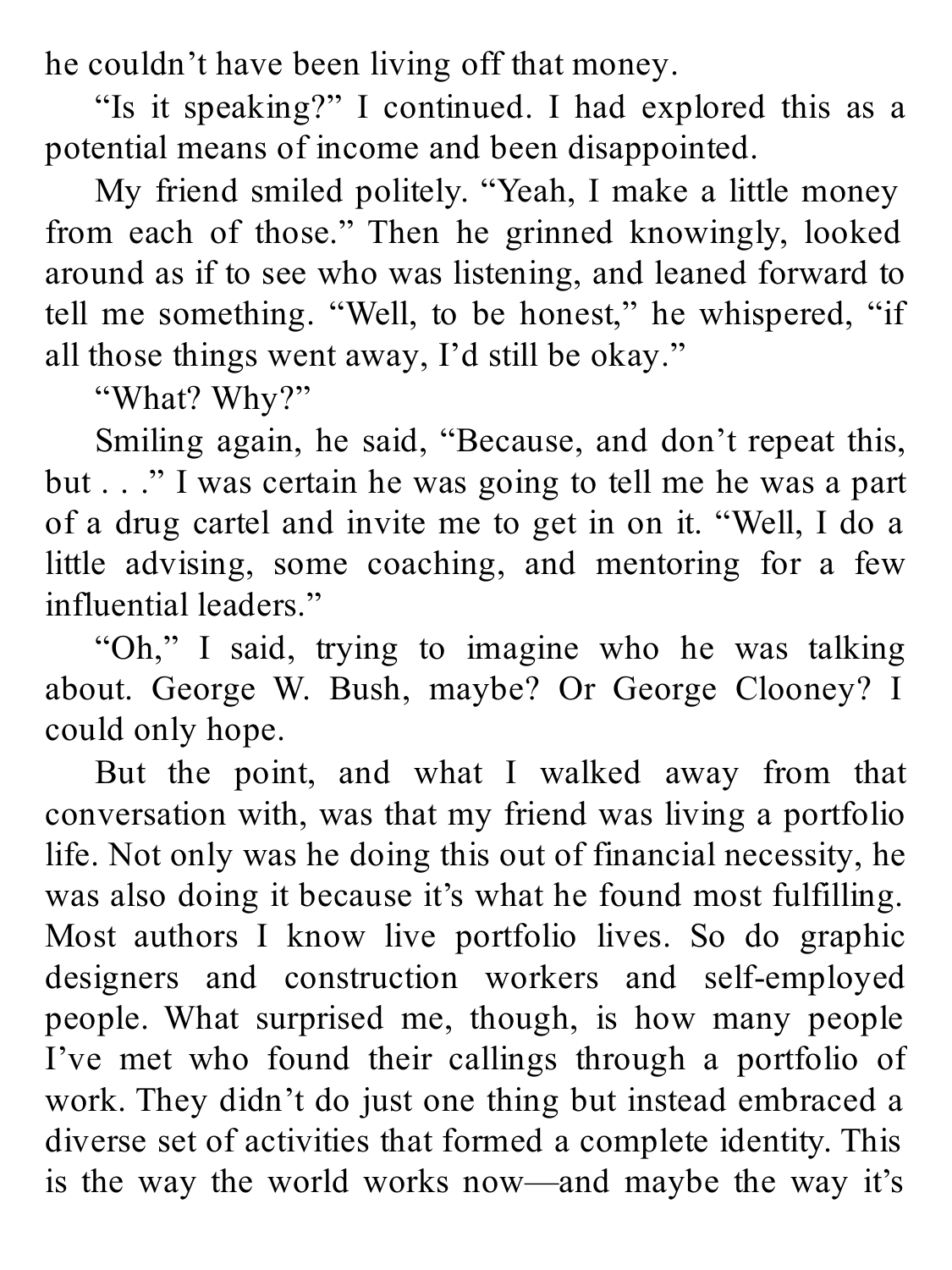supposed to work.

## A Portfolio Perspective

By the year 2020, 40 to 50 percent of the American workforce will be freelancers. By 2030, it will be the majority.<sup>2</sup> Some of these people are being forced into selfemployment caused by mass layoffs due to the strain of a struggling economy, but others like myself have chosen such a path. Now, why on earth would we do that?

People are not robots, programmed to do one thing. We are multifaceted creatures with many varied interests. And though we may like to believe we were born to do just one thing, or perhaps we're comfortable with only having one career, the reality is most of us are hardwired for a handful of activities that when combined lead to our greatest satisfaction and best work.

The numbers are clear. A portfolio life is inevitable. The challenge, then, is not whether you should start building one, but *when*. We are complicated creatures, full of many interests and assorted passions. What do we do with all of them? We are not what we do for a living, but our life is made up of what we do. So how do we take this complexity into account? And what if our calling will never pay the bills? Do we give up the pursuit? Take a vow of poverty? Or is there another way?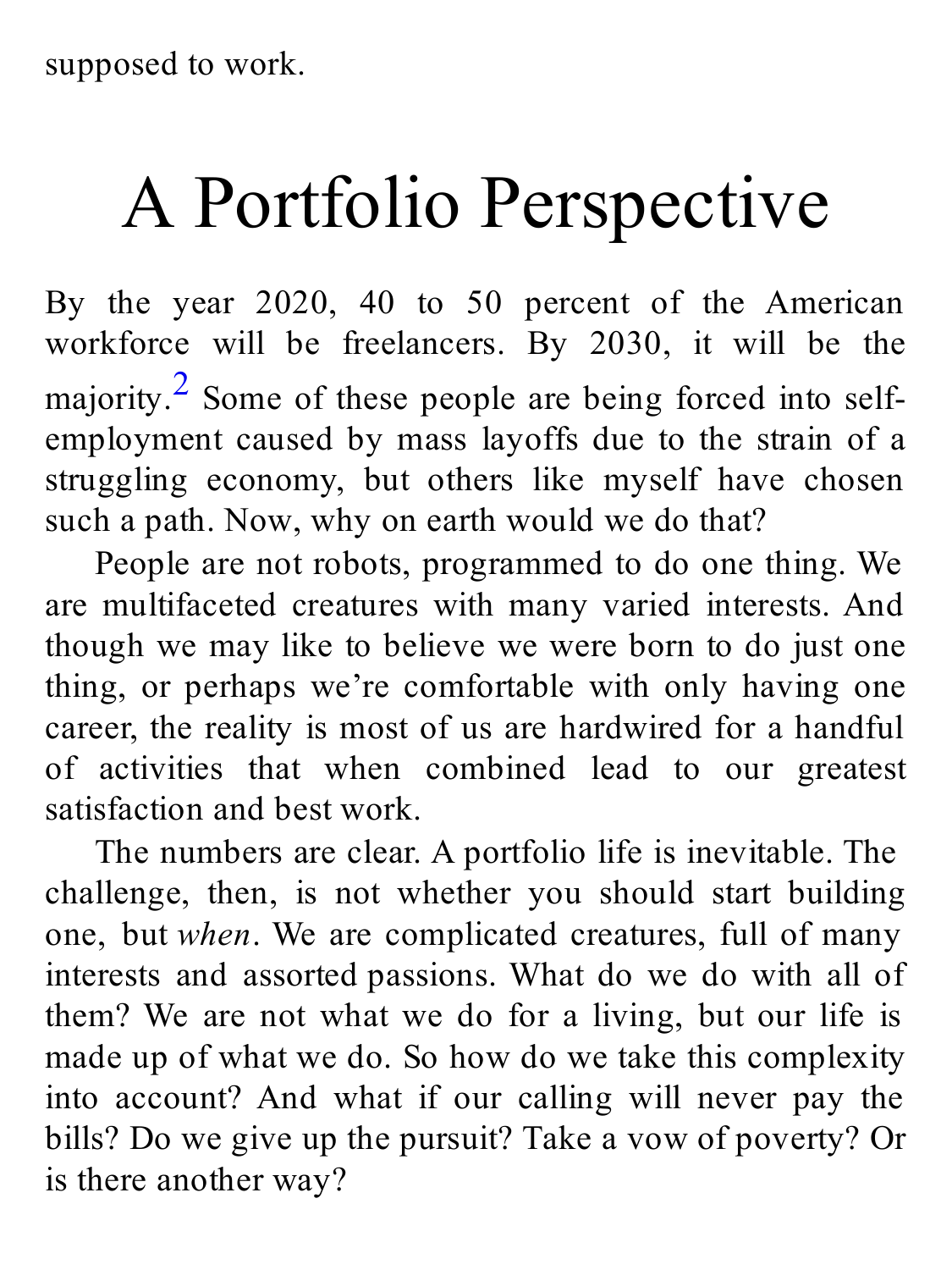The basic idea of a portfolio life is that instead of thinking of your work as a monolithic activity, what if you chose to see it as the complex group of interests, passions, and activities it is? And what if instead of identifying with a job description, you began to see the whole mass of things you do as *one* portfolio of activity?

This idea was first coined by Charles Handy in his book *The Age of Unreason*. In the book, Handy lays out five different types of work that make up your portfolio. They are: fee work, salary work, homework, study work, and gift work.

Fee and salary work are the only types of paid work and are somewhat self-explanatory: fee work means trading hours for dollars and a salary is a fixed income based on a job description. The unpaid work, however, is just as significant as the paid work; it's just different.

Homework is work that you do at home, like mowing the lawn or spending time with your family. Study work is any intentional education that contributes to any work you do in the future, like reading a book or taking a vocational class. And gift work is any volunteer experience you might do, including giving your time to a local homeless shelter or even taking someone out to lunch to give them helpful career advice.<sup>3</sup>

Handy then encourages what he calls "portfolio people" to organize their time not based on hours in a week, but rather days in a year. For example, if you need to make \$50,000 per year and can figure out a way to make \$250 a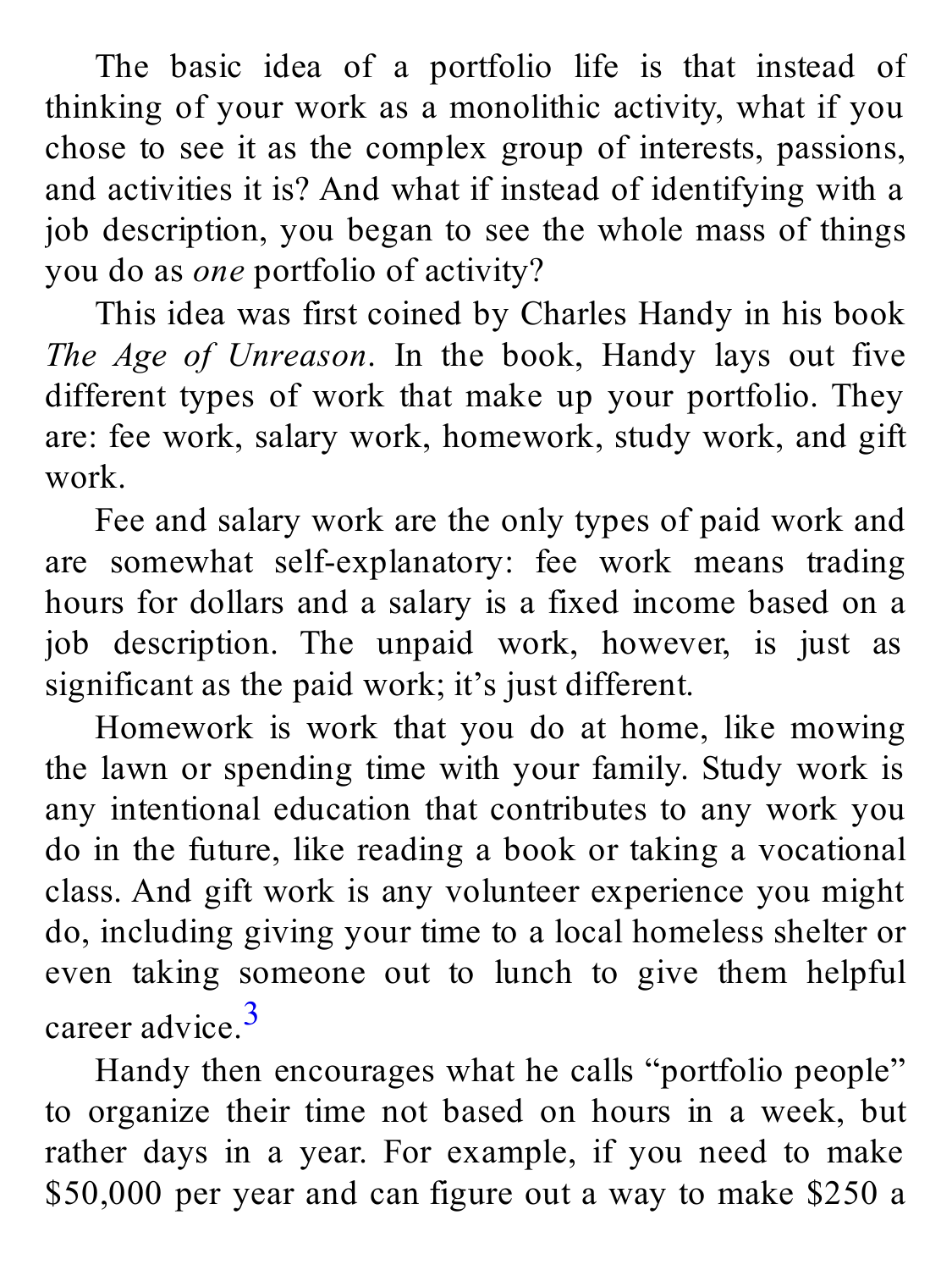day, then you only need to work 200 days a year. The remaining 165 days can be spent on the rest of your portfolio. It's a useful way of organizing an unconventional career, which is likely what your calling will be for the first few years. But what if we applied this idea not just to work but to your whole life?

As I've already said, a calling is more than a career; it's the purpose and direction of your life. Which means that it doesn't just apply to what you do; it's who you are. So let's look at the four areas that make up the portfolio that is your life.

### *1. Work*

At some point, you must come to grips with the fact that you will do many different things in life. Jobs will come and go, and careers won't last as long as you think they should. But in all those experiences, you will be growing. Every new experience contributes to the portfolio. Long gone are the days of graduating from high school or college, joining up with a company, and working there for forty years before retiring and collecting a pension.

In many cases, the organizations where we make our vocational homes won't be here five years from now. They will be acquired, go bankrupt, or morph into something different. That's just the way the world works now. Having a portfolio mindset toward work will make you a more wellrounded person and set you up for success in this new economy.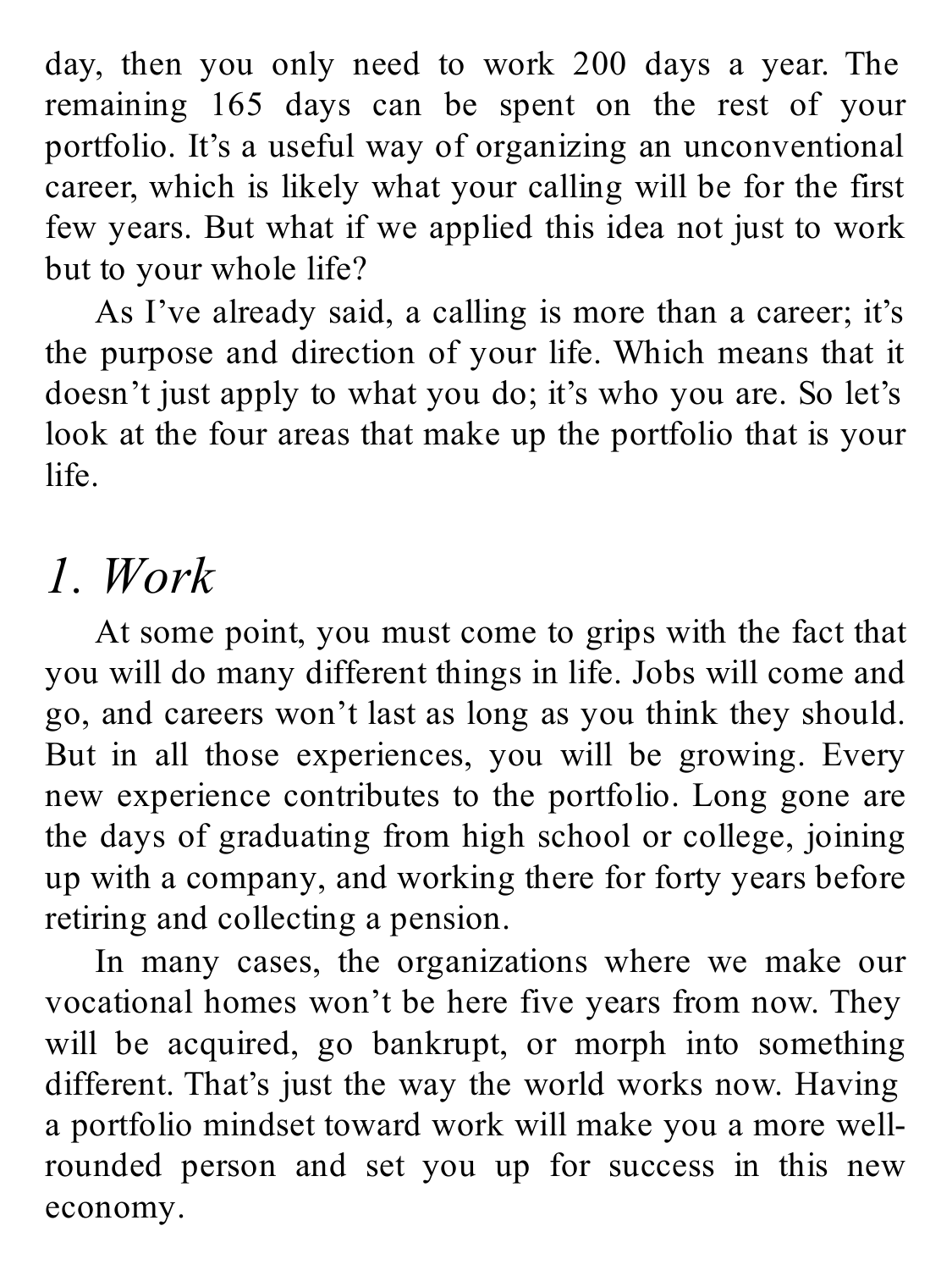### *2. Home*

Face it: not all of your life is work, and that's a good thing. We've spent much of this book exploring the concept that work is more important than many have made it. Your job is not mere drudgery; it is a calling, a noble vocation if you choose to see it that way. But at the same time, work is not all there is to the story of our lives. We are complex creatures, social animals, and how we invest our lives goes beyond where we punch a time clock. My own experience has taught me this many times over.

When I married Ashley, she vowed to be my biggest fan. I don't think either of us knew exactly what that meant at the time, but years later, after having published books and gone into business for myself, I can look back and see how she was a part of encouraging me through the process every step of the way. I couldn't have asked for a greater fan.

Having my wife by my side taught me that as important as dreaming is, an unshared dream is only a fantasy, an illusion. What makes the journey of vocation worthwhile is having someone to share your passion with. In my case, as a writer, without someone to support my work, the words I write start to become meaningless.

### *3. Play*

I don't like the word *hobbies*. To me, those are things you never intend to take seriously. But we all have things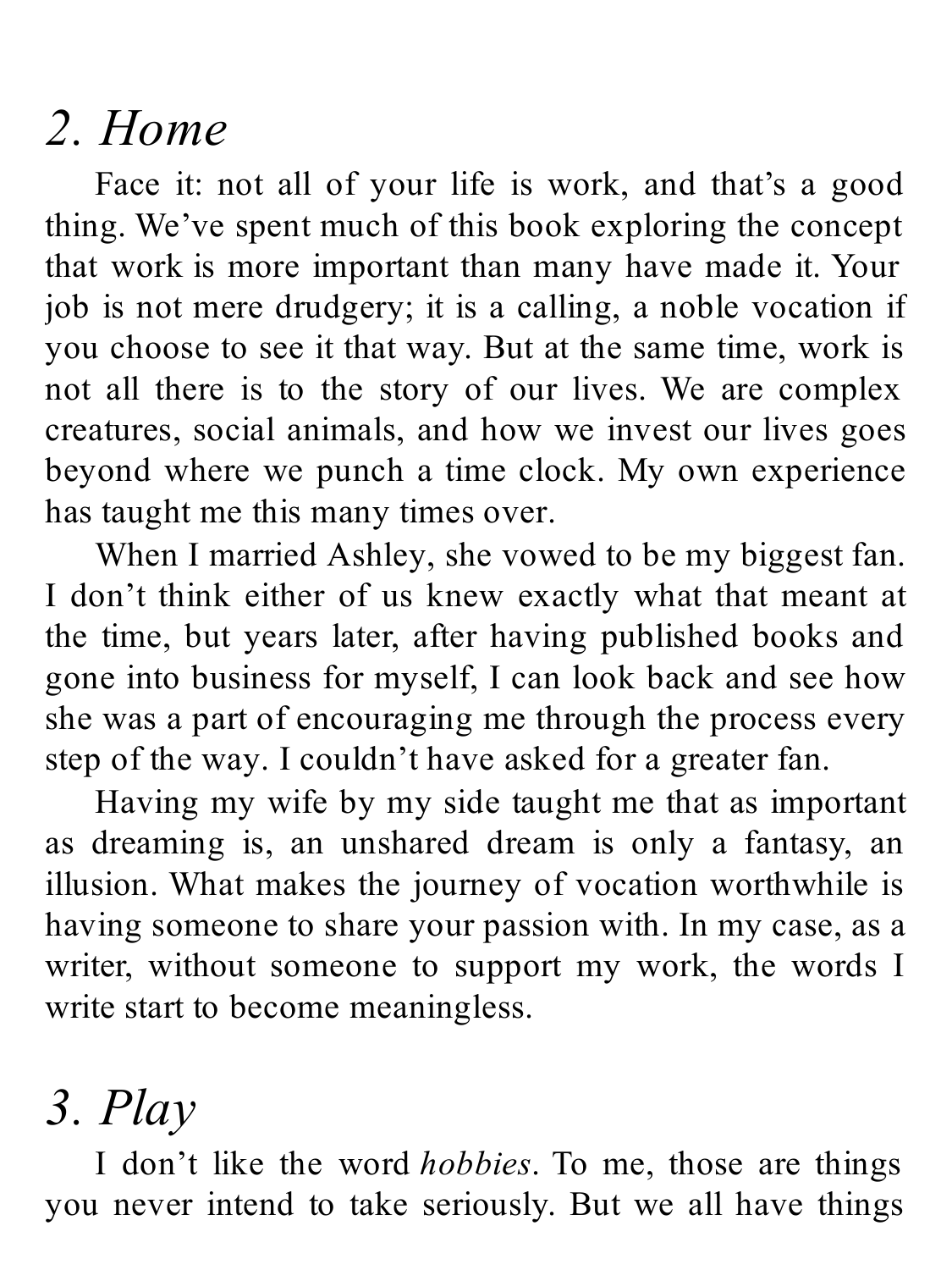we do for the pure love of the activity, regardless of whether they ever provide an income. Psychologists call this activity "play."

Recently researchers have come to realize how essential such activities are to our overall growth. Here's how Hara Marano, editor at large for *Psychology Today*, puts it: "We would all agree that play lifts stress from us. It refreshes us and recharges us. It restores our optimism. It changes our perspective, stimulating creativity . . . But there is also evidence that play does much more. It may in fact be the highest expression of our humanity."<sup>5</sup> Whatever you do to recharge at the end of the day isn't a diversion. Or at least, it doesn't have to be. It can be the very thing that keeps you healthy and sane. It can even serve to strengthen you as well as rest does. Your taste in music, the kinds of books you enjoy, even your favorite foods all contribute to the person you are and the portfolio you're creating—and therefore, make up your calling. Who knows how your past experiences and current interests might dance together to create something unique and wonderful? Play is how we keep our lives, and our work, interesting.

#### *4. Purpose*

There must be something bigger than what you do that guides you through the choices you make, the risks you take, and the opportunities you pursue. In many ways, this is the reason you work at all. It's the charity your company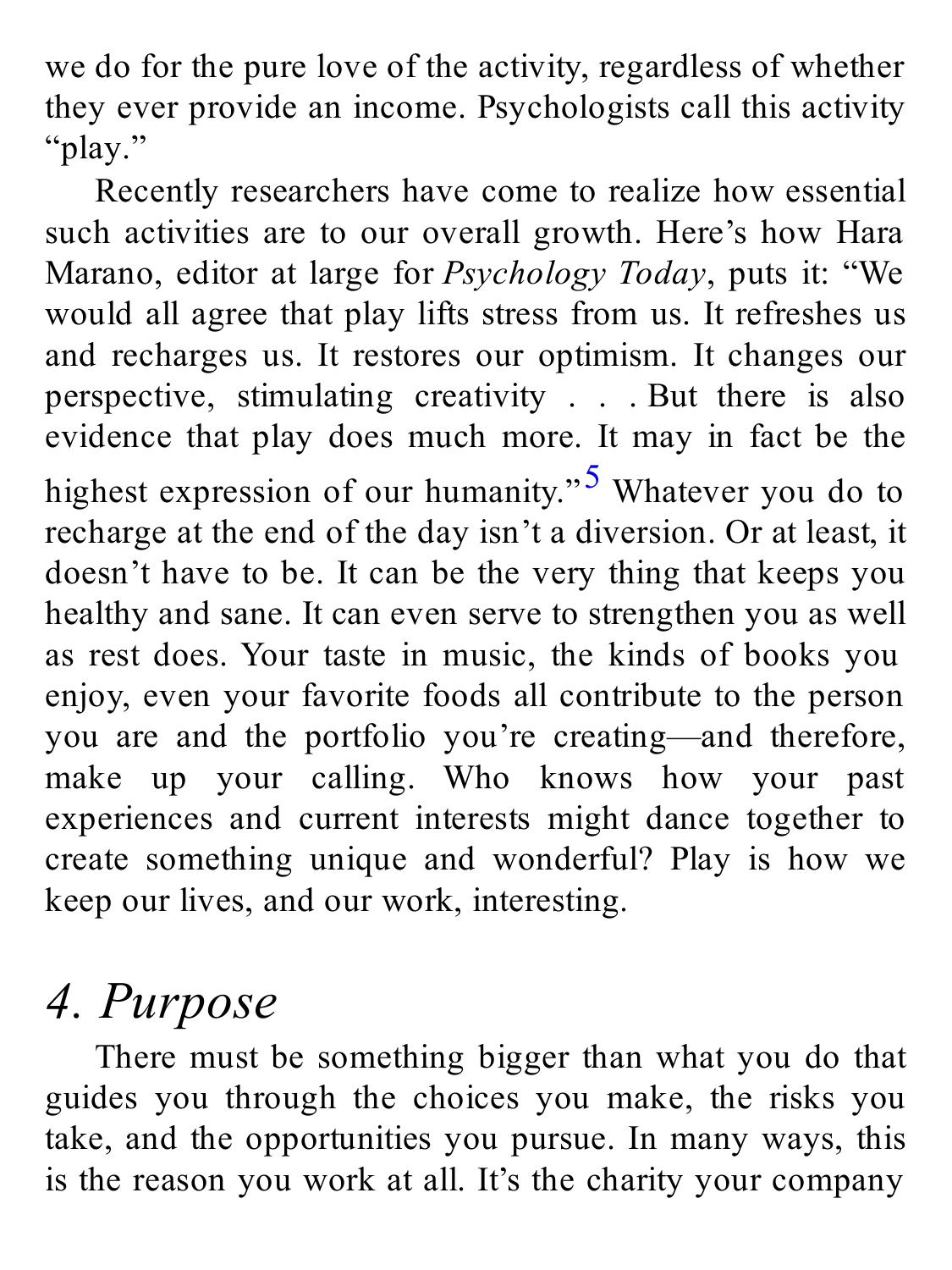gives a percentage of profits to or the moral convictions guiding your values or the family that you're providing for. It's the work behind the work, and although it may not take eight hours a day, without a *why* behind the *what* that you do, your career becomes meaningless and ultimately useless[.](#page-257-0)

Some, sadly, don't comprehend this until it's too late. On their deathbeds, they finally understand their purpose and how many opportunities they missed to make a difference. What a waste—to understand your purpose long after you can do anything about it. But for those who are willing to listen to the voice of calling and pay close attention to their lives, such a purpose may be known.

Charles Handy once said in an interview: "If you groan about your job or find it has become monotonous and boring, you need to ask yourself—what do you secretly want to do? Do it. You can have a breakpoint and reinvent yourself. Sensible people reinvent themselves every ten years."<sup>6</sup>

Choosing to see my calling as a portfolio, instead of as a single gig, has created more harmony and helped me make more sense of what I do than anything else. Maybe it will do the same for you too.

# What Mastery Doesn't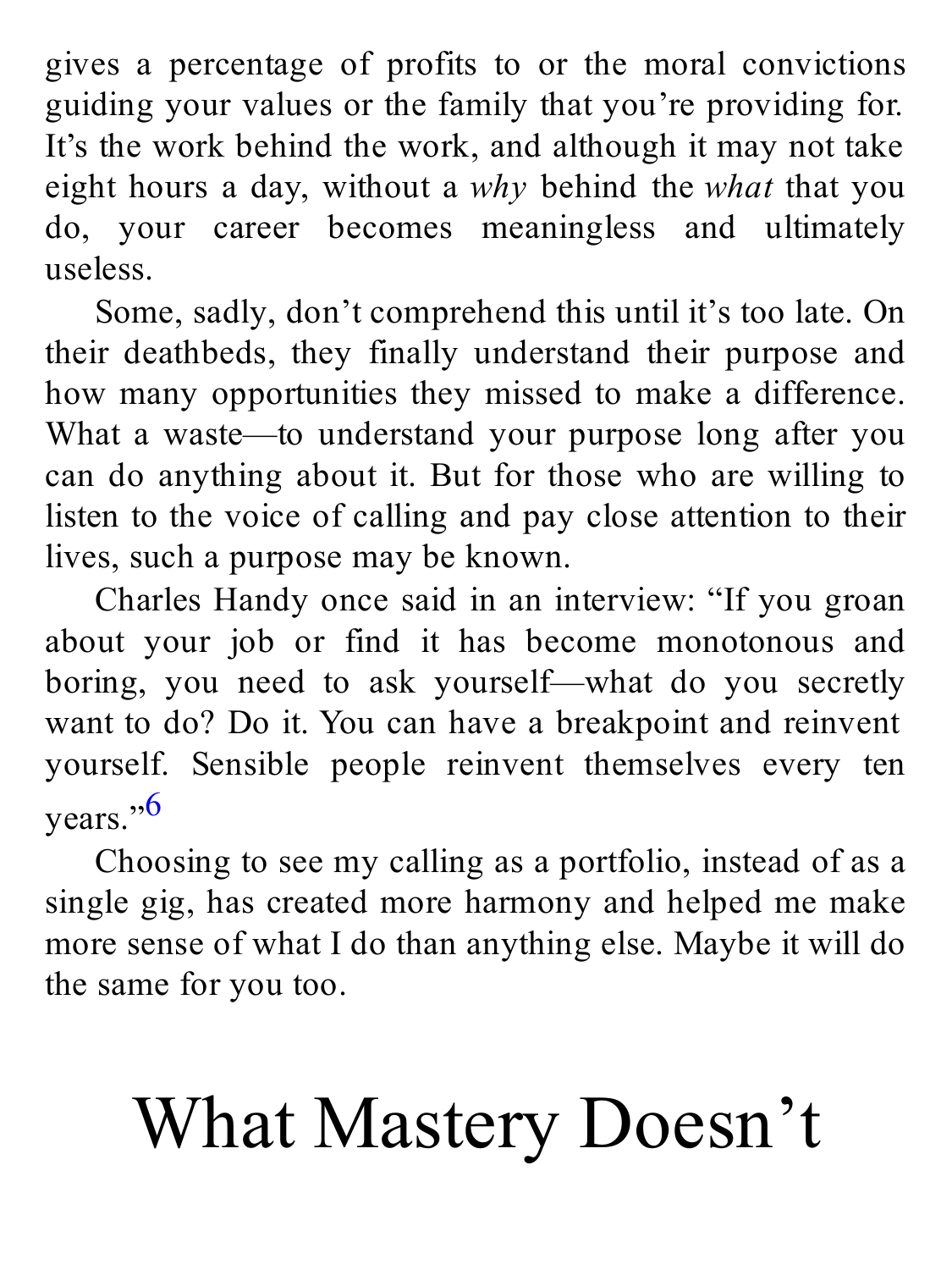## Mean

How do we take what we now know of portfolios and apply this knowledge to our own journeys of vocation? Once we have heard the call, answering is not enough. You have a responsibility to not only do what you were born to do, but to do it well.

For those who grew up on microwaves and prime-time TV, the concept of craft is lost to us. We did not grow up with an understanding of doing things with excellence; if it was expedient and got the job done, then it was good enough. In a world intent on following the path of least resistance, the goal is expediency, not excellence. Doing your work well is secondary to getting the job done. But what if doing things quickly and easily wasn't the point? What if our work was meant to not only serve the world but to make the *worker* better?

A writer was once asked by his well-meaning wife, "Why don't you write books people can read?" He wrote odd, almost poetic stories that few people understood. Dragging his family around Europe while he tried to make a go at being an author, he was constantly plagued with financial difficulties. To make matters worse, his contemporaries criticized him for being nonsensical, even outrageous, and sometimes perverse. And now, his wife was joining the naysayers.

Such criticisms can wear on a person's soul, but he kept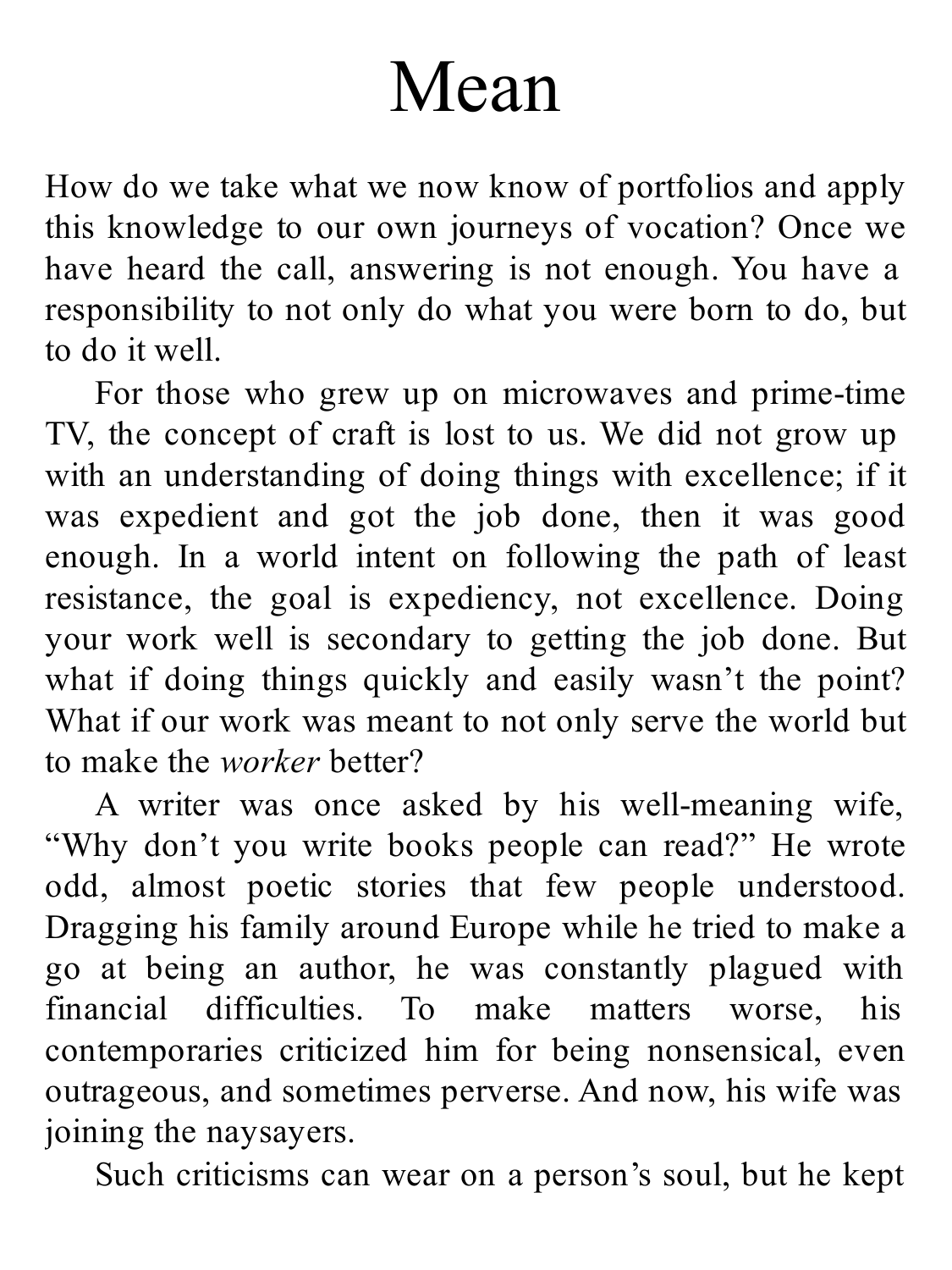writing. In his mind, he knew what he was trying to do and that people would understand some day. For him, it wasn't about the money. It was about the craft, about honoring the work and doing what was his to do. The writer's name was James Joyce.

Joyce, who grew up in Ireland, fled his country after graduating college, at which point he rejected his Roman Catholic upbringing along with many other traditions and ties. He was determined to become a great writer with a brand-new style that would redefine our understanding of literature. And he did just that. In spite of his peers' misgivings, and even the jabs of a well-meaning wife, in 1999, fifty-eight years after his death, Joyce was voted by *Time* magazine as one of the most important people to have lived in the twentieth century.

When the world seems to conspire against you and when everyone around calls you a failure, true masters keep going. Even when others don't understand, masters recognize their allegiance is to a higher calling than pleasing the masses. Joyce was trying to do something the world had never seen. He was chasing a passion, and what we learn from such dedication is that what looks like irrelevance now can lead to legacy later. But passion alone is not enough to sustain the work. True mastery is about greatness, about doing something that pushes the limitations of what others think is possible or even sensible. Peter Senge, a professor at MIT, describes mastery as something that "goes beyond competence and skills . . . It means approaching one's life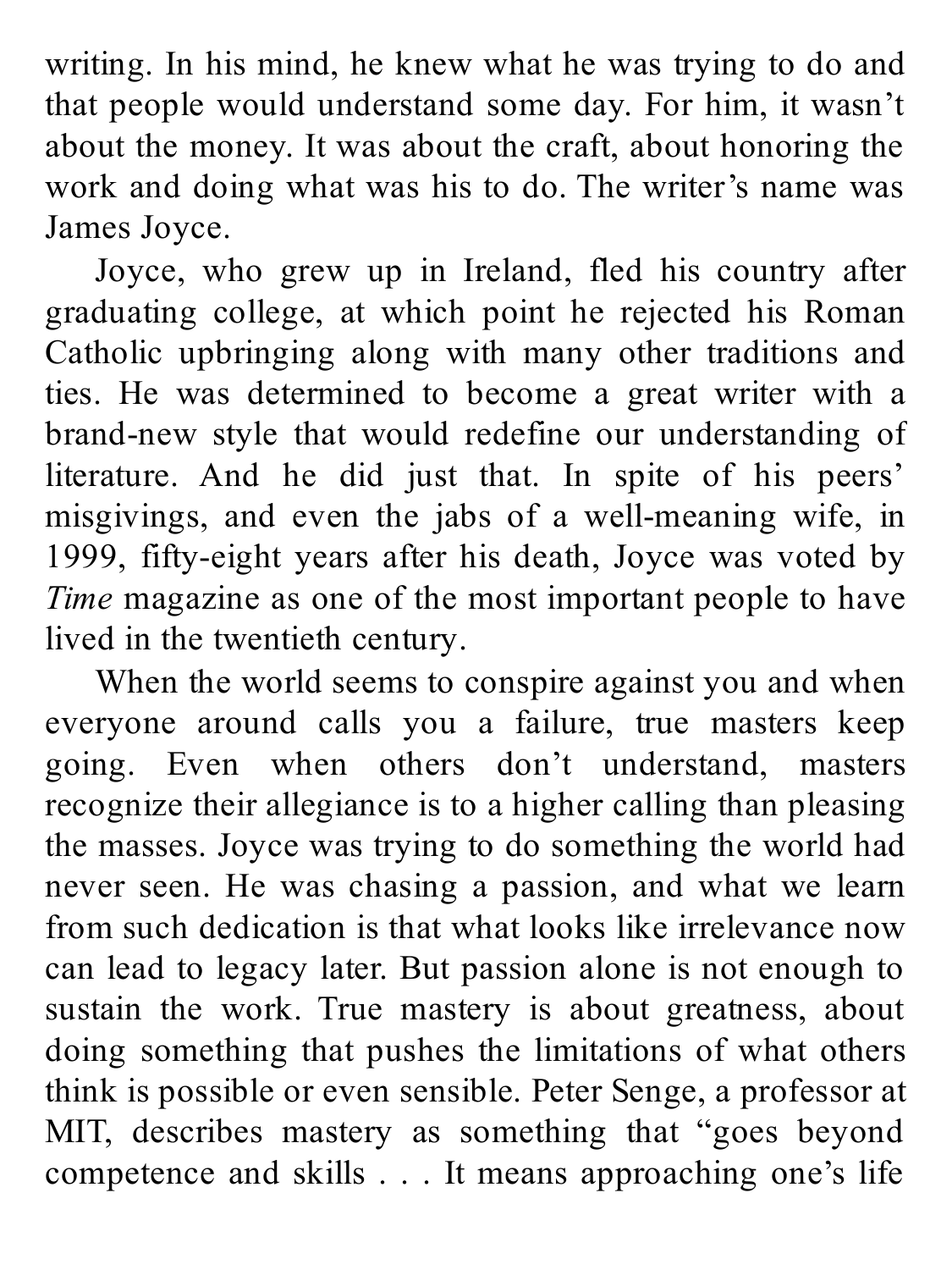as a creative work."<sup>7</sup>

Mastery isn't about straight As or the highest salary in the company. It's not even about being the most popular in your field. It's about understanding your potential and then dedicating your life to pursuing that ideal. It means doing your absolute best. Why? Because the craft deserves it, because the calling requires it, and because maybe you'll be a better person for it. After all, this is the role of work in our lives—not only as a means to make a living, but as a tool to make us into who we were born to be.

We don't often think about how what we do affects who we are. Because a job is often just a job, it's easy to believe our activity doesn't affect our identity. It's true that you are not what you do, but you can become what you practice. And who are you practicing being at that job you hate, cutting corners to get the job done? It's time we reconnected with a more modern understanding of mastery.

 $-20$ 

When I asked a successful musician how he went from making an average income for an artist to becoming an outlier in his industry, making a million dollars a year, his answer surprised me. Did he write a hit song or get some airplay on the radio? What was it that led to his skyrocketing success? "I stopped trying to be famous," he told me.

"What?" I said. "That's it?" I didn't understand. Weren't musicians supposed to be famous? Wasn't that the whole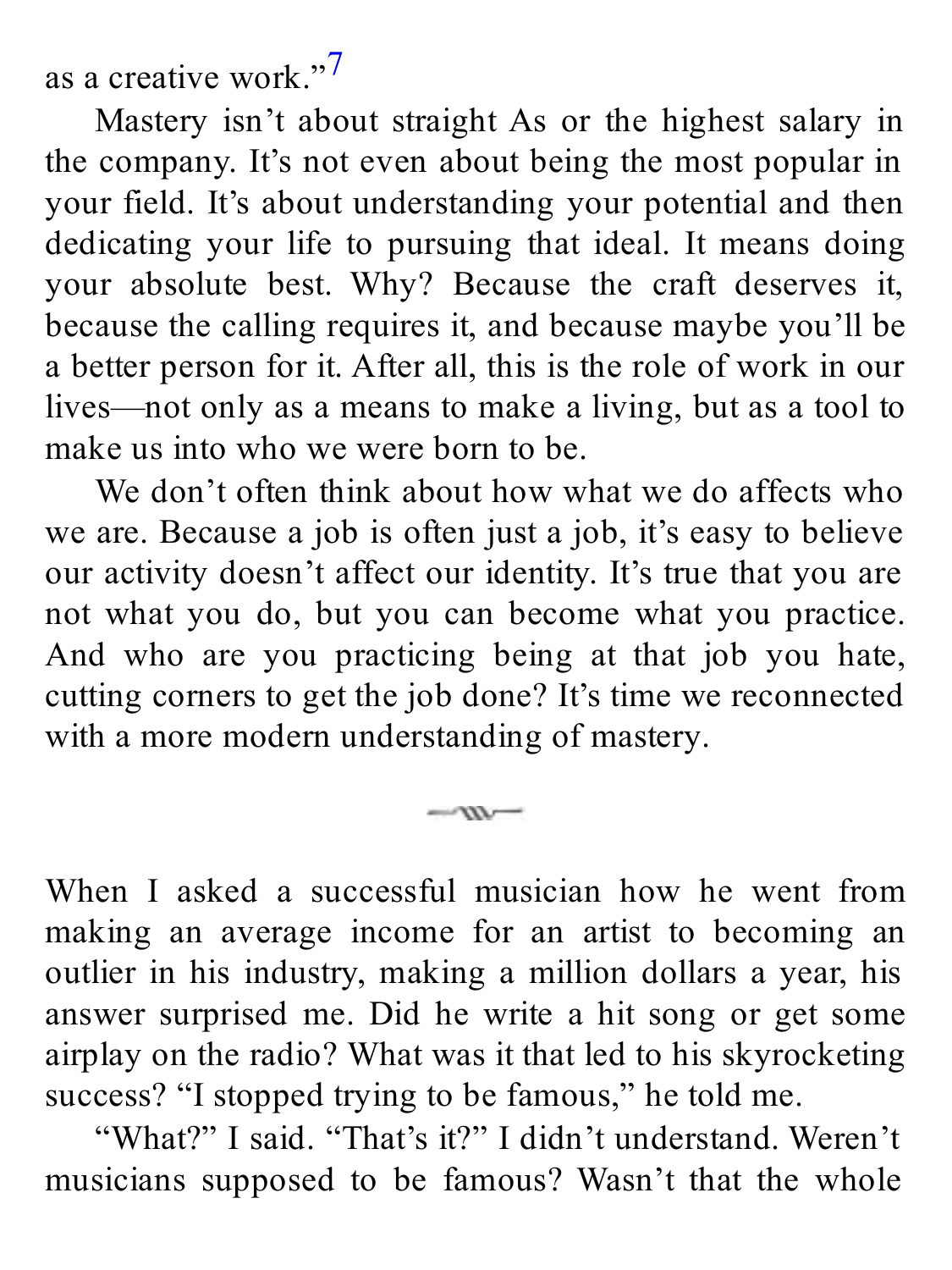point of making a career out of your art? Didn't people have to know who you were? Apparently not. In fact, for my new friend, fame was more of a distraction than an ally.

"Yep," he answered. "I stopped trying to be famous and focused instead on trying to be successful."

I asked him what that word—*success*—meant to him and if he thought every musician should chase the money or become a millionaire.

"Of course not," he said. "Success isn't about money. It's about setting a goal—and then achieving it."

The Millionaire Musician had believed, as many do, that fame would one day lead to success, and he was disappointed. He thought he would eventually be able to take care of his family or not have to worry about touring two hundred days a year once he became famous, but that never happened. So he reset his expectations and focused on a different goal. Only then did he begin to see the results he had hoped for. For my friend, this meant more time with family, greater financial freedom, and a legacy for his children—those were his goals. The money that followed was a by-product.

## What Is Work For?

Something strange happened to me on the road to my life's work. When I quit my job to become a full-time writer, with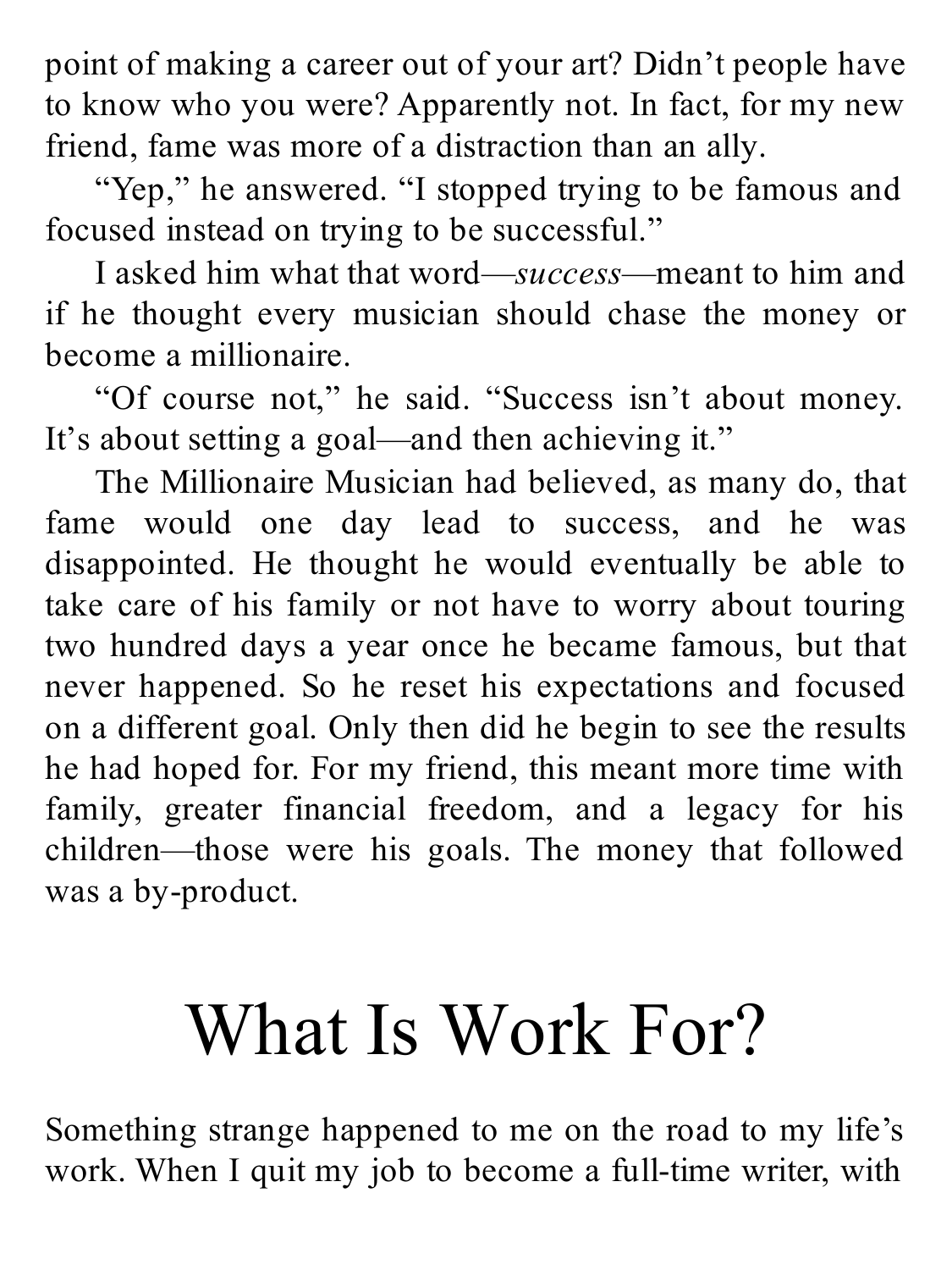all the freedom in the world, I thought I had arrived, finally doing what I loved and getting paid for it. So why, after only a few months of self-employment, was I burnt out and ready to quit?

Work, for me, was always a necessary evil, something to do to take care of myself and pay the bills. Certainly work was good and worthwhile and I liked most of my jobs, but if I didn't need money, there would be no need to get a job. I was wrong. And this was the reason why after working for myself for only a few months, I was ready to throw in the towel. What I had ignored was the true meaning of work.

During that crisis, the question I had failed to ask myself, the one that we all need to ask at some point, was, "What is my work *for*?" Is it to make a living? That's the typical attitude and approach toward work, as a means to an end. We work to live, but we do not live to work. If the purpose of work is wealth and prosperity, what happens once you hit your goal of making enough money? Do you retire early? Some do. But even then, the goal seems small and somehow petty. If self-gratification is the ultimate reward, why are those with more often less happy? And why do people like Bill Gates and Bono take what they've accumulated and give it away? If it's not for fame or riches that we strive, then what are we working for?

During World War II, British writer Dorothy Sayers wrote a compelling essay called "Why Work?" and in it, she addressed the motivation for vocation. She posed a particular challenge that was appropriate for her context,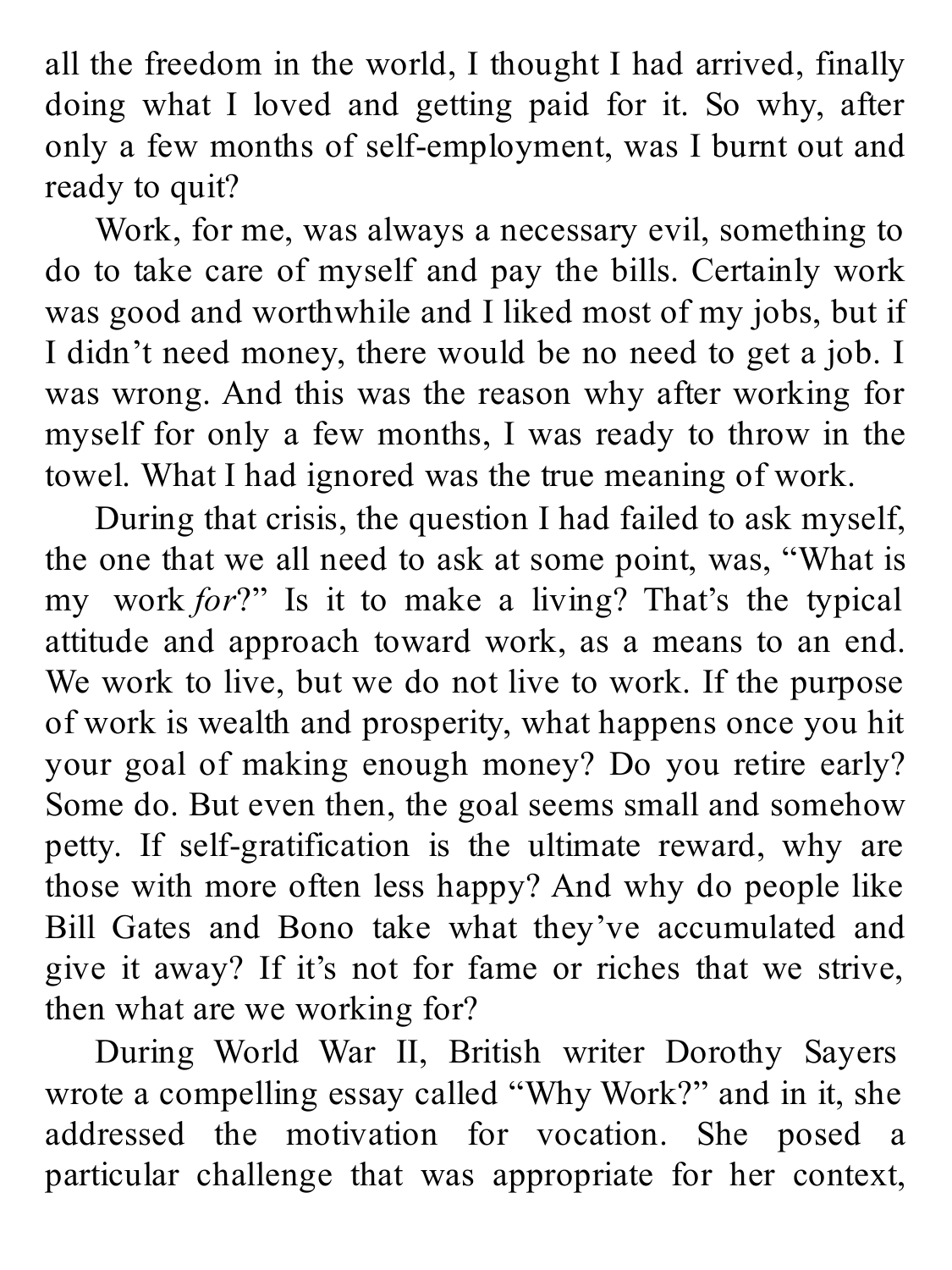asking what society would do with work after the war was over.

Many factories in Europe and the United States had been used to manufacture arms and supplies for the allied forces, but that was soon ending. During the war, production had gone through the roof; economies had thrived. And there was a clear and definite purpose for the [w](#page-258-0)ork: to supply the allies with enough goods so that they could win the war. What would the factories and their workers do now, in a time of peace? How would people work when there was no central purpose to unite them? Sayers feared they would return to an inferior work ethic, which could create longterm problems for the West.

"The habit of thinking about work as so[m](#page-258-1)ething one does to make money is so ingrained in us," she wrote, "that we can scarcely imagine what a revolutionary change it would be to think about it instead in terms of the work done." If we could make this change and think of work the same way we think of play, treating it as something we do for pleasure, it could change the world. $\frac{8}{5}$  In essence, Sayers was saying that the same attitude we have toward the pursuits we enjoy doing, we should have toward work, going on to say that work is not a means to an end. It is the end.

Every worker has a moral responsibility to ask deeper questions of the work. She wrote, "We should ask of an enterprise, not 'will it pay?' but 'is it good?' "<sup>9</sup> When you do what Sayers calls serving the work, you do what you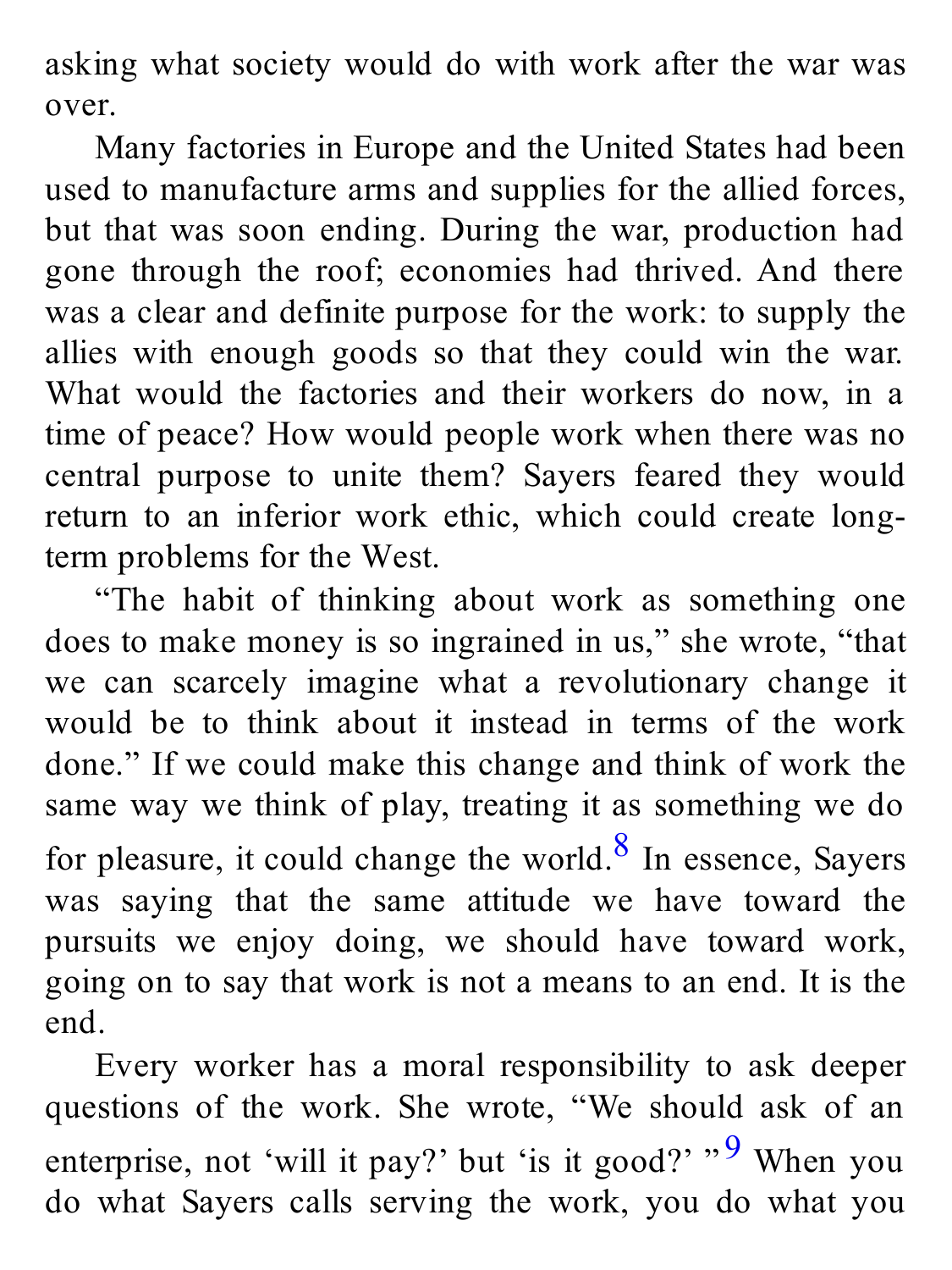were meant to do and you do it well. The rest is not up to you. Wealth may come. F[am](#page-258-2)e too. But those are not the goal. Our job is to see work as a means of making us better, not just richer, people.

The work of psychology professor Mihaly Csikszentmihalyi demonstrates this. As a child, Csikszentmihalyi witnessed how the atrocities of World War II made it difficult for people to live meaningful lives after the war. They had been traumatized by the war and thus had little reason to feel happy. Was there a way for them to find meaning and even happiness in life again? Increases in income—once you've reached a certain threshold above the poverty line—do not make people happier. "Increases in material well-being don't seem to affect how happy people are," Csikszentmihalyi said.<sup>10</sup>

So if fame and fortune aren't the secrets to happiness, what is? It's a mental state he calls "flow." Flow is the intersection of what you are good at and what challenges you—where difficulty and competency meet. When your competency exceeds the difficulty of a task, you are bored. And when the difficulty exceeds your competency, you are anxious. That was my problem: I was bored. So I did whatever I could think of to make my new job more difficult. And you know what? The boredom went away. Later, I realized the new challenges I had stepped into gave me a sense of purpose that was lacking.

This was the same issue facing the workers in Europe and the United States after the war. How would they avoid a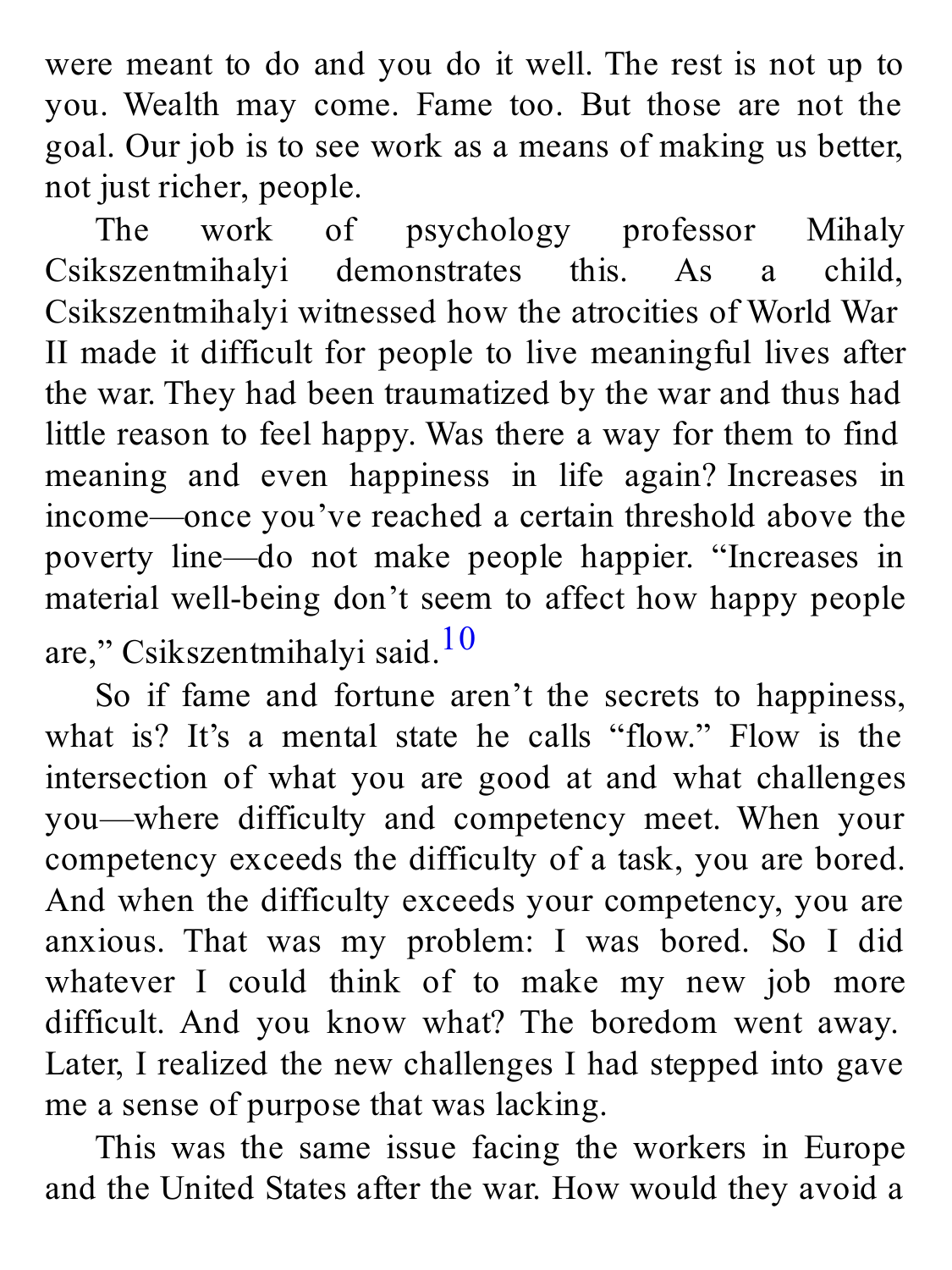sense of purposelessness? They needed to find their flow, understanding that the challenge wasn't in producing something for some far-off cause. It was in the work itself.

Here's how Csikszentmihalyi described that feeling you get when you are in a state of flow: "You know that what you need to do is possible to do, even though difficult, and sense of time disappears. You forget yourself. You feel part of something larger."<sup>11</sup> If the work we do is only about our own personal success or recognition, then we will eventually lose interest or become overwhelmed with anxiety. But if it's about a greater good, if we are here to serve the work and not the other way around, then we get up every day with a new challenge, a purpose. Which sounds a lot like a calling.

We are caretakers of our vocations, stewards entrusted with a vision that is bigger than us. Our responsibility is not to hoard our gifts but to use them in challenging ways so that others can benefit. In short, your calling is a gift, one that is intended to be given away. Calling is a conduit for life, allowing us to bring our skills and passions together in a satisfying, meaningful way.

## The Road to Mastery

After receiving a promotion that forced him and his family to relocate, Jody Maberry moved away from Spokane to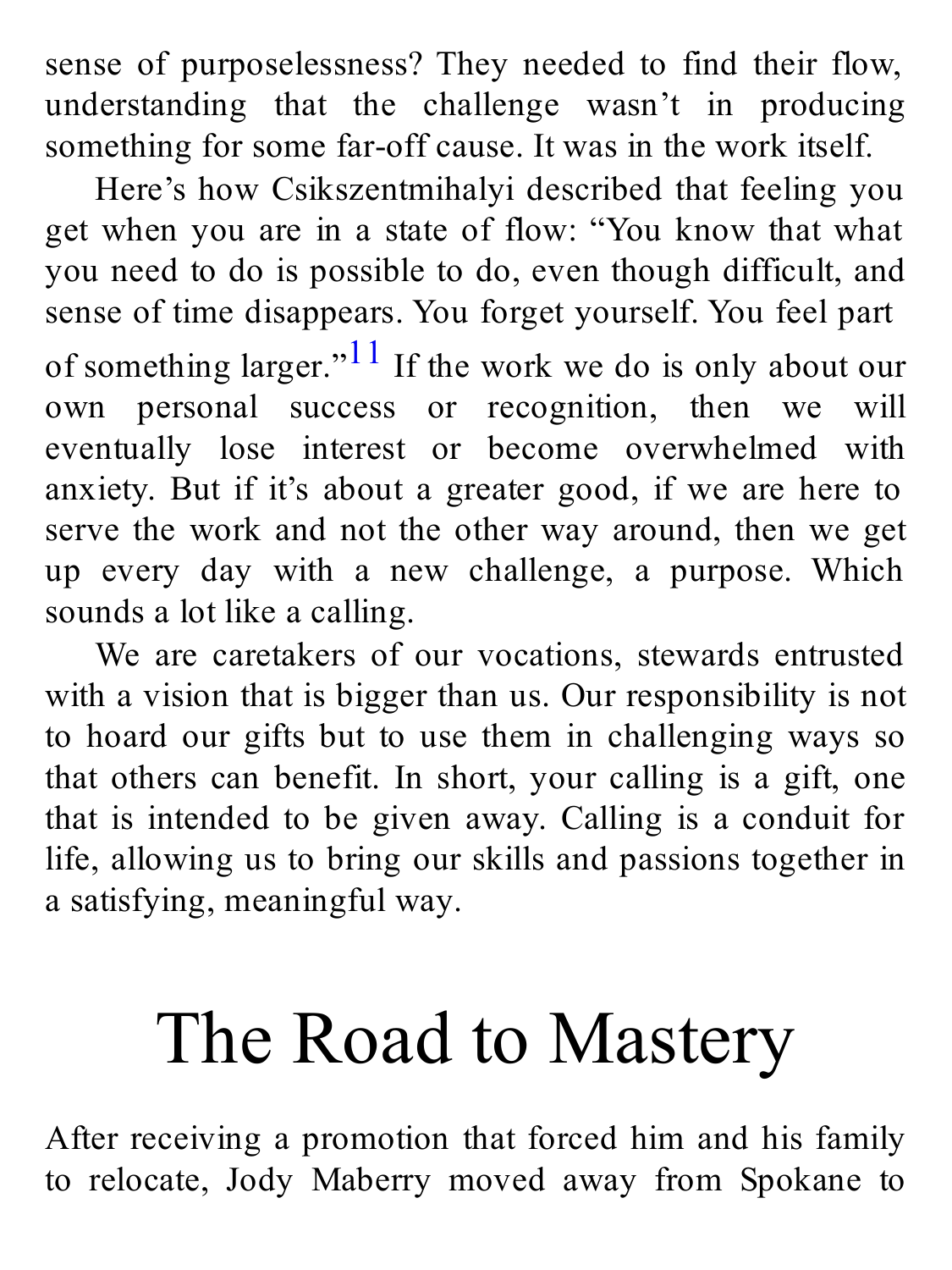work several more years at a different park out west.<sup>12</sup> He thought his dream was to be a ranger, but when he saw the personal cost, he wasn't so sure anymore. He wasn't spending much time with his family, and his kids were growing up fast. To make matters worse, the park system was in trouble, and he wasn't sure how secure his job was.

After an internal struggle, Jody decided to leave his job at the park to focus on his family. Returning to school again, he got an MBA and went to work for a small construction company helping them with the administrative side of the business. He also relocated his family into town, something they had never done before. For the first time, his kids had neighbors—and they loved it. To this day, he doesn't regret it.

But even now, years later, there is a hunger still inside Jody that will not go away. A year after leaving his position at the park, he started to feel the itch again. At school, he would be reminded of ways that he could apply what he was learning to his previous job as a ranger. In conversations with friends, he would find himself missing the work. "Parks began tugging at me again," he recalled. "This time, I knew not to let it call for too long."

Today Jody works as a consultant with businesses on their strategic planning and marketing. He's considering getting back into working with parks again someday, but for now he feels like he made the right choice.

When I video-chatted with Jody, I asked him if he had any regrets. "No, I don't," he said. "Sometimes I miss it, but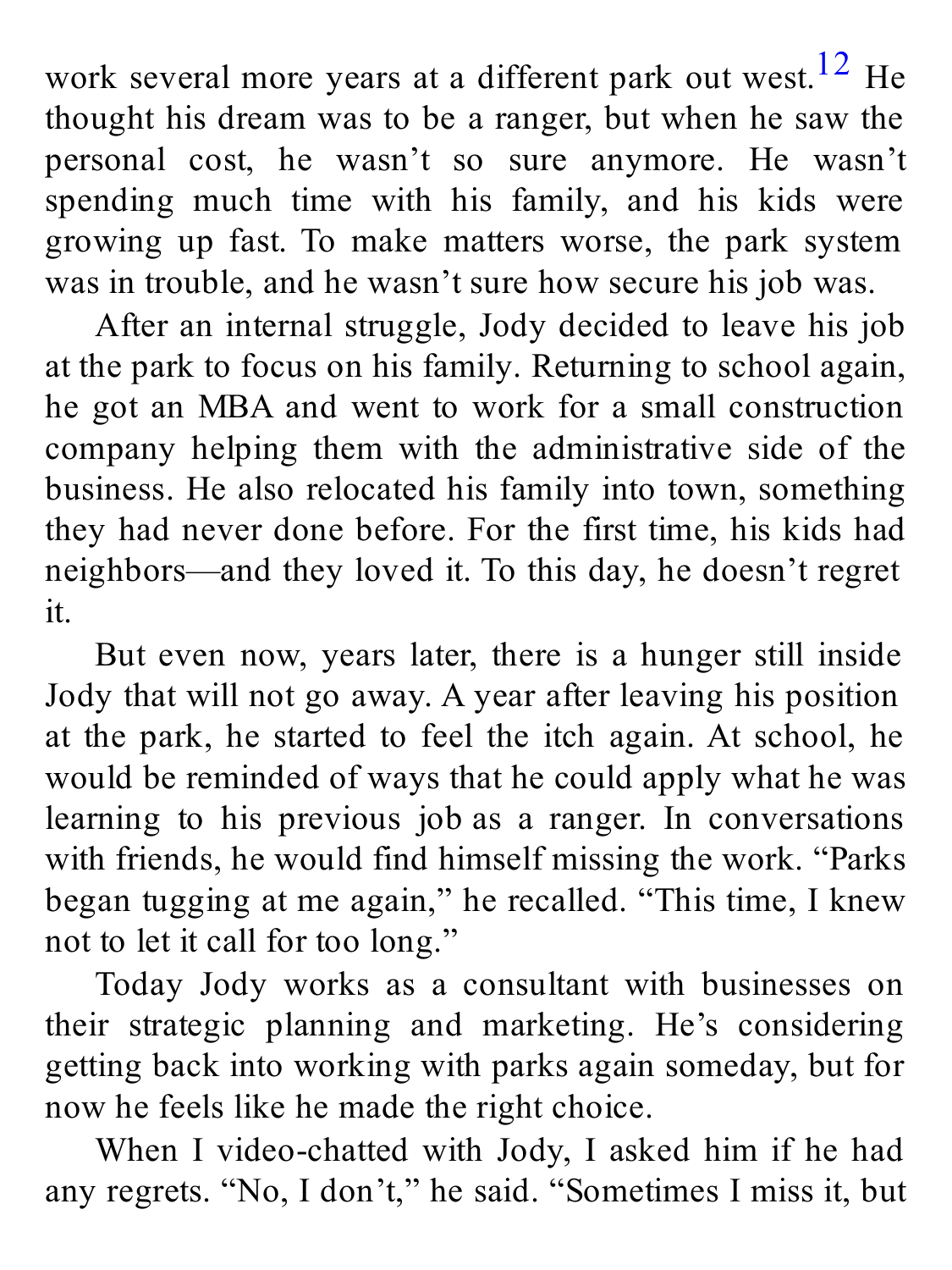I don't have any regrets." He told me about men he knew former park rangers—who had to make tough choices like he did. They had to move their families or get laid off. "Being a ranger was everything to them; they loved the job," he said. But many had to grieve the loss of their dream when they chose their families over parks.

Some went on to be fish and wildlife officers, others state troopers, and even others school teachers. But their dream of being a park ranger was gone, as it was for Jody, and they had to move on. "It's really sad," he said. "In many ways, you are a park ranger first and a dad or husband second." It's part of the job, he admits, but something about it always unnerved him.

Maybe moving on is part of the process. Maybe a calling is always evolving, never allowing you to stand still in one place for too long. Now Jody is using both his business background and his park experience to help build the next generation of park leaders. When we spoke, he had recently launched a podcast called The Park Leaders Show, which features guest interviews with other rangers and experts and is quickly becoming an industry resource. A lot of the job of being a park ranger involves management and business skills that you have to learn on your own. "There's no training for that," he told me. The podcast provides such training.

On the show, Jody was able to interview Jack Hartt, his first manager, who helped him get started as a ranger. At one point in the conversation, Jody said something to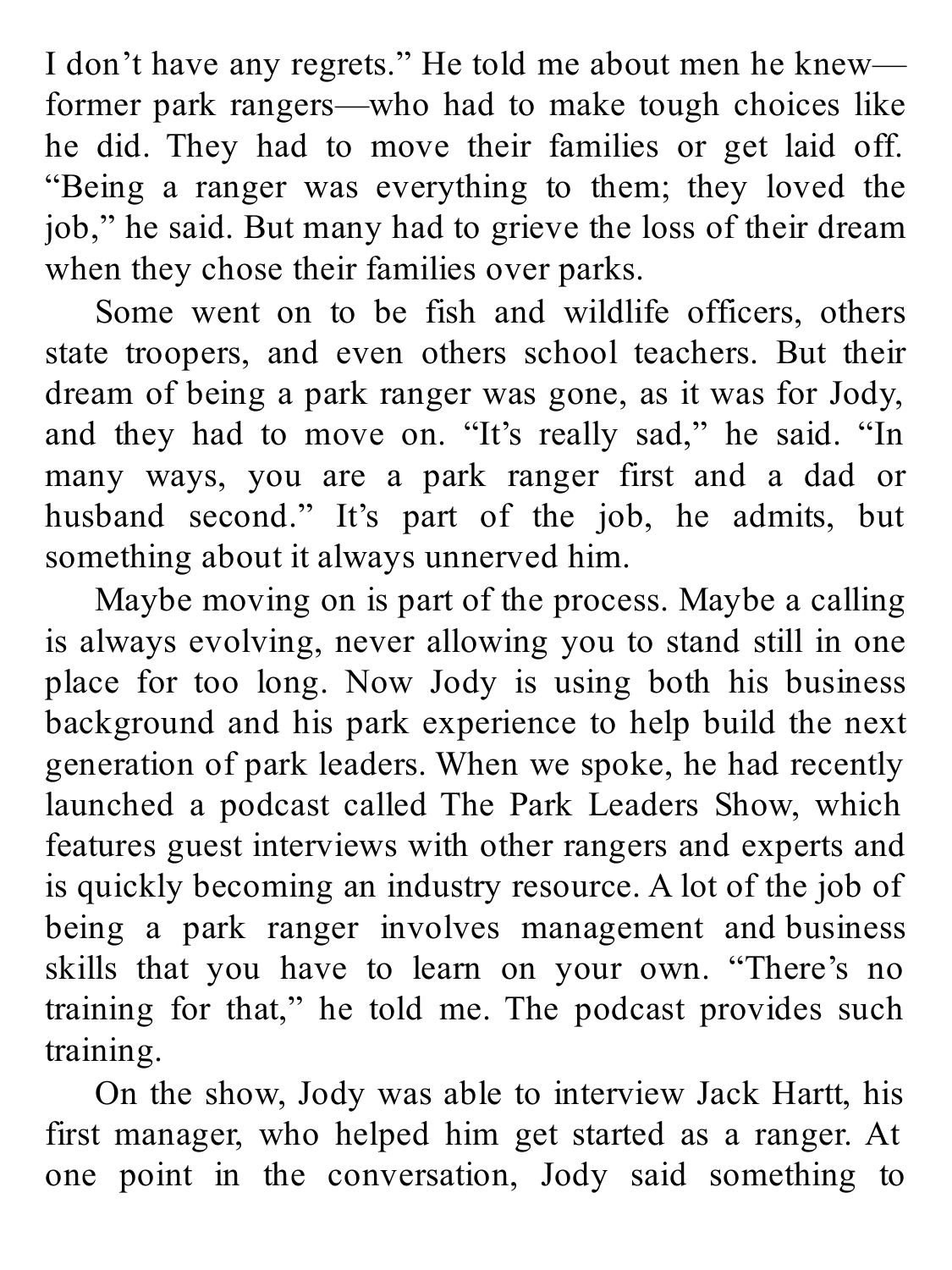indicate that he missed being a ranger. Jack replied, "You may miss being a park ranger, but if you can make this [podcast] work, you will impact more people than you ever could working in a park."

Looking back, Jody can see how everything in his life, even the unexpected turns and disappointments, helped him get to where he is now. He couldn't be doing what he's now doing without the many weird twists in his story that forced him to pivot at opportune times. "I couldn't have done this," he said, "without being a park ranger for eight years. And I couldn't have done it without being in business and having a nontraditional park ranger story." To him, it's all connected.

So how does Jody see his calling now? Has it changed or evolved? "I was called to parks, not to be a park ranger," he said, explaining that he better understands now what he was meant to do. "And even when I tried to leave, I was drawn back." In his experience, this is how a calling works. It's something that will not leave you alone, a beckoning toward the work for which you were made. And for Jody, it came and went at different seasons, growing and changing as he did.

"Don't search for your calling," he said. "Explore, try new things, keep your feet moving. Something will grab you. It will call to you. It is no different than falling in love. You can't sit on your couch and decide you are going to marry a certain girl. You fall in love after sharing experiences, joy, challenges, maybe even heartbreak. All of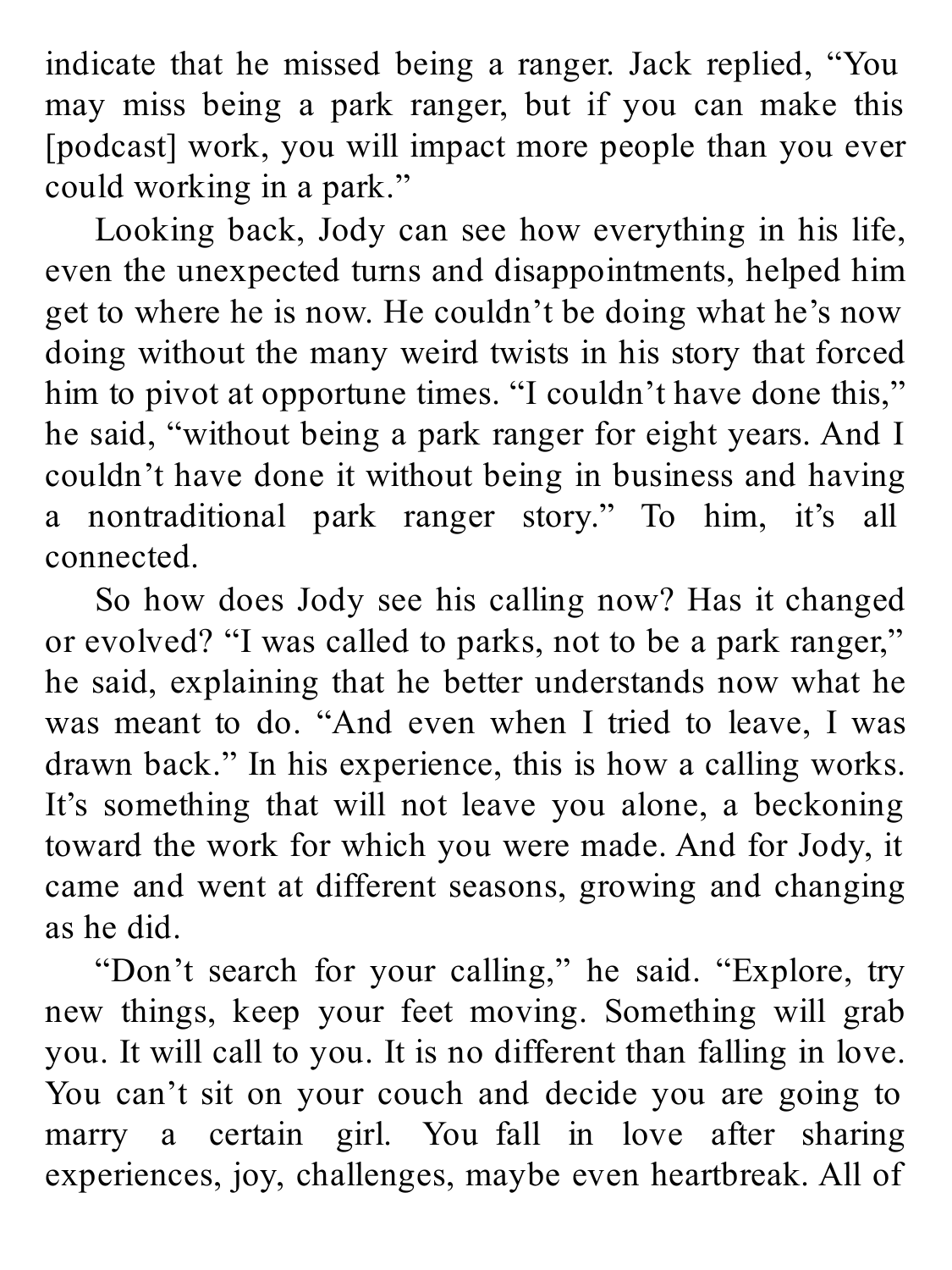which could not have happened without leaving your couch, being involved, and meeting the one girl you can't stop thinking about."

At different times, Jody had to walk away from [w](#page-258-3)hat he thought was his calling. He loved his job, but he had responsibilities to his family that trumped his job. For him, a calling is not just a position; it's a life lived well. And perhaps the same is true for you and me.

When I met Jody during a trip to Washington State, he took me around his old stomping grounds, driving me to the top of Mount Spokane and pointing out the sights, telling me stories along the way. As he did, I could tell that although he left his job as a ranger years ago, the job never fully left him. "A calling does not mean a specific job," he said. "I am no longer a park ranger, but it does not mean I have to walk away from my calling. I can instead apply my strengths to add value to the cause in another way." $13$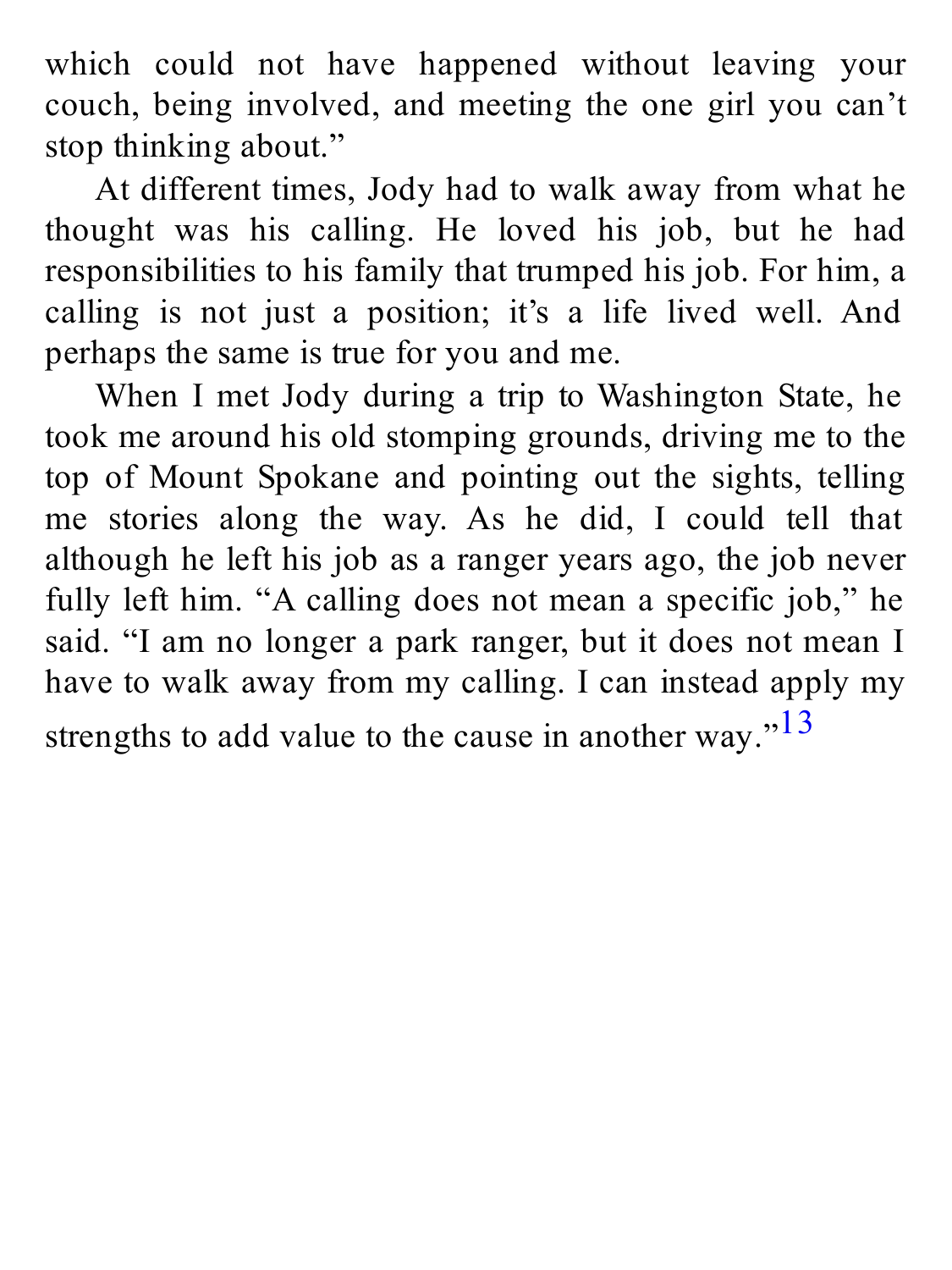PART THREE Completion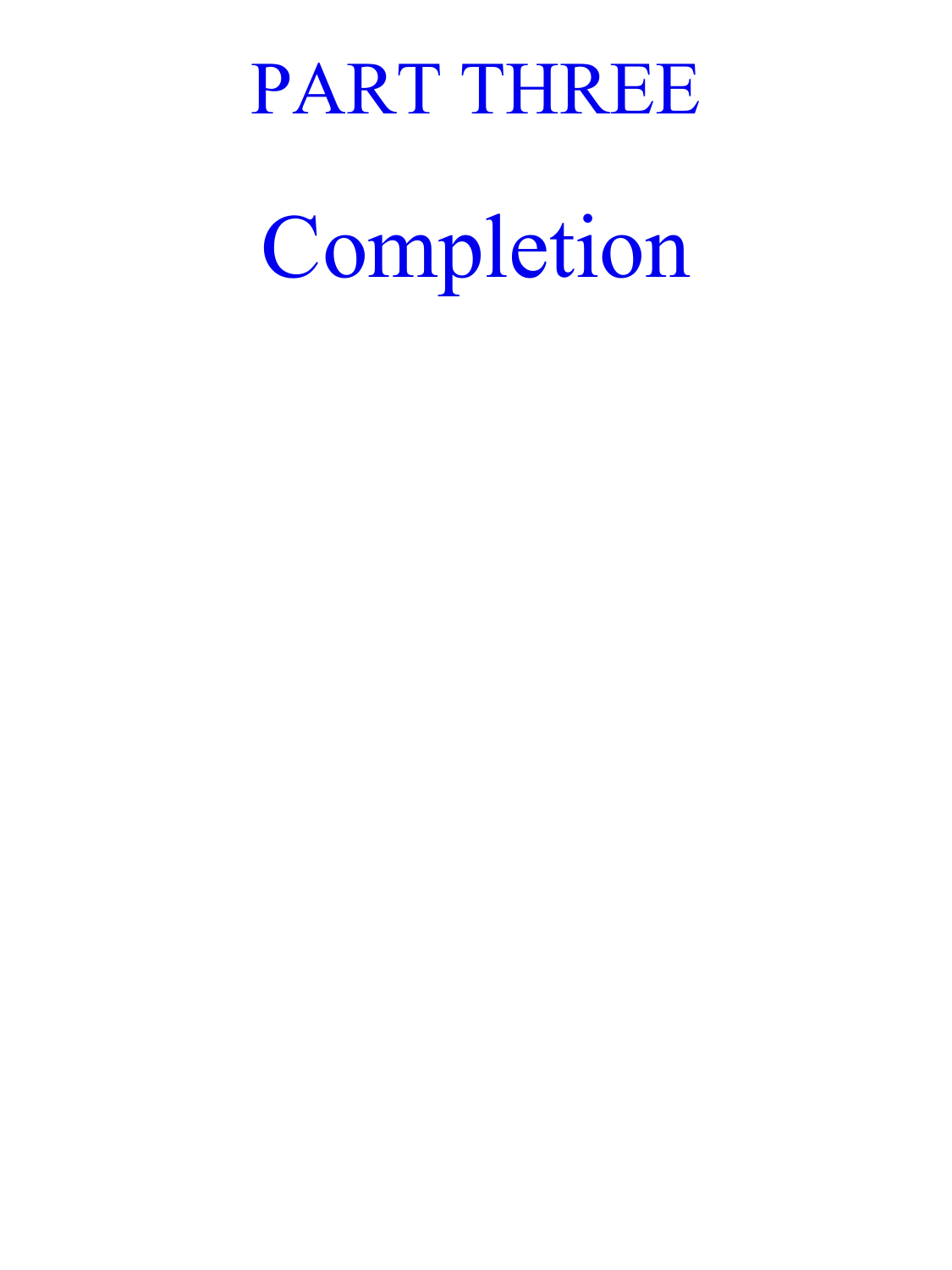### SEVEN

# Your Magnum Opus

## *What Legacy Looks Like*

A life isn't significant except for its impact on other lives.

—JACKIE ROBINSON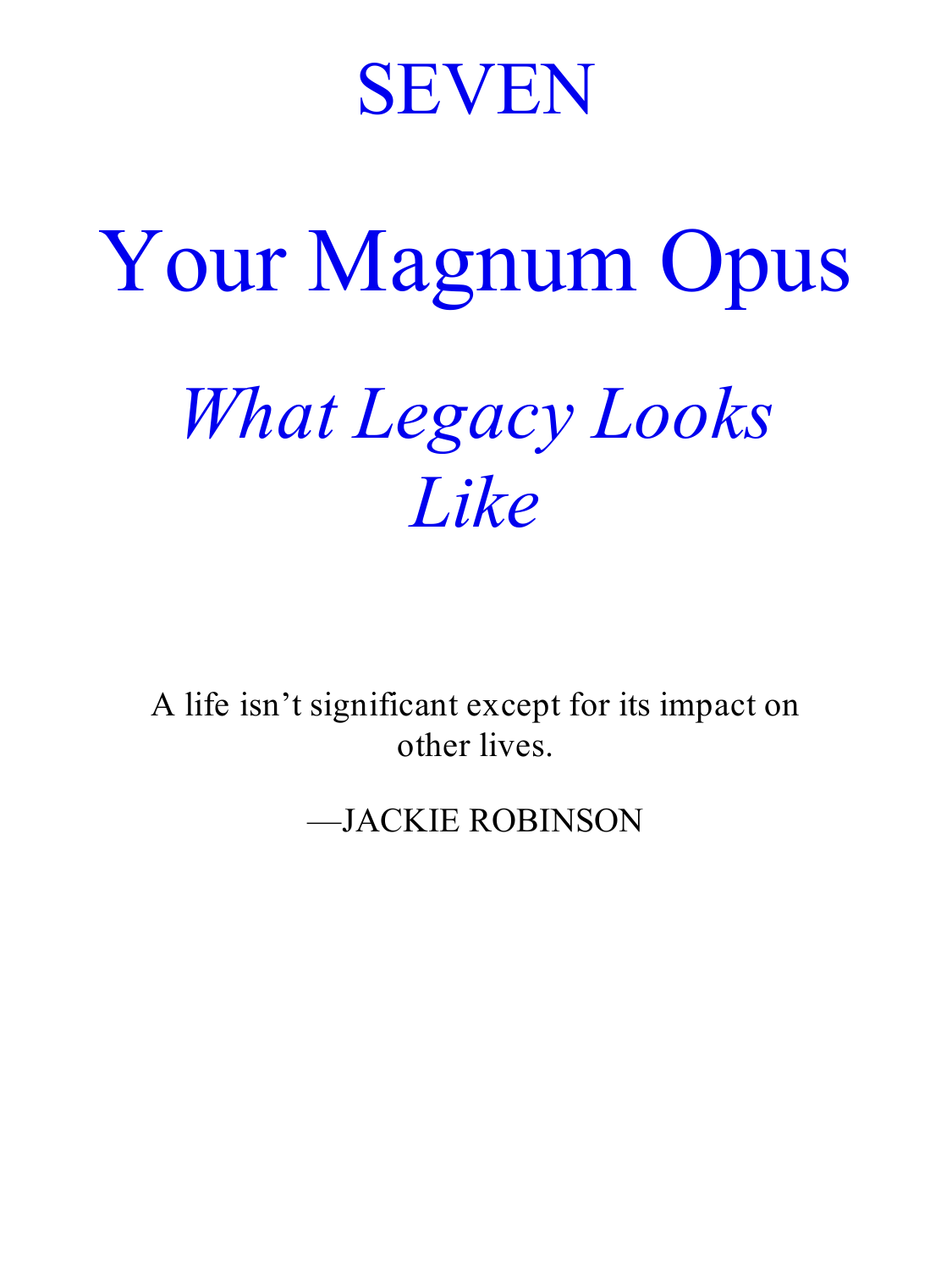### *Your calling is not a job. It is your entire life.*

I'm not sure what <sup>I</sup> was expecting visiting my first mud hut in the middle of Africa, but this was not it. I was not expecting hope. "Is this where you live?" our guide asked the little girl as we marched up the dirt path to her home. Otherwise stoic, her attitude brightened as we reached the top of the hill and were greeted by her parents—at least, we thought they were her parents.

Sam, the man of the house, was quick to correct this misunderstanding. Nine-year-old Kevin was his sister-inlaw. He and his wife, Christine, took her in after her mother disappeared. The mother suffered from some form of mental illness and had the unfortunate habit of abandoning her children. So they decided to raise Kevin as their own. And when you ask them about this or praise their kindness, they get embarrassed.

Three sturdy mud huts with thatched roofs made up the family's home: one was a kitchen, and the other two were bedrooms. As we toured the premises, I noticed each building was well kept, the floors neatly swept and things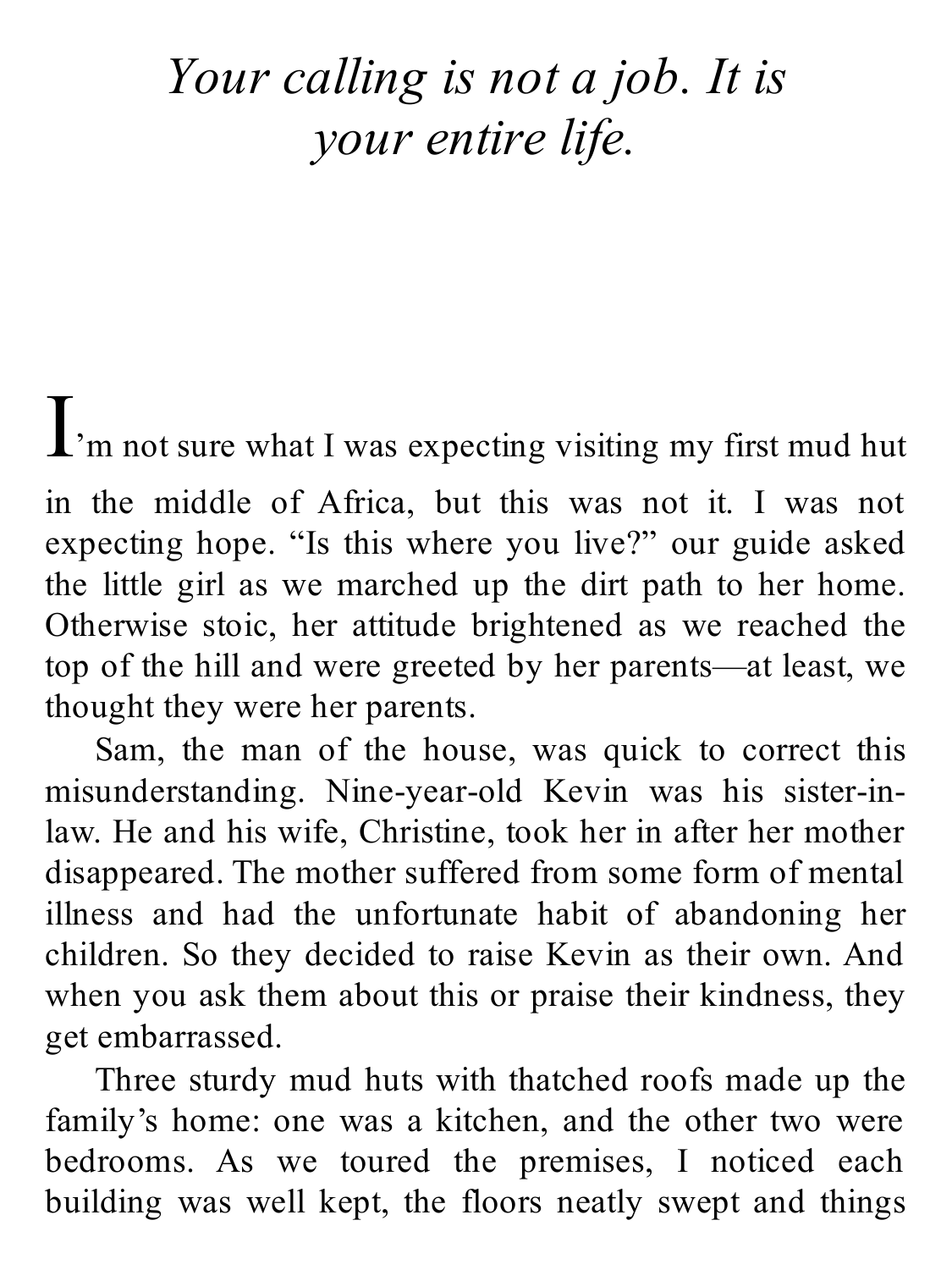put away where they belonged. There was a familiar order to the place, a pattern that felt like home. They were modest people, but you could tell they took great pride in what they had, especially Christine.

Life was tough for them, no question about it. In the past year, the couple had lost twin baby boys, a wound they were still healing from. Their son, Augustine, was deaf, and they didn't have access to opportunities like specialized schooling that would certainly make life easier.

Sam was born to a poor farming family in Lira, Uganda, which is located in the northern part of the country where a civil war ravaged the land for two decades. Despite his parents' limited means, they gave him a plot of land on which he began farming and raising his family. "It's rare to see a man stay after the kids come," one of the trip leaders told me. Men in that culture tend to leave once children come into the picture, but Sam was not that kind of man.

After we visited with the family for a while, Sam showed me a small shop on the side of a nearby road, where he sold small items like bags of cooking oil and matches.

I promptly peppered him with questions: "How much do you make off of each item? What's your profit margin? When can you order new inventory?"

He knew all the answers.

I even asked if he had a goal of how much money he wanted to make. This, I've learned, is a question most people don't know the answer to, and one that leads to true success. You have to have a goal, to know where you're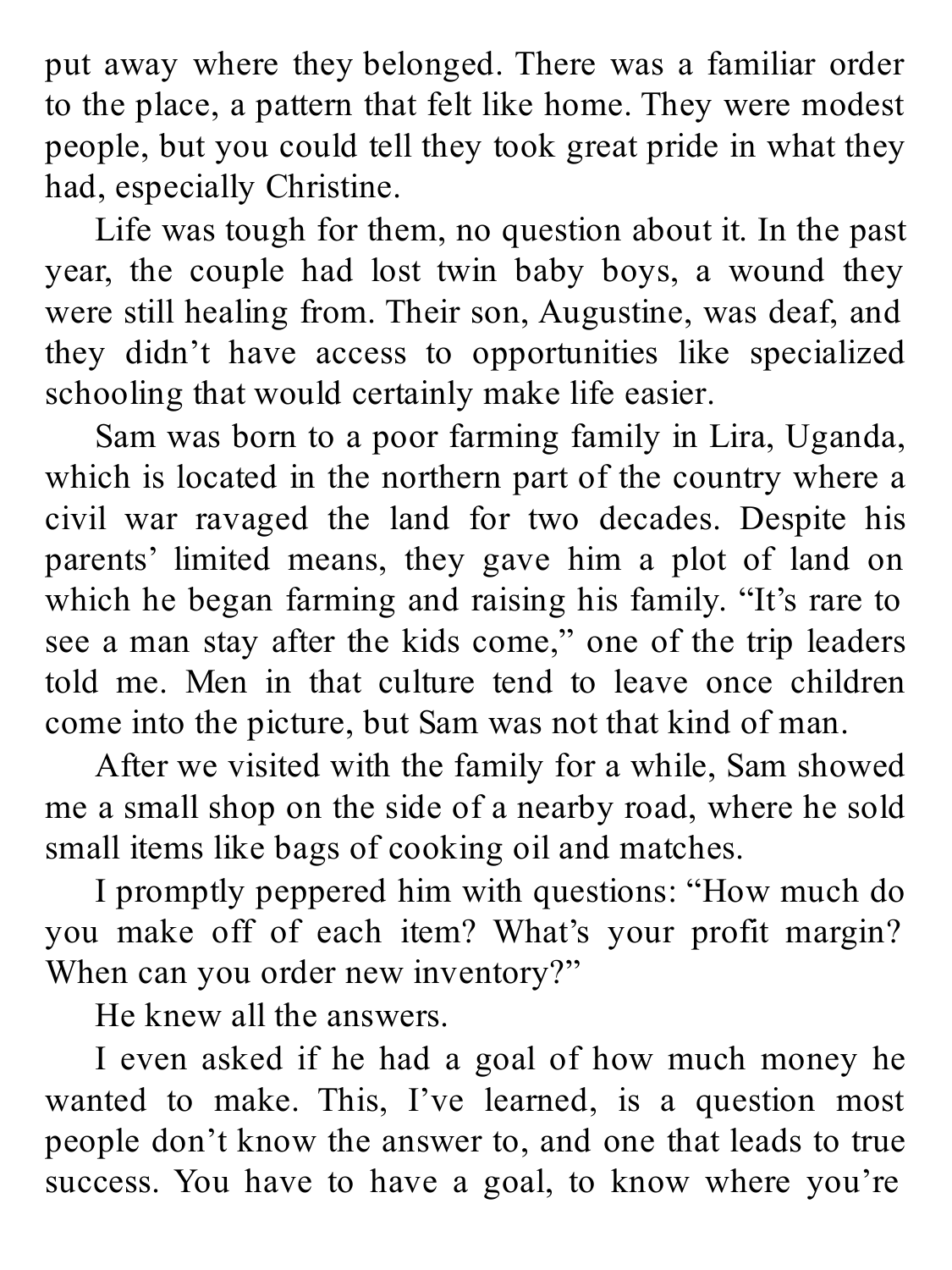going, in order to get there. It seems obvious, but so many people chase after a dream without any idea of what they're really trying to achieve. But Sam was different.

"Five million," he said without hesitation.

That's how much money he needed to make to send his son to a special needs school and build a house that wasn't made of mud. Without trying to seem too conspicuous, I pulled out my phone and opened the calculator app, doing a quick currency conversion. It equaled \$2,000.

"I think you will meet your goal, Sam." I said, smiling.

His family had to walk two miles every day to get clean drinking water. They didn't have electricity or any modern conveniences. They cooked all their meals over a fire and lived off of less than a few dollars a day. Yet all around his home were plants like sorghum and mango trees, life-giving fruits and vegetables and grains that ensured his family would not go hungry.

Sam was doing more than subsisting. He was working hard to not only make ends meet but to improve his life and create a future for his children. When we said goodbye to the man with the infectious smile, I realized how wealthy he was.

Poverty and wealth are concepts that cannot be defined merely by what you have or make. Is the lawyer who makes \$450,000 a year and spends half a million rich? Are his habits sustainable? What about the mom I met a couple of years ago in the slums of Guatemala, who sweeps her house clean every morning before going to work in the market so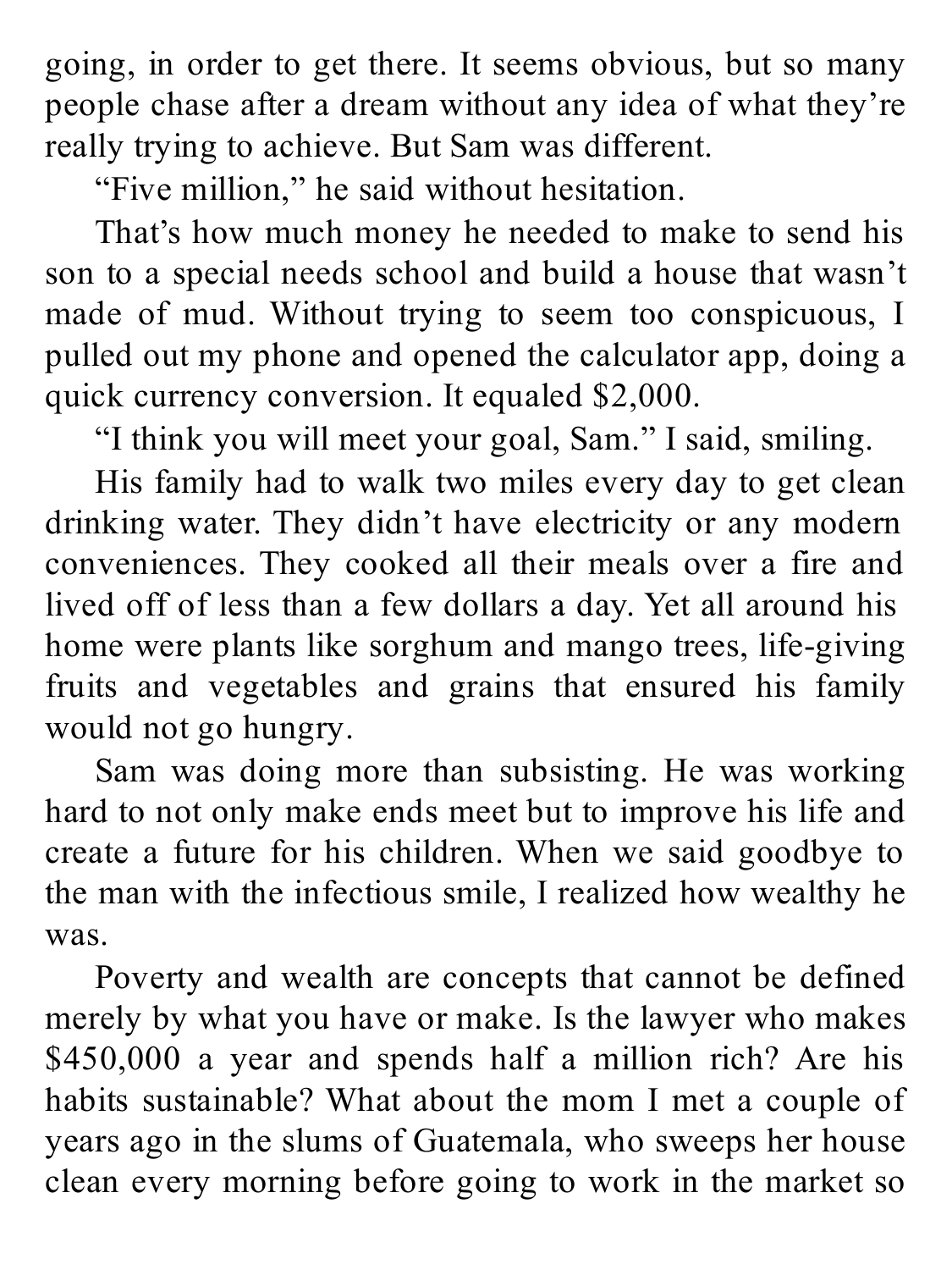she can send her kids to school—is she poor? I don't say this to make light of those who live on next to nothing, nor do I want to minimize the luxury from which I am able to write this. But what I have learned, not from the suburbs but from the slums, is that poverty is more than a context. It's a mindset. I have met rich people in some of the poorest parts o f the planet and I have met bankrupt people living in million-dollar homes.

Sam isn't going to be poor, if we can even call him that, for long. He has the opportunity, the means, and the will to change his life. His demeanor was different from the vibe I got entering the slums of Kampala. That was a different kind of poverty; there was little hope there. But in Sam's eyes, I saw something I wanted, something powerful and infectious. His dream was not for him; it was for his family. And that gave me hope. If Sam can find meaning and motivation in rural Uganda with nothing more than a hoe to farm and a shack to start a business, then what's stopping you and me with all the tools at our disposal? How do we take a calling, however extraordinary or ordinary it may seem, and do as Sam has done? How do we turn our work into something generous?

Our circumstances rarely dictate what we can do with our lives, and that man who was making a life for himself and his loved ones in the African bush taught me more than any millionaire ever could. For him, the work is both the means and the end to a better life. He's doing what he loves and doing it for the people he loves.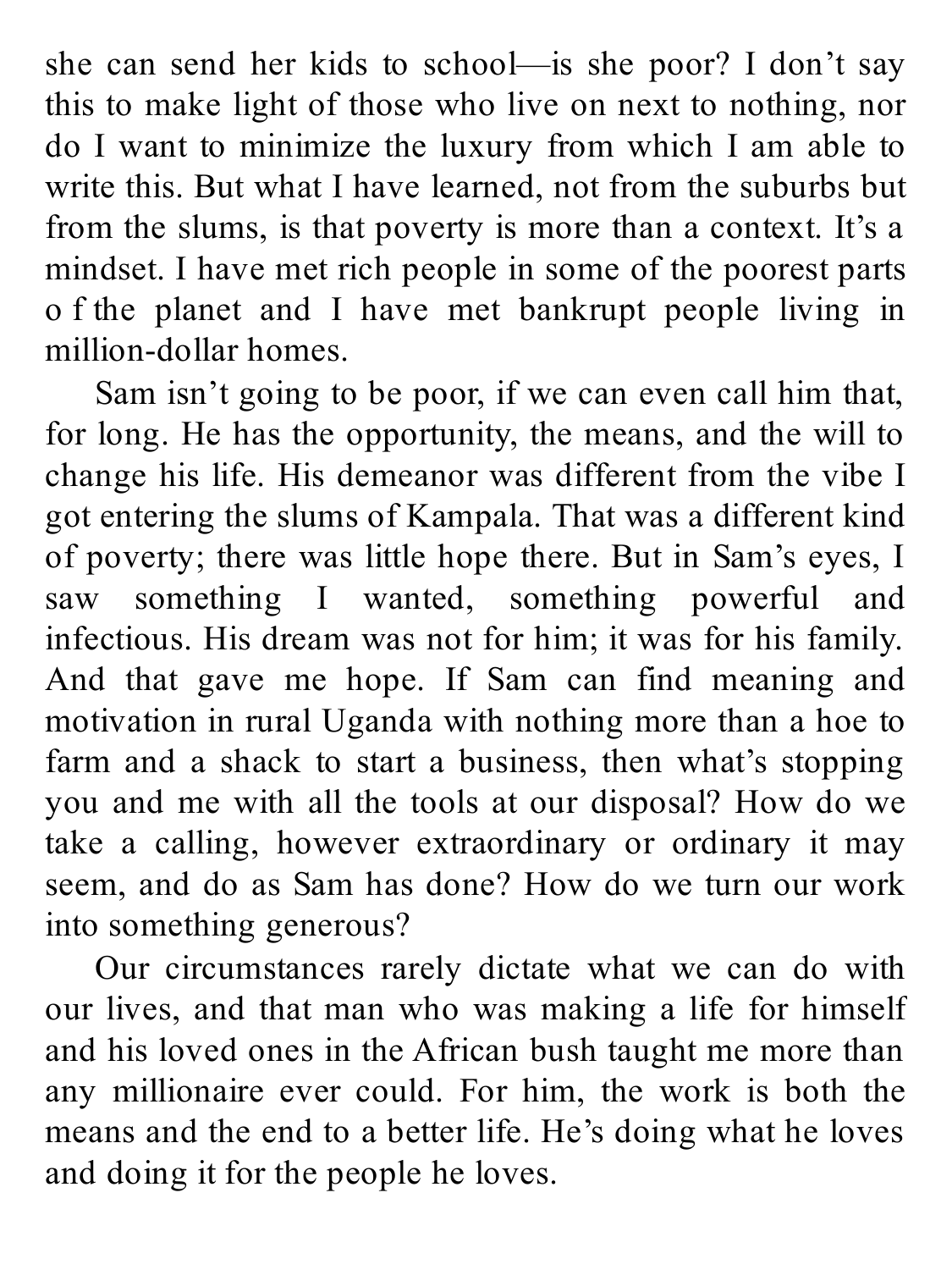## Success Isn't About You

I always thought pursuing a dream was about you, that it was inherently selfish. But I couldn't have been more wrong. It wasn't until I got everything I wanted in life that I realized none of it was for me.

"I think it's time that I move on," I told my boss of seven years, who had mentored me for much of that time. He immediately sat up in his chair, looking at me, not saying a word. "I, uh . . . well, I think it's time. The money's there. The family support is there. My passion is there. The only thing that would keep me from doing this is, well, I wouldn't want to disappoint you."

For a moment, he just stared at me without saying anything. Then finally he spoke up: "Jeff, I'm not disappointed in you. I'm *proud* of you. In fact, I've been waiting for this conversation. I've seen this coming for a while. It's about time you went off and did something on your own."

A few months later, I began working for myself. That's when the really hard work began. Before leaving my job, I had saved up enough money to live on for at least six months, if not a year (but that would have been really stretching it). The idea was to not have to worry about income for a while so that I wouldn't be stressed the first month on the job. I always wanted to be able to take my time building a business. But there was just one problem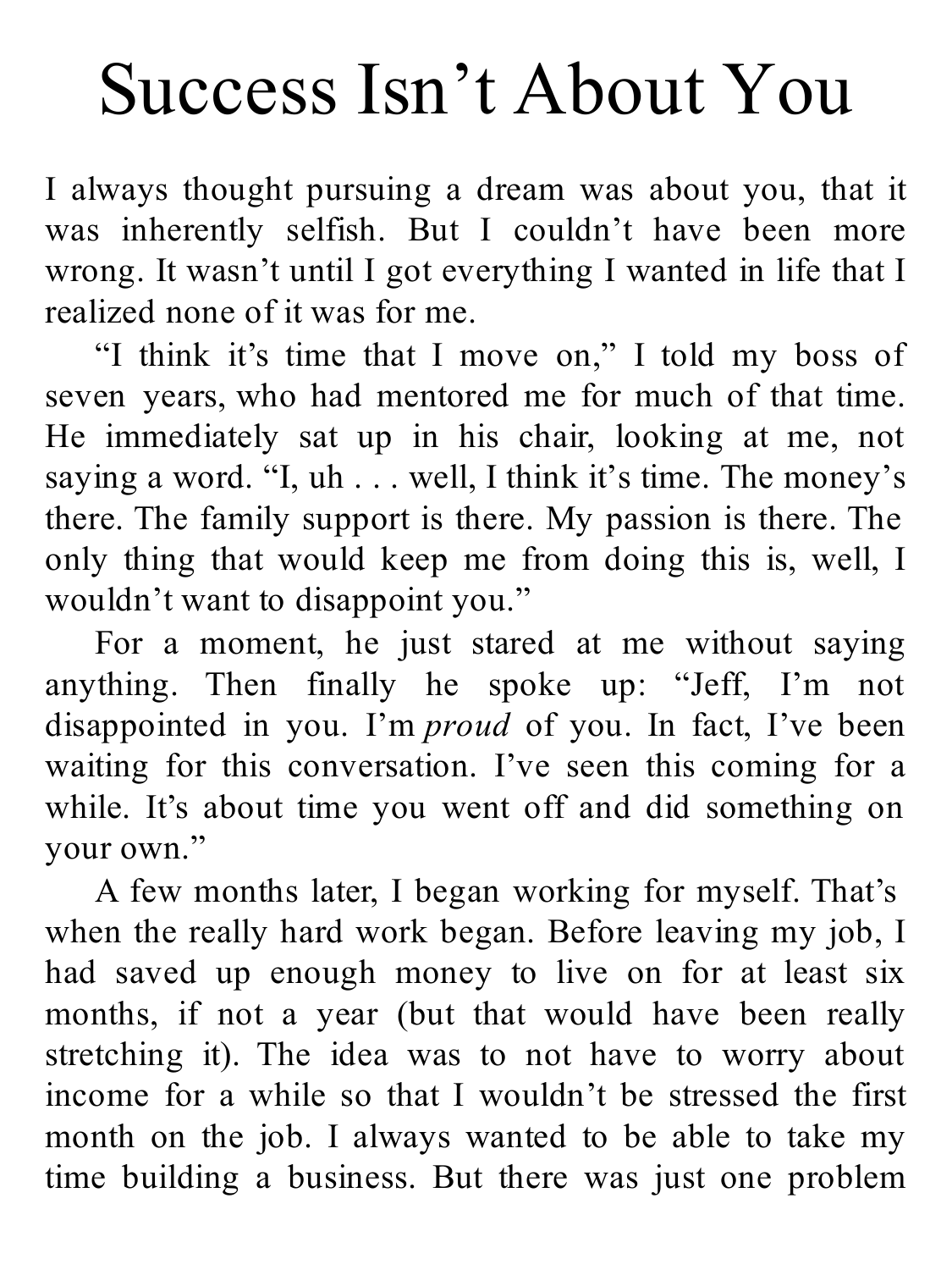with having all that savings: I wasn't motivated to work.

After seeing work as a means of making a paycheck for so many years, I didn't have a good reason to go to work when money was no longer an issue. For a couple of months, I really struggled with motivation, with knowing why I should be working. This lack of motivation turned into laziness, which devolved into depression. If I didn't need to work, what did I need to do, and why?

Eventually, I did go back to work, but with different intentions. During my two-month funk, I called my friend Stu, who owns a successful software company, to ask how he dealt with motivation. "Jeff," he said, "I live in a small town, and my standard of living hasn't really changed since I started working for myself." At a time when he was starting to make more money than he would ever need, Stu went on a trip to Africa and his eyes were opened to a whole new world of possibility. In Kenya, he saw how much of a difference opportunity and a good education could make in a person's life. He realized that instead of feeling guilty, he could use the gifts he was born with, some of which he didn't earn or deserve, to help other people. "After that, I realized I was good at making money and didn't need to feel bad about that. I could do what I do best and use it for good. When I returned home, I started working not for myself but for all those people I met in Africa."

A few years later, I had a similar experience, having raised enough money through my blog to help build an income-generating workshop for women living in a leper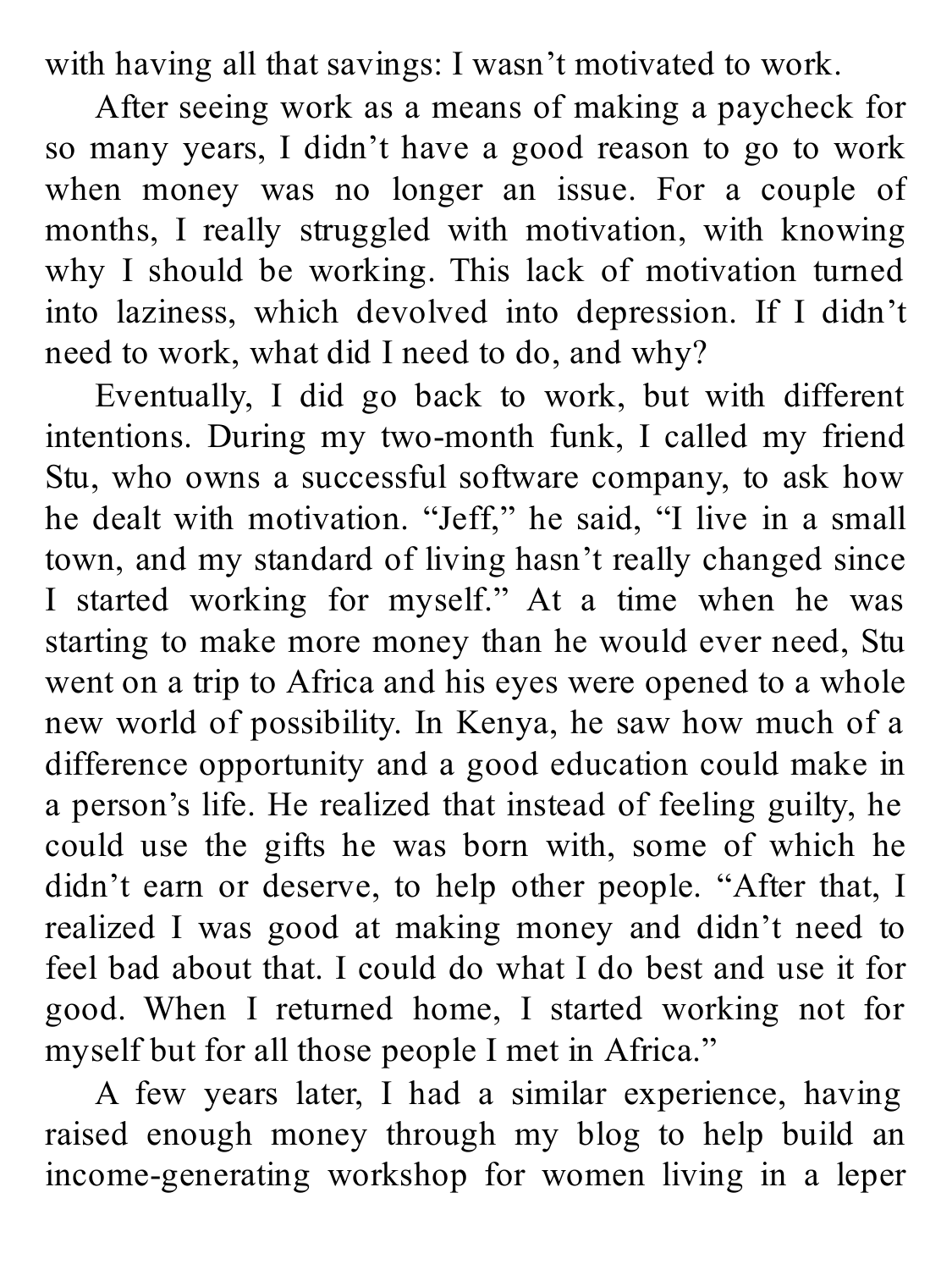camp just outside of Mombasa, Kenya. Work, it seems, was never meant to be something we do just to make a living. It was meant to be a means of making a difference—in our own lives and in the lives of others. The problem today is that many of us see our jobs just as a duty, something we're obligated to do to pay the bills. Or we see it as a means of improving our lives, of making so much money we can buy all the things we've ever wanted. But neither option will satisfy.

This me-first way of looking at vocation doesn't work. When you look around at the world, you see a curious trend in the lives of some billionaires and movie stars. They aren't content to simply savor the fruit of their labor, but neither do they let their largesse lead to unproductive guilt. They understand that feeling guilty, in and of itself, doesn't accomplish anything. Instead, they're using their resources and influence to improve other people's lives. Leveraging their connections and celebrity, understanding that people will listen to them, they're trying to do something good.

A few generations ago, men went to work or war and rarely got to see life beyond their careers. A generation ago, our parents had to answer the question of what they would do with the last third of their lives. How would they spend their retirement? Would it be squandered on silly things or invested in significance?

But now, the question of legacy isn't a matter of *if* you live long enough or *when* you retire; it's a matter of what you will do with what you have right now. You don't have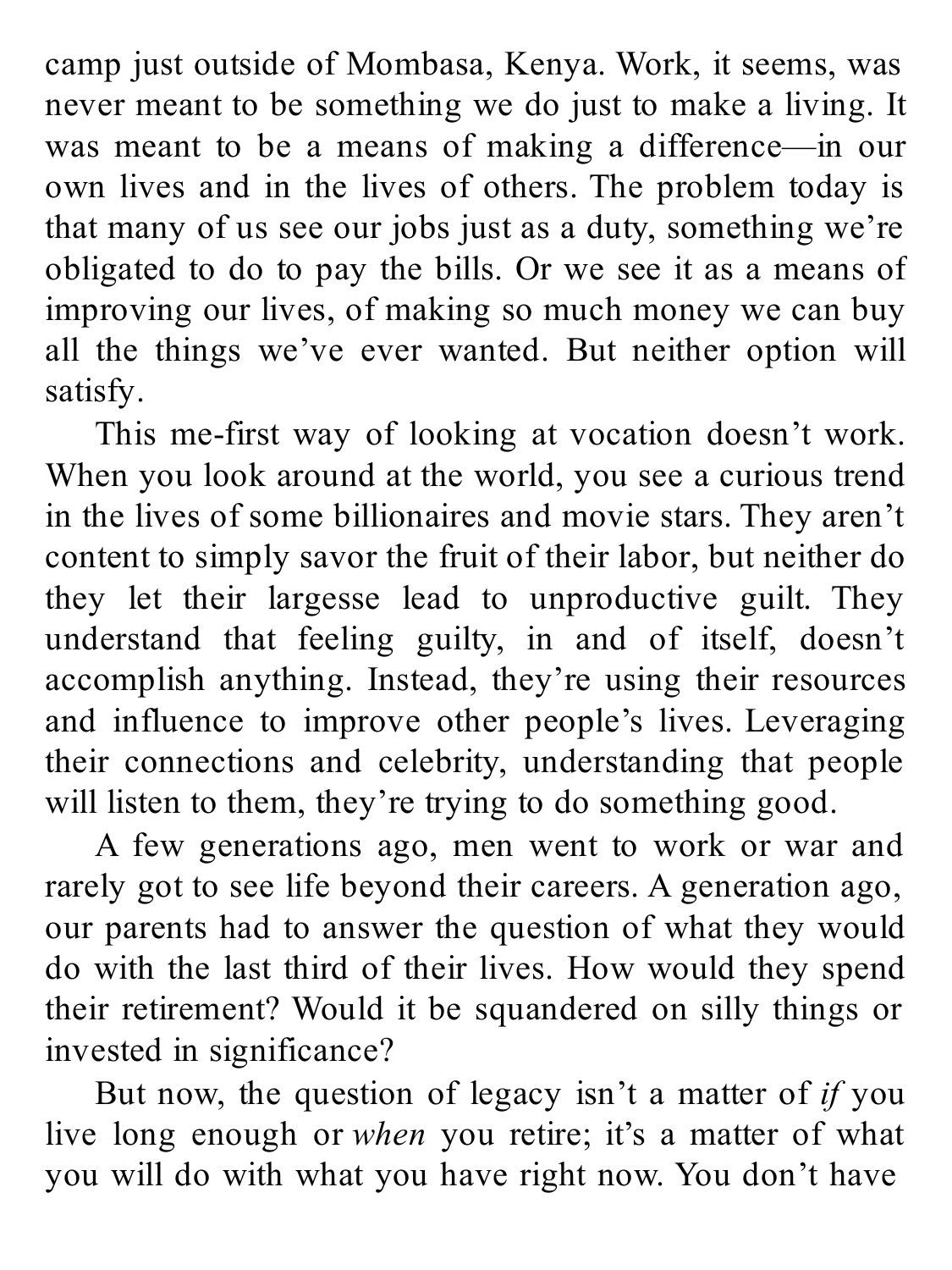to earn a living for thirty years to turn around and spend the next thirty giving it away. If significance is what matters to you, you can structure your life and work in a way that allows you to live your legacy now. In fact, your giving doesn't have to be a by-product of your success; it can be the very thing that drives it in the first place.

# "We Are Your Symphony"

In the film *Mr. Holland's Opus* , Glenn Holland is a frustrated music teacher trying to compose a masterwork in the margins of life. He never succeeds—at least not in the way he hopes. Every time he gets close to completing his symphony, some new complication arrives, and his work must be put on hold.

A touring musician on sabbatical, Mr. Holland takes the open music instructor position at a high school because he thinks it will give him more time to compose. But as the demands of the job increase and the pressures from home build, he realizes how wrong he was. Over the course of his teaching career, which he thought would only be a temporary commitment to pay some bills, he inspires students to continue playing music, struggles to be a good dad and faithful husband, and battles a stubborn school board that ultimately has him fired, all while slowly picking away at his composition.

When Glenn learns his son is deaf, he realizes Cole will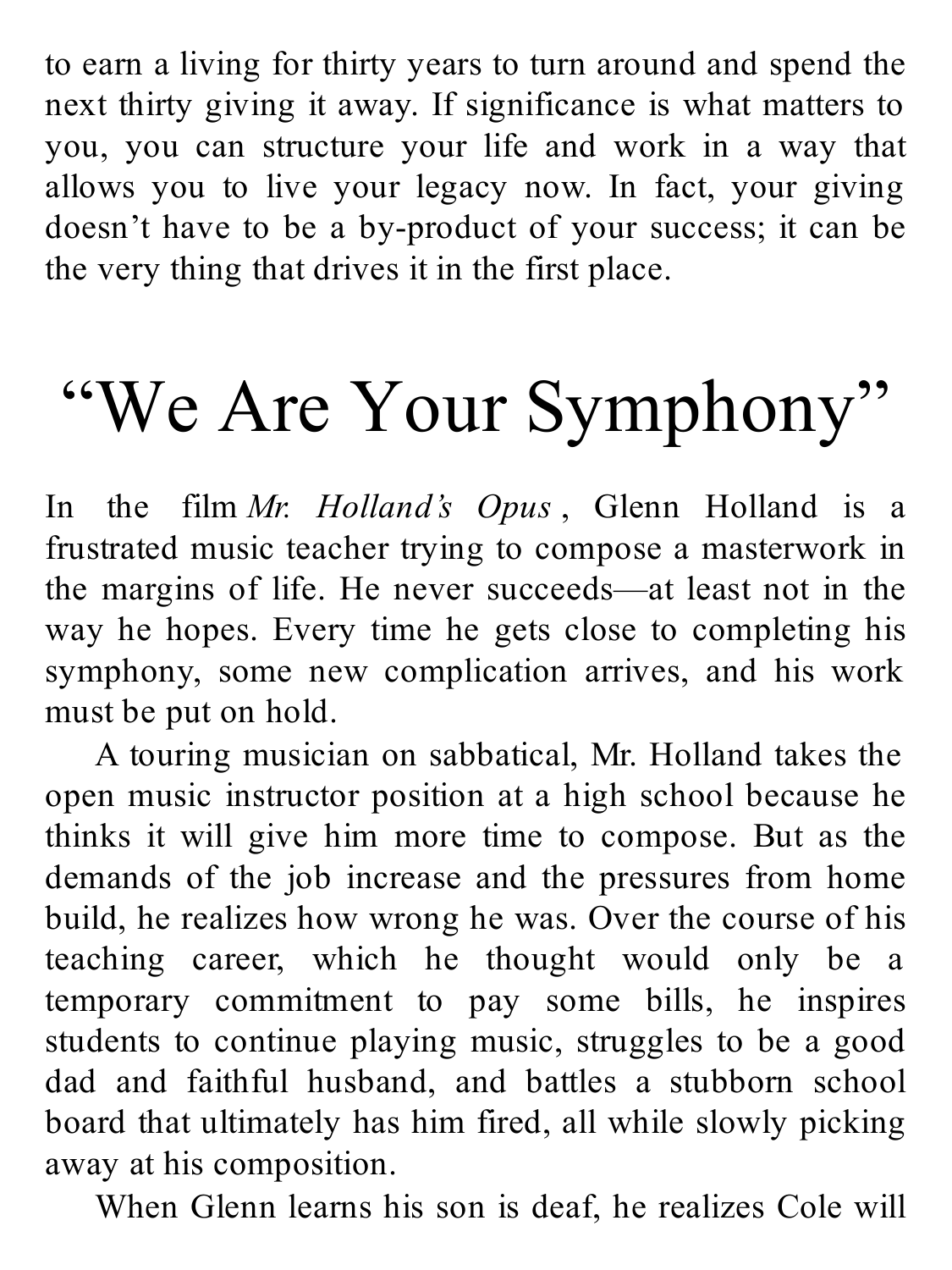never be able to appreciate music the same way he does. In one scene, the two get in a fight when the father tells his son that he is sad because John Lennon was just shot and that Cole wouldn't understand. Most of Mr. Holland's life is full of moments like this—scenes of frustration where he feels misunderstood or simply overlooked, as if he's the only one with dreams bigger than his life can contain.

By the end of the movie, Mr. Holland is a cynical old man, tired of school board bureaucracy and resigned to the fact that in spite of his dreams, he will never be a master composer. After his last day of school, his family is escorting him to the exit when he hears music coming from the gymnasium. Curious, he opens the doors to an auditorium full of hundreds of students, teachers, and alumni, all gathered to wish him well and celebrate the impact he had on their lives. In the crowd, he sees many familiar faces, including one apathetic student who used to challenge his authority.

Another former student, Gertrude Lang, who is now the state governor, acts as emcee and welcomes everyone, explaining how Mr. Holland had an impact on her life, as he has done for everyone in the auditorium. Then she remarks on how Holland feels like he has misspent a great part of his life. "Rumor had it," she says, "he was always working on this symphony of his, and this was going to make him famous, rich. Probably both. But Mr. Holland isn't rich, and he isn't famous. At least not outside of our little town." Then she looks at the man who was her favorite teacher and says,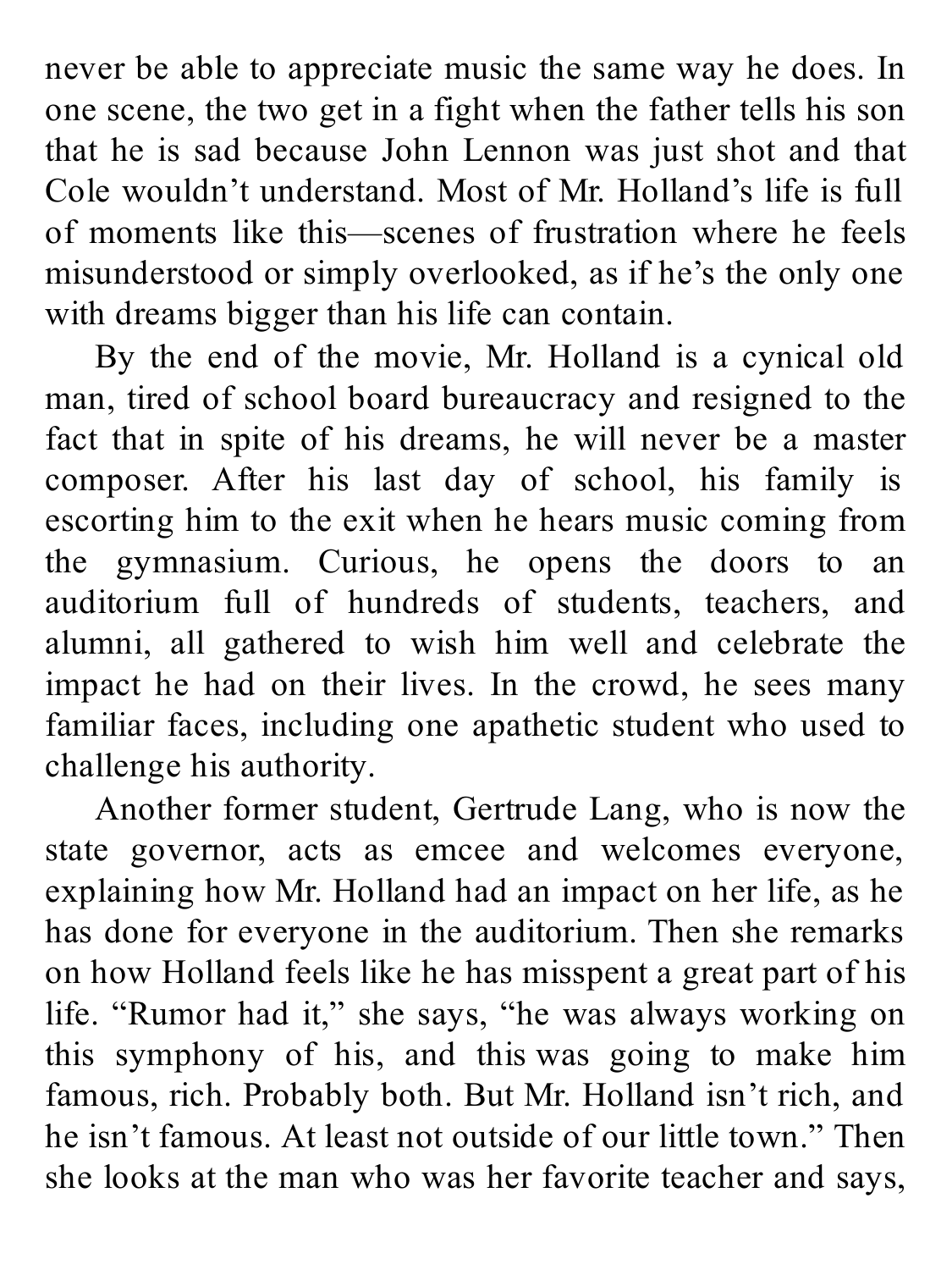"Mr. Holland, *we* are your symphony." 1

Gertrude then asks him to come onstage as the cu[rt](#page-258-4)ains pull back to reveal a full orchestra band, ready to play "An American Symphony" by Glenn Holland. With tears in his eyes, he conducts the symphony he spent three decades of his life composing, an effort he thought had been lost forever.<sup>2</sup> It's a moment of clarity for both the audience and the protagonist, a man who felt he had missed his calling, that he had wasted his life on a pursuit less significant. And he was wrong.

Sometimes all the little things in life aren't interruptions to our calling. They are the most important part. "Life is what happens to you while you're busy making other plans," John Lennon wrote in a song to his son, Sean.<sup>3</sup> We see this come true in Mr. Holland's life, as he can now see the full picture of his calling, understanding that every frustration had a purpose and that when he felt farthest from his true reason for living, he was actually much closer than he realized.

Life has a funny way of teaching us that sometimes the most important stuff is the ordinary stuff. The smallest moments, the ones we think are insignificant, are the ones we will cherish the most. As you endeavor to do something amazing with your life, don't forget that without people to support your dream, your work will always be incomplete. A life filled with achievements and accolades but lacking those people necessary to celebrate those moments is not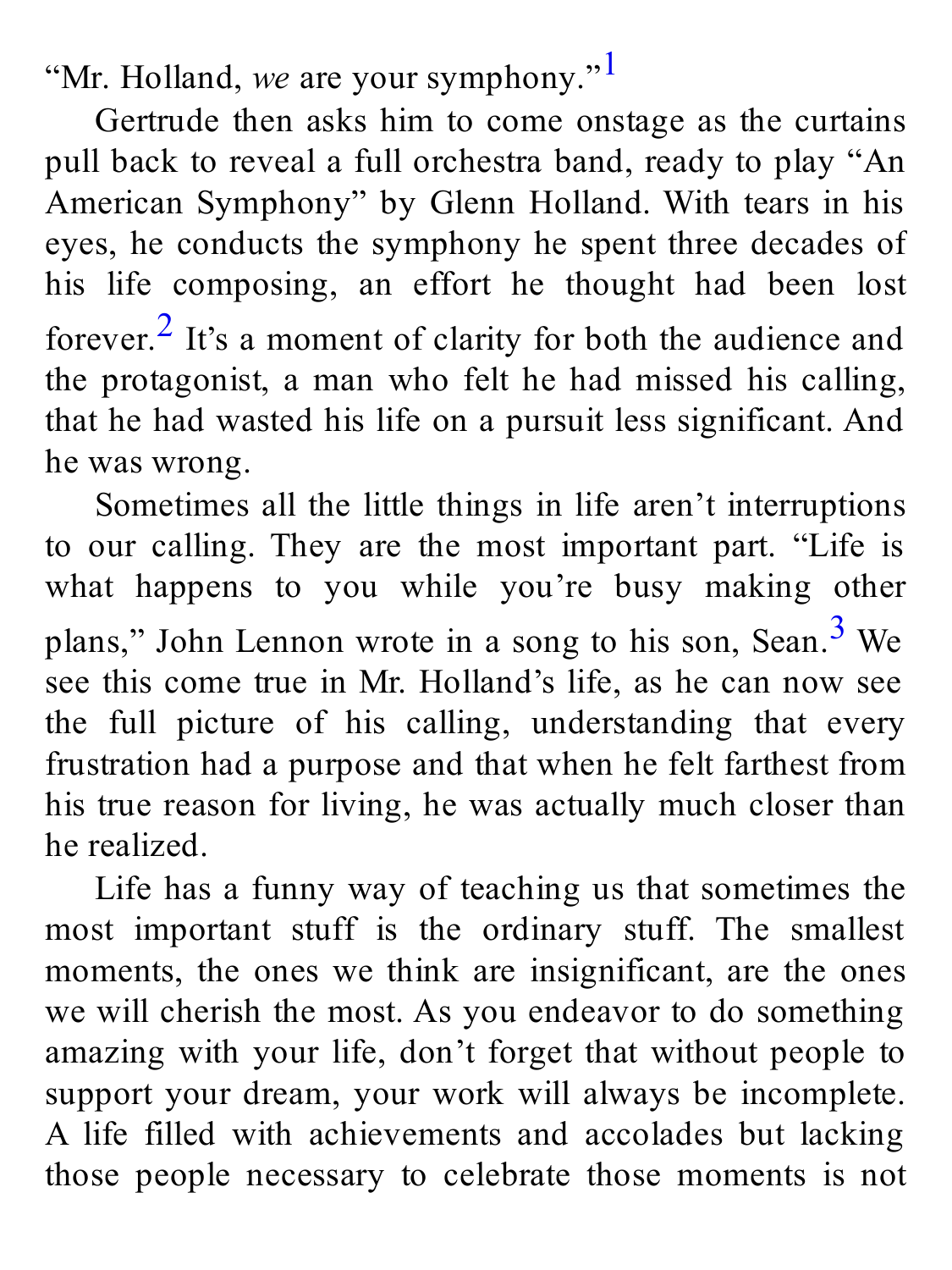much of a life at all.

In your pursuit of a worthwhile vocation, you will be tempted to rush past these times. These are the moments you get interrupted by a colleague at the water cooler or when your toddler tugs on your pant leg when you have just one more e-mail to send. These are the times when you get distracted, when the whole world seems to be plotting against your productivity. But there is often a purpose in these moments—to remind you that a calling is more than a career; it is a life lived well. And the very things you try to avoid are what you need the most to make this story matter.

I used to think that your calling was about doing something good in this world. Now I understand it's about becoming someone good—and letting that goodness impact the world around you. Which means that you won't fully appreciate the whole story you're living until the end. But for now, if you are intentional and willing to appreciate the fact that you don't see the whole narrative, you can enjoy more of the journey.

# Now I Become Myself

"What kind of writer do you want to be?" my friend Marion asked me. I didn't know what to say. Should I say Salinger or Shakespeare, maybe pick someone a little more contemporary, a little more successful? What was the right answer? I was unsure.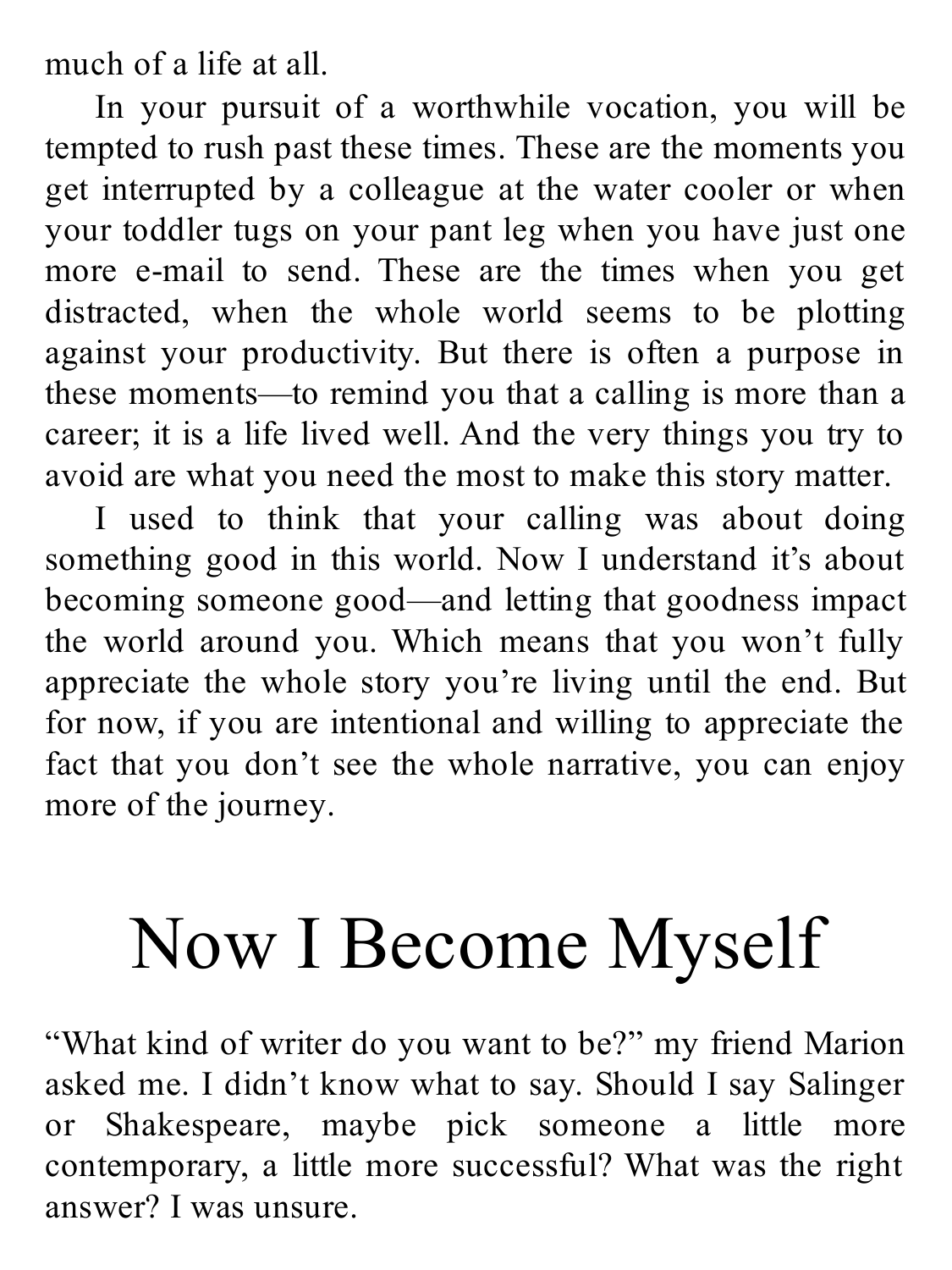The truth was I wanted to be like a lot of different writers, but what I really wanted was what they had. Fame, talent, money. But those are lousy things to wish for when someone asks you what kind of writer you want to be, so I had to think of something more thoughtful to say. Even if you want those things, you certainly can't say so out loud.

We all have too many choices in this world. Freedom is a great thing, but freedom without restriction can be paralyzing. When it comes to vocation, we need some boundaries as well, parameters that allow us to focus. The good news is that the path to your life's [w](#page-258-5)ork is already laid out for you. It has been there since the beginning of your life, and it's quite different from that of your friends or those famous people you admire.

When we talk about finding a calling, we're not just seeking an activity. We're looking for an identity, an understanding of who we are. We want to be complete, to make sense of the story of our lives. But whether we recognize it or not, this quest we've been talking about is not just a physical one; it's a spiritual one. It is, in a way, a journey of becoming.

"Now I become myself," May Sarton wrote. "It's taken / Time, many years and places; / I have been dissolved and shaken, / Worn other people's faces."  $4$  We all do this on occasion. We spend too much time pretending to be someone else. We try to recreate a life we admire instead of the one we were born for. We vainly expend energy and effort on pursuits that are bound for failure—all because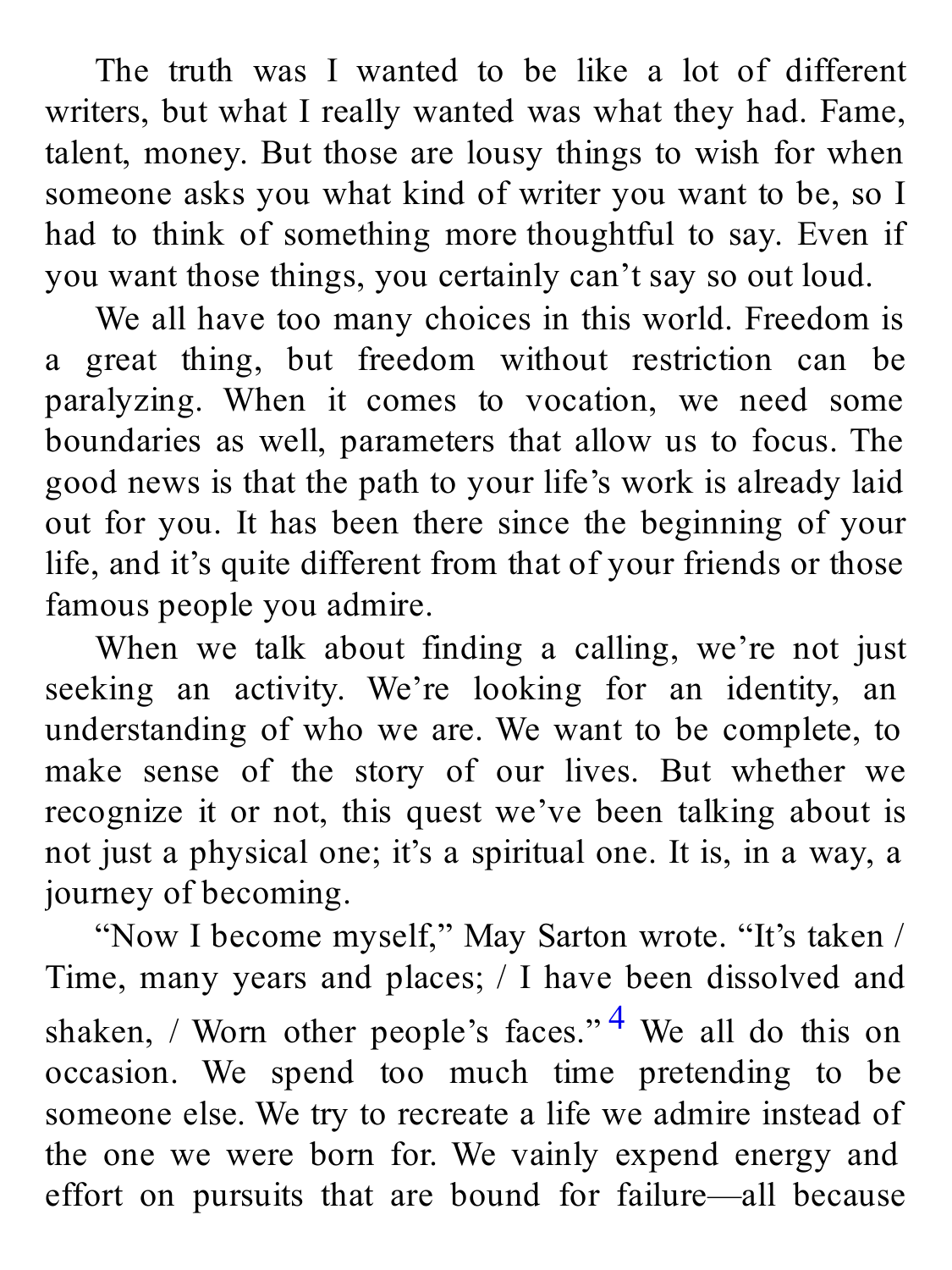we're afraid of being our true selves. But the lucky ones discover a different path. Or rather, they forge one where there was no way, departing from expectation in order to become who they are.

To [b](#page-258-6)e called is not enough. You must become your calling, a choice that happens only if you make it. Why do so few people do this? What's really at stake here? As with any journey, there is risk and danger, the likelihood of failure. And most would rather play it safe than be rejected by their friends or fall on their faces for the world to see. So they live lives of safety and relative obscurity, focusing on the things they enjoy and are praised for instead of daring to do something great. And time creeps by, taunting those who did not live.

Ezra Pound aptly wrote of such people: "And the days are not full enough / And the nights are not full enough / And life slips by like a field mouse / Not shaking the grass."<sup>5</sup> That feeling you feel when you see a great movie or read a powerful story—you know that itch? It's telling you there is more life in you yet to be lived. Ancient myths and legends speak to this. Every hero's journey included some sacred task that culminated in a deeper understanding of who they were born to be. And how was this done? Through a personal quest—some great feat that required every talent, skill, and strength they could muster. In other words, they had to work.

Every day you and I face a choice: to either pursue our authentic selves or a shadow of the real thing. We either do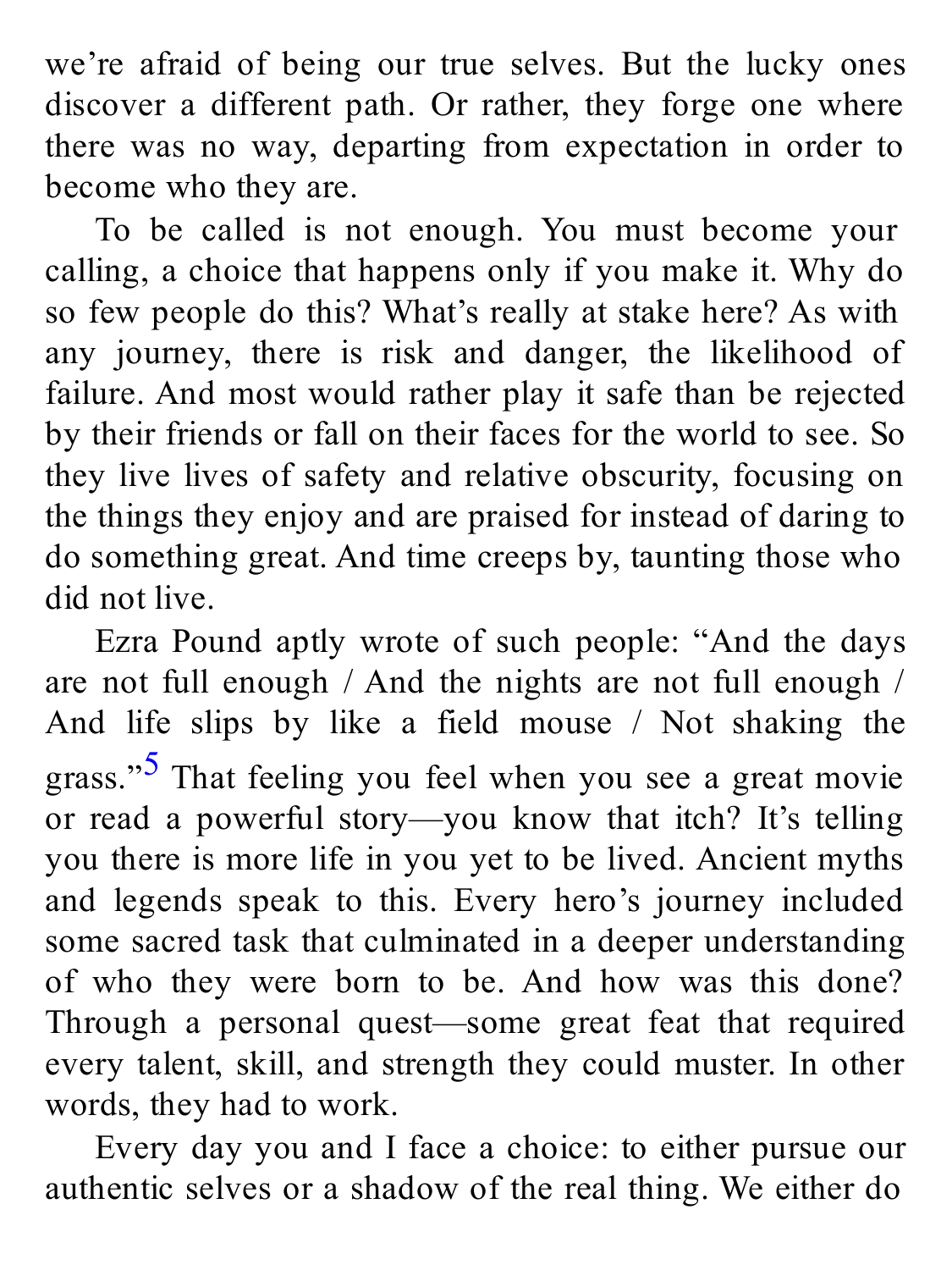what is expected of us, or we listen to that voice of intuition deep inside promising something more significant. And as we pick up our hammers and scalpels, as we sit down in front of our laptops or climb onboard the bus for another tour, as we endeavor to do meaningful work in the world, we are becoming ourselves. We are, as Viktor Frankl wrote, looking for a reason to be happy. Fulfillment isn't just for the elite few who find a purpose for life; it's for everyone. And that potential exists in each and every one of us. You have everything you need to be your whole self; it's already in you. Now you just have to become it.

A calling isn't something new and shiny. Often it's something old and predictable, a familiar face that's easily taken for granted, an old habit or hobby that comes back into our lives. It's our true self, shared with the world. But sometimes it takes a wake-up call for us to see that this work that we're doing is more significant than we realize.

Classroom teacher Gloria Stronks learned this lesson one day when she took some time off. "I've hired a substitute for the next two days," the principal told her. "I want you to visit the homes of each of your children. You need stay only ten minutes in each home." Then she added, "You won't find fathers at home because many of them are in prison. I just want you to understand your students."

Gloria never intended to be a teacher of small children. Her husband was a graduate student, and she needed a job, so she took the only position available as the head of a class of forty-seven third graders. Her visit to the children's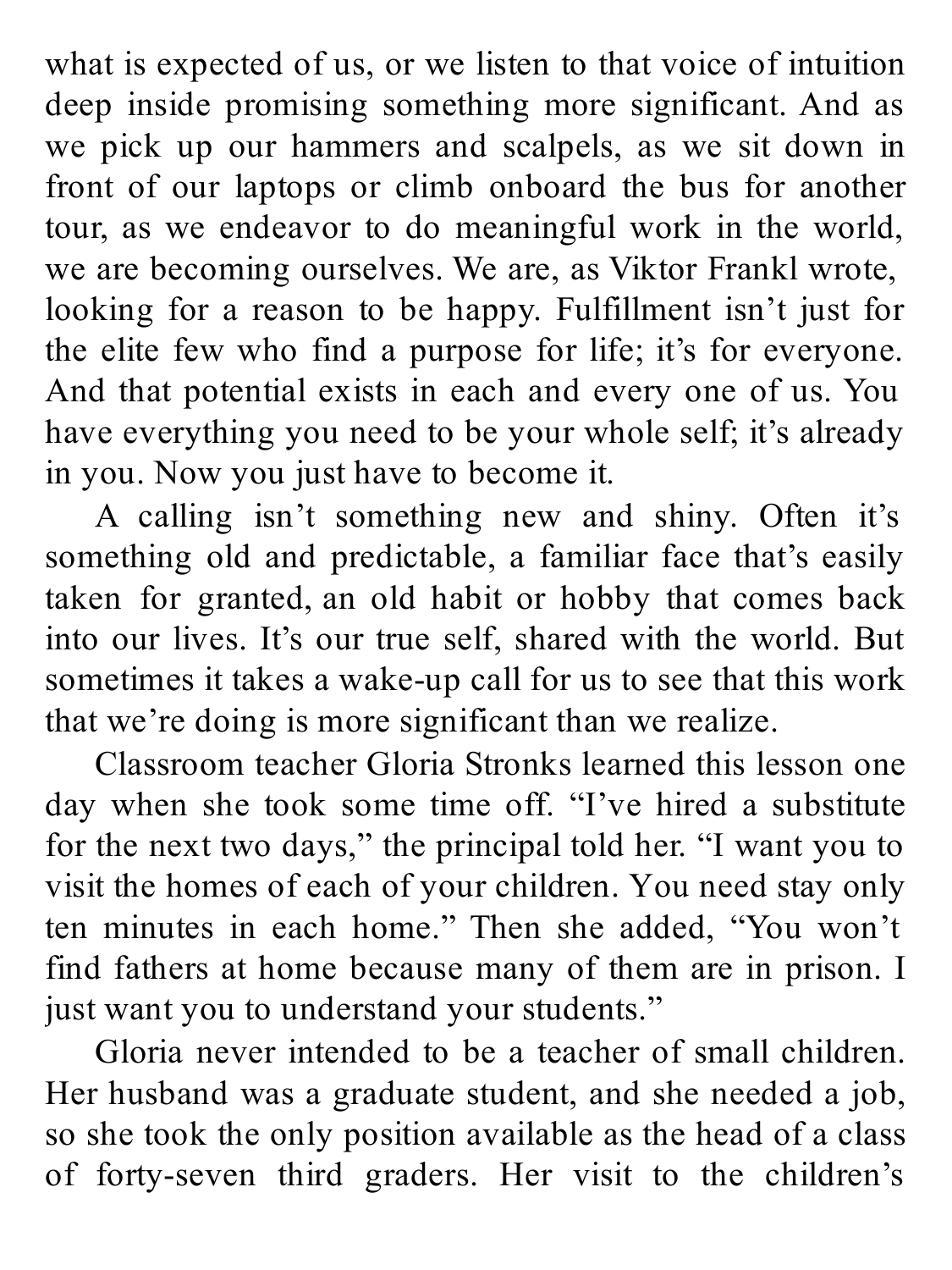homes was nothing short of incredible. The homes were shacks with dirt floors. The children slept on those floors or in some car seat from the junkyard. Here is her recollection:

The mothers spoke poorly and seemed frightened to have me visit. I returned to school, amazed that my students could learn as well as they did and recognizing the fine teaching that had occurred earlier so that now each one of these children could read at least at a mid-second grade level. Those teachers had been the most important adults in the lives of the children . . . and now I was one of them.<sup>6</sup>

Gloria's feeling of ingratitude was replaced with a deep sense of honor. She went from resenting her job to embracing it. Sometimes, a calling is simply accepting your role in a story that is bigger than you. So when my friend asked what kind of writer I wanted to be, I said the most natural thing that came to mind: "I want to be the kind of writer I'm supposed to be."

# Missing the Call

The easiest way to miss your calling is to ignore the call. Maybe it feels too risky, or maybe you feel too old and silly chasing a dream that now seems out of reach. We keep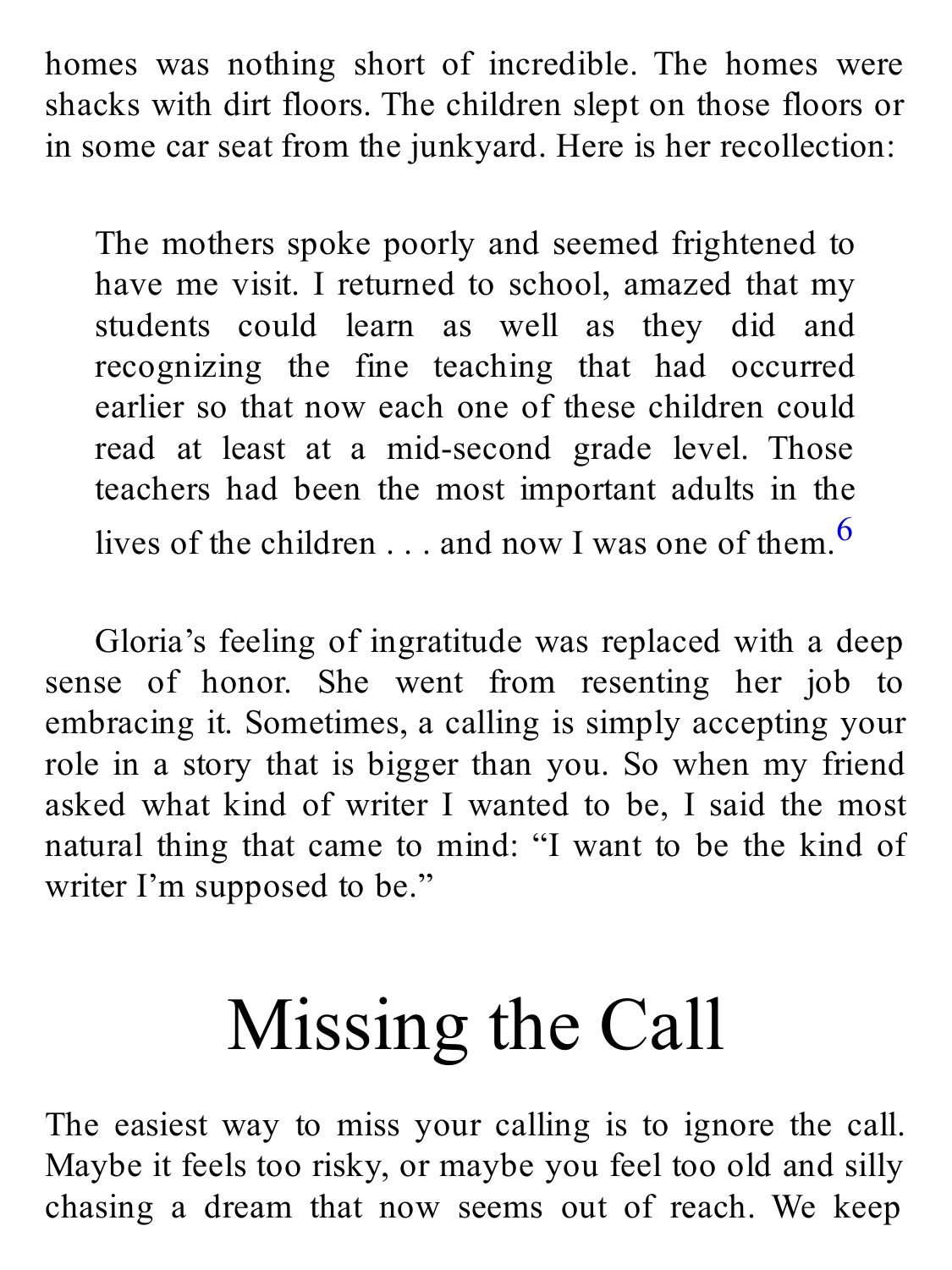putting off starting for "someday," which never comes. This is common, and we tend to excuse our lack of action, even rationalizing it to each other.

Most people find themselves in careers that do anything but inspire them, and this can lead to complacency. *Why would I take such a risk? My friends and family members aren't. Doing so would make me weird, maybe even alienate me from those who love me.* So they don't ever find the time, and sadly they "die with their song still in them," as Oliver Wendell Holmes once wrote.<sup>7</sup>

Another way to miss your calling is to treat it as an event instead of a lifestyle. Remember: your vocation is more of a magnum opus than a single masterpiece. It's an entire body of work, not a single piece. You will spend your life creating it, and if you stop too soon or don't see your entire life as a means of accomplishing that task, you could miss it.

Recently over lunch while we were discussing the topic of calling and purpose, a friend said, "Maybe my purpose in life was to simply raise my daughters, and *they're* going to go do something great. Maybe that's all I was meant to do, and my purpose is now fulfilled. And everything else is just gravy. I would be okay with that."

He's onto something in that he sees his purpose as something that is bigger than him, a task he was born to accomplish that will send ripples into eternity. But your calling is not a single event in your life; it's the whole body of work you make—including your job, your relationships, and the legacy you leave behind. If you see it as something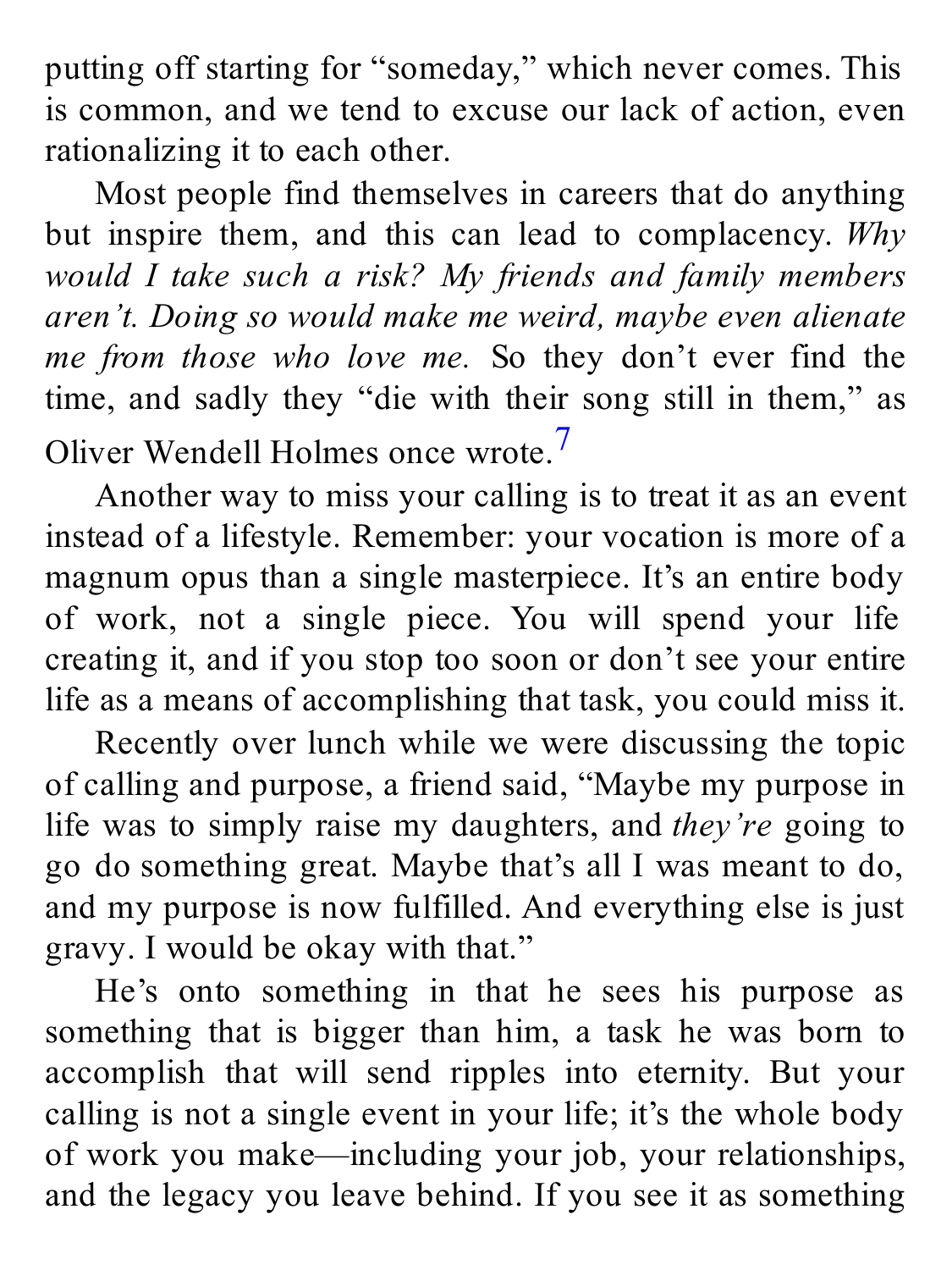other than that, you may stop short of the goal. You can, in fact, not live up to your potential. Maybe you answered the call but at some point gave up. You started down the road but decided to r[eti](#page-259-0)re or settle, and at some point, you let go. You settled for good when you were called to greatness.

In the movie *Finding Forrester*, Sean Connery plays a writer in his latter years of life, a recluse, confined to his home, who doesn't care much for visitors. This doesn't bode well for the young college student who tracks him down in search of a mentor. At first, Forrester dismisses the young man—in fact, he cusses him out and chases him away. But eventually, the two become friends, and the young man finds his way in life largely due to the mentorship. At the very end of the story, the old man realizes that although he wrote a best-selling novel years ago, his purpose wasn't over once he achieved a surprising amount of fame.<sup>8</sup>

The same is true for us and the way we pursue our callings. Success isn't the goal; legacy is. Ultimately, we are called to call others; we are given gifts to be given away. All that to say: when you find yourself at the pinnacle of personal greatness, you may just be getting started.

# The Lesson of Stephen King's Desk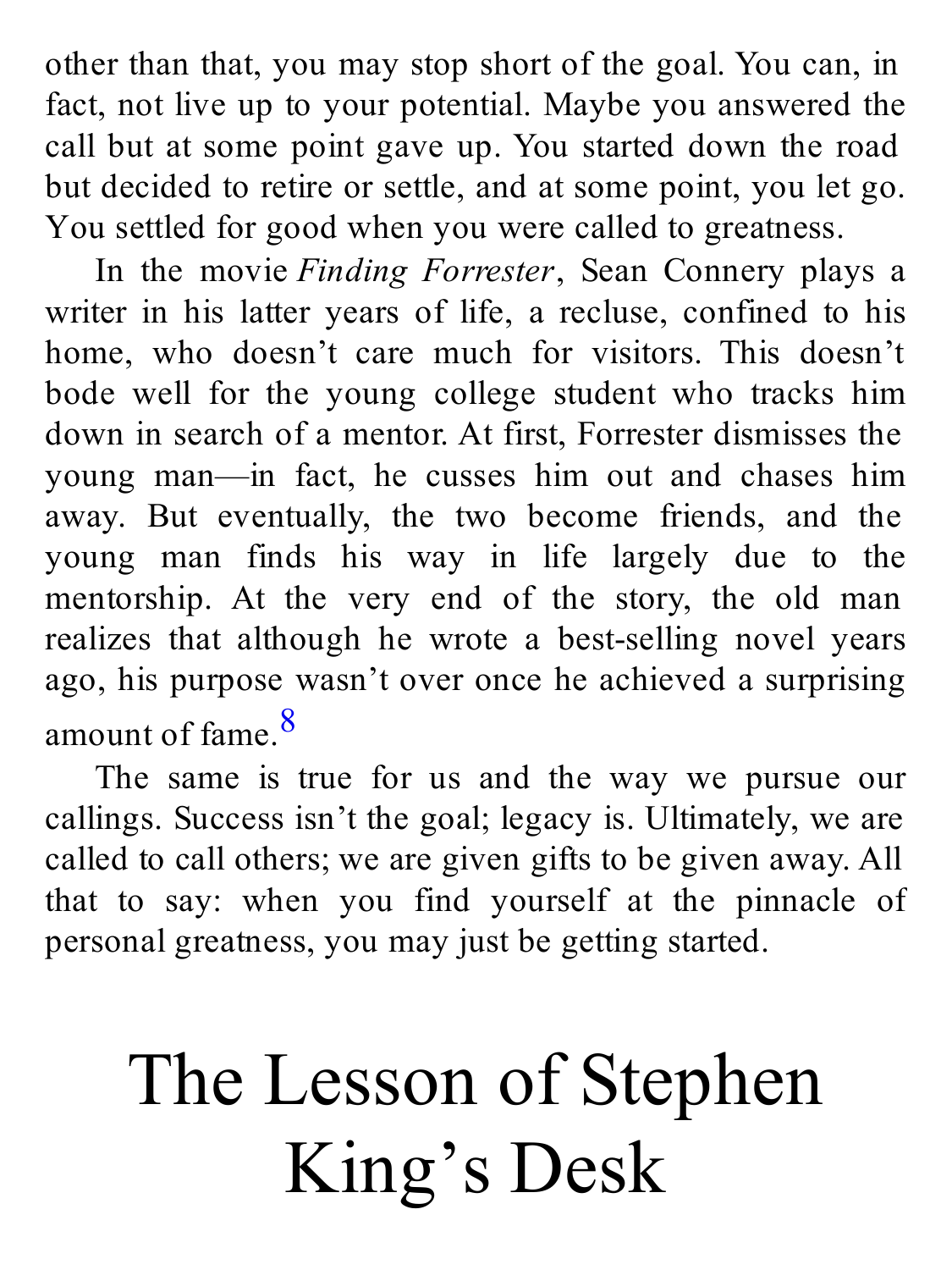Stephen King wrote in his memoir that for years he approached his craft wasted, treating his vocation as competition with the rest of life. At the pinnacle of his success, and in the depths of his addiction, he bought a desk. A possession he [had](#page-259-0) always dreamed of, the desk was "the sort of massive oak slab that would dominate a room"<sup>9</sup>—he placed it in the middle of his study where he tirelessly went to work every day.

After getting sober with the intervention of his family, King got rid of the huge desk and replaced it with a smaller one, which he put in the corner of his office instead of in the center of the room. His children would regularly come up to the office, which was now more a living room than a retreat center, to watch sports games and movies and to eat pizza. He never complained. What he learned from this tale of two desks and his struggle with an addiction that nearly cost him his family was that "life isn't a support system for art. It's the other way around."  $10$ 

This was what Sam in Uganda reminded me of and what Jody Maberry did so well for his family. Life is not an inconvenience to the work we dream of; it's the reason we do it in the first place. A calling does not compete with or even complement your life. Your life, when lived well, becomes your calling—your magnum opus. And just like Mr. Holland, we won't appreciate this until the end.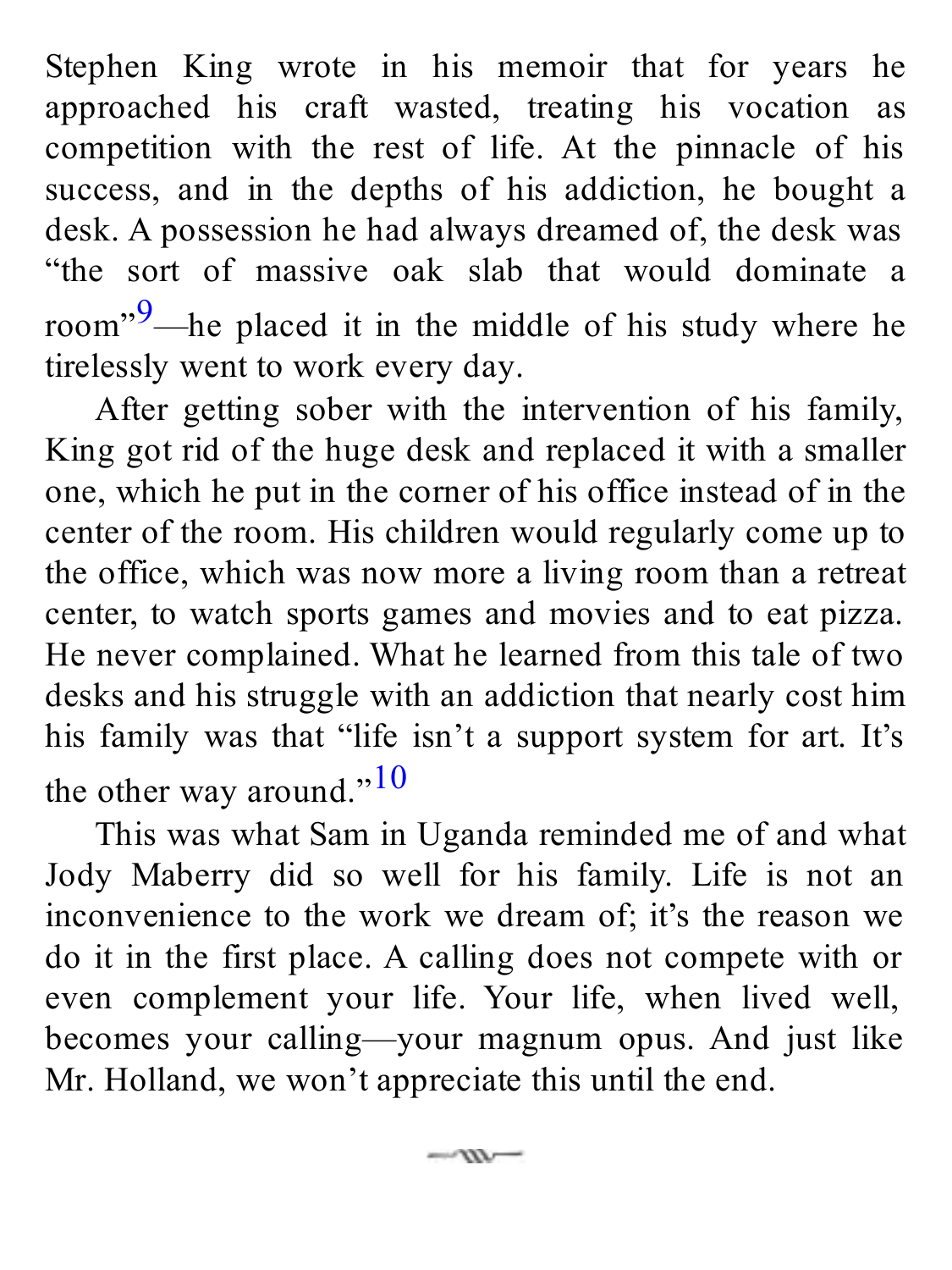Several years ago, I wrote a list of dreams and goals with dates assigned to each. On that list at the ten-year mark was the goal, "Write and publish a book." A year later, the goal was realized. After a year of late nights and early mornings, of fighting with my wife about when I would come to bed and often breaking that promise, of countless misunderstandings with colleagues and arguments over where my allegiances lay, and three hundred days of doubting myself, I had finally done it. I'd written a book. And I was proud.

When the big day arrived, nothing went right. Visiting the local Barnes & Noble, I failed to find a single copy of my book on the shelves. Within a few hours, Amazon ran out of its short supply, and people I had told to go buy the book were telling me they couldn't find it anywhere. Embarrassed and feeling sorry for myself, I left the house to run some errands and to get a drink with a friend. We were supposed to be celebrating, but instead I wanted to commiserate.

A few hours later, he dropped me off at my house. Crossing the threshold, I stepped into a house full of people who shouted, "Surprise!" My wife had thrown me a party with twenty of my closest friends. After walking around, greeting and thanking everyone, I reached for a cupcake and saw on our dining room table a small white envelope with a card inside. The card, which was from my wife, said, "It was never a question of *if*. It was always a matter of *when*." She who had pledged to be my biggest fan had been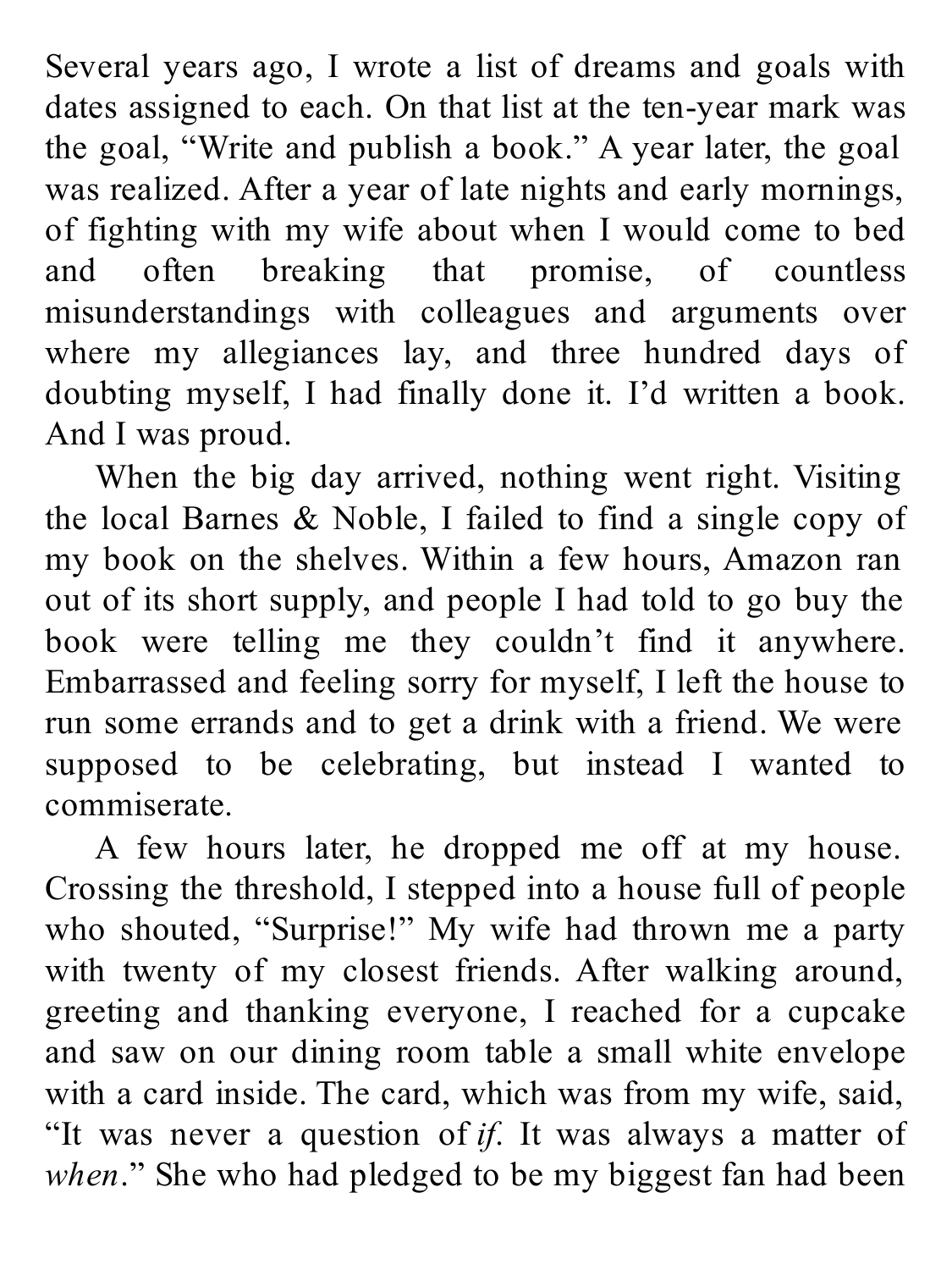rooting for me from the very beginning.

As you strive to achieve your life's work, be careful of at what costs you chase it. It will be easy to resent those closest to you, to make your biggest supporters into your worst enemies. To hoard your work away from the rest of life. You may be tempted to see every relationship not as a lifeline, but as a competing force, something to be mistrusted. And in doing this, you may destroy the very things that could save you.

# Consumed by the Calling

I often wonder about my grandfather, who was a journalist, artist, and alcoholic for much of his life. A talented pianist and playwright, Grandpa was a man I admired—a deep thinker, a complex character full of frustration and sometimes unexplained sadness. There is much about that man that is still a mystery. But one thing I do know is that surrounded by the books he loved, with eyes full of regret, he died at the hands of his addiction. Jaundiced and glassyeyed, staring at me with a softness I will never forget, he gripped my hand and smiled. A few days later, his major organs completely shut down, and he was gone.

I have no doubt that my grandfather was called to be an artist. But I also know that for a season of life he let his calling consume him. So whenever I snap at my wife or lose patience with my son, I try to remember this and that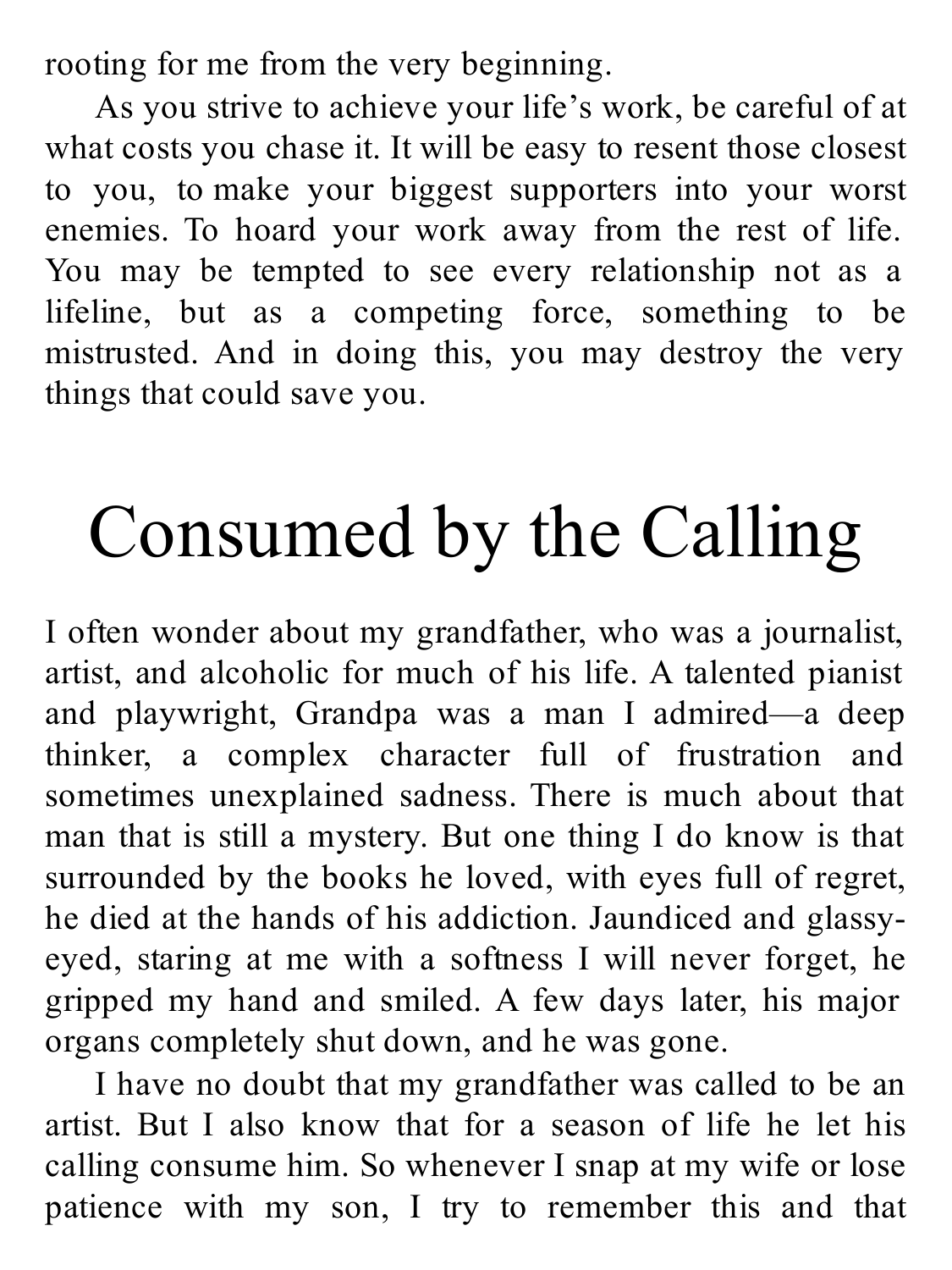Stephen King quote. Life is not a support system for your work; your work is a support system for your life. No amount of success is worth losing the ones you love the most. I am still learning this, still swallowing my pride and ambition and learning to move my desk out from the middle of the room. Each time I take the day off to go to the zoo with my family, I don't regret it. Every time I close the laptop to watch a movie with my wife or get up with my son in the middle of the night before a speaking gig, I remember these [ar](#page-259-1)e not interruptions to the call; they are the most significant parts of the process.

There is an old episode of *The Simpsons* in which Homer leaves his despised job at the nuclear power plant to pursue his dream of working at a bowling alley. When he hears news around town that his wife is pregnant and that he won't be able to support his family, he is forced to return to the power plant, where his former boss, Mr. Burns, makes him beg for his job back. To further humiliate him, Mr. Burns places a plaque in Homer's office that says, "Don't forget; you're here forever." But by the end of the episode, Homer has taken all the pictures of his daughter Maggie and taped them to the plaque so that it now reads, "Do it for her." $11$ 

In the journey toward our callings, there will be roadblocks and inconveniences, setbacks and slowdowns that we may mistake for distractions when in fact they are as much a part of the calling as the job itself. Right now, a good friend is in the middle of realizing this as he transitions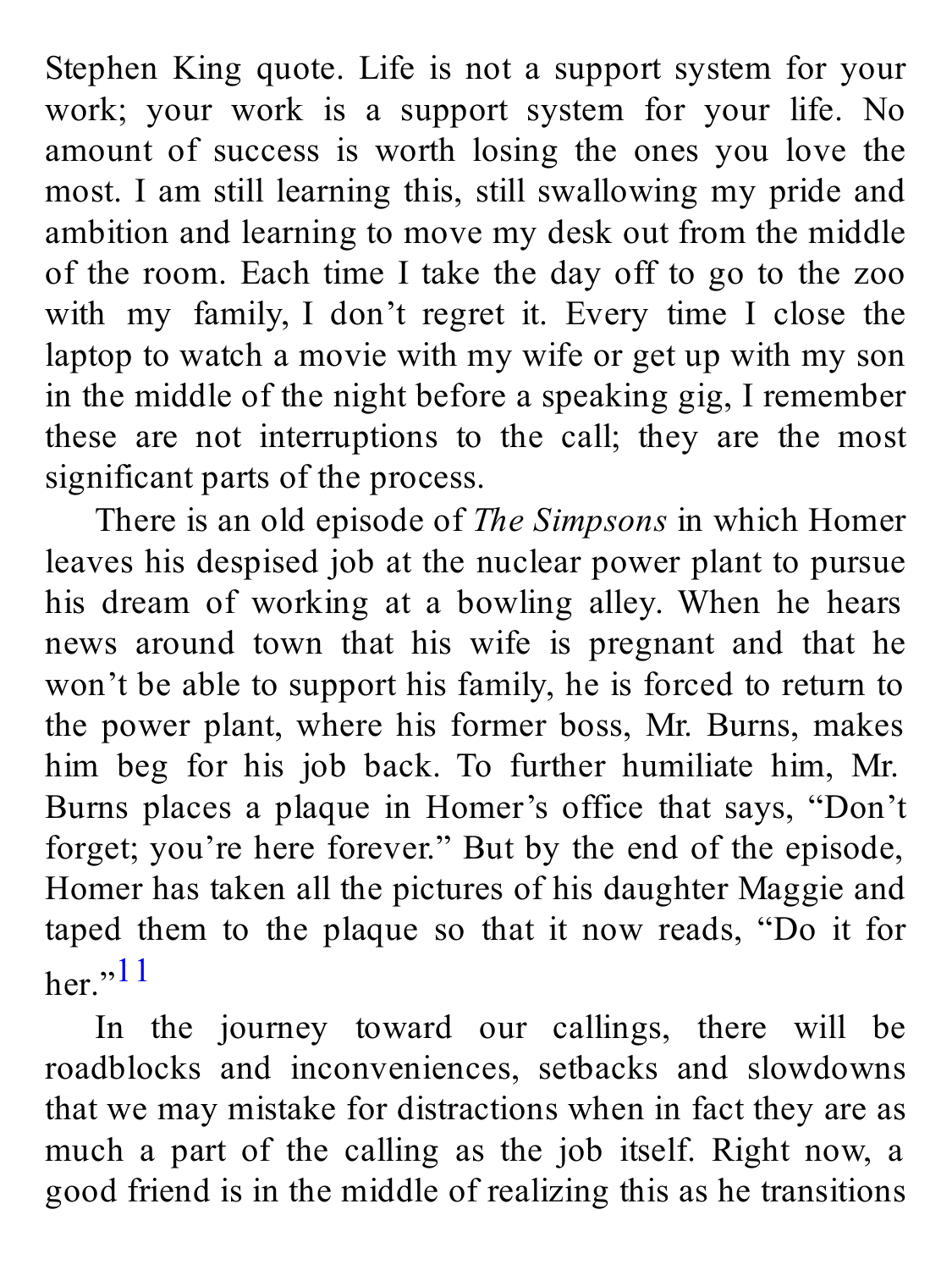from a career as a teacher to a new job as a financial advisor. At first, he resented the fact that he was going to have to leave his job, which he loved, so that his wife could stay home to raise their kids. It felt like selling out and giving up a dream for something that paid the bills. But as he spent the greater part of a year wrestling over the decision, he realized that any good dream is one worth sharing, and sometimes worth sacrificing, for others. This doesn't mean we need to give up on our deepest longings, but it does mean that a calling is about more than *me*.

When I was in Africa, I asked the Ugandan farmer Sam what he and his family did for fun. Looking around at his surroundings, I noticed there wasn't much and knew that summers were hot there. What did they do all day long when they weren't farming or fetching water? As soon as I asked the question, Sam frowned. Then he shook his head. The translator repeated the question. He shook his head again, confused.

"You know," I repeated. "Fun. Like, what do you do when you're not working?"

He nodded as the translation came through, then thought for a moment and finally spoke.

"We do everything together—and to us, it is fun."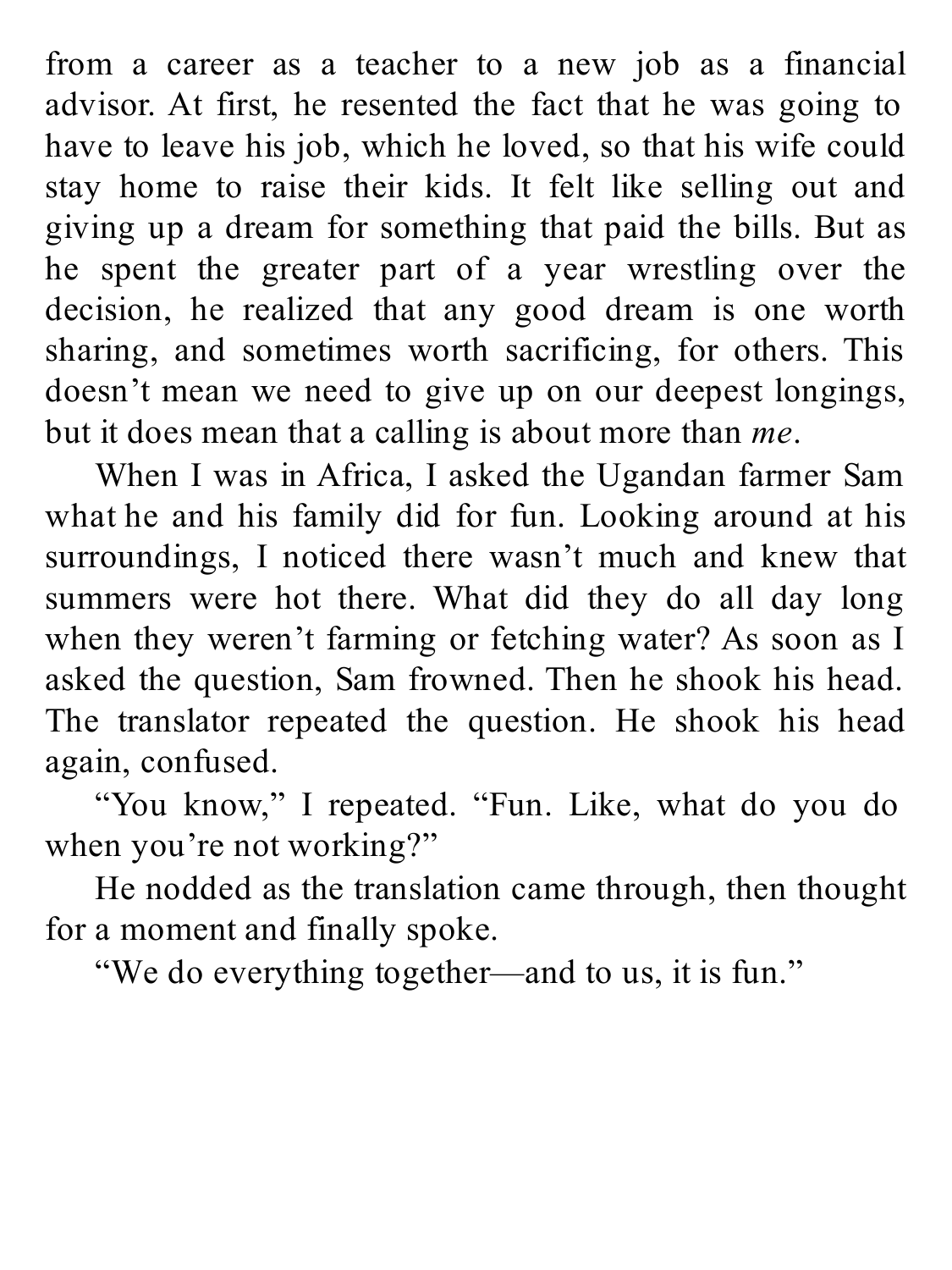# Conclusion

## *The Work Is Never Done*

Art is never finished, only abandoned.

—LEONARDO DA VINCI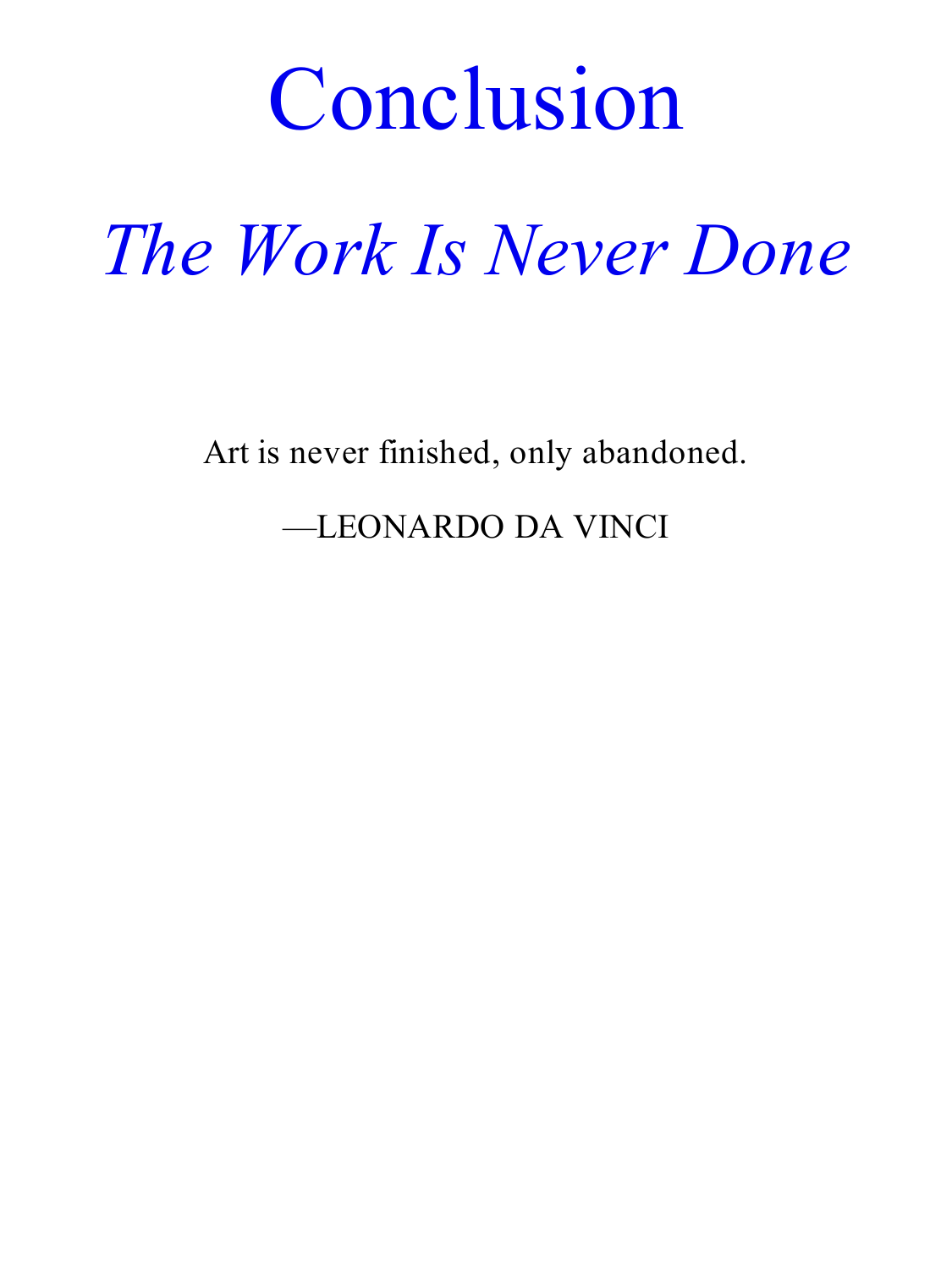### *Your calling is not a destination. It is a journey that doesn 't end until you die.*

In a former life, Ed Cathey was a physical therapist, but I never knew that man. The man I knew was no doctor; there was nothing clinical about him. At the ripe age of seventysomething, Ed, who had long since left his practice at Vanderbilt Hospital, held down a part-time job as a chaplain at the Nashville Rescue Mission. He had tried to retire but instead ended up attending to the spiritual, emotional, and physical needs of homeless men who congregated in the overcrowded courtyard every day.

To be honest, Ed looked out of place. A clean-cut African American gentleman from Chicago, who spoke the most proper English I'd ever heard, didn't quite blend in with the roughneck crowd of drug addicts, disabled veterans, and thugs you encountered on a daily basis at the mission. Always wearing neatly pressed button-down shirts tucked tidily into well-ironed slacks, he was the picture of elegance and grace. Which contrasted with the drunken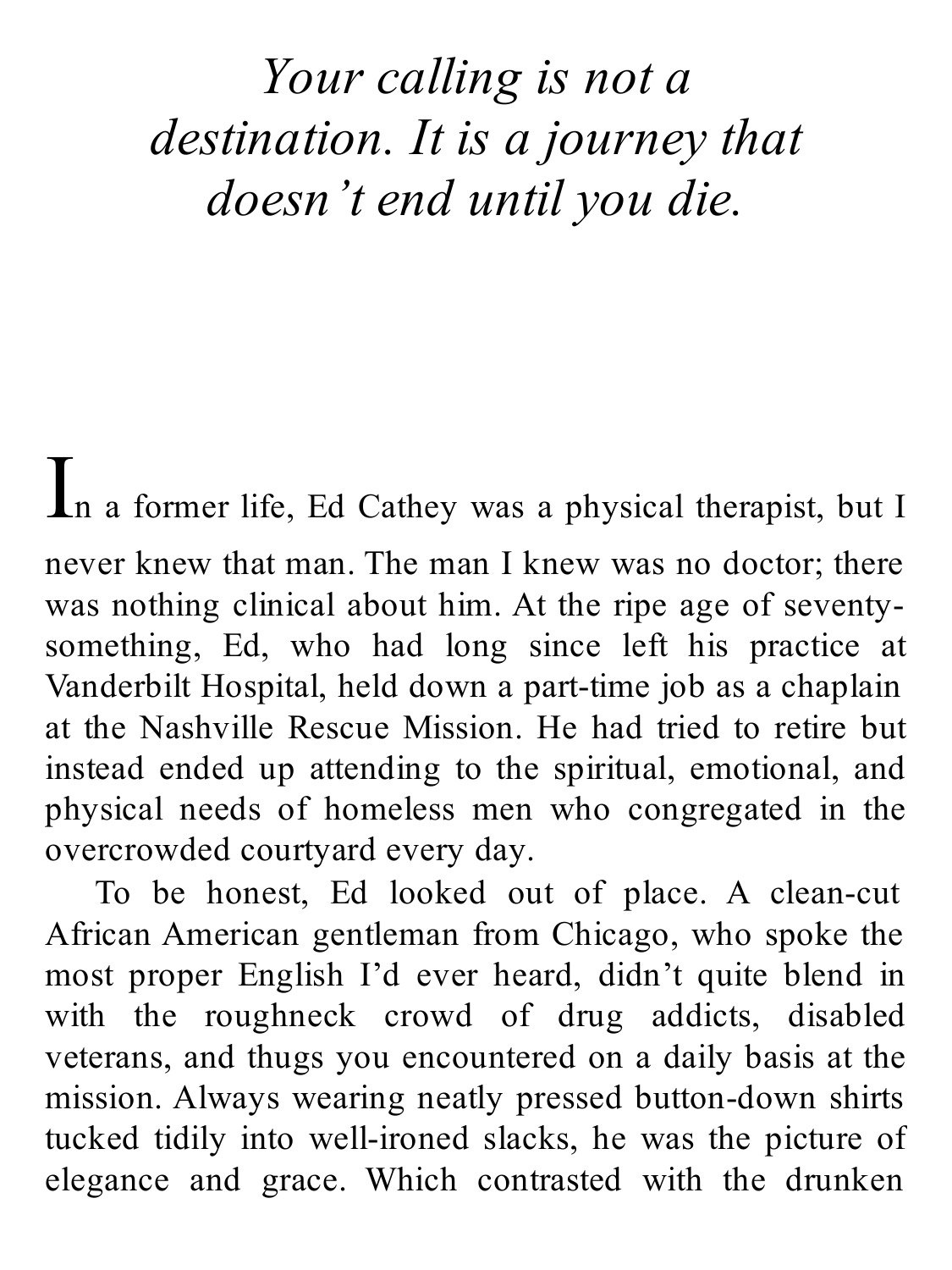shouts and raucous hollering often echoing through the concrete walls of the mission.

What was Ed doing there?

Sometimes men would approach him and try to give him a high-five or some kind of handshake. Ed would have none of that; he always returned such gestures with an awkward smile and polite nod, followed by a pat on the shoulder. I never knew why he did this but suspected it was because he couldn't relate and maybe because he wanted more for those men than their loud greetings and macho handshakes.

"Thanks, son," he would say, often squeezing their arms and then moving on.

Sometimes they would retort sarcastically, "I'm not your son!" But often, I would see the men's gazes soften as they stared into Ed's warm eyes. I wondered if anyone had ever called them that before. Later he told me that for some, he was the only father they ever knew.

Ed ended up at the mission, and had been working there for nearly fifteen years, not because he had a passion for the poor or because he had any particular burden for the homeless. In fact, he told me this was the last place he ever thought he'd end up. But he had a friend on the board who invited him to visit the mission one day. After touring the facilities, Ed was asked if he would consider becoming a chaplain at the mission. After some hesitation, he relented, agreeing to work there a few days a week, counseling and praying with men who were struggling to escape their situations.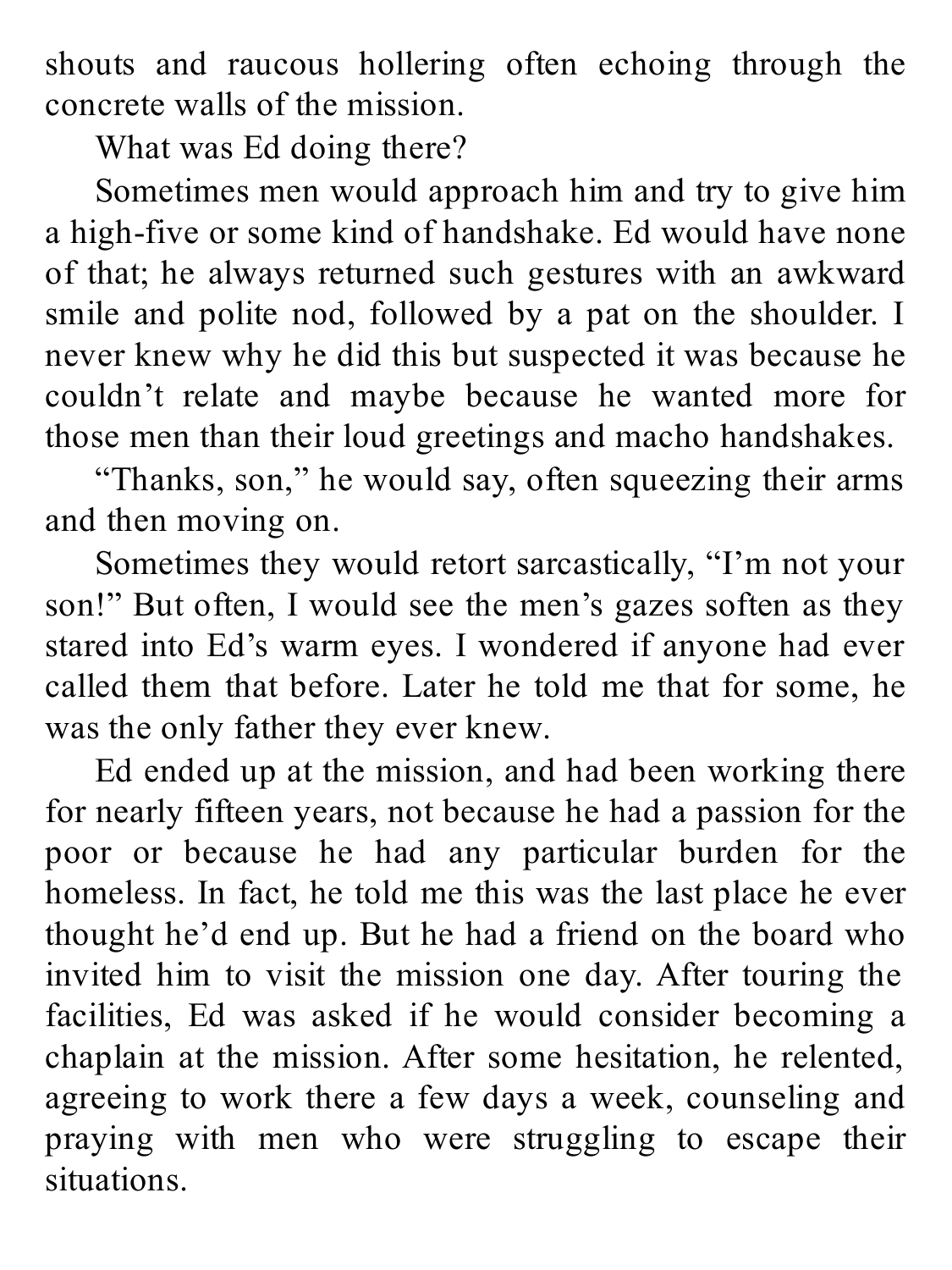Ed had worked hard to build a life for himself, a fact in which he seemed to have just the right amount of pride. He had disciplined himself to rise above what was expected of him at a time when black men weren't given many options to succeed. And here he was, back with the kind of people he had tried not to be like his whole life. It was humbling, I'm sure. To be honest, I probably judged Ed a little. Did he really have compassion for these men, or did he merely tolerate them? There were times when it seemed he was quite uncomfortable around them. So why did he keep spending his time, which was becoming a more valuable commodity with age, at the mission? Why here? What did he have to gain from spending his remaining years of life with such men? I once heard a story from one of the other chaplains, which answered the question.

One day outside the mission doors, lying on the ground in the courtyard, was a small, emaciated man who appeared to be either dead or comatose. Like many, he had passed out from some form of intoxication or drug-induced slumber. Frail and fraught with disease, likely infected with HIV, he was covered in his own urine and feces. Sadly, it was not uncommon to see a man like this, passed out due to drinking or drugs, who would then wake up to a mess of his own making. When this man awoke, he was too weak to move. Some passed him by, laughing and even playing jokes on him, while others ignored him.

But when Ed—clean, proper, doctoral Ed—saw this man and realized he couldn't get up on his own, he went to him.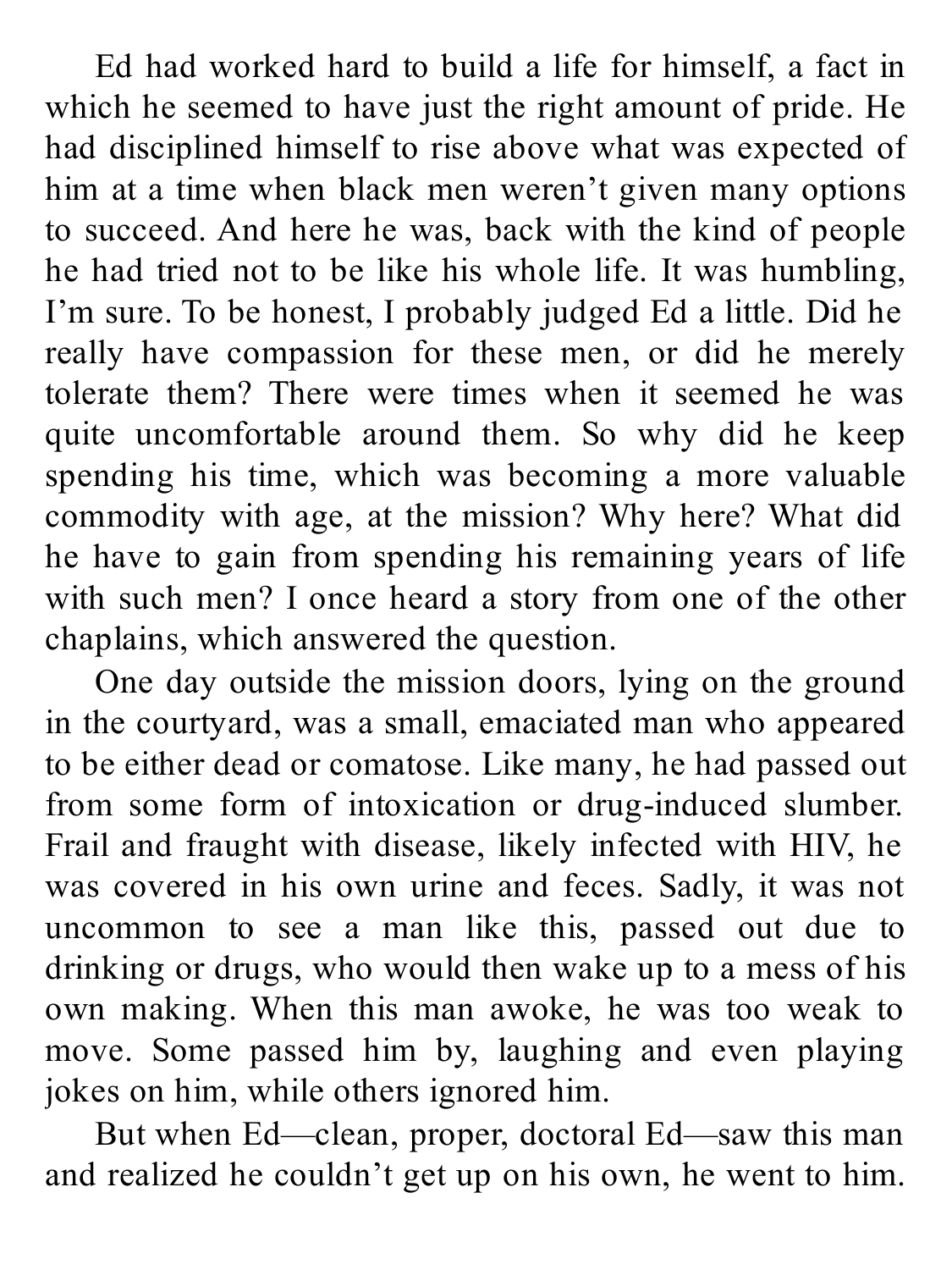And crouching in his khakis, he placed his arms underneath the man's head and legs, careful not to hurt him, and lifted him up, pulling the damp, dirty man close to his chest and carrying him inside where he could receive proper care. After hearing that story, I never again questioned why Ed was at the mission. I knew. He was there because he was called.

# Hemingway's Regret and Niggle's Redemption

In 1961, the writer A. E. Hotchner went to see his good friend Ernest Hemingway in an honest attempt to save his life. Hotchner was an editor, novelist, and one of Hemingway's biographers. After hearing Hemingway repeatedly complain about everything from taxes to his clothes, Hotch asked a simple question of his friend: "Papa, why do you want to kill yourself?"

The author responded, "What do you think happens to a man going on sixty-two when he realizes that he can never write the books and stories he promised himself? Or do any of the other things he promised himself in the good days?"

Hotch encouraged Hemingway that he still had great work in him and that he had written a beautiful book about Paris (which would later become *A Moveable Feast*), but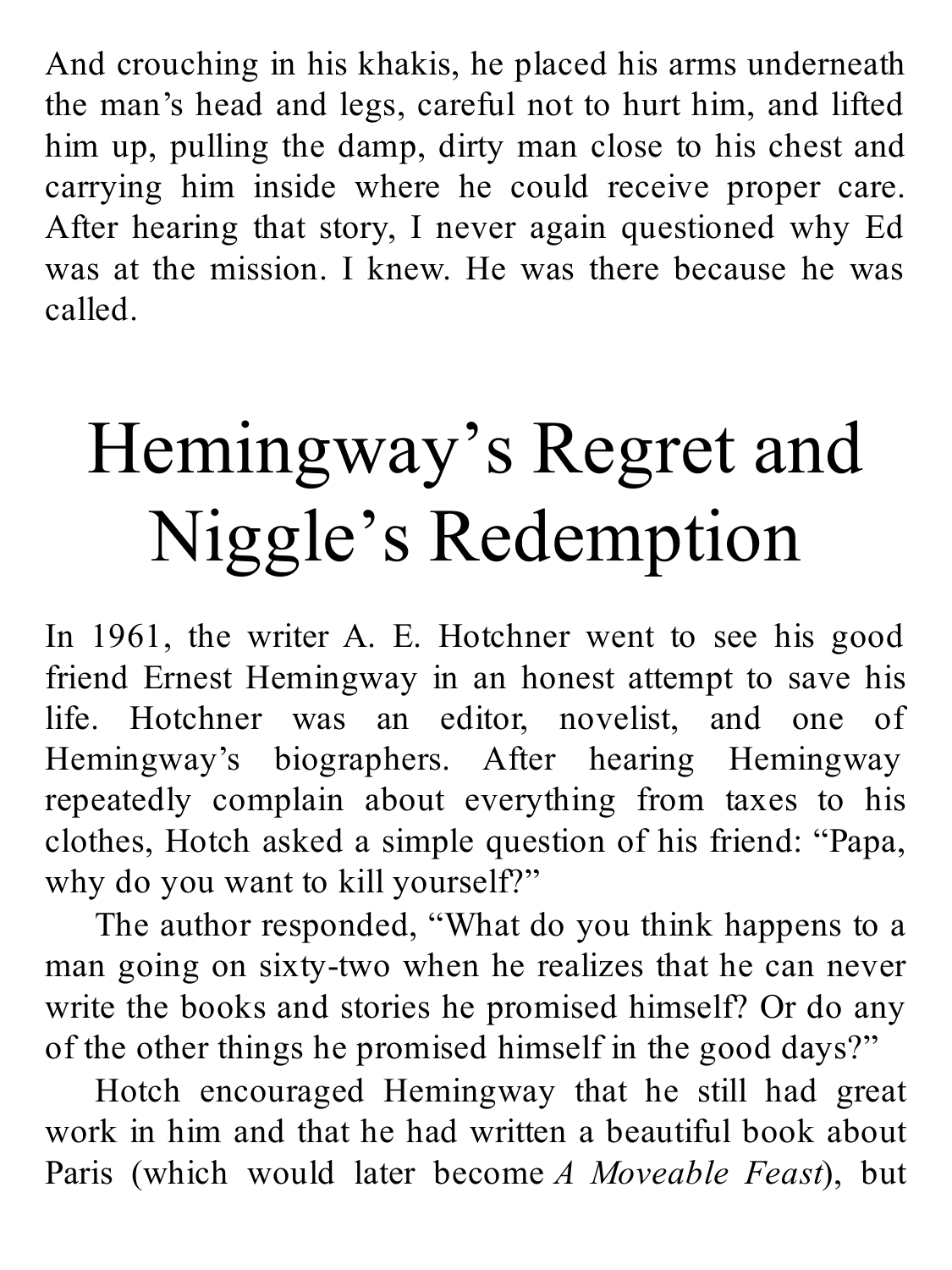Hemingway would hear none of it, saying the best parts of those stories had been written long ago. "And now," he said, "I can't finish it."

"But perhaps it is finished, and it is just reluctance . . ."

"Hotch, if I can't exist on my own terms, then existence is impossible. Do you understand? That is how I've lived, and that is how I *must* live—or not live."

That was the last time Hotch saw his friend. Later that year, Hemingway lost his life to a self-inflicted gunshot wound.<sup>1</sup> Beloved by the world, Papa died a lonely, depressed man. In the end, what he had accomplished publishing several best-selling books, traveling all over the world, winning the Nobel Prize for literature—was just not enough.

Every person faces the ultimate insufficiency of their work. Every worker knows the limits of their labor. And every person who is called understands that there is danger in such a compulsion; the work can consume you if you let it. There is something in a compulsion that makes a person creative—it is the will to not quit, to obsess over a single phrase or paint blotch until it is just right. That thing that makes you stay up late or get up early or spend an inordinate amount of time on that project that no one will see—that's what makes the work great. But there is also an implicit warning in such compulsions.

There is a great temptation in the pursuit of meaningful work to lose yourself in the process. That's what an addiction promises: total annihilation of self. You begin to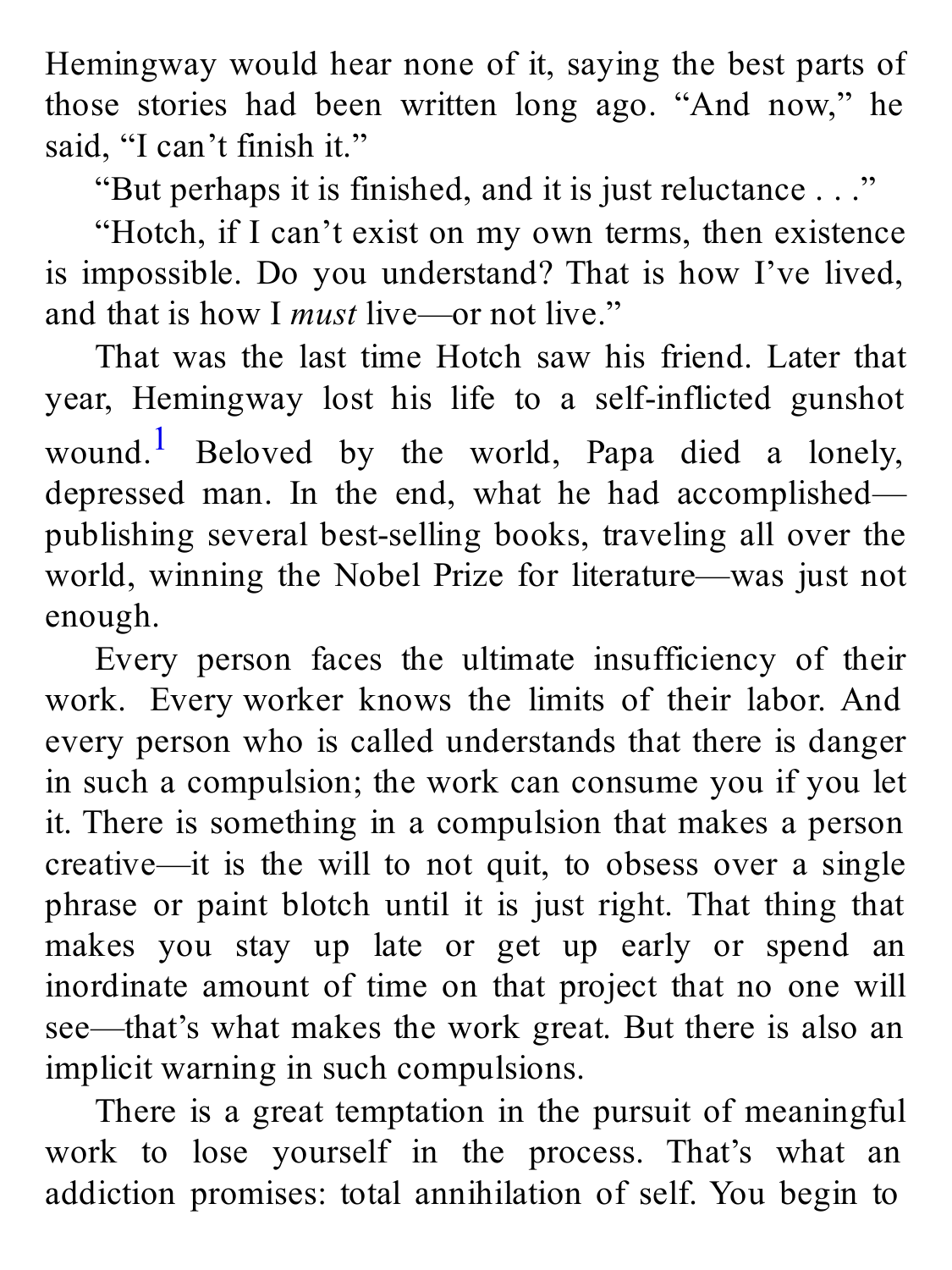no longer be able to dissociate yourself from what you've created. And this is dangerous territory. The real job in the work we do is to understand this temptation and use it to our advantage. Every compulsion is not a calling, but your life's work may begin with a prompting so strong it borders on obsession. What you must do is learn to temper it, to live in the tension of being driven without driving yourself mad. To master the craft so it doesn't master you. This is the only way to master the art of work, to recognize the inclinations in us that, when left unchecked, would destroy us.

What good, then, is it to pursue a calling if the pursuit may destroy you? How do we balance this tension between the ceaseless call of work and life itself? We must recognize what we don't know. Many world-famous artists were considered fools by their contemporaries. Fortunately, their work endured, maybe sometimes in spite of themselves. But their lives offer an important lesson: we don't have to give in to despair. We can trust that legacy follows faithfulness. There is always a deeper story.

During the Second World War, British author J. R. R. Tolkien, who would go on to write one of the greatest fantasy novels of the twentieth century, was contemplating death. Would he live through such turbulent times or die in the middle of completing his life's work? He didn't know, and the possibility of not completing such a task haunted him. To process his fears, Tolkien wrote a short story about

 $\frac{1}{2}$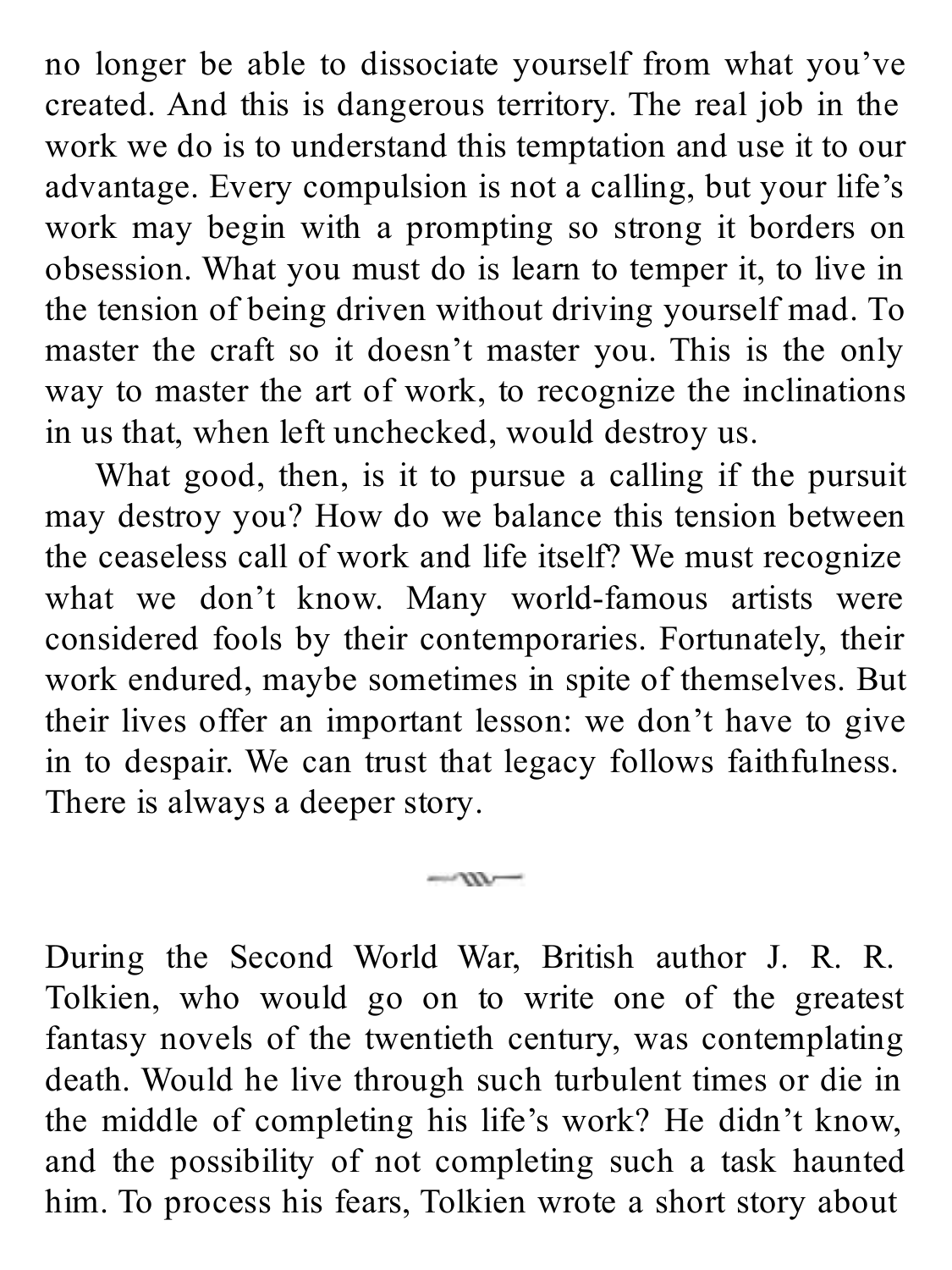a man named Niggle.

Niggle was an artist who was always getting distracted from his work. Neighbors and friends would [as](#page-259-2)k favors of him constantly, and as he neared the date for his long "journey" (a metaphor for death), he worried he might never finish his greatest work—a painting of a tree. When it came time for his departure, the artist looked at his painting, and as he feared, saw an unfinished work—nothing but a small leaf and a few details. The majority of the painting he hoped would someday happen never did.

We all can relate to such regret, the pain of leaving some projects undone, fearing we will never return to them. But there is an interesting twist at the end of Tolkien's story. When Niggle completes his journey and enters the afterlife, he sees something he can't believe. Sitting there, in all the glory he imagined, is the tree he never finished. $2$ 

The work that was not completed in this life was finished in the next.

Many of us fear what Hemingway feared—that we will die with important work still left in us. "We all die unfinished symphonies," a friend told me one morning over breakfast. He was telling me about his dad who, on his deathbed, made a halfhearted attempt to repent for a lifetime of abuse. It wasn't enough for my friend, nor should it have been, but he realized in that moment that he had to let it go anyway. He had to be okay with a lack of resolution, at least in this life. Niggle learned the same thing.

When it comes to your work, there will be things you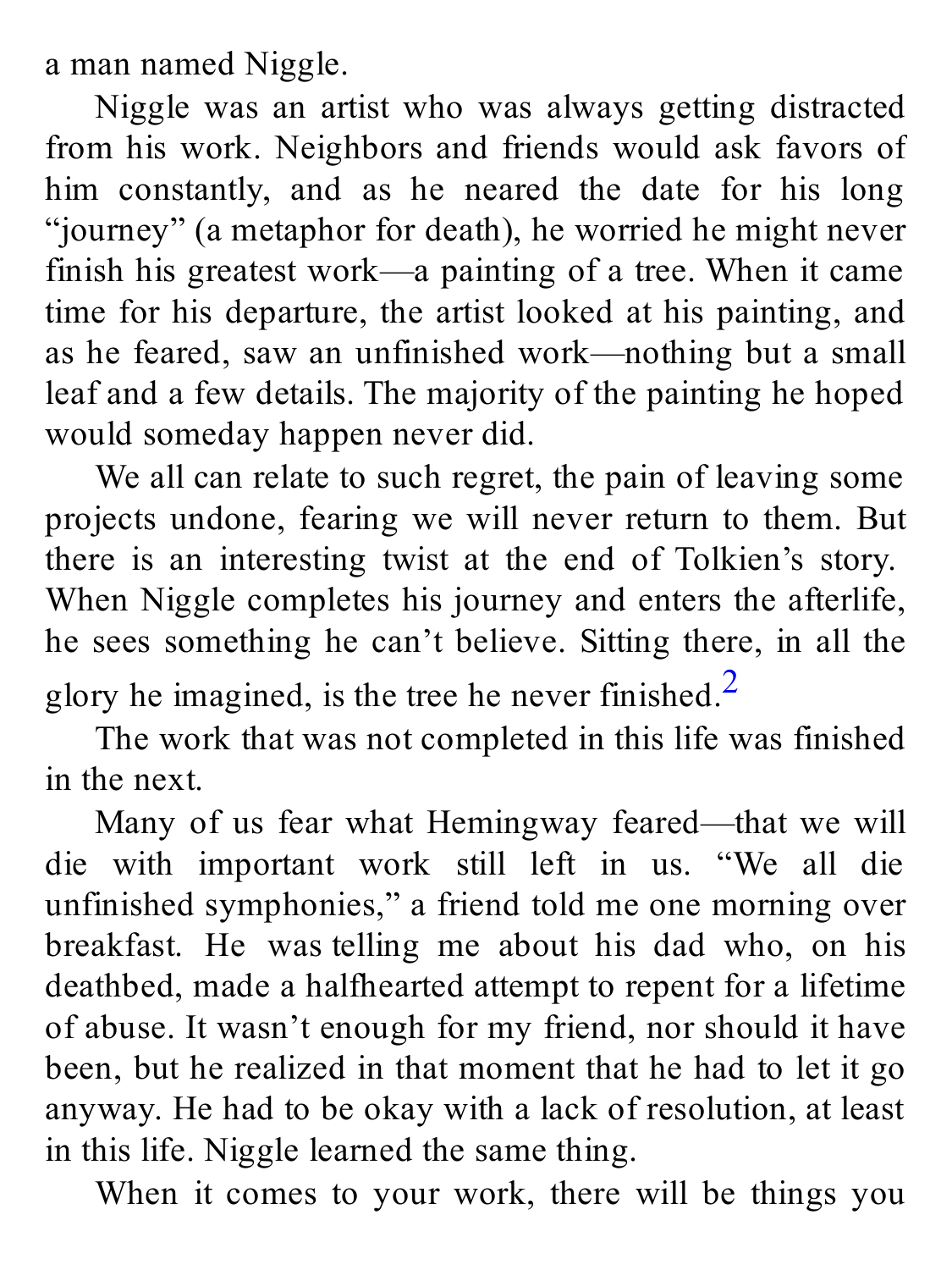won't accomplish. This is the work of an artist who bravely steps into their field with bold aspirations, while recognizing the work will never be finished. To paraphrase Leonardo da Vinci, we can never complete the task. We only abandon it.<sup>3</sup> The challenge for any artist—and we are all creating

something on the canvas of our lives—is to do our work well while letting go of the result. If we don't do this, we may very well drive ourselves and those around us crazy. And that's the real tragedy—not that we leave this world with work unfinished, but that the work robs us of the life we could have lived. The right choice isn't to retire, to simply settle in and invite death. It's to work hard and passionately, but [a](#page-259-3)cknowledge the limitations of what one life is capable of.

## The Message of Your Deathbed

Albert Einstein, on his deathbed, asked for his glasses so he could continue working on a project he believed would be his greatest work of all. He was not interested in mere phenomena anymore. He wanted, as he put it, "to know God's thoughts." $4$  Everything else was details.

This "theory of everything," as it came to be known, was based on Einstein's belief that physics was an "expression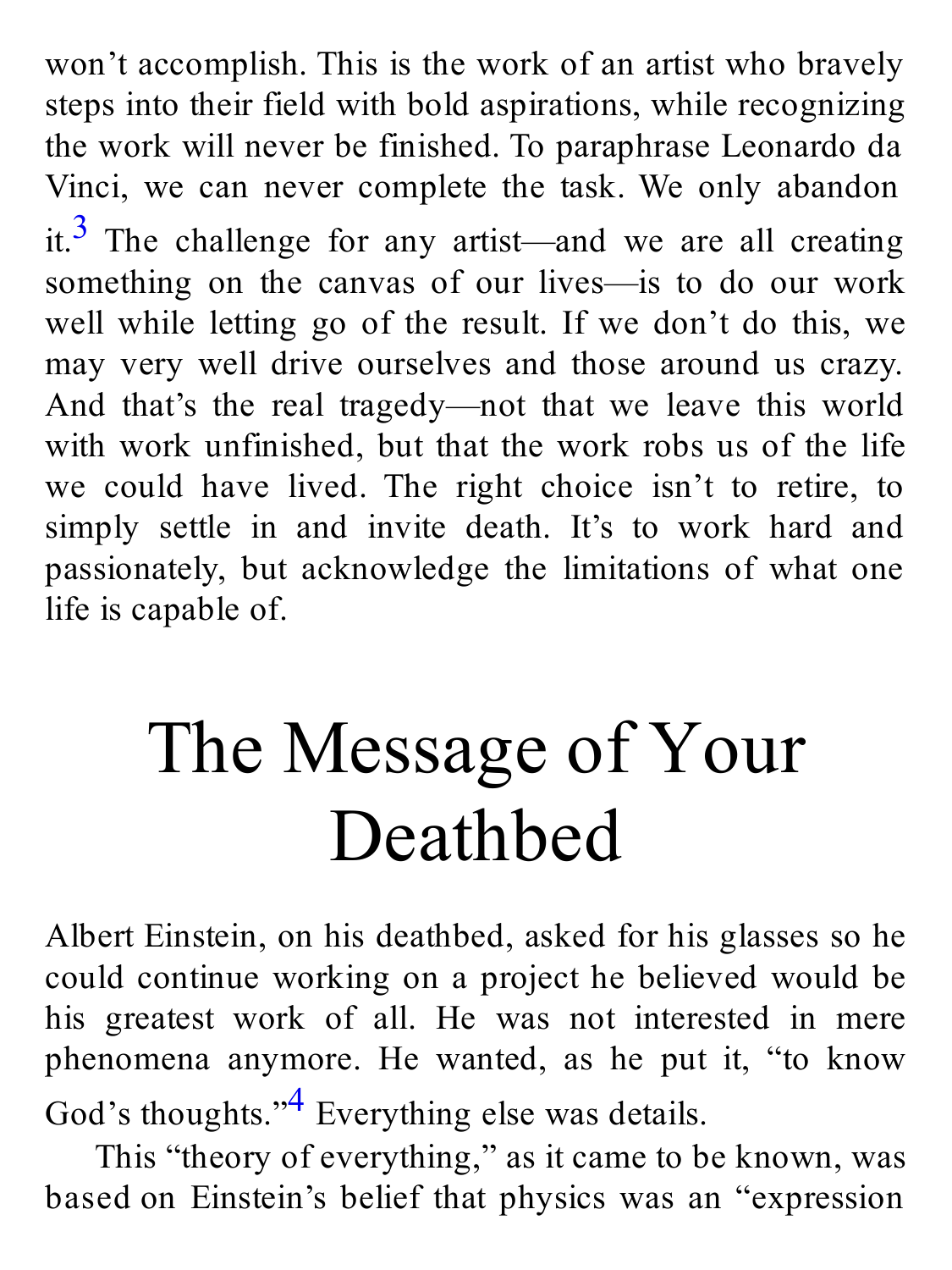of the divine." He believed there was an explanation for everything, that God did not create chaos but order. He spent thirty years on this project, working on it until the very last day of his life.<sup>5</sup>

What we learn from Einstein and Hemingway is that a healthy fear of death drives a person to continue creating until the very end, but with that fear must come the acceptance that even your life's work will, in some ways, remain unfinished. Why is this, and what do we do with such a humbling reality?

Perhaps one of the proudest achievements in my life is that I was a part of the very first honor code at my college. Founded in 1843, Illinois College had never had an official honor code, a formal document of ethics and academic performance. Such documents were popular in most Ivy League schools, but our small liberal arts school lacked one.

After a professor proposed the idea to the student body government, I realized why our school had never had an honor code. It wasn't for lack of trying. A faculty member gave me a list of students who had attempted to initiate the very thing I was in charge of, and I followed up with each of them. One was a woman who had tried to create a student honor code more than a decade before. E-mailing her, I asked for context, and she told me that it never happened because there was just too much red tape. To me, that sounded like a dare.

For the next year and a half, my friend Dan and I endeavored to do what this young woman didn't, and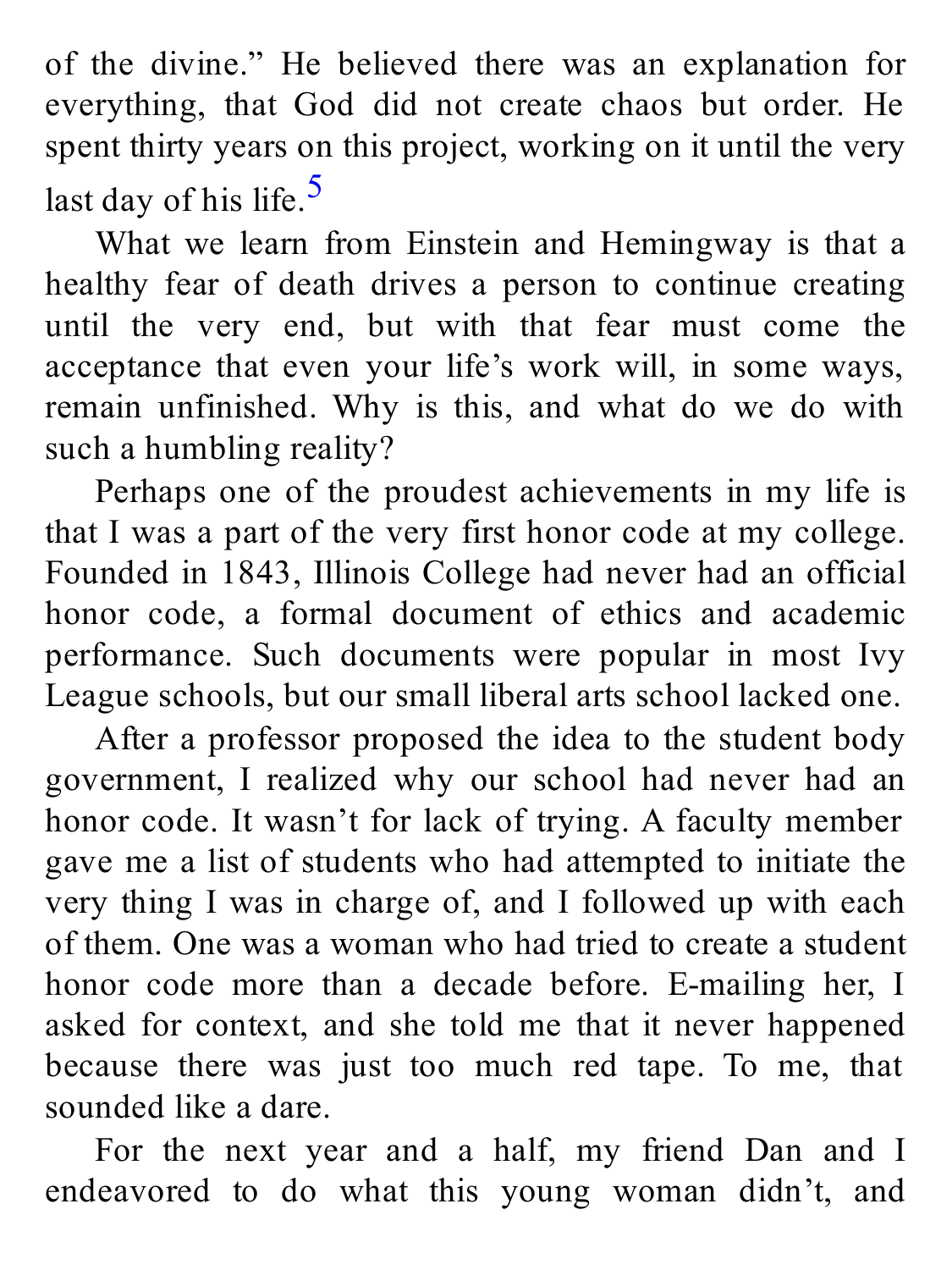perhaps couldn't, do. Little did I know how right she was. After drafting dozens of versions of the document, constantly having to change things to appease students, faculty, and staff, I was ready to give up. There was no way to please everyone, and without being able to do that, I was confident we wouldn't be able to garner enough support to pass the document.

Still, we tried: we lobbied the student body, wrote articles in the school newspaper, and met with any professor or administrator who would listen. And on the last day of classes, during our senior year, we submitted our proposal to the faculty for a vote. If there was a majority vote, the honor code would be instituted.

Waiting outside the lecture hall after delivering an impassioned speech about why we needed such a document, I tried to listen to what the results of the vote were. A minute later, the meeting was adjourned, and a hundred professors exited the hall. As one economics professor who had been a proponent of the code passed me, he turned around and not so discreetly winked at me.

I sighed. We had done it.

But the work was far from over. All we had done was take a theory and make it official; now the code had to be enacted. Committees would have to be formed and processes would have to be tested. I had no choice but to pass the baton on to another student, a sophomore named Josh who was passionate about our school and respecting the honorable tradition on which it was founded. I may have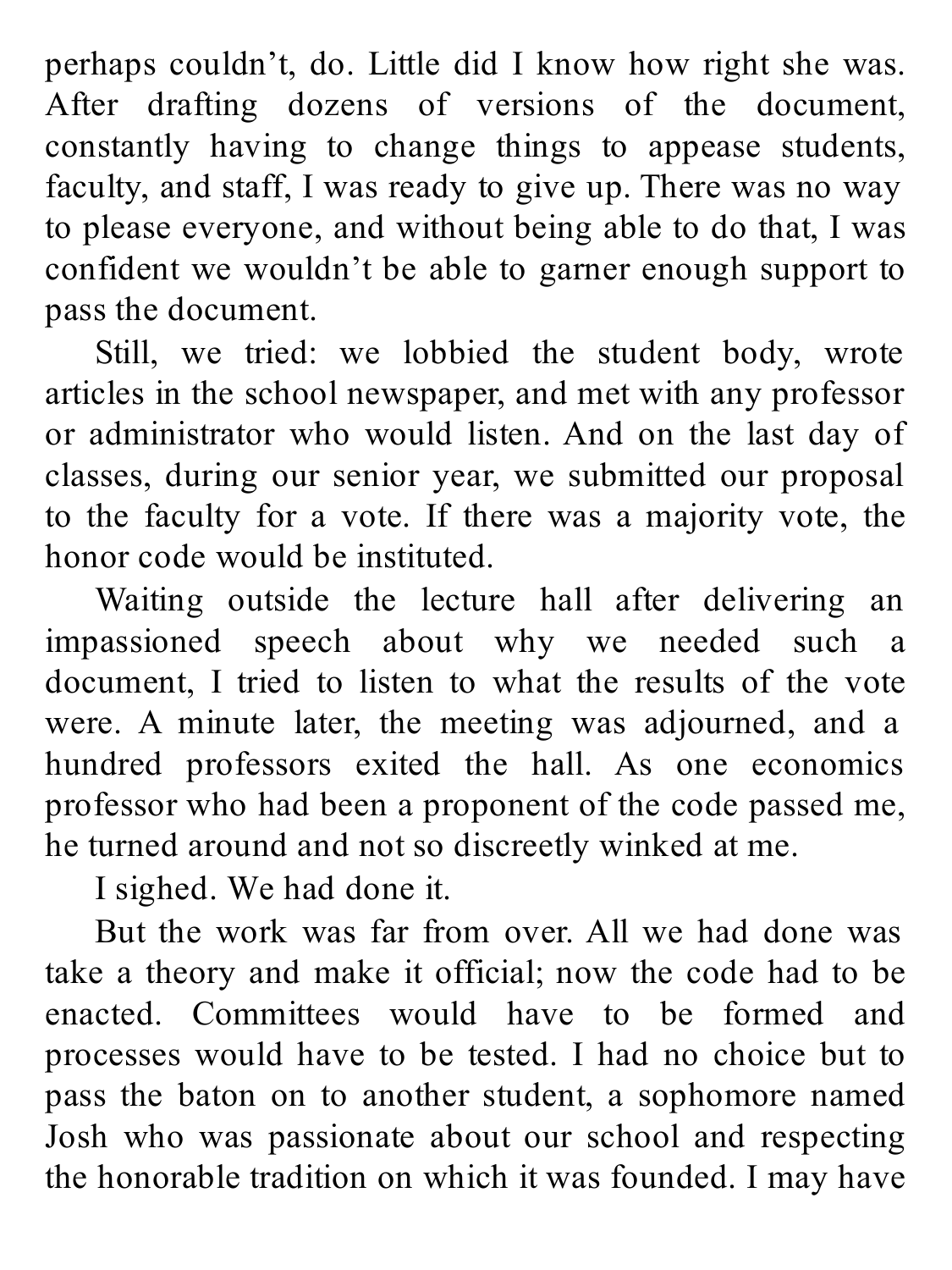been one of the champions for the honor code, but Josh and his classmates completed the task.

 $-20$ 

Recently, I reconnected with Ed Cathey. He was working at another nearby rescue mission as the board director. When we caught up on the phone, he told me he was sleeping less than ever before—a few hours a night—and that he missed his wife. She died long before I ever met Ed. He had to be well into his eighties by now, and it would have been more than a decade since her death.

He told me he was looking forward to "going home," to dying. He wasn't sad about this; he was excited to soon be reunited with his wife. At the same time, he wasn't idly sitting by, waiting for death to come. Ed was as active as ever, which was what I would have expected. I asked him what he was most proud of. His answer surprised me, but it shouldn't have.

Did Ed talk about his years of service at Vanderbilt Hospital? Did he mention his experiences of singing in concert halls and leading world-famous choirs? No, he mentioned none of that. What he told me was story after story of the homeless men whom he called "son," men he had the privilege of watching graduate from the rehabilitation program and go on to live healthy lives. This was his legacy, and it happened in the two decades of his life after he retired.

Ed answered a call on his life that surprised him. He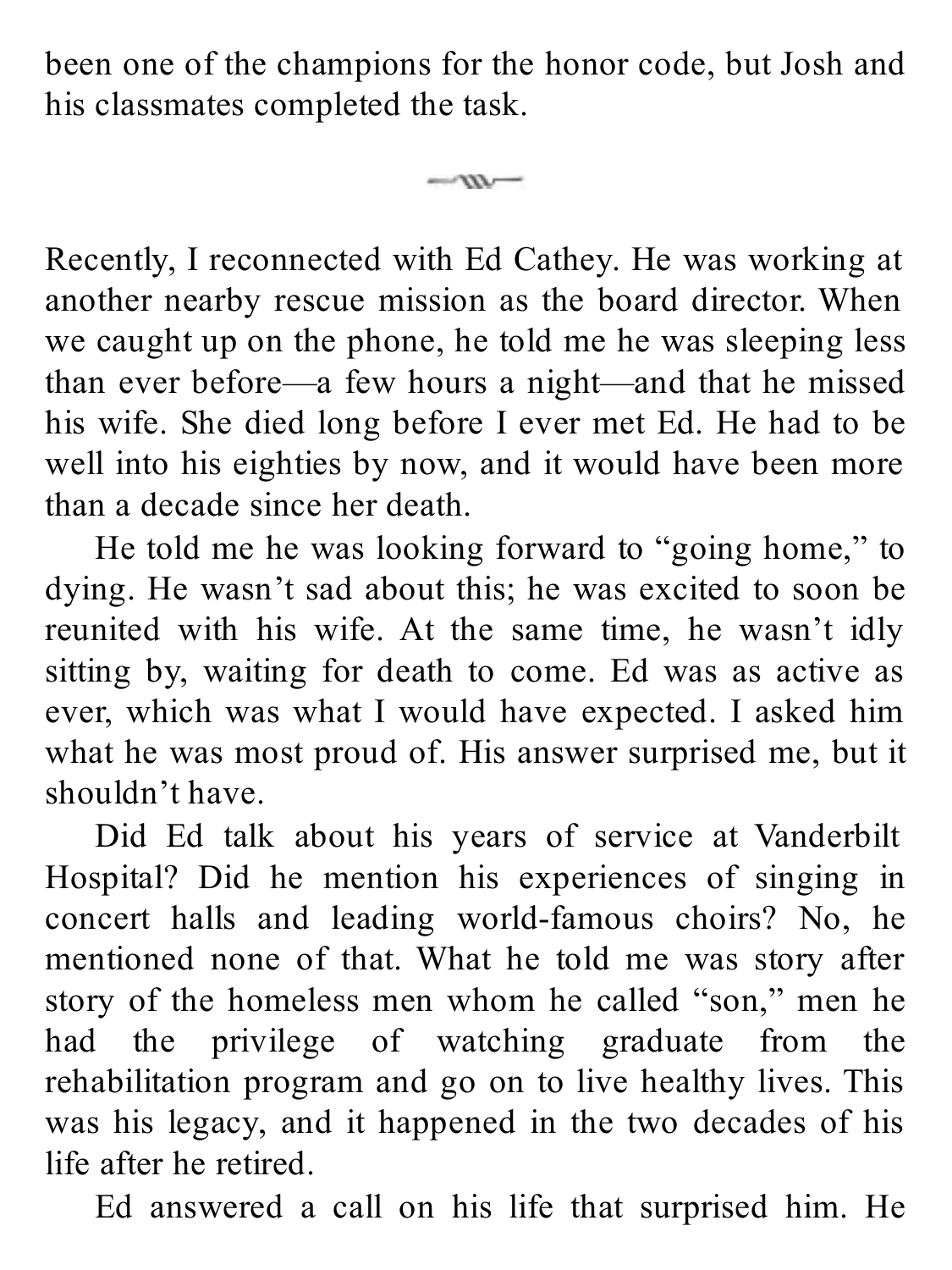never would have imagined himself working at a homeless shelter after retiring, but when he saw the need, it just made sense. After the death of his wife, he was heartbroken. So he focused his free time on serving the less fortunate, a way of turning tragedy into triumph, as Jody Noland had done. His friend introduced him to the opportunity at the mission in a brief apprenticeship of sorts. And like Ginny Phang, he was initially uncomfortable with the work, but the more he did it, the better it fit.

Deciding to work at the mission was one of the most significant pivots of Ed's life, resulting in a legacy of hundreds, if not thousands, of lives changed. But all that is not to disregard the years he spent as a physical therapist and singer, as a dedicated husband and loyal church member. Like Jody Maberry, Ed's calling was not just one thing; it was his whole life—a portfolio with immeasurable ripple effects.

Yes, we all die unfinished symphonies, and the work is never complete. But if you hear the call to make your life about more than you and what you can contribute, you will have peace, not anxiety, when facing mortality. You will realize, as we all do, that you do not have enough resources to complete what you were called to do. Coming to the edge of the Promised Land, you will lack the strength to enter in. The project or company you spent your life trying to get off the ground will need even more management and even more funding to go to the next level. And your time will be finished, even though the work of a calling never ends.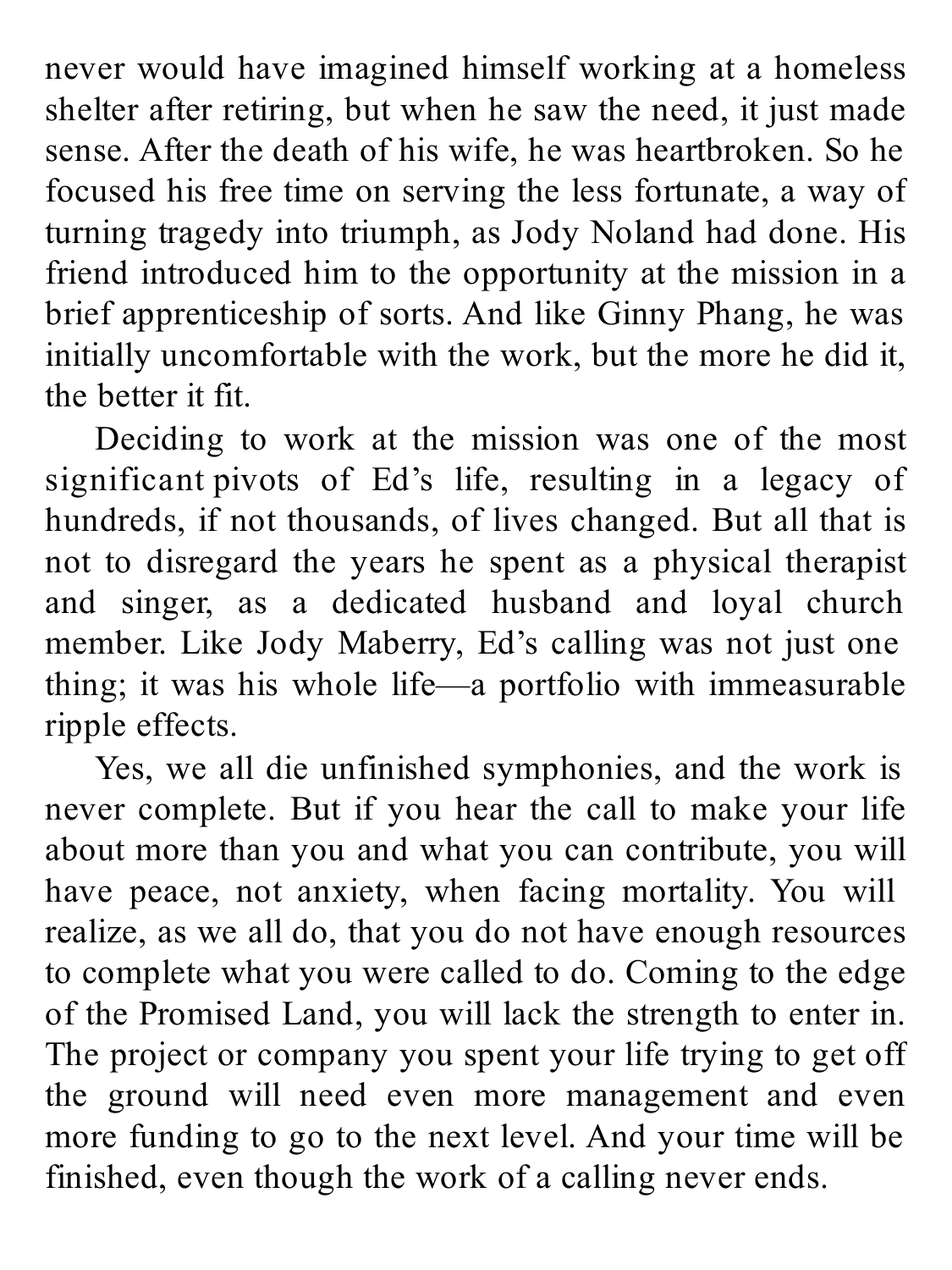At that point, you can either abandon the work, giving up in despair, or find a way to pass it on. You can do this by building a team, as Ben and Kristy Carlson did, or creating an organization that multiplies your influence. You can plan a better future for your loved ones, as Sam from Uganda did. When we share our life's work, when we accept that we are not done until we're dead, we not only realize our own potential but we also help others do the same. Because in the end, success isn't so much what you do with your life; it's what you leave behind. Which may be what a calling is all about: leaving a legacy that matters.

Dear Reader,

Thank you for joining me through this journey of vocation. My hope is that by now these stories have inspired and encouraged you to find your own calling and that you are already on your way. I'd love for you to visit artofworkbook.com and share your story there, as well as use the resources available. You can also contact me at Goinswriter.com

> Thanks again, Jeff Goins #artofworkbook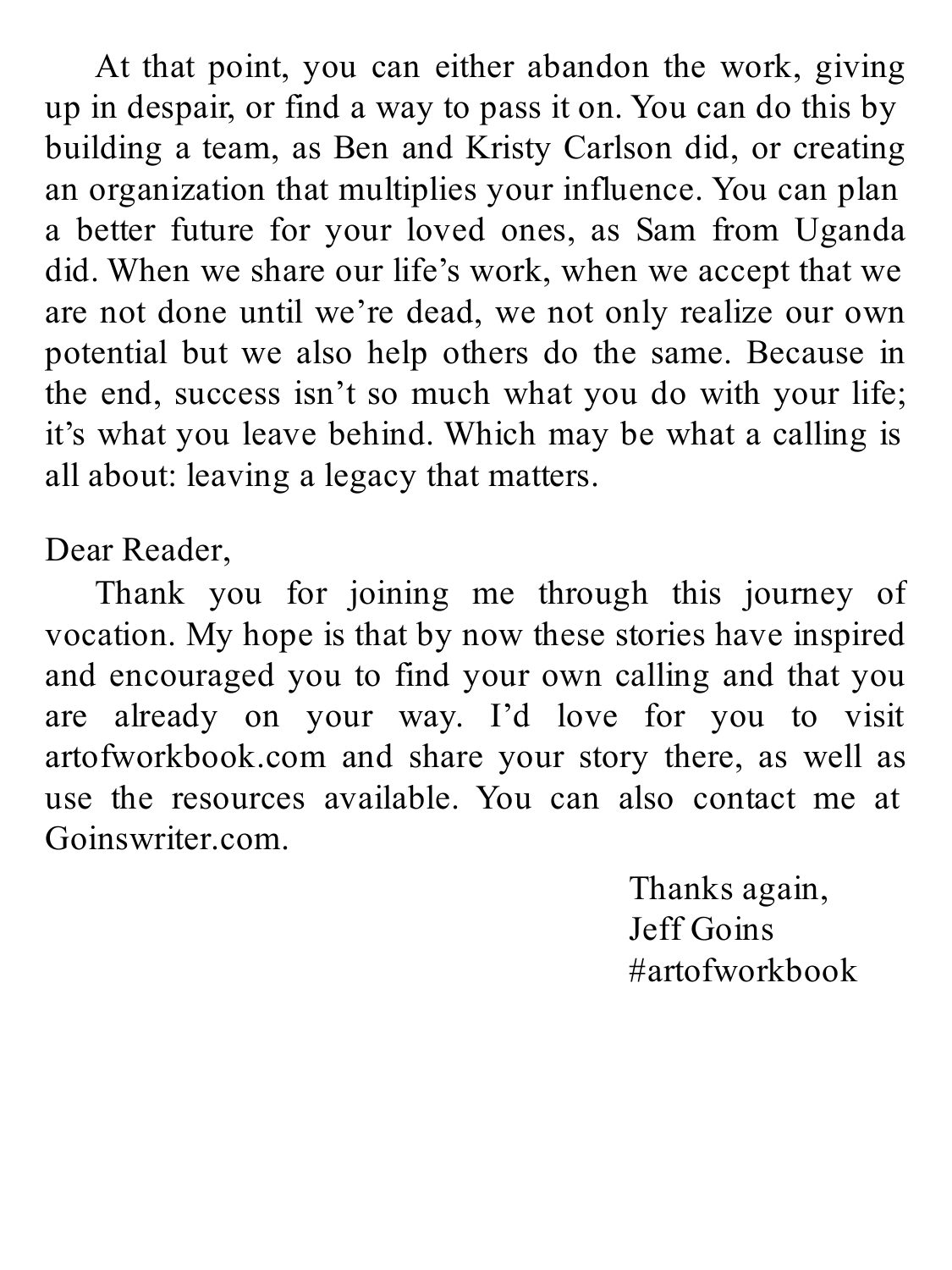# Acknowledgments

 $M$ any thanks to my endlessly patient wife, Ashley, who is my favorite editor ever. She caught so many mistakes in this book that would've made you put the book down before ever getting to this point. And to my little guy, Aiden —thanks, buddy, for being a trouper while I disappeared for a few nights and weekends to finish this thing.

To Joel Miller for acquiring this book and for the numerous nights of talking me off ledges, I am so very appreciative. (You really should go into therapy, Joel. You're quite good at it.) Thanks to Michael Hyatt for introducing us, and to Brian Hampton, Chad Cannon, Katherine Rowley, Belinda Bass, Katy Boatman, Emily Lineberger, and the rest of the team at Nelson Books for their help in completing this work.

My gratitude goes out to my agent, Mark Oestreicher, for doing agent-y things and then some—like actually coming up with the name of the book. Thanks, Marko. Your mentorship has been invaluable in my own process of discovering my calling. I also can't write a book about calling without mentioning Paul Martin, who was the first person to get me to call myself a writer.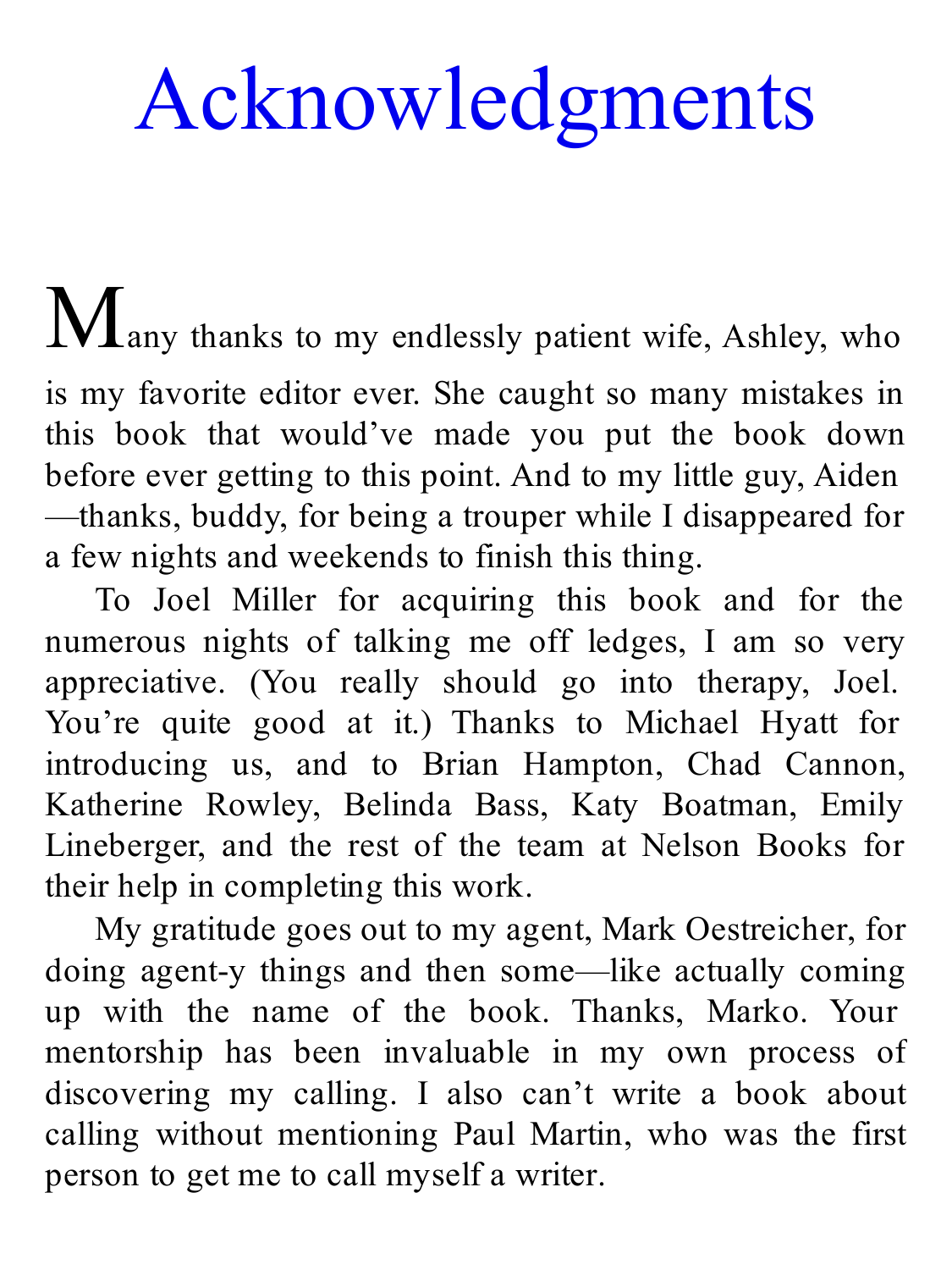Thanks to Christine Niles for helping me edit multiple versions of this book and tracking down all those pesky citations I tend to forget. And to Marion Roach Smith, who helped yet another book of mine cross the finish line, I am grateful. And of course, I cannot forget the My 500 Words Community for all their critiques and encouragement throughout this process. To Jamie Hess for managing the chaos that is my life, thank you. I couldn't do any of this without you!

And to everyone who contributed their stories to this book, thank you! This was such a fun but daunting project, and your experiences really brought it to life.

Thanks to my dad and mom, Keith and Robin Goins, for encouraging me to do my best, but to never try to be someone I was not. And to my in-laws for their constant support: Pam, Pat, Ahron, and Kathy. Thanks, you guys!

Lastly, I thank God for his grace and mercy, for giving me the words to say when I had none, and to you, dear reader, for taking the time to finish this book. It means so much to me, and I hope it has been helpful to you.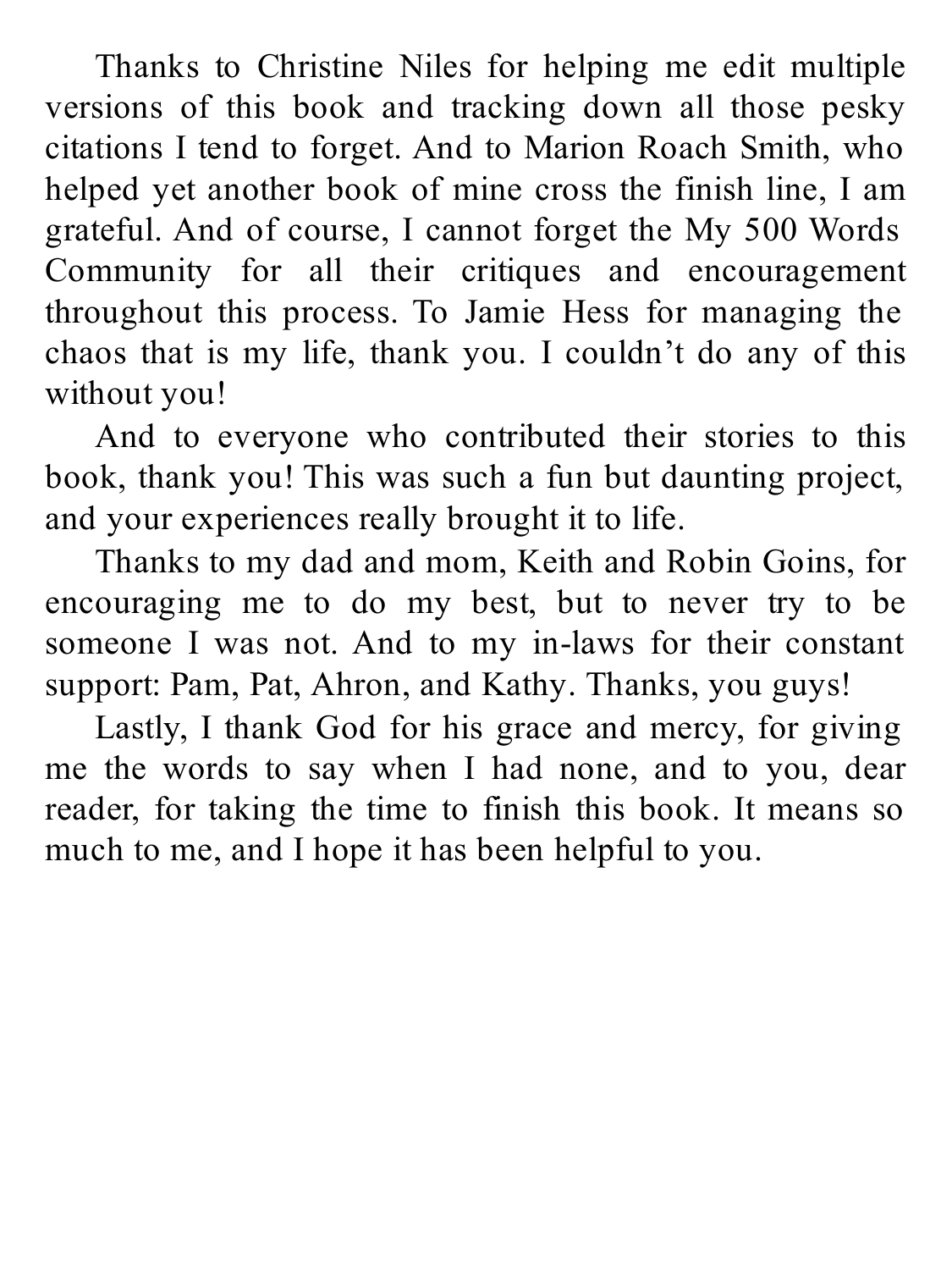# Appendix

## *Your First Steps Down the Path*

The seven characteristics of a calling—awareness, apprenticeship, practice, discovery, profession, mastery, and legacy—are not a formula. They are a description of the path you are already on. My hope in sharing them is that you now have a vocabulary with which to explain your vocation as well as a better understanding of what it might be. But what about the next steps to take? What if you now realize you do, in fact, have a calling, and you don't want to waste another minute? Is there a process that can get you started? A series of steps to follow?

So far, we have seen how a calling is both mysterious and practical. In the first part of the book, we explored the ways you prepare for a calling. In the second part, we looked at how people who found their callings took action. In the third part, we saw how a calling is something that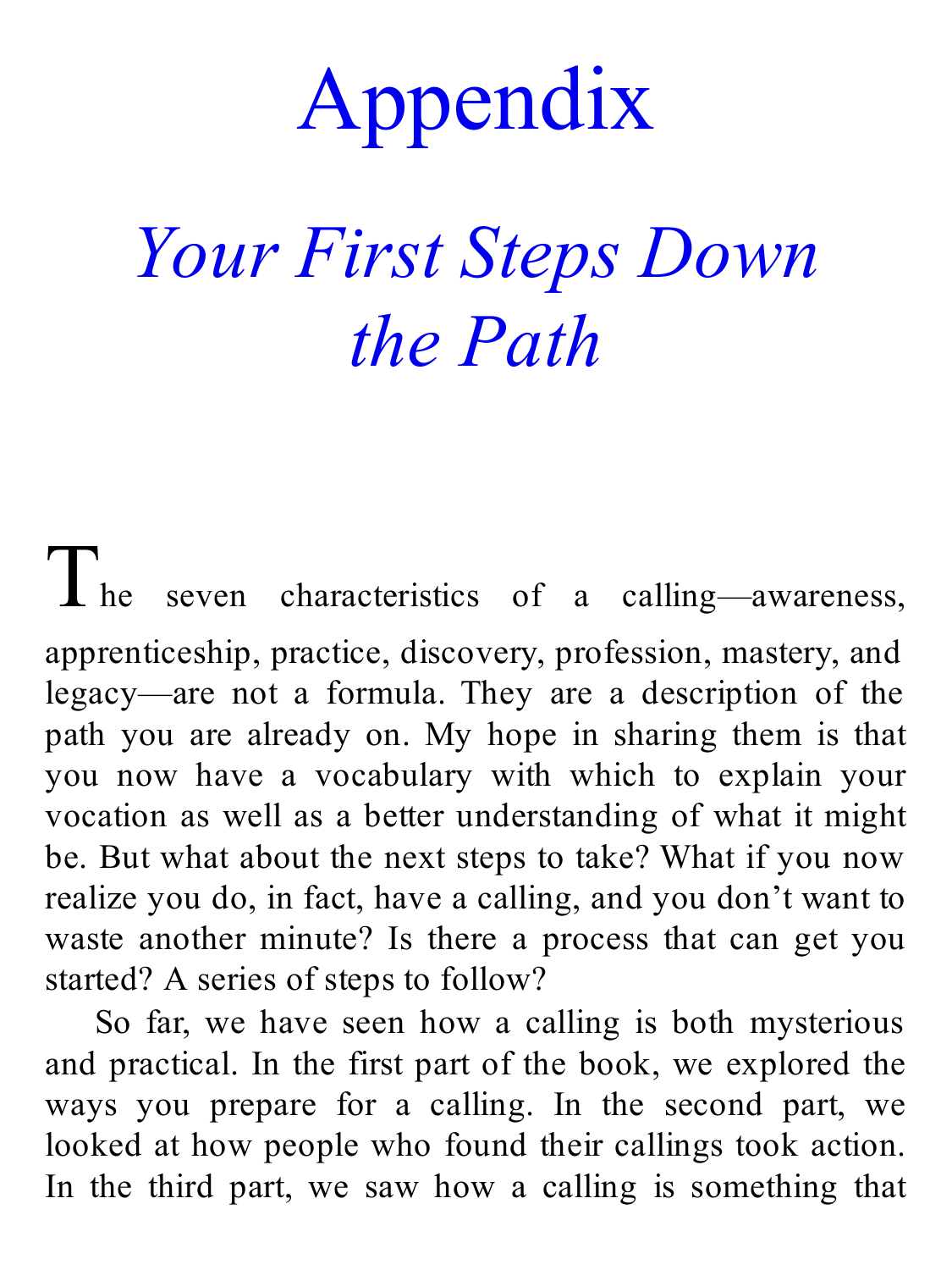needs to be shared with other people. Now I want to offer some practical takeaways and challenges.

# The Seven Stages and Accompanying Lessons (Chapter Summary)

- 1. Awareness: Before you can tell your life what you want to do with it, you must listen to what it wants to do with you.
- 2. Apprenticeship: Every story of success is a story of community. Although mentors are hard to come by, accidental apprenticeships are everywhere. Your life is preparing you for what's to come.
- 3. Practice: Real practice hurts. It takes not only time but intentional effort. But some things do come naturally. Be open to learning new skills, and watch for sparks of inspiration to guide you.
- 4. Discovery: Don't take the leap; build a bridge. You never "just know" what you're supposed to do with your life. Discovery happens in stages.
- 5. Profession: Failure is your best friend. Don't push through obstacles; pivot around them. Let every mistake and rejection teach you something. Before a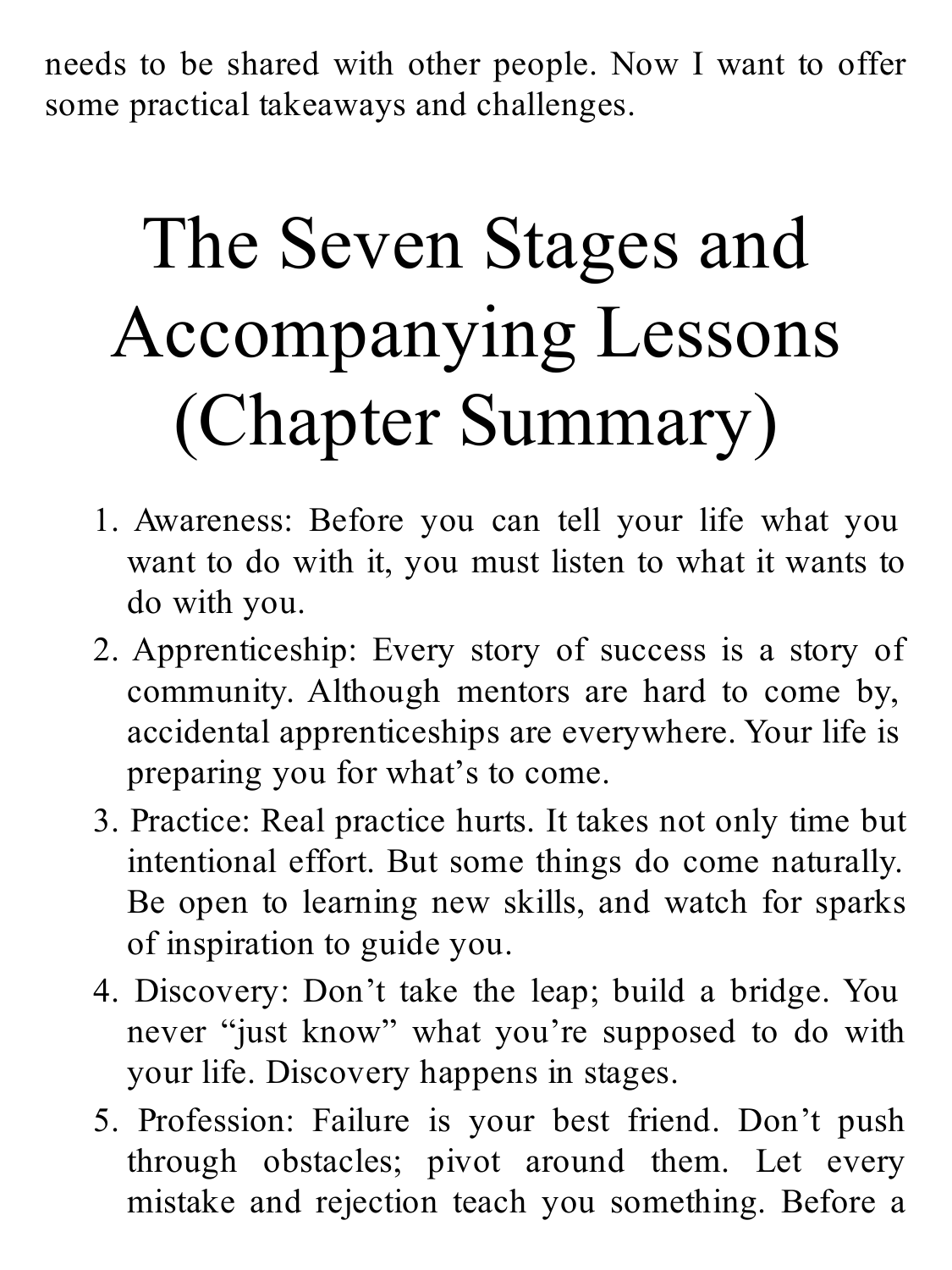season of success, there often comes a season of failure.

- 6. Mastery: A calling is not just one thing. It's a few things, a portfolio that isn't just your job but the life you live.
- 7. Legacy: Your calling is not just what you do; it's the person you become—and the legacy you leave.

# Seven Signs You've Found Your Calling

- 1. It's familiar. You find your calling not just by looking forward to what you will do but also by looking back at what you've done.
- 2. It's something other people see in you. Sometimes our vocations are most obvious to those who know us **best**
- 3. It's challenging. It must be difficult enough that not anyone can do it.
- 4. It requires faith. It cannot be something so obvious that you can easily explain it. It must be mysterious.
- 5. It takes time. You have to fail your way in the right direction before you find it.
- 6. It's more than just one thing. And it integrates well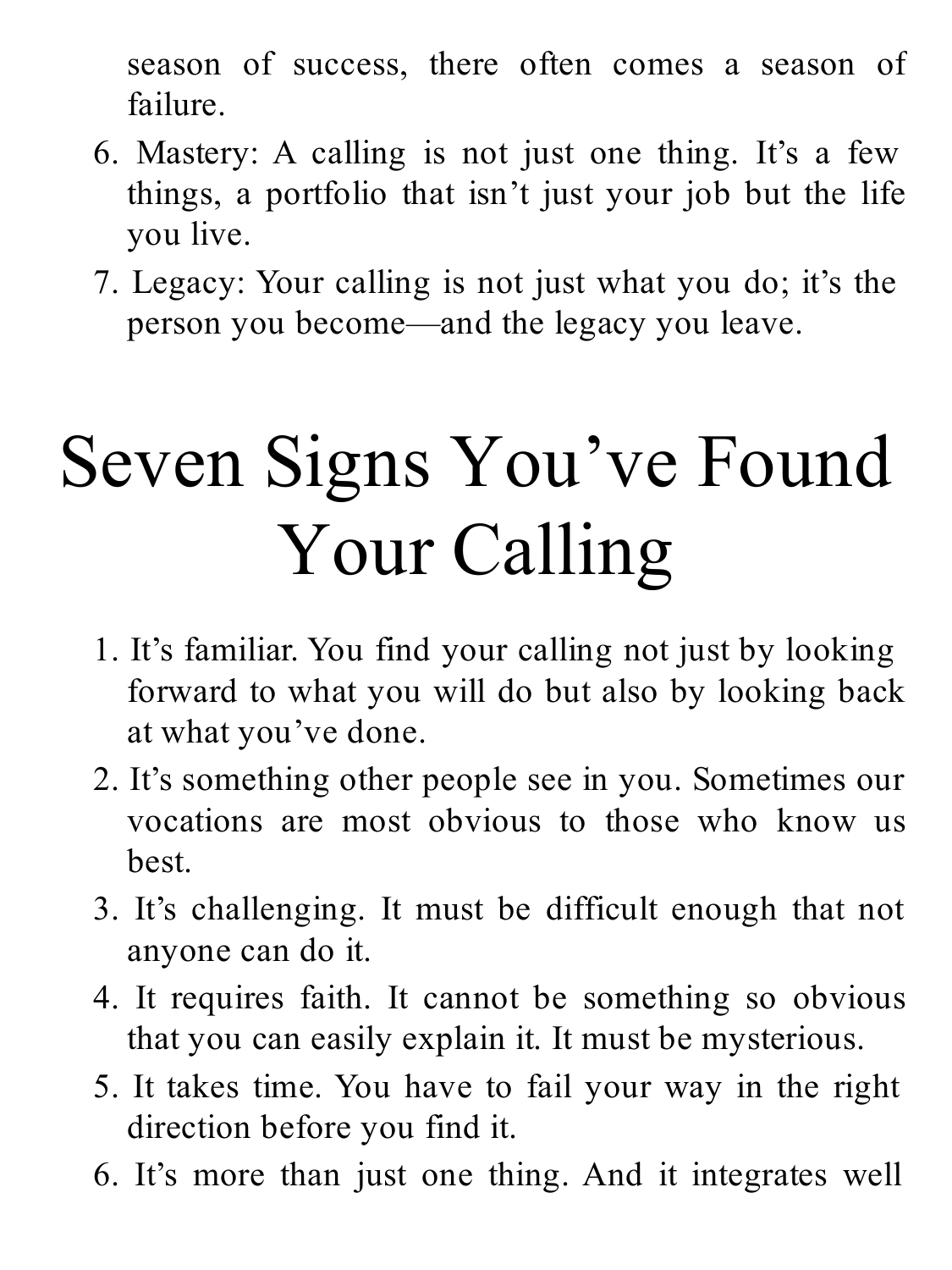with the rest of your life, not competing with but complementing your top priorities.

7. It's bigger than you. The task must be so large that without a team of people, you cannot complete it on your own.

## Next-Step Exercises

Here are seven exercises that will help you get moving in the right direction.

Exercise 1: Create a "listen to your life" timeline. Draw a horizontal line on a piece of paper and use it to plot out the significant events in your life. Look for trends, patterns, and significant moments. Have you always played basketball? As a child, were you fascinated with technology? Was there something unique about you that baffled even your parents? Write it all down, then spend at least thirty minutes reflecting on what all this might mean. Practice this every day until your calling comes into focus. At the same time, reach out to a handful of friends or family members and ask them to describe something that you do better than anyone they know. Sometimes we tend to overlook our greatest assets. Use the timeline and the wisdom of loved ones to help you see a direction you might be missing. (For more on this process, visit artofworkbook.com/listen.)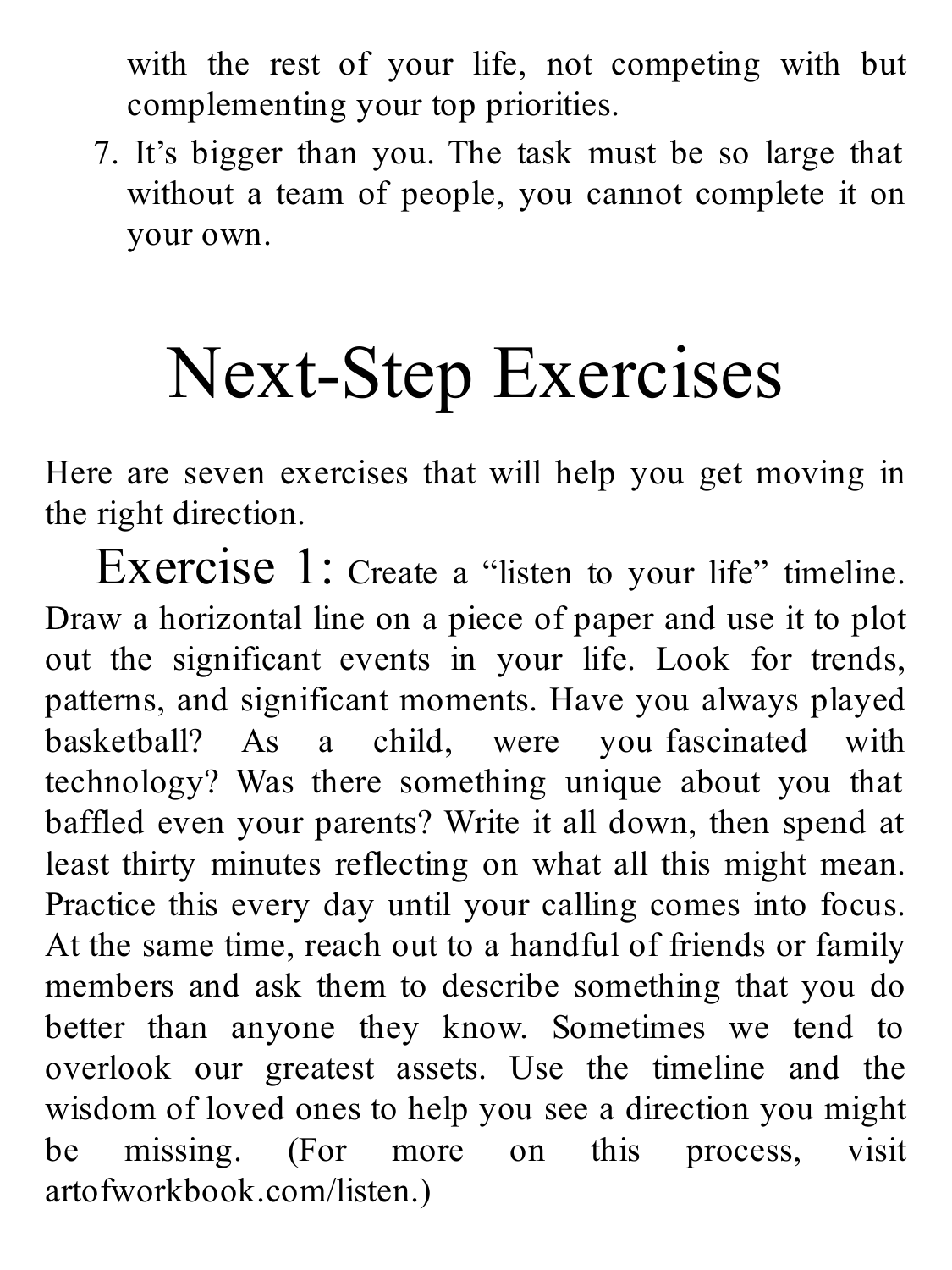Exercise 2: Design your own apprenticeship. Don't go in search of a mentor; instead, identify the mentors that are already around you. Who could you ask to meet for coffee or lunch? Make a list of these people and reach out to them. Prepare ahead of time, ask questions, and take notes. Afterward, follow up with a thank-you note, sharing specifically what you learned and how you'd like to do it again. Start meeting regularly with those who reciprocate and let the relationship progress organically. (For more on finding a mentor, visit artofworkbook.com/apprentice.)

Exercise 3: Practice in the margins. Instead of preparing to take some giant leap, start working on your calling today. Don't overcommit. Begin with thirty minutes a day and increase the frequency from there. Make a list of activities you can do to the point of exhaustion and start pushing yourself in them, spending more time on the areas where you have the greatest passion and skill. Pay attention to how you grow or don't grow, and see what that tells you about your calling. (For more on the science of skill acquisition, visit artofworkbook.com/practice.)

Exercise 4: Look for pivot points. Go back to the line you drew in Exercise 1 and mark your greatest moments of failure. When did you try something and it didn't work? Were you rejected by someone or fired from a job? What did you do afterward? Identify the times when you faced an obstacle that forced you in a different direction. What did that tell you about yourself? Now make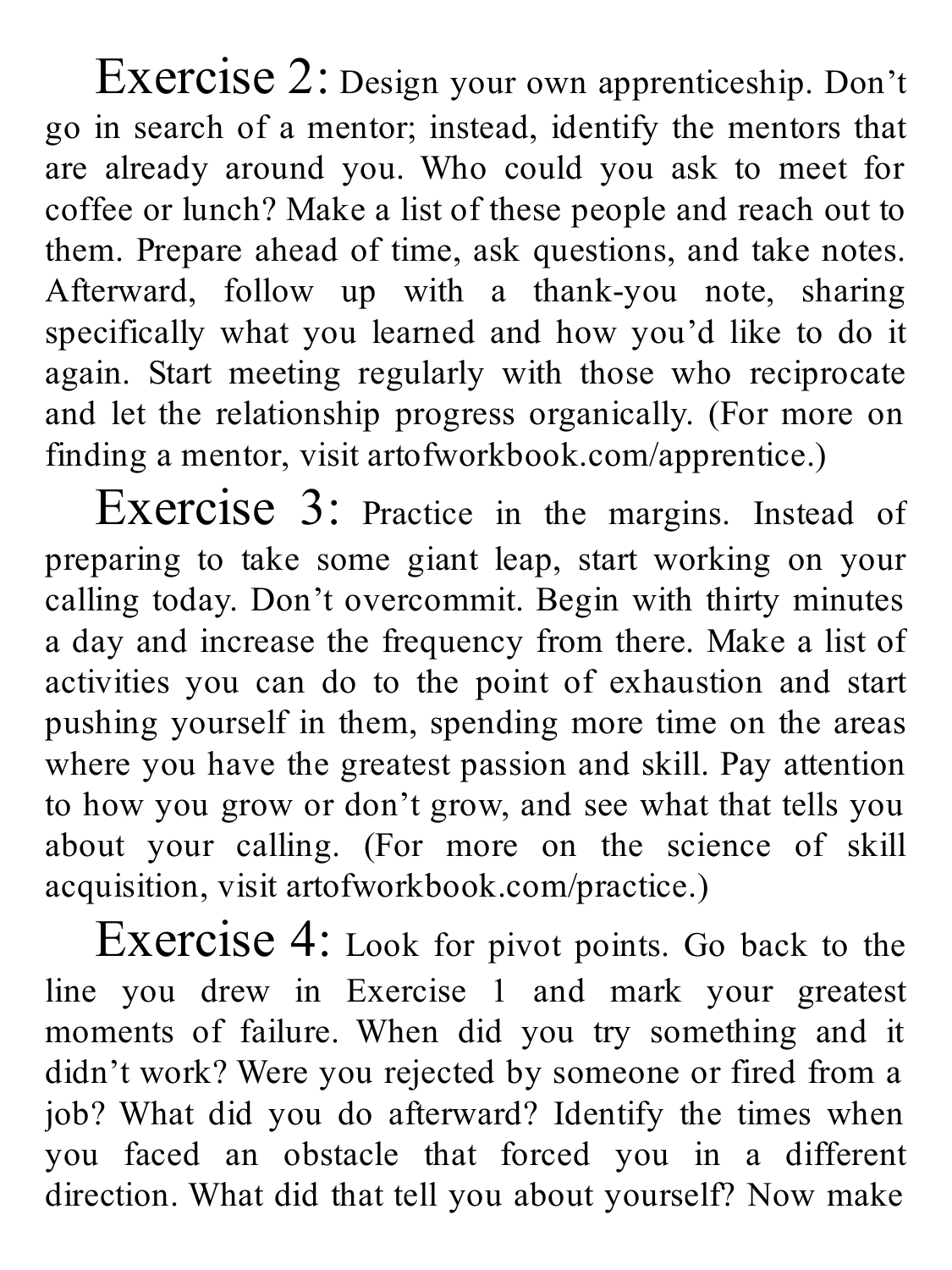a list of upcoming pivot points, changes you need to make to create room for your calling. Do you need to quit your job? Move to a new city? Stop writing marketing copy so you can work on that novel? You don't have to know how to make the change; just make the list. Clarity will come with action. (For more on pivoting, visit artofworkbook.com/pivot.)

Exercise 5: Identify discovery moments. Was there a time when something was unclear to you but obvious to someone else? Write about this or share it with a friend. What do others see in you that you don't see in yourself? As an extended exercise, try e-mailing five people who know you well and ask them to describe you. You might be surprised to see what you learn about yourself. (For more on the discovery process and when to take the leap, visit artofworkbook.com/leap.)

Exercise 6: Plan your portfolio. Instead of planning out your ideal week, focus instead on the next year. You have 365 days. How many do you need to support yourself working? How many days do you now have left to do study work, homework, and gift work? Go through the calendar and start marking dates that you could spend on those activities. If you have a family or significant other, go through this exercise with them. You don't have to set anything in stone yet; it's just a way to get a global view of your year and how you can intentionally move in the direction of your life's work. (For more on how to plan your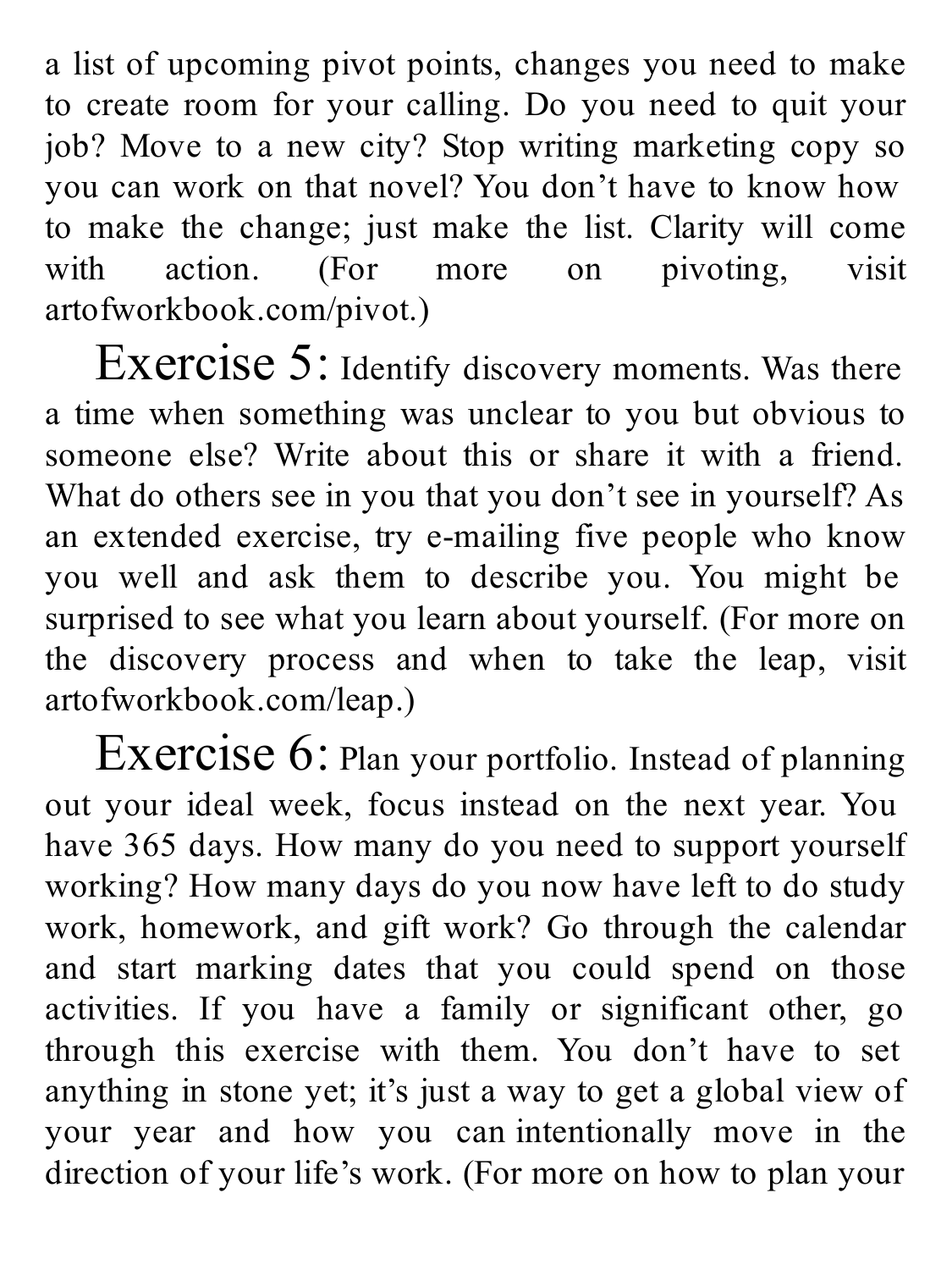own portfolio, visit artofworkbook.com/portfolio.)

Exercise 7: Share the work. In chapter 7, we saw how a calling is not just about you. It's something you share with others. Begin by making a list of people you could ask to become a part of your team. These can be people you hire for your business or organization, or it can be more informal like a monthly conference call or regular e-mail update, sharing how you're moving toward your calling. Also, identify as many as three people you want to personally invest in. Don't think of this as a formal mentorship; just start showing up in a few people's lives in hopes of helping them grow. (For more on legacy, visit artofworkbook.com/legacy.)

### Questions for Discussion

#### *Introduction*

The story of Garrett Rush-Miller illustrates how a calling isn't always something you can plan. How has a negative circumstance in your life in some way led to a positive outcome? Do you think it's true that how we react to events determines who we become?

*Chapter 1*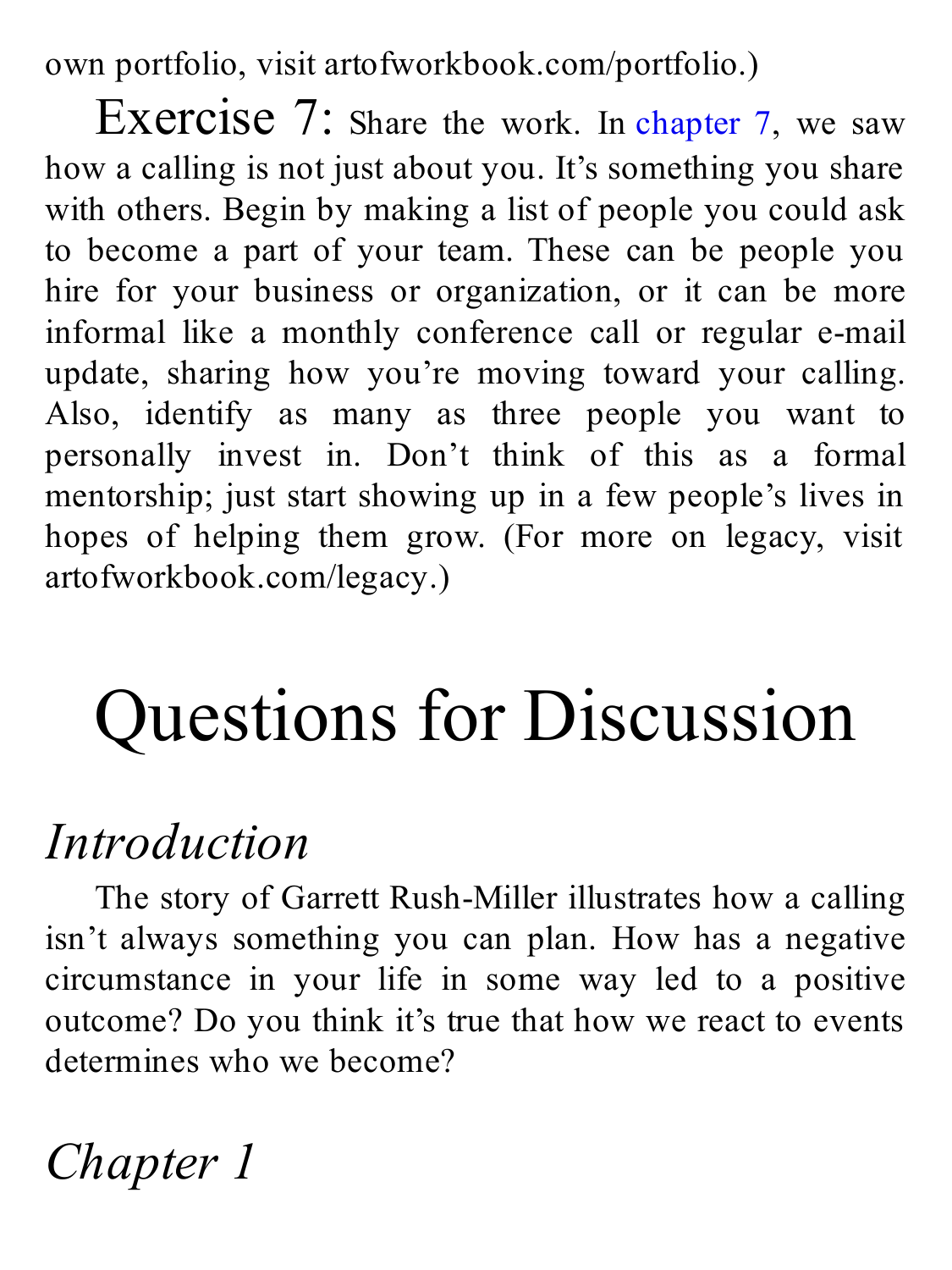The story of Jody Noland shows us how pain can awaken us to our purpose. How have you seen that happen in your own life, as well as in the lives of others? When you look back at your life, is there a common theme you can identify? Are the events of your life speaking to you in some way? How could you respond?

### *Chapter 2*

The story of Ginny Phang shows us how even when we feel alone, there are people there to help guide us. Are there people in your life who showed up at just the right time? Can you look back and see your own accidental apprenticeships? Who are the people in your life influencing you right now?

#### *Chapter 3*

The stories of Stephanie Fisher and William Hung show us how we can sometimes practice the wrong things, whereas Martyn Chamberlin's story illustrates how a calling can be something you may not have considered. How have you pursued the wrong thing in life? Have you ever succeeded in something that you weren't passionate about? Was there a time when you tried a new skill only to discover you were naturally gifted at something you didn't know anything about?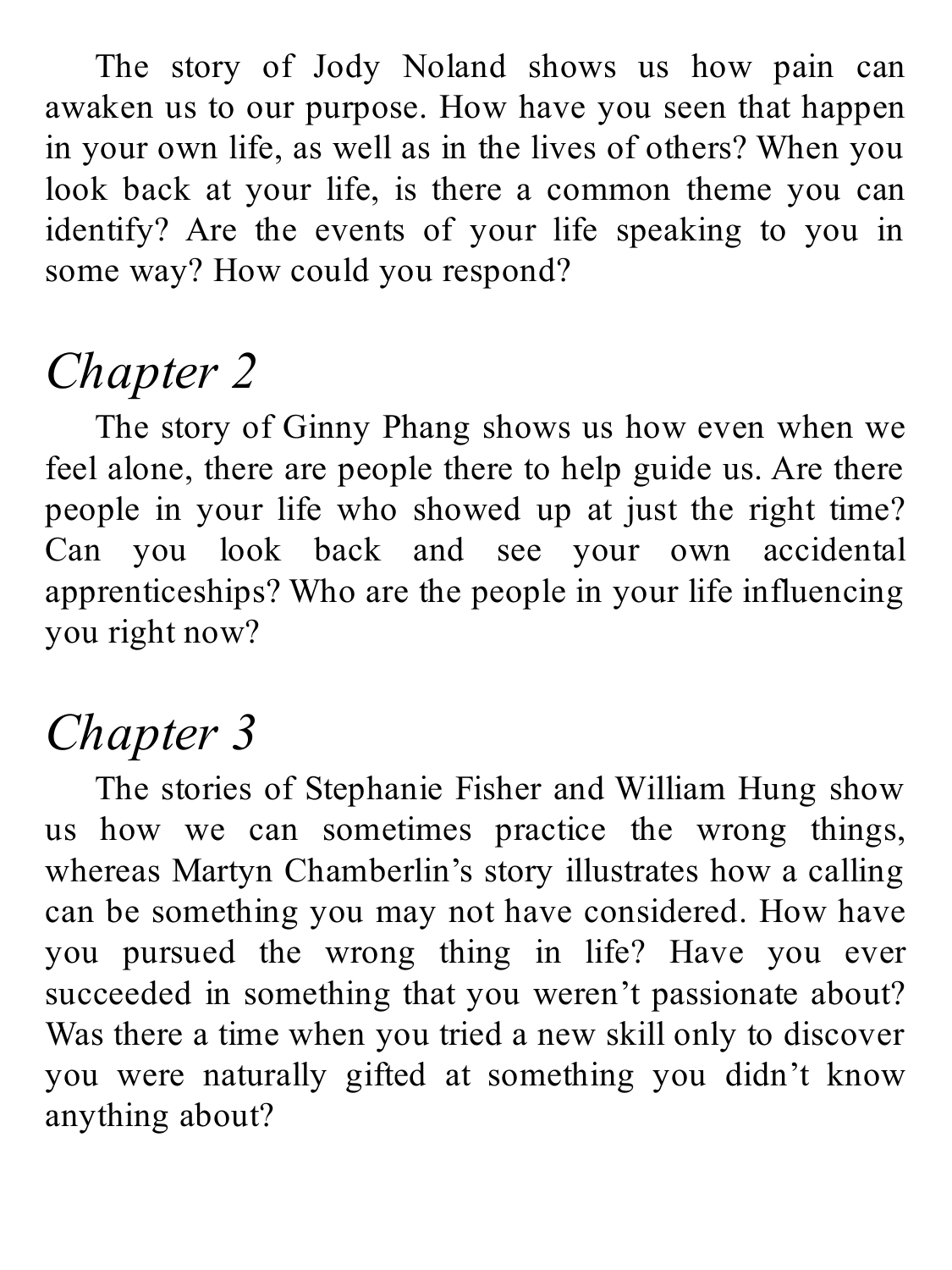#### *Chapter 4*

The story of Ben and Kristy Carlson shows how successfully pursuing a dream is less about taking a giant leap and more about building a bridge over time. How can you start building a bridge today that will lead to your calling?

### *Chapter 5*

The story of Matt McWilliams illustrates how failure isn't always an enemy but can be an ally that helps us get closer to our life's work. How has something that initially looked like failure to you been the very thing you needed to succeed? What's something you feel like you're failing at right now? What might that be telling you about your calling?

### *Chapter 6*

The story of Jody Maberry shows how a calling isn't a job so much as it is a portfolio of work that you create. What would your ideal portfolio look like? Of the five different types of work Charles Handy shares, which have you overlooked?

#### *Chapter 7*

The fictional account of Mr. Holland helps us see how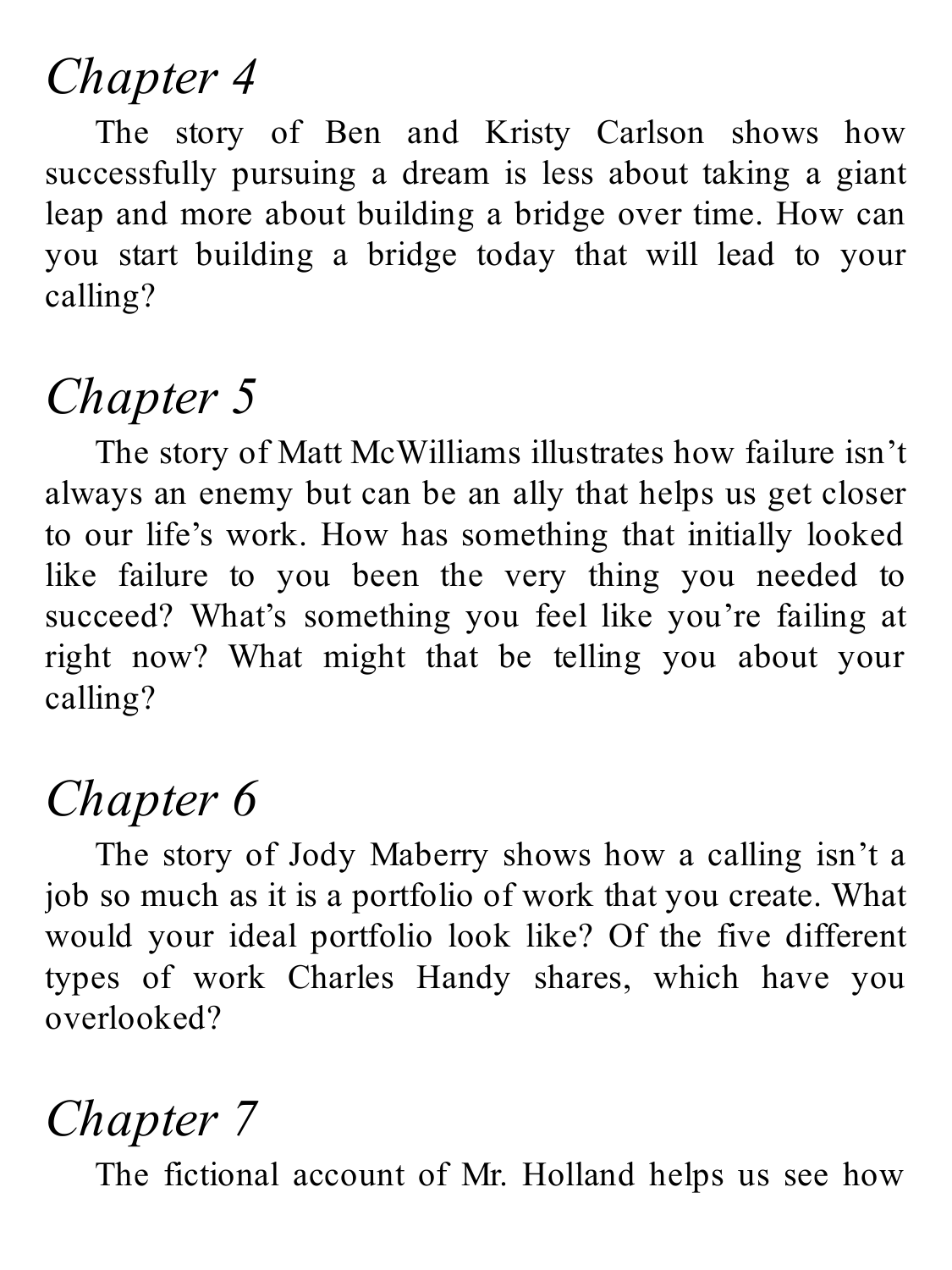the difference we make can sometimes be taken for granted. What is an example of a time when you were focused on a task when you should have been focusing more on relationships? If you were to have your own Mr. Holland moment, who would you want to be there to celebrate you?

#### *Conclusion*

Ed Cathey's story is an illustration of how one man made a difference by investing in others. How could you be more intentional about sharing your calling with others? What is the work that you will start but need others to finish? Who can help you, and whom can you help?

For more study materials, visit artofworkbook.com/guides.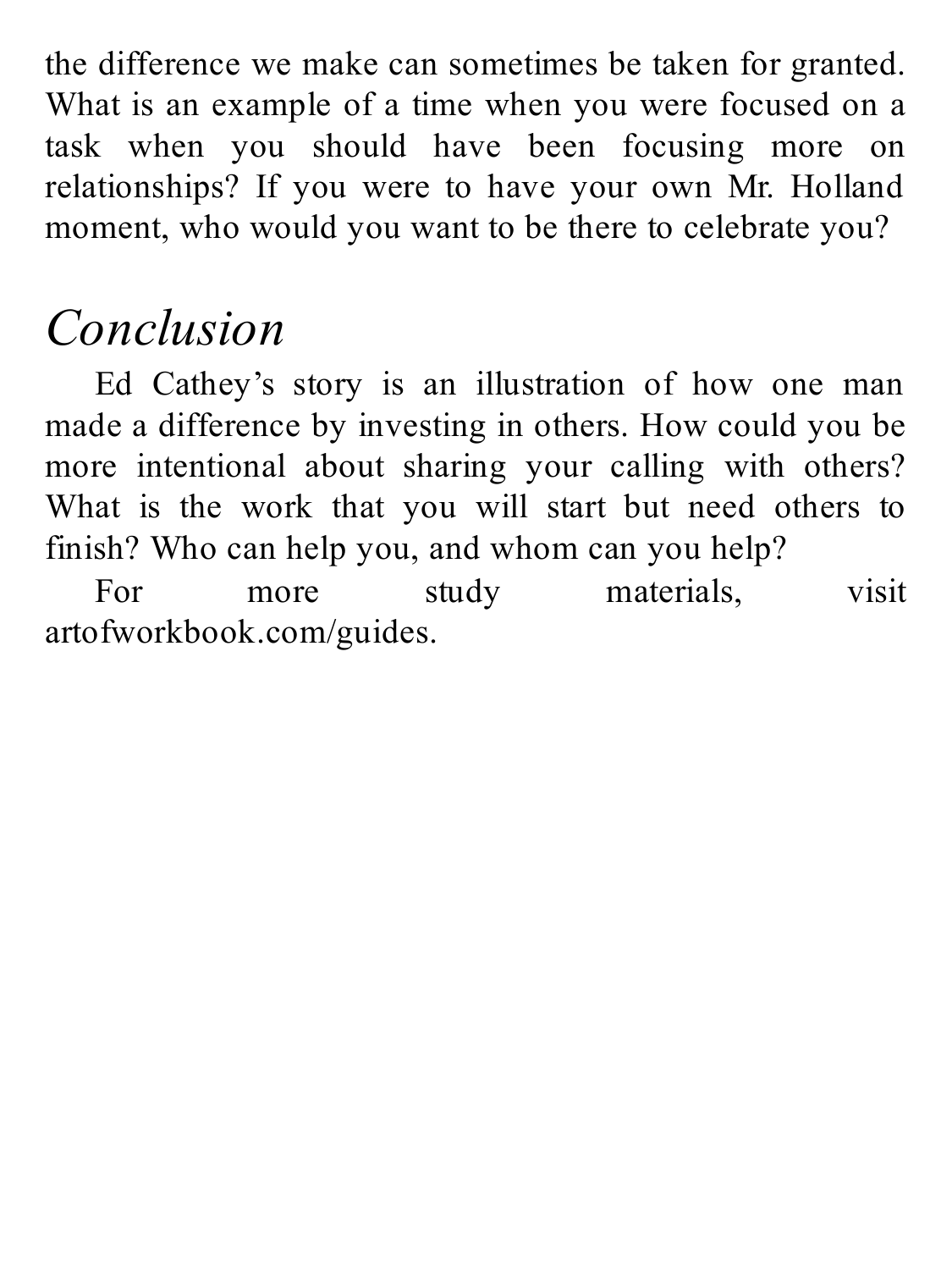# Notes

### *In[tr](#page-23-0)oduction*

- 1. "Rush-Miller Foundation," Rush-Miller Foundation, accessed August 1, 2014, http://rushmillerfoundation.org/.
- 2. Patrice O'Shaughnessy, "Profiles: One Bike at a Time," Nursingcenter.com, accessed August 1, 2014, http://www.nursingcenter.com/lnc/JournalArticle? Article ID=756067.
- 3. "Rush-Miller Foundation."
- 4. Matt King, Team King, accessed August 1, 2014, http://thekinglink.com/.
- 5. Loretta Sword, "Blindness Poses No Barrier to Determined Family," Cheyenne Mountain Triathlon, June 24, 2001, accessed August 1, 2014, http://rushmillerfoundation.org/images/PhotAlb/Cheyer
- 6. Eric Miller and Garrett Rush-Miller, telephone interview by author, February 18, 2014. All direct quotes come from our interview unless otherwise noted. Previous sources were used to fill in backstory, and then reconfirmed with both Eric and Garrett.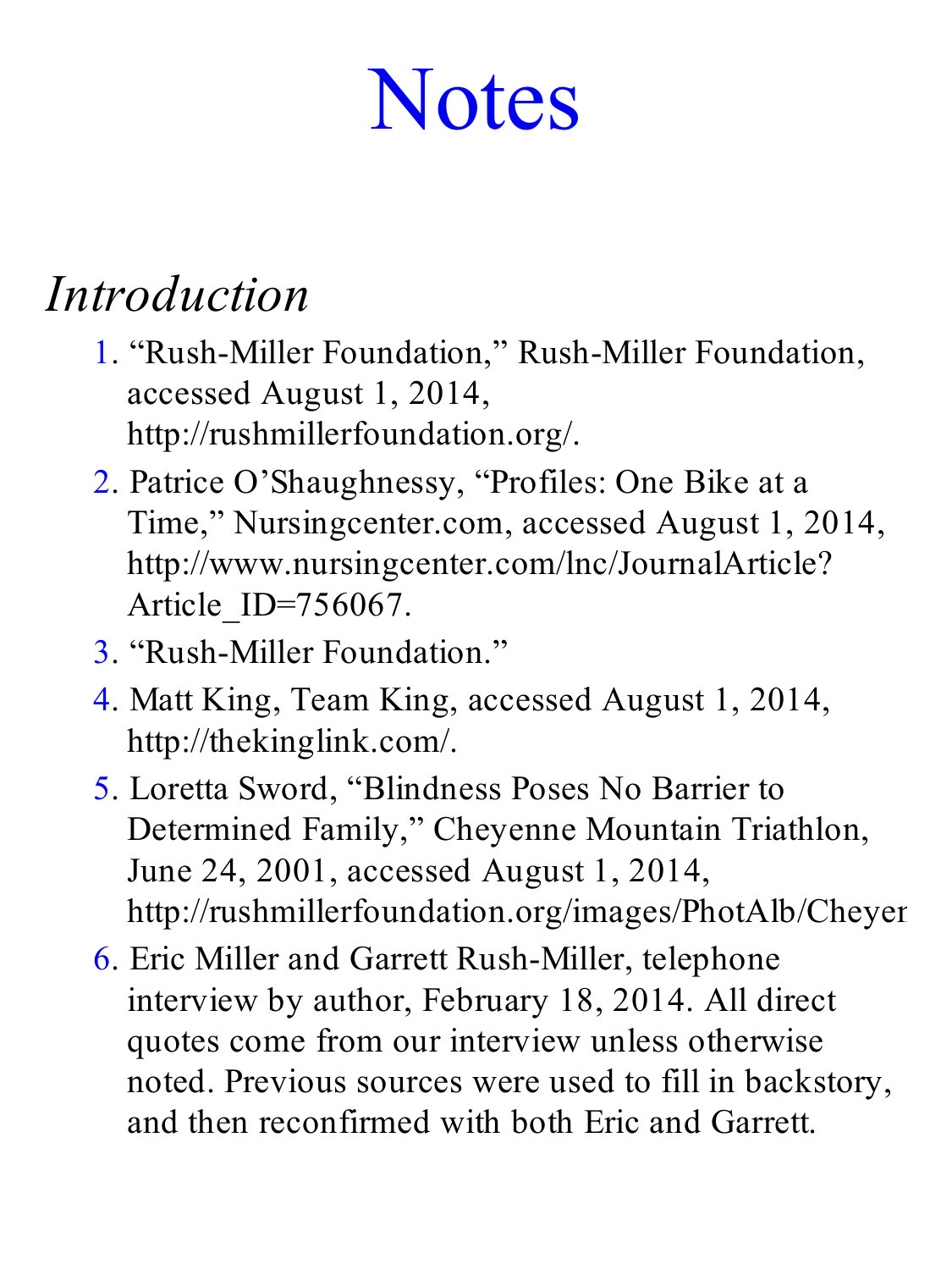#### *Chapter 1*

- 1. Jody Noland, *Leave Nothing Unsaid* (2007), http://leavenothingunsaid.com. Any direct quotes from Jody not attributed to the phone interview come from her self-published workbook, which can be found and purchased on her website.
- [2.](#page-41-0) Jody Noland, telephone interview by author, February 20, 2014.
- [3.](#page-52-0) Jim Cash, Jack Epps Jr., and AJ Carothers, *The Secret of My Success*, directed by Herbert Ross (Universal City, CA: Universal Pictures, 1987), DVD.
- [4.](#page-54-0) Susan Adams, "Unhappy Employees Outnumber Happy Ones by Two to One Worldwide," Forbes.com, October 10, 2013, accessed July 30, 2014, http://www.forbes.com/sites/susanadams/2013/10/10/u employees-outnumber-happy-ones-by-two-to-oneworldwide/.
- 5. Viktor E. Frankl, *Man's Search for Meaning* (Boston: Beacon Press, 2006).
- 6. Ibid.
- 7. Brennan Manning, *Ruthless Trust: The Ragamuffin's Path to God* (San Francisco: HarperSanFrancisco, 2000).
- 8. Frederick Buechner, *Now and Then: A Memoir of Vocation* (Cambridge, MA: Harper & Row, 1983).
- 9. Parker J. Palmer, *Let Your Life Speak: Listening for the*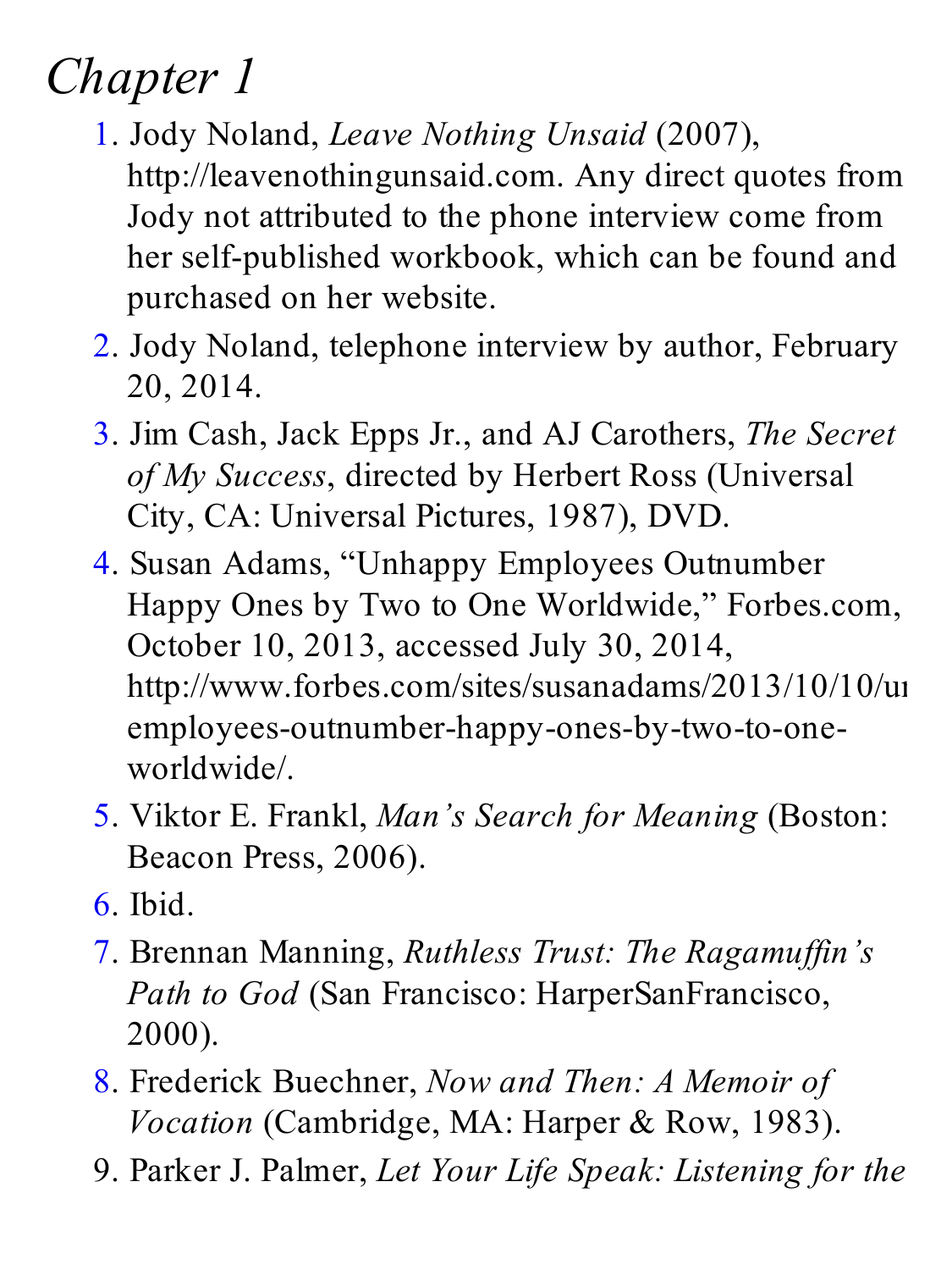*Voice of Vocation* (San Francisco: Jossey-Bass, 2000).

[10](#page-82-0). Bob Thomas, *Walt Disney: An American Original* (New York: Simon and Schuster, 1976), 39.

### *C[ha](#page-82-1)pter 2*

- 1. Ginny Phang, online interview by author, January 22, 2014.
- [2](#page-82-2)[.](#page-83-0) John Donne, "Meditation XVII," *Wikisource*, accessed August 1, 2014, http://en.wikisource.org/wiki/Meditation\_XVII.
- [3.](#page-84-0) Paulo Coelho, *The Alchemist* (New York: HarperCollins, 2007).
- 4. Margot Adler, "Apprenticeship, Illumination in a Modern-Day Atelier," *Weekend Edition*, NPR, April 12, 2008.
- 5. Karin Lipson, "A Medieval Skill Is Nurtured in Gold-Leaf Splendor," NYTimes.com, January 1, 2011, http://www.nytimes.com/2011/01/02/nyregion/02artsli.  $r=0$ .
- 6. Adler, "Apprenticeship, Illumination."
- 7. Ibid.
- 8. Ibid.
- 9. Eric Westervelt, "The Secret to Germany's Low Youth Unemployment," NPR, April 4, 2012, http://www.npr.org/2012/04/04/149927290/the-secretto-germanys-low-youth-unemployment.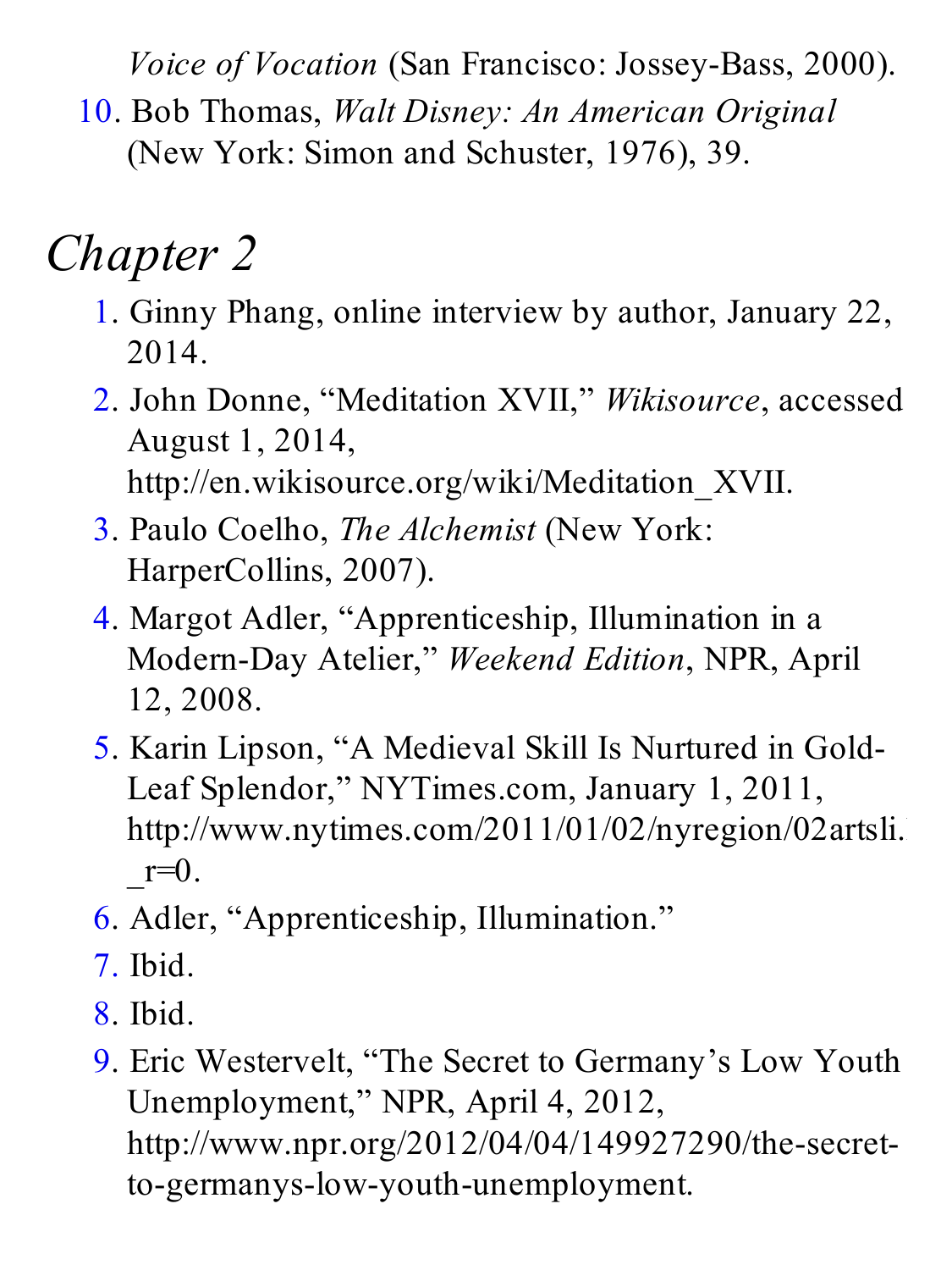- 10. Walter Isaacson, *Steve Jobs* (New York: Simon & Schuster, 2011).
- [11](#page-94-0). Phang, interview.
- 12. John Burroughs, BrainyQuote, accessed August 1, 2014,

http://www.brainyquote.com/quotes/quotes/j/johnburro

[13](#page-96-0). Phang, interview.

### *Chapter 3*

1. Dave Emke, "Chasing Her Dream," *Post-Journal*, February 4, 2010, accessed August 1, 2014, http://www.postjournal.com/page/content.detail/id/550489/Chasing-Her-Dream.html?nav=5018.

- 2. "American Idol Reject Stephanie Fisher," YouTube video, 2:53, posted by "Give Peace a Chance," February 3, 2010, accessed August 1, 2014, https://www.youtube.com/watch?v=MtlEGMbDdlw.
- 3. Ibid.
- 4. "Seven 'American Idol' Rejects Who Made It Big," Toofab, January 16, 2013, accessed August 1, 2014, http://www.toofab.com/2013/01/16/seven-americanidol-rejects-who-made-it-big-naya-rivera-amber-rileycolbie-caillat-hillary-scott. See also "Colbie Caillat Music - All about Colbie, Music, Pictures & Info," Colbie Caillat Music, accessed August 1, 2014, http://www.colbiecaillatmusic.com/.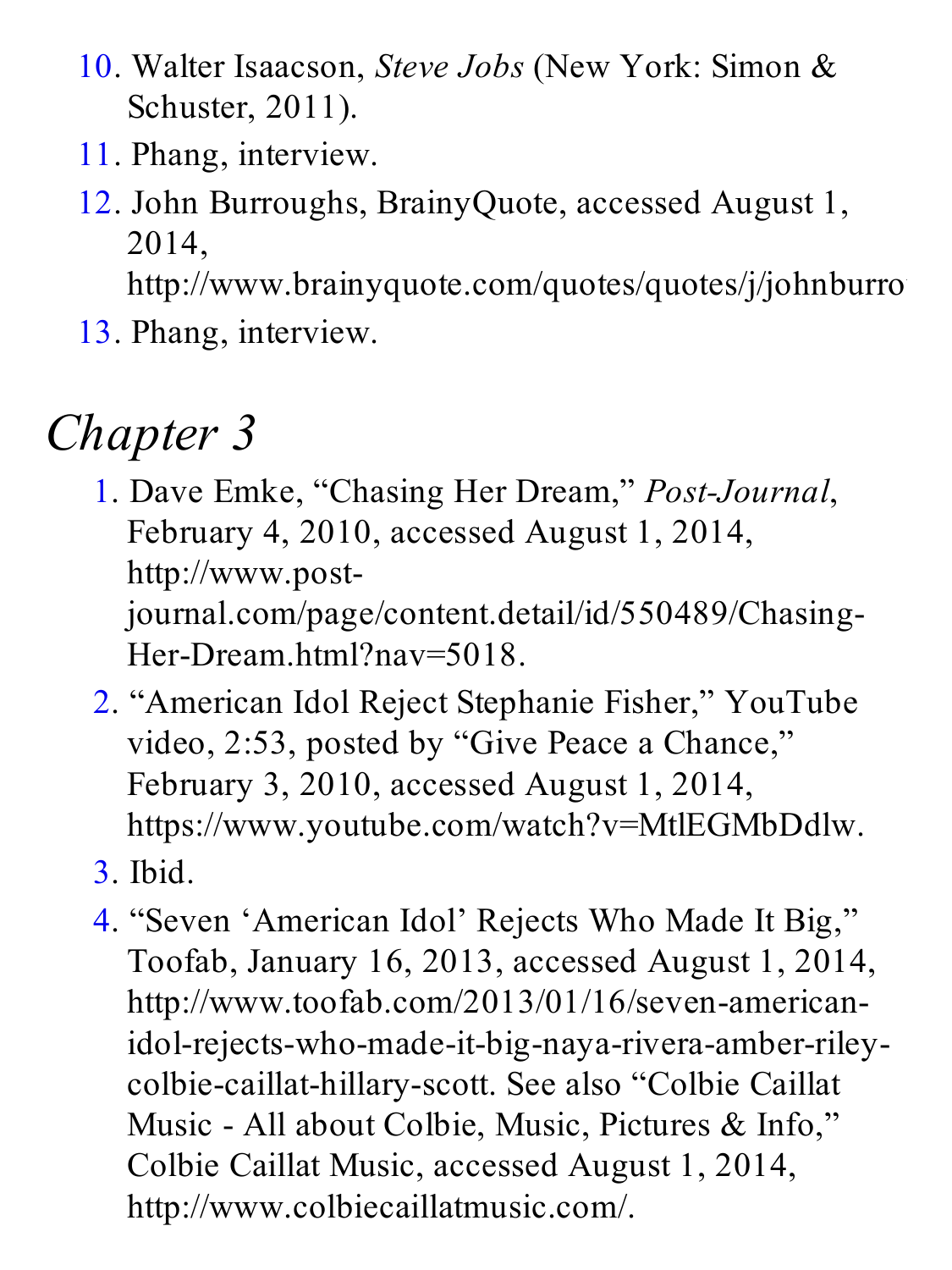- 5. Geoffrey Colvin, *Talent Is Overrated: What Really Separates World-Class Performers from Everybody Else* (New York: Penguin, 2008).
- [6.](#page-102-0) Geoffrey Colvin, "Why Talent Is Overrated," *Fortune Magazine*, October 21, 2008, accessed August 1, 2014,
	- archive.fortune.com/2008/10/21/magazines/fortune/talent
- [7.](#page-102-1) "Seven 'American Idol' Rejects Who Made It Big."
- 8. Carol S. Dweck, *Mindset: The New Psychology of Success* (New York: Random House, 2006).
- [9.](#page-104-0) Ibid.
- [10.](#page-104-1) K. Anders Ericsson, Ralf Th. Krampe, and Clemens Tesch-Römer, "The Role of Deliberate Practice in the Acquisition of Expert Performance," *Psychological Review* (100, no. 3 1993): 363–406.
- 11. Daniel Coyle, *The Talent Code: Greatness Isn't Born. It's Grown. Here's How* (New York: Random House, 2009).
- 12. Ibid.
- 13. Ericsson, Krampe, and Tesch-Römer, "The Role of Deliberate Practice"
- 14. Ibid.
- 15. Ibid.
- 16. Kim Wilson, Kelly Candaele, Lowell Ganz, and Babaloo Mandel, *A League of Their Own*, directed by Penny Marshall (United States: Sony Pictures Home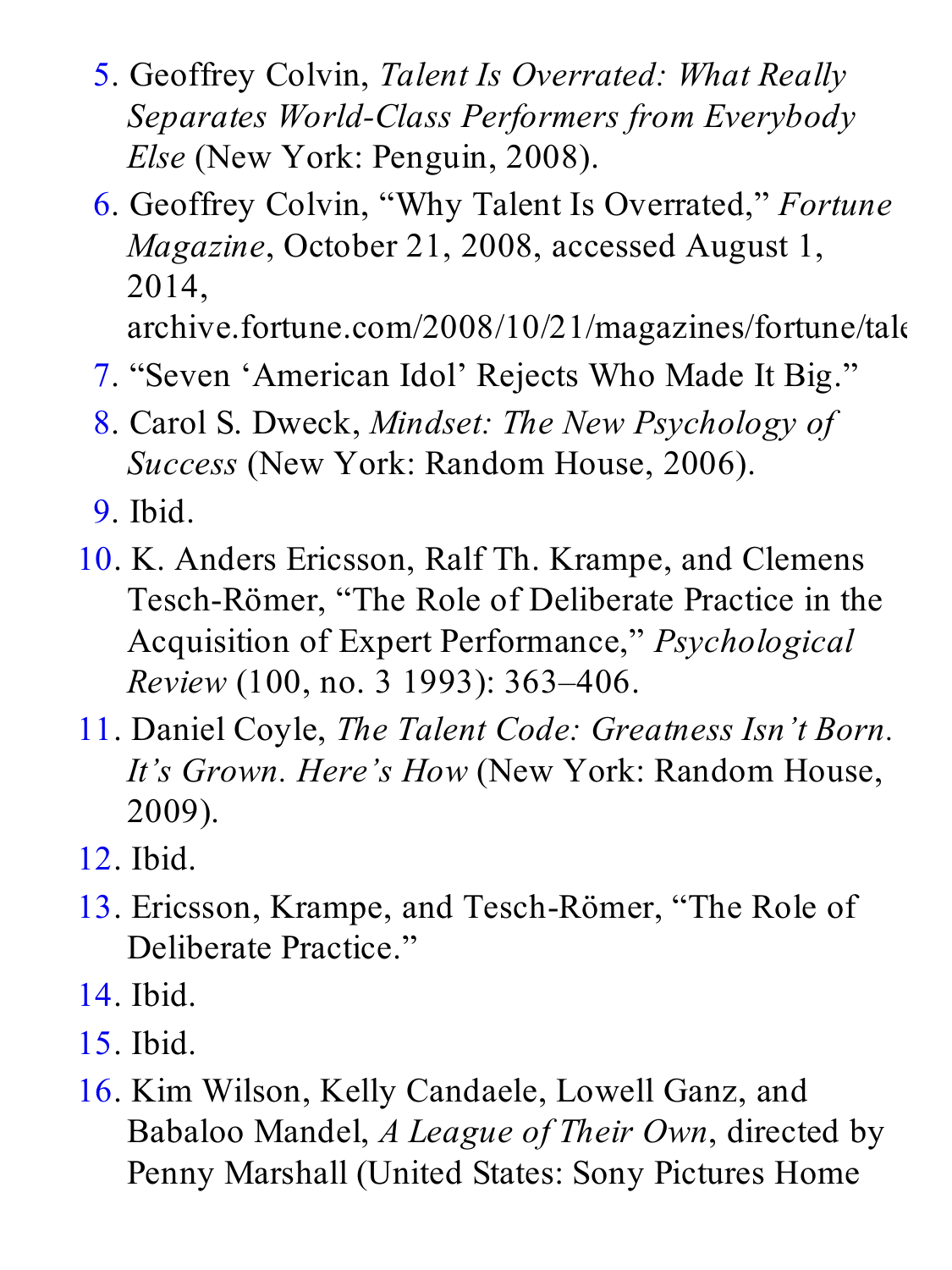Entertainment, 1992), DVD.

- [17.](#page-115-0) Ericsson, Krampe, and Tesch-Römer, "The Role of Deliberate Practice."
- [18.](#page-116-0) Martyn Chamberlin, phone interview by author, December 13, 2013.
- 19. David J. Epstein, *The Sports Gene: Inside the Science of Extraordinary Athletic Performance* (New York: Penguin, 2013).
- [20.](#page-118-0) Daniel Coyle, online interview by author, February 19, 2014.
- [21.](#page-118-1) James C. Collins and Morten T. Hansen, *Great by Choice: Uncertainty, Chaos, and Luck: Why Some Thrive Despite Them All* (New York: HarperCollins, 2011).
- [22.](#page-118-2) Ericsson, Krampe, and Tesch-Römer, "The Role of Deliberate Practice."
- 23. "William Hung American Idol Audition SHE BANGS!" YouTube video, 1:40, posted by "Ben Lee," August 13, 2007, accessed August 1, 2014, https://www.youtube.com/watch?v=2Qkas9mlMgE.
- 24. *Wikipedia*, s.v. "William Hung," last modified April 2014, http://en.wikipedia.org/wiki/William\_Hung.
- 25. "William Hung interview," YouTube video, 2:42, posted by "StevenWard," March 18, 2008, https://www.youtube.com/watch? v=qOcwvR8WWoo&feature=player\_embedded.
- 26. Daniel Kohn, "William Hung Speaks, Fresh off Being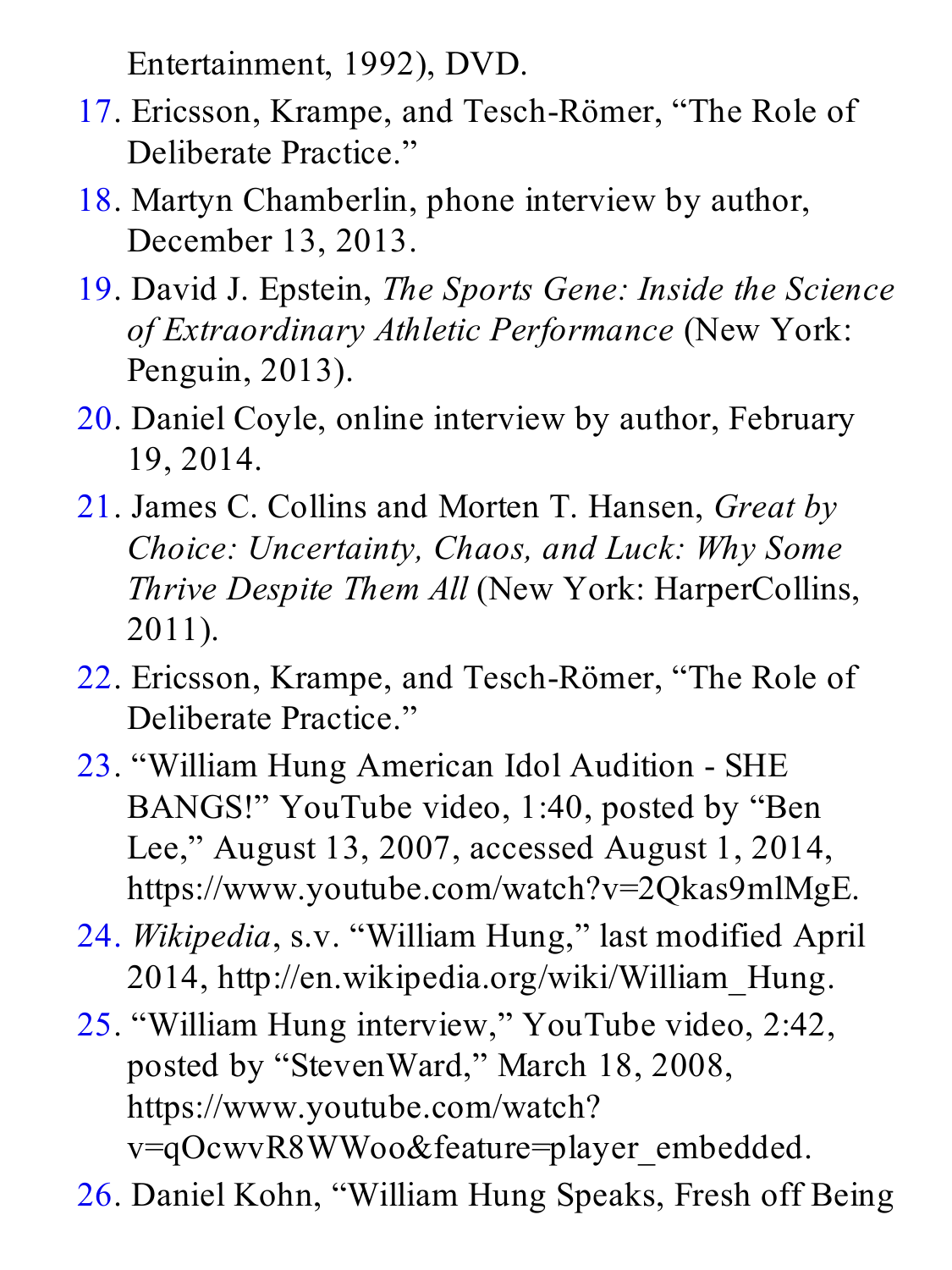Crowned the Greatest Musician of All Time, in Any Genre," *LA Weekly*, January 16, 2012, http://www.laweekly.com/westcoastsound/2012/01/16/ hung-speaks-fresh-off-being-crowned-the-greatestmusician-of-all-time-in-any-genre.

- 27. "William Hung interview," YouTube video.
- 28. Kohn, "William Hung Speaks."
- 29. "William Hung She Bangs Speech Toastmasters Founders District," YouTube video, 4:39, posted by "Chris David," September 26, 2013, https://www.youtube.com/watch?v=FQctx-n-FTA.
- 30. Ibid.

## *Additional Sources:*

Samantha Grossman, "American Idol's William Hung: Where Is He Now?" Time.com, January 19, 2012, accessed August 1, 2014, http://newsfeed.time.com/2012/01/19/american-idolswilliam-hung-where-is-he-now/. Mireya Navarro, "Missing: Asian-American Pop Stars," NYTimes.com, March 4, 2007, http://www.nytimes.com/2007/03/04/world/americas/04 singer.4787848.html. Corey Moss, "William Hung's Sales Figures Are Nothing to Laugh At," MTV.com, April 12, 2004, http://www.mtv.com/news/articles/1486330/william-

hung-cd-actually-selling-well.jhtml.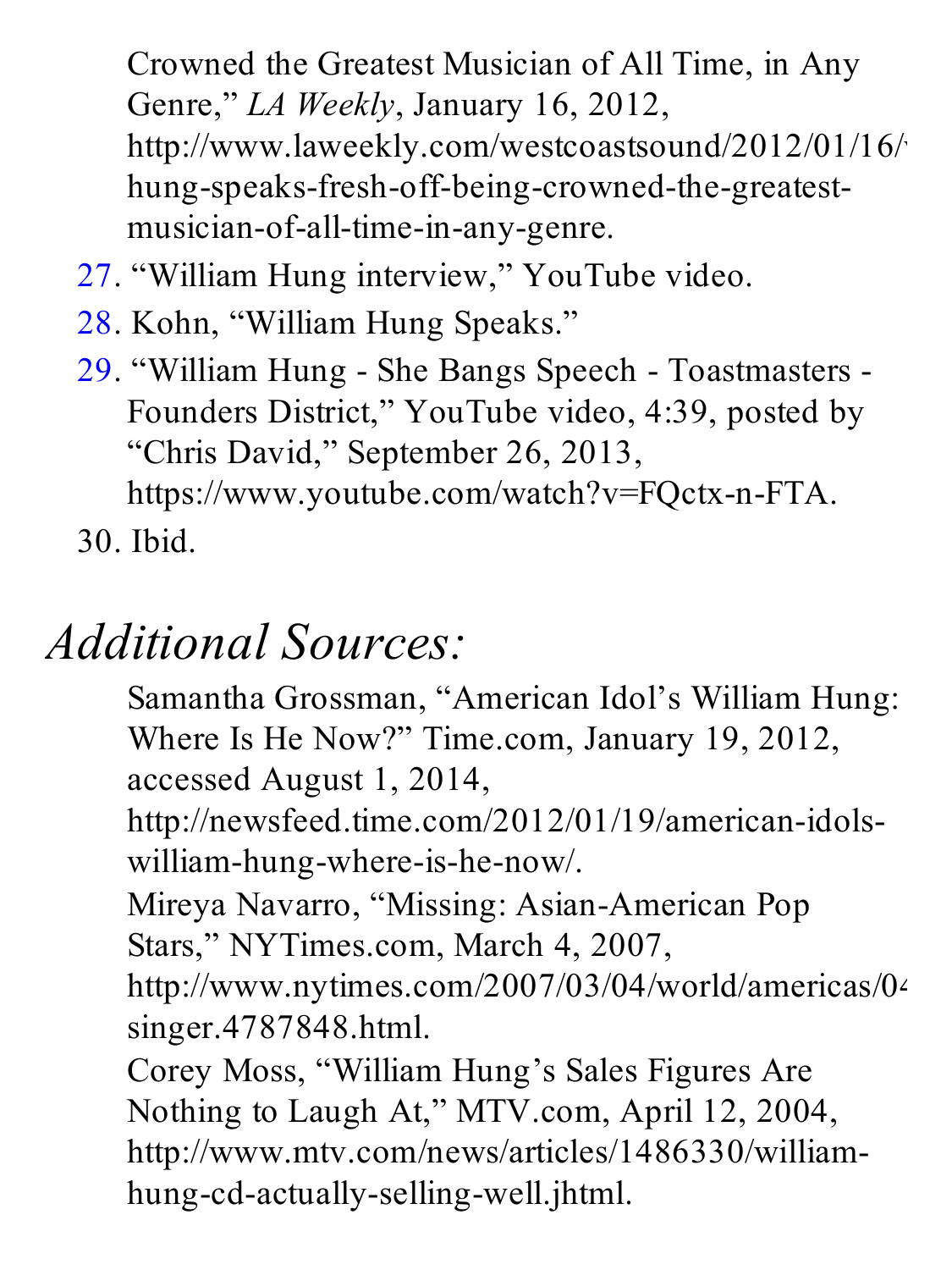#### *C[ha](#page-142-0)pter 4*

- 1. Ben and Kristy Carlson, e-mail interview by author, January 14, 2014.
- [2.](#page-142-1) Long Miles Coffee Project, accessed August 2, 2014, http://www.longmilescoffeeproject.com/.
- 3. Frederick Buechner, *Now and Then: A Memoir of Vocation* (Cambridge, MA: Harper & Row, 1983).
- 4. 1 Samuel 1–3, *The Holy Bible: New International Version* (Grand Rapids: Zondervan Bible Publishers, 1978).
- 5. Ginny Phang, online interview by author, January 22, 2014.
- 6. "Burundi: Belgian Colonial Rule (1916–1962)," EISA (Electoral Institute for Sustainable Democracy in Africa), April 2010, http://eisa.org.za/WEP/buroverview3.htm.
- 7. Michael B. Sauter, Alexander E. M. Hess, and Samuel Weigley, "The 10 Poorest Countries in the World," Fox Business, September 14, 2012, http://www.foxbusiness.com/markets/2012/09/14/10 poorest-countries-in-world/.
- 8. Brent Swails and Oliver Joy, "Burundi's Coffee Culture 'the Difference Between Food and Hunger,'" CNN, November 19, 2013, http://edition.cnn.com/2013/11/19/business/burundiscoffee-culture.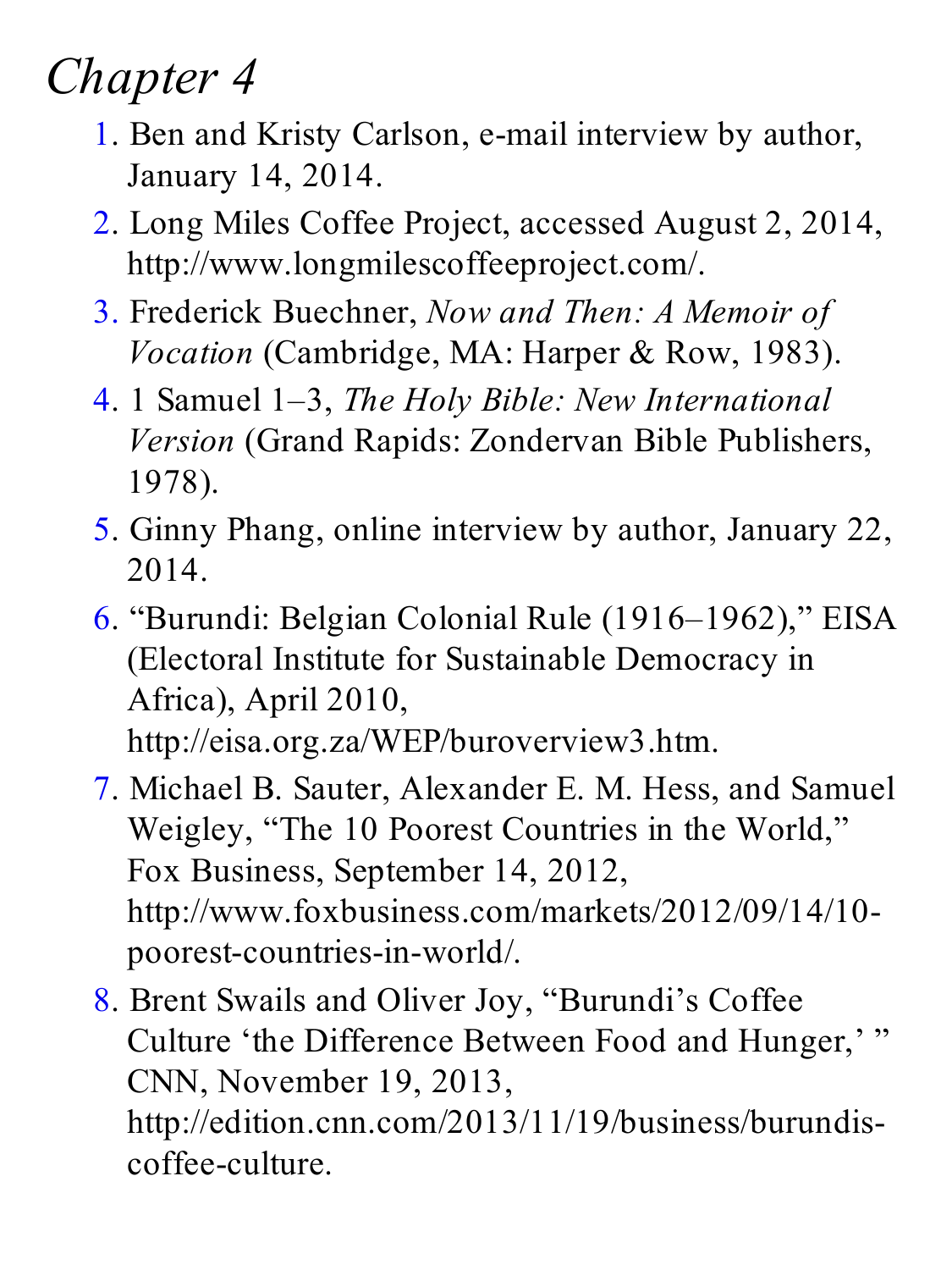- [9.](#page-145-0) Sauter, Hess, and Weigley, "The 10 Poorest Countries in the World."
- [10.](#page-148-0) Johnstone S. Oketch and Tara Polzer, "Conflict and Coffee in Burundi," *Scarcity and Surfeit*, September 19, 2013, http://www.issafrica.org/pubs/Books/ScarcitySurfeit/Ch 84–156.
- [11](#page-159-0). Thompson Owen and Christopher Schooley, "Rwanda + Burundi Fundamentals," Coffeeshrub.com, accessed August 1, 2014,

http://www.coffeeshrub.com/shrub/content/rwandaburundi-fundamentals.

- 12. Bryan Allain, online interview by author, August 4, 2014.
- [13](#page-159-1). Carlson, interview.

# *Chapter 5*

- 1. Matt McWilliams, online interview by author, February 20, 2014.
- 2. Nicholas Carlson, "Inside Groupon: The Truth About the World's Most Controversial Company," Business Insider, October 31, 2011,

http://www.businessinsider.com/inside-groupon-thetruth-about-the-worlds-most-controversial-company-2011-10.

3. Ibid.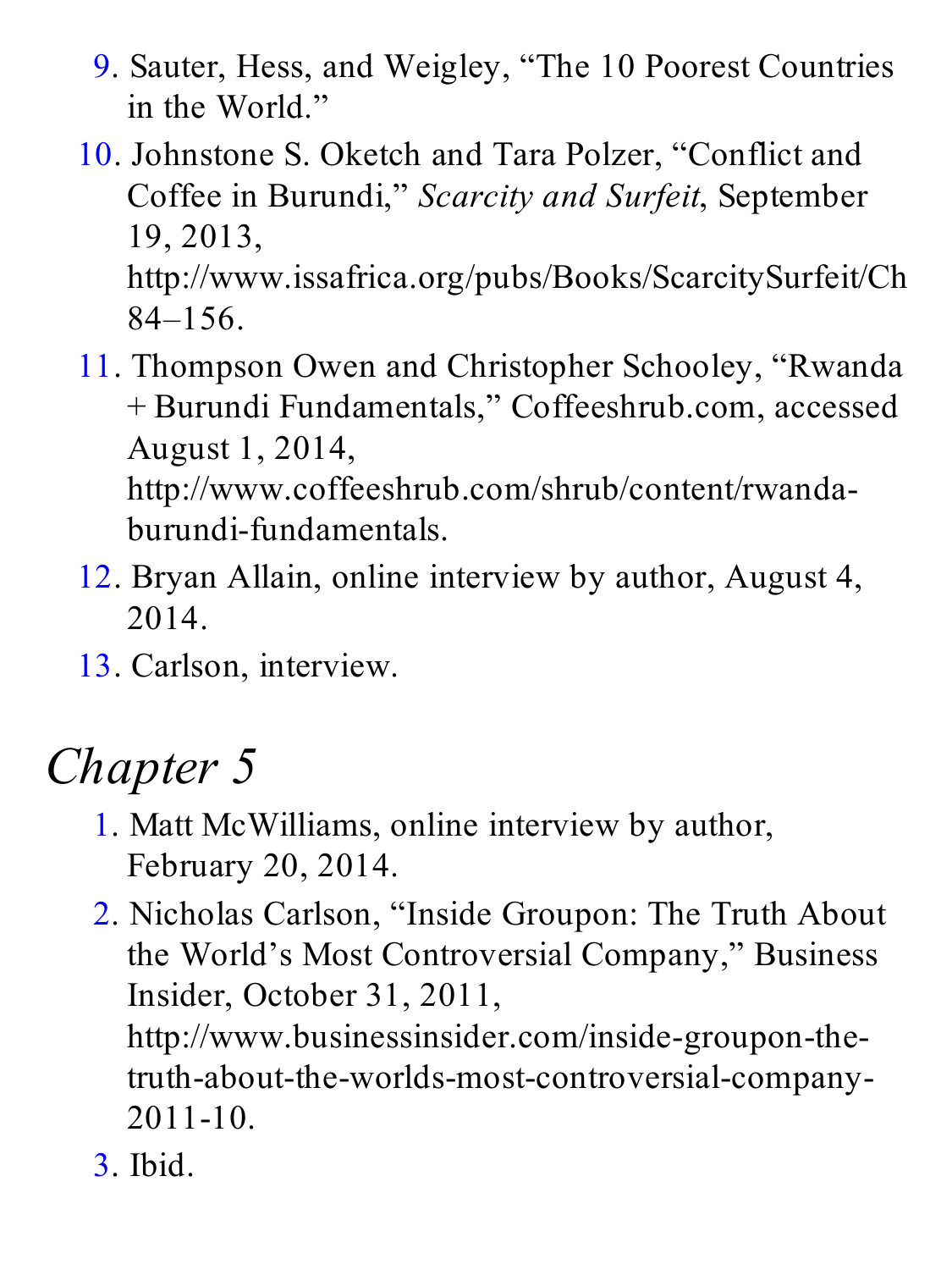- 4. Alistair Barr and Clare Baldwin, "Groupon IPO: Company Raises \$700 Million, Valued at \$12.8 Billion," Huffington Post, November 4, 2011, http://www.huffingtonpost.com/2011/11/04/grouponipo-biggest-since-google\_n\_1075374.html.
- 5. Robert Greene, *Mastery* (New York: Penguin, 2012).
- [6.](#page-170-0) Ira Stoll, *Samuel Adams: A Life* (New York: Simon & Schuster, 2008).
- [7.](#page-171-0) Ibid.
- [8.](#page-171-1) Ibid.
- 9. Brennan Manning, *Ruthless Trust: The Ragamuffin's Path to God* (San Francisco: HarperSanFrancisco, 2000).
- [10](#page-173-0). Pedro Calderón de la Barca, *Life Is a Dream: La Vida Es Sueño* (Public Domain, 1635).
- 11. Eric Metaxas, *Bonhoeffer: Pastor, Martyr, Prophet, Spy: A Righteous Gentile vs. the Third Reich* (Nashville: Thomas Nelson, 2010), 337.
- 12. Eberhard Bethge, *Dietrich Bonhoeffer: Eine Biographie* (Minneapolis: Fortress Press, 2000), 736.
- 13. Metaxas, *Bonhoeffer*, 530–532.
- 14. Ibid., 123–24.

## *Chapter 6*

1. Jody Maberry, online interview by author, May 12, 2014.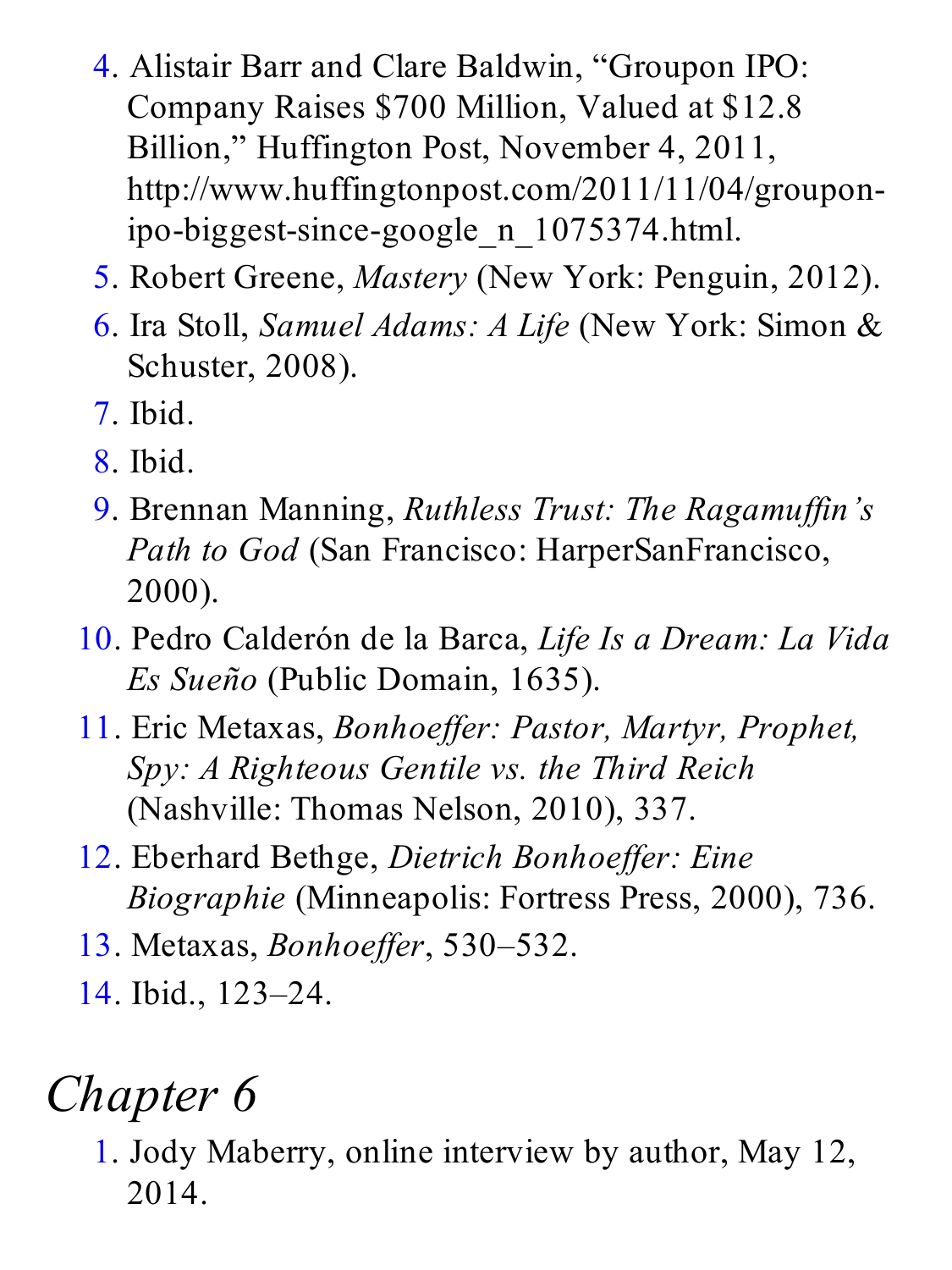- 2. Thomas Fisher, "The Contingent Workforce and Public Decision Making," *Public Sector Digest*, March 2012: 46–48. Several articles and other publications have made similar predictions: Jeff Wald, "How an Exploding Freelance Economy Will Drive Change in 2014," Forbes.com, November 25, 2013, http://www.forbes.com/sites/groupthink/2013/11/25/ho an-exploding-freelance-economy-will-drive-changein-2014/; Elaine Pofeldt, "What You'll Need to Know to Be the Boss in 2020," Forbes.com, April 3, 2012, http://www.forbes.com/sites/elainepofeldt/2012/04/03/v youll-need-to-know-to-be-the-boss-in-2020; Ryan Kim, "By 2020, Independent Workers Will Be the Majority," Gigaom, December 8, 2011, http://gigaom.com/2011/12/08/mbo-partners-network-2011.
- 3. Charles B. Handy, *The Age of Unreason* (Boston: Harvard Business School Press, 1989).
- 5. Hara Estroff Marano, "The Power of Play," *Psychology Today*, January 28, 2013, http://www.psychologytoday.com/articles/199907/thepower-play.

6. Natalie Cooper, "Lessons in Leadership, Work and Wellbeing 05/09/2013," changeboard.com, May 9, 2013,

http://www.changeboard.com/content/4237/careerdevelopment/personal-branding/lessons-in-leadershipwork-and-wellbeing/.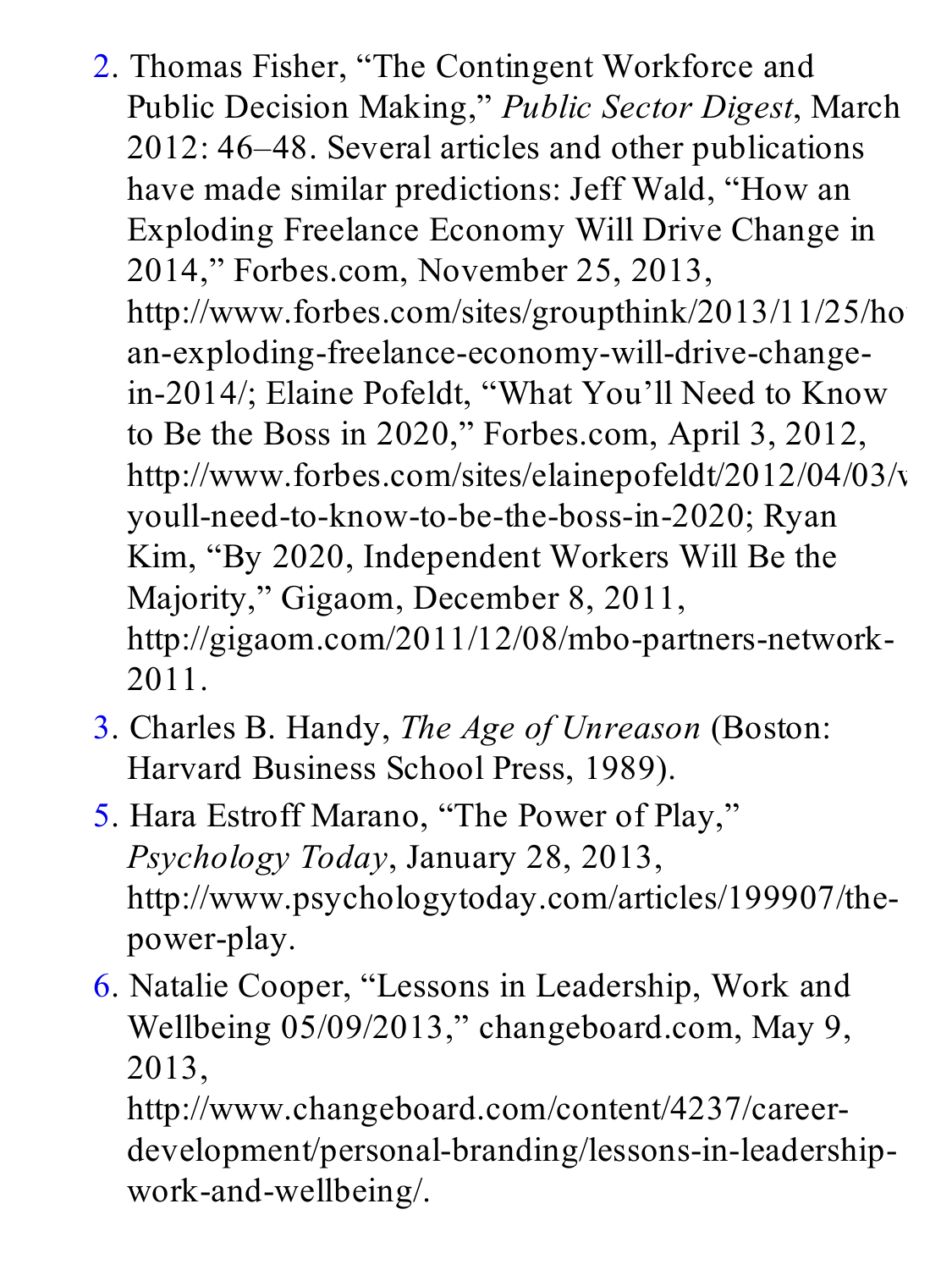- [7.](#page-196-0) Peter M. Senge, *The Fifth Discipline: The Art & Practice of the Learning Organization* (New York: Doubleday/Currency, 1990).
- 8. Dorothy Sayers, "Why Work?" accessed August 2, 2014, http://www.faith-atwork.net/Docs/WhyWork.pdf.
- 9. Ibid.
- [10](#page-208-0). Mihaly Csikszentmihalyi, *Flow: The Psychology of Optimal Experience* (New York: Harper & Row, 1990).
- 11. Ibid.
- [12](#page-210-0). Maberry, interview.
- [13.](#page-211-0) Jody Maberry, "Finding My Calling," e-mail message to author, January 6, 2014.

#### *Chapter 7*

- 1. Patrick Sheane Duncan, *Mr. Holland's Opus*, directed by Stephen Herek (Burbank, CA: Buena Vista Home Entertainment, 1999), DVD.
- 2. Ibid.
- 3. John Lennon, "Beautiful Boy (Darling Boy)," *Double Fantasy*, Geffen Records, April 11, 1981.
- 4. May Sarton, *Collected Poems, 1930–1993* (New York: W. W. Norton, 1993).
- 5. Ezra Pound, *Poems and Translations* (New York: Literary Classics of the United States, 2003).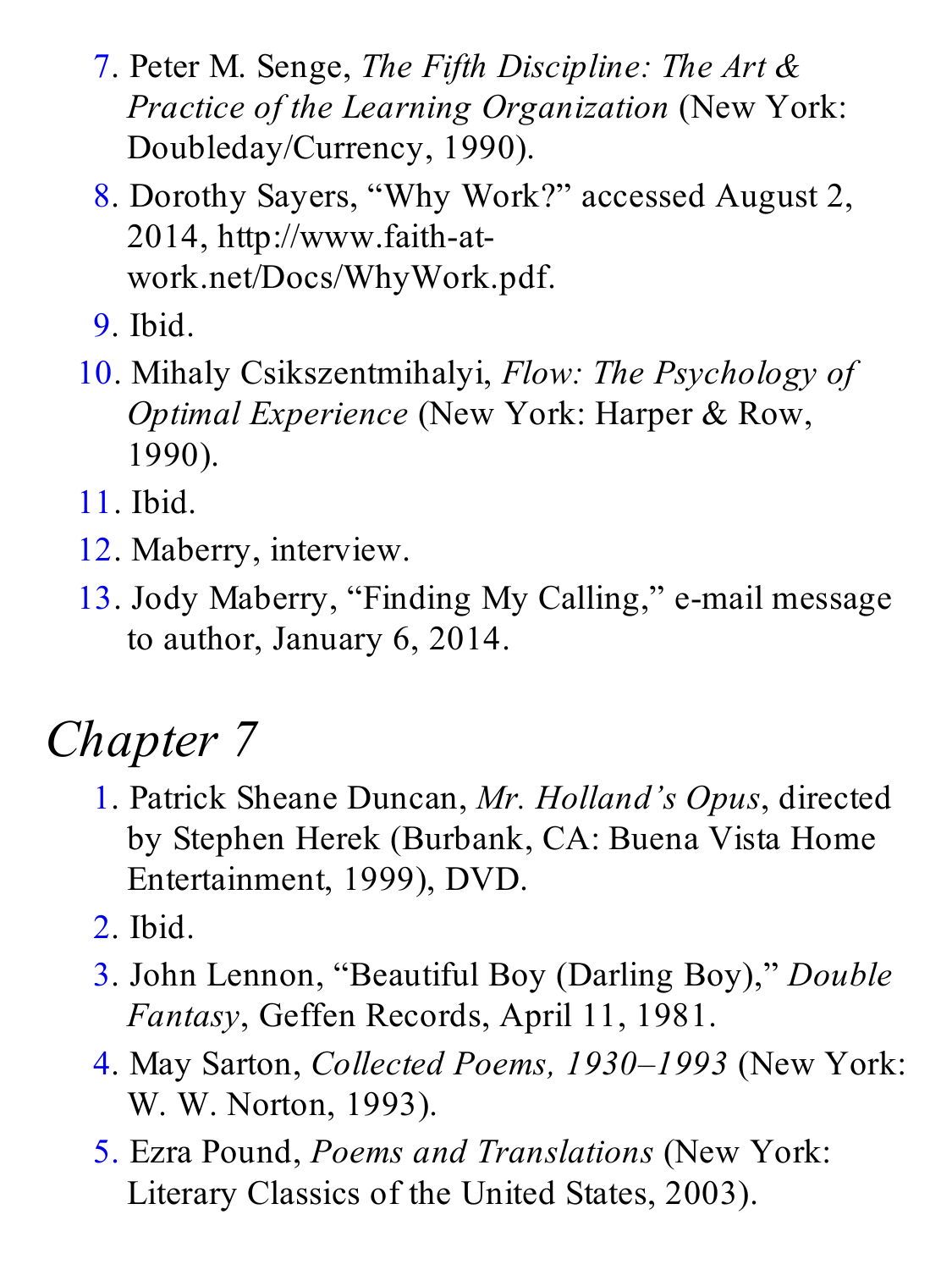- [6.](#page-216-0) Gloria Stronks, "Where Does the World Need Me?" Cardus, December 27, 2013, http://www.cardus.ca/comment/article/4124/wheredoes-the-world-need-me/.
- 7. Oliver Wendell Holmes, *The Writings of Oliver Wendell Holmes: The Poetical Works* (Boston: Riverside Press, 1891), 247.
- [8.](#page-226-0) Mike Rich, *Finding Forrester*, directed by Gus Van Sant (Culver City, CA: Columbia TriStar Home Video, 2000), DVD.
- [9.](#page-229-0) Stephen King, *On Writing: A Memoir of the Craft* (New York: Scribner, 2000).
- 10. Ibid.
- [11](#page-229-1). Jennifer Crittenden, "And Maggie Makes Three," *The Simpsons*, season 6, episode 13, directed by Swinton Scott, aired January 22, 1995.

## *Conclusion*

- 1. A. E. Hotchner, *Papa Hemingway: A Personal Memoir* (New York: Random House, 1966).
- 2. J. R. R. Tolkien, *Tree and Leaf* (Boston: Houghton Mifflin, 1965).
- 3. Leonardo da Vinci quote, BrainyQuote, accessed August 2, 2014, http://www.brainyquote.com/quotes/quotes/l/leonardod
- 4. "Einstein's Unfinished Symphony," BBC, accessed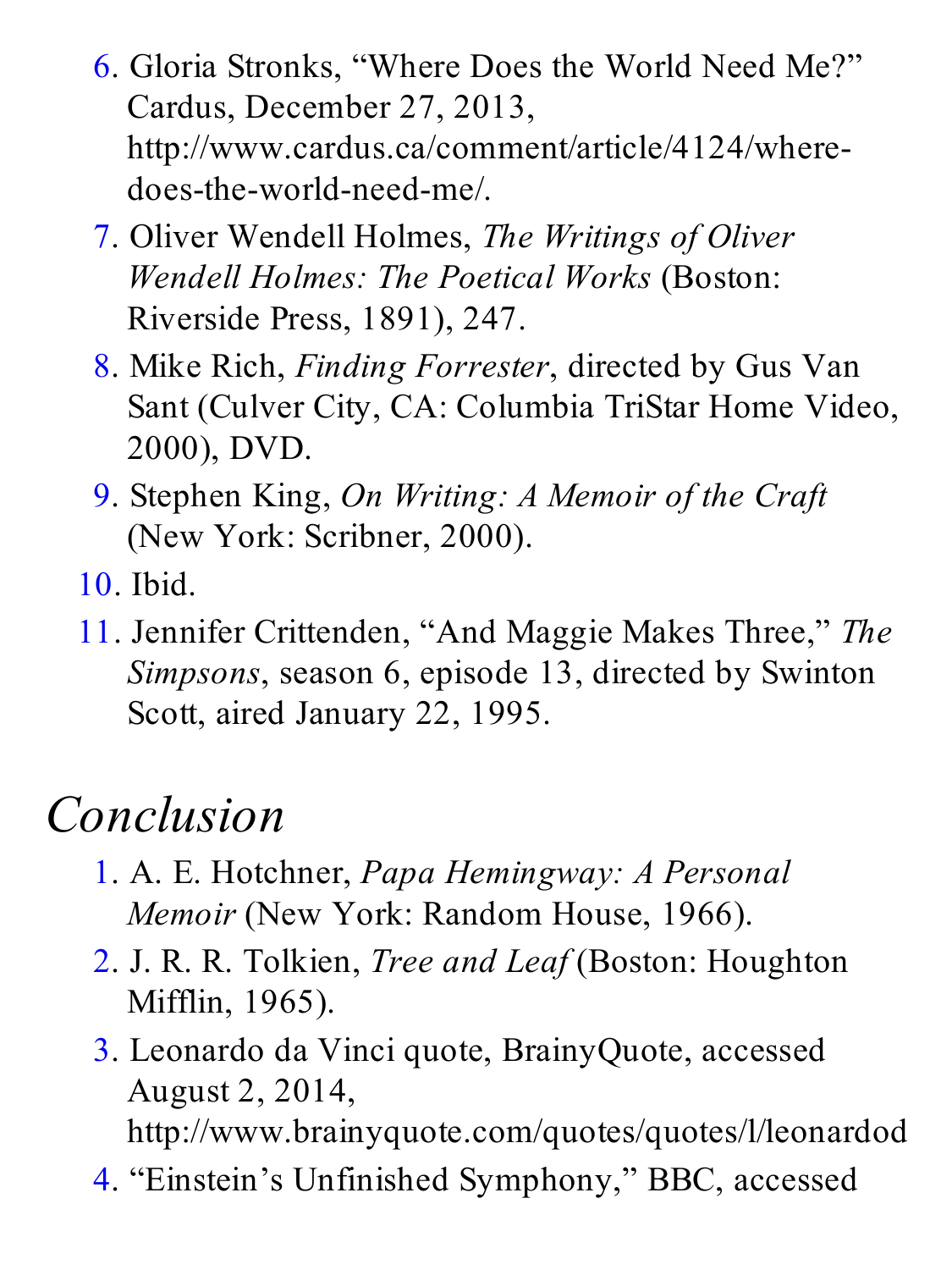September 15, 2014, http://www.bbc.co.uk/sn/tvradio/programmes/horizon/ $\epsilon$ 

5. Ibid.